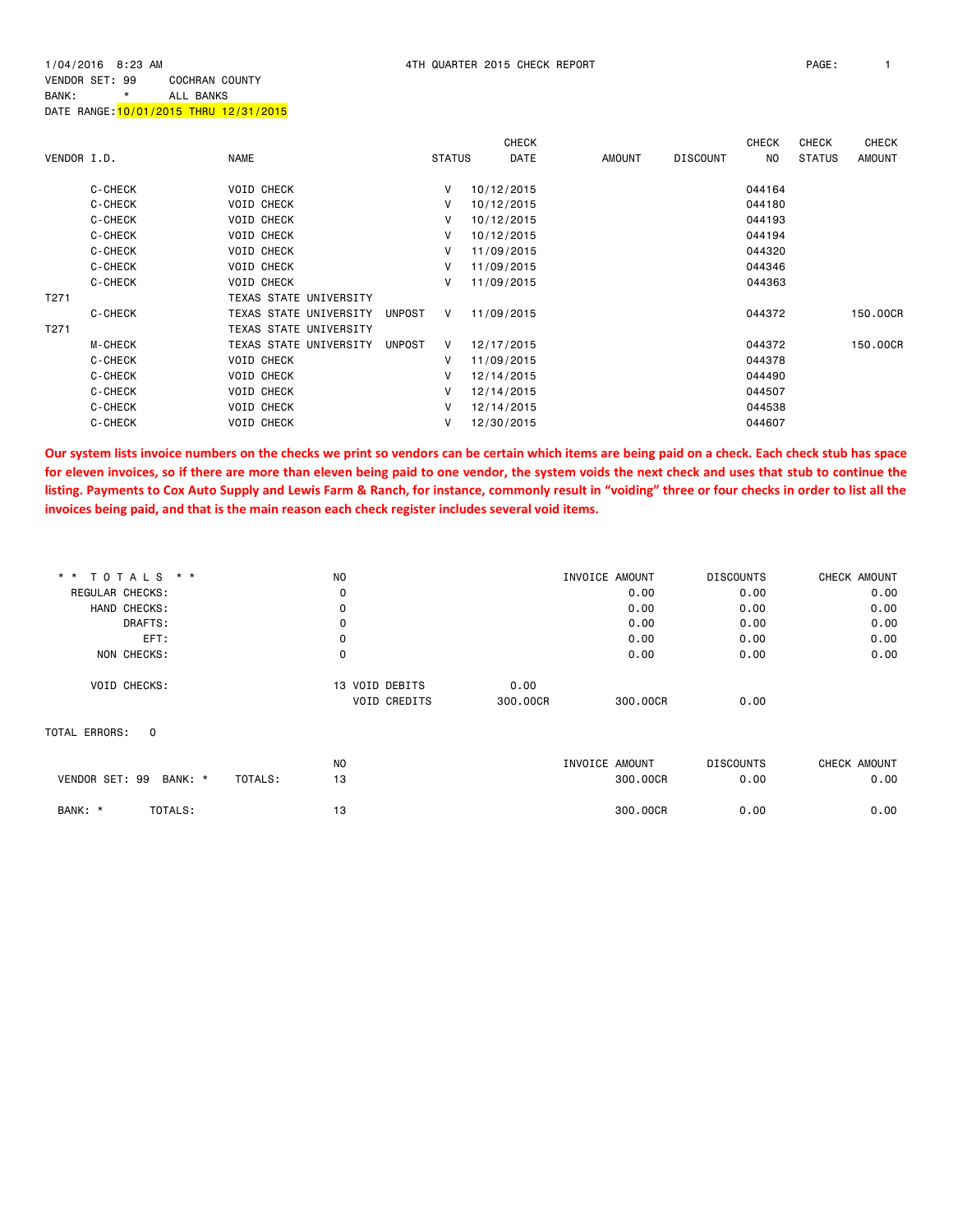|             |                     |                             |               |               | <b>CHECK</b>          |               |                 | <b>CHECK</b> | <b>CHECK</b>  | <b>CHECK</b>  |
|-------------|---------------------|-----------------------------|---------------|---------------|-----------------------|---------------|-----------------|--------------|---------------|---------------|
| VENDOR I.D. |                     | <b>NAME</b>                 |               | <b>STATUS</b> | <b>DATE</b>           | <b>AMOUNT</b> | <b>DISCOUNT</b> | NO           | <b>STATUS</b> | <b>AMOUNT</b> |
| W164        |                     | WARREN CAT                  |               |               |                       |               |                 |              |               |               |
|             | I-PS020297474       | PREC <sub>2</sub>           |               | V             | 8/28/2015             |               |                 | 043998       |               |               |
|             | I-S0020099780       | PREC 3                      |               | $\mathsf{V}$  | 8/28/2015             |               |                 | 043998       |               | 143.44        |
| W164        |                     | <b>WARREN CAT</b>           |               |               |                       |               |                 |              |               |               |
|             | M-CHECK             | <b>WARREN CAT</b>           | <b>UNPOST</b> | V             | 11/18/2015            |               |                 | 043998       |               | 143.44CR      |
| N082        |                     | <b>NETDATA</b>              |               |               |                       |               |                 |              |               |               |
|             | $I - 16629$         | JUSTICE OF PEACE            |               | V             | 9/29/2015             |               |                 | 044125       |               | 28.00         |
| N082        |                     | <b>NETDATA</b>              |               |               |                       |               |                 |              |               |               |
|             | M-CHECK             | <b>NETDATA</b>              | <b>UNPOST</b> | V             | 10/13/2015            |               |                 | 044125       |               | 28.00CR       |
| A042        |                     | J C ADAMS JR                |               |               |                       |               |                 |              |               |               |
|             | I-CORPUS CONFERENCE | COUNTY ATTORNEY             |               |               | R 10/12/2015          |               |                 | 044153       |               |               |
|             | 10 475-5427         | CONTINUING EDUCATION        |               |               | LODGING 4 NITES@\$89. | 356.00        |                 |              |               |               |
|             | 10 475-5427         | CONTINUING EDUCATION        |               |               | LODGING TAX           | 53.40         |                 |              |               |               |
|             | 10 475-5427         | CONTINUING EDUCATION        |               | <b>MEALS</b>  |                       | 72.13         |                 |              |               |               |
|             | 10 475-5427         | CONTINUING EDUCATION        |               |               | 1136 MILES TO/FROM C  | 653.20        |                 |              |               | 1,134.73      |
| A235        |                     | R&D DANIEL, INC dba         |               |               |                       |               |                 |              |               |               |
|             | I-5976              | <b>COURTHOUSE</b>           |               |               | R 10/12/2015          |               |                 | 044154       |               |               |
|             | 10 510-5411         | MAINTENANCE CONTRACTS       |               |               | FILTER SERVICE/PRESS  | 498.00        |                 |              |               | 498.00        |
| A249        |                     | ANTELOPE TIRE & SUPPLY, INC |               |               |                       |               |                 |              |               |               |
|             | $I - 1390$          | PREC 1                      |               |               | R 10/12/2015          |               |                 | 044155       |               |               |
|             | 15 621-5454         | TIRES                       |               |               | SERVICE CALL          | 50.00         |                 |              |               |               |
|             | 15 621-5454         | TIRES                       |               |               | MAINTAINER FLAT       | 60.00         |                 |              |               |               |
|             | 15 621-5454         | TIRES                       |               |               | MILEAGE \$2/MILE ONE  | 22.00         |                 |              |               |               |
|             | 15 621-5454         | TIRES                       |               | 0-RING 24"    |                       | 25.00         |                 |              |               | 157.00        |
| <b>B001</b> |                     | BAILEY CO. ELECTRIC COOP    |               |               |                       |               |                 |              |               |               |
|             | I-340814            | PREC 4                      |               |               | R 10/12/2015          |               |                 | 044156       |               |               |
|             | 15 624-5440         | UTILITIES                   |               | 380 KWH       |                       | 59.84         |                 |              |               |               |
|             | 15 624-5440         | UTILITIES                   |               |               | 1 SECURITY LIGHT      | 13.11         |                 |              |               |               |
|             | I-340815            | PREC 3                      |               |               | R 10/12/2015          |               |                 | 044156       |               |               |
|             | 15 623-5440         | UTILITIES                   |               | <b>66 KWH</b> |                       | 22.79         |                 |              |               |               |
|             | 15 623-5440         | UTILITIES                   |               |               | 2 SECURITY LIGHTS     | 26.57         |                 |              |               |               |
|             | I-340816            | NON-DEPT'L/SHERIFF POSSE    |               |               | R 10/12/2015          |               |                 | 044156       |               |               |
|             | 10 409-5440         | UTILITIES                   |               |               | NON-DEPT'L/SHERIFF P  | 23.91         |                 |              |               | 146.22        |
| B026        |                     | BLEDSOE WATER SUPPLY CORP   |               |               |                       |               |                 |              |               |               |
|             | $I - 3004$ 10-15    | PREC <sub>3</sub>           |               | R             | 10/12/2015            |               |                 | 044157       |               |               |
|             | 15 623-5440         | UTILITIES                   |               |               | 770 GALLONS WATER     | 20.10         |                 |              |               | 20.10         |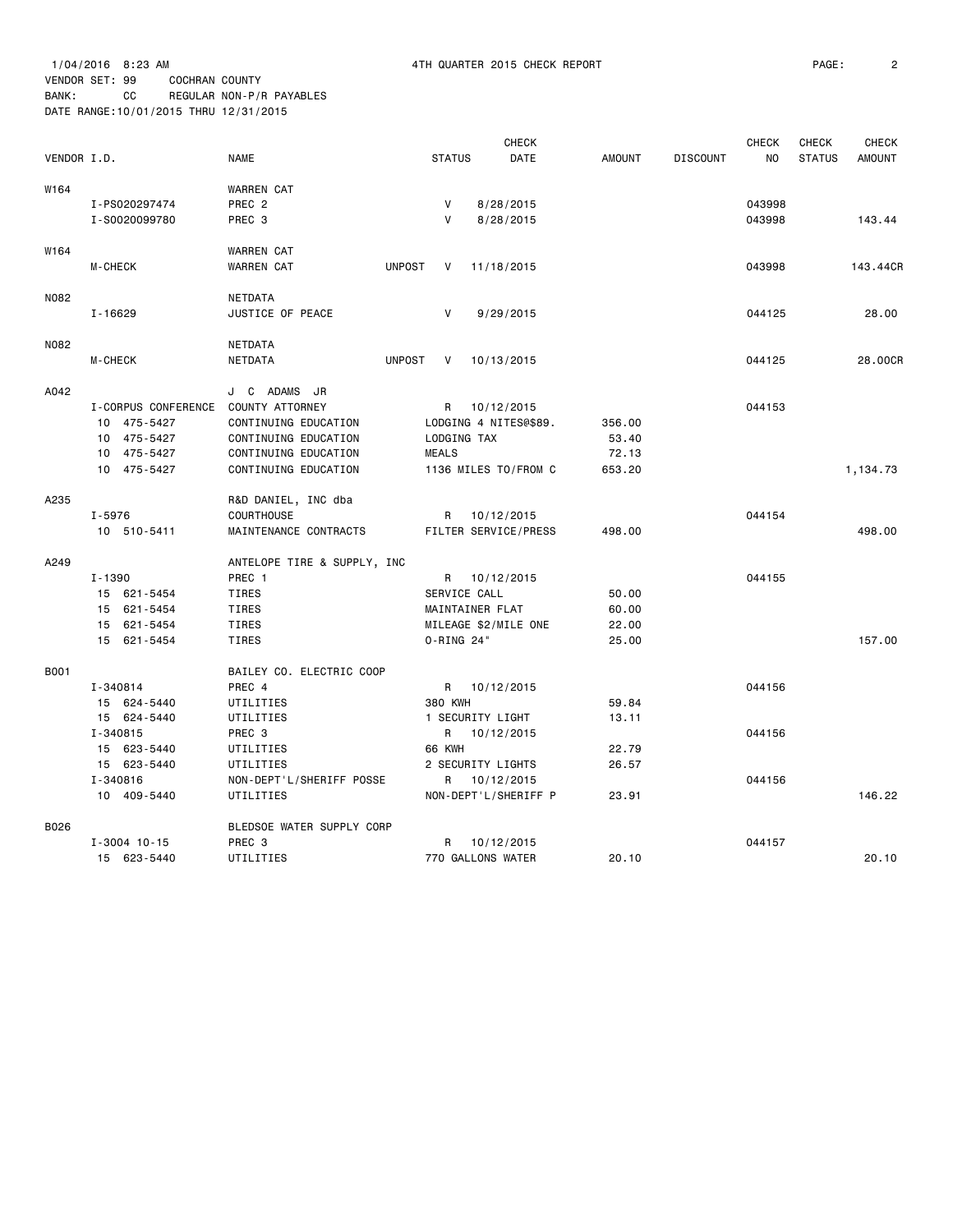| VENDOR I.D. |          |                 | <b>NAME</b>                  | <b>STATUS</b>           | <b>CHECK</b><br><b>DATE</b> | AMOUNT    | <b>DISCOUNT</b> | <b>CHECK</b><br>NO | <b>CHECK</b><br><b>STATUS</b> | <b>CHECK</b><br><b>AMOUNT</b> |
|-------------|----------|-----------------|------------------------------|-------------------------|-----------------------------|-----------|-----------------|--------------------|-------------------------------|-------------------------------|
| B059        |          |                 | <b>B E IMPLEMENT CO</b>      |                         |                             |           |                 |                    |                               |                               |
|             |          | I-03669676      | CEMETERY                     | R                       | 10/12/2015                  |           |                 | 044158             |                               |                               |
|             |          | 10 516-5571     | CAPITAL OUTLAY               | JD1550 COMM FRONT MO    |                             | 14,600.00 |                 |                    |                               |                               |
|             | 10       | 516-5571        | CAPITAL OUTLAY               | VIN-1TC1550DEFR01071    |                             |           |                 |                    |                               |                               |
|             | 10       | 516-5571        | CAPITAL OUTLAY               | 72" MOWER DECK REAR     |                             | 4,140.00  |                 |                    |                               |                               |
|             | 10       | 516-5571        | CAPITAL OUTLAY               | DECK ID# 1TC7295XPFT    |                             |           |                 |                    |                               |                               |
|             | 10       | 516-5571        | CAPITAL OUTLAY               | 4 POST ROPS W/CANOPY    |                             | 1,285.00  |                 |                    |                               |                               |
|             | 10       | 560-5571        | CAPITAL OUTLAY               | SLOW MOVING VEHICLE     |                             | 60.00     |                 |                    |                               | 20,085.00                     |
| B142        |          |                 | RICHARD BIHL                 |                         |                             |           |                 |                    |                               |                               |
|             |          | I-DW#016541     | DW016541 COMM'TY CTR DEPOSIT | R                       | 10/12/2015                  |           |                 | 044159             |                               |                               |
|             |          | 15 000-4380.200 | OTHER [MISCELLANEOUS]        | DW016541 COMM'TY CTR    |                             | 75.00     |                 |                    |                               | 75.00                         |
| C007        |          |                 | CITY OF MORTON               |                         |                             |           |                 |                    |                               |                               |
|             | I-093015 |                 | LIB/MUS/ACTBLDG/CRTHSE/PR1   | R 10/12/2015            |                             |           |                 | 044160             |                               |                               |
|             |          | 10 650-5440     | UTILITIES                    | LIBRARY GAS             |                             | 19.00     |                 |                    |                               |                               |
|             | 10       | 650-5440        | UTILITIES                    | LIBRARY WATER           |                             | 28.00     |                 |                    |                               |                               |
|             | 10       | 650-5440        | UTILITIES                    | LIBRARY GARBAGE         |                             | 46.50     |                 |                    |                               |                               |
|             | 10       | 650-5440        | UTILITIES                    | LIBRARY SEWER           |                             | 17.00     |                 |                    |                               |                               |
|             | 10       | 652-5440        | UTILITIES                    | MUSEUM GAS              |                             | 19.00     |                 |                    |                               |                               |
|             | 10       | 652-5440        | UTILITIES                    | <b>MUSEUM WATER</b>     |                             | 28.00     |                 |                    |                               |                               |
|             | 10       | 652-5440        | UTILITIES                    | MUSEUM GARBAGE          |                             | 23.00     |                 |                    |                               |                               |
|             | 10       | 652-5440        | UTILITIES                    | <b>MUSEUM SEWER</b>     |                             | 15.00     |                 |                    |                               |                               |
|             | 10       | 662-5440        | UTILITIES                    | ACTIVITY BLDG GAS       |                             | 33.30     |                 |                    |                               |                               |
|             | 10       | 662-5440        | UTILITIES                    | ACT. BLDG WATER         |                             | 31.00     |                 |                    |                               |                               |
|             | 10       | 662-5440        | UTILITIES                    | ACT. BLDG GARBAGE       |                             | 72.00     |                 |                    |                               |                               |
|             | 10       | 662-5440        | UTILITIES                    | ACT. BLDG SEWER         |                             | 45.00     |                 |                    |                               |                               |
|             | 10       | 510-5440        | UTILITIES                    | <b>COURTHOUSE GAS</b>   |                             | 40.45     |                 |                    |                               |                               |
|             | 10       | 510-5440        | UTILITIES                    | <b>COURTHOUSE WATER</b> |                             | 1,361.50  |                 |                    |                               |                               |
|             | 10       | 510-5440        | UTILITIES                    | CRTHSE GARBAGE          |                             | 304.50    |                 |                    |                               |                               |
|             | 10       | 510-5440        | UTILITIES                    | <b>COURTHOUSE SEWER</b> |                             | 51.00     |                 |                    |                               |                               |
|             | 15       | 621-5440        | UTILITIES                    | PREC 1 GAS              |                             | 19.00     |                 |                    |                               |                               |
|             | 15       | 621-5440        | UTILITIES                    | PREC 1 WATER            |                             | 31.00     |                 |                    |                               |                               |
|             | 15       | 621-5440        | UTILITIES                    | PREC 1 GARBAGE          |                             | 46.50     |                 |                    |                               | 2,230.75                      |
| C008        |          |                 | CITY OF WHITEFACE            |                         |                             |           |                 |                    |                               |                               |
|             |          | $I - 409$ 9/15  | PREC 2                       | R                       | 10/12/2015                  |           |                 | 044161             |                               |                               |
|             |          | 15 622-5440     | UTILITIES                    | NAT GAS                 |                             | 16.25     |                 |                    |                               |                               |
|             |          | 15 622-5440     | UTILITIES                    | WATER                   |                             | 14.00     |                 |                    |                               |                               |
|             | 15       | 622-5440        | UTILITIES                    | GARBAGE                 |                             | 50.10     |                 |                    |                               |                               |
|             | 15       | 622-5440        | UTILITIES                    | <b>SEWER</b>            |                             | 22.50     |                 |                    |                               | 102.85                        |
| C018        |          |                 | COCHRAN CO. FARM BUREAU      |                         |                             |           |                 |                    |                               |                               |
|             |          | I-DW#016489     | DW#016489-ACTIVITY BLDG      | R                       | 10/12/2015                  |           |                 | 044162             |                               |                               |
|             |          | 10 000-4370.101 | RENT-ACTIVITY BUILDING       | DW#016489-REFUND DEP    |                             | 150.00    |                 |                    |                               | 150.00                        |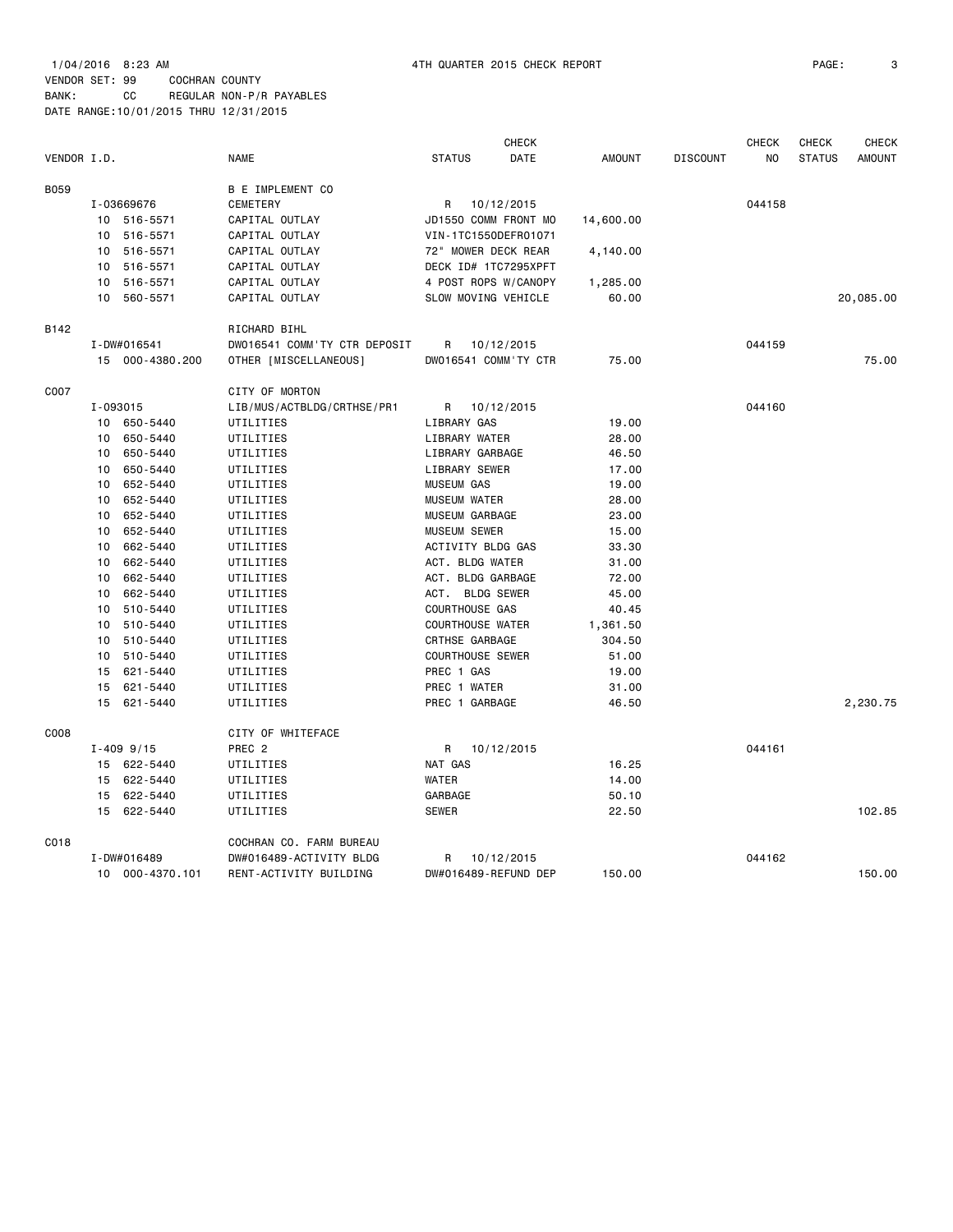|             |                 |                           | CHECK                 |        |                 | <b>CHECK</b> | CHECK         | CHECK         |
|-------------|-----------------|---------------------------|-----------------------|--------|-----------------|--------------|---------------|---------------|
| VENDOR I.D. |                 | NAME                      | DATE<br><b>STATUS</b> | AMOUNT | <b>DISCOUNT</b> | NO.          | <b>STATUS</b> | <b>AMOUNT</b> |
| C035        |                 | COX AUTO SUPPLY CO        |                       |        |                 |              |               |               |
|             | I-313878        | PREC 4                    | R 10/12/2015          |        |                 | 044163       |               |               |
|             | 15 624-5356     | ROAD MATERIALS & SUPPLIES | <b>FUNNEL</b>         | 7.99   |                 |              |               |               |
|             | I-314754        | <b>PARK</b>               | R 10/12/2015          |        |                 | 044163       |               |               |
|             | 10 660-5451     | REPAIR                    | 1CS MYSTIC JT8C OIL   | 52.41  |                 |              |               |               |
|             | I-314777        | <b>PARK</b>               | R 10/12/2015          |        |                 | 044163       |               |               |
|             | 10 660-5332     | CUSTODIAL SUPPLIES        | 1 MILTON S715 COUPLE  | 4.94   |                 |              |               |               |
|             | 10 660-5332     | CUSTODIAL SUPPLIES        | 1 CARB CLEANER        | 3.99   |                 |              |               |               |
|             | I-314895        | PREC <sub>3</sub>         | R 10/12/2015          |        |                 | 044163       |               |               |
|             | 15 623-5356     | ROAD MATERIALS & SUPPLIES | 1 OXYGEN              | 18.60  |                 |              |               |               |
|             | I-315461        | PREC <sub>2</sub>         | 10/12/2015<br>R       |        |                 | 044163       |               |               |
|             | 15 622-5451     | REPAIRS                   | 2 WSW FLUID           | 6.92   |                 |              |               |               |
|             | 15 622-5451     | REPAIRS                   | 3 L1157 BULBS         | 1.44   |                 |              |               |               |
|             | I-315473        | SHERIFF                   | R 10/12/2015          |        |                 | 044163       |               |               |
|             | 10 560-5334     | OTHER SUPPLIES            | 1 RAIN-X              | 5.49   |                 |              |               |               |
|             | 10 560-5334     | OTHER SUPPLIES            | LIQUID WAXY SUDS      | 9.99   |                 |              |               |               |
|             | I-315572        | PREC 1                    | R 10/12/2015          |        |                 | 044163       |               |               |
|             | 15 621-5451     | REPAIRS                   | 6 PEAK ANTIFREEZE     | 77.94  |                 |              |               |               |
|             | I-315582        | PREC 3                    | R 10/12/2015          |        |                 | 044163       |               |               |
|             | 15 623-5451     | REPAIRS                   | 2 STD RY116 RELAY     | 23.18  |                 |              |               |               |
|             | 15 623-5451     | REPAIRS                   | 12 134A FREON         | 119.88 |                 |              |               |               |
|             | I-315603        | PREC 1                    | R 10/12/2015          |        |                 | 044163       |               |               |
|             | 15 621-5356     | ROAD MATERIALS & SUPPLIES | AIR HOSES             | 59.99  |                 |              |               |               |
|             | 15 621-5356     | ROAD MATERIALS & SUPPLIES | <b>TEFLON</b>         | 2.29   |                 |              |               |               |
|             | I-315618        | PREC 1                    | R 10/12/2015          |        |                 | 044163       |               |               |
|             | 15 621-5356     | ROAD MATERIALS & SUPPLIES | 1 BUG & TAR REMOVER   | 5.99   |                 |              |               |               |
|             | I-315843        | PREC 1                    | R<br>10/12/2015       |        |                 | 044163       |               |               |
|             | 15 621-5451     | REPAIRS                   | 1 ANC A22M WPR BLADE  | 12.99  |                 |              |               |               |
|             | I-315862        | PREC 1                    | R 10/12/2015          |        |                 | 044163       |               |               |
|             | 15 621-5451     | REPAIRS                   | 1 BULB                | 4.49   |                 |              |               |               |
|             | 15 621-5451     | REPAIRS                   | 1 LIGHT CONTROL       | 5.55   |                 |              |               |               |
|             | I-315917        | PREC 2                    | R 10/12/2015          |        |                 | 044163       |               |               |
|             | 15 622-5451     | REPAIRS                   | 1 WIX 33243 FUEL FIL  | 16.05  |                 |              |               |               |
|             | 15 622-5451     | REPAIRS                   | 1 MULTI ATF           | 7.23   |                 |              |               | 447.35        |
| C065        |                 | CITY OF WHITEFACE F D     |                       |        |                 |              |               |               |
|             | I-AUG-SEPT 2015 | PUBLIC SAFETY*OTHER       | R 10/12/2015          |        |                 | 044165       |               |               |
|             | 10 580-5414     | FIRE PROTECTION CONTRACTS | 8/25 214 & FM1894 -G  | 350.00 |                 |              |               |               |
|             | 10 580-5414     | FIRE PROTECTION CONTRACTS | 8/25 1585 & CR197 -G  | 350.00 |                 |              |               |               |
|             | 10 580-5414     | FIRE PROTECTION CONTRACTS | 8/27 1780 12MI S-GRA  | 350.00 |                 |              |               |               |
|             | 10 580-5414     | FIRE PROTECTION CONTRACTS | 8/28 CR170&CR177 - GR | 350.00 |                 |              |               |               |
|             | 10<br>580-5414  | FIRE PROTECTION CONTRACTS | 8/31 1780 & 1585 - GR | 350.00 |                 |              |               |               |
|             | 10 580-5414     | FIRE PROTECTION CONTRACTS | 9/11 CR170 & CR197 -  | 350.00 |                 |              |               |               |
|             | 10 580-5414     | FIRE PROTECTION CONTRACTS | 9/29 114 & CR235 - GR | 350.00 |                 |              |               | 2,450.00      |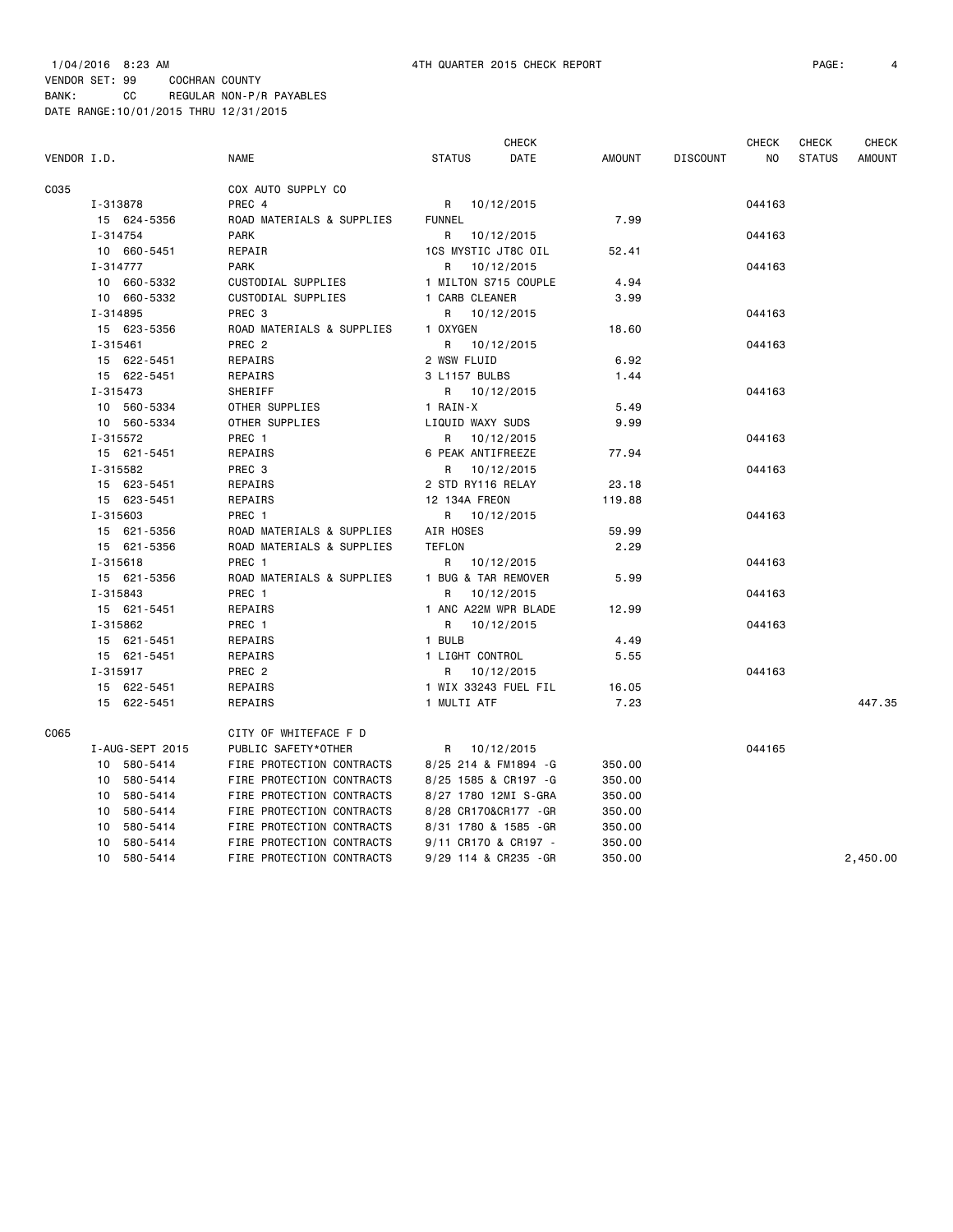|             |                                  |                                                           |               | <b>CHECK</b>                                             |               |                 | <b>CHECK</b> | <b>CHECK</b>  | <b>CHECK</b>  |
|-------------|----------------------------------|-----------------------------------------------------------|---------------|----------------------------------------------------------|---------------|-----------------|--------------|---------------|---------------|
| VENDOR I.D. |                                  | <b>NAME</b>                                               | <b>STATUS</b> | DATE                                                     | <b>AMOUNT</b> | <b>DISCOUNT</b> | NO           | <b>STATUS</b> | <b>AMOUNT</b> |
| C084        |                                  | CLERK, SEVENTH COURT OF APPEAL                            |               |                                                          |               |                 |              |               |               |
|             | I-0CT2015                        | STATE FEES                                                | R             | 10/12/2015                                               |               |                 | 044166       |               |               |
|             | 90 000-2379.002                  | 7th Crt of Appeal Gov't22.2081COUNTY COURT                |               |                                                          |               |                 |              |               |               |
|             | 90 000-2379.002                  | 7th Crt of Appeal Gov't22.2081DISTRICTCOURT               |               |                                                          | 5.00          |                 |              |               | 5.00          |
| C371        |                                  | COCHRAN COUNTY TAX A/C                                    |               |                                                          |               |                 |              |               |               |
|             | I-'03 MACK TRAC-5012 PREC 2      |                                                           | R             | 10/12/2015                                               |               |                 | 044167       |               |               |
|             | 15 622-5451                      | REPAIRS                                                   |               | STATE INSP STICKER                                       | 7.50          |                 |              |               | 7.50          |
| D048        |                                  | DATA-LINE OFFICE SYSTEMS                                  |               |                                                          |               |                 |              |               |               |
|             | I-IN35974                        | LIBRARY                                                   | R             | 10/12/2015                                               |               |                 | 044168       |               |               |
|             | 10 650-5411                      | MAINTENANCE CONTRACTS                                     |               | RICOH COPIER MAINT                                       | 37.50         |                 |              |               |               |
|             | 10 650-5411                      | MAINTENANCE CONTRACTS                                     |               | 451COLOR COPIES                                          | 45.10         |                 |              |               | 82.60         |
| E075        |                                  | <b>WEX BANK</b>                                           |               |                                                          |               |                 |              |               |               |
|             | I-42451149                       | SHERIFF                                                   | R             | 10/12/2015                                               |               |                 | 044169       |               |               |
|             | 10 560-5330                      | FUEL AND OIL                                              |               | 283.84 GAL GAS (18.3                                     | 283.84        |                 |              |               | 283.84        |
| F010        |                                  | FIVE-AREA TELEPHONE CO-OP                                 |               |                                                          |               |                 |              |               |               |
|             | I-927-5510 09/15                 | PREC 4                                                    | R             | 10/12/2015                                               |               |                 | 044170       |               |               |
|             | 15 622-5420                      | TELECOMMUNICATIONS                                        |               | SEPT PHONE BILL                                          | 40.98         |                 |              |               | 40.98         |
| F073        |                                  | FRONTIER VALLEY INC.                                      |               |                                                          |               |                 |              |               |               |
|             | I-371317                         | ACT BLDG                                                  |               | R 10/12/2015                                             |               |                 | 044171       |               |               |
|             | 10 662-5451                      | REPAIR                                                    |               | SVC CALL REPL LIGHT                                      | 109.00        |                 |              |               |               |
|             | 10 662-5451                      | REPAIR                                                    | LIGHT SWITCH  |                                                          | 1.09          |                 |              |               | 110.09        |
| F093        |                                  | FARMERS CO-OPERATIVE ELEVATOR                             |               |                                                          |               |                 |              |               |               |
|             | $I - 316009/15$                  | PREC <sub>2</sub>                                         | R             | 10/12/2015                                               |               |                 | 044172       |               |               |
|             | 15 622-5330                      | FUEL AND OIL                                              |               | 21.4 GAL NO LEAD                                         | 42.56         |                 |              |               |               |
|             | 15 622-5330                      | FUEL AND OIL                                              |               | 23.71 GAL NO LEAD                                        | 51.90         |                 |              |               | 94.46         |
| G005        |                                  | <b>GENERAL FUND</b>                                       |               |                                                          |               |                 |              |               |               |
|             | I-3RD QTR CIVIL '15              | TREASURER COMMISSION CIVIL FEE                            |               | R 10/12/2015                                             |               |                 | 044173       |               |               |
|             | 90<br>000-2363.004               | Co Filing Fee Ind Lgl Serv.                               |               | TREASURER COMMISSION                                     | 4.45          |                 |              |               |               |
|             | 000-2363.001<br>90               | Divorce & Family Gov't 133.151TREASURER COMMISSION        |               |                                                          | 1.25          |                 |              |               |               |
|             | 90<br>000-2363.002               | Other Than Divorce/Family 10B TREASURER COMMISSION        |               |                                                          | 4.00          |                 |              |               |               |
|             | 000-2363.004<br>90               | Co Filing Fee Ind Lgl Serv.                               |               | TREASURER COMMISSION                                     | 5.75          |                 |              |               |               |
|             | I-3RD QTR CRIM'15                | TREASURER COMMISSION CRIM FEE                             |               | R 10/12/2015                                             |               |                 | 044173       |               |               |
|             | 90<br>000-2358.001               | State CCC Date 010104 Forward 3RD QTR REMIT COMM.         |               |                                                          | 223.61        |                 |              |               |               |
|             | 000-2368<br>90<br>000-2369<br>90 | BB Bond Fee (Gov CD 41.258)<br>EMS Trauma Sec49.02 SB1131 |               | <b>3RD QTR REMIT COMM.</b><br><b>3RD QTR REMIT COMM.</b> | 22.50<br>1.27 |                 |              |               |               |
|             | 90<br>000-2347                   | Juvenile Probation Diversion 3RD QTR REMIT COMM.          |               |                                                          | 2.00          |                 |              |               |               |
|             | 000-2378<br>90                   | JRF Jury Reimb Fee CCP102.00453RD QTR REMIT COMM.         |               |                                                          | 21.57         |                 |              |               |               |
|             | 000-2363.003<br>90               | Indigent Defense Fee                                      |               | <b>3RD QTR REMIT COMM.</b>                               | 10.39         |                 |              |               |               |
|             | 90<br>$000 - 2355$               | MVF CCP 102.002                                           |               | <b>3RD QTR REMIT COMM.</b>                               | 0.28          |                 |              |               |               |
|             | 90<br>000-2367                   | STF-Sub 95% C(Trans CD542.40 3RD QTR REMIT COMM.          |               |                                                          | 42.87         |                 |              |               |               |
|             | I-3RD QTR SPEC '15               | TREASURER COMMISSION                                      | R             | 10/12/2015                                               |               |                 | 044173       |               |               |
|             |                                  |                                                           |               |                                                          |               |                 |              |               |               |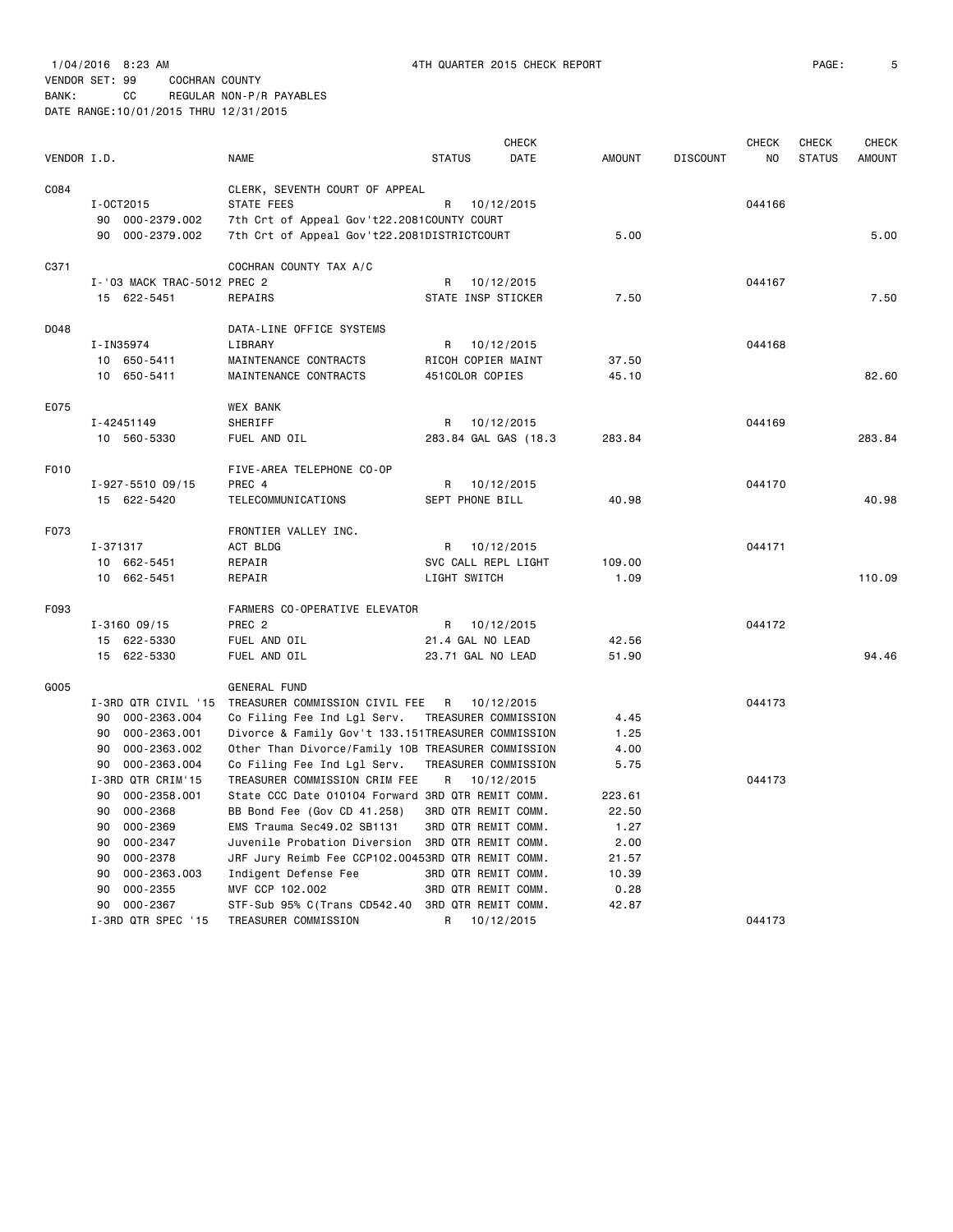|             |                    |                             | <b>CHECK</b>          |               |                 | <b>CHECK</b>   | <b>CHECK</b>  | <b>CHECK</b>  |
|-------------|--------------------|-----------------------------|-----------------------|---------------|-----------------|----------------|---------------|---------------|
| VENDOR I.D. |                    | <b>NAME</b>                 | <b>STATUS</b><br>DATE | <b>AMOUNT</b> | <b>DISCOUNT</b> | N <sub>O</sub> | <b>STATUS</b> | <b>AMOUNT</b> |
| G005        |                    | <b>GENERAL FUND</b><br>CONT |                       |               |                 |                |               |               |
|             | I-3RD QTR SPEC '15 | TREASURER COMMISSION        | R<br>10/12/2015       |               |                 | 044173         |               |               |
|             | 90 000-2379.001    | Drug Court Fee CCP102.0178  | TREASURER COMM SPECI  | 0.38          |                 |                |               | 340.32        |
| G144        |                    | GENE MESSER AUTO GROUP      |                       |               |                 |                |               |               |
|             | $I - 554418$       | SHERIFF-2010 F150           | 10/12/2015<br>R       |               |                 | 044174         |               |               |
|             | 10 560-5451        | MACHINERY-NON-OFFICE REPAIR | FUEL VAPOR VALVE ASS  | 104.84        |                 |                |               |               |
|             | 10<br>560-5451     | MACHINERY-NON-OFFICE REPAIR | 2 TPMS SENSOR         | 183.64        |                 |                |               |               |
|             | 10<br>560-5451     | MACHINERY-NON-OFFICE REPAIR | 2 SHOCKS              | 189.96        |                 |                |               |               |
|             | 560-5451<br>10     | MACHINERY-NON-OFFICE REPAIR | 1 DRIVE SHAFT         | 151.74        |                 |                |               |               |
|             | 10<br>560-5451     | MACHINERY-NON-OFFICE REPAIR | FRT STRUTS REAR SHOC  | 816.81        |                 |                |               |               |
|             | 560-5451<br>10     | MACHINERY-NON-OFFICE REPAIR | <b>LABOR</b>          | 1,082.40      |                 |                |               |               |
|             | 10<br>560-5451     | MACHINERY-NON-OFFICE REPAIR | SHOP CHARGES          | 29.99         |                 |                |               |               |
|             | I-554655           | SHERIFF- '13 EXPLODER       | R<br>10/12/2015       |               |                 | 044174         |               |               |
|             | 10<br>560-5451     | MACHINERY-NON-OFFICE REPAIR | STEERING GEAR ASSY.   | 1,105.91      |                 |                |               |               |
|             | 560-5451<br>10     | MACHINERY-NON-OFFICE REPAIR | 2 SPINDLE ROD CONNEC  | 128.28        |                 |                |               |               |
|             | 10<br>560-5451     | MACHINERY-NON-OFFICE REPAIR | 2 BRACKET             | 125.72        |                 |                |               |               |
|             | 560-5451<br>10     | MACHINERY-NON-OFFICE REPAIR | 2 SHOCK ABSORBERS     | 298.20        |                 |                |               |               |
|             | 10<br>560-5451     | MACHINERY-NON-OFFICE REPAIR | CORE CHG-STEERING GE  | 400.00        |                 |                |               |               |
|             | 560-5451<br>10     | MACHINERY-NON-OFFICE REPAIR | <b>LABOR</b>          | 741.60        |                 |                |               |               |
|             | 10<br>560-5451     | MACHINERY-NON-OFFICE REPAIR | SHOP CHARGES          | 29.99         |                 |                |               | 5,389.08      |
| H152        |                    | HARRIS LOCAL GOVERNMENT     |                       |               |                 |                |               |               |
|             | I-MN00005971       | TAX A/C                     | 10/12/2015<br>R       |               |                 | 044175         |               |               |
|             | 10 499-5411        | MAINTENANCE CONTRACTS       | ONLINE HOSTING 4TH Q  | 6,123.00      |                 |                |               | 6,123.00      |
| H242        |                    | DANA HEFLIN                 |                       |               |                 |                |               |               |
|             | I-WOLFFORTH WKSHP  | LIBRARY                     | 10/12/2015<br>R       |               |                 | 044176         |               |               |
|             | 10 650-5427        | CONTINUING EDUCATION        | 132 mi. WORKSHOP-WOL  | 75.90         |                 |                |               | 75.90         |
| J040        |                    | JONES McCLURE PUBLISHING    |                       |               |                 |                |               |               |
|             | I-100422286        | DISTRICT COURT              | R<br>10/12/2015       |               |                 | 044177         |               |               |
|             | 10<br>435-5310     | OFFICE SUPPLIES             | TX RULES*CIVIL TRIAL  | 95.40         |                 |                |               |               |
|             | 435-5310<br>10     | OFFICE SUPPLIES             | TEXAS CAUSES OF ACTI  | 130.50        |                 |                |               |               |
|             | 10 435-5310        | OFFICE SUPPLIES             | S&H                   | 13.00         |                 |                |               |               |
|             | I-100426936        | DISTRICT COURT              | R<br>10/12/2015       |               |                 | 044177         |               |               |
|             | 435-5310<br>10     | OFFICE SUPPLIES             | TX CRIMES&CONSEQUENC  | 50.00         |                 |                |               |               |
|             | 10 435-5310        | OFFICE SUPPLIES             | SHIPPING/HANDLIN      | 10.00         |                 |                |               | 298.90        |
| J082        |                    | JOHN DEERE FINANCIAL        |                       |               |                 |                |               |               |
|             | I-328822           | PREC 4                      | 10/12/2015<br>R       |               |                 | 044178         |               |               |
|             | 15 624-5451        | REPAIRS                     | 8 HY-Gard             | 312.72        |                 |                |               |               |
|             | 624-5356<br>15     | ROAD MATERIALS & SUPPLIES   | SOCKET SET            | 47.58         |                 |                |               |               |
|             | 15<br>624-5356     | ROAD MATERIALS & SUPPLIES   | SOCKET SET            | 51.86         |                 |                |               |               |
|             | 15 624-5451        | REPAIRS                     | HYDRAULIC FILTER      | 85.73         |                 |                |               |               |
|             | I-328863           | PREC 4                      | R<br>10/12/2015       |               |                 | 044178         |               |               |
|             | 15 624-5451        | REPAIRS                     | HYDRAULIC FILTER (AG  | 85.73         |                 |                |               |               |
|             | I-329104           | PREC 4                      | 10/12/2015<br>R       |               |                 | 044178         |               |               |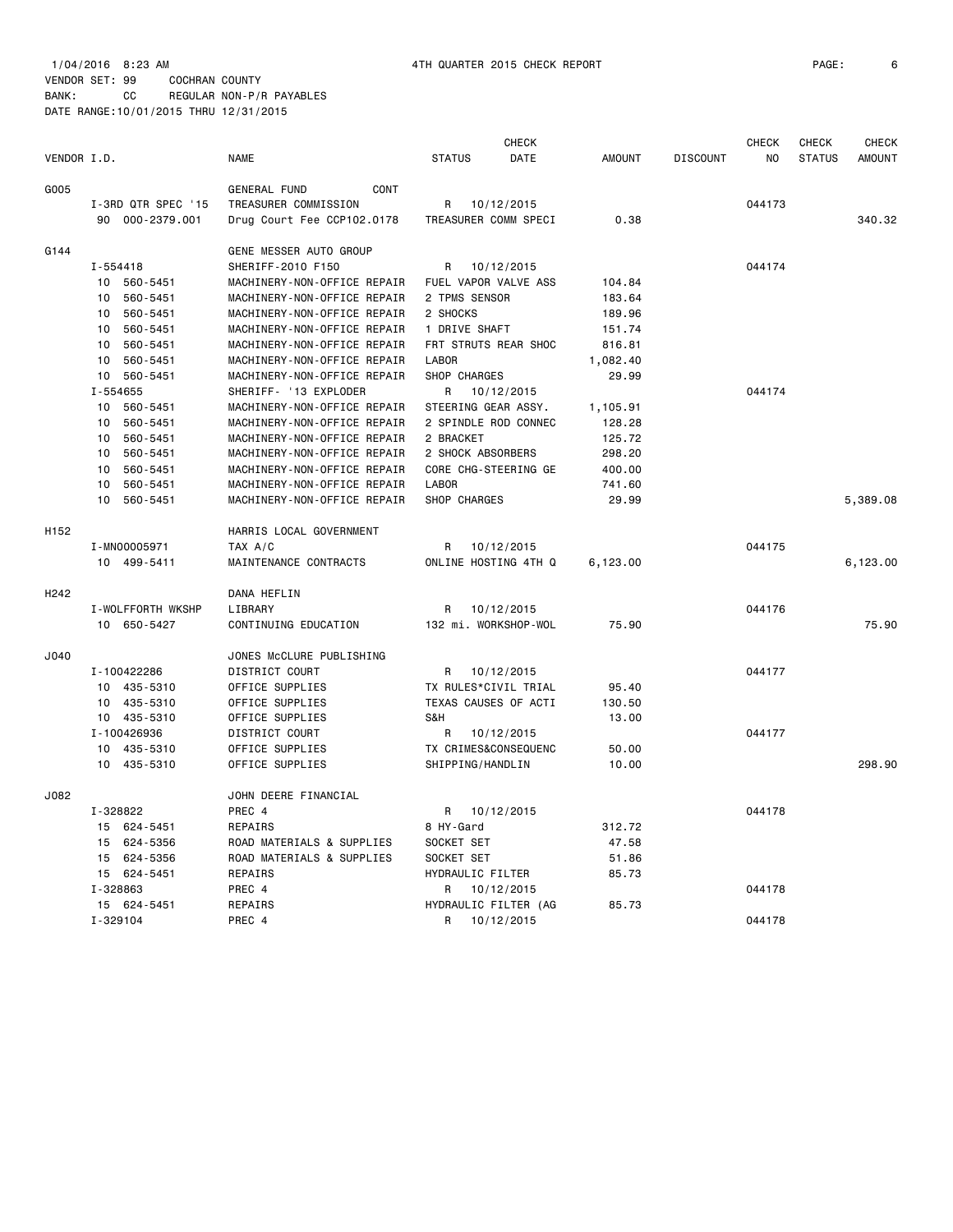| VENDOR I.D. |             | <b>NAME</b>                  | <b>STATUS</b>         | <b>CHECK</b><br>DATE | <b>AMOUNT</b> | <b>DISCOUNT</b> | <b>CHECK</b><br>NO | <b>CHECK</b><br><b>STATUS</b> | <b>CHECK</b><br><b>AMOUNT</b> |
|-------------|-------------|------------------------------|-----------------------|----------------------|---------------|-----------------|--------------------|-------------------------------|-------------------------------|
| J082        |             | JOHN DEERE FINANCIAL CONT    |                       |                      |               |                 |                    |                               |                               |
|             | I-329104    | PREC 4                       | R 10/12/2015          |                      |               |                 | 044178             |                               |                               |
|             | 15 624-5451 | REPAIRS                      | 4 HY-Gard             |                      | 156.36        |                 |                    |                               |                               |
|             | I-330708    | <b>CEMETERY</b>              | R                     | 10/12/2015           |               |                 | 044178             |                               |                               |
|             | 10 516-5451 | REPAIR                       | 1 OIL FILTER          |                      | 35.28         |                 |                    |                               |                               |
|             | 10 516-5451 | REPAIR                       | 2 OIL FILTER          |                      | 18.16         |                 |                    |                               |                               |
|             | I-332675    | CEMETERY                     | R 10/12/2015          |                      |               |                 | 044178             |                               |                               |
|             | 10 516-5451 | REPAIR                       | SPRING PIN            |                      | 0.70          |                 |                    |                               |                               |
|             | 10 516-5451 |                              | <b>QUICK LOCK</b>     |                      | 3.04          |                 |                    |                               |                               |
|             |             | REPAIR                       |                       |                      |               |                 |                    |                               |                               |
|             | I-335052    | PREC 3                       | R 10/12/2015          |                      |               |                 | 044178             |                               |                               |
|             | 15 623-5451 | REPAIRS                      | <b>FILTER ELEMENT</b> |                      | 25.13         |                 |                    |                               |                               |
|             | I-335933    | PREC 4                       | R 10/12/2015          |                      |               |                 | 044178             |                               |                               |
|             | 15 624-5451 | REPAIRS                      | 1 HY-Gard             |                      | 39.09         |                 |                    |                               |                               |
|             | I-335958    | PREC 4                       | R 10/12/2015          |                      |               |                 | 044178             |                               |                               |
|             | 15 624-5451 | REPAIRS                      | 2 HY-Gard             |                      | 78.18         |                 |                    |                               | 939.56                        |
| L010        |             | LEWIS FARM & RANCH STORE INC |                       |                      |               |                 |                    |                               |                               |
|             | I-11402     | PREC <sub>3</sub>            | R                     | 10/12/2015           |               |                 | 044179             |                               |                               |
|             | 15 623-5356 | ROAD MATERIALS & SUPPLIES    | <b>OFF</b>            |                      | 5.99          |                 |                    |                               |                               |
|             | 15 623-5356 | ROAD MATERIALS & SUPPLIES    | 0FF                   |                      | 6.49          |                 |                    |                               |                               |
|             | 15 623-5451 | REPAIRS                      | 3 ANTIFREEZE          |                      | 29.85         |                 |                    |                               |                               |
|             | $I - 11557$ | PREC 1                       | R 10/12/2015          |                      |               |                 | 044179             |                               |                               |
|             | 15 621-5356 | ROAD MATERIALS & SUPPLIES    | QUICKCRETE            |                      | 4.75          |                 |                    |                               |                               |
|             | $I - 11572$ | PREC 4                       | R 10/12/2015          |                      |               |                 | 044179             |                               |                               |
|             | 15 624-5356 | ROAD MATERIALS & SUPPLIES    | 2 LIGHT BULBS         |                      | 13.98         |                 |                    |                               |                               |
|             | 15 624-5356 | ROAD MATERIALS & SUPPLIES    | 3 SUGAR               |                      | 5.85          |                 |                    |                               |                               |
|             | 15 624-5356 | ROAD MATERIALS & SUPPLIES    | COFFEE                |                      | 13.95         |                 |                    |                               |                               |
|             | 15 624-5356 | ROAD MATERIALS & SUPPLIES    | <b>DISCOUNT</b>       |                      | 3.38CR        |                 |                    |                               |                               |
|             | $I - 11573$ | PREC <sub>1</sub>            | R 10/12/2015          |                      |               |                 | 044179             |                               |                               |
|             | 15 621-5356 | ROAD MATERIALS & SUPPLIES    | GLOVES                |                      | 12.95         |                 |                    |                               |                               |
|             | I-11708     | ACTIVITY BLDG                | R 10/12/2015          |                      |               |                 | 044179             |                               |                               |
|             | 10 662-5332 | CUSTODIAL SUPPLIES           | <b>BUCKET</b>         |                      | 35.09         |                 |                    |                               |                               |
|             | $I - 11710$ | PREC <sub>1</sub>            | R 10/12/2015          |                      |               |                 | 044179             |                               |                               |
|             | 15 621-5356 | ROAD MATERIALS & SUPPLIES    | VIPER BUG KILLER      |                      | 19.95         |                 |                    |                               |                               |
|             | $I - 11715$ | ACTIVITY BLDG                | R                     | 10/12/2015           |               |                 | 044179             |                               |                               |
|             | 10 662-5332 | CUSTODIAL SUPPLIES           | MOUSE TRAP            |                      | 1.49          |                 |                    |                               |                               |
|             | $I - 11740$ | <b>COURTHOUSE</b>            | R                     | 10/12/2015           |               |                 | 044179             |                               |                               |
|             | 10 510-5332 | CUSTODIAL SUPPLIES           | <b>BULB</b>           |                      | 16.19         |                 |                    |                               |                               |
|             | $I - 12237$ | <b>COURTHOUSE</b>            | R                     | 10/12/2015           |               |                 | 044179             |                               |                               |
|             | 10 510-5332 | CUSTODIAL SUPPLIES           | TREE & SHRUB PESTICI  |                      | 23,40         |                 |                    |                               |                               |
|             | $I - 12245$ | <b>ACTIVITY BLDG</b>         | R                     | 10/12/2015           |               |                 | 044179             |                               |                               |
|             | 10 662-5332 | CUSTODIAL SUPPLIES           | 2 HAND SOAP           |                      | 7.98          |                 |                    |                               |                               |
|             | 10 662-5332 | CUSTODIAL SUPPLIES           | <b>EXTENSION CORD</b> |                      | 12.99         |                 |                    |                               |                               |
|             | 10 662-5332 | CUSTODIAL SUPPLIES           | 2 EXT CORD            |                      | 29.98         |                 |                    |                               |                               |
|             | 10 662-5332 | CUSTODIAL SUPPLIES           | 1 EXT CORD            |                      | 59.99         |                 |                    |                               |                               |
|             | 10 662-5332 | CUSTODIAL SUPPLIES           | <b>DISCOUNT</b>       |                      | 11,09CR       |                 |                    |                               |                               |
|             | $I - 12530$ | ACTIVITY BUILDING            | R 10/12/2015          |                      |               |                 | 044179             |                               |                               |
|             |             |                              |                       |                      |               |                 |                    |                               |                               |

10 662-5332 CUSTODIAL SUPPLIES 3 FILTERS 20.97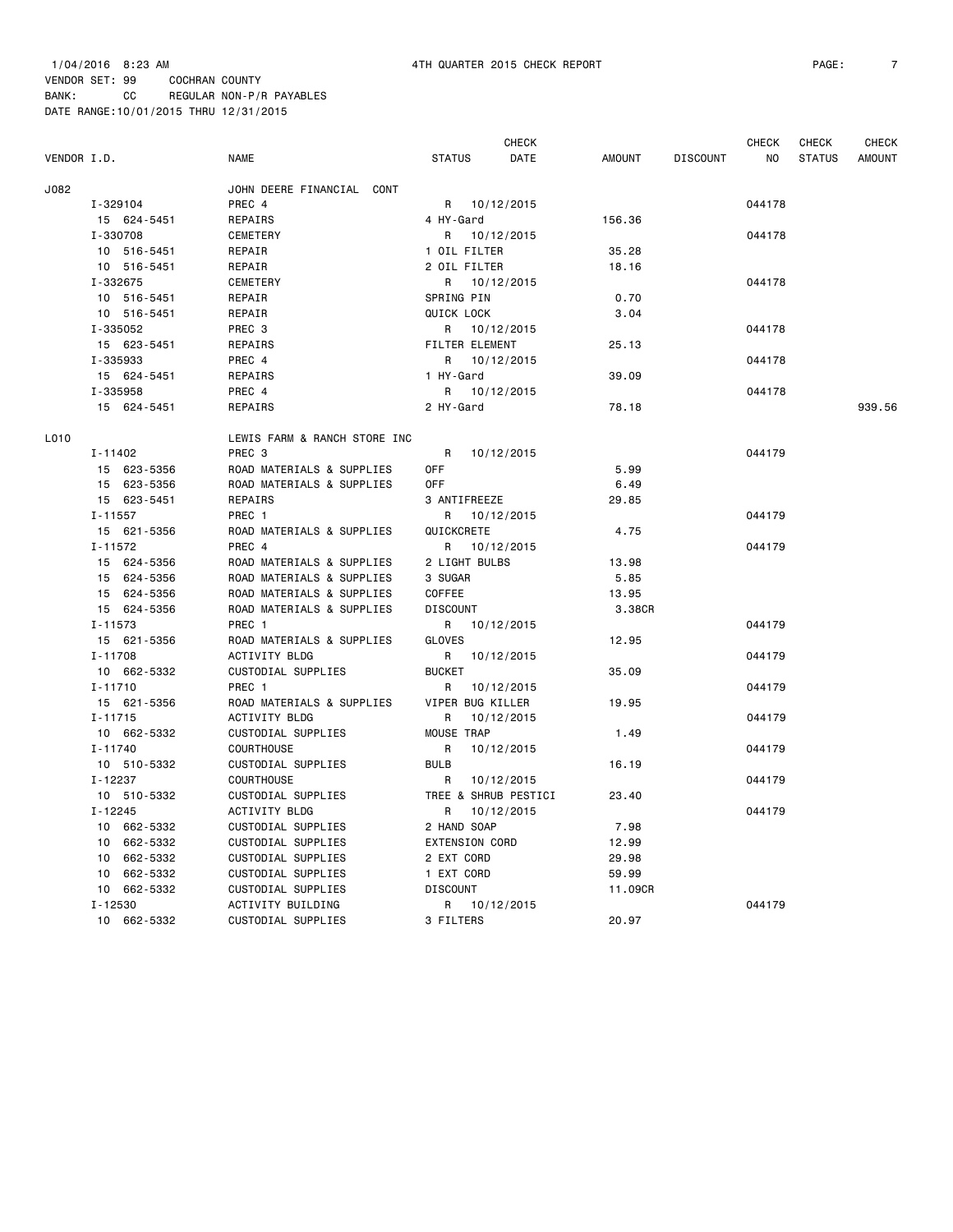|             |             |             | <b>CHECK</b>               |                        |            |               | <b>CHECK</b>    | <b>CHECK</b> | <b>CHECK</b>  |               |
|-------------|-------------|-------------|----------------------------|------------------------|------------|---------------|-----------------|--------------|---------------|---------------|
| VENDOR I.D. |             |             | <b>NAME</b>                | <b>STATUS</b>          | DATE       | <b>AMOUNT</b> | <b>DISCOUNT</b> | NO           | <b>STATUS</b> | <b>AMOUNT</b> |
| L010        |             |             | LEWIS FARM & RANCH STOCONT |                        |            |               |                 |              |               |               |
|             | I-12530     |             | ACTIVITY BUILDING          | R 10/12/2015           |            |               |                 | 044179       |               |               |
|             |             | 10 662-5332 | CUSTODIAL SUPPLIES         | 7 BOLTS                |            | 0.98          |                 |              |               |               |
|             |             | 10 662-5332 | CUSTODIAL SUPPLIES         | <b>DISCOUNT</b>        |            | 2.20CR        |                 |              |               |               |
|             | $I - 12761$ |             | <b>ACTIVITY BLDG</b>       | R 10/12/2015           |            |               |                 | 044179       |               |               |
|             |             | 10 662-5332 | CUSTODIAL SUPPLIES         | TRASH BAGS             |            | 17.99         |                 |              |               |               |
|             | $I - 12762$ |             | PREC 4                     | R 10/12/2015           |            |               |                 | 044179       |               |               |
|             |             | 15 624-5356 | ROAD MATERIALS & SUPPLIES  | <b>BATTERY CHARGER</b> |            | 54.95         |                 |              |               |               |
|             |             | 15 624-5451 | REPAIRS                    | 3 WEATHERSTRIP         |            | 17.97         |                 |              |               |               |
|             |             | 15 624-5451 | REPAIRS                    | WEATHERSTRIP           |            | 12.99         |                 |              |               |               |
|             |             | 15 623-5451 | <b>REPAIRS</b>             | WEATHERSTRIP           |            | 11.99         |                 |              |               |               |
|             |             | 15 623-5356 | ROAD MATERIALS & SUPPLIES  | <b>DISCOUNT</b>        |            | 5.50CR        |                 |              |               |               |
|             |             | 15 623-5451 | REPAIRS                    | <b>DISCOUNT</b>        |            | 4.29CR        |                 |              |               |               |
|             | $I - 12864$ |             | <b>PARK</b>                | R 10/12/2015           |            |               |                 | 044179       |               |               |
|             |             | 10 660-5332 | CUSTODIAL SUPPLIES         | GRINDER                |            | 94.99         |                 |              |               |               |
|             |             | 10 660-5332 | CUSTODIAL SUPPLIES         | PLIERS                 |            | 11.99         |                 |              |               |               |
|             |             | 10 660-5332 | CUSTODIAL SUPPLIES         | PIN                    |            | 0.25          |                 |              |               |               |
|             |             | 10 660-5332 | CUSTODIAL SUPPLIES         | <b>DISCOUNT</b>        |            | 10.72CR       |                 |              |               |               |
|             | $I - 12994$ |             | JAIL                       | R 10/12/2015           |            |               |                 | 044179       |               |               |
|             |             | 10 512-5392 | MISCELLANEOUS SUPPLIES     | 2CS BLEACH             |            | 47.84         |                 |              |               |               |
|             |             | 10 512-5392 | MISCELLANEOUS SUPPLIES     | DISH SOAP              |            | 3.99          |                 |              |               |               |
|             |             | 10 512-5392 | MISCELLANEOUS SUPPLIES     | SOFT SOAP              |            | 1.99          |                 |              |               |               |
|             |             | 10 512-5392 | MISCELLANEOUS SUPPLIES     | 12 KLEENEX             |            | 29.88         |                 |              |               |               |
|             |             | 10 512-5392 | MISCELLANEOUS SUPPLIES     | BASKETBALL NEEDLES     |            | 1.29          |                 |              |               |               |
|             | $I - 13002$ |             | COURTHOUSE                 | R 10/12/2015           |            |               |                 | 044179       |               |               |
|             |             | 10 510-5332 | <b>CUSTODIAL SUPPLIES</b>  | LIME A WAY             |            | 5.84          |                 |              |               |               |
|             | I-13085     |             | JAIL                       | R                      | 10/12/2015 |               |                 | 044179       |               |               |
|             |             | 10 512-5451 | REPAIR                     | SPRAY PAINT            |            | 6.74          |                 |              |               |               |
|             | $I - 13107$ |             | <b>COURTHOUSE</b>          | R                      | 10/12/2015 |               |                 | 044179       |               |               |
|             |             | 10 510-5332 | CUSTODIAL SUPPLIES         | BAYER TREE/SHRUB PES   |            | 23.39         |                 |              |               |               |
|             | I-13187     |             | ACTIVITY BLDG              | R 10/12/2015           |            |               |                 | 044179       |               |               |
|             |             | 10 662-5332 | CUSTODIAL SUPPLIES         | 1 2X4X8                |            | 3.23          |                 |              |               |               |
|             | $I - 13231$ |             | PREC <sub>3</sub>          | R 10/12/2015           |            |               |                 | 044179       |               |               |
|             |             | 15 623-5356 | ROAD MATERIALS & SUPPLIES  | 2 OFF ACTIVE           |            | 11.98         |                 |              |               |               |
|             |             | 15 623-5356 | ROAD MATERIALS & SUPPLIES  | 1 OFF DEEPWOODS        |            | 6.49          |                 |              |               |               |
|             |             | 15 623-5451 | REPAIRS                    | 6 PEAK 50-50           |            | 83.94         |                 |              |               |               |
|             | I-13289     |             | <b>PARK</b>                | R 10/12/2015           |            |               |                 | 044179       |               |               |
|             |             | 10 660-5451 | REPAIR                     | 4 ANTIFREEZE           |            | 17.96         |                 |              |               |               |
|             |             | 10 660-5451 | REPAIR                     | 2 GRINDER WHEEL        |            | 7.98          |                 |              |               |               |
|             |             | 10 660-5451 | REPAIR                     | LESS "10%" (HA)        |            | 0.26CR        |                 |              |               | 761.04        |
| L018        |             |             | LUBBOCK GRADER BLADE, INC  |                        |            |               |                 |              |               |               |
|             | I-54585     |             | PREC 3                     | R                      | 10/12/2015 |               |                 | 044181       |               |               |
|             |             | 15 623-5356 | ROAD MATERIALS & SUPPLIES  | 2 36" 16ga CULVERT B   |            | 96.00         |                 |              |               |               |
|             |             | 15 623-5356 | ROAD MATERIALS & SUPPLIES  | 2 4"x20' NYLON SLING   |            | 399.90        |                 |              |               | 495.90        |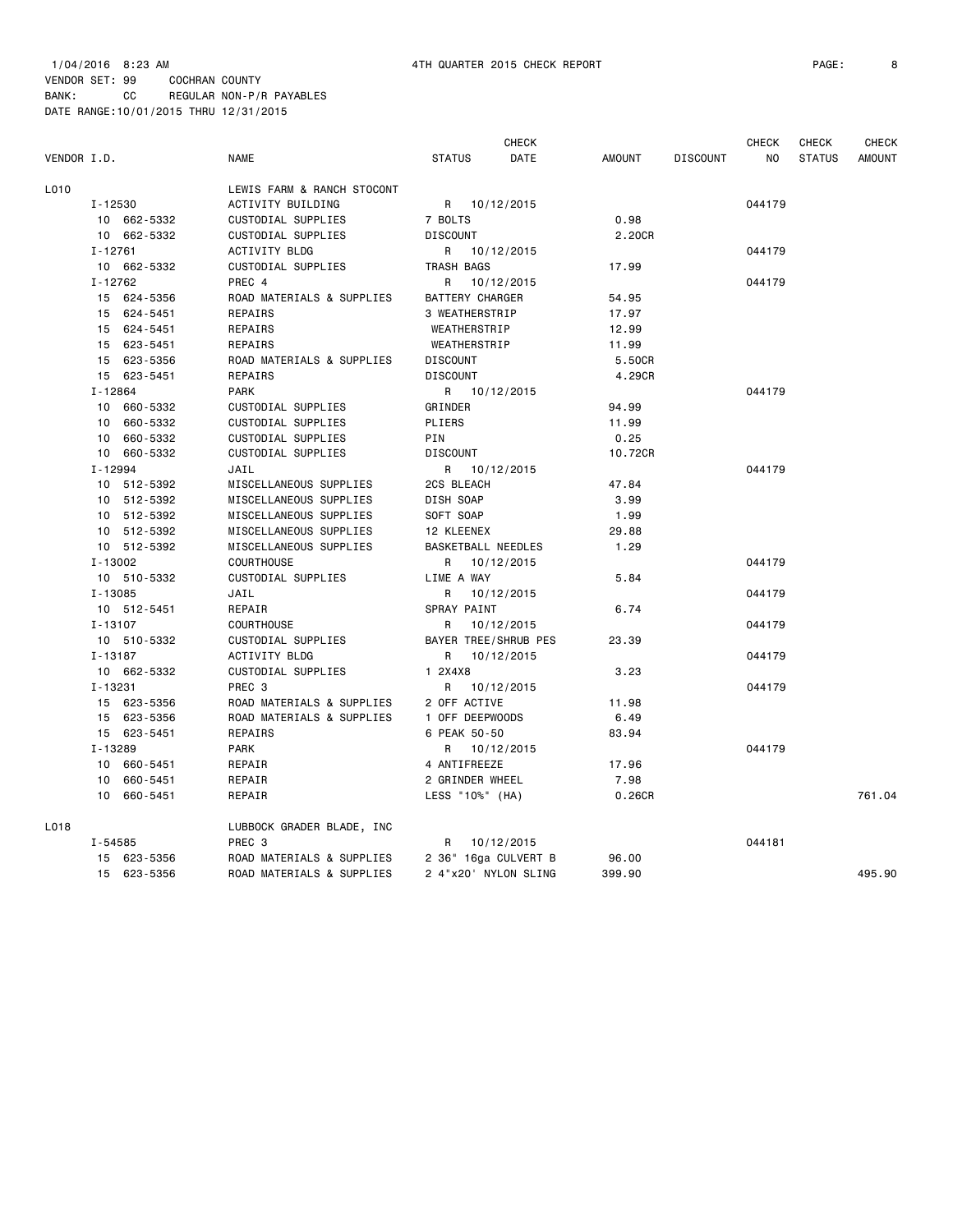| VENDOR I.D.      |                               | <b>NAME</b>                                        | <b>STATUS</b>    | <b>CHECK</b><br>DATE  | AMOUNT   | <b>DISCOUNT</b> | <b>CHECK</b><br>NO | <b>CHECK</b><br><b>STATUS</b> | <b>CHECK</b><br><b>AMOUNT</b> |
|------------------|-------------------------------|----------------------------------------------------|------------------|-----------------------|----------|-----------------|--------------------|-------------------------------|-------------------------------|
| L <sub>182</sub> |                               | LUBBOCK COUNTY SHERIFF'S OFC                       |                  |                       |          |                 |                    |                               |                               |
|                  | I-201509                      | JAIL                                               | R                | 10/12/2015            |          |                 | 044182             |                               |                               |
|                  | 10 512-5499                   | MISCELLANEOUS                                      |                  | 10DAYS CORY MANKIN @  | 500.00   |                 |                    |                               | 500.00                        |
| MO11             |                               | MCWHORTERS INC.                                    |                  |                       |          |                 |                    |                               |                               |
|                  | I-4001058                     | PREC 3                                             |                  | R 10/12/2015          |          |                 | 044183             |                               |                               |
|                  | 15 623-5454                   | TIRES                                              |                  | 1-175R25 MICHELIN TI  | 1,825.00 |                 |                    |                               |                               |
|                  | 15 623-5454                   | TIRES                                              | 79 MILES @\$1.25 |                       | 98.75    |                 |                    |                               |                               |
|                  | 15 623-5454                   | TIRES                                              | DISMOUNT/MOUNT   |                       | 65.00    |                 |                    |                               |                               |
|                  | 15 623-5454                   | TIRES                                              | 0-RING           |                       | 10.50    |                 |                    |                               | 1,999.25                      |
| M018             |                               | MORTON INSURANCE AGENCY                            |                  |                       |          |                 |                    |                               |                               |
|                  | I-BOND#5611SEALY'16 TREASURER |                                                    | R                | 10/12/2015            |          |                 | 044184             |                               |                               |
|                  | 10 497-5480                   | <b>BONDS &amp; NOTARY FEES</b>                     |                  | PUB OFF BOND \$50,000 | 250.00   |                 |                    |                               | 250,00                        |
| M034             |                               | MATTHEW BENDER & CO, INC                           |                  |                       |          |                 |                    |                               |                               |
|                  | I-0099612728                  | JUSTICE OF THE PEACE                               |                  | R 10/12/2015          |          |                 | 044185             |                               |                               |
|                  | 10 455-5310                   | OFFICE SUPPLIES                                    |                  | TX CRIM&TRAF JUDIC 1  | 55.00    |                 |                    |                               |                               |
|                  | 10 455-5310                   | OFFICE SUPPLIES                                    | S&H              |                       | 13.08    |                 |                    |                               |                               |
|                  | I-099198761                   | SHERIFF                                            | R                | 10/12/2015            |          |                 | 044185             |                               |                               |
|                  | 10 560-5310                   | OFFICE SUPPLIES                                    |                  | TX CRIM&TRAF LAW 15-  | 56.00    |                 |                    |                               |                               |
|                  | 10 560-5310                   | OFFICE SUPPLIES                                    | S&H              |                       | 13.08    |                 |                    |                               | 137.16                        |
| M171             |                               | MORRISON SUPPLY COMPANY                            |                  |                       |          |                 |                    |                               |                               |
|                  | I-008408555                   | JAIL                                               |                  | R 10/12/2015          |          |                 | 044186             |                               |                               |
|                  | 10 512-5451                   | REPAIR                                             |                  | 10 1/2 X3/8 IMP BRAS  | 18.91    |                 |                    |                               |                               |
|                  | I-008409326                   | JAIL                                               | R                | 10/12/2015            |          |                 | 044186             |                               |                               |
|                  | 10 512-5451                   | REPAIR                                             |                  | 2 LAV CNTRL VALVE w/  | 778.90   |                 |                    |                               |                               |
|                  | 10 512-5451                   | REPAIR                                             |                  | 2 1/2 ODX3/8FIP 90 E  | 9.12     |                 |                    |                               |                               |
|                  | 10 512-5451                   | REPAIR                                             |                  | 2 1/20DX3/8FIP COUPL  | 4.88     |                 |                    |                               |                               |
|                  | 10 512-5451                   | REPAIR                                             |                  | 2 .5GPM FLOW CONTRL   | 13.66    |                 |                    |                               |                               |
|                  | 10 512-5451                   | REPAIR                                             |                  | 4 STAINLESS STEEL CL  | 3.60     |                 |                    |                               | 829.07                        |
| M284             |                               | MYR KIDS                                           |                  |                       |          |                 |                    |                               |                               |
|                  | I-ACT BLDG DEP9/13            | DW#16516                                           |                  | R 10/12/2015          |          |                 | 044187             |                               |                               |
|                  | 10 000-4370.101               | RENT-ACTIVITY BUILDING                             |                  | DW#16516 REF DEPOSIT  | 150.00   |                 |                    |                               | 150.00                        |
| N001             |                               | NATIONAL ASSN. OF COUNTIES                         |                  |                       |          |                 |                    |                               |                               |
|                  | I-132697                      | COMM'RS COURT                                      | R                | 10/12/2015            |          |                 | 044188             |                               |                               |
|                  | 15 610-5481                   | DUES AND REGISTRATION                              |                  | NACO ANNUAL DUES CAL  | 450.00   |                 |                    |                               | 450.00                        |
| P017             |                               | POSTMASTER                                         |                  |                       |          |                 |                    |                               |                               |
|                  |                               | I-SHERIFF/JP 7-8/15 SHERIFF - JUSTICE OF THE PEACE | R                | 10/12/2015            |          |                 | 044189             |                               |                               |
|                  |                               |                                                    |                  |                       |          |                 |                    |                               |                               |

10 455-5311 POSTAL EXPENSES JUSTICE/PEACE - 1 RO 49.00 245.00

10 560-5311 POSTAL EXPENSES SHERIFF - 4 ROLLS ST 196.00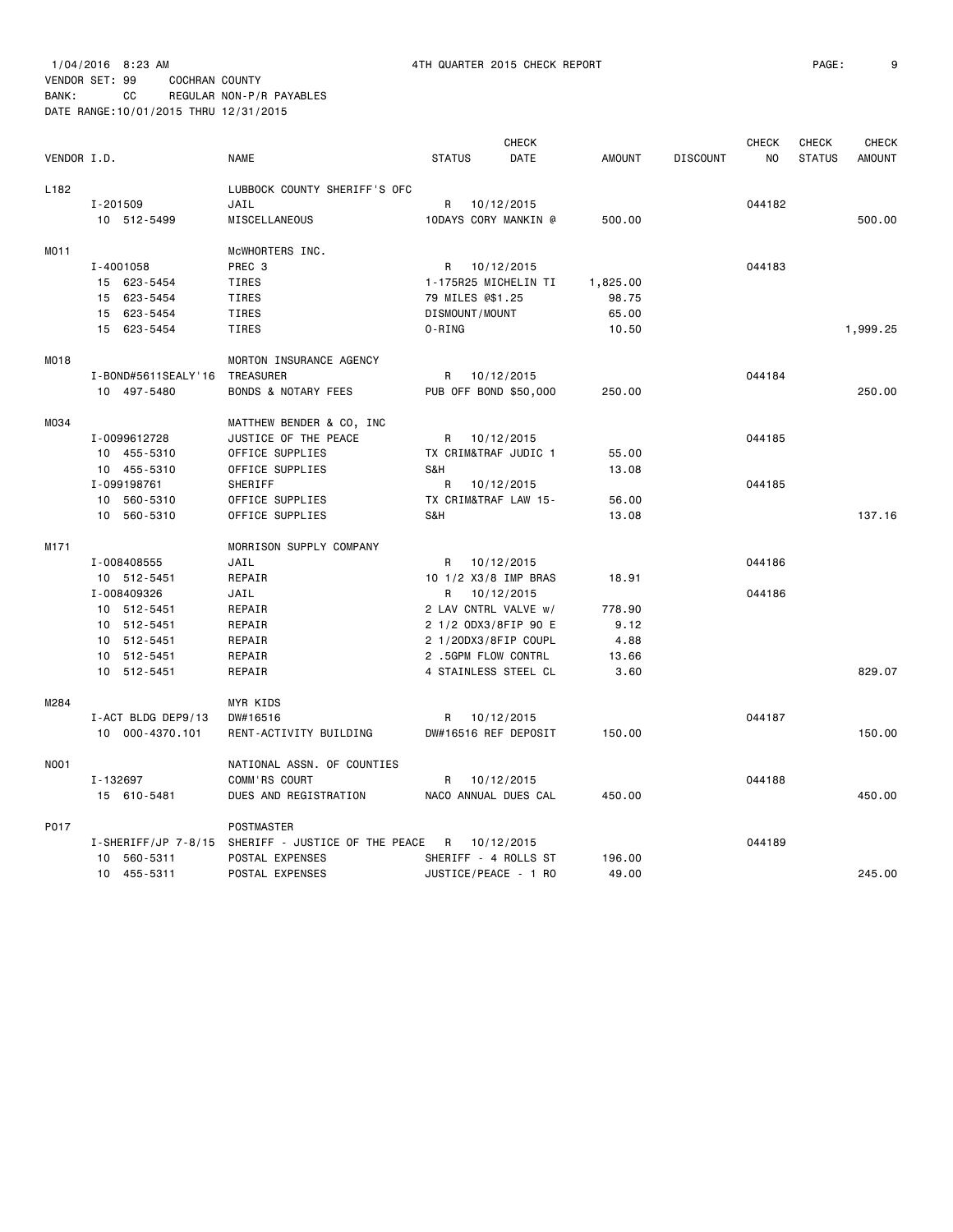|             |                                |                                                 |                      | <b>CHECK</b> |               |                 | <b>CHECK</b>   | <b>CHECK</b>  | <b>CHECK</b>  |
|-------------|--------------------------------|-------------------------------------------------|----------------------|--------------|---------------|-----------------|----------------|---------------|---------------|
| VENDOR I.D. |                                | NAME                                            | <b>STATUS</b>        | DATE         | <b>AMOUNT</b> | <b>DISCOUNT</b> | N <sub>O</sub> | <b>STATUS</b> | <b>AMOUNT</b> |
| R099        |                                | CYNDIA LEA GUAJARDO dba                         |                      |              |               |                 |                |               |               |
|             | I-110763                       | PREC 4                                          | R 10/12/2015         |              |               |                 | 044190         |               |               |
|             | 15 624-5454                    | TIRES                                           | 1 1400X24 FLAT       |              | 65.00         |                 |                |               |               |
|             | 15 624-5454                    | TIRES                                           | 1 1400X24 AIR TIRE S |              | 65.00         |                 |                |               |               |
|             | 15 624-5454                    | TIRES                                           | 2 24" ORINGS         |              | 19.90         |                 |                |               |               |
|             | I-110777                       | CEMETERY                                        | R                    | 10/12/2015   |               |                 | 044190         |               |               |
|             | 10 516-5454                    | TIRES                                           | 18850X8 SAMSON TIRE  |              | 56.95         |                 |                |               |               |
|             | 10 516-5454                    | TIRES                                           | 4 ST TTS NST         |              | 11.00         |                 |                |               |               |
|             | 10 516-5454                    | TIRES                                           | 1 TDF                |              | 3.00          |                 |                |               |               |
|             | 10 516-5454                    | TIRES                                           | 1 TIRE CHANGE ON ?   |              | 10.00         |                 |                |               |               |
|             | I-110858                       | SHERIFF                                         |                      | R 10/12/2015 |               |                 | 044190         |               |               |
|             | 10 560-5454                    | TIRES                                           | 4 P23555X17TL TIRE C |              | 52.00         |                 |                |               |               |
|             | 10 560-5454                    | TIRES                                           | 4 NORTRON BALANCE    |              | 40.00         |                 |                |               |               |
|             | 10 560-5454                    | TIRES                                           | SHERIFF              |              |               |                 |                |               |               |
|             | I-110867                       | PREC 3                                          | R 10/12/2015         |              |               |                 | 044190         |               |               |
|             | 15 623-5454                    | TIRES                                           | 1 1122 TL FLAT ON RR |              | 35.00         |                 |                |               |               |
|             | I-110871                       | SHERIFF                                         | R 10/12/2015         |              |               |                 | 044190         |               |               |
|             | 10 560-5454                    | TIRES                                           | 1 P24555X18 TL FLAT  |              | 13.00         |                 |                |               | 370.85        |
| <b>S005</b> |                                | DORIS SEALY, COUNTY TREAS                       |                      |              |               |                 |                |               |               |
|             | I-CERTIFY 941s Q2&Q3 TREASURER |                                                 | R 10/12/2015         |              |               |                 | 044191         |               |               |
|             | 10 497-5311                    | POSTAL EXPENSES                                 | CERTIFIED MAIL 941s  |              | 13.50         |                 |                |               | 13.50         |
| S010        |                                | SILVERS COMPANY                                 |                      |              |               |                 |                |               |               |
|             | $I - 25.1043$                  | COMM'RS COURT                                   | R 10/12/2015         |              |               |                 | 044192         |               |               |
|             | 15 610-5428                    | CO. JUDGE-CONTINUING EDUCATION13.8 GAL UNLEADED |                      |              | 26.11         |                 |                |               |               |
|             | $I - 29511$                    | PREC <sub>3</sub>                               | R 10/12/2015         |              |               |                 | 044192         |               |               |
|             | 15 623-5330                    | FUEL AND OIL                                    | 2 80 OZ PW SILVER    |              | 28.86         |                 |                |               |               |
|             | I-29525                        | SHERIFF                                         | R 10/12/2015         |              |               |                 | 044192         |               |               |
|             | 10 560-5451                    | MACHINERY-NON-OFFICE REPAIR                     | STATE INSPECTION     |              | 7.00          |                 |                |               |               |
|             | 10 560-5451                    | MACHINERY-NON-OFFICE REPAIR                     | <b>SUPPLY</b>        |              | 3.00          |                 |                |               |               |
|             | I-29551                        | PREC 4                                          | R 10/12/2015         |              |               |                 | 044192         |               |               |
|             | 15 624-5330                    | FUEL AND OIL                                    | 2 PS 80 0Z           |              | 26.00         |                 |                |               |               |
|             | 15 624-5330                    | FUEL AND OIL                                    | 2 PS 32 0Z           |              | 13.14         |                 |                |               |               |
|             | I-29572                        | PREC <sub>3</sub>                               | R 10/12/2015         |              |               |                 | 044192         |               |               |
|             | 15 623-5330                    | FUEL AND OIL                                    | 10 BLUE DEF 25       |              | 105.00        |                 |                |               |               |
|             | I-40326                        | PREC 1                                          | R 10/12/2015         |              |               |                 | 044192         |               |               |
|             | 15 621-5330                    | FUEL & OIL                                      | 71 LS DIESEL         |              | 153.01        |                 |                |               |               |
|             | $I - 40423$                    | PREC 1                                          |                      | R 10/12/2015 |               |                 | 044192         |               |               |
|             | 15 621-5330                    | FUEL & OIL                                      | 22.7 RED DIESEL      |              | 41.99         |                 |                |               |               |
|             | $I - 40446$                    | PREC 1                                          | R 10/12/2015         |              |               |                 | 044192         |               |               |
|             | 15 621-5330                    | FUEL & OIL                                      | 20.1 UNLEADED        |              | 40.50         |                 |                |               |               |
|             | $I - 40521$                    | PREC 1                                          | R 10/12/2015         |              |               |                 | 044192         |               |               |
|             | 15 621-5330                    | FUEL & OIL                                      | 22.4 UNLEADED        |              | 46.48         |                 |                |               |               |
|             | I-40632                        | PREC 1                                          | R 10/12/2015         |              |               |                 | 044192         |               |               |
|             | 15 621-5330                    | FUEL & OIL                                      | 48.1 GAL RED DIESEL  |              | 86.58         |                 |                |               |               |
|             | $I - 41061$                    | PREC <sub>3</sub>                               | R                    | 10/12/2015   |               |                 | 044192         |               |               |
|             | 15 623-5330                    | FUEL AND OIL                                    | 258.4 RED DIESEL     |              | 529.72        |                 |                |               |               |
|             | $I - 41070$                    | PREC <sub>2</sub>                               | R                    | 10/12/2015   |               |                 | 044192         |               |               |
|             |                                |                                                 |                      |              |               |                 |                |               |               |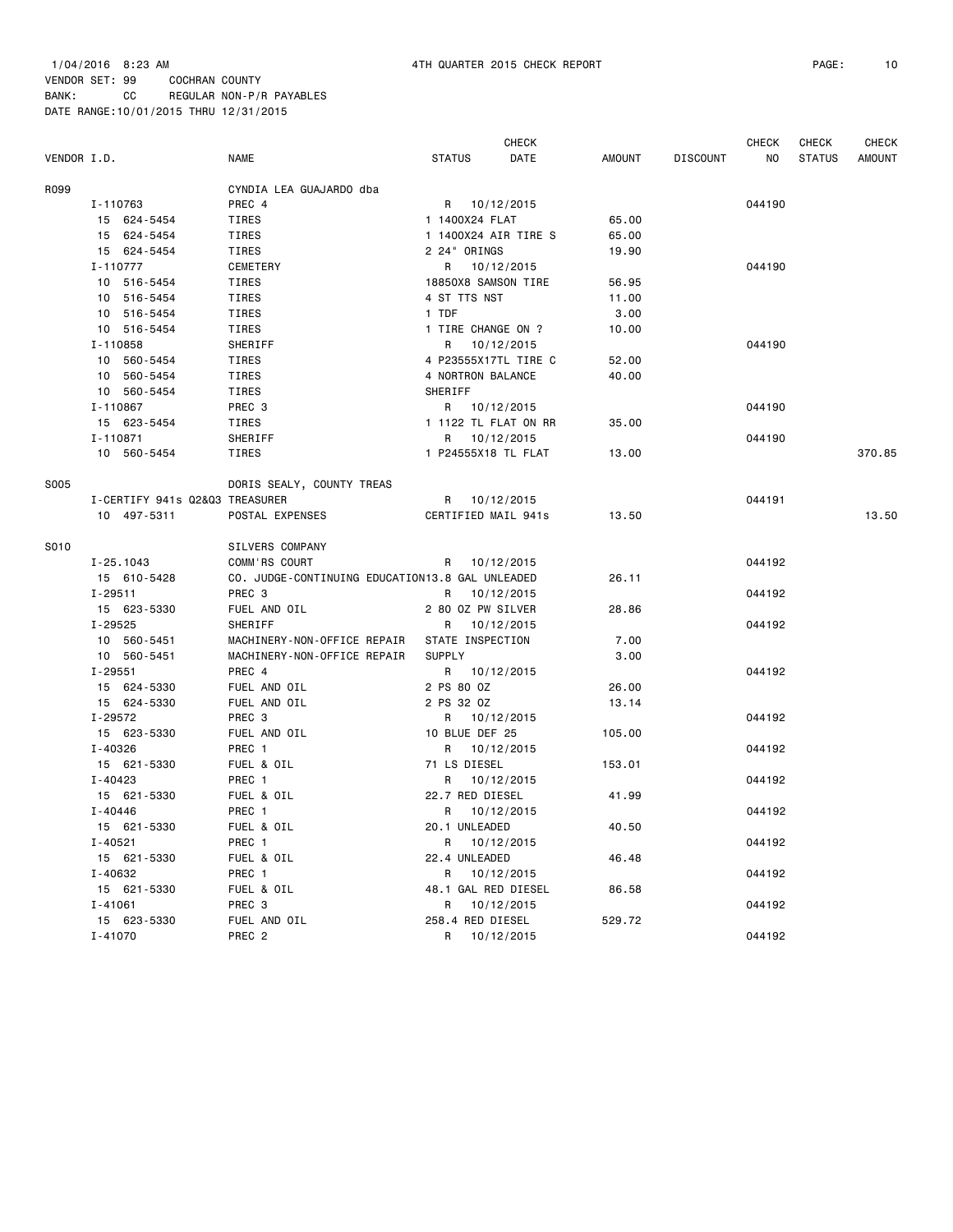|             |                                       |                             |                      | CHECK |          |                 | <b>CHECK</b> | <b>CHECK</b>  | <b>CHECK</b>  |
|-------------|---------------------------------------|-----------------------------|----------------------|-------|----------|-----------------|--------------|---------------|---------------|
| VENDOR I.D. |                                       | NAME                        | <b>STATUS</b>        | DATE  | AMOUNT   | <b>DISCOUNT</b> | NO.          | <b>STATUS</b> | <b>AMOUNT</b> |
| S010        |                                       | CONT<br>SILVERS COMPANY     |                      |       |          |                 |              |               |               |
|             | I-41070                               | PREC 2                      | R 10/12/2015         |       |          |                 | 044192       |               |               |
|             | 15 622-5330                           | FUEL AND OIL                | 208.6 RED DIESEL     |       | 427.63   |                 |              |               |               |
|             | $I - 41079$                           | PREC 3                      | R 10/12/2015         |       |          |                 | 044192       |               |               |
|             | 15 623-5330                           | FUEL AND OIL                | 486 GAL RED DIESEL   |       | 923.40   |                 |              |               |               |
|             | $I - 41084$                           | PREC 4                      | R 10/12/2015         |       |          |                 | 044192       |               |               |
|             | 15 624-5330                           | FUEL AND OIL                | 699.7 RED DIESEL     |       | 1,329.43 |                 |              |               |               |
|             | I-41087                               | PREC 3                      | R 10/12/2015         |       |          |                 | 044192       |               |               |
|             | 15 623-5330                           | FUEL AND OIL                | 152 RED DIESEL       |       | 281.20   |                 |              |               |               |
|             | 15 623-5330                           | FUEL AND OIL                | 1 80 OZ FUEL CONDITI |       | 13.00    |                 |              |               |               |
|             | $I - 41094$                           | PREC <sub>2</sub>           | R 10/12/2015         |       |          |                 | 044192       |               |               |
|             | 15 622-5330                           | FUEL AND OIL                | 328.4 RED DIESEL     |       | 623.96   |                 |              |               |               |
|             | I-41102                               | PREC 1                      | R 10/12/2015         |       |          |                 | 044192       |               |               |
|             | 15 621-5330                           | FUEL & OIL                  | 63.7 RED DIESEL      |       | 117.85   |                 |              |               |               |
|             | I-41132                               | PREC 1                      | R 10/12/2015         |       |          |                 | 044192       |               |               |
|             | 15 621-5330                           | FUEL & OIL                  | 42.2 RED DIESEL      |       | 84.40    |                 |              |               |               |
|             | $I - 41151$                           | PREC 1                      | R 10/12/2015         |       |          |                 | 044192       |               |               |
|             | 15 621-5330                           | FUEL & OIL                  | 55.2 RED DIESEL      |       | 102.12   |                 |              |               |               |
|             | $I - 41154$                           | PREC 1                      | R 10/12/2015         |       |          |                 | 044192       |               |               |
|             | 15 621-5330                           | FUEL & OIL                  | 23 GAL RED DIESEL    |       | 42.55    |                 |              |               |               |
|             | $I - 41163$                           | PREC 1                      | R 10/12/2015         |       |          |                 | 044192       |               |               |
|             | 15 621-5330                           | FUEL & OIL                  | 70.1 GAL LS DIESEL   |       | 144.76   |                 |              |               |               |
|             | $I - 41165$                           | PREC 1                      | R 10/12/2015         |       |          |                 | 044192       |               |               |
|             | 15 621-5330                           | FUEL & OIL                  | 18.4 GAL RED DIESEL  |       | 34.04    |                 |              |               |               |
|             | $I - 41186$                           | PREC 1                      | R 10/12/2015         |       |          |                 | 044192       |               |               |
|             | 15 621-5330                           | FUEL & OIL                  | 61.1 RED DIESEL      |       | 113.04   |                 |              |               |               |
|             | $I - 41276$                           | PREC 1                      | R 10/12/2015         |       |          |                 | 044192       |               |               |
|             | 15 621-5330                           | FUEL & OIL                  | 73.8 GAL RED DIESEL  |       | 136.53   |                 |              |               |               |
|             | $I - 41303$                           | PREC <sub>2</sub>           | R 10/12/2015         |       |          |                 | 044192       |               |               |
|             | 15 622-5330                           | FUEL AND OIL                | 208.3 RED DIESEL     |       | 385.36   |                 |              |               |               |
|             | I-SEPT 2015                           | JUVENILE PROBATION          | R 10/12/2015         |       |          |                 | 044192       |               |               |
|             | 17 573-5499                           | OPERATING EXPENSES          | 74.79 GAL UNL (4 TAN |       | 152.91   |                 |              |               |               |
|             | I-SEPT 2015 EXT AGT EXTENSION SERVICE |                             | R 10/12/2015         |       |          |                 | 044192       |               |               |
|             | 10 665-5330                           | FUEL AND OIL                | 118.34 GAL (5 TANKS) |       | 242.32   |                 |              |               |               |
|             | I-SEPT'15 SHERIFF CD SHERIFF          |                             | R 10/12/2015         |       |          |                 | 044192       |               |               |
|             | 10 560-5330                           | FUEL AND OIL                | 484.72 GAL GASOLINE( |       | 1,009.63 |                 |              |               |               |
|             | 10 560-5451                           | MACHINERY-NON-OFFICE REPAIR |                      |       |          |                 |              |               |               |
|             | I-SEPT'15PREC2 CARD PREC 2            |                             | R 10/12/2015         |       |          |                 | 044192       |               |               |
|             | 15 622-5330                           | FUEL AND OIL                | 111.64 GAL UNL (5 TA |       | 228,80   |                 |              |               |               |
|             | I-SEPT2015 CONSTABLE CONSTABLE PREC 1 |                             | R 10/12/2015         |       |          |                 | 044192       |               |               |
|             | 10 550-5330                           | FUEL & OIL                  | 20.99 GAL UNLEADED   |       | 54.57    |                 |              |               | 7,554.89      |
| S016        |                                       | SOUTH PLAINS ASSN. OF GOV   |                      |       |          |                 |              |               |               |
|             | $I - 2016 - 007$                      | COMMISSIONERS COURT         | R 10/12/2015         |       |          |                 | 044195       |               |               |
|             | 15 610-5481                           | DUES AND REGISTRATION       | FY2016 SPAG DUES     |       | 234.53   |                 |              |               | 234.53        |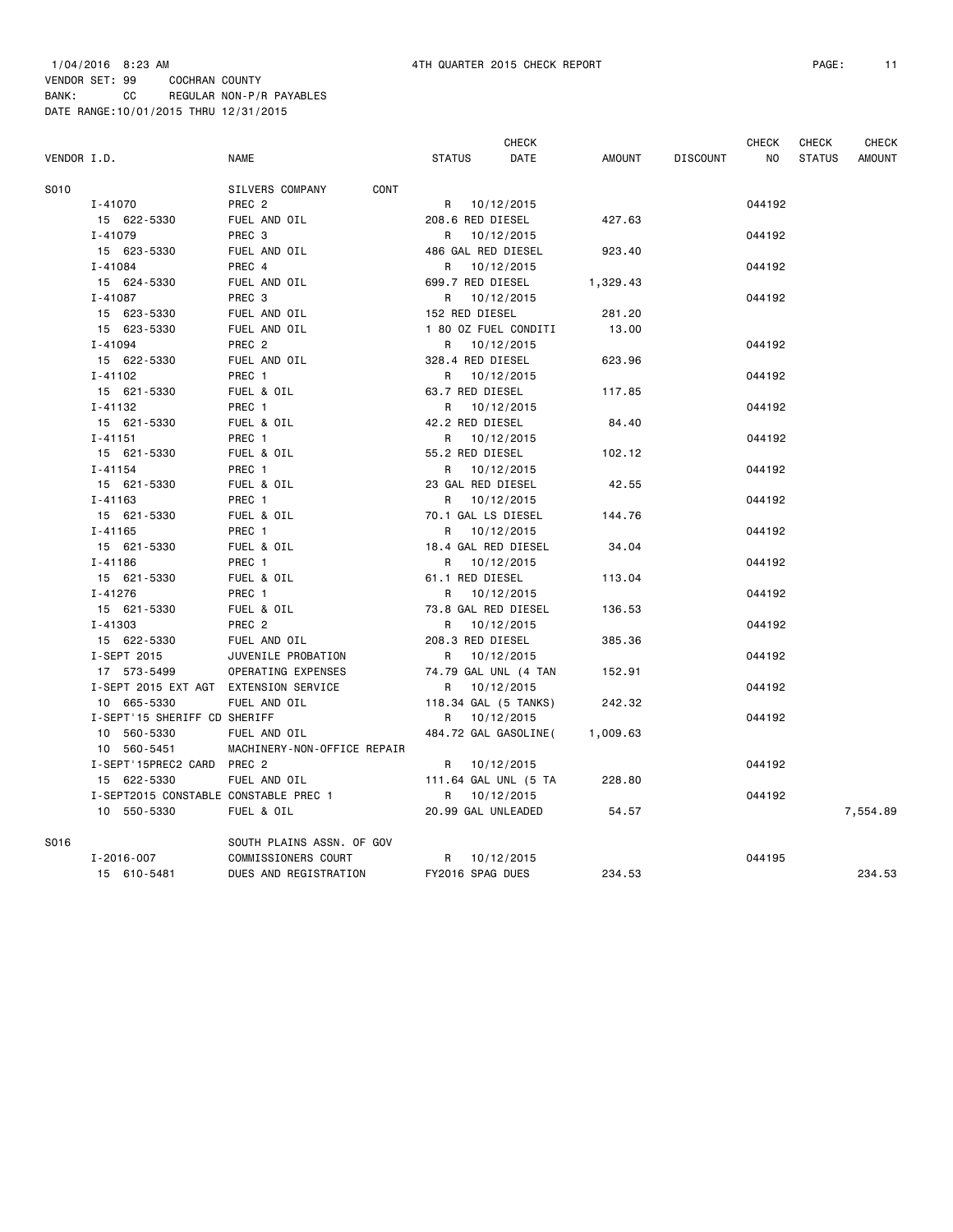| VENDOR I.D.      |                            |                         | <b>NAME</b>                   | <b>STATUS</b>       | <b>CHECK</b><br>DATE | <b>AMOUNT</b>    | <b>DISCOUNT</b> | <b>CHECK</b><br>N <sub>O</sub> | <b>CHECK</b><br><b>STATUS</b> | <b>CHECK</b><br><b>AMOUNT</b> |
|------------------|----------------------------|-------------------------|-------------------------------|---------------------|----------------------|------------------|-----------------|--------------------------------|-------------------------------|-------------------------------|
|                  |                            |                         |                               |                     |                      |                  |                 |                                |                               |                               |
| S047             |                            |                         | SHELL FLEET PLUS              |                     |                      |                  |                 |                                |                               |                               |
|                  |                            | I-65177891509           | <b>EXTENSION SERVICE</b>      | R                   | 10/12/2015           |                  |                 | 044196                         |                               |                               |
|                  |                            | 10 665-5330             | FUEL AND OIL                  |                     | 21.91 GAL UNL -JUNCT | 53.90            |                 |                                |                               |                               |
|                  | 10                         | 665-5330                | FUEL AND OIL                  |                     | 20 GAL UNLEADED EAST | 44.00            |                 |                                |                               |                               |
|                  | 10                         | 665-5330<br>10 665-5330 | FUEL AND OIL<br>FUEL AND OIL  | CREDIT FED GAS TAX  | 16.124 GAL UNL SAN A | 33.20<br>10.62CR |                 |                                |                               | 120.48                        |
| S063             |                            |                         | ANGEL RAMIREZ, dba            |                     |                      |                  |                 |                                |                               |                               |
|                  | I-10437                    |                         | PREC <sub>2</sub>             | R                   | 10/12/2015           |                  |                 | 044197                         |                               |                               |
|                  |                            | 15 622-5454             | TIRES                         |                     | RIG #2 DISMOUNT/MOUN | 10.00            |                 |                                |                               |                               |
|                  |                            | 15 622-5454             | TIRES                         | 1 NEW VALVE STEM    |                      | 4.00             |                 |                                |                               |                               |
|                  |                            | 15 622-5454             | TIRES                         |                     | LOWBOY-DISM/MNT RB A | 65.00            |                 |                                |                               | 79.00                         |
| S071             |                            |                         | SCRIPT OFFICE PRODUCTS, INC.  |                     |                      |                  |                 |                                |                               |                               |
|                  | I-48965                    |                         | <b>ELECTIONS</b>              |                     | R 10/12/2015         |                  |                 | 044198                         |                               |                               |
|                  |                            | 10 490-5310             | OFFICE SUPPLIES               | 2 BLACK INK         |                      | 73.90            |                 |                                |                               |                               |
|                  |                            | 10 490-5310             | OFFICE SUPPLIES               | 2 CYAN INK          |                      | 39.98            |                 |                                |                               |                               |
|                  |                            | 10 490-5310             | OFFICE SUPPLIES               | 2 MAGENTA INK       |                      | 39.98            |                 |                                |                               |                               |
|                  |                            |                         | OFFICE SUPPLIES               | 2 YELLOW INK        |                      | 39.98            |                 |                                |                               |                               |
|                  | 10 490-5310<br>$I - 49017$ | TAX A/C                 |                               | R 10/12/2015        |                      |                  | 044198          |                                |                               |                               |
|                  |                            | 10 499-5310             | OFFICE SUPPLIES               | 5 BX STAPLES        |                      | 19.75            |                 |                                |                               |                               |
|                  |                            | 10 499-5310             | OFFICE SUPPLIES               | 1 WIRELESS MOUSE    |                      | 34.99            |                 |                                |                               |                               |
|                  | $I - 49020$                |                         | COUNTY AUDITOR                |                     | R 10/12/2015         |                  |                 | 044198                         |                               |                               |
|                  |                            | 10 495-5310             | OFFICE SUPPLIES               | 12 CALCULATOR PAPER |                      | 7.95             |                 |                                |                               |                               |
|                  |                            | 10 495-5310             | OFFICE SUPPLIES               |                     | 36 SMALL BINDER CLIP | 2.85             |                 |                                |                               |                               |
|                  |                            | 10 495-5310             | OFFICE SUPPLIES               |                     | 36 MINI BINDER CLIPS | 2.85             |                 |                                |                               |                               |
|                  |                            | 10 495-5310             | OFFICE SUPPLIES               | 1 CORRECTION TAPE   |                      | 8.82             |                 |                                |                               |                               |
|                  |                            | 10 495-5310             | OFFICE SUPPLIES               | 1BX MANILA FOLDERS  |                      | 37.95            |                 |                                |                               |                               |
|                  |                            | 10 495-5310             | OFFICE SUPPLIES               | 2BX COLORED FOLDERS |                      | 45.90            |                 |                                |                               |                               |
|                  |                            | I-491016                | <b>CLERK</b>                  |                     | R 10/12/2015         |                  |                 | 044198                         |                               |                               |
|                  |                            | 10 403-5310             | OFFICE SUPPLIES               |                     | 10 CS COPY PAPER 8 1 | 395.00           |                 |                                |                               |                               |
|                  |                            | 10 403-5310             | OFFICE SUPPLIES               | 4 CORRECTION TAPES  |                      | 15.80            |                 |                                |                               | 765.70                        |
| S <sub>195</sub> |                            |                         | SOUTH PLAINS RURAL HEALTH     |                     |                      |                  |                 |                                |                               |                               |
|                  |                            | I-WRIGHT                | JAIL                          | R                   | 10/12/2015           |                  |                 | 044199                         |                               |                               |
|                  |                            | 10 512-5391             | MEDICAL CARE-PRISONERS        | LIMITED ORAL EXAM   |                      | 67.05            |                 |                                |                               |                               |
|                  |                            | 10 512-5391             | MEDICAL CARE-PRISONERS        |                     | PERIAPICAL-FIRST FIL | 25.93            |                 |                                |                               |                               |
|                  |                            | 10 512-5391             | MEDICAL CARE-PRISONERS        |                     | BITEWING-SINGLE FILM | 25.93            |                 |                                |                               | 118.91                        |
| S210             |                            |                         | SHAMBURGER AUTO & FARM SUPPLY |                     |                      |                  |                 |                                |                               |                               |
|                  |                            | I-336001                | PREC <sub>2</sub>             |                     | R 10/12/2015         |                  |                 | 044200                         |                               |                               |
|                  |                            | 15 622-5451             | <b>REPAIRS</b>                | DRY GRAPHITE        |                      | 16.98            |                 |                                |                               | 16.98                         |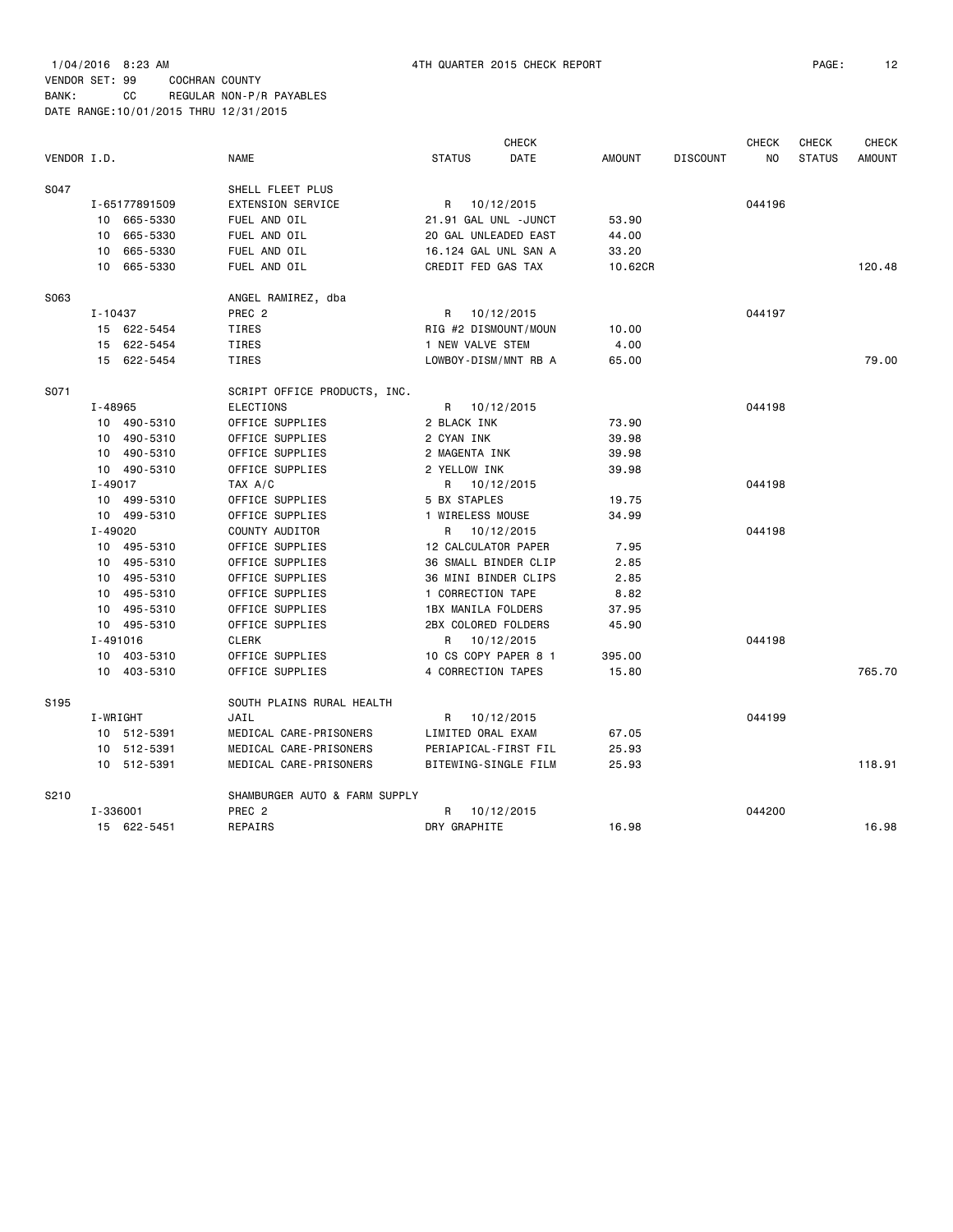1/04/2016 8:23 AM 4TH QUARTER 2015 CHECK REPORT PAGE: 13 VENDOR SET: 99 COCHRAN COUNTY BANK: CC REGULAR NON-P/R PAYABLES DATE RANGE:10/01/2015 THRU 12/31/2015

| VENDOR I.D. |                    | <b>NAME</b>                                        | <b>CHECK</b><br><b>STATUS</b><br>DATE | <b>AMOUNT</b> | <b>DISCOUNT</b> | <b>CHECK</b><br>NO. | <b>CHECK</b><br><b>STATUS</b> | <b>CHECK</b><br><b>AMOUNT</b> |
|-------------|--------------------|----------------------------------------------------|---------------------------------------|---------------|-----------------|---------------------|-------------------------------|-------------------------------|
| S217        |                    | STATE COMPTROLLER                                  |                                       |               |                 |                     |                               |                               |
|             | I-3RD QTR CIVIL'15 | STATE CIVIL FEES                                   | R<br>10/12/2015                       |               |                 | 044201              |                               |                               |
|             | 000-2372<br>90     | Birth Cert. Gov118.015                             | <b>3RD QTR REMITTANCE B</b>           | 52.20         |                 |                     |                               |                               |
|             | 90<br>000-2373     | Marriage License Gov 118.011                       | <b>3RD QTR REMITTANCE M</b>           | 30.00         |                 |                     |                               |                               |
|             | 90<br>000-2363.004 | Co Filing Fee Ind Lgl Serv.                        | 3RD QTR REMITTANCE I                  | 84.53         |                 |                     |                               |                               |
|             | 000-2363.001<br>90 | Divorce & Family Gov't 133.1513RD QTR REMITTANCE D |                                       | 184.03        |                 |                     |                               |                               |
|             | 90<br>000-2363.002 | Other Than Divorce/Family 10B 3RD QTR REMITTANCE O |                                       | 366.00        |                 |                     |                               |                               |
|             | 90<br>000-2363.004 | Co Filing Fee Ind Lgl Serv.                        | 3RD QTR REMITTANCE I                  | 109.25        |                 |                     |                               |                               |
|             | 90<br>000-2379     | Judicial Support Fee/L133.105 3RD QTR REMITTANCE J |                                       | 672.00        |                 |                     |                               | 1,498.01                      |
| S217        |                    | STATE COMPTROLLER                                  |                                       |               |                 |                     |                               |                               |
|             | I-3RD QTR CRIM'15  | STATE CRIM COSTS/FEES                              | 10/12/2015<br>R                       |               |                 | 044202              |                               |                               |
|             | 90<br>000-2358.001 | State CCC Date 010104 Forward 3RD QTR REMIT CCC    |                                       | 2,012.48      |                 |                     |                               |                               |
|             | 90<br>000-2368     | BB Bond Fee (Gov CD 41.258)                        | 3RD QTR REMIT BAIL B                  | 202.50        |                 |                     |                               |                               |
|             | 000-2369<br>90     | EMS Trauma Sec49.02 SB1131                         | <b>3RD QTR REMIT EMS TR</b>           | 11.39         |                 |                     |                               |                               |
|             | 000-2347<br>90     | Juvenile Probation Diversion 3RD QTR REMIT JUV PR  |                                       | 18.00         |                 |                     |                               |                               |
|             | 000-2378<br>90     | JRF Jury Reimb Fee CCP102.00453RD QTR REMIT JURY R |                                       | 194.17        |                 |                     |                               |                               |
|             | 90<br>000-2363.003 | Indigent Defense Fee                               | 3RD QTR REMIT IND DE                  | 93.54         |                 |                     |                               |                               |
|             | 90<br>$000 - 2355$ | MVF CCP 102.002                                    | <b>3RD QTR REMIT MOVING</b>           | 2.54          |                 |                     |                               |                               |
|             | 90<br>$000 - 2367$ | STF-Sub 95% C(Trans CD542.40                       | <b>3RD QTR REMIT STATE</b>            | 814.44        |                 |                     |                               |                               |
|             | 90<br>000-2342     | Arrest Fees - State Officers 3RD QTR REMIT STATE   |                                       | 24.05         |                 |                     |                               |                               |
|             | 90<br>000-2342.001 | Omni FTA                                           | 3RD QTR REMIT FAILUR                  | 60.00         |                 |                     |                               |                               |
|             | 000-2376<br>90     | Co. CrtCriminal Judicial Fund 3RD QTR REMIT CNTY C |                                       | 200.00        |                 |                     |                               |                               |
|             | 90<br>$000 - 2357$ | 50% Overweight Fine                                | 3RD QTR REMIT TIME P                  | 51.71         |                 |                     |                               |                               |
|             | 90<br>000-2379     | Judicial Support Fee/L133.105 3RD QTR REMIT JUDICI |                                       | 285.50        |                 |                     |                               |                               |
|             | 000-2347.001<br>90 | Truancy Prvtn & Diver. 102.0153RD QTR REMIT TRUANC |                                       | 101.23        |                 |                     |                               |                               |
|             | 90<br>$000 - 2357$ | 50% Overweight Fine                                | <b>3RD QTR REMIT MOTOR</b>            | 500.00        |                 |                     |                               | 4,571.55                      |
| S217        |                    | STATE COMPTROLLER                                  |                                       |               |                 |                     |                               |                               |
|             | I-3RD QTR EFILE'15 | STATE EFILE                                        | R<br>10/12/2015                       |               |                 | 044203              |                               |                               |
|             | 000-2363.005<br>90 | ELE. FILING FEE DIS CLK                            | <b>3RD QTR REMITTANCE D</b>           | 200.00        |                 |                     |                               |                               |
|             | 90<br>000-2363.006 | ELE FILING FEE COUNTY CLERK                        | <b>3RD QTR REMITTANCE C</b>           | 80.00         |                 |                     |                               |                               |
|             | 90<br>000-2376.001 | CRIM ELECTRONIC EFF DIS CLK                        | <b>3RD QTR REMITTANCE D</b>           | 3.81          |                 |                     |                               |                               |
|             | 000-2376.002<br>90 | CRIMINAL ELECTRONIC EFF CO.                        | <b>3RD QTR REMITTANCE C</b>           | 23.97         |                 |                     |                               |                               |
|             | 90<br>000-2363.007 | ELE FILING FEE JP                                  | <b>3RD QTR REMITTANCE J</b>           | 60.00         |                 |                     |                               | 367.78                        |
| S217        |                    | STATE COMPTROLLER                                  |                                       |               |                 |                     |                               |                               |
|             | I-3RD QTR SPEC'15  | STATE SPECIALTY COURT FEES                         | R<br>10/12/2015                       |               |                 | 044204              |                               |                               |
|             | 90 000-2379.001    | Drug Court Fee CCP102.0178                         | <b>3RD QTR REMIT SPECIA</b>           | 3.46          |                 |                     |                               | 3.46                          |
| S260        |                    | SMITH SOUTH PLAINS ENTERPRISES                     |                                       |               |                 |                     |                               |                               |
|             | I-C74278           | SHERIFF- '10 CVPI                                  | R<br>10/12/2015                       |               |                 | 044205              |                               |                               |
|             | 10 560-5451        | MACHINERY-NON-OFFICE REPAIR                        | SERVICE TRANS - PARTS                 | 40.95         |                 |                     |                               |                               |
|             | 10<br>560-5451     | MACHINERY-NON-OFFICE REPAIR                        | SERVICE TRANS - LABOR                 | 79.00         |                 |                     |                               |                               |
|             | 560-5451<br>10     | MACHINERY-NON-OFFICE REPAIR                        | TUNEUP-PARTS&LABOR                    | 206.95        |                 |                     |                               |                               |
|             | 560-5451<br>10     | MACHINERY-NON-OFFICE REPAIR                        | DRAIN REFILL DIFF-PA                  | 90.95         |                 |                     |                               |                               |
|             | 10<br>560-5451     | MACHINERY-NON-OFFICE REPAIR                        | REPL FRT SHOCKS - LAB                 | 230.95        |                 |                     |                               |                               |

10 560-5451 MACHINERY-NON-OFFICE REPAIR REPL FRT SHOCKS -PAR 326.06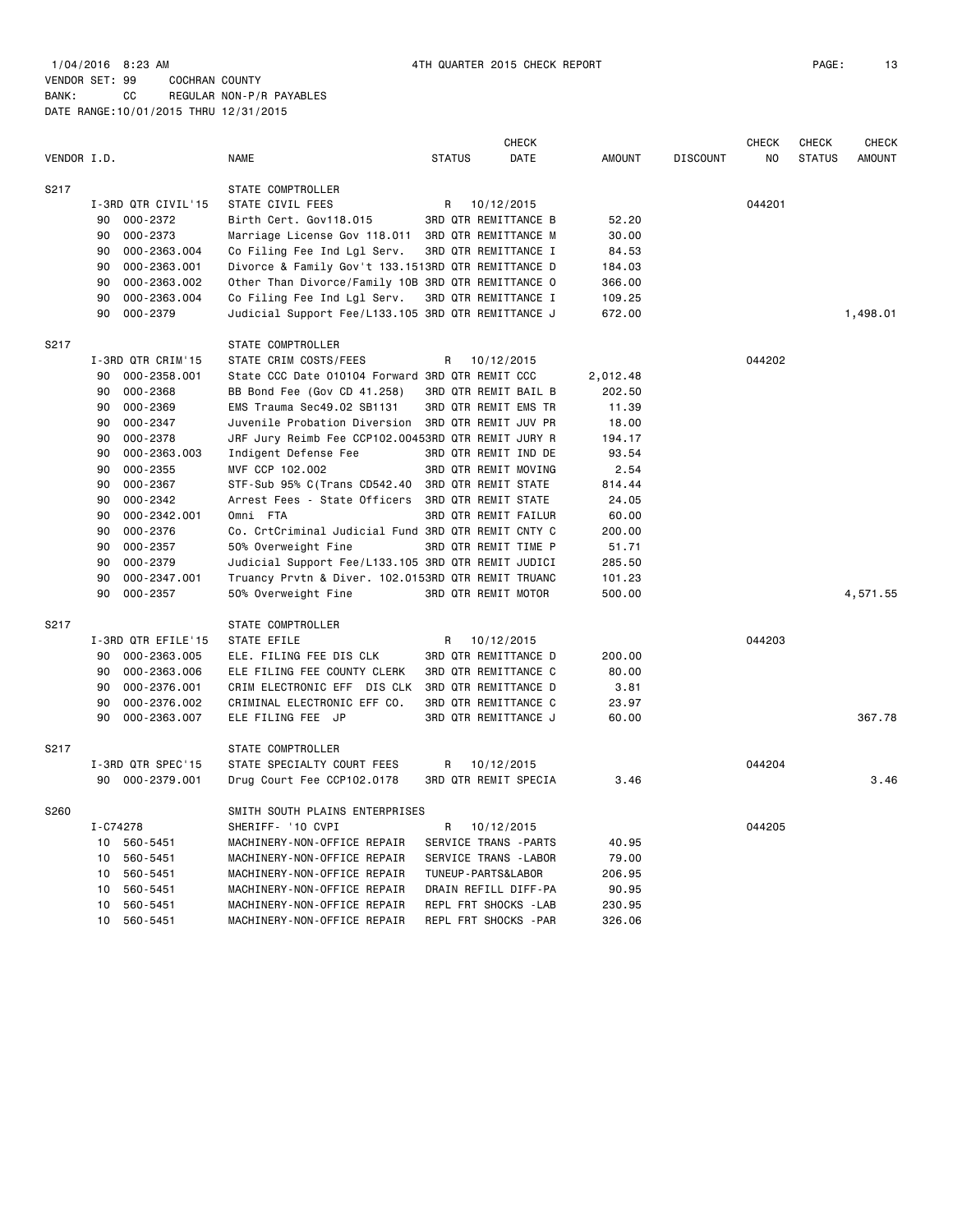| VENDOR I.D. |                | <b>NAME</b>                    | <b>STATUS</b>           | <b>CHECK</b><br>DATE | <b>AMOUNT</b> | <b>DISCOUNT</b> | <b>CHECK</b><br>N <sub>0</sub> | <b>CHECK</b><br><b>STATUS</b> | <b>CHECK</b><br><b>AMOUNT</b> |
|-------------|----------------|--------------------------------|-------------------------|----------------------|---------------|-----------------|--------------------------------|-------------------------------|-------------------------------|
| S260        |                | SMITH SOUTH PLAINS ENTCONT     |                         |                      |               |                 |                                |                               |                               |
|             | I-C74278       | SHERIFF- '10 CVPI              |                         | R 10/12/2015         |               |                 | 044205                         |                               |                               |
|             | 10 560-5451    | MACHINERY-NON-OFFICE REPAIR    | <b>SUPPLIES</b>         |                      | 31.00         |                 |                                |                               |                               |
|             | I-C74336       | <b>SHERIFF</b>                 | R.                      | 10/12/2015           |               |                 | 044205                         |                               |                               |
|             | 10 560-5451    | MACHINERY-NON-OFFICE REPAIR    | CkEngLt/LABOR - TEST    |                      | 171.95        |                 |                                |                               |                               |
|             | 10 560-5451    | MACHINERY-NON-OFFICE REPAIR    | SUPPLIES                |                      | 17.20         |                 |                                |                               | 1,195.01                      |
| S331        |                | STANDARD COFFEE SERVICE        |                         |                      |               |                 |                                |                               |                               |
|             | I-152666579012 | NON-DEPT'L                     | R                       | 10/12/2015           |               |                 | 044206                         |                               |                               |
|             | 10 409-5300    | COUNTY-WIDE SUPPLIES           |                         | 3 AAA FILTER BAG COF | 113.97        |                 |                                |                               |                               |
|             | 10 409-5300    | COUNTY-WIDE SUPPLIES           | <b>TEA BAGS</b>         |                      | 27.71         |                 |                                |                               |                               |
|             | 10 409-5300    | COUNTY-WIDE SUPPLIES           | CREAMER FV              |                      | 30.40         |                 |                                |                               |                               |
|             | 10 409-5300    | COUNTY-WIDE SUPPLIES           | <b>CREAMER REG</b>      |                      | 31.96         |                 |                                |                               |                               |
|             | 409-5300<br>10 | COUNTY-WIDE SUPPLIES           | HOT CHOCOLATE           |                      | 17.99         |                 |                                |                               |                               |
|             | 10 409-5300    | COUNTY-WIDE SUPPLIES           | <b>ENERGY SURCHARGE</b> |                      | 2.34          |                 |                                |                               | 224.37                        |
| S379        |                | SOUTH PLAINS FORENSIC PATHOLOG |                         |                      |               |                 |                                |                               |                               |
|             | $I - 2557$     | JUSTICE OF THE PEACE           | R                       | 10/12/2015           |               |                 | 044207                         |                               |                               |
|             | 10 455-5405    | <b>AUTOPSY</b>                 |                         | GREGORY LUTTRELL DOD | 2,000.00      |                 |                                |                               | 2,000.00                      |
| S389        |                | STATE RUBBER & ENVIRONMENTAL   |                         |                      |               |                 |                                |                               |                               |
|             | $I - 15123$    | PREC 1-TIRE DISPOSAL CHGS      | R                       | 10/12/2015           |               |                 | 044208                         |                               |                               |
|             | 15 621-5454    | TIRES                          |                         | 156 PASSGR TIRES DIS | 140.80        |                 |                                |                               |                               |
|             | I-15130        | PREC 1-TIRE DISPOSAL FEES      | R                       | 10/12/2015           |               |                 | 044208                         |                               |                               |
|             | 15 621-5454    | TIRES                          |                         | 154 passngr tires di | 138.40        |                 |                                |                               |                               |
|             | $I - 15148$    | PRECINCT 1--Tire Disposal chgs | R                       | 10/12/2015           |               |                 | 044208                         |                               |                               |
|             | 15 621-5454    | <b>TIRES</b>                   |                         | 37 Passngr tires 8 t | 66.40         |                 |                                |                               |                               |
|             | $I - 15151$    | PREC 1-Tire Disposal charges   | R                       | 10/12/2015           |               |                 | 044208                         |                               |                               |
|             | 15 621-5454    | <b>TIRES</b>                   |                         | 45 passgr tires +2 w | 50.80         |                 |                                |                               | 396.40                        |
| T087        |                | TEXAS DEPARTMENT OF HEALTH     |                         |                      |               |                 |                                |                               |                               |
|             | I-31688        | <b>CLERK</b>                   | R                       | 10/12/2015           |               |                 | 044209                         |                               |                               |
|             | 10 403-5310    | OFFICE SUPPLIES                |                         | 13 ACCESS BIRTH CERT | 23.79         |                 |                                |                               | 23.79                         |
| T148        |                | TASCOSA OFFICE MACHINES INC    |                         |                      |               |                 |                                |                               |                               |
|             | I-9EN995       | SHERIFF                        | R                       | 10/12/2015           |               |                 | 044210                         |                               |                               |
|             | 10 560-5411    | MAINTENANCE CONTRACTS          |                         | COPIER MAINTENANCE C | 75.90         |                 |                                |                               | 75.90                         |
| T184        |                | THYSSENKRUPP ELEVATOR COR      |                         |                      |               |                 |                                |                               |                               |
|             | I-3002144758   | <b>COURTHOUSE</b>              | R                       | 10/12/2015           |               |                 | 044211                         |                               |                               |
|             | 10 510-5411    | MAINTENANCE CONTRACTS          |                         | ELEVATOR MAINT 4TH Q | 1,880.77      |                 |                                |                               | 1,880.77                      |
| T285        |                | TASER INTERNATIONAL            |                         |                      |               |                 |                                |                               |                               |
|             | I-SI1413936    | SHERIFF                        | R                       | 10/12/2015           |               |                 | 044212                         |                               |                               |
|             | 10 560-5334    | OTHER SUPPLIES                 |                         | 1 HANDLE, YELLOW TAS | 899.95        |                 |                                |                               |                               |

 10 560-5334 OTHER SUPPLIES 1 APPM, BATTERY PACK 65.85 10 560-5334 OTHER SUPPLIES 4 CARTRIDGE 21' 97.00 10 560-5334 OTHER SUPPLIES 1 HOLSTER 53.25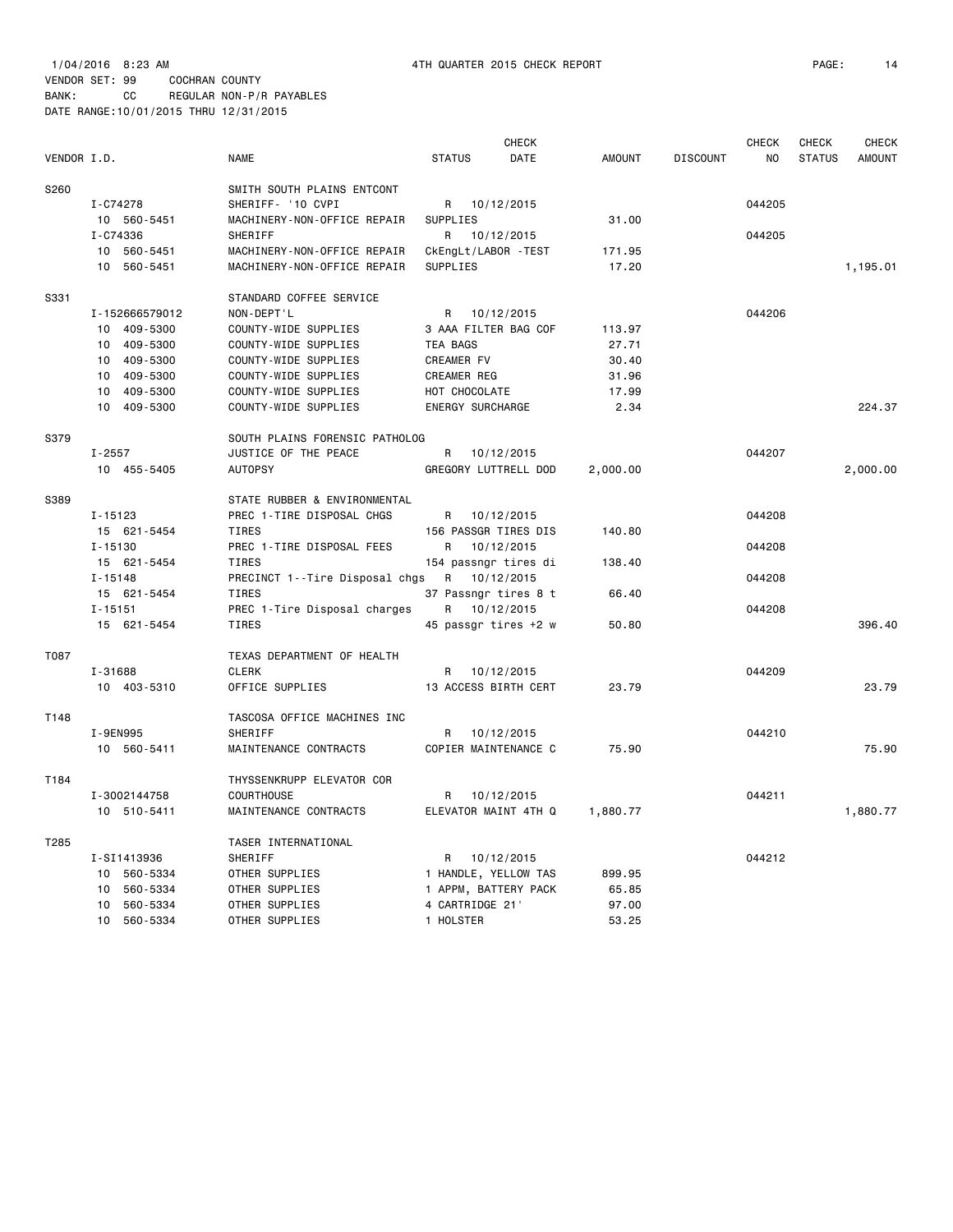|             |                    |                             |                        | <b>CHECK</b> |               |                 | <b>CHECK</b> |               | <b>CHECK</b>  |
|-------------|--------------------|-----------------------------|------------------------|--------------|---------------|-----------------|--------------|---------------|---------------|
| VENDOR I.D. |                    | <b>NAME</b>                 | <b>STATUS</b>          | DATE         | <b>AMOUNT</b> | <b>DISCOUNT</b> | NO.          | <b>STATUS</b> | <b>AMOUNT</b> |
| T285        |                    | TASER INTERNATIONAL<br>CONT |                        |              |               |                 |              |               |               |
|             | I-SI1413936        | SHERIFF                     | R 10/12/2015           |              |               |                 | 044212       |               |               |
|             | 10 560-5334        | OTHER SUPPLIES              | 1 KIT, DATAPORT        |              | 164.75        |                 |              |               |               |
|             | 10 560-5334        | OTHER SUPPLIES              | SHIPPING AND HANDLIN   |              | 14.75         |                 |              |               | 1,295.55      |
| U019        |                    | UNITED SUPERMARKETS, INC    |                        |              |               |                 |              |               |               |
|             | $I - 058109/29/15$ | JAIL                        | R 10/12/2015           |              |               |                 | 044213       |               |               |
|             | 10 512-5333        | FOOD-PRISONERS              | DAIRY - RRF MILK       |              | 7.70          |                 |              |               |               |
|             | 10 512-5333        | FOOD-PRISONERS              | PRODUCE-LTTCE, APPLES  |              | 23.74         |                 |              |               |               |
|             | 10 512-5333        | FOOD-PRISONERS              | 331 FROZEN FOOD ITEM   |              | 1,010.58      |                 |              |               |               |
|             | $I-RX/T$ WRIGHT    | JAIL                        | R 10/12/2015           |              |               |                 | 044213       |               |               |
|             | 10 512-5391        | MEDICAL CARE-PRISONERS      | RX 7223937/T WRIGHT    |              | 12.15         |                 |              |               |               |
|             | 10 512-5391        | MEDICAL CARE-PRISONERS      | RX 7223938/T WRIGHT    |              | 13.55         |                 |              |               | 1,067.72      |
| U036        |                    | UNIFIRST HOLDINGS, INC.     |                        |              |               |                 |              |               |               |
|             | I-831 2174935      | JAIL/SHERIFF                | R 10/12/2015           |              |               |                 | 044214       |               |               |
|             | 10 512-5205        | UNIFORMS                    | UNIFORMS 10/05 ELIDA   |              | 9.68          |                 |              |               |               |
|             | 10 512-5205        | UNIFORMS                    | UNIFORMS 10/05 ROSA    |              | 9.52          |                 |              |               |               |
|             | 10 560-5205        | UNIFORMS                    | UNIFORMS 10/05 DEPUT   |              | 72.95         |                 |              |               |               |
|             | 10 560-5205        | UNIFORMS                    | DEFE CHARGE            |              | 5.10          |                 |              |               |               |
|             | 10 560-5205        | UNIFORMS                    | SERVICE CHANGES        |              | 30.00CR       |                 |              |               | 67.25         |
| <b>V039</b> |                    | HIGINIO VASQUEZ JR. dba     |                        |              |               |                 |              |               |               |
|             | I-0008 090215      | JAIL                        | R 10/12/2015           |              |               |                 | 044215       |               |               |
|             | 10 512-5333        | FOOD-PRISONERS              | <b>BREAKFAST MEALS</b> |              | 138.76        |                 |              |               |               |
|             | I-0008 100615      | JAIL                        | R 10/12/2015           |              |               |                 | 044215       |               |               |
|             | 10 512-5333        | FOOD-PRISONERS              | SF SUGAR               |              | 2.29          |                 |              |               |               |
|             | 10 512-5333        | FOOD-PRISONERS              | SS SUGAR               |              | 2.09          |                 |              |               |               |
|             | 10 512-5333        | FOOD-PRISONERS              | SF LEMONADE MIX        |              | 9.27          |                 |              |               |               |
|             | 10 512-5333        | FOOD-PRISONERS              | FRUIT PUNCH MIX        |              | 9.27          |                 |              |               |               |
|             | 10 512-5333        | FOOD-PRISONERS              | HAMB DILL SLICES       |              | 4.98          |                 |              |               |               |
|             | 10 512-5333        | FOOD-PRISONERS              | LETTUCE                |              | 1.79          |                 |              |               |               |
|             | 10 512-5333        | FOOD-PRISONERS              | HOT HOUSE LRG          |              | 2.34          |                 |              |               |               |
|             | 10 512-5333        | FOOD-PRISONERS              | NAVEL ORANGES          |              | 1.45          |                 |              |               |               |
|             | 10 512-5333        | FOOD-PRISONERS              | <b>APPLES</b>          |              | 10.22         |                 |              |               |               |
|             | I-0027 092415      | JAIL                        | R 10/12/2015           |              |               |                 | 044215       |               |               |
|             | 10 512-5333        | FOOD-PRISONERS              | APPLES AND ORANGES     |              | 10.71         |                 |              |               |               |
|             | I-0100 090915      | JAIL                        | R                      | 10/12/2015   |               |                 | 044215       |               |               |
|             | 10 512-5333        | FOOD-PRISONERS              | BREAKFAST, SUGAR, AP   |              | 171.44        |                 |              |               |               |
|             | I-0100 092115      | JAIL                        | R 10/12/2015           |              |               |                 | 044215       |               |               |
|             | 10 512-5333        | FOOD-PRISONERS              | GROCERIES              |              | 385.44        |                 |              |               |               |
|             | I-0100 100215      | JAIL                        | R 10/12/2015           |              |               |                 | 044215       |               |               |
|             | 10 512-5333        | FOOD-PRISONERS              | APPLES, LETTUCE        |              | 10.19         |                 |              |               | 760.24        |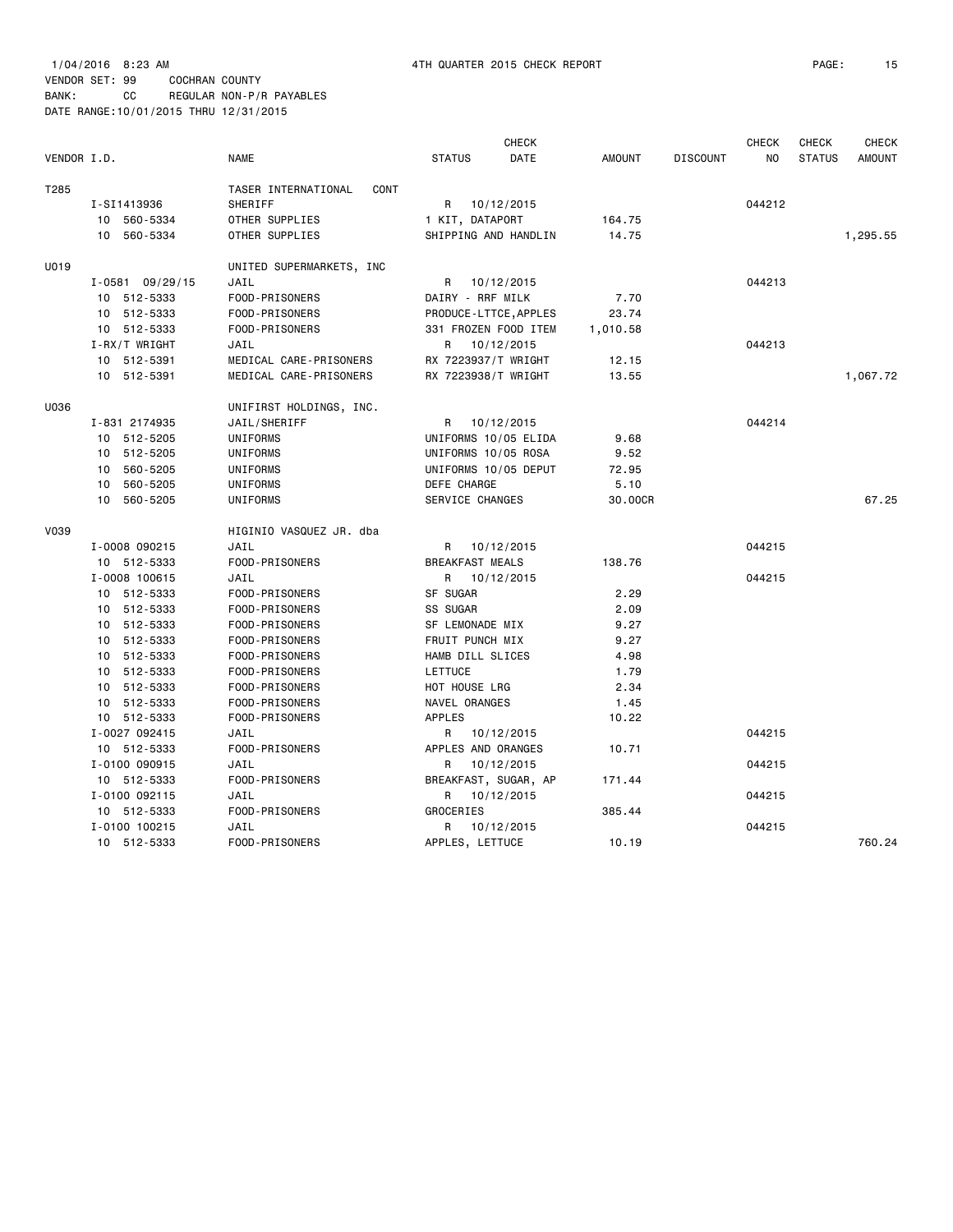1/04/2016 8:23 AM 4TH QUARTER 2015 CHECK REPORT PAGE: 16 VENDOR SET: 99 COCHRAN COUNTY BANK: CC REGULAR NON-P/R PAYABLES DATE RANGE:10/01/2015 THRU 12/31/2015

|             |                                | <b>CHECK</b>             |                      |            |               |                 | <b>CHECK</b>   | <b>CHECK</b>  | <b>CHECK</b>  |
|-------------|--------------------------------|--------------------------|----------------------|------------|---------------|-----------------|----------------|---------------|---------------|
| VENDOR I.D. |                                | <b>NAME</b>              | <b>STATUS</b>        | DATE       | <b>AMOUNT</b> | <b>DISCOUNT</b> | N <sub>O</sub> | <b>STATUS</b> | <b>AMOUNT</b> |
| <b>V050</b> |                                | ARELI VALENCIA           |                      |            |               |                 |                |               |               |
|             | I-HERNANCEZ #4424              | DISTRICT COURT           | R 10/12/2015         |            |               |                 | 044216         |               |               |
|             | 10 435-5499                    | MISCELLANEOUS            | INTERPRETER FEE      |            | 125.00        |                 |                |               | 125.00        |
| <b>WO10</b> |                                | WEST TEXAS GAS INC       |                      |            |               |                 |                |               |               |
|             | I-004036001501 09/15 PARK SHOP |                          | R 10/12/2015         |            |               |                 | 044217         |               |               |
|             | 10 660-5440                    | UTILITIES & IRRIGATION   | PARK SHOP CUST CHARG |            | 10.00         |                 |                |               |               |
|             | 10 660-5440                    | UTILITIES & IRRIGATION   | ANNUAL GRIP CHARGE   |            | 2.02          |                 |                |               |               |
|             | I-004036002501 9/15 SHOW BARN  |                          | R                    | 10/12/2015 |               |                 | 044217         |               |               |
|             | 10 660-5440                    | UTILITIES & IRRIGATION   | NAT GAS CUSTOMER CHA |            | 10.00         |                 |                |               |               |
|             | 10 660-5440                    | UTILITIES & IRRIGATION   | ANNUAL GRIP CHARGE   |            | 2.02          |                 |                |               |               |
|             | I-004049022001 09/15 PREC 3    |                          | R 10/12/2015         |            |               |                 | 044217         |               |               |
|             | 15 623-5440                    | UTILITIES                | NAT GAS CUSTOMER CHA |            | 13.70         |                 |                |               |               |
|             | 15 623-5440                    | UTILITIES                | ANNUAL GRIP CHARGE   |            | 5.33          |                 |                |               | 43.07         |
| <b>WO70</b> |                                | R D WALLACE OIL CO INC   |                      |            |               |                 |                |               |               |
|             | I-12520010 09/15               | <b>CEMETERY</b>          | R 10/12/2015         |            |               |                 | 044218         |               |               |
|             | 10 516-5330                    | FUEL & OIL               | 51.2 GAL UNLEADED    |            | 100.52        |                 |                |               |               |
|             | I-12520021 09/15               | PREC <sub>3</sub>        | R                    | 10/12/2015 |               |                 | 044218         |               |               |
|             | 15 623-5330                    | FUEL AND OIL             | 401 GAL RED DIESEL   |            | 725.81        |                 |                |               |               |
|             | 15 623-5330                    | FUEL AND OIL             | 1 POWER SERVICE 80 0 |            | 11.86         |                 |                |               |               |
|             | 15 623-5330                    | FUEL AND OIL             | 1 POWER SERVICE 12/1 |            | 5.95          |                 |                |               |               |
|             | 15 623-5330                    | FUEL AND OIL             | 190.6 REGULAR ETHANO |            | 364.67        |                 |                |               |               |
|             | 15 623-5330                    | FUEL AND OIL             | 26.6 LS HIWAY DIESEL |            | 49.29         |                 |                |               |               |
|             | 15 623-5330                    | FUEL AND OIL             | 190.6 FEDERAL OIL SP |            | 0.33          |                 |                |               |               |
|             | 15 623-5330                    | FUEL AND OIL             | 190.6 TX EXCISE GASO |            | 38.12         |                 |                |               |               |
|             | 15 623-5330                    | FUEL AND OIL             | 190.6 FED LUST TAX   |            | 0.19          |                 |                |               |               |
|             | I-12520030 09/15               | PREC 1                   | R 10/12/2015         |            |               |                 | 044218         |               |               |
|             | 15 621-5330                    | FUEL & OIL               | 53 GAL UNLEADED      |            | 104.45        |                 |                |               |               |
|             | I-12520041 09/15               | PREC 4                   | R                    | 10/12/2015 |               |                 | 044218         |               |               |
|             | 15 624-5330                    | FUEL AND OIL             | 20 GAL UNLEADED      |            | 38.32         |                 |                |               |               |
|             | I-12520043 09/15               | SHERIFF                  | R 10/12/2015         |            |               |                 | 044218         |               |               |
|             | 10 560-5330                    | FUEL AND OIL             | 97 GAL UNLEADED      |            | 191.32        |                 |                |               | 1,630.83      |
| W092        |                                | WTG FUELS, INC           |                      |            |               |                 |                |               |               |
|             | I-15006-03496 10/15            | SHERIFF                  | R 10/12/2015         |            |               |                 | 044219         |               |               |
|             | 10 560-5330                    | FUEL AND OIL             | 184.37 GAL UNLEAD RE |            | 388.82        |                 |                |               |               |
|             | 10 560-5330                    | FUEL AND OIL             | 29.17 GAL UNLEAD PRE |            | 61.43         |                 |                |               | 450.25        |
| W115        |                                | RAYMOND D WEBER, SHERIFF |                      |            |               |                 |                |               |               |
|             | I-PETTY CASH 100115            | JAIL, SHERIFF            | R 10/12/2015         |            |               |                 | 044220         |               |               |
|             | 10 512-5333                    | FOOD-PRISONERS           | BREAD MILK EGGS ALLS |            | 69.51         |                 |                |               |               |
|             | 10 512-5499                    | MISCELLANEOUS            | EAR PLUGS-INMATES    |            | 2.75          |                 |                |               |               |
|             | 10 560-5427                    | CONTINUING EDUCATION     | MEAL-TRANSPORTING    |            | 8.59          |                 |                |               | 80.85         |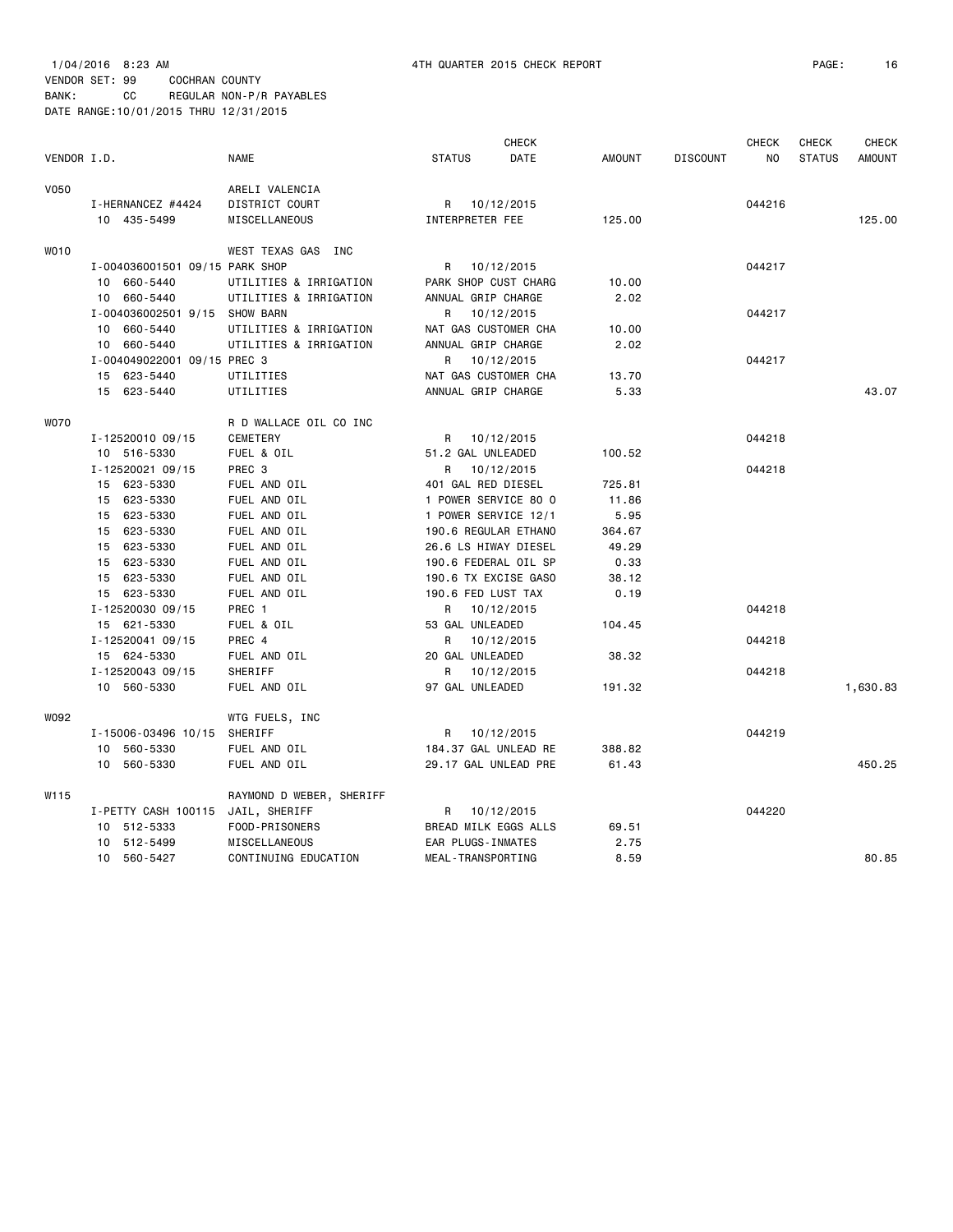|             |                         |                                |                   | <b>CHECK</b>          |               |                 | <b>CHECK</b>   | <b>CHECK</b>  | <b>CHECK</b>  |
|-------------|-------------------------|--------------------------------|-------------------|-----------------------|---------------|-----------------|----------------|---------------|---------------|
| VENDOR I.D. |                         | <b>NAME</b>                    | <b>STATUS</b>     | DATE                  | <b>AMOUNT</b> | <b>DISCOUNT</b> | N <sub>O</sub> | <b>STATUS</b> | <b>AMOUNT</b> |
| W164        |                         | <b>WARREN CAT</b>              |                   |                       |               |                 |                |               |               |
|             | I-PS020300404           | PREC 3                         |                   | R 10/12/2015          |               |                 | 044221         |               |               |
|             | 15 623-5451             | REPAIRS                        |                   | 32 GAL 15-40 DEO @ 1  | 536.96        |                 |                |               | 536.96        |
| W193        |                         | WESTWARD AUTOMOTIVE REPAIR LLC |                   |                       |               |                 |                |               |               |
|             | I-003655                | SHERIFF                        | R                 | 10/12/2015            |               |                 | 044222         |               |               |
|             | 10 560-5451             | MACHINERY-NON-OFFICE REPAIR    | INSTALL GRILLE    |                       | 35.00         |                 |                |               |               |
|             | 10 560-5451             | MACHINERY-NON-OFFICE REPAIR    | 2 BOLTS AND NUTS  |                       | 2.00          |                 |                |               |               |
|             | I-003657                | SHERIFF                        |                   | R 10/12/2015          |               |                 | 044222         |               |               |
|             | 10 560-5451             | MACHINERY-NON-OFFICE REPAIR    | REPLACE HEADLAMP  |                       | 35.00         |                 |                |               |               |
|             | 10 560-5451             | MACHINERY-NON-OFFICE REPAIR    | 1 BULB            |                       | 41.60         |                 |                |               | 113.60        |
| W221        |                         | WEST TEXAS BOYS RANCH          |                   |                       |               |                 |                |               |               |
|             | $I - 2015 - 33$         | JUV PROBATION                  |                   | R 10/12/2015          |               |                 | 044223         |               |               |
|             | 17 573-5413.003         | Grant C Placements             | JUV#818 SEPT 2015 |                       | 1,355.70      |                 |                |               | 1,355.70      |
| Y026        |                         | YOAKUM COUNTY SHERIFF'S OFFICE |                   |                       |               |                 |                |               |               |
|             | $I - 10/3/15$ PRISONERS | JAIL                           | R                 | 10/12/2015            |               |                 | 044224         |               |               |
|             | 10 512-5499             | MISCELLANEOUS                  |                   | 1 INMATE 13days @\$34 | 442.00        |                 |                |               | 442.00        |
| A053        |                         | AMERICAN TIRE DISTRIBUTORS     |                   |                       |               |                 |                |               |               |
|             | I-S064615940            | SHERIFF                        |                   | R 10/27/2015          |               |                 | 044255         |               |               |
|             | 10 560-5454             | <b>TIRES</b>                   |                   | 4 FIREHAWK GT P235/5  | 421.52        |                 |                |               | 421.52        |
| A178        |                         | AMAZON                         |                   |                       |               |                 |                |               |               |
|             | I-217754669411          | LIBRARY                        |                   | R 10/27/2015          |               |                 | 044256         |               |               |
|             | 10 650-5590             | <b>BOOKS</b>                   | THE FATE OF TEN   |                       | 14.64         |                 |                |               |               |
|             | 10 650-5590             | <b>BOOKS</b>                   | THE MURDER HOUSE  |                       | 18.66         |                 |                |               |               |
|             | 10 650-5590             | <b>BOOKS</b>                   |                   | THE GIRL IN THE SPID  | 16.77         |                 |                |               |               |
|             | 650-5590<br>10          | <b>BOOKS</b>                   |                   | THE DAY THE CRAYONS   | 11.56         |                 |                |               |               |
|             | 10 650-5590             | <b>BOOKS</b>                   | SIX OF CROWS      |                       | 14.24         |                 |                |               |               |
|             | I-217757145647          | LIBRARY                        |                   | R 10/27/2015          |               |                 | 044256         |               |               |
|             | 10 650-5590             | <b>BOOKS</b>                   | ZOM-B FUGITIVE    |                       | 10.00         |                 |                |               |               |
|             | 10 650-5590             | <b>BOOKS</b>                   |                   | INK & BONE: THE GREAT | 10.09         |                 |                |               |               |
|             | 10 650-5590             | <b>BOOKS</b>                   |                   | DECEPTIONS (CAINSVIL  | 20.31         |                 |                |               |               |
|             | 10 650-5590             | <b>BOOKS</b>                   |                   | MAKE ME: A JACK REACH | 17.39         |                 |                |               |               |
|             | 650-5590<br>10          | <b>BOOKS</b>                   |                   | SHADOW PLAY: AN EVE D | 19.01         |                 |                |               |               |
|             | 650-5590<br>10          | <b>BOOKS</b>                   |                   | REDEEMED (THE MISSIN  | 10.09         |                 |                |               |               |
|             | 650-5590<br>10          | <b>BOOKS</b>                   | QUEEN OF SHADOWS  |                       | 11.63         |                 |                |               |               |
|             | 10 650-5499             | MISCELLANEOUS                  |                   | MINIATURE TOOTSIE PO  | 12.46         |                 |                |               |               |
|             | I-217759280238          | LIBRARY                        | R                 | 10/27/2015            |               |                 | 044256         |               |               |
|             | 10<br>650-5499          | MISCELLANEOUS                  |                   | NESTLE ASST MIX-UPS   | 35.54         |                 |                |               |               |
|             | 10 650-5499             | MISCELLANEOUS                  | SHIPPING          |                       | 2.76          |                 |                |               | 225.15        |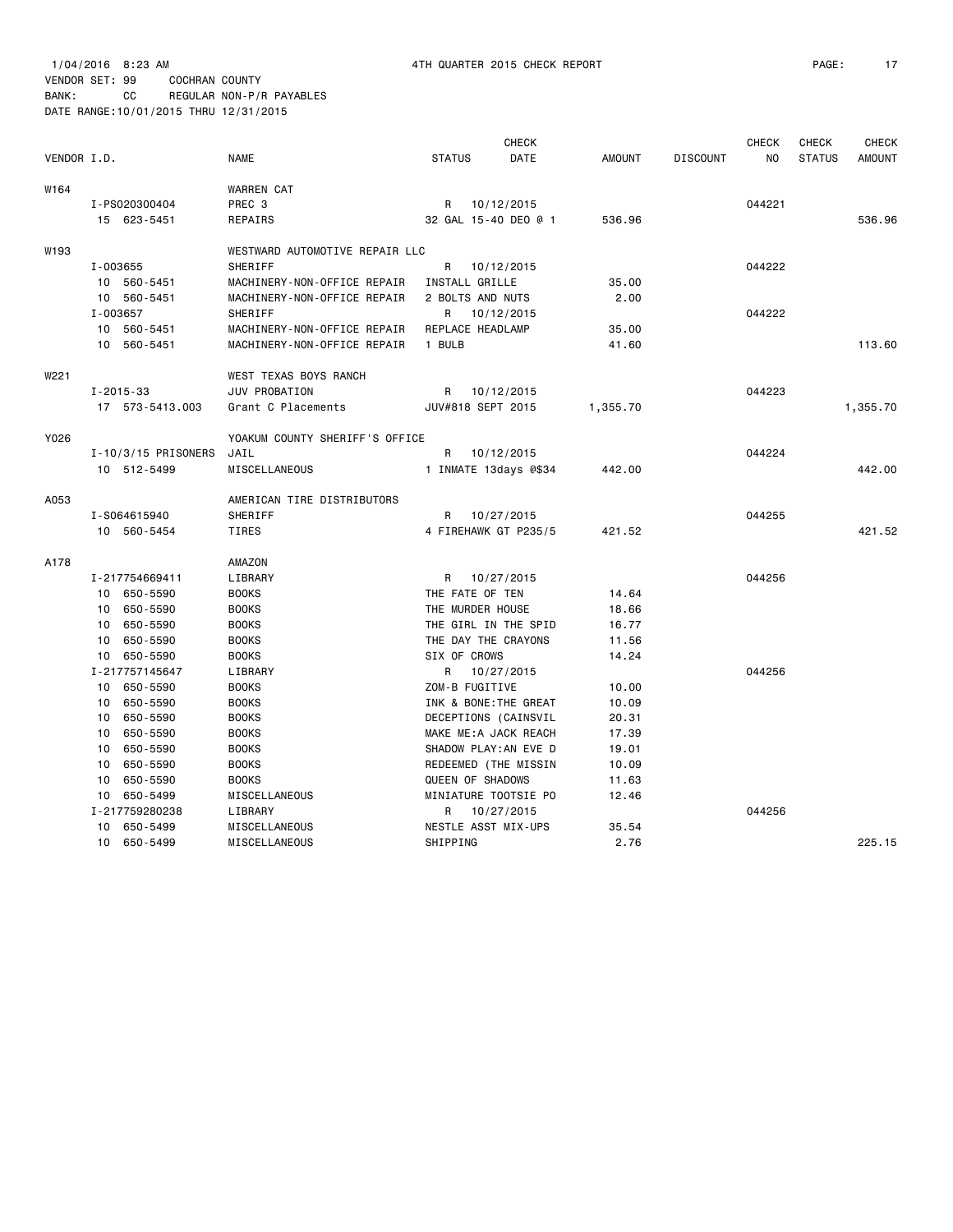|             |                    |                                |                             | <b>CHECK</b> |               |                 | <b>CHECK</b> | <b>CHECK</b>  | <b>CHECK</b>  |
|-------------|--------------------|--------------------------------|-----------------------------|--------------|---------------|-----------------|--------------|---------------|---------------|
| VENDOR I.D. |                    | <b>NAME</b>                    | <b>STATUS</b>               | DATE         | <b>AMOUNT</b> | <b>DISCOUNT</b> | NO.          | <b>STATUS</b> | <b>AMOUNT</b> |
| B197        |                    | <b>BRETT BUTLER</b>            |                             |              |               |                 |              |               |               |
|             | I-010120144502-79  | <b>CLERK</b>                   | R                           | 10/27/2015   |               |                 | 044257       |               |               |
|             | 10 403-5451        | REPAIRS                        | SET SEC, MOD PRTR DRV       |              | 100.00        |                 |              |               | 100.00        |
| B197        |                    | <b>BRETT BUTLER</b>            |                             |              |               |                 |              |               |               |
|             | I-010120144502-80  | TREASURER/PRINTER              | R 10/27/2015                |              |               |                 | 044258       |               |               |
|             | 10 497-5310        | OFFICE SUPPLIES                | DELL 5130CDN RECT           |              | 1,627.00      |                 |              |               |               |
|             | 10 497-5310        | OFFICE SUPPLIES                | SHIPPING                    |              | 40.00         |                 |              |               | 1,667.00      |
| <b>B198</b> |                    | BLAINE INDUSTRIAL SUPPLY       |                             |              |               |                 |              |               |               |
|             | I-D3352319.001     | <b>COURTHOUSE</b>              | R                           | 10/27/2015   |               |                 | 044259       |               |               |
|             | 10 510-5332        | CUSTODIAL SUPPLIES             | 1CS WHITE SF TOWEL 2        |              | 56.35         |                 |              |               |               |
|             | 510-5332<br>10     | CUSTODIAL SUPPLIES             | <b>1CS PLEASCENT DISINF</b> |              | 53.54         |                 |              |               |               |
|             | 510-5332<br>10     | CUSTODIAL SUPPLIES             | <b>1CS COMET CLNR</b>       |              | 47.48         |                 |              |               |               |
|             | 10 510-5332        | CUSTODIAL SUPPLIES             | <b>1CS BLACK TRASH BAG</b>  |              | 55.44         |                 |              |               | 212.81        |
| <b>B080</b> |                    | DUSTIN T BROOKS                |                             |              |               |                 |              |               |               |
|             | I-14-1467, 15-1486 | DISTRICT COURT                 | R                           | 10/27/2015   |               |                 | 044260       |               |               |
|             | 10 435-5400        | ATTORNEY AD LITEM              | 2 PRE-FILED/JONATHAN        |              | 250.00        |                 |              |               |               |
|             | 10 435-5400        | ATTORNEY AD LITEM              | 1467, 1486/JONATHAN         |              | 750.00        |                 |              |               | 1,000.00      |
| C015        |                    | COCHRAN COUNTY SENIOR          |                             |              |               |                 |              |               |               |
|             | I-OCT '15 INSTLMT  | SENIOR CITIZENS                | R                           | 10/27/2015   |               |                 | 044261       |               |               |
|             | 10 663-5418        | SENIOR CITIZENS CONTRACT       | OCT 2015                    |              | 6,250.00      |                 |              |               | 6,250.00      |
| C019        |                    | COCHRAN MEMORIAL HOSPITAL      |                             |              |               |                 |              |               |               |
|             | I-10649-0001-001H  | SHERIFF                        | R                           | 10/27/2015   |               |                 | 044262       |               |               |
|             | 10 560-5499        | MISCELLANEOUS                  | NEW EMPL PHYS/THEO G        |              | 66.00         |                 |              |               |               |
|             | I-10649-0002-001U  | SHERIFF                        | R                           | 10/27/2015   |               |                 | 044262       |               |               |
|             | 10 560-5499        | MISCELLANEOUS                  | NEW EMPL DRUG TEST/T        |              | 50.00         |                 |              |               | 116,00        |
| C076        |                    | CALDWELL COUNTRY CHEVROLET     |                             |              |               |                 |              |               |               |
|             | I-CPA 071-A1       | VETERANS GRANT VAN             | R                           | 10/27/2015   |               |                 | 044263       |               |               |
|             | 10 409-5571        | CAPITAL OUTLAY                 | 2015 CHEV EXPRESS VA        |              | 23,985.00     |                 |              |               |               |
|             | 10 409-5571        | CAPITAL OUTLAY                 | WHEELCHAIR CONVERSIO        |              | 19,729.00     |                 |              |               | 43,714.00     |
| C340        |                    | COUNTY INFORMATION RESOURCE AG |                             |              |               |                 |              |               |               |
|             | I-S0P004518        | NON-DEPT'L                     | R                           | 10/27/2015   |               |                 | 044264       |               |               |
|             | 10 409-5420        | TELECOMMUNICATIONS             | 22 EMAIL ACCTS SEP15        |              | 44.00         |                 |              |               | 44.00         |
| C375        |                    | CSI FORENSIC SUPPLY            |                             |              |               |                 |              |               |               |
|             | I-55360A           | SHERIFF                        | R                           | 10/27/2015   |               |                 | 044265       |               |               |
|             | 10 560-5334        | OTHER SUPPLIES                 | 1 FNGRPRNT PAD              |              | 55.20         |                 |              |               |               |
|             | 10<br>560-5334     | OTHER SUPPLIES                 | 3 TEST KIT/METH             |              | 68.73         |                 |              |               |               |
|             | 560-5334<br>10     | OTHER SUPPLIES                 | 3 TEST F ACID NEUTRA        |              | 44.43         |                 |              |               |               |
|             | 10<br>560-5334     | OTHER SUPPLIES                 | SHIPPING                    |              | 14.60         |                 |              |               | 182.96        |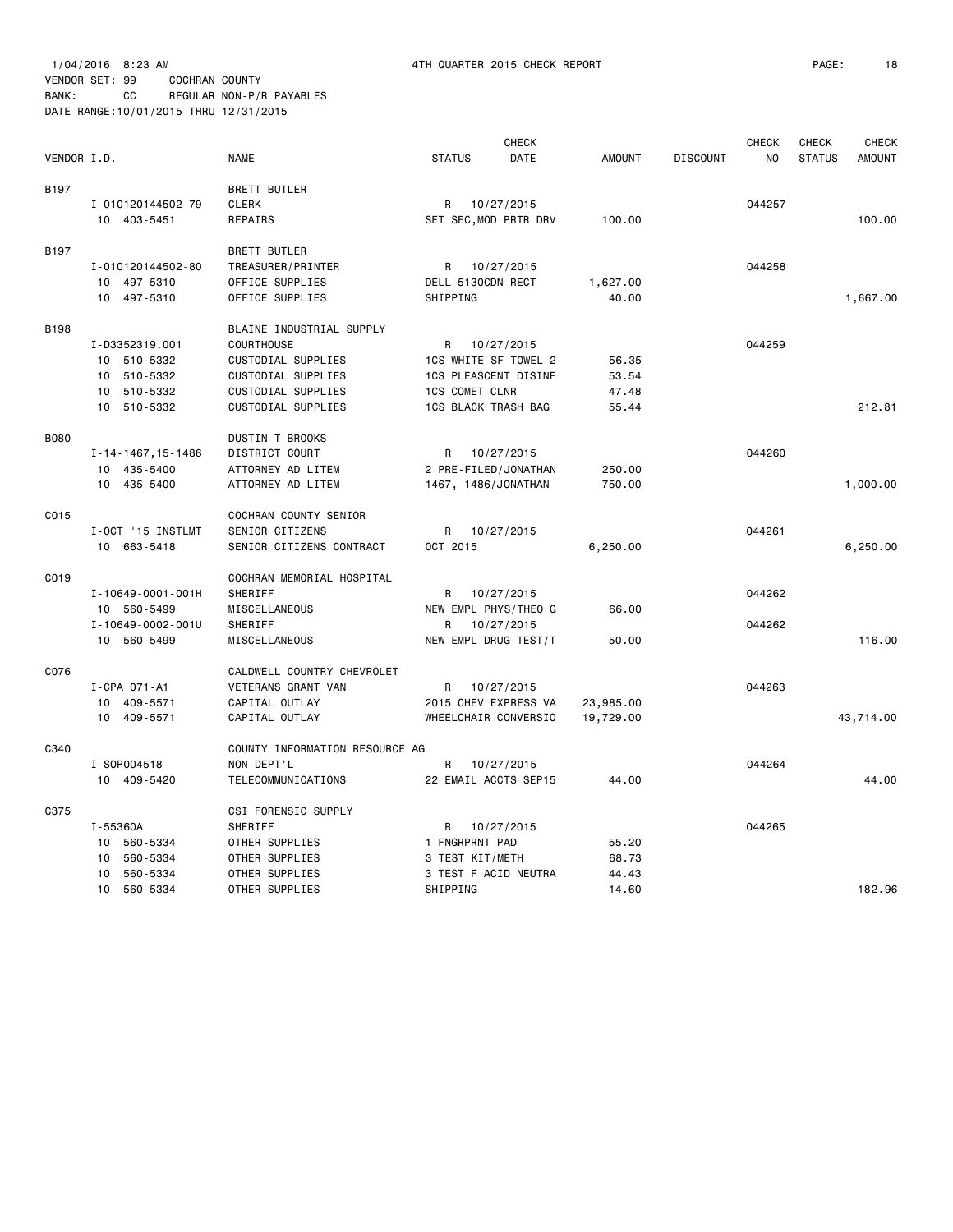|             |                             | <b>NAME</b>                    |                                        | <b>CHECK</b>         |               |                 | <b>CHECK</b> | <b>CHECK</b>  | <b>CHECK</b><br><b>AMOUNT</b> |
|-------------|-----------------------------|--------------------------------|----------------------------------------|----------------------|---------------|-----------------|--------------|---------------|-------------------------------|
| VENDOR I.D. |                             |                                | <b>STATUS</b>                          | DATE                 | <b>AMOUNT</b> | <b>DISCOUNT</b> | NO           | <b>STATUS</b> |                               |
| D153        |                             | SHANNA DEWBRE                  |                                        |                      |               |                 |              |               |                               |
|             | I-TDCA WKSHOP '15           | CLERK - KERRVILLE              | R                                      | 10/27/2015           |               |                 | 044266       |               |                               |
|             | 403-5427<br>10              | CONTINUING EDUCATION           |                                        | LODGING 3NITES@135.2 | 405.60        |                 |              |               |                               |
|             | 403-5427<br>10              | CONTINUING EDUCATION           |                                        | LODGING TAX 3NITES@1 | 52.71         |                 |              |               |                               |
|             | 10<br>403-5427              | CONTINUING EDUCATION           | <b>MEALS</b>                           |                      | 55.28         |                 |              |               | 513.59                        |
| E017        |                             | ELLIS AND SON INC              |                                        |                      |               |                 |              |               |                               |
|             | I-ARMANDO NAVARETTE         | WELFARE                        | R                                      | 10/27/2015           |               |                 | 044267       |               |                               |
|             | 10 640-5409                 | <b>FUNERALS</b>                |                                        | INDIGENT CREMATION 9 | 1,500.00      |                 |              |               | 1,500.00                      |
| E057        |                             | ELECTION SYSTEMS & SOFTWARE    |                                        |                      |               |                 |              |               |                               |
|             | I-940718                    | ELECTIONS                      | R                                      | 10/27/2015           |               |                 | 044268       |               |                               |
|             | 490-5335<br>10              | ELECTION SUPPLIES              |                                        | 4 FRMWR USAGE AGRMT/ | 149.96        |                 |              |               |                               |
|             | 490-5335<br>10              | ELECTION SUPPLIES              |                                        | 8 FRMWR USAGE AGRMT/ | 299.92        |                 |              |               |                               |
|             | 490-5335<br>10              | ELECTION SUPPLIES              |                                        | 8 GOLD HDW MTC/AUTOM | 2,917.20      |                 |              |               |                               |
|             | 490-5335<br>10              | ELECTION SUPPLIES              |                                        |                      | 1,014.08      |                 |              |               |                               |
|             | I-941196                    | ELECTIONS                      | 4 GOLD HDW MTC/M100<br>10/27/2015<br>R |                      |               |                 | 044268       |               |                               |
|             | 490-5335<br>10              | ELECTION SUPPLIES              |                                        | BASE CHG/PREC TABULA | 371.88        |                 |              |               |                               |
|             | 10<br>490-5335              | ELECTION SUPPLIES              | 1 BALLOT TYPE                          |                      | 53.13         |                 |              |               |                               |
|             | 490-5335<br>10              | ELECTION SUPPLIES              | 5 PRECINCTS                            |                      | 26.55         |                 |              |               |                               |
|             | 10<br>490-5335              | ELECTION SUPPLIES              | 5 BALLOT FACES                         |                      | 53.15         |                 |              |               |                               |
|             | 490-5335<br>10              | ELECTION SUPPLIES              | 7 CONTESTS/ISSUES                      |                      | 89.25         |                 |              |               |                               |
|             | 490-5335<br>10              | ELECTION SUPPLIES              |                                        | 14 CANDIDATE/RESPONS | 74.34         |                 |              |               |                               |
|             | 490-5335<br>10              | ELECTION SUPPLIES              |                                        | 3 PCMCIA/THUMB DRVS  | 30.00         |                 |              |               |                               |
|             | 490-5335<br>10              | ELECTION SUPPLIES              |                                        | 3 AUTOMRK FLSHCARDS  | 30.00         |                 |              |               |                               |
|             | 10<br>490-5335              | ELECTION SUPPLIES              |                                        | 1 AUTOMRK: LANG SET- | 256.50        |                 |              |               |                               |
|             | 10<br>490-5335              | ELECTION SUPPLIES              |                                        | 14 AUTOMRK: CANDIDAT | 102.06        |                 |              |               |                               |
|             | 490-5335<br>10              | ELECTION SUPPLIES              |                                        | 7 AUTOMRK: PROPS/AME | 108.36        |                 |              |               |                               |
|             | 490-5335<br>10              | ELECTION SUPPLIES              |                                        | 5 AUTOMRK: BALLOT FA | 52.65         |                 |              |               |                               |
|             | 490-5335<br>10              | ELECTION SUPPLIES              |                                        | 1 AUTOMRK: LANG SET- | 256.50        |                 |              |               |                               |
|             | 490-5335<br>10              | ELECTION SUPPLIES              |                                        | 14 AUTOMRK: CANDIDAT | 102.06        |                 |              |               |                               |
|             | 490-5335<br>10              | ELECTION SUPPLIES              |                                        | 7 AUTOMRK: PROPS/AME | 108.36        |                 |              |               |                               |
|             | 490-5335<br>10              | ELECTION SUPPLIES              |                                        | 5 AUTOMRK: BALLOT FA | 52.65         |                 |              |               |                               |
|             | 490-5335<br>10              | ELECTION SUPPLIES              |                                        | ELECTION SVCS LEV 4  |               |                 |              |               |                               |
|             | 490-5335<br>10              | ELECTION SUPPLIES              |                                        | ADMIN COLLECTION SUR | 133.00        |                 |              |               |                               |
|             | 490-5335<br>10              | ELECTION SUPPLIES              | PROMPT PAY DISC                        |                      | 133.00CR      |                 |              |               |                               |
|             | 490-5335<br>10              | ELECTION SUPPLIES              | FREIGHT                                |                      | 32.40         |                 |              |               | 6,181.00                      |
| F028        |                             | FORENSIC NURSE STAFFING OF WES |                                        |                      |               |                 |              |               |                               |
|             | $I - 15 - 158$              | SHERIFF                        | R                                      | 10/27/2015           |               |                 | 044269       |               |                               |
|             | 10 <sup>1</sup><br>560-5499 | MISCELLANEOUS                  | SANE EXAM                              |                      | 451.00        |                 |              |               | 451.00                        |
| G005        |                             | GENERAL FUND                   |                                        |                      |               |                 |              |               |                               |
|             | I-VEH LEASE $#16/36$        | JUVENILE PROBATION             | R                                      | 10/27/2015           |               |                 | 044270       |               |                               |
|             | 17 573-5464                 | VEHICLE LEASE                  |                                        | VEHICLE LEASE OCT 20 | 833.00        |                 |              |               | 833.00                        |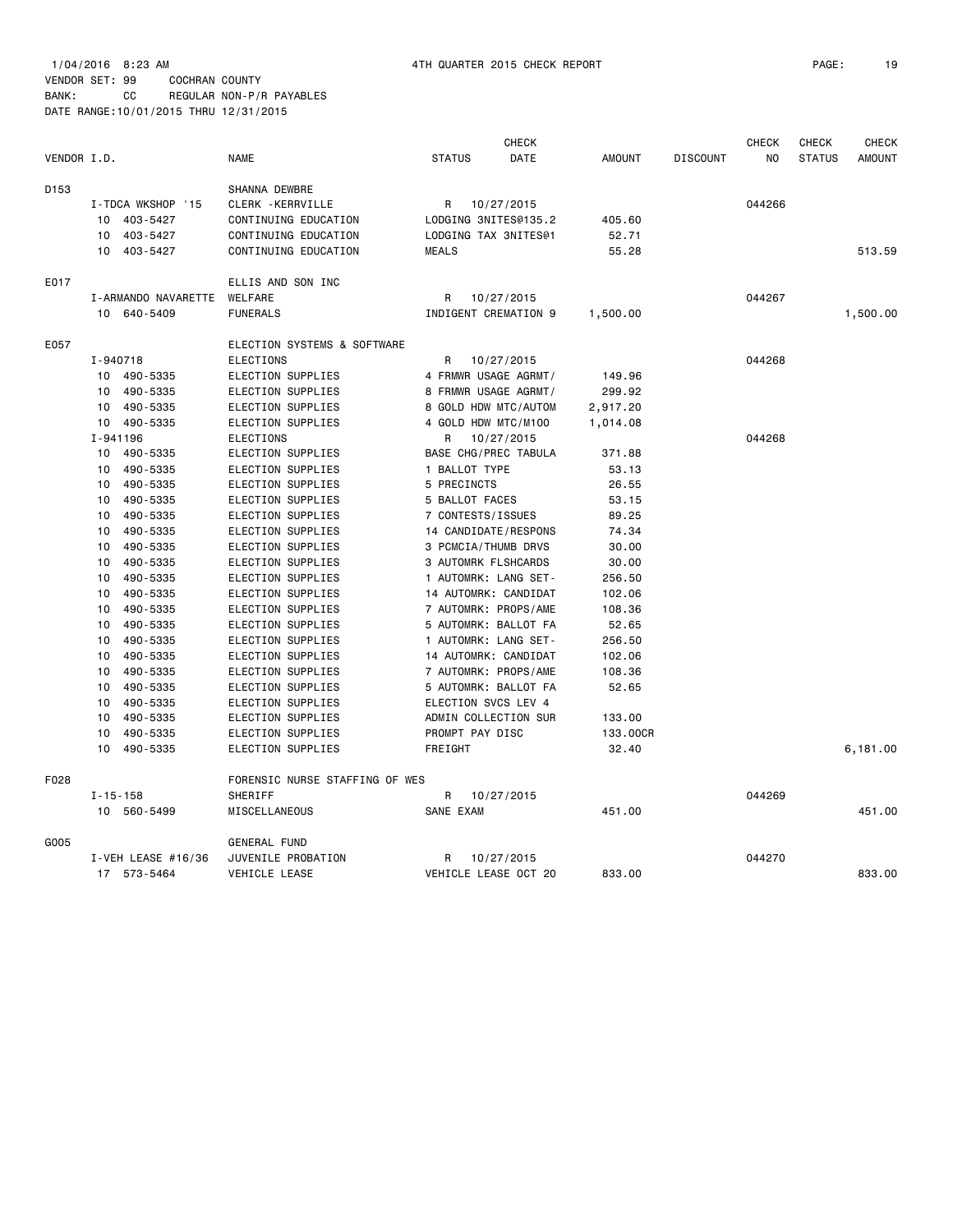1/04/2016 8:23 AM 4TH QUARTER 2015 CHECK REPORT PAGE: 20 VENDOR SET: 99 COCHRAN COUNTY

BANK: CC REGULAR NON-P/R PAYABLES DATE RANGE:10/01/2015 THRU 12/31/2015

| VENDOR I.D.      |                                   | <b>NAME</b>                                       | <b>STATUS</b>                              | <b>CHECK</b><br><b>DATE</b> | <b>AMOUNT</b> | <b>DISCOUNT</b> | <b>CHECK</b><br>NO. | <b>CHECK</b><br><b>STATUS</b> | <b>CHECK</b><br><b>AMOUNT</b> |
|------------------|-----------------------------------|---------------------------------------------------|--------------------------------------------|-----------------------------|---------------|-----------------|---------------------|-------------------------------|-------------------------------|
|                  |                                   |                                                   |                                            |                             |               |                 |                     |                               |                               |
| G074             |                                   | GRAVES, HUMPHRIES, STAHL, LTD<br>JUSTICE OF PEACE |                                            |                             |               |                 | 044271              |                               |                               |
|                  | I-FEES SEP2015<br>10 000-2206.002 |                                                   | R 10/27/2015<br><b>COLLECTION FEES SEP</b> |                             | 234.93        |                 |                     |                               | 234.93                        |
|                  |                                   | COLLECTION AGENCY FEES                            |                                            |                             |               |                 |                     |                               |                               |
| H026             |                                   | RICHARD L. HUSEN, ATTY.                           |                                            |                             |               |                 |                     |                               |                               |
|                  | I-13-10-4343/CPS                  | DISTRICT COURT                                    | R 10/27/2015                               |                             |               |                 | 044272              |                               |                               |
|                  | 10 435-5400                       | ATTORNEY AD LITEM                                 | CH SUP HRNG/PARENT                         |                             | 300.00        |                 |                     |                               |                               |
|                  | I-CPS#3921                        | DISTRICT COURT                                    | R 10/27/2015                               |                             |               |                 | 044272              |                               |                               |
|                  | 10 435-5400                       | ATTORNEY AD LITEM                                 | CIV CONTEMPT HRNG/PA                       |                             | 300.00        |                 |                     |                               | 600.00                        |
| H <sub>029</sub> |                                   | TAYLOR CORPORATION dba                            |                                            |                             |               |                 |                     |                               |                               |
|                  | I-INV3321788                      | TREASURER                                         | R 10/27/2015                               |                             |               |                 | 044273              |                               |                               |
|                  | 10 497-5310                       | OFFICE SUPPLIES                                   | 2PK ATTENDANCE CARD;                       |                             | 80.99         |                 |                     |                               |                               |
|                  | 10 497-5310                       | OFFICE SUPPLIES                                   | SHIPPING                                   |                             | 25.48         |                 |                     |                               | 106.47                        |
| H <sub>248</sub> |                                   | <b>BRUCE HEFLIN</b>                               |                                            |                             |               |                 |                     |                               |                               |
|                  | I-15 WTRCA PROF ED                | COMMISSIONERS COURT                               | R 10/27/2015                               |                             |               |                 | 044274              |                               |                               |
|                  | 15 610-5427                       | COMM-CONTINUING EDUCATION                         | R/B REGIS/2015 PROF                        |                             | 190.00        |                 |                     |                               | 190.00                        |
|                  |                                   |                                                   |                                            |                             |               |                 |                     |                               |                               |
| J049             |                                   | JUVENILE PROBATION FUND                           |                                            |                             |               |                 |                     |                               |                               |
|                  | $I - DW#16507$                    | CE-GROUP INS RENEWAL CREDIT                       | R 10/27/2015                               |                             |               |                 | 044275              |                               |                               |
|                  | 10 571-5202                       | GROUP INSURANCE                                   | CE-GROUP INS RENEWAL                       |                             | 379.15        |                 |                     |                               |                               |
|                  | I-LOCAL MATCH 10/15               | JUVENILE PROBATION                                | R                                          | 10/27/2015                  |               |                 | 044275              |                               |                               |
|                  | 10 571-5472                       | LOCAL SUPPORT-JUV BOARD                           | LOCAL FUNDS MATCH OC                       |                             | 7,750.00      |                 |                     |                               | 8,129.15                      |
| M002             |                                   | MANTEK                                            |                                            |                             |               |                 |                     |                               |                               |
|                  | I-2075872                         | <b>COURTHOUSE</b>                                 | R 10/27/2015                               |                             |               |                 | 044276              |                               |                               |
|                  | 10 510-5332                       | CUSTODIAL SUPPLIES                                | 1DZ HEALTHY HANDS AN                       |                             | 248.00        |                 |                     |                               |                               |
|                  | 10 510-5332                       | CUSTODIAL SUPPLIES                                | 5GL CITRI-CON                              |                             | 338.75        |                 |                     |                               |                               |
|                  | 10 510-5332                       | CUSTODIAL SUPPLIES                                | 1DZ HEALTHY HANDS CL                       |                             | 201.28        |                 |                     |                               | 788.03                        |
| M011             |                                   | MCWHORTERS INC.                                   |                                            |                             |               |                 |                     |                               |                               |
|                  | I-4001385                         | PREC <sub>2</sub>                                 | R 10/27/2015                               |                             |               |                 | 044277              |                               |                               |
|                  | 15 622-5454                       | TIRES                                             | 4 FST TR13 IMPORT                          |                             | 84.08         |                 |                     |                               |                               |
|                  | I-4001632                         | SHERIFF                                           | R 10/27/2015                               |                             |               |                 | 044277              |                               |                               |
|                  | 10 560-5454                       | TIRES                                             | RPR FLAT/#104                              |                             | 13.65         |                 |                     |                               | 97.73                         |
| M034             |                                   | MATTHEW BENDER & CO, INC                          |                                            |                             |               |                 |                     |                               |                               |
|                  | I-74920839                        | SHERIFF                                           | R 10/27/2015                               |                             |               |                 | 044278              |                               |                               |
|                  | 10 560-5310                       | OFFICE SUPPLIES                                   | TX CRIM & TRAF LAW 1                       |                             | 69.08         |                 |                     |                               |                               |
|                  | I-75425602                        | JUSTICE OF PEACE                                  | R 10/27/2015                               |                             |               |                 | 044278              |                               |                               |
|                  | 10 455-5310                       | OFFICE SUPPLIES                                   | TX CRIM & TRAF JUDIC                       |                             | 68.08         |                 |                     |                               | 137.16                        |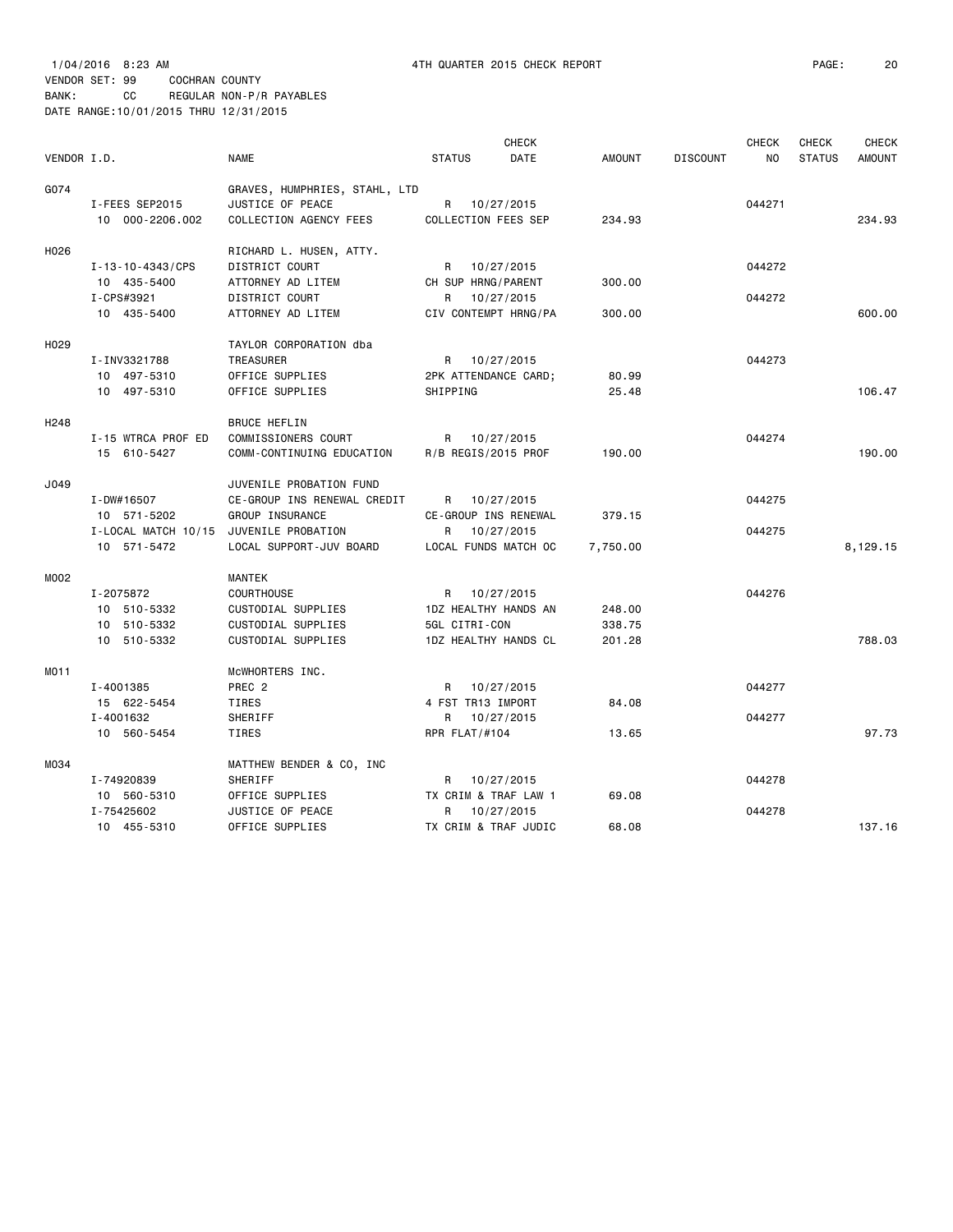|             |                              |                                |                   | <b>CHECK</b>         |               |                 | <b>CHECK</b> | CHECK         | <b>CHECK</b>  |
|-------------|------------------------------|--------------------------------|-------------------|----------------------|---------------|-----------------|--------------|---------------|---------------|
| VENDOR I.D. |                              | <b>NAME</b>                    | <b>STATUS</b>     | DATE                 | <b>AMOUNT</b> | <b>DISCOUNT</b> | NO           | <b>STATUS</b> | <b>AMOUNT</b> |
| M299        |                              | MORTON SELF STORAGE            |                   |                      |               |                 |              |               |               |
|             | $I - 426$                    | SHERIFF                        |                   | R 10/27/2015         |               |                 | 044279       |               |               |
|             | 10 560-5499                  | MISCELLANEOUS                  | STORAGE NOV15     |                      | 50.00         |                 |              |               | 50.00         |
|             |                              |                                |                   |                      |               |                 |              |               |               |
| M316        |                              | MAIL FINANCE                   |                   |                      |               |                 |              |               |               |
|             | I-N5565205                   | NON-DEPT'L                     |                   | R 10/27/2015         |               |                 | 044280       |               |               |
|             | 10 409-5311                  | POSTAL EXPENSES                |                   | POSTG MCH LEASE 11/8 | 692.91        |                 |              |               |               |
|             | I-N5594336                   | NON-DEPT'L                     |                   | R 10/27/2015         |               |                 | 044280       |               |               |
|             | 10 409-5311                  | POSTAL EXPENSES                |                   | ADD'L PER ADDENDUM D | 45.00         |                 |              |               | 737.91        |
| N066        |                              | NTS COMMUNICATIONS             |                   |                      |               |                 |              |               |               |
|             | I-8062660032 0CT15           | COMM'R CT/CO JUDGE/PREC 4      |                   | R 10/27/2015         |               |                 | 044281       |               |               |
|             | 15 610-5420                  | TELECOMMUNICATIONS             | WATS LINE         |                      | 1.00          |                 |              |               |               |
|             | 15 610-5420                  | TELECOMMUNICATIONS             | <b>FEES</b>       |                      | 6.65          |                 |              |               |               |
|             | 15 624-5420                  | TELECOMMUNICATIONS             | LONG DISTANCE SVC |                      | 1.09          |                 |              |               | 8.74          |
|             |                              |                                |                   |                      |               |                 |              |               |               |
| N082        |                              | NETDATA                        |                   |                      |               |                 |              |               |               |
|             | I-SEP2015                    | JUSTICE OF PEACE               |                   | R 10/27/2015         |               |                 | 044282       |               |               |
|             | 10 455-5499                  | MISCELLANEOUS                  | iTICKET SEP 2015  |                      | 14.00         |                 |              |               | 14.00         |
| 0041        |                              | OMNIBASE SERVICES OF TEXAS, LP |                   |                      |               |                 |              |               |               |
|             | I-3RD QTR FEES 2015 FTA FEES |                                |                   | R 10/27/2015         |               |                 | 044283       |               |               |
|             | 10 000-2206.003              | Omni Collection Fee            | 3RD QTR FEES 2015 |                      | 30.00         |                 |              |               | 30.00         |
|             |                              |                                |                   |                      |               |                 |              |               |               |
| 0109        |                              | 110TH JUDICIAL DISTRICT JUVENI |                   |                      |               |                 |              |               |               |
|             | I-685/JUV#831                | JUVENILE PROBATION             |                   | R 10/27/2015         |               |                 | 044284       |               |               |
|             | 17 573-5413.003              | Grant C Placements             |                   | 30 DAYS/POST(N)/JUV# | 2,640.00      |                 |              |               | 2,640.00      |
| S010        |                              | SILVERS COMPANY                |                   |                      |               |                 |              |               |               |
|             | I-29244                      | PREC 3                         |                   | R 10/27/2015         |               |                 | 044285       |               |               |
|             | 15 623-5330                  | FUEL AND OIL                   |                   | 2 PS SILVER 80oz DIE | 28.86         |                 |              |               |               |
|             | I-29248                      | PREC <sub>2</sub>              |                   | R 10/27/2015         |               |                 | 044285       |               |               |
|             | 15 622-5330                  | FUEL AND OIL                   |                   | 2 PS 80oz FUELTRTMNT | 28.86         |                 |              |               |               |
|             | $I - 40971$                  | PREC 3                         | R                 | 10/27/2015           |               |                 | 044285       |               |               |
|             | 15 623-5330                  | FUEL AND OIL                   | 15.6 GAL UNLEADED |                      | 32.99         |                 |              |               |               |
|             | 15 623-5330                  | FUEL AND OIL                   |                   | 15.6 GAL STATE TAX @ | 3.12          |                 |              |               |               |
|             | $I - 41052$                  | PREC 3                         | R                 | 10/27/2015           |               |                 | 044285       |               |               |
|             | 15 623-5330                  | FUEL AND OIL                   |                   | 432.4 GAL RED DIESEL | 821.56        |                 |              |               |               |
|             | $I - 41056$                  | PREC 2                         | R                 | 10/27/2015           |               |                 | 044285       |               |               |
|             | 15 622-5330                  | FUEL AND OIL                   |                   | 502.7 GAL RED DIESEL | 955.13        |                 |              |               |               |
|             | $I - 41303*$                 | PREC <sub>2</sub>              | R                 | 10/27/2015           |               |                 | 044285       |               |               |
|             | 15 622-5330                  | FUEL AND OIL                   |                   | 1FUEL TRTMNTnot pric | 14.43         |                 |              |               | 1,884.95      |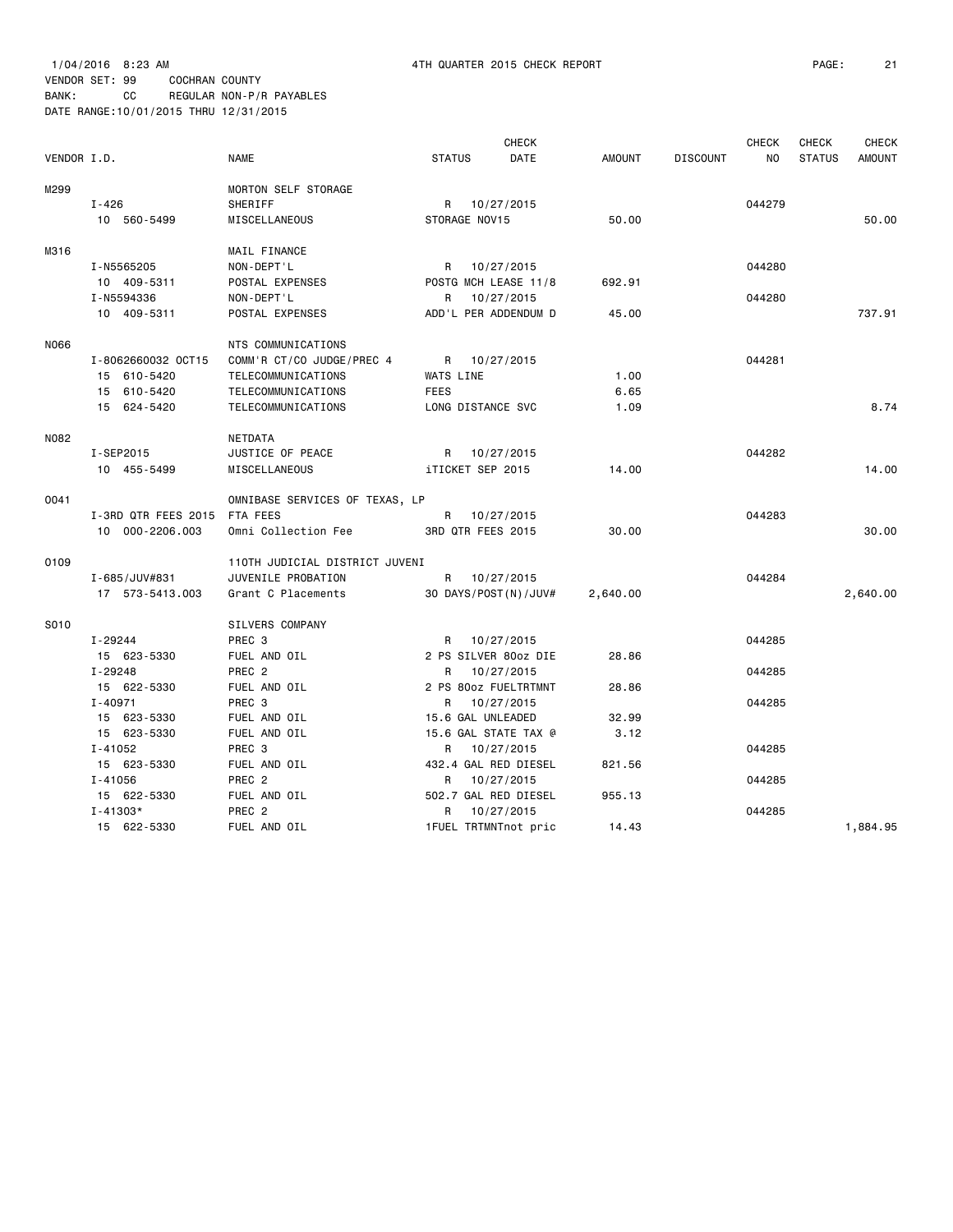1/04/2016 8:23 AM 4TH QUARTER 2015 CHECK REPORT PAGE: 22

|             |          |               |                                |                       | <b>CHECK</b> |               |                 | <b>CHECK</b> | CHECK         | <b>CHECK</b>  |
|-------------|----------|---------------|--------------------------------|-----------------------|--------------|---------------|-----------------|--------------|---------------|---------------|
| VENDOR I.D. |          |               | <b>NAME</b>                    | <b>STATUS</b>         | DATE         | <b>AMOUNT</b> | <b>DISCOUNT</b> | NO           | <b>STATUS</b> | <b>AMOUNT</b> |
| S242        |          |               | SAM'S CLUB                     |                       |              |               |                 |              |               |               |
|             |          | I-0935 101615 | JAIL                           | R                     | 10/27/2015   |               |                 | 044286       |               |               |
|             |          | 10 512-5392   | MISCELLANEOUS SUPPLIES         | 8-OZ FOAM CUPS        |              | 14.65         |                 |              |               |               |
|             | 10       | 512-5333      | FOOD-PRISONERS                 | CHEERIOS              |              | 5.68          |                 |              |               |               |
|             | 10       | 512-5333      | FOOD-PRISONERS                 | RAISIN BRAN           |              | 7.88          |                 |              |               |               |
|             | 10       | 512-5333      | FOOD-PRISONERS                 | VARIETY PACK          |              | 12.72         |                 |              |               |               |
|             | 10       | 512-5392      | MISCELLANEOUS SUPPLIES         | <b>BATH TISSUE</b>    |              | 20.48         |                 |              |               |               |
|             | 10       | 512-5392      | MISCELLANEOUS SUPPLIES         | MM PAPER TOWELS       |              | 16.48         |                 |              |               |               |
|             | 10       | 512-5333      | FOOD-PRISONERS                 | MM ORG APPLE          |              | 9.48          |                 |              |               |               |
|             |          | 10 512-5333   | FOOD-PRISONERS                 | DRINK BOX/2           |              | 17.96         |                 |              |               |               |
|             | 10       | 512-5333      | FOOD-PRISONERS                 | SK RED BERRY FLAKES   |              | 7.74          |                 |              |               |               |
|             | 10       | 512-5333      | FOOD-PRISONERS                 | <b>FROSTED FLAKES</b> |              | 7.38          |                 |              |               |               |
|             | 10       | 512-5392      | MISCELLANEOUS SUPPLIES         | DISINFECTANT/2        |              | 12.72         |                 |              |               |               |
|             | 10       | 512-5392      | MISCELLANEOUS SUPPLIES         | PINE-SOL              |              | 11.18         |                 |              |               |               |
|             | 10       | 512-5392      | MISCELLANEOUS SUPPLIES         | LAUNDRY DET           |              | 15.38         |                 |              |               |               |
|             |          | 10 512-5333   | FOOD-PRISONERS                 | HVR DRESSING          |              | 8.86          |                 |              |               | 168.59        |
| S260        |          |               | SMITH SOUTH PLAINS ENTERPRISES |                       |              |               |                 |              |               |               |
|             | I-C74911 |               | <b>SHERIFF</b>                 | R                     | 10/27/2015   |               |                 | 044287       |               |               |
|             | 10       | 560-5451      | MACHINERY-NON-OFFICE REPAIR    | RPL EVAP CANSTR, LINE |              | 343.90        |                 |              |               |               |
|             | 10       | 560-5451      | MACHINERY-NON-OFFICE REPAIR    | PARTS/ '12 F250       |              | 413.73        |                 |              |               |               |
|             | 10       | 560-5451      | MACHINERY-NON-OFFICE REPAIR    | SUBLET REPAIRS        |              | 12.50         |                 |              |               | 770.13        |
| S281        |          |               | <b>STAPLES</b>                 |                       |              |               |                 |              |               |               |
|             |          | I-9729337990  | SHERIFF/JAIL                   | R                     | 10/27/2015   |               |                 | 044288       |               |               |
|             | 10       | 560-5310      | OFFICE SUPPLIES                | MY PASSPORT ULTRA 2T  |              | 129.99        |                 |              |               |               |
|             | 10       | 560-5310      | OFFICE SUPPLIES                | 2DZ 5x8 WHITE PAD     |              | 33.98         |                 |              |               |               |
|             | 10       | 512-5310      | OFFICE SUPPLIES                | 2DZ 5x8 WHITE PAD     |              | 33.98         |                 |              |               |               |
|             | 10       | 560-5310      | OFFICE SUPPLIES                | 1/2BX #10 SECURITY E  |              | 5.25          |                 |              |               |               |
|             | 10       | 512-5310      | OFFICE SUPPLIES                | 1/2BX #10 SECURITY E  |              | 5.24          |                 |              |               |               |
|             | 10       | 560-5310      | OFFICE SUPPLIES                | 1/2 DZ PILOT G2 GEL   |              | 6.40          |                 |              |               |               |
|             | 10       | 512-5310      | OFFICE SUPPLIES                | 1/2 DZ PILOT G2 GEL   |              | 6.39          |                 |              |               |               |
|             | 10       | 560-5334      | OTHER SUPPLIES                 | 1/2 PK AA BATTERIES   |              | 11.49         |                 |              |               |               |
|             | 10       | 512-5392      | MISCELLANEOUS SUPPLIES         | 1/2 PK AA BATTERIES   |              | 11.50         |                 |              |               |               |
|             | 10       | 560-5310      | OFFICE SUPPLIES                | 1/2PK JUMBO PAPER CL  |              | 4.74          |                 |              |               |               |
|             | 10       | 512-5310      | OFFICE SUPPLIES                | 1/2PK JUMBO PAPER CL  |              | 4.75          |                 |              |               |               |
|             | 10       | 512-5310      | OFFICE SUPPLIES                | 3 BX SMEAD ENDTAB FO  |              | 149.97        |                 |              |               |               |
|             | 10       | 512-5310      | OFFICE SUPPLIES                | 1 CS INKJET PAPER, L  |              | 57.89         |                 |              |               |               |
|             | 10       | 560-5310      | OFFICE SUPPLIES                | HP TONER CRTG, BK 90  |              | 174.99        |                 |              |               |               |
|             |          | 10 560-5310   | OFFICE SUPPLIES                | <b>CPN</b>            |              | 80.16CR       |                 |              |               |               |
|             |          | I-9729927891  | SHERIFF/JAIL                   | R                     | 10/27/2015   |               |                 | 044288       |               |               |
|             | 10       | 560-5310      | OFFICE SUPPLIES                | 1 PK ALPHA TAB GUIDE  |              | 6.99          |                 |              |               |               |
|             | 10       | 560-5310      | OFFICE SUPPLIES                | 1) 3x5 INDEX CARD FI  |              | 4.99          |                 |              |               |               |
|             | 10       | 560-5310      | OFFICE SUPPLIES                | 3 ST BIG TAB DIVDERS  |              | 4.47          |                 |              |               |               |
|             | 10       | 560-5310      | OFFICE SUPPLIES                | 1/2 PK INKJET PRINTA  |              | 12.15         |                 |              |               |               |
|             | 10       | 512-5310      | OFFICE SUPPLIES                | 1/2 PK INKJET PRINTA  |              | 12.14         |                 |              |               |               |
|             | 10       | 560-5310      | OFFICE SUPPLIES                | 1/2BX 10x13 ENVELOPE  |              | 8.49          |                 |              |               |               |
|             | 10       | 512-5310      | OFFICE SUPPLIES                | 1/2BX 10x13 ENVELOPE  |              | 8.50          |                 |              |               |               |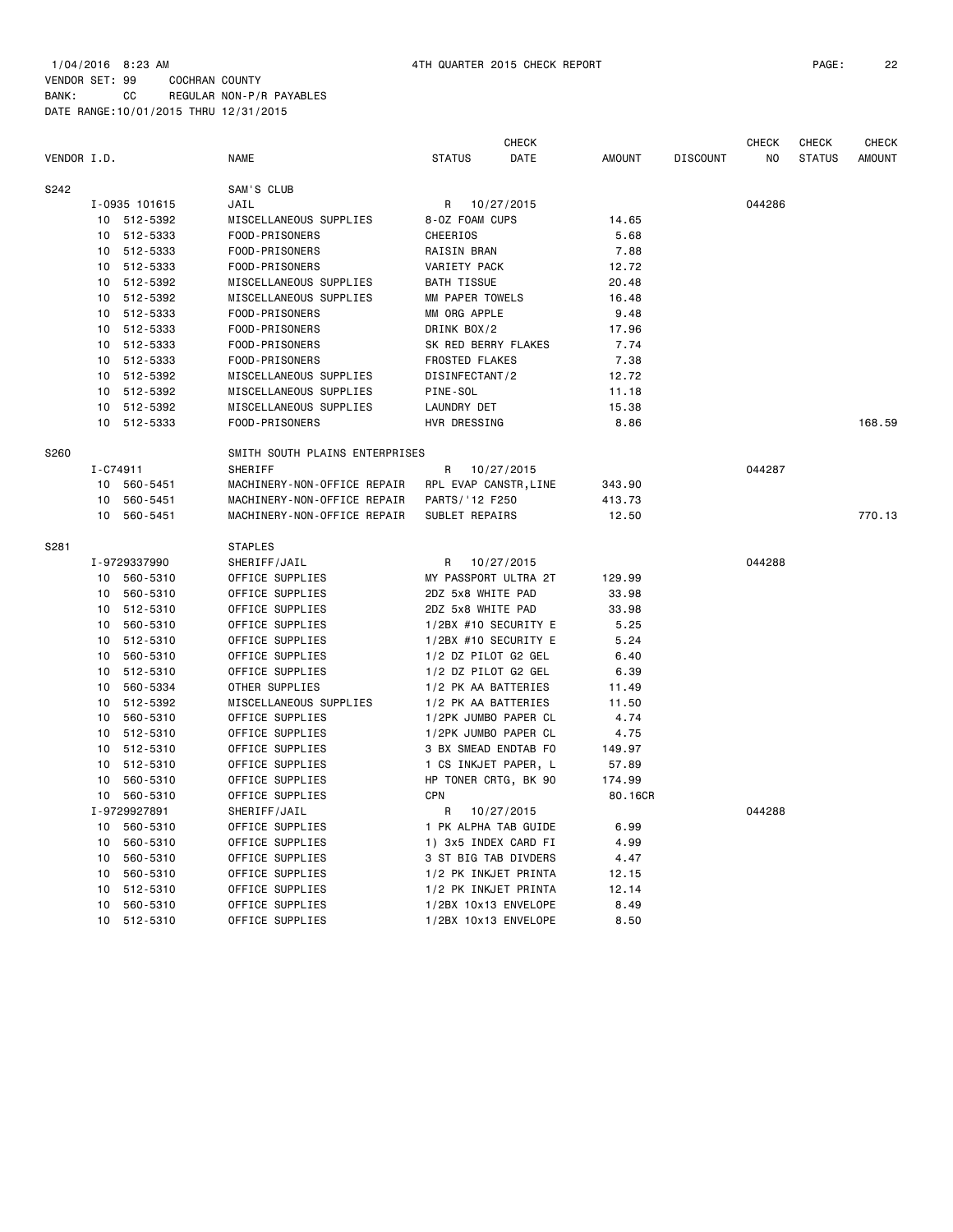|             |          |                    |                                            |                   | CHECK                |               |                 | <b>CHECK</b> | <b>CHECK</b>  | <b>CHECK</b>  |
|-------------|----------|--------------------|--------------------------------------------|-------------------|----------------------|---------------|-----------------|--------------|---------------|---------------|
| VENDOR I.D. |          |                    | <b>NAME</b>                                | <b>STATUS</b>     | DATE                 | <b>AMOUNT</b> | <b>DISCOUNT</b> | NO           | <b>STATUS</b> | <b>AMOUNT</b> |
| S281        |          |                    | CONT<br><b>STAPLES</b>                     |                   |                      |               |                 |              |               |               |
|             |          | I-9729927891       | SHERIFF/JAIL                               |                   | R 10/27/2015         |               |                 | 044288       |               |               |
|             |          | 10 512-5310        | OFFICE SUPPLIES                            |                   | 2 PK 3x5 HW INDEX CA | 5.98          |                 |              |               |               |
|             |          | 10 560-5310        | OFFICE SUPPLIES                            |                   | 1 RM BRT RED PAPER   | 12.99         |                 |              |               |               |
|             |          | 10 560-5310        | OFFICE SUPPLIES                            |                   | 1 DVDRW EXT DRIVE 24 | 59.99         |                 |              |               |               |
|             |          | 10 512-5310        | OFFICE SUPPLIES                            |                   | 1 DVDRW EXT DRIVE 24 | 59.99         |                 |              |               | 753.08        |
| S416        |          |                    | SOS WASTE DISPOSAL, INC                    |                   |                      |               |                 |              |               |               |
|             | I-6220   |                    | PREC 3/PREC 4                              |                   | R 10/27/2015         |               |                 | 044289       |               |               |
|             |          | 15 623-5440        | UTILITIES                                  | NOV DUMPSTER SVC  |                      | 53.25         |                 |              |               |               |
|             |          | 15 624-5440        | UTILITIES                                  | NOV DUMPSTER SVC  |                      | 53.25         |                 |              |               | 106.50        |
| T009        |          |                    | TEXAS ASSOCIATION OF COUNTIES              |                   |                      |               |                 |              |               |               |
|             |          | I-'16 CO/DIST CLRK | COUNTY/DISTRICT CLERK                      |                   | R 10/27/2015         |               |                 | 044290       |               |               |
|             |          | 10 403-5427        | CONTINUING EDUCATION                       |                   | REGIS/SHANNA DEWBRE  | 180.00        |                 |              |               | 180.00        |
| T067        |          |                    | TREE LOVING CARE                           |                   |                      |               |                 |              |               |               |
|             |          |                    | I-'15 CHRISTMAS LITE COURTHOUSE/NON-DEPT'L |                   | R 10/27/2015         |               |                 | 044291       |               |               |
|             |          | 10 409-5499        | MISCELLANEOUS                              |                   | CHRISTMAS DECORATION | 2,559.00      |                 |              |               |               |
|             |          | 10 409-5499        | MISCELLANEOUS                              |                   | LESS LOYALTY & EARLY | 255.90CR      |                 |              |               |               |
|             |          | 10 409-5499        | MISCELLANEOUS                              |                   | LESS LOYALTY INCENTI | 255.90CR      |                 |              |               |               |
|             |          | 10 409-5499        | MISCELLANEOUS                              | PREPAY INCENTIVE  |                      | 204.72CR      |                 |              |               | 1,842.48      |
| T083        |          |                    | TYLER TECHNOLOGIES, INC                    |                   |                      |               |                 |              |               |               |
|             |          | I-025-138322       | NON-DEPT'L                                 | R                 | 10/27/2015           |               |                 | 044292       |               |               |
|             |          | 10 409-5411        | MAINTENANCE CONTRACTS                      |                   | MONTHLY NETWORK MAIN | 220.50        |                 |              |               | 220.50        |
| T148        |          |                    | TASCOSA OFFICE MACHINES INC                |                   |                      |               |                 |              |               |               |
|             | I-29159A |                    | <b>SHERIFF</b>                             |                   | R 10/27/2015         |               |                 | 044293       |               |               |
|             |          | 10 560-5310        | OFFICE SUPPLIES                            | SHIPPING/2 TONERS |                      | 10.00         |                 |              |               |               |
|             | I-9EM335 |                    | <b>CLERK</b>                               | R                 | 10/27/2015           |               |                 | 044293       |               |               |
|             |          | 10 403-5411        | MAINTENANCE CONTRACTS                      |                   | 1796 COPIES 8/13-9/1 | 23.35         |                 |              |               |               |
|             | I-9E0079 |                    | SHERIFF                                    | R                 | 10/27/2015           |               |                 | 044293       |               |               |
|             |          | 10 560-5411        | MAINTENANCE CONTRACTS                      |                   | COPIER MAINT 10/1-11 | 75.90         |                 |              |               |               |
|             | I-9E0091 |                    | <b>CLERK</b>                               | R                 | 10/27/2015           |               |                 | 044293       |               |               |
|             |          | 10 403-5411        | MAINTENANCE CONTRACTS                      |                   | 2041 COPIES 9/14-10/ | 26.53         |                 |              |               | 135.78        |
| T285        |          |                    | TASER INTERNATIONAL                        |                   |                      |               |                 |              |               |               |
|             |          | I-SI1415198        | SHERIFF                                    | R                 | 10/27/2015           |               |                 | 044294       |               |               |
|             | 10       | 560-5334           | OTHER SUPPLIES                             | 11 CARTRIDGE 15   |                      | 244.20        |                 |              |               |               |
|             | 10       | 560-5334           | OTHER SUPPLIES                             | 1 TARGET          |                      | 26.65         |                 |              |               |               |
|             |          | 10 560-5334        | OTHER SUPPLIES                             | SHIPPING          |                      | 20.75         |                 |              |               | 291.60        |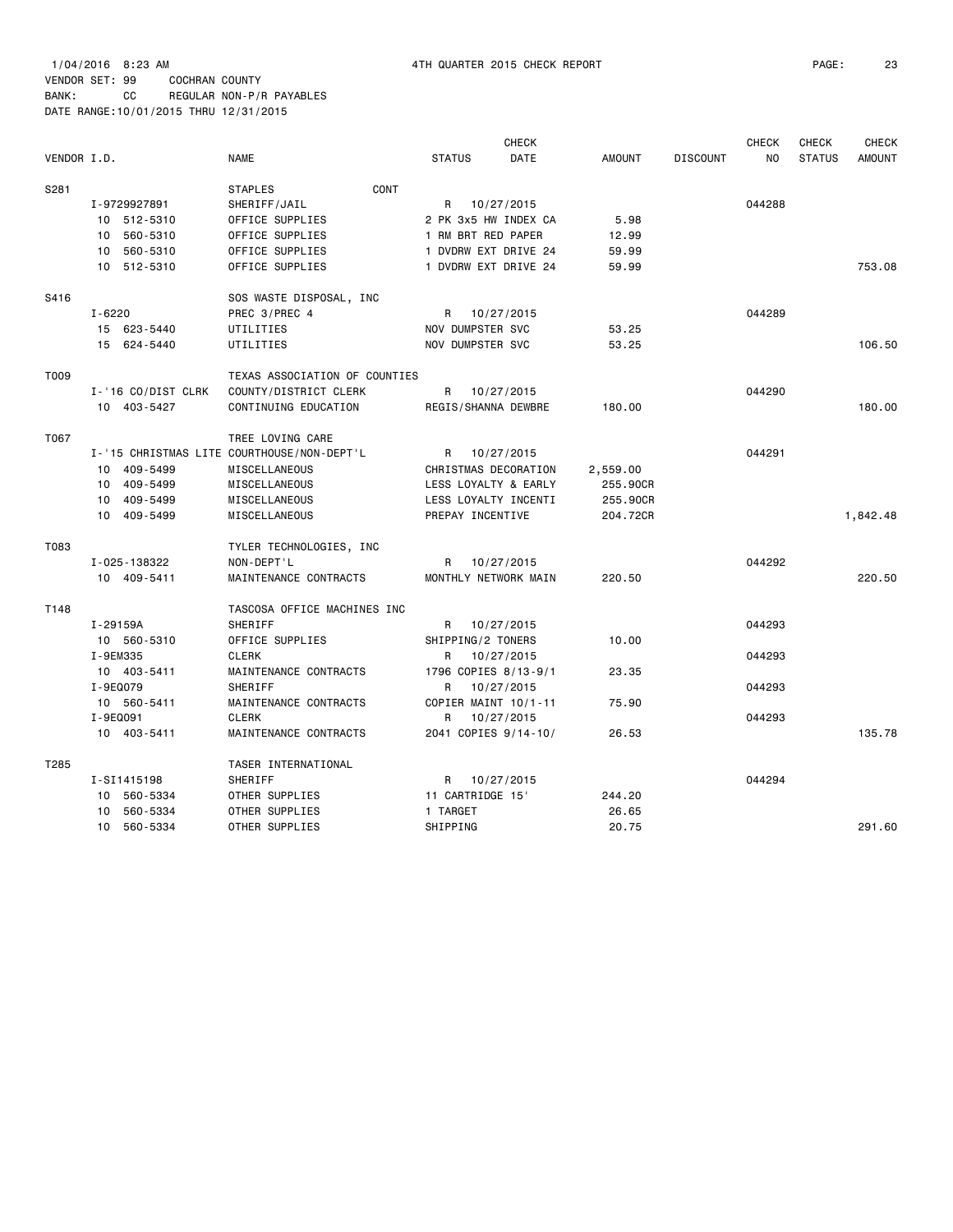| VENDOR I.D. |                     | <b>NAME</b>               | <b>STATUS</b>       | <b>CHECK</b><br><b>DATE</b> | <b>AMOUNT</b> | <b>DISCOUNT</b> | <b>CHECK</b><br>NO | <b>CHECK</b><br><b>STATUS</b> | <b>CHECK</b><br><b>AMOUNT</b> |
|-------------|---------------------|---------------------------|---------------------|-----------------------------|---------------|-----------------|--------------------|-------------------------------|-------------------------------|
|             |                     |                           |                     |                             |               |                 |                    |                               |                               |
| U019        |                     | UNITED SUPERMARKETS, INC  |                     |                             |               |                 |                    |                               |                               |
|             | I-87690541 101615   | JAIL                      |                     | R 10/27/2015                |               |                 | 044295             |                               |                               |
|             | 10 512-5333         | FOOD-PRISONERS            | 303 FROZEN MEALS    |                             | 793.42        |                 |                    |                               |                               |
|             | I-RX/JONATHAN GARZA | JAIL/MEDS                 | R                   | 10/27/2015                  |               |                 | 044295             |                               |                               |
|             | 10 512-5391         | MEDICAL CARE-PRISONERS    |                     | RX MEDS/JONATHAN GAR        | 74.99         |                 |                    |                               | 868.41                        |
| U027        |                     | UNIVERSITY MEDICAL CENTER |                     |                             |               |                 |                    |                               |                               |
|             | I-9592412-3         | SHERIFF                   | R                   | 10/27/2015                  |               |                 | 044296             |                               |                               |
|             | 10 560-5499         | MISCELLANEOUS             | SANE EXAM           |                             | 250.00        |                 |                    |                               | 250,00                        |
| U036        |                     | UNIFIRST HOLDINGS, INC.   |                     |                             |               |                 |                    |                               |                               |
|             | I-831 2176304       | JAIL/SHERIFF              | R                   | 10/27/2015                  |               |                 | 044297             |                               |                               |
|             | 10 512-5205         | UNIFORMS                  |                     | UNIFORM SVC 10/12/15        | 9.52          |                 |                    |                               |                               |
|             | 10 560-5205         | UNIFORMS                  |                     | UNIFORM SVC 10/12/15        | 72.95         |                 |                    |                               |                               |
|             | 10 560-5205         | UNIFORMS                  | DEFE CHG            |                             | 5.10          |                 |                    |                               |                               |
|             | I-831 2177650       | JAIL/SHERIFF              | R                   | 10/27/2015                  |               |                 | 044297             |                               |                               |
|             | 10 512-5205         | UNIFORMS                  |                     | UNIFORM SVC 10/19/15        | 9.52          |                 |                    |                               |                               |
|             | 10 560-5205         | UNIFORMS                  |                     | UNIFORM SVC 10/19/15        | 72.95         |                 |                    |                               |                               |
|             | 10 560-5205         | UNIFORMS                  | DEFE CHG            |                             | 5.10          |                 |                    |                               |                               |
|             | I-831 2179051       | JAIL/SHERIFF              | R                   | 10/27/2015                  |               |                 | 044297             |                               |                               |
|             | 10 512-5205         | UNIFORMS                  |                     | UNIFORM SVC 10/26/15        | 19.20         |                 |                    |                               |                               |
|             | 10<br>560-5205      | UNIFORMS                  |                     | UNIFORM SVC 10/26/15        | 72.95         |                 |                    |                               |                               |
|             | 10 560-5205         | <b>UNIFORMS</b>           | DEFE CHG            |                             | 5.10          |                 |                    |                               | 272.39                        |
| <b>V035</b> |                     | VARIVERGE, LLC            |                     |                             |               |                 |                    |                               |                               |
|             | I-11128 TAX         | TAX A/C                   | R                   | 10/27/2015                  |               |                 | 044298             |                               |                               |
|             | 10 499-5408         | TAX ROLL                  |                     | 14,264 LASER PRINT S        | 570.56        |                 |                    |                               |                               |
|             | 10 499-5408         | TAX ROLL                  | 3,784 RENDERING     |                             | 227.04        |                 |                    |                               |                               |
|             | 10 499-5408         | TAX ROLL                  |                     | 7,132 PAPER/LASER PR        | 99.85         |                 |                    |                               |                               |
|             | 10 499-5408         | TAX ROLL                  |                     | 3,784 DPV/LACS UPDAT        | 18.92         |                 |                    |                               |                               |
|             | 10 499-5408         | TAX ROLL                  | 14 FLATS            |                             | 10.50         |                 |                    |                               |                               |
|             | 10 499-5408         | TAX ROLL                  | 3,711 PRE-SORT      |                             | 92.78         |                 |                    |                               |                               |
|             | 10 499-5311         | POSTAL EXPENSES           | POSTAGE             |                             | 1,588.83      |                 |                    |                               |                               |
|             | 10 499-5311         | POSTAL EXPENSES           | POSTAGE PREV PD     |                             | 1,588.83CR    |                 |                    |                               |                               |
|             | I-11129 MINR        | TAX A/C                   |                     | R 10/27/2015                |               |                 | 044298             |                               |                               |
|             | 499-5408<br>10      | TAX ROLL                  |                     | 7641 LASER PRINT STM        | 305.64        |                 |                    |                               |                               |
|             | 10 499-5408         | TAX ROLL                  | 2903 RENDERING      |                             | 174.18        |                 |                    |                               |                               |
|             | 10 499-5408         | TAX ROLL                  |                     | 4765 PAPER/LASER PRN        | 66.71         |                 |                    |                               |                               |
|             | 10<br>499-5408      | TAX ROLL                  |                     | 2903 DPV/LACS UPDATE        | 14.52         |                 |                    |                               |                               |
|             | 10 499-5408         | TAX ROLL                  | 61 FLATS            |                             | 45.75         |                 |                    |                               |                               |
|             | 10<br>499-5408      | TAX ROLL                  | 2830 PRE-SORT       |                             | 70.75         |                 |                    |                               |                               |
|             | 10<br>499-5311      | POSTAL EXPENSES           | POSTAGE             |                             | 1,279.31      |                 |                    |                               |                               |
|             | 10 499-5311         | POSTAL EXPENSES           | POSTAGE PREV PD     |                             | 1,279.31CR    |                 |                    |                               |                               |
|             | I-11130 SB1         | TAX A/C                   | R                   | 10/27/2015                  |               |                 | 044298             |                               |                               |
|             | 10<br>499-5408      | TAX ROLL                  |                     | 724 LASER PRINT STMT        | 28.96         |                 |                    |                               |                               |
|             | 499-5408<br>10      | TAX ROLL                  | 320 RENDERING       |                             | 19.20         |                 |                    |                               |                               |
|             | 10<br>499-5408      | TAX ROLL                  |                     | 362 PAPER/LASER PRIN        | 5.07          |                 |                    |                               |                               |
|             | 10<br>499-5408      | TAX ROLL                  | 320 DPV/LACS UPDATE |                             | 1.60          |                 |                    |                               |                               |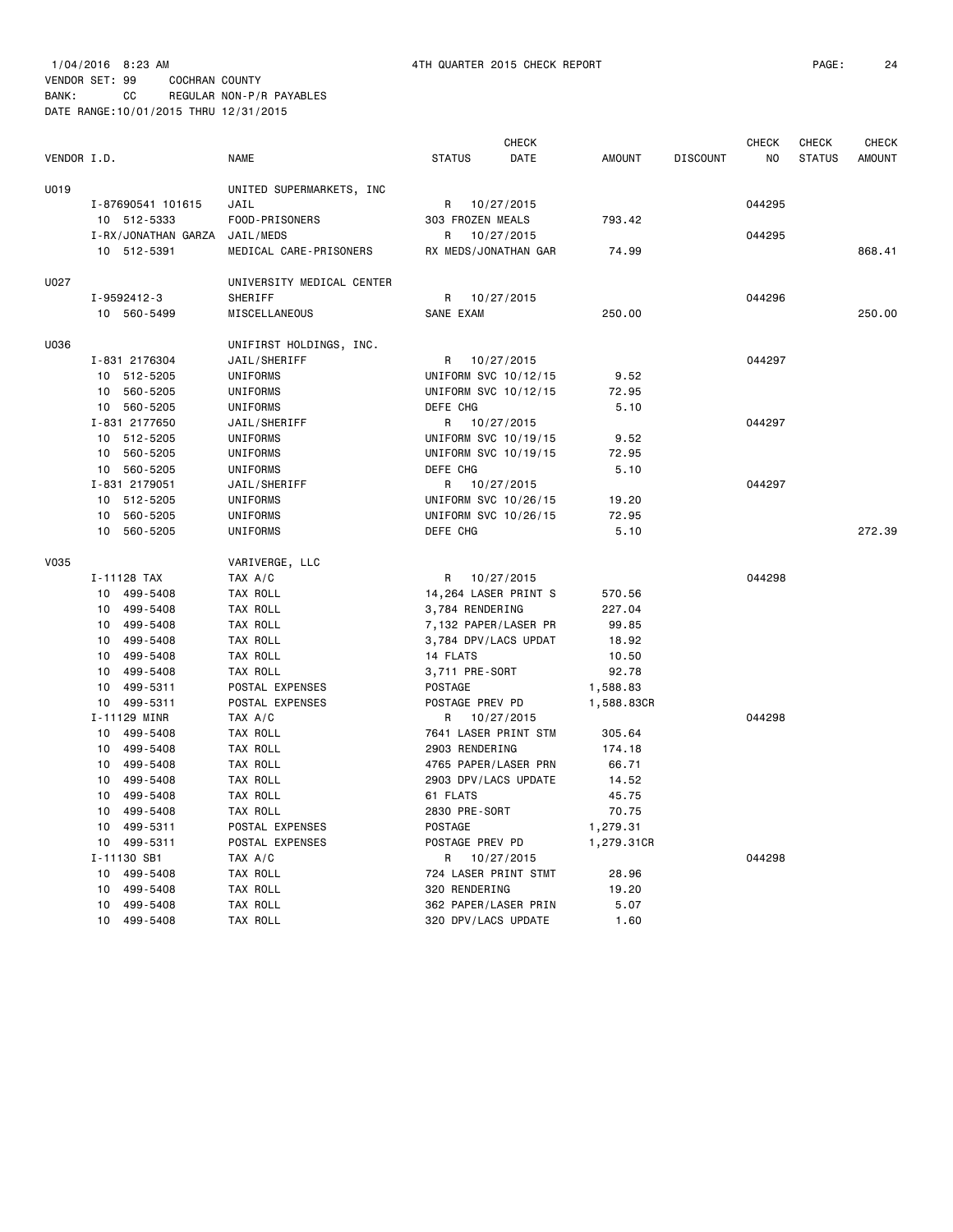|             |                             |                                     |                       | <b>CHECK</b> |          |                 | <b>CHECK</b> | CHECK         | <b>CHECK</b>  |
|-------------|-----------------------------|-------------------------------------|-----------------------|--------------|----------|-----------------|--------------|---------------|---------------|
| VENDOR I.D. |                             | <b>NAME</b>                         | <b>STATUS</b>         | DATE         | AMOUNT   | <b>DISCOUNT</b> | NO           | <b>STATUS</b> | <b>AMOUNT</b> |
| <b>V035</b> |                             | VARIVERGE, LLC<br>CONT              |                       |              |          |                 |              |               |               |
|             | I-11130 SB1                 | TAX A/C                             | R 10/27/2015          |              |          |                 | 044298       |               |               |
|             | 10 499-5408                 | TAX ROLL                            | 320 PRE-SORT          |              | 8.00     |                 |              |               |               |
|             | 10<br>499-5311              | POSTAL EXPENSES                     | 320 ACTUAL POSTAGE    |              | 150.72   |                 |              |               |               |
|             | 499-5311<br>10              | POSTAL EXPENSES                     | POSTAGE PREV PD       |              | 131.86CR |                 |              |               | 1,778.89      |
|             |                             |                                     |                       |              |          |                 |              |               |               |
| <b>WOO7</b> |                             | WEST, A THOMSON REUTERS BUSINE      |                       |              |          |                 |              |               |               |
|             | I-832740209                 | VARIOUS DEPTS/PENAL CODE            | R                     | 10/27/2015   |          |                 | 044299       |               |               |
|             | 10 560-5310                 | OFFICE SUPPLIES                     | 4 PENAL CODE 2016 PA  |              | 226.00   |                 |              |               |               |
|             | 10 435-5310                 | OFFICE SUPPLIES                     | 1 PENAL CODE 2016 PA  |              | 56.50    |                 |              |               |               |
|             | 10 426-5310                 | OFFICE SUPPLIES                     | 1 PENAL CODE 2016 PA  |              | 56.50    |                 |              |               |               |
|             | 10 455-5310                 | OFFICE SUPPLIES                     | 1 PENAL CODE 2016 PA  |              | 56.50    |                 |              |               |               |
|             | 10 475-5310                 | OFFICE SUPPLIES                     | 1 PENAL CODE 2016 PA  |              | 56.50    |                 |              |               |               |
|             | 10 475-5590                 | LAW LIBRARY MTRLS/UPDATES           | 1 PENAL CODE 2016 PA  |              | 56.50    |                 |              |               | 508.50        |
| <b>W055</b> |                             | WINDSTREAM COMMUNICATIONS SW        |                       |              |          |                 |              |               |               |
|             | I-266-5420 OCT15            | <b>ELECTIONS</b>                    | R                     | 10/27/2015   |          |                 | 044300       |               |               |
|             | 10 490-5420                 | TELECOMMUNICATIONS                  | BASIC LOCAL SVC       |              | 50.92    |                 |              |               |               |
|             | 10<br>490-5420              | TELECOMMUNICATIONS                  | OPTIONAL SVC          |              | 3.00     |                 |              |               |               |
|             | 10<br>490-5420              | TELECOMMUNICATIONS                  | LONG DISTANCE SVC     |              | 8.03     |                 |              |               | 61.95         |
|             |                             |                                     |                       |              |          |                 |              |               |               |
| <b>W097</b> |                             | WILDRED L. MATHENY dba              |                       |              |          |                 |              |               |               |
|             | $I - 1955$                  | CRTHSE, ACTBLDG, LIBRARY            | R                     | 10/27/2015   |          |                 | 044301       |               |               |
|             | 10 510-5332                 | CUSTODIAL SUPPLIES                  | <b>BUG SPRAY</b>      |              | 70.00    |                 |              |               |               |
|             | 10 662-5332                 | CUSTODIAL SUPPLIES                  | <b>BUG SPRAY</b>      |              | 45.00    |                 |              |               |               |
|             | 10 650-5332                 | CUSTODIAL SUPPLIES                  | <b>BUG SPRAY</b>      |              | 35.00    |                 |              |               | 150.00        |
| W164        |                             | <b>WARREN CAT</b>                   |                       |              |          |                 |              |               |               |
|             | I-PS020300725               | PREC <sub>2</sub>                   | R                     | 10/27/2015   |          |                 | 044302       |               |               |
|             | 15 622-5451                 | REPAIRS                             | 2 FILTER AS-LU #1R-1  |              | 65.38    |                 |              |               | 65.38         |
| W193        |                             | WESTWARD AUTOMOTIVE REPAIR LLC      |                       |              |          |                 |              |               |               |
|             | I-003677                    | SHERIFF                             | R                     | 10/27/2015   |          |                 | 044303       |               |               |
|             | 10<br>560-5451              | MACHINERY-NON-OFFICE REPAIR         | RPL DOOR LATCH/#5     |              | 105.00   |                 |              |               |               |
|             | 10<br>560-5451              | MACHINERY-NON-OFFICE REPAIR         | DOOR LATCH            |              | 145.12   |                 |              |               |               |
|             | I-003679                    | SHERIFF                             | R                     | 10/27/2015   |          |                 | 044303       |               |               |
|             | 10 560-5451                 | MACHINERY-NON-OFFICE REPAIR         | CHG OIL, FILTER/#5    |              | 15.00    |                 |              |               | 265.12        |
|             |                             |                                     |                       |              |          |                 |              |               |               |
| W216        |                             | CHRISTINA WOODS                     |                       |              |          |                 |              |               |               |
|             |                             | I-NO#/PLEA/STANDIFER DISTRICT COURT | R                     | 10/27/2015   |          |                 | 044304       |               |               |
|             | 10 435-5400                 | ATTORNEY AD LITEM                   | PLEA BRGN/MERCEDES S  |              | 100.00   |                 |              |               | 100.00        |
| W227        |                             | WRENNS MILL ENTERPRISES, LLC        |                       |              |          |                 |              |               |               |
|             | $I - 8187$                  | <b>CEMETERY</b>                     | R                     | 10/27/2015   |          |                 | 044305       |               |               |
|             | 10 516-5451                 | REPAIR                              | 14x14 TENT TOP W/NAM  |              | 1,497.71 |                 |              |               |               |
|             | 10<br>516-5332              | CUSTODIAL SUPPLIES                  | 14x14 TENT TOP, FRAME |              | 3,484.35 |                 |              |               |               |
|             | 10 516-5451                 | REPAIR                              | AUX ARCH COMPLETE 14  |              | 120.20   |                 |              |               |               |
|             | 10 <sup>1</sup><br>516-5332 | CUSTODIAL SUPPLIES                  | TENT WATERPROOFING    |              | 72.74    |                 |              |               |               |
|             |                             |                                     |                       |              |          |                 |              |               |               |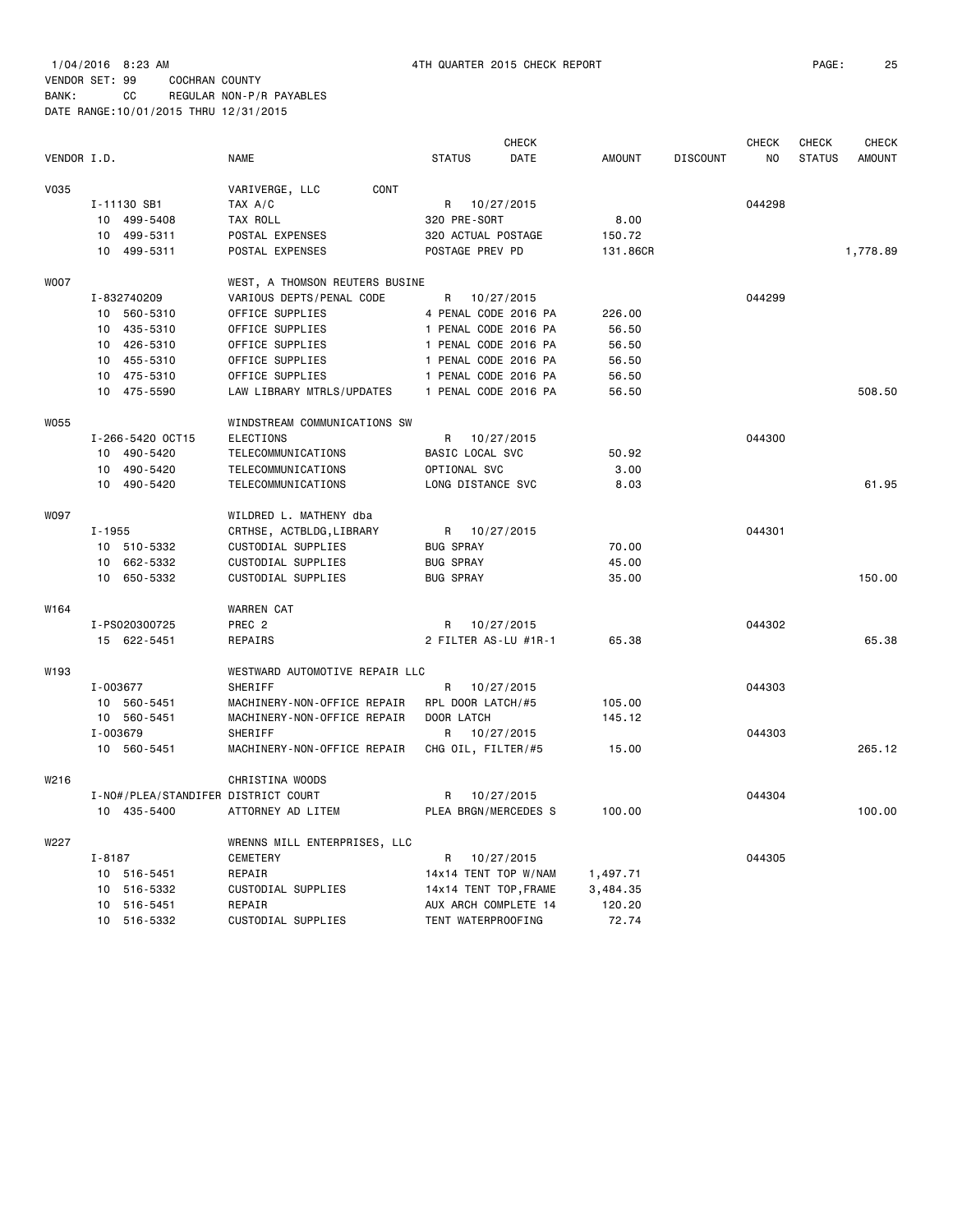|             |                                       |                             |                      | <b>CHECK</b> |               |                 | <b>CHECK</b>   | <b>CHECK</b>  | <b>CHECK</b>  |
|-------------|---------------------------------------|-----------------------------|----------------------|--------------|---------------|-----------------|----------------|---------------|---------------|
| VENDOR I.D. |                                       | <b>NAME</b>                 | <b>STATUS</b>        | DATE         | <b>AMOUNT</b> | <b>DISCOUNT</b> | N <sub>O</sub> | <b>STATUS</b> | <b>AMOUNT</b> |
| W227        |                                       | WRENNS MILL ENTERPRISECONT  |                      |              |               |                 |                |               |               |
|             | $I - 8187$                            | <b>CEMETERY</b>             | R                    | 10/27/2015   |               |                 | 044305         |               |               |
|             | 10 516-5332                           | CUSTODIAL SUPPLIES          | SHIPPING             |              | 256.17        |                 |                |               | 5,431.17      |
| X001        |                                       | <b>XCEL ENERGY</b>          |                      |              |               |                 |                |               |               |
|             | I-54-1324315-7 10/15 ALMOST ALL DEPTS |                             | R                    | 10/27/2015   |               |                 | 044306         |               |               |
|             | 30 518-5440                           | UTILITIES                   | 300210167 RUNWAY LIG |              | 66.84         |                 |                |               |               |
|             | 10 510-5440                           | UTILITIES                   | 300240736 COURTHOUSE |              | 1,473.68      |                 |                |               |               |
|             | 660-5440<br>10                        | UTILITIES & IRRIGATION      | 300265059 SOFTBALL P |              | 12.67         |                 |                |               |               |
|             | 580-5440<br>10                        | UTILITIES [TOWER]           | 300282806 TOWER      |              | 255.91        |                 |                |               |               |
|             | 15<br>621-5440                        | UTILITIES                   | 300294119 PREC 1 SHO |              | 45.28         |                 |                |               |               |
|             | 10 650-5440                           | UTILITIES                   | 300338546 LIBRARY    |              | 185.84        |                 |                |               |               |
|             | 652-5440<br>10                        | UTILITIES                   | 300342232 MUSEUM     |              | 30.12         |                 |                |               |               |
|             | 662-5440<br>10                        | UTILITIES                   | 300390484 ACTIVITY B |              | 582.82        |                 |                |               |               |
|             | 660-5440<br>10                        | UTILITIES & IRRIGATION      | 300410370 PARK       |              | 295.69        |                 |                |               |               |
|             | 660-5440<br>10                        | UTILITIES & IRRIGATION      | 300457515 PARK/SHOP  |              | 27.80         |                 |                |               |               |
|             | 516-5440<br>10                        | UTILITIES                   | 300555198 CEMETERY   |              | 78.33         |                 |                |               |               |
|             | 660-5440<br>10                        | UTILITIES & IRRIGATION      | 300587052 SHOWBARN   |              | 30.11         |                 |                |               |               |
|             | 660-5440<br>10                        | UTILITIES & IRRIGATION      | 300587753 RODEO GROU |              | 26.76         |                 |                |               |               |
|             | 409-5440<br>10                        | UTILITIES                   | 300588989 ANNEX      |              | 28.60         |                 |                |               |               |
|             | 516-5440<br>10                        | UTILITIES                   | 300603417 CEMETERY   |              | 59.14         |                 |                |               |               |
|             | 10 516-5440                           | UTILITIES                   | 300637038 CEMETERY S |              | 104.99        |                 |                |               | 3,304.58      |
| X001        |                                       | <b>XCEL ENERGY</b>          |                      |              |               |                 |                |               |               |
|             | I-54-1829977-7 10/15 PREC 2           |                             | R                    | 10/27/2015   |               |                 | 044307         |               |               |
|             | 15 622-5440                           | UTILITIES                   | 5 KWH 9/10-10/12/15  |              | 13.45         |                 |                |               |               |
|             | 15 622-5440                           | UTILITIES                   | AREA LIGHT           |              | 16.07         |                 |                |               | 29.52         |
| X004        |                                       | XEROX BUSINESS SERVICES LLC |                      |              |               |                 |                |               |               |
|             | I-1201238                             | CO/DIST CLERK               | R                    | 10/27/2015   |               |                 | 044308         |               |               |
|             | 10 403-5416                           | FILMING & INDEXING          | 3 ARCHIVAL RECORDING |              | 75.00         |                 |                |               |               |
|             | 10 403-5416                           | FILMING & INDEXING          | FREIGHT              |              | 19.50         |                 |                |               |               |
|             | 10 403-5310                           | OFFICE SUPPLIES             | 3 RECEIPT PAPER      |              | 17.49         |                 |                |               |               |
|             | 10 403-5310                           | OFFICE SUPPLIES             | FREIGHT              |              | 13.53         |                 |                |               | 125.52        |
| A035        |                                       | TERESA ARTEAGA              |                      |              |               |                 |                |               |               |
|             | I-'15 CONST/306                       | <b>ELECTIONS</b>            | R                    | 11/09/2015   |               |                 | 044309         |               |               |
|             | 10 490-5102                           | ELECTION SALARIES           | 13HRS @ \$10/BOX 306 |              | 130.00        |                 |                |               | 130.00        |
| A176        |                                       | MACK ASHMORE                |                      |              |               |                 |                |               |               |
|             | I-'15 CONST/202                       | <b>ELECTIONS</b>            | R                    | 11/09/2015   |               |                 | 044310         |               |               |
|             | 490-5102<br>10                        | ELECTION SALARIES           | 13HRS @ \$10/BOX 202 |              | 130.00        |                 |                |               |               |
|             | 10 490-5102                           | ELECTION SALARIES           | DELIVERY FEE         |              | 25.00         |                 |                |               | 155.00        |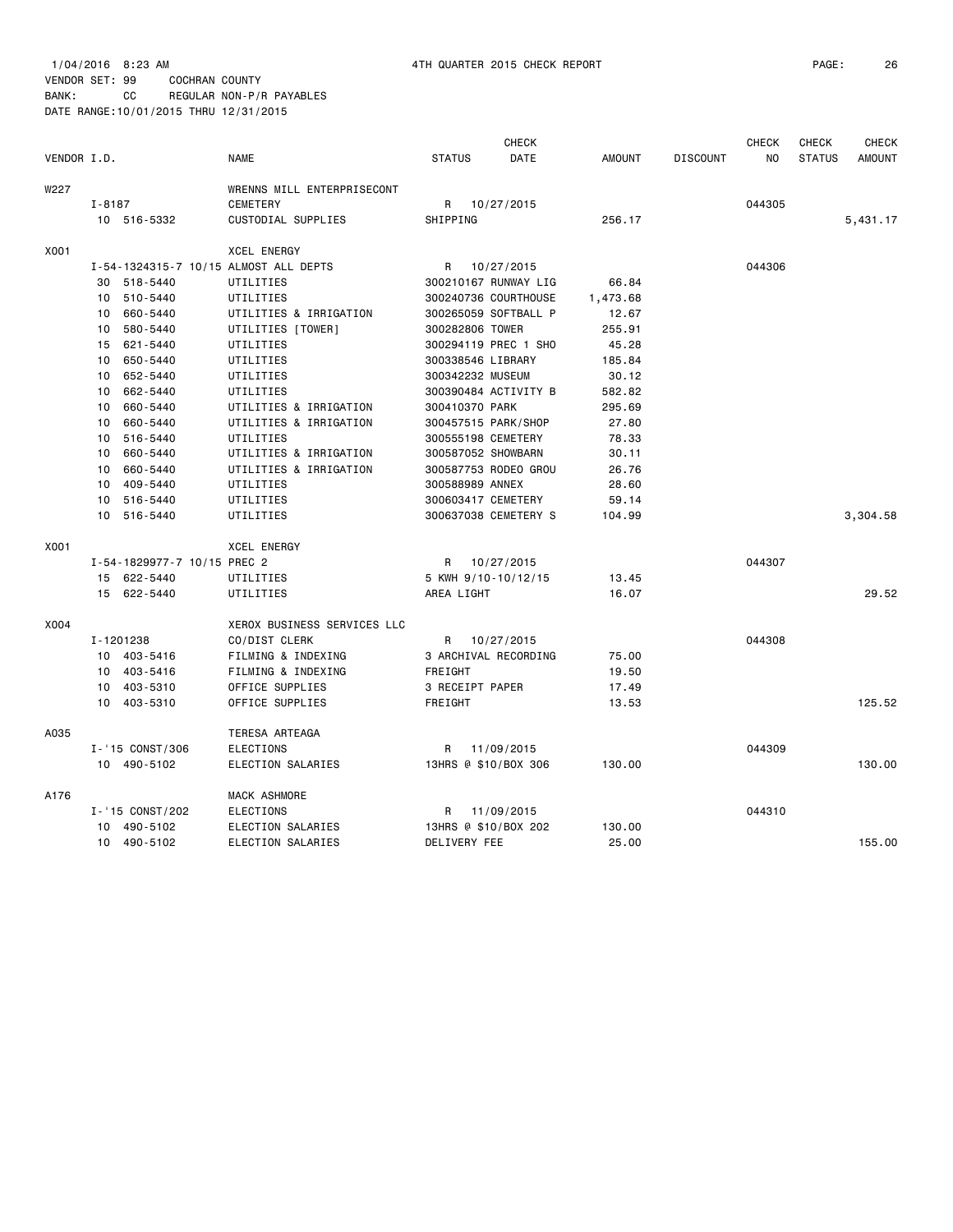|             |                   |                                |                       | <b>CHECK</b>         |               |                 | <b>CHECK</b> | CHECK         | CHECK  |
|-------------|-------------------|--------------------------------|-----------------------|----------------------|---------------|-----------------|--------------|---------------|--------|
| VENDOR I.D. |                   | <b>NAME</b>                    | <b>STATUS</b>         | DATE                 | <b>AMOUNT</b> | <b>DISCOUNT</b> | NO.          | <b>STATUS</b> | AMOUNT |
| A229        |                   | LOUISINDA ANGUIANO             |                       |                      |               |                 |              |               |        |
|             | I-'15 CONST/303   | <b>ELECTIONS</b>               | R                     | 11/09/2015           |               |                 | 044311       |               |        |
|             | 10 490-5102       | ELECTION SALARIES              | 12HRS @ \$10/BOX 303  |                      | 120.00        |                 |              |               | 120.00 |
| A235        |                   | R&D DANIEL, INC dba            |                       |                      |               |                 |              |               |        |
|             | I-50146733_6390   | <b>COURTHOUSE</b>              | R                     | 11/09/2015           |               |                 | 044312       |               |        |
|             | 10 510-5451       | REPAIR                         | RPL MTR/CLERK OFC, MI |                      | 294.68        |                 |              |               |        |
|             | 10 510-5451       | REPAIR                         | <b>DISC</b>           |                      | 44.68CR       |                 |              |               | 250.00 |
| <b>B001</b> |                   | BAILEY CO. ELECTRIC COOP       |                       |                      |               |                 |              |               |        |
|             | I-342813          | PREC 4                         | R 11/09/2015          |                      |               |                 | 044313       |               |        |
|             | 15 624-5440       | UTILITIES                      | 300 KWH 9/22-10/23/1  |                      | 47.40         |                 |              |               |        |
|             | 15 624-5440       | UTILITIES                      | AREA LIGHT            |                      | 13.11         |                 |              |               |        |
|             | I-342814          | PREC <sub>3</sub>              | R                     | 11/09/2015           |               |                 | 044313       |               |        |
|             | 15 623-5440       | UTILITIES                      | 107KWH 9/17-10/20/15  |                      | 26.56         |                 |              |               |        |
|             | 15 623-5440       | UTILITIES                      | 2 AREA LIGHTS         |                      | 26.57         |                 |              |               |        |
|             | I-342815          | NON-DEPT'L/SHERIFF POSSE       | R 11/09/2015          |                      |               |                 | 044313       |               |        |
|             | 10 409-5440       | UTILITIES                      |                       | ELEC SVC 9/3-10/8/15 | 23.91         |                 |              |               | 137.55 |
| B184        |                   | MELINDA BLACKSTOCK             |                       |                      |               |                 |              |               |        |
|             | I-CONST '15/EARLY | <b>ELECTIONS</b>               | R                     | 11/09/2015           |               |                 | 044314       |               |        |
|             | 10 490-5102       | ELECTION SALARIES              | 2 HRS @\$10/EARLY VOT |                      | 20.00         |                 |              |               |        |
|             | 10 490-5102       | ELECTION SALARIES              | DELIVERY FEE          |                      | 25.00         |                 |              |               | 45.00  |
| B197        |                   | <b>BRETT BUTLER</b>            |                       |                      |               |                 |              |               |        |
|             | I-010120144502-70 | SHERIFF                        | R                     | 11/09/2015           |               |                 | 044315       |               |        |
|             | 10 560-5452       | OFFICE EQUIPMENT REPAIR        | CONFIG DPS UPGR, RE-C |                      | 450.00        |                 |              |               | 450.00 |
| <b>B198</b> |                   | BLAINE INDUSTRIAL SUPPLY       |                       |                      |               |                 |              |               |        |
|             | I-S3352321.001    | ACTIVITY BLDG                  | R                     | 11/09/2015           |               |                 | 044316       |               |        |
|             | 10 662-5332       | CUSTODIAL SUPPLIES             | 1CS PLEASCENT DISINF  |                      | 53.54         |                 |              |               |        |
|             | 10 662-5332       | CUSTODIAL SUPPLIES             | 2CS 20" RED SPRAY BU  |                      | 52.92         |                 |              |               |        |
|             | 10 662-5332       | CUSTODIAL SUPPLIES             | 12EA SPONGE SCRUBBER  |                      | 13.95         |                 |              |               |        |
|             | 10 662-5332       | CUSTODIAL SUPPLIES             | 1EA METERED SPRAY, H  |                      | 4.32          |                 |              |               |        |
|             | 10 662-5332       | CUSTODIAL SUPPLIES             | 1EA METERED SPRAY, M  |                      | 4.32          |                 |              |               |        |
|             | 10 662-5332       | CUSTODIAL SUPPLIES             | 1EA METERED SPRAY, 0  |                      | 4.32          |                 |              |               |        |
|             | 10 662-5332       | CUSTODIAL SUPPLIES             | 1EA METERED SPRAY, R  |                      | 4.32          |                 |              |               |        |
|             | 10 662-5332       | CUSTODIAL SUPPLIES             | 1EA METERED SPRAY, W  |                      | 4.32          |                 |              |               |        |
|             | 10<br>662-5332    | CUSTODIAL SUPPLIES             |                       | 1EA METERED SPRAY, M | 4.32          |                 |              |               | 146.33 |
| C007        |                   | CITY OF MORTON                 |                       |                      |               |                 |              |               |        |
|             | I-103015          | LIB/MUS/ACT BLDG/CRTHSE/PREC 1 | R                     | 11/09/2015           |               |                 | 044317       |               |        |
|             | 10 650-5440       | UTILITIES                      | LIBRARY GAS           |                      | 19.00         |                 |              |               |        |
|             | 10 650-5440       | UTILITIES                      | LIBRARY WATER         |                      | 28.00         |                 |              |               |        |
|             | 10 650-5440       | UTILITIES                      | LIBRARY GARBAGE       |                      | 50.50         |                 |              |               |        |
|             | 650-5440<br>10    | UTILITIES                      | LIBRARY SEWER         |                      | 17.00         |                 |              |               |        |
|             | 10 652-5440       | UTILITIES                      | <b>MUSEUM GAS</b>     |                      | 19.00         |                 |              |               |        |
|             | 652-5440<br>10    | UTILITIES                      | <b>MUSEUM WATER</b>   |                      | 28.00         |                 |              |               |        |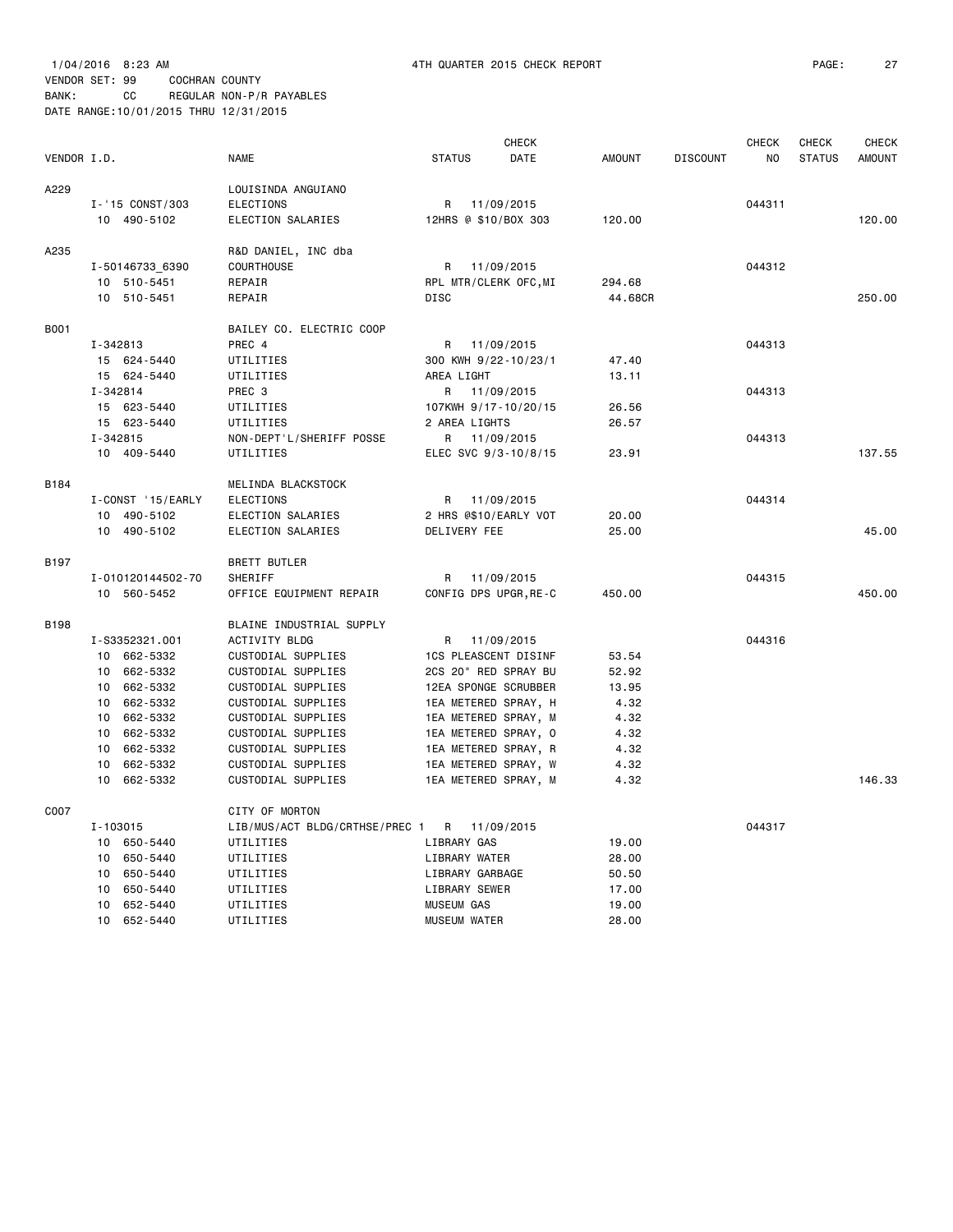|             |              |                 |                                             |                         | CHECK        |               |                 | <b>CHECK</b> | CHECK         | <b>CHECK</b>  |
|-------------|--------------|-----------------|---------------------------------------------|-------------------------|--------------|---------------|-----------------|--------------|---------------|---------------|
| VENDOR I.D. |              |                 | <b>NAME</b>                                 | <b>STATUS</b>           | DATE         | <b>AMOUNT</b> | <b>DISCOUNT</b> | NO.          | <b>STATUS</b> | <b>AMOUNT</b> |
| C007        |              |                 | CITY OF MORTON<br>CONT                      |                         |              |               |                 |              |               |               |
|             | I-103015     |                 | LIB/MUS/ACT BLDG/CRTHSE/PREC 1              | R 11/09/2015            |              |               |                 | 044317       |               |               |
|             |              | 10 652-5440     | UTILITIES                                   | MUSEUM GARBAGE          |              | 27.00         |                 |              |               |               |
|             | 10           | 652-5440        | UTILITIES                                   | <b>MUSEUM SEWER</b>     |              | 15.00         |                 |              |               |               |
|             | 10           | 662-5440        | UTILITIES                                   | ACTIVITY BLDG GAS       |              | 53.00         |                 |              |               |               |
|             | 10           | 662-5440        | UTILITIES                                   | ACT. BLDG WATER         |              | 37.00         |                 |              |               |               |
|             | 10           | 662-5440        | UTILITIES                                   | ACT. BLDG GARBAGE       |              | 76.00         |                 |              |               |               |
|             |              | 10 662-5440     | UTILITIES                                   | ACT. BLDG SEWER         |              | 45.00         |                 |              |               |               |
|             | 10           | 510-5440        | UTILITIES                                   | <b>COURTHOUSE GAS</b>   |              | 27.50         |                 |              |               |               |
|             | 10           | 510-5440        | UTILITIES                                   | <b>COURTHOUSE WATER</b> |              | 571.00        |                 |              |               |               |
|             | 10           | 510-5440        | UTILITIES                                   | CRTHSE GARBAGE          |              | 328.50        |                 |              |               |               |
|             |              | 10 510-5440     | UTILITIES                                   | <b>COURTHOUSE SEWER</b> |              | 51.00         |                 |              |               |               |
|             |              | 15 621-5440     | UTILITIES                                   | PREC 1 GAS              |              | 27.50         |                 |              |               |               |
|             | 15           | 621-5440        | UTILITIES                                   | PREC 1 WATER            |              | 28.00         |                 |              |               |               |
|             | 15           | 621-5440        | UTILITIES                                   | PREC 1 GARBAGE          |              | 50.50         |                 |              |               | 1,498.50      |
|             |              |                 |                                             |                         |              |               |                 |              |               |               |
| C008        |              |                 | CITY OF WHITEFACE                           |                         |              |               |                 |              |               |               |
|             |              | $I - 409$ 10/15 | PREC <sub>2</sub>                           | R 11/09/2015            |              |               |                 | 044318       |               |               |
|             |              | 15 622-5440     | UTILITIES                                   | GAS SVC 9/15-10/15/1    |              | 16.25         |                 |              |               |               |
|             | 15           | 622-5440        | UTILITIES                                   | <b>WATER SVC</b>        |              | 14.00         |                 |              |               |               |
|             | 15           | 622-5440        | UTILITIES                                   | GARBAGE SVC             |              | 50.10         |                 |              |               |               |
|             | 15           | 622-5440        | UTILITIES                                   | SEWER SVC               |              | 22.50         |                 |              |               | 102.85        |
| C035        |              |                 | COX AUTO SUPPLY CO                          |                         |              |               |                 |              |               |               |
|             | I-316406     |                 | PREC <sub>2</sub>                           |                         | R 11/09/2015 |               |                 | 044319       |               |               |
|             |              | 15 622-5451     | <b>REPAIRS</b>                              | 6 FREON 134A            |              | 59.94         |                 |              |               |               |
|             |              | 15 622-5356     | ROAD MATERIALS & SUPPLIES                   | 2 BLUE SHOP TOWEL       |              | 7.98          |                 |              |               |               |
|             |              | 15 622-5356     | ROAD MATERIALS & SUPPLIES                   | 2 PAPER TOWELS          |              | 8.38          |                 |              |               |               |
|             |              | 15 622-5356     | ROAD MATERIALS & SUPPLIES                   | TOILET PAPER            |              | 2.19          |                 |              |               |               |
|             | I-316461     |                 | SHERIFF                                     | R                       | 11/09/2015   |               |                 | 044319       |               |               |
|             |              | 10 560-5334     | OTHER SUPPLIES                              | 2 W/S WASHER FLUID      |              | 6.92          |                 |              |               |               |
|             | I-317049     |                 | SHERIFF                                     | R                       | 11/09/2015   |               |                 | 044319       |               |               |
|             |              | 10 560-5310     | OFFICE SUPPLIES                             | 2 KEYS MADE, DBL CUT    |              | 3.00          |                 |              |               |               |
|             | I-317132     |                 | PREC 1                                      | R                       | 11/09/2015   |               |                 | 044319       |               |               |
|             |              | 15 621-5356     | ROAD MATERIALS & SUPPLIES                   | SHARPIE                 |              | 2.49          |                 |              |               |               |
|             |              | 15 621-5356     | ROAD MATERIALS & SUPPLIES                   | CARB CLNR               |              | 3.99          |                 |              |               |               |
|             |              | 15 621-5356     | ROAD MATERIALS & SUPPLIES                   | MASKING TAPE            |              | 3.55          |                 |              |               |               |
|             | $I - 317146$ |                 | PREC 1                                      | R                       |              |               |                 | 044319       |               |               |
|             |              | 15 621-5356     |                                             | 5 HOOKS                 | 11/09/2015   | 2.00          |                 |              |               |               |
|             |              |                 | ROAD MATERIALS & SUPPLIES<br><b>SHERIFF</b> |                         |              |               |                 |              |               |               |
|             | I-317323     |                 |                                             | R                       | 11/09/2015   |               |                 | 044319       |               |               |
|             |              | 10 560-5451     | MACHINERY-NON-OFFICE REPAIR                 | <b>BRAKE FLUID</b>      |              | 5.29          |                 |              |               |               |
|             | I-317514     |                 | <b>PARK</b>                                 | R                       | 11/09/2015   |               |                 | 044319       |               |               |
|             |              | 10 660-5451     | REPAIR                                      | FILTER ASY FL820S       |              | 6.14          |                 |              |               |               |
|             | I-317804     |                 | PREC <sub>2</sub>                           | R                       | 11/09/2015   |               |                 | 044319       |               |               |
|             |              | 15 622-5356     | ROAD MATERIALS & SUPPLIES                   | 2 KEYS MADE             |              | 2.00          |                 |              |               |               |
|             | I-318157     |                 | SHERIFF                                     | R                       | 11/09/2015   |               |                 | 044319       |               |               |
|             | 10           | 560-5451        | MACHINERY-NON-OFFICE REPAIR                 | WPR BLADE A22M          |              | 12.99         |                 |              |               |               |
|             |              | 10 560-5451     | MACHINERY-NON-OFFICE REPAIR                 | WIPER BLADE             |              | 15.99         |                 |              |               |               |
|             | I-318521     |                 | PREC <sub>2</sub>                           | R                       | 11/09/2015   |               |                 | 044319       |               |               |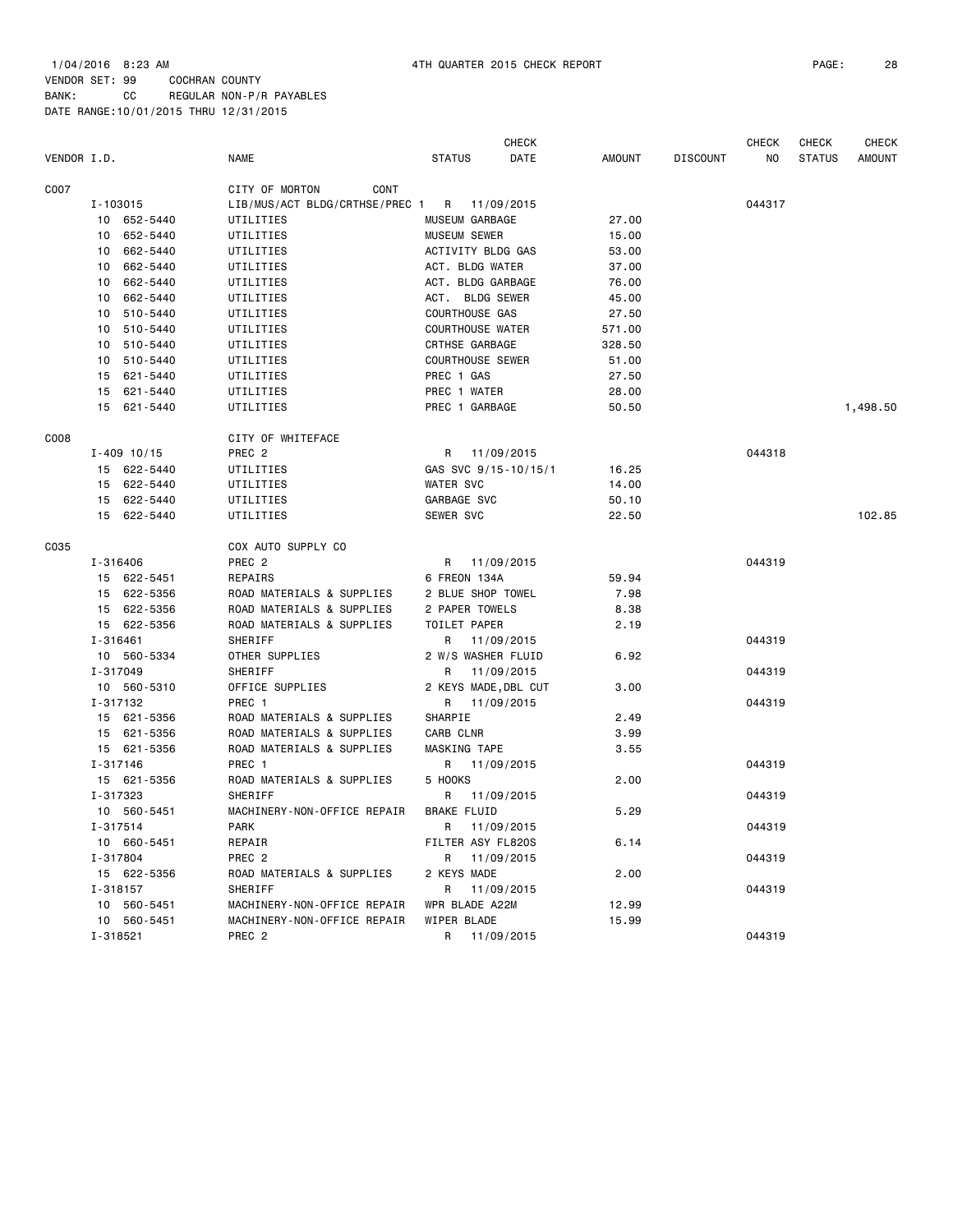|             |                 |                                              |                       | <b>CHECK</b>         |               |                 | <b>CHECK</b> | <b>CHECK</b>  | <b>CHECK</b>  |
|-------------|-----------------|----------------------------------------------|-----------------------|----------------------|---------------|-----------------|--------------|---------------|---------------|
| VENDOR I.D. |                 | <b>NAME</b>                                  | <b>STATUS</b>         | DATE                 | <b>AMOUNT</b> | <b>DISCOUNT</b> | NO           | <b>STATUS</b> | <b>AMOUNT</b> |
| C035        |                 | COX AUTO SUPPLY CO<br>CONT                   |                       |                      |               |                 |              |               |               |
|             | I-318521        | PREC <sub>2</sub>                            |                       | R 11/09/2015         |               |                 | 044319       |               |               |
|             | 15 622-5451     | REPAIRS                                      | <b>GUN GREASE</b>     |                      | 28.82         |                 |              |               |               |
|             | 15 622-5356     | ROAD MATERIALS & SUPPLIES                    | CHARMIN               |                      | 3.99          |                 |              |               |               |
|             | 15 622-5451     | REPAIRS                                      | 3-1GAL OIL 15/40      |                      | 51.99         |                 |              |               |               |
|             | I-318678        | SHERIFF                                      |                       | R 11/09/2015         |               |                 | 044319       |               |               |
|             | 10 560-5451     | MACHINERY-NON-OFFICE REPAIR                  |                       | 6 QT QS OIL 5/20; SH | 29.94         |                 |              |               |               |
|             | 10 560-5451     | MACHINERY-NON-OFFICE REPAIR                  |                       | WIX FILTER/FOR VARGA | 5.95          |                 |              |               |               |
|             | I-318826        | PREC <sub>2</sub>                            | R                     | 11/09/2015           |               |                 | 044319       |               |               |
|             | 15 622-5451     | REPAIRS                                      | BATTERY W/EXCH        |                      | 110.99        |                 |              |               |               |
|             | 15 622-5451     | REPAIRS                                      | STATE BATT FEE        |                      | 3.00          |                 |              |               | 377.53        |
| C066        |                 | ISABELL CAVEZUELA                            |                       |                      |               |                 |              |               |               |
|             | I-'15 CONST/306 | <b>ELECTIONS</b>                             | R 11/09/2015          |                      |               |                 | 044321       |               |               |
|             | 10 490-5102     | ELECTION SALARIES                            | 13HRS @ \$10/BOX 306  |                      | 130.00        |                 |              |               |               |
|             | 10 490-5102     | ELECTION SALARIES                            | DELIVERY FEE          |                      | 25.00         |                 |              |               | 155.00        |
| C084        |                 | CLERK, SEVENTH COURT OF APPEAL               |                       |                      |               |                 |              |               |               |
|             | I-0CT2015 FEES  | STATE FEES                                   | R                     | 11/09/2015           |               |                 | 044322       |               |               |
|             | 90 000-2379.002 | 7th Crt of Appeal Gov't22.2081COUNTY COURT   |                       |                      | 10.00         |                 |              |               |               |
|             | 90 000-2379.002 | 7th Crt of Appeal Gov't22.2081DISTRICT COURT |                       |                      | 10.00         |                 |              |               | 20,00         |
| C094        |                 | MICHELLE CARDENAS                            |                       |                      |               |                 |              |               |               |
|             | I-'15 CONST/306 | <b>ELECTIONS</b>                             | R                     | 11/09/2015           |               |                 | 044323       |               |               |
|             | 10 490-5102     | ELECTION SALARIES                            | 13HRS @ \$10/BOX 306  |                      | 130.00        |                 |              |               | 130.00        |
| C165        |                 | CITY OF MORTON                               |                       |                      |               |                 |              |               |               |
|             | $I - 10/30/15$  | <b>CEMETERY</b>                              | R                     | 11/09/2015           |               |                 | 044324       |               |               |
|             | 10 516-5486     | CONTRACT LABOR-OPEN CLOSE                    | RENETIA WALLS 10/3/1  |                      | 300.00        |                 |              |               |               |
|             | 10 516-5486     | CONTRACT LABOR-OPEN CLOSE                    |                       | BOB McCLELLAN 10/10/ | 300.00        |                 |              |               |               |
|             | 10 516-5486     | CONTRACT LABOR-OPEN CLOSE                    | NELL POPE 10/31/15    |                      | 300.00        |                 |              |               | 900.00        |
| C310        |                 | DAVID CORDER                                 |                       |                      |               |                 |              |               |               |
|             | I-'15 CONST/101 | <b>ELECTIONS</b>                             | R                     | 11/09/2015           |               |                 | 044325       |               |               |
|             | 10 490-5102     | ELECTION SALARIES                            | 13.25HRS @ \$10/BOX 1 |                      | 132.50        |                 |              |               |               |
|             | 10 490-5102     | ELECTION SALARIES                            | DELIVERY FEE          |                      | 25.00         |                 |              |               | 157.50        |
| C335        |                 | CYNTHIA CASAREZ                              |                       |                      |               |                 |              |               |               |
|             | I-'15 CONST/404 | <b>ELECTIONS</b>                             | R                     | 11/09/2015           |               |                 | 044326       |               |               |
|             | 10 490-5102     | ELECTION SALARIES                            | 12HRS @ \$10/BOX 404  |                      | 120.00        |                 |              |               | 120,00        |
| C376        |                 | MONTANA COFFMAN                              |                       |                      |               |                 |              |               |               |
|             | I-'15 CONST/202 | <b>ELECTIONS</b>                             | R                     | 11/09/2015           |               |                 | 044327       |               |               |

10 490-5102 ELECTION SALARIES 12.17HRS @ \$10/BOX 2 121.70 121.70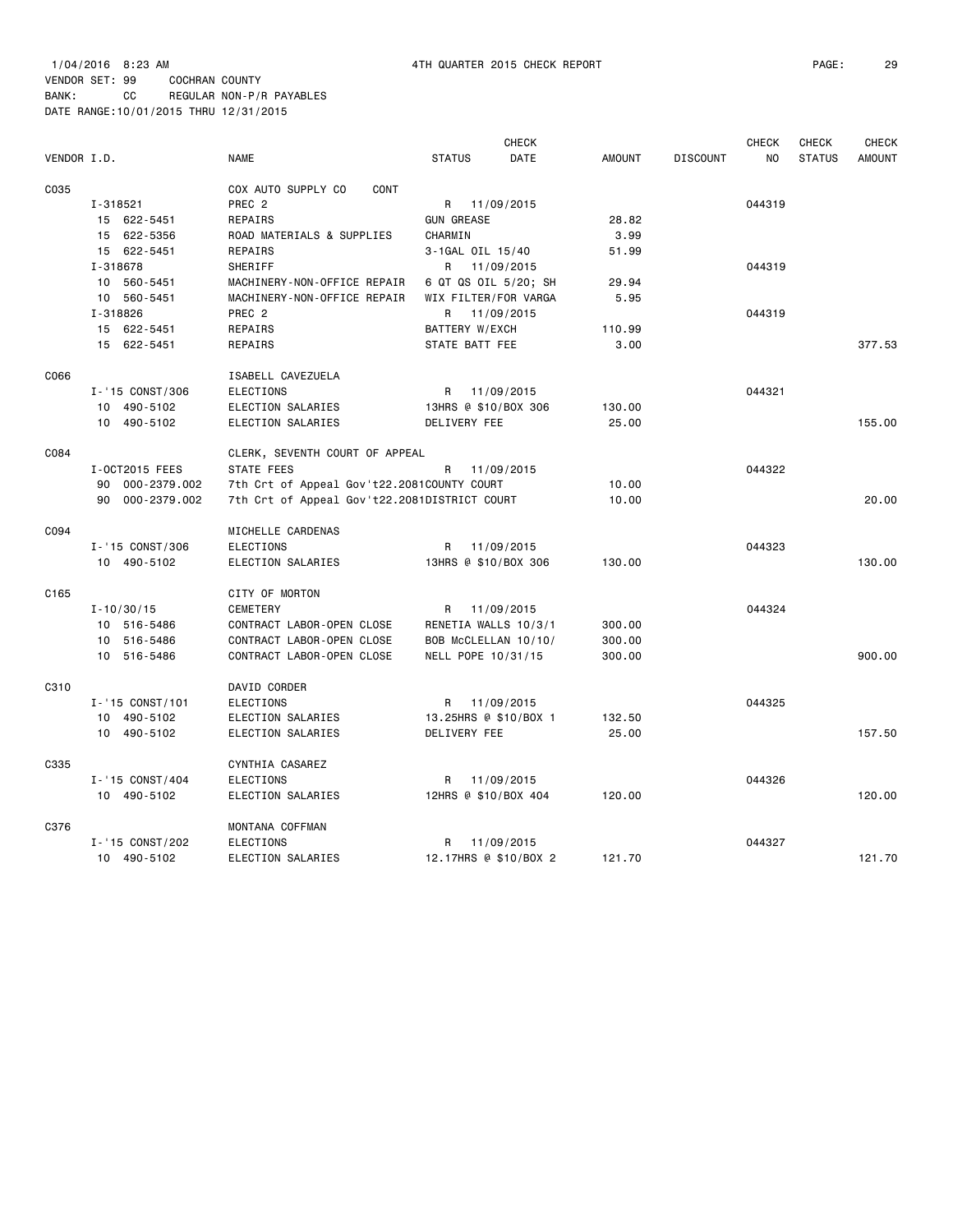|             |                    |                               |                       | <b>CHECK</b> |               |                 | <b>CHECK</b> | <b>CHECK</b>  | <b>CHECK</b>  |
|-------------|--------------------|-------------------------------|-----------------------|--------------|---------------|-----------------|--------------|---------------|---------------|
| VENDOR I.D. |                    | <b>NAME</b>                   | <b>STATUS</b>         | DATE         | <b>AMOUNT</b> | <b>DISCOUNT</b> | NO           | <b>STATUS</b> | <b>AMOUNT</b> |
| D048        |                    | DATA-LINE OFFICE SYSTEMS      |                       |              |               |                 |              |               |               |
|             | I-IN37196          | LIBRARY                       | R                     | 11/09/2015   |               |                 | 044328       |               |               |
|             | 10 650-5411        | MAINTENANCE CONTRACTS         | COPIER MAINT 11/8-12  |              | 37.50         |                 |              |               |               |
|             | 10 650-5411        | MAINTENANCE CONTRACTS         | 1041 COLOR COPIES 10  |              | 104.10        |                 |              |               | 141.60        |
|             |                    |                               |                       |              |               |                 |              |               |               |
| D056        |                    | STACEY DUNN                   |                       |              |               |                 |              |               |               |
|             | I-'15 PROF ED CONF | COMMISSIONERS COURT           | R                     | 11/09/2015   |               |                 | 044329       |               |               |
|             | 15 610-5427        | COMM-CONTINUING EDUCATION     | R/B REGIS             |              | 190.00        |                 |              |               |               |
|             | 15 610-5427        | COMM-CONTINUING EDUCATION     | 2 NITES/ABILENE 10/2  |              | 178.00        |                 |              |               |               |
|             | 15 610-5427        | COMM-CONTINUING EDUCATION     | 2 NITES LODGING TAX   |              | 26.70         |                 |              |               |               |
|             | 15 610-5427        | COMM-CONTINUING EDUCATION     | <b>MEALS</b>          |              | 61.72         |                 |              |               |               |
|             | 15 610-5427        | COMM-CONTINUING EDUCATION     | 446 MI TO/FR ABILENE  |              | 256.45        |                 |              |               | 712.87        |
| E002        |                    | EASTERN EQUIPMENT SUPPLY      |                       |              |               |                 |              |               |               |
|             | I-F47120           | PREC 1                        | R                     | 11/09/2015   |               |                 | 044330       |               |               |
|             | 15 621-5356        | ROAD MATERIALS & SUPPLIES     | ANNUAL OXY CYL LEASE  |              | 50.00         |                 |              |               |               |
|             | I-F47121           | PREC 1                        | R                     | 11/09/2015   |               |                 | 044330       |               |               |
|             | 15 621-5356        | ROAD MATERIALS & SUPPLIES     | ANNUAL ACET CYL LEAS  |              | 50.00         |                 |              |               | 100.00        |
| E015        |                    | TEXAS SOCIAL SECURITY PROGRAM |                       |              |               |                 |              |               |               |
|             | I-'16 SS ADMIN FEE | NON-DEPT'L                    | R                     | 11/09/2015   |               |                 | 044331       |               |               |
|             | 10 409-5499        | MISCELLANEOUS                 | ANN FEE TO ADMIN SOC  |              | 35.00         |                 |              |               | 35,00         |
|             |                    |                               |                       |              |               |                 |              |               |               |
| E075        |                    | <b>WEX BANK</b>               |                       |              |               |                 |              |               |               |
|             | I-42860119         | SHERIFF/CLERK                 | R                     | 11/09/2015   |               |                 | 044332       |               |               |
|             | 10 403-5427        | CONTINUING EDUCATION          | 11.937GL SUPER UNL/J  |              | 26.25         |                 |              |               |               |
|             | 10 560-5330        | FUEL AND OIL                  | 27.009GL UNL, LVND/WE |              | 49.40         |                 |              |               |               |
|             | 560-5330<br>10     | FUEL AND OIL                  | 23.309GL UNL, LVND/EL |              | 43.10         |                 |              |               |               |
|             | 560-5330<br>10     | FUEL AND OIL                  | 23.03GL UNL, LVND/WEB |              | 44.66         |                 |              |               | 163.41        |
| E084        |                    | ELITE APPLIANCE REPAIR        |                       |              |               |                 |              |               |               |
|             | $I - 10/30/15$     | JAIL                          | R 11/09/2015          |              |               |                 | 044333       |               |               |
|             | 10 512-5451        | REPAIR                        | SVC CALL/WSHR/BAD BR  |              | 70.00         |                 |              |               | 70.00         |
| F010        |                    | FIVE-AREA TELEPHONE CO-OP     |                       |              |               |                 |              |               |               |
|             | I-927-5510 OCT15   | PREC 4                        | R                     | 11/09/2015   |               |                 | 044334       |               |               |
|             | 15 624-5420        | TELECOMMUNICATIONS            | BASIC LOCAL SVC       |              | 32.25         |                 |              |               |               |
|             | 15 624-5420        | TELECOMMUNICATIONS            | BASIC LOCAL SVC       |              | 8.73          |                 |              |               | 40.98         |
| F073        |                    | FRONTIER VALLEY INC.          |                       |              |               |                 |              |               |               |
|             | I-371395           | <b>PARK</b>                   | R                     | 11/09/2015   |               |                 | 044335       |               |               |
|             | 10 660-5451        | REPAIR                        | CK PROB W/WELLS; POWE |              | 109.00        |                 |              |               | 109.00        |
|             |                    |                               |                       |              |               |                 |              |               |               |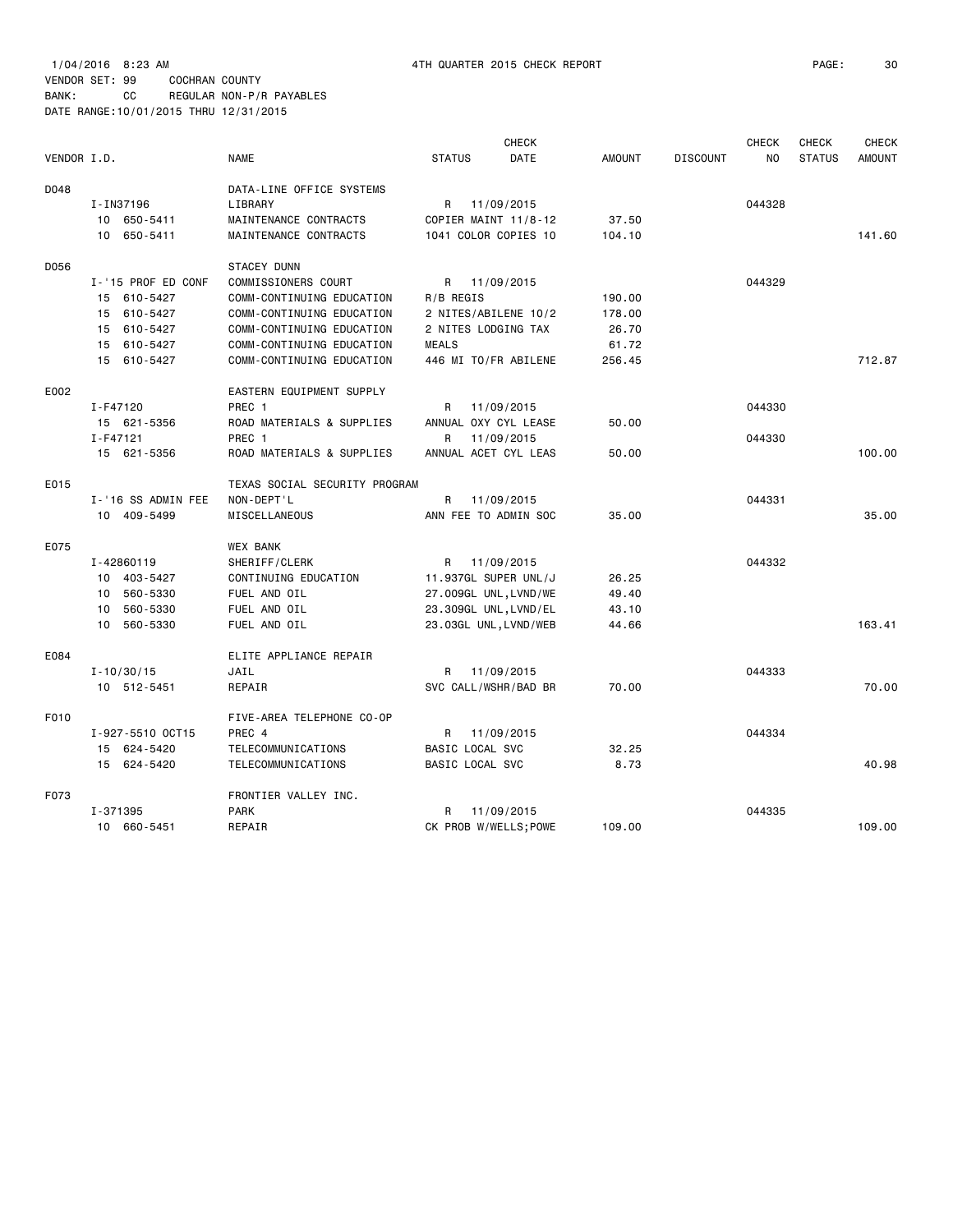|                   |                                     |                               |                      | CHECK      |               |                 | <b>CHECK</b> | CHECK         | <b>CHECK</b>  |
|-------------------|-------------------------------------|-------------------------------|----------------------|------------|---------------|-----------------|--------------|---------------|---------------|
| VENDOR I.D.       |                                     | <b>NAME</b>                   | <b>STATUS</b>        | DATE       | <b>AMOUNT</b> | <b>DISCOUNT</b> | NO.          | <b>STATUS</b> | <b>AMOUNT</b> |
| F093              |                                     | FARMERS CO-OPERATIVE ELEVATOR |                      |            |               |                 |              |               |               |
|                   | $I - 3160$ 10/15                    | PREC <sub>2</sub>             | R 11/09/2015         |            |               |                 | 044336       |               |               |
|                   | 15 622-5330                         | FUEL AND OIL                  | 22.95GL UNL 10/9     |            | 50.24         |                 |              |               |               |
|                   | 622-5330<br>15                      | FUEL AND OIL                  | 22.17GL UNL 10/14    |            | 48.54         |                 |              |               |               |
|                   | 15 622-5330                         | FUEL AND OIL                  | 21.37GL UNL 10/23    |            | 44.64         |                 |              |               | 143.42        |
|                   |                                     |                               |                      |            |               |                 |              |               |               |
| G031              |                                     | GRAINGER                      |                      |            |               |                 |              |               |               |
|                   | I-9874907281                        | JAIL                          | R                    | 11/09/2015 |               |                 | 044337       |               |               |
|                   | 10 512-5451                         | REPAIR                        | BATTERY 4V           |            | 50.90         |                 |              |               |               |
|                   | I-9878458893                        | <b>COURTHOUSE</b>             | R                    | 11/09/2015 |               |                 | 044337       |               |               |
|                   | 10 510-5451                         | REPAIR                        | 2 A/C MOTORS 1050RP  |            | 121.62        |                 |              |               | 172.52        |
| G074              |                                     | GRAVES, HUMPHRIES, STAHL, LTD |                      |            |               |                 |              |               |               |
|                   | I-FEES OCT2015                      | JUSTICE OF PEACE              | R                    | 11/09/2015 |               |                 | 044338       |               |               |
|                   | 10 000-2206.002                     | COLLECTION AGENCY FEES        | COLLECTION FEES OCT  |            | 35.70         |                 |              |               | 35.70         |
|                   |                                     |                               |                      |            |               |                 |              |               |               |
| H026              |                                     | RICHARD L. HUSEN, ATTY.       |                      |            |               |                 |              |               |               |
|                   | I-1483,1484/A HERNAN DISTRICT COURT |                               | R                    | 11/09/2015 |               |                 | 044339       |               |               |
|                   | 10 435-5400                         | ATTORNEY AD LITEM             | #1483/PLEA(F)/A HERN |            | 375.00        |                 |              |               |               |
|                   | 10 435-5400                         | ATTORNEY AD LITEM             | #1484/DISM(F)/A HERN |            | 375.00        |                 |              |               |               |
|                   | I-1492,1501/J LOPEZ DISTRICT COURT  |                               | R 11/09/2015         |            |               |                 | 044339       |               |               |
|                   | 10 435-5400                         | ATTORNEY AD LITEM             | #1501/PLEA(F)/JUSTIN |            | 375.00        |                 |              |               |               |
|                   | 10 435-5400                         | ATTORNEY AD LITEM             | #1492/DISM(F)/JUSTIN |            | 375.00        |                 |              |               | 1,500.00      |
| H137              |                                     | HR&R, LLC                     |                      |            |               |                 |              |               |               |
|                   | I-'15 PROF ED CONF                  | COMMISSIONERS COURT           | R                    | 11/09/2015 |               |                 | 044340       |               |               |
|                   | 15 610-5427                         | COMM-CONTINUING EDUCATION     | REG/DONNIE SIMPSON 1 |            | 130.00        |                 |              |               | 130.00        |
|                   |                                     |                               |                      |            |               |                 |              |               |               |
| H <sub>2</sub> 15 |                                     | HAROLD HARRISON               |                      |            |               |                 |              |               |               |
|                   | I-'15 CONST/202                     | <b>ELECTIONS</b>              | R                    | 11/09/2015 |               |                 | 044341       |               |               |
|                   | 10 490-5102                         | ELECTION SALARIES             | 13HRS @ \$10/BOX 202 |            | 130.00        |                 |              |               | 130.00        |
| H <sub>248</sub>  |                                     | <b>BRUCE HEFLIN</b>           |                      |            |               |                 |              |               |               |
|                   | I-'15 PROF ED CONF                  | COMMISSIONERS COURT           | R                    | 11/09/2015 |               |                 | 044342       |               |               |
|                   | 15 610-5427                         | COMM-CONTINUING EDUCATION     | R/B REGIS FEE        |            | 190.00        |                 |              |               |               |
|                   | 15 610-5427                         | COMM-CONTINUING EDUCATION     | 2 NITES/ABILENE 10/2 |            | 178.00        |                 |              |               |               |
|                   | 15 610-5427                         | COMM-CONTINUING EDUCATION     | 2 NITES LODGING TAX  |            | 26.70         |                 |              |               |               |
|                   | 15 610-5427                         | COMM-CONTINUING EDUCATION     | 446 MI TO/FR ABILENE |            | 256.45        |                 |              |               | 651.15        |
|                   |                                     |                               |                      |            |               |                 |              |               |               |
| J082              |                                     | JOHN DEERE FINANCIAL          |                      |            |               |                 |              |               |               |
|                   | $C - 345563$                        | PREC 3                        | R 11/09/2015         |            |               |                 | 044343       |               |               |
|                   | 15 623-5451                         | REPAIRS                       | RET FILTER ELEM #M94 |            | 20.28CR       |                 |              |               |               |
|                   | 15 623-5451                         | REPAIRS                       | RET FILTER ELEM #AM1 |            | 27.26CR       |                 |              |               |               |
|                   | 15 623-5451                         | REPAIRS                       | FILTER ELEM #AM10818 |            |               |                 |              |               |               |
|                   | 15 623-5451                         | REPAIRS                       | FILTER ELEM #AM10818 |            |               |                 |              |               |               |
|                   | I-344899                            | PREC 3                        | R.                   | 11/09/2015 |               |                 | 044343       |               |               |
|                   | 15 623-5451                         | REPAIRS                       | SEAT #TCA13830       |            | 347.12        |                 |              |               |               |
|                   | I-345375                            | PREC 3                        | R                    | 11/09/2015 |               |                 | 044343       |               |               |
|                   |                                     |                               |                      |            |               |                 |              |               |               |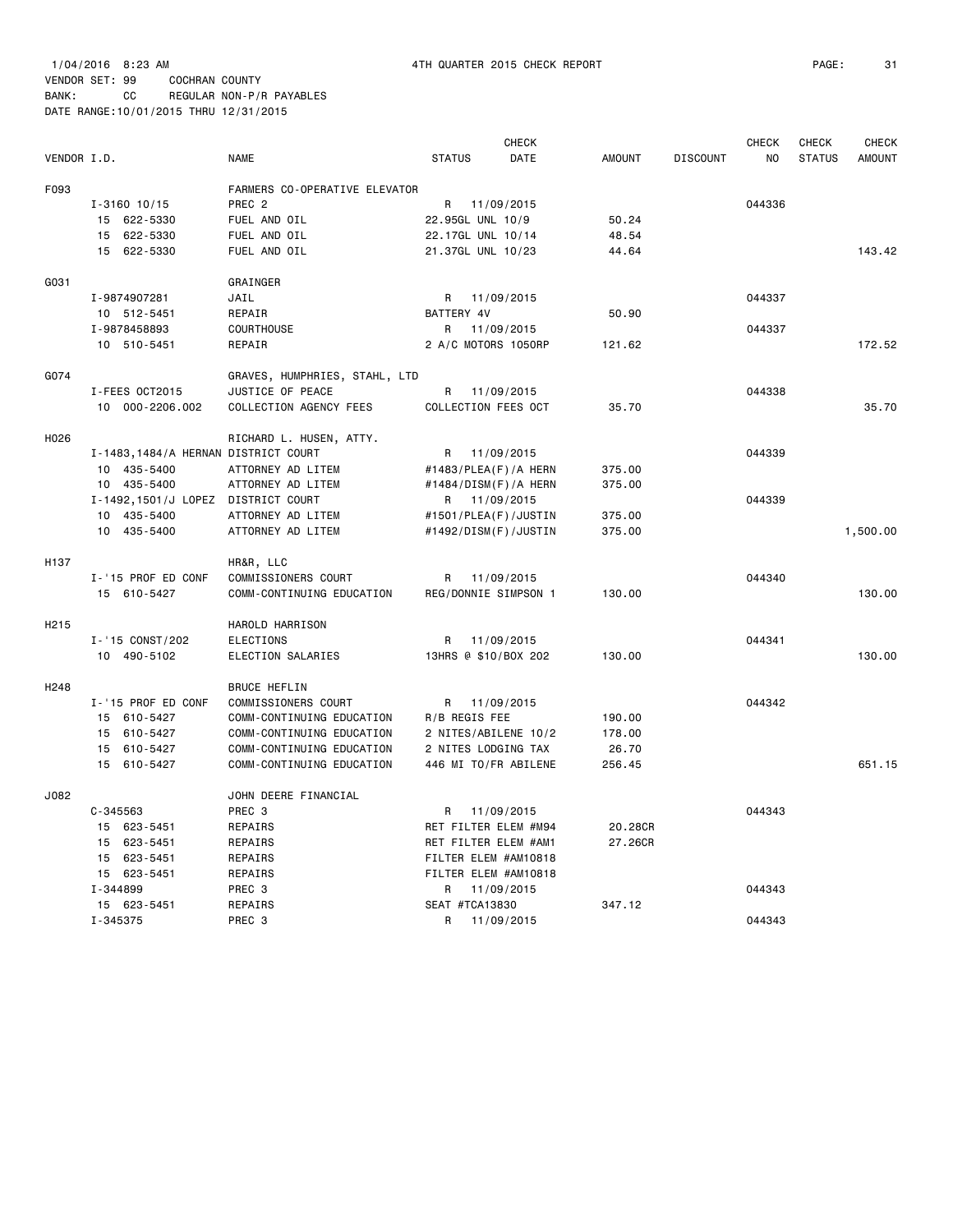| VENDOR I.D. |                       | <b>NAME</b>                  | <b>STATUS</b>            | <b>CHECK</b><br>DATE | <b>AMOUNT</b> | <b>DISCOUNT</b> | <b>CHECK</b><br>NO | <b>CHECK</b><br><b>STATUS</b> | <b>CHECK</b><br><b>AMOUNT</b> |
|-------------|-----------------------|------------------------------|--------------------------|----------------------|---------------|-----------------|--------------------|-------------------------------|-------------------------------|
| J082        |                       | JOHN DEERE FINANCIAL CONT    |                          |                      |               |                 |                    |                               |                               |
|             | I-345375              | PREC 3                       | R 11/09/2015             |                      |               |                 | 044343             |                               |                               |
|             | 15 623-5451           | REPAIRS                      | EJECTOR #M89679          |                      | 9.63          |                 |                    |                               |                               |
|             | 15 623-5451           | REPAIRS                      | FILTER ELEM #M94734      |                      | 20.28         |                 |                    |                               |                               |
|             | 15 623-5451           | REPAIRS                      | FILTER ELEM #AM10824     |                      | 27.26         |                 |                    |                               |                               |
|             | I-348751              | PREC 3                       | R 11/09/2015             |                      |               |                 | 044343             |                               |                               |
|             | 15 623-5451           | REPAIRS                      | LOW VISC HY-GARD         |                      | 16.09         |                 |                    |                               |                               |
|             | I-349013              | PREC 3                       | R 11/09/2015             |                      |               |                 | 044343             |                               |                               |
|             | 15 623-5451           | REPAIRS                      | FILTER ELEM #AM10818     |                      | 33.19         |                 |                    |                               |                               |
|             | 15 623-5451           | REPAIRS                      | FILTER ELEM #AM10818     |                      | 39.86         |                 |                    |                               | 445.89                        |
| K083        |                       | LAURIE L KEY                 |                          |                      |               |                 |                    |                               |                               |
|             | I-#1355/M LOPEZ       | DISTRICT COURT               | R 11/09/2015             |                      |               |                 | 044344             |                               |                               |
|             | 10 435-5400           | ATTORNEY AD LITEM            | D/M (F)/MICHAEL LOPE     |                      | 375.00        |                 |                    |                               | 375.00                        |
| L010        |                       | LEWIS FARM & RANCH STORE INC |                          |                      |               |                 |                    |                               |                               |
|             | $C - 15205$           | PREC 1                       | R 11/09/2015             |                      |               |                 | 044345             |                               |                               |
|             | 15 621-5356           | ROAD MATERIALS & SUPPLIES    | RET REDI-MIX             |                      | 4.75CR        |                 |                    |                               |                               |
|             | $I - 13457$ 9/28/15   | JAIL                         | R                        | 11/09/2015           |               |                 | 044345             |                               |                               |
|             | 10 512-5392           | MISCELLANEOUS SUPPLIES       | 2 CS GLASS CLEANER       |                      | 48.00         |                 |                    |                               |                               |
|             | 10 512-5392           | MISCELLANEOUS SUPPLIES       | DISC                     |                      | 4.80CR        |                 |                    |                               |                               |
|             | I-13500               | PREC 3                       | R                        | 11/09/2015           |               |                 | 044345             |                               |                               |
|             | 15 623-5356           | ROAD MATERIALS & SUPPLIES    | SUPER GLUE               |                      | 3.95          |                 |                    |                               |                               |
|             | 15 623-5356           | ROAD MATERIALS & SUPPLIES    | PAINT                    |                      | 3.99          |                 |                    |                               |                               |
|             | 15 623-5356           | ROAD MATERIALS & SUPPLIES    | PAINT                    |                      | 2.49          |                 |                    |                               |                               |
|             | 15 623-5356           | ROAD MATERIALS & SUPPLIES    | DISC                     |                      | 1.04CR        |                 |                    |                               |                               |
|             | $I - 13645$ $10/1/15$ | COURTHOUSE                   | R                        | 11/09/2015           |               |                 | 044345             |                               |                               |
|             | 10 510-5332           | CUSTODIAL SUPPLIES           | <b>GLUE</b>              |                      | 4.49          |                 |                    |                               |                               |
|             | 10 510-5332           | CUSTODIAL SUPPLIES           | DISC                     |                      | 0.45CR        |                 |                    |                               |                               |
|             | I-13872               | PREC 3                       | R                        | 11/09/2015           |               |                 | 044345             |                               |                               |
|             | 15 623-5356           | ROAD MATERIALS & SUPPLIES    | <b>30CT PAPER TOWELS</b> |                      | 38.70         |                 |                    |                               |                               |
|             | 15 623-5356           | ROAD MATERIALS & SUPPLIES    | 2 SCOUR STICK            |                      | 6.98          |                 |                    |                               |                               |
|             | 15 623-5356           | ROAD MATERIALS & SUPPLIES    | CHORE BOY                |                      | 1.99          |                 |                    |                               |                               |
|             | 15 623-5356           | ROAD MATERIALS & SUPPLIES    | 2 AJAX                   |                      | 3.58          |                 |                    |                               |                               |
|             | 15 623-5356           | ROAD MATERIALS & SUPPLIES    | 2 PLEDGE                 |                      | 9.98          |                 |                    |                               |                               |
|             | 15 623-5356           | ROAD MATERIALS & SUPPLIES    | DISC                     |                      | 6.12CR        |                 |                    |                               |                               |
|             | $I - 14208$           | ACTIVITY BLDG                | R                        | 11/09/2015           |               |                 | 044345             |                               |                               |
|             | 10 662-5332           | CUSTODIAL SUPPLIES           | PICTURE HANGER SET       |                      | 3.49          |                 |                    |                               |                               |
|             | 10 662-5332           | CUSTODIAL SUPPLIES           | DISC                     |                      | 0.35CR        |                 |                    |                               |                               |
|             | I-14239               | <b>COURTHOUSE</b>            | R                        | 11/09/2015           |               |                 | 044345             |                               |                               |
|             | 10 510-5332           | CUSTODIAL SUPPLIES           | CHORE BOY                |                      | 2.49          |                 |                    |                               |                               |
|             | I-14317               | EXTENSION SVC                | R 11/09/2015             |                      |               |                 | 044345             |                               |                               |
|             | 10 665-5334           | OTHER SUPPLIES               | GLOVES/4-H: CLEAN HE     |                      | 12.95         |                 |                    |                               |                               |
|             | 10 665-5334           | OTHER SUPPLIES               | TRASH BAGS/HANDS BLD     |                      | 19.99         |                 |                    |                               |                               |
|             | 10 665-5334           | OTHER SUPPLIES               | DISC                     |                      | 3.29CR        |                 |                    |                               |                               |
|             | I-14365               | <b>PARK</b>                  | R 11/09/2015             |                      |               |                 | 044345             |                               |                               |
|             | 10 660-5332           | CUSTODIAL SUPPLIES           | PAPER HOLDER             |                      | 3.95          |                 |                    |                               |                               |
|             | 10 660-5332           | CUSTODIAL SUPPLIES           | DISC                     |                      | 0.31CR        |                 |                    |                               |                               |
|             | $I - 14756$           | SHERIFF                      | R                        | 11/09/2015           |               |                 | 044345             |                               |                               |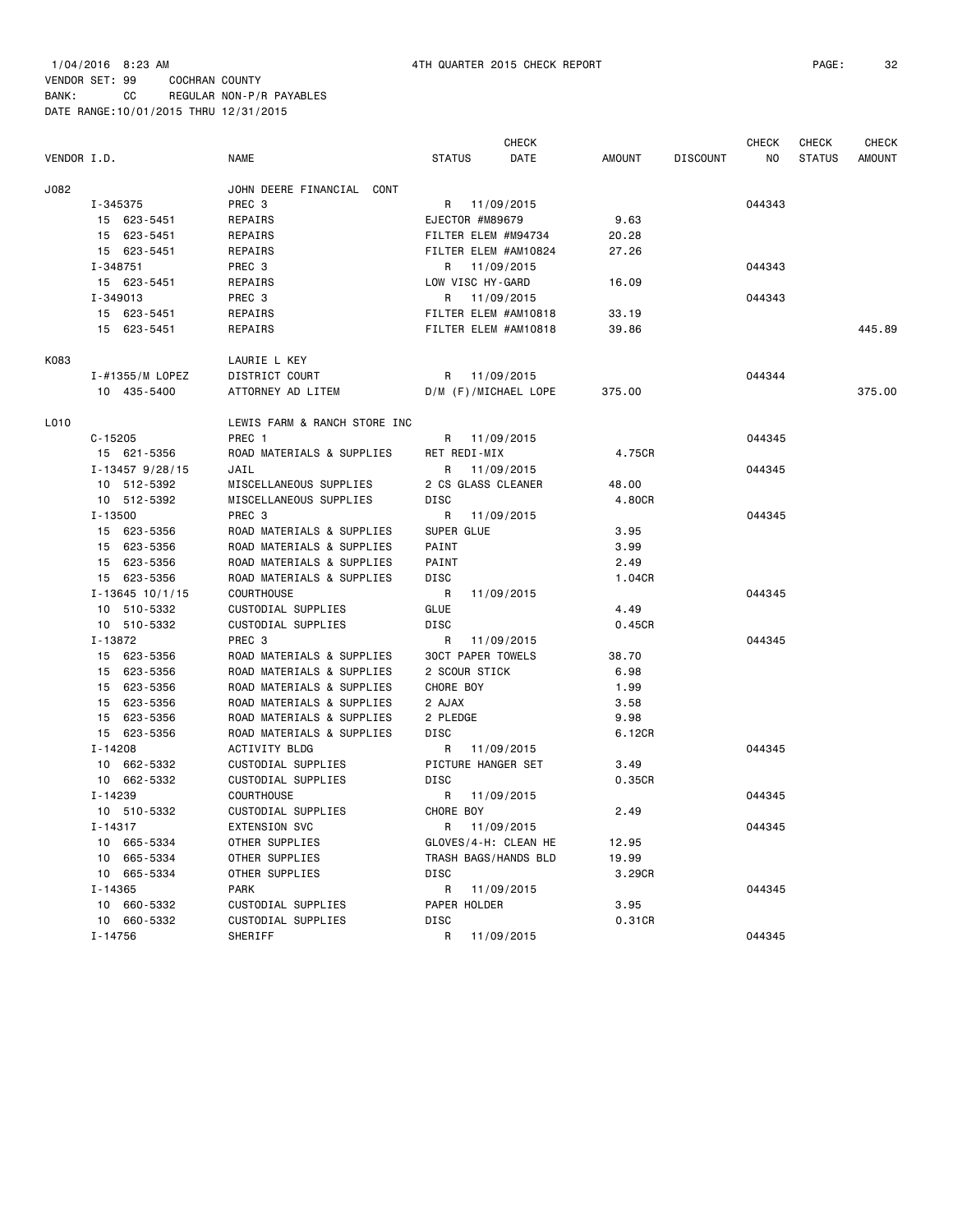| VENDOR I.D.      |             |             | <b>NAME</b>                                        | <b>STATUS</b>        | <b>CHECK</b><br>DATE | <b>AMOUNT</b> | <b>DISCOUNT</b> | <b>CHECK</b><br>NO. | <b>CHECK</b><br><b>STATUS</b> | <b>CHECK</b><br><b>AMOUNT</b> |
|------------------|-------------|-------------|----------------------------------------------------|----------------------|----------------------|---------------|-----------------|---------------------|-------------------------------|-------------------------------|
| L010             |             |             | LEWIS FARM & RANCH STOCONT                         |                      |                      |               |                 |                     |                               |                               |
|                  | I-14756     |             | SHERIFF                                            | R                    | 11/09/2015           |               |                 | 044345              |                               |                               |
|                  |             | 10 560-5310 | OFFICE SUPPLIES                                    | STAPLES/BEN          |                      | 3.39          |                 |                     |                               |                               |
|                  |             | 10 560-5310 | OFFICE SUPPLIES                                    | <b>DISC</b>          |                      | 0.34CR        |                 |                     |                               |                               |
|                  | $I - 14985$ |             | <b>PARK</b>                                        | R                    | 11/09/2015           |               |                 | 044345              |                               |                               |
|                  |             | 10 660-5332 | CUSTODIAL SUPPLIES                                 | LEAF BLOWER          |                      | 239.99        |                 |                     |                               |                               |
|                  |             | 10 660-5332 | CUSTODIAL SUPPLIES                                 | <b>DISC</b>          |                      | 24.00CR       |                 |                     |                               |                               |
|                  | $I - 15330$ |             | CEMETERY                                           | R                    | 11/09/2015           |               |                 | 044345              |                               |                               |
|                  |             | 10 516-5332 | <b>CUSTODIAL SUPPLIES</b>                          | GOPHER BAIT          |                      | 93.00         |                 |                     |                               |                               |
|                  | $I - 15365$ |             | PREC <sub>1</sub>                                  | R                    | 11/09/2015           |               |                 | 044345              |                               |                               |
|                  |             | 15 621-5356 | ROAD MATERIALS & SUPPLIES                          | WASP SPRAY           |                      | 4.49          |                 |                     |                               |                               |
|                  |             | 15 621-5356 | ROAD MATERIALS & SUPPLIES                          | <b>DISC</b>          |                      | 0.45CR        |                 |                     |                               | 461.99                        |
| L057             |             |             | L KENLEY, dba                                      |                      |                      |               |                 |                     |                               |                               |
|                  | $I - 7268$  |             | SHERIFF                                            | R                    | 11/09/2015           |               |                 | 044347              |                               |                               |
|                  |             | 10 560-5451 | MACHINERY-NON-OFFICE REPAIR                        | RE-LETTER #103       |                      | 250.00        |                 |                     |                               | 250.00                        |
| L <sub>189</sub> |             |             | HOCKLEY COUNTY PUBLISHING CO.I                     |                      |                      |               |                 |                     |                               |                               |
|                  | I-102915    |             | COMMISSIONERS COURT                                | R                    | 11/09/2015           |               |                 | 044348              |                               |                               |
|                  |             | 15 610-5430 | LEGAL NOTICES                                      |                      | TREAS QTRLY REPORT 1 | 148.50        |                 |                     |                               |                               |
|                  |             | 15 610-5430 | LEGAL NOTICES                                      |                      | PROMPT PAY DISCOUNT  | 9.00CR        |                 |                     |                               | 139.50                        |
| MO11             |             |             | MCWHORTERS INC.                                    |                      |                      |               |                 |                     |                               |                               |
|                  |             | I-4001794   | SHERIFF                                            | R                    | 11/09/2015           |               |                 | 044349              |                               |                               |
|                  |             | 10 560-5454 | TIRES                                              | <b>RPR FLAT/#103</b> |                      | 13.65         |                 |                     |                               | 13.65                         |
| M097             |             |             | REYNALDO MORIN                                     |                      |                      |               |                 |                     |                               |                               |
|                  |             |             | I-R/B REGIS 10/28/15 COMMISSIONERS COURT           | R                    | 11/09/2015           |               |                 | 044350              |                               |                               |
|                  | 15          | 610-5427    | COMM-CONTINUING EDUCATION                          |                      | REGIS/AGRILIFE W/S R | 40.00         |                 |                     |                               |                               |
|                  |             | 15 610-5428 | CO. JUDGE-CONTINUING EDUCATIONREGIS/AGRILIFE W/S P |                      |                      | 40.00         |                 |                     |                               | 80,00                         |
| M239             |             |             | MIDAMERICA BOOKS                                   |                      |                      |               |                 |                     |                               |                               |
|                  | I-363837    |             | LIBRARY                                            | R                    | 11/09/2015           |               |                 | 044351              |                               |                               |
|                  |             | 10 650-5590 | <b>BOOKS</b>                                       |                      | CREATURE COVE SET/42 | 837.90        |                 |                     |                               |                               |
|                  | I-363895    |             | LIBRARY                                            | R                    | 11/09/2015           |               |                 | 044351              |                               |                               |
|                  | 10          | 650-5590    | <b>BOOKS</b>                                       |                      | BATTLE OF THE BOTS   | 18.95         |                 |                     |                               |                               |
|                  | 10          | 650-5590    | <b>BOOKS</b>                                       | COMET OF DOOM        |                      | 18.95         |                 |                     |                               |                               |
|                  | 10          | 650-5590    | <b>BOOKS</b>                                       |                      | EGYPTIAN PROPHECY    | 18.95         |                 |                     |                               |                               |
|                  | 10          | 650-5590    | <b>BOOKS</b>                                       |                      | MADNESS OF CAPTAIN C | 18.95         |                 |                     |                               |                               |
|                  | 10          | 650-5590    | <b>BOOKS</b>                                       |                      | SNICKERBLOOMS AND TH | 18.95         |                 |                     |                               |                               |
|                  | 10          | 650-5590    | <b>BOOKS</b>                                       | <b>WARLOCK STONE</b> |                      | 18.95         |                 |                     |                               |                               |
|                  | 10          | 650-5590    | <b>BOOKS</b>                                       | CAMPFIRE CAPERS      |                      | 18.95         |                 |                     |                               |                               |
|                  | 10          | 650-5590    | <b>BOOKS</b>                                       |                      | GOLD MEDAL GLITCH    | 18.95         |                 |                     |                               |                               |
|                  | 10<br>10    | 650-5590    | <b>BOOKS</b><br><b>BOOKS</b>                       | HORSENAPPED          |                      | 18.95         |                 |                     |                               |                               |
|                  |             | 650-5590    |                                                    |                      | TRAIL RIDE TROUBLES  | 18.95         |                 |                     |                               | 1,027.40                      |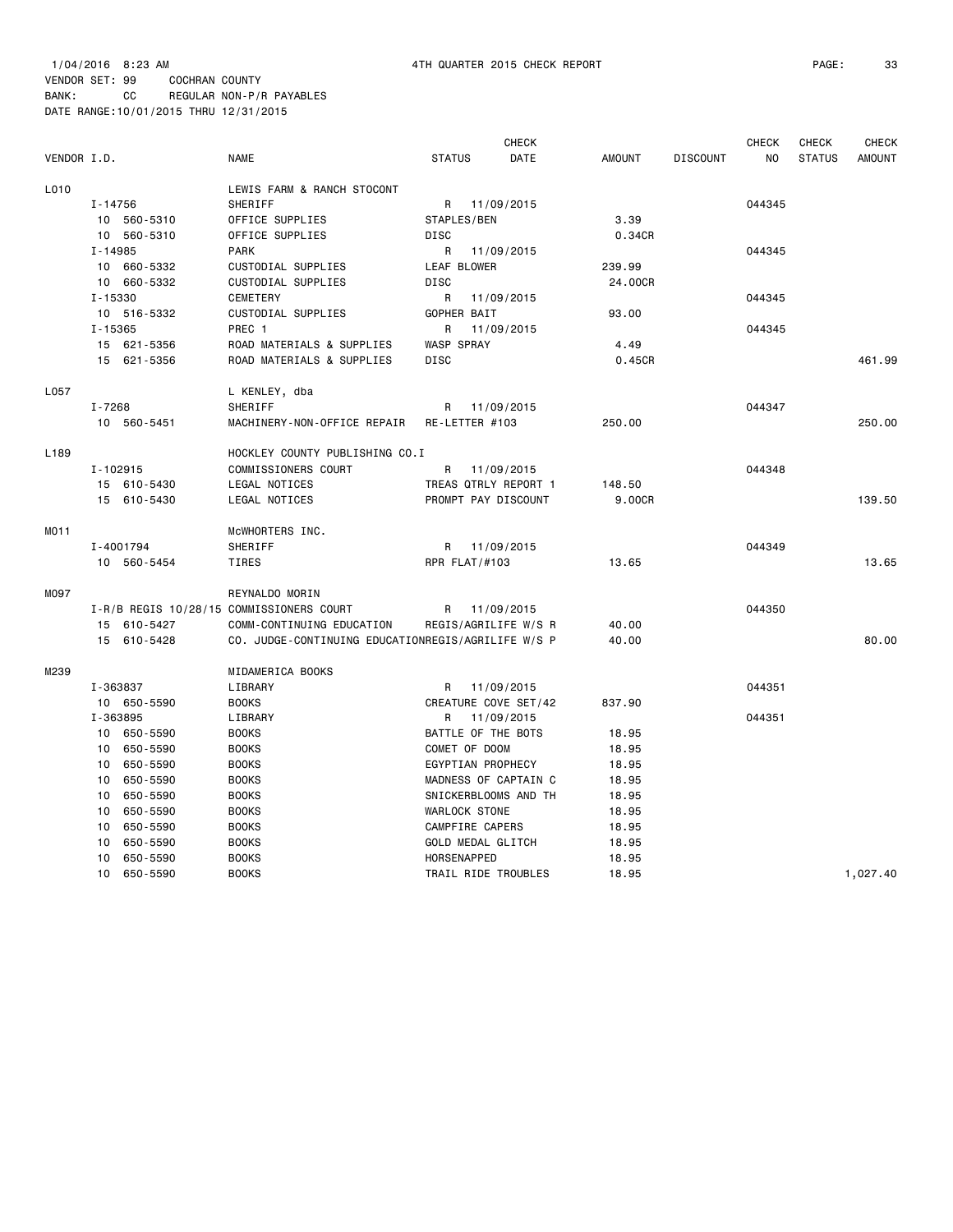1/04/2016 8:23 AM 4TH QUARTER 2015 CHECK REPORT PAGE: 34 VENDOR SET: 99 COCHRAN COUNTY BANK: CC REGULAR NON-P/R PAYABLES DATE RANGE:10/01/2015 THRU 12/31/2015

| VENDOR I.D.      |                              | <b>NAME</b>             | <b>STATUS</b>         | <b>CHECK</b><br>DATE | <b>AMOUNT</b> | <b>DISCOUNT</b> | <b>CHECK</b><br>NO | <b>CHECK</b><br><b>STATUS</b> | <b>CHECK</b><br><b>AMOUNT</b> |
|------------------|------------------------------|-------------------------|-----------------------|----------------------|---------------|-----------------|--------------------|-------------------------------|-------------------------------|
|                  |                              |                         |                       |                      |               |                 |                    |                               |                               |
| M320             |                              | LORRAINE MCWHIRTER      |                       |                      |               |                 |                    |                               |                               |
|                  | I-'15 CONST/404              | ELECTIONS               | R 11/09/2015          |                      |               |                 | 044352             |                               |                               |
|                  | 10 490-5102                  | ELECTION SALARIES       | 13.5HRS @ \$10/BOX 40 |                      | 135.00        |                 |                    |                               | 135,00                        |
| N082             |                              | NETDATA                 |                       |                      |               |                 |                    |                               |                               |
|                  | I-0CT2015                    | JUSTICE OF PEACE        | R 11/09/2015          |                      |               |                 | 044353             |                               |                               |
|                  | 10 455-5499                  | MISCELLANEOUS           | iTICKET OCT 2015      |                      | 22.00         |                 |                    |                               | 22.00                         |
|                  |                              |                         |                       |                      |               |                 |                    |                               |                               |
| 0005             |                              | RAY O'BRIEN             |                       |                      |               |                 |                    |                               |                               |
|                  | I-'15 CONST/303              | <b>ELECTIONS</b>        | R 11/09/2015          |                      |               |                 | 044354             |                               |                               |
|                  | 10 490-5102                  | ELECTION SALARIES       | 13HRS @ \$10/BOX 303  |                      | 130.00        |                 |                    |                               | 130.00                        |
| 0111             |                              | BENNIE O'BRIEN          |                       |                      |               |                 |                    |                               |                               |
|                  | I-'15 CONST/303              | <b>ELECTIONS</b>        | R 11/09/2015          |                      |               |                 | 044355             |                               |                               |
|                  | 10 490-5102                  | ELECTION SALARIES       | 13HRS @ \$10/BOX 303  |                      | 130.00        |                 |                    |                               |                               |
|                  | 10 490-5102                  | ELECTION SALARIES       | DELIVERY FEE          |                      | 25.00         |                 |                    |                               | 155,00                        |
|                  |                              |                         |                       |                      |               |                 |                    |                               |                               |
| P017             |                              | POSTMASTER              |                       |                      |               |                 |                    |                               |                               |
|                  | I-BOX 1081, '16 RENT TAX A/C |                         | R 11/09/2015          |                      |               |                 | 044356             |                               |                               |
|                  | 10 499-5311                  | POSTAL EXPENSES         | 2016 BOX RENT         |                      | 88.00         |                 |                    |                               | 88,00                         |
| R099             |                              | CYNDIA LEA GUAJARDO dba |                       |                      |               |                 |                    |                               |                               |
|                  | I-110879                     | <b>PARK</b>             | R 11/09/2015          |                      |               |                 | 044357             |                               |                               |
|                  | 10 660-5454                  | <b>TIRES</b>            | TIRE CHG 16.350x8     |                      | 10.00         |                 |                    |                               |                               |
|                  | 10 660-5454                  | <b>TIRES</b>            | 4 ST TTS INST         |                      | 11.00         |                 |                    |                               |                               |
|                  | I-110894                     | <b>PARK</b>             | R 11/09/2015          |                      |               |                 | 044357             |                               |                               |
|                  | 10 660-5454                  | <b>TIRES</b>            | NEW 231050x12         |                      | 91.95         |                 |                    |                               |                               |
|                  | 10 660-5454                  | <b>TIRES</b>            | 4 ST TTS INST         |                      | 11.00         |                 |                    |                               |                               |
|                  | 10 660-5454                  | <b>TIRES</b>            | <b>TDF</b>            |                      | 3.00          |                 |                    |                               |                               |
|                  | 10 660-5454                  | <b>TIRES</b>            | TIRE CHG/RF           |                      | 10.00         |                 |                    |                               |                               |
|                  | I-110913                     | SHERIFF                 | R 11/09/2015          |                      |               |                 | 044357             |                               |                               |
|                  | 10 560-5454                  | <b>TIRES</b>            | FLAT, P225/60/18; #10 |                      | 14.00         |                 |                    |                               | 150.95                        |
| R <sub>157</sub> |                              | ETHEL RICHARDSON        |                       |                      |               |                 |                    |                               |                               |
|                  | I-'15 CONST/EARLY            | <b>ELECTIONS</b>        | R                     | 11/09/2015           |               |                 | 044358             |                               |                               |
|                  | 10 490-5102                  | ELECTION SALARIES       | 2 HRS @ \$10/EARLY VO |                      | 20.00         |                 |                    |                               | 20.00                         |
| R285             |                              | RDJ SPECIALTIES, INC    |                       |                      |               |                 |                    |                               |                               |
|                  | I-089354                     | LIBRARY                 | R 11/09/2015          |                      |               |                 | 044359             |                               |                               |
|                  | 10 650-5310                  | OFFICE SUPPLIES         | 300 SLEEK PEN W/STYL  |                      | 450.00        |                 |                    |                               |                               |
|                  | 650-5310<br>10               | OFFICE SUPPLIES         | 2 \$20 GIFT CARDS/OUT |                      |               |                 |                    |                               |                               |
|                  | 10 650-5310                  | OFFICE SUPPLIES         | FREIGHT               |                      | 28.59         |                 |                    |                               | 478.59                        |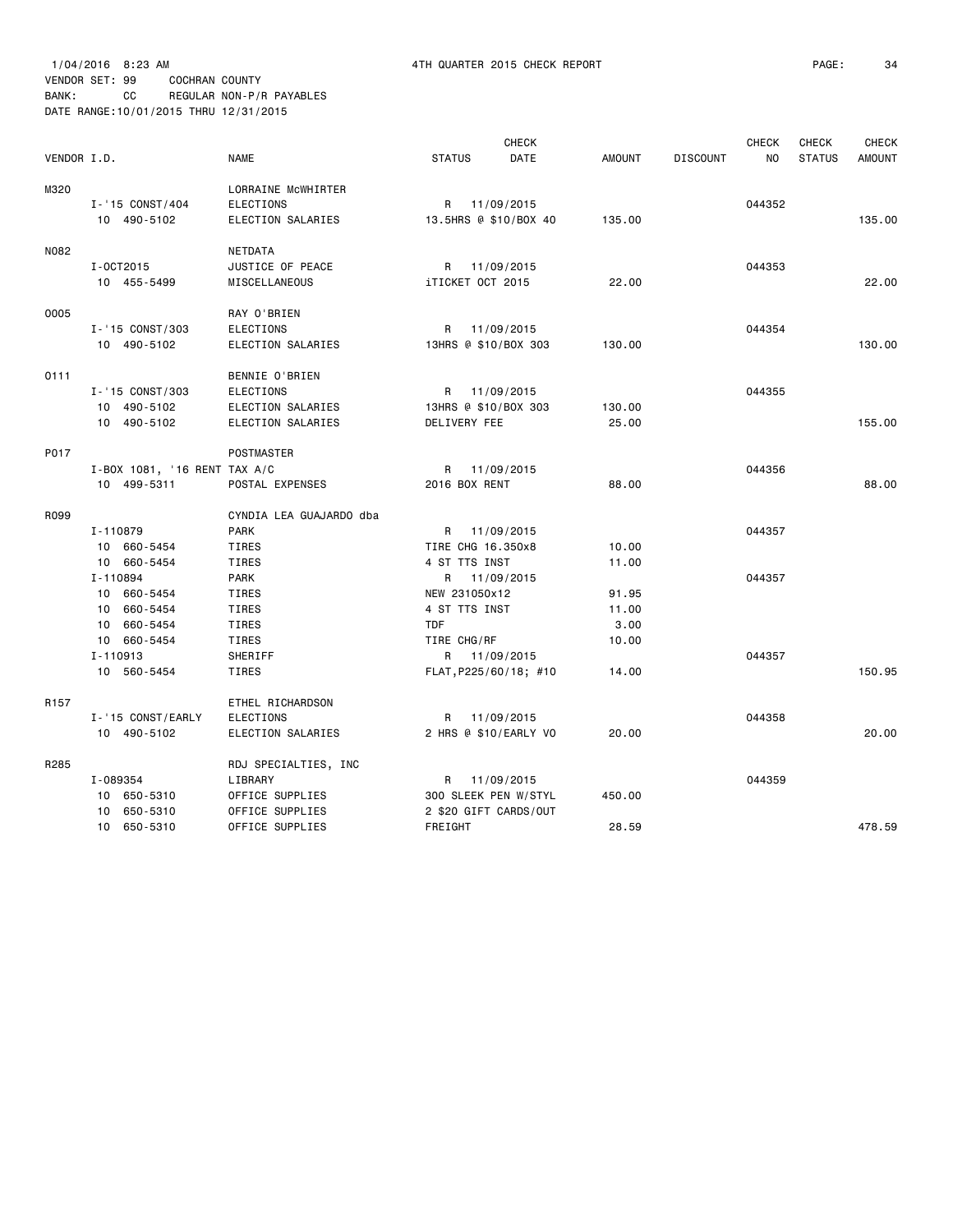|             |                       |                      | CHECK                                              |        |                 | CHECK  | <b>CHECK</b>  | CHECK         |
|-------------|-----------------------|----------------------|----------------------------------------------------|--------|-----------------|--------|---------------|---------------|
| VENDOR I.D. |                       | <b>NAME</b>          | <b>STATUS</b><br>DATE                              | AMOUNT | <b>DISCOUNT</b> | NO     | <b>STATUS</b> | <b>AMOUNT</b> |
| S010        |                       | SILVERS COMPANY      |                                                    |        |                 |        |               |               |
|             | I-EXT SVC 10/15       | <b>EXTENSION SVC</b> | R<br>11/09/2015                                    |        |                 | 044360 |               |               |
|             | 10 665-5330           | FUEL AND OIL         | 21.87GL UNL 10/2                                   | 44.07  |                 |        |               |               |
|             | 665-5330<br>10        | FUEL AND OIL         | 26.8GL UNL 10/6                                    | 54.00  |                 |        |               |               |
|             | 10 665-5330           | FUEL AND OIL         | 24.11GL UNL 10/15                                  | 48.58  |                 |        |               |               |
|             | 10 665-5330           | FUEL AND OIL         | 31.75GL UNL 10/27                                  | 63.98  |                 |        |               |               |
|             | I-JUV PROB 10/15      | JUVENILE PROBATION   | R 11/09/2015                                       |        |                 | 044360 |               |               |
|             | 17 573-5499           | OPERATING EXPENSES   | 17.06GL UNL 10/7                                   | 34.38  |                 |        |               |               |
|             | 17 573-5499           | OPERATING EXPENSES   | 16.72GL UNL 10/15                                  | 33.69  |                 |        |               |               |
|             | 17 573-5499           | OPERATING EXPENSES   | 11.49GL UNL 10/20                                  | 23.15  |                 |        |               |               |
|             | $I - NON - DEP 10/15$ | CLERK/COMM'R CT      | R<br>11/09/2015                                    |        |                 | 044360 |               |               |
|             | 10 403-5427           | CONTINUING EDUCATION | 17.01GL UNL 10/16                                  | 34.28  |                 |        |               |               |
|             | 15 610-5428           |                      | CO. JUDGE-CONTINUING EDUCATION7.5GL UNL 10/29--AGR | 15.11  |                 |        |               |               |
|             | I-PARK 10/15          | <b>PARK</b>          | 11/09/2015<br>R.                                   |        |                 | 044360 |               |               |
|             | 10 660-5330           | FUEL AND OIL         | 23.51GL UNL 10/6                                   | 47.37  |                 |        |               |               |
|             | I-PREC 1 10/15        | PREC 1               | 11/09/2015<br>R                                    |        |                 | 044360 |               |               |
|             | 15<br>621-5330        | FUEL & OIL           | 81GL HS DIESEL 10/29                               | 149.85 |                 |        |               |               |
|             | 15<br>621-5330        | FUEL & OIL           | 55.7GL HS DIESEL 10/                               | 103.05 |                 |        |               |               |
|             | 621-5330<br>15        | FUEL & OIL           | 48.3GL HS DIESEL 10/                               | 89.36  |                 |        |               |               |
|             | 621-5330<br>15        | FUEL & OIL           | 52.8GL HS DIESEL 9/2                               | 95.04  |                 |        |               |               |
|             | 621-5330<br>15        | FUEL & OIL           | 10 BLUE DEF 2.5 10/1                               | 105.00 |                 |        |               |               |
|             | 621-5330<br>15        | FUEL & OIL           | 75GL HS DIESEL 10/15                               | 140.25 |                 |        |               |               |
|             | 621-5330<br>15        | FUEL & OIL           | 67.1GL HS DIESEL 10/                               | 125.48 |                 |        |               |               |
|             | 621-5330<br>15        | FUEL & OIL           | 27.6GL UNL 10/13                                   | 55.61  |                 |        |               |               |
|             | 621-5330<br>15        | FUEL & OIL           | 133.5GL LS DIESEL 10                               | 248.98 |                 |        |               |               |
|             | 621-5330<br>15        | FUEL & OIL           | STATE TAX ON 33.5GL                                | 26.70  |                 |        |               |               |
|             | 621-5330<br>15        | FUEL & OIL           | 38.5GL HS DIESEL 9/2                               | 69.30  |                 |        |               |               |
|             | 15 621-5330           | FUEL & OIL           | 137GL HS DIESEL 10/7                               | 256.19 |                 |        |               |               |
|             | 15<br>621-5330        | FUEL & OIL           | 23.8GL UNL 10/21                                   | 47.96  |                 |        |               |               |
|             | 15 621-5330           | FUEL & OIL           | 70.6GL HS DIESEL 10/                               | 128.49 |                 |        |               |               |
|             | I-PREC 2 10/15        | PREC <sub>2</sub>    | R<br>11/09/2015                                    |        |                 | 044360 |               |               |
|             | 622-5330<br>15        | FUEL AND OIL         | 6 BLUE DEF 2.5 10/20                               | 63.00  |                 |        |               |               |
|             | 622-5330<br>15        | FUEL AND OIL         | 188.3GL HS DIESEL 10                               | 361.54 |                 |        |               |               |
|             | 622-5330<br>15        | FUEL AND OIL         | 413.6GL HS DIESEL 10                               | 785.84 |                 |        |               |               |
|             | 622-5330<br>15        | FUEL AND OIL         | 2 PWR SVC 80-0Z 10/2                               | 27.04  |                 |        |               |               |
|             | 622-5330<br>15        | FUEL AND OIL         | 268.4GL HS DIESEL 10                               | 509.96 |                 |        |               |               |
|             | 622-5330<br>15        | FUEL AND OIL         | 30.91GL UNL 10/2                                   | 62.28  |                 |        |               |               |
|             | 622-5330<br>15        | FUEL AND OIL         | 31.66GL UNL 10/7                                   | 63.79  |                 |        |               |               |
|             | 622-5330<br>15        | FUEL AND OIL         | 15GL UNL 10/19                                     | 30.23  |                 |        |               |               |
|             | 622-5330<br>15        | FUEL AND OIL         | 24.13GL UNL 10/22                                  | 48.62  |                 |        |               |               |
|             | 622-5330<br>15        | FUEL AND OIL         | 29.75GL UNL                                        | 59.95  |                 |        |               |               |
|             | I-PREC 3 10/15        | PREC 3               | 11/09/2015<br>R                                    |        |                 | 044360 |               |               |
|             | 15<br>623-5330        | FUEL AND OIL         | 2 PWR SVC 80-0Z WH 1                               | 27.04  |                 |        |               |               |
|             | 623-5330<br>15        | FUEL AND OIL         | 306.8GL HS DIESEL 9/                               | 567.58 |                 |        |               |               |
|             | 15<br>623-5330        | FUEL AND OIL         | 12.4GL UNL 10/9                                    | 24.99  |                 |        |               |               |
|             | 15<br>623-5330        | FUEL AND OIL         | 132.4GL HS DIESEL W/                               | 254.21 |                 |        |               |               |
|             | 623-5330<br>15        | FUEL AND OIL         | 10.2GL UNL 10/21                                   | 20.55  |                 |        |               |               |
|             | 15<br>623-5330        | FUEL AND OIL         | 2 PWR SVC 80-0Z 10/2                               | 27.04  |                 |        |               |               |
|             |                       |                      |                                                    |        |                 |        |               |               |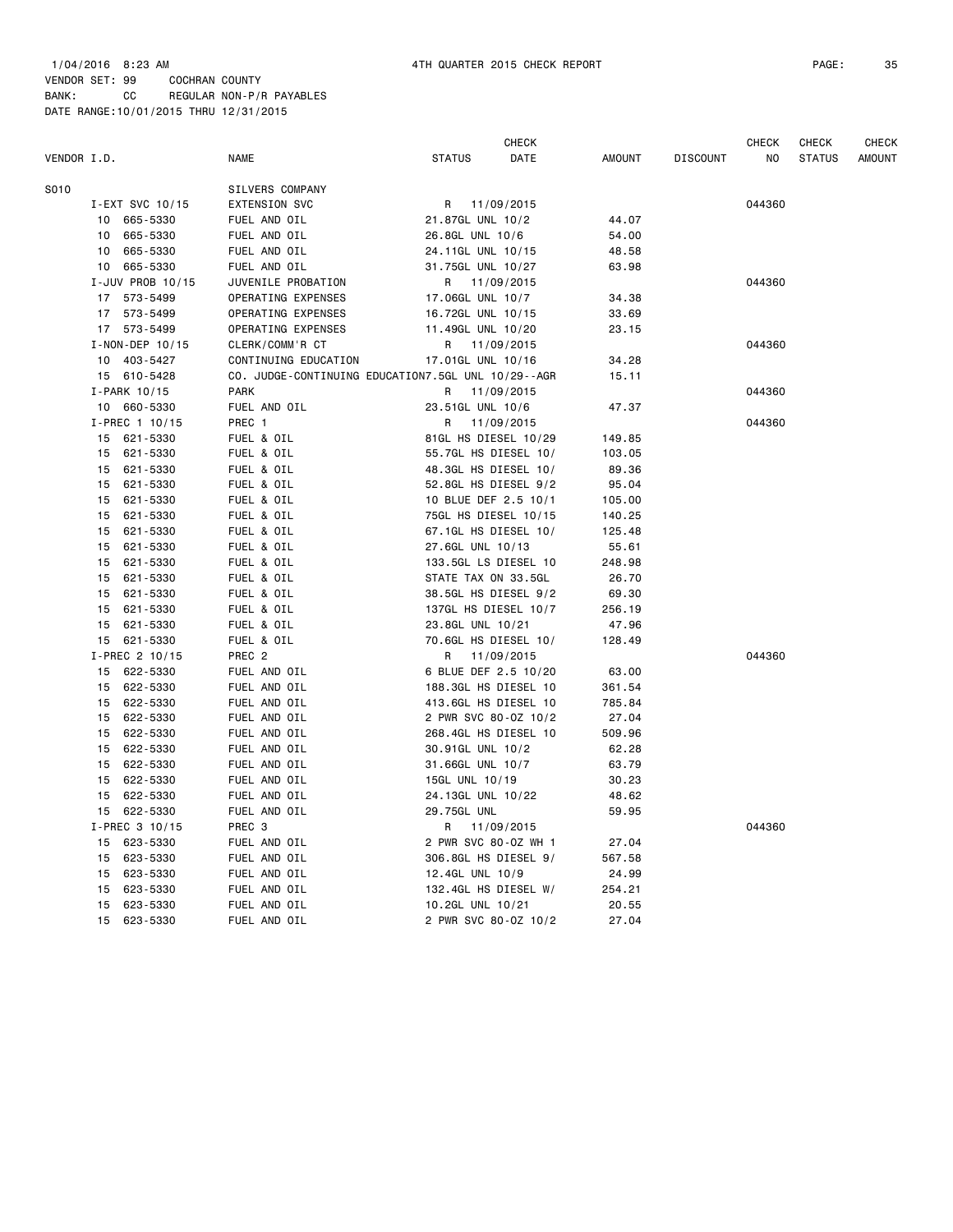| VENDOR I.D. |                            | <b>NAME</b>                                  | <b>CHECK</b><br><b>STATUS</b><br>DATE   | <b>AMOUNT</b>  | <b>DISCOUNT</b> | <b>CHECK</b><br>NO | CHECK<br><b>STATUS</b> | CHECK<br><b>AMOUNT</b> |
|-------------|----------------------------|----------------------------------------------|-----------------------------------------|----------------|-----------------|--------------------|------------------------|------------------------|
| S010        |                            | CONT<br>SILVERS COMPANY                      |                                         |                |                 |                    |                        |                        |
|             | I-PREC 3 10/15             | PREC <sub>3</sub>                            | R 11/09/2015                            |                |                 | 044360             |                        |                        |
|             | 15 623-5330                | FUEL AND OIL                                 | 326.6GL HS DIESEL @B                    | 620.54         |                 |                    |                        |                        |
|             | I-PREC 4 10/15             | PREC 4                                       | R<br>11/09/2015                         |                |                 | 044360             |                        |                        |
|             | 15 624-5330                | FUEL AND OIL                                 | 2 PWR SVC 80-0Z WH 1                    | 27.04          |                 |                    |                        |                        |
|             | 15 624-5330                | FUEL AND OIL                                 | 700.3GL HS DIESEL 10                    | 1,344.58       |                 |                    |                        |                        |
|             | I-SHERIFF 10/15            | SHERIFF                                      | R 11/09/2015                            |                |                 | 044360             |                        |                        |
|             | 560-5330<br>10             | FUEL AND OIL                                 | 14GL UNL/#107                           | 28.21          |                 |                    |                        |                        |
|             | 10<br>560-5330             | FUEL AND OIL                                 | 76.34GL UNL/#134                        | 153.83         |                 |                    |                        |                        |
|             | 560-5330<br>10             | FUEL AND OIL                                 | 17.81GL UNL/#121                        | 35.89          |                 |                    |                        |                        |
|             | 560-5330<br>10             | FUEL AND OIL                                 | 88.55GL UNL/#136                        | 178.43         |                 |                    |                        |                        |
|             | 560-5330<br>10             | FUEL AND OIL                                 | 9.71GL UNL/#122                         | 19.57          |                 |                    |                        |                        |
|             | 560-5330<br>10             | FUEL AND OIL                                 | 178.56GL UNL/#133                       | 359.82         |                 |                    |                        |                        |
|             | 10<br>560-5330             | FUEL AND OIL                                 | 10.11GL UNL/#105                        | 20.37          |                 |                    |                        |                        |
|             | 560-5330<br>10             | FUEL AND OIL                                 | 81.71GL UNL/#102                        | 164.66         |                 |                    |                        | 7,926.47               |
|             |                            |                                              |                                         |                |                 |                    |                        |                        |
| S017        |                            | SOUTH PLAINS E. M. S. INC                    |                                         |                |                 |                    |                        |                        |
|             | I-15/16 SPEMS              | PUBLIC SAFETY*OTHER                          | R 11/09/2015                            |                |                 | 044361             |                        |                        |
|             | 10 580-5404                | MEDICAL-E.M.S. SUBSIDIES                     | 2015/16 SPEMS ASSESS                    | 3,500.00       |                 |                    |                        | 3,500.00               |
| S071        |                            |                                              |                                         |                |                 |                    |                        |                        |
|             | $I - 49135$                | SCRIPT OFFICE PRODUCTS, INC.<br><b>CLERK</b> |                                         |                |                 | 044362             |                        |                        |
|             |                            |                                              | 11/09/2015<br>R                         |                |                 |                    |                        |                        |
|             | 10 403-5310<br>$I - 49136$ | OFFICE SUPPLIES                              | 1DZ POST-IT NOTES                       | 4.95           |                 |                    |                        |                        |
|             |                            | CO JUDGE/COMM'R CT                           | 11/09/2015<br>R                         |                |                 | 044362             |                        |                        |
|             | 10 426-5310<br>10 426-5310 | OFFICE SUPPLIES                              | 1DZ SHARPIE MRKRS<br>1 HP INK CRTG 54AN | 13.95          |                 |                    |                        |                        |
|             | 15 610-5310                | OFFICE SUPPLIES<br>OFFICE SUPPLIES           | 1 HP INK CRTG 53AN                      | 19.99          |                 |                    |                        |                        |
|             | 15 610-5310                |                                              |                                         | 36.95<br>12.95 |                 |                    |                        |                        |
|             | $I - 49142$                | OFFICE SUPPLIES<br>TAX A/C                   | 1DZ AVE MARKERS, BK                     |                |                 | 044362             |                        |                        |
|             | 10 499-5310                | OFFICE SUPPLIES                              | 11/09/2015<br>R<br><b>1BX ENVELOPES</b> | 58.95          |                 |                    |                        |                        |
|             | 10 499-5310                | OFFICE SUPPLIES                              | 6 PK LINED POST-IT N                    | 52.98          |                 |                    |                        |                        |
|             | 10 499-5310                | OFFICE SUPPLIES                              | 1PK POST-IT NOTES                       | 10.80          |                 |                    |                        |                        |
|             | 10 499-5310                | OFFICE SUPPLIES                              | 1DZ BINDER CLIPS                        | 0.95           |                 |                    |                        |                        |
|             | $I - 49168$                | <b>CLERK</b>                                 | 11/09/2015<br>R                         |                |                 | 044362             |                        |                        |
|             | 10 403-5310                | OFFICE SUPPLIES                              | INK ROLLER                              | 4.95           |                 |                    |                        |                        |
|             | I-49186                    | TAX A/C                                      | 11/09/2015<br>R                         |                |                 | 044362             |                        |                        |
|             | 10 499-5310                | OFFICE SUPPLIES                              | NOTARY STMP/S WISELE                    | 21.23          |                 |                    |                        |                        |
|             | $I - 49188$                | COUNTY COURT                                 | 11/09/2015<br>R                         |                |                 | 044362             |                        |                        |
|             | 10 426-5310                | OFFICE SUPPLIES                              | NOTARY STMP/S MARTIN                    | 21.23          |                 |                    |                        |                        |
|             | I-49342                    | JUSTICE OF PEACE                             | 11/09/2015<br>R                         |                |                 | 044362             |                        |                        |
|             | 10 455-5310                | OFFICE SUPPLIES                              | 1 CS COPY PAPER                         | 39.50          |                 |                    |                        |                        |
|             | 10 455-5310                | OFFICE SUPPLIES                              | DESK CALENDAR                           | 14.95          |                 |                    |                        |                        |
|             | I-49344                    | <b>CLERK</b>                                 | R<br>11/09/2015                         |                |                 | 044362             |                        |                        |
|             | 10 403-5310                | OFFICE SUPPLIES                              | <b>2EA CORR TAPE</b>                    | 7.90           |                 |                    |                        |                        |
|             | I-49398                    | TAX A/C                                      | R<br>11/09/2015                         |                |                 | 044362             |                        |                        |
|             | 10 499-5310                | OFFICE SUPPLIES                              | 1DZ CALC PAPER                          | 7.95           |                 |                    |                        |                        |
|             | 10 499-5310                | OFFICE SUPPLIES                              | 2EA RED/BK CALC RIBB                    | 7.90           |                 |                    |                        |                        |
|             | 10 499-5310                | OFFICE SUPPLIES                              | 2EA HP CRTG 255A                        | 297.90         |                 |                    |                        |                        |
|             |                            |                                              |                                         |                |                 |                    |                        |                        |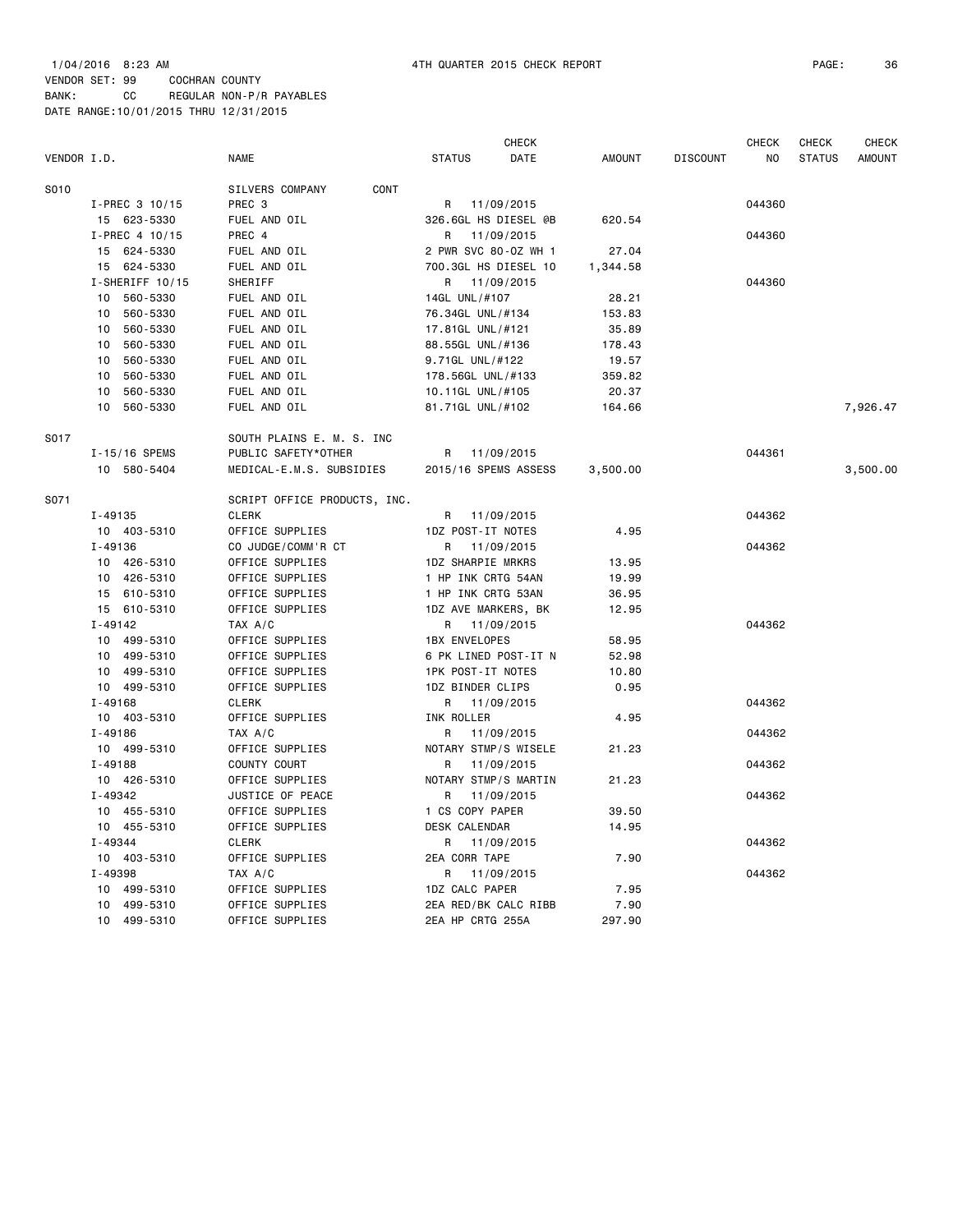| VENDOR I.D. |                    | <b>NAME</b>                   | <b>STATUS</b>        | <b>CHECK</b><br><b>DATE</b> | <b>AMOUNT</b> | <b>DISCOUNT</b> | <b>CHECK</b><br>NO. | <b>CHECK</b><br><b>STATUS</b> | <b>CHECK</b><br><b>AMOUNT</b> |
|-------------|--------------------|-------------------------------|----------------------|-----------------------------|---------------|-----------------|---------------------|-------------------------------|-------------------------------|
| S071        |                    | SCRIPT OFFICE PRODUCTSCONT    |                      |                             |               |                 |                     |                               |                               |
|             | I-49398            | TAX A/C                       | R 11/09/2015         |                             |               |                 | 044362              |                               |                               |
|             | 10 499-5310        | OFFICE SUPPLIES               | 1EA INK ROLLER       |                             | 4.95          |                 |                     |                               |                               |
|             | 10 499-5310        | OFFICE SUPPLIES               | 4EA PEN REFILLS LR7A |                             | 5.16          |                 |                     |                               |                               |
|             | I-49399            | JUSTICE OF PEACE              | R 11/09/2015         |                             |               |                 | 044362              |                               |                               |
|             | 10 455-5310        | OFFICE SUPPLIES               | 1EA HP TONER 278A    |                             | 82.95         |                 |                     |                               |                               |
|             | I-49400            | TREASURER                     | R 11/09/2015         |                             |               |                 | 044362              |                               |                               |
|             | 10 497-5310        | OFFICE SUPPLIES               | 1EA USB DRV 8GB      |                             | 9.00          |                 |                     |                               |                               |
|             | $I - 49401$        | AUDITOR                       | R                    | 11/09/2015                  |               |                 | 044362              |                               |                               |
|             | 10 495-5310        | OFFICE SUPPLIES               | 2EA WALL CALENDARS   |                             | 31.90         |                 |                     |                               | 769.94                        |
| S210        |                    | SHAMBURGER AUTO & FARM SUPPLY |                      |                             |               |                 |                     |                               |                               |
|             | I-336253           | PREC <sub>2</sub>             | R 11/09/2015         |                             |               |                 | 044364              |                               |                               |
|             | 15 622-5451        | REPAIRS                       | OIL BATH HUB CAP     |                             | 23.99         |                 |                     |                               |                               |
|             | I-336703           | PREC 2                        | R                    | 11/09/2015                  |               |                 | 044364              |                               |                               |
|             | 15 622-5451        | REPAIRS                       | 3 GL PREM TR HYD OIL |                             | 41.97         |                 |                     |                               | 65.96                         |
| S222        |                    | SOUTH PLAINS COMMUNICATIONS   |                      |                             |               |                 |                     |                               |                               |
|             | I-0108395-IN       | SHERIFF                       | R                    | 11/09/2015                  |               |                 | 044365              |                               |                               |
|             | 10 560-5451        | MACHINERY-NON-OFFICE REPAIR   | LEATHER BLT LOOP W/D |                             | 22.00         |                 |                     |                               |                               |
|             | 10 560-5451        | MACHINERY-NON-OFFICE REPAIR   | KENWOOD PARTS/ACSY   |                             | 42.00         |                 |                     |                               | 64.00                         |
| S242        |                    | SAM'S CLUB                    |                      |                             |               |                 |                     |                               |                               |
|             | I-2016 MEMBER DUES | JAIL/SHERIFF                  | R 11/09/2015         |                             |               |                 | 044366              |                               |                               |
|             | 10 560-5481        | DUES AND REGISTRATION         | '16 MEMBERSHIP/PRIMA |                             | 100.00        |                 |                     |                               |                               |
|             | 10 560-5481        | DUES AND REGISTRATION         | '16 MEMBERSHIP/ALVAR |                             |               |                 |                     |                               |                               |
|             | I-863 110415       | JAIL                          | R 11/09/2015         |                             |               |                 | 044366              |                               |                               |
|             | 10 512-5333        | FOOD-PRISONERS                | VARIETY PACK/2       |                             | 25.56         |                 |                     |                               |                               |
|             | 10 512-5333        | FOOD-PRISONERS                | MM ORG/APPLE         |                             | 7.91          |                 |                     |                               |                               |
|             | 10 512-5333        | FOOD-PRISONERS                | DRINK BOX/2          |                             | 17.96         |                 |                     |                               |                               |
|             | 10 512-5333        | FOOD-PRISONERS                | MM ORG/APPLE         |                             | 7.91          |                 |                     |                               |                               |
|             | 10 512-5392        | MISCELLANEOUS SUPPLIES        | <b>BATH TISSUE</b>   |                             | 20.48         |                 |                     |                               |                               |
|             | 10 512-5392        | MISCELLANEOUS SUPPLIES        | CPN/BATH TISSUE      |                             | 2.00CR        |                 |                     |                               | 177.82                        |
| S279        |                    | DONNIE SIMPSON                |                      |                             |               |                 |                     |                               |                               |
|             | I-'15 PROF ED CONF | COMMISSIONERS COURT           | R                    | 11/09/2015                  |               |                 | 044367              |                               |                               |
|             | 15 610-5427        | COMM-CONTINUING EDUCATION     | 2 NITES/ABILENE 10/2 |                             | 178.00        |                 |                     |                               |                               |
|             | 15 610-5427        | COMM-CONTINUING EDUCATION     | 2 NITES LODGING TAX  |                             | 26.70         |                 |                     |                               |                               |
|             | 15 610-5427        | COMM-CONTINUING EDUCATION     | 446 MI TO/FR ABILENE |                             | 256.45        |                 |                     |                               | 461.15                        |
| S310        |                    | NATALIE SILHAN-TUCKER         |                      |                             |               |                 |                     |                               |                               |
|             | $I - 10/30/15$     | <b>EXTENSION SVC</b>          | R 11/09/2015         |                             |               |                 | 044368              |                               |                               |
|             | 10 665-5310        | OFFICE SUPPLIES               | INK CRTG, BK 61(2)   |                             | 61.94         |                 |                     |                               |                               |

10 665-5310 OFFICE SUPPLIES INK CRTG PK,1BK,1CLR 75.94 137.88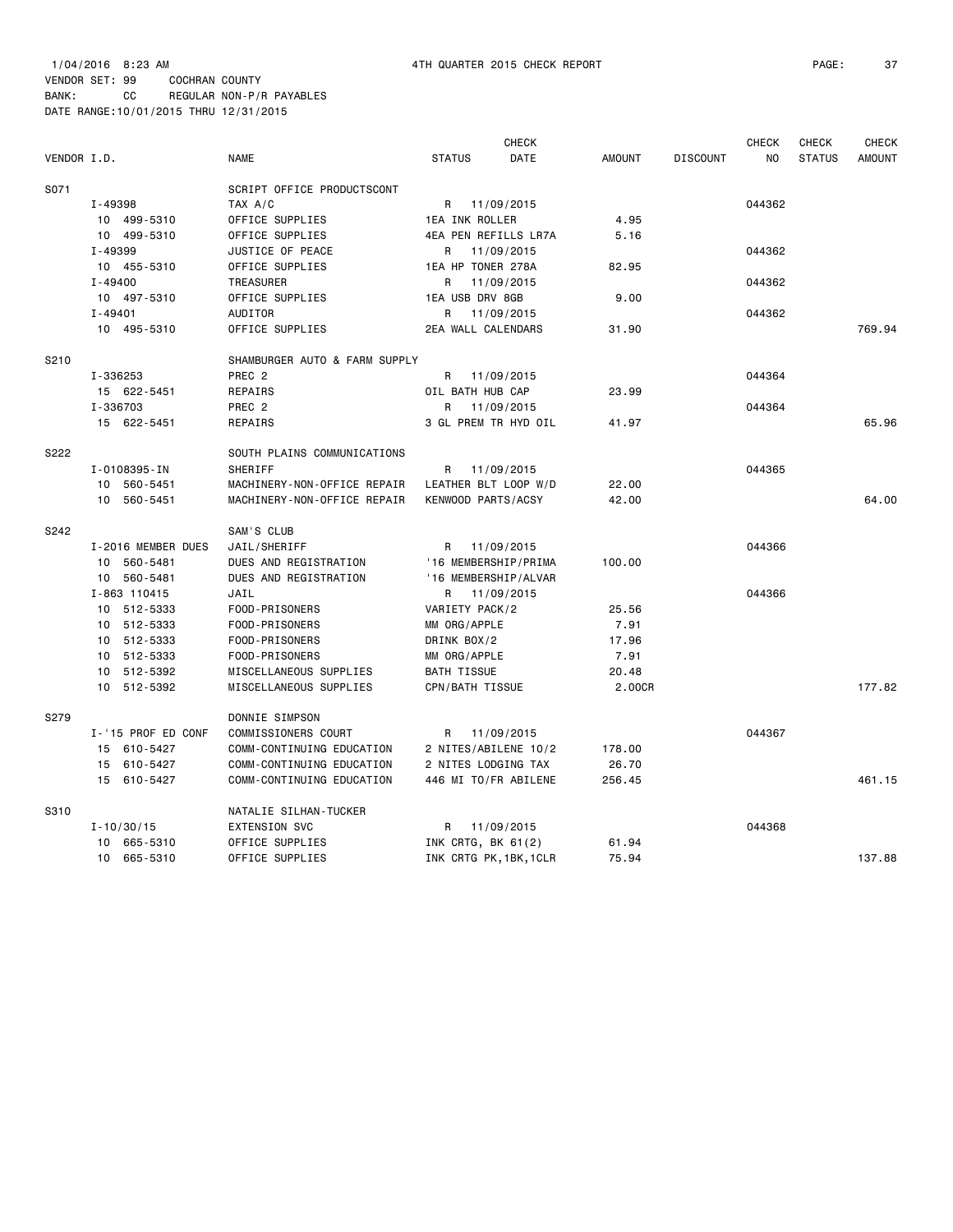|                  |                                    |                               |                          | <b>CHECK</b> |               |                 | <b>CHECK</b>   | <b>CHECK</b>  | <b>CHECK</b>  |
|------------------|------------------------------------|-------------------------------|--------------------------|--------------|---------------|-----------------|----------------|---------------|---------------|
| VENDOR I.D.      |                                    | <b>NAME</b>                   | <b>STATUS</b>            | DATE         | <b>AMOUNT</b> | <b>DISCOUNT</b> | N <sub>O</sub> | <b>STATUS</b> | <b>AMOUNT</b> |
| S317             |                                    | TERESA SMITH                  |                          |              |               |                 |                |               |               |
|                  | I-'15 CONST/EARLY                  | ELECTIONS                     | R                        | 11/09/2015   |               |                 | 044369         |               |               |
|                  | 10 490-5102                        | ELECTION SALARIES             | 2HRS @ \$10/EARLY VOT    |              | 20.00         |                 |                |               | 20.00         |
| S326             |                                    | JOHN H. SCHMIDT               |                          |              |               |                 |                |               |               |
|                  | I-'15 CONST/101                    | <b>ELECTIONS</b>              | R                        | 11/09/2015   |               |                 | 044370         |               |               |
|                  | 10 490-5102                        | <b>ELECTION SALARIES</b>      | 13.25HRS @ \$10/BOX 1    |              | 132.50        |                 |                |               | 132.50        |
| S331             |                                    | STANDARD COFFEE SERVICE       |                          |              |               |                 |                |               |               |
|                  | I-152936579010                     | NON-DEPT'L                    | R 11/09/2015             |              |               |                 | 044371         |               |               |
|                  | 10 409-5300                        | COUNTY-WIDE SUPPLIES          | 3 BX AAA REG             |              | 113.97        |                 |                |               |               |
|                  | 10 409-5300                        | COUNTY-WIDE SUPPLIES          | 1 BX AAA DECAF           |              | 52.39         |                 |                |               |               |
|                  | 10 409-5300                        | COUNTY-WIDE SUPPLIES          | 4 BX FR VAN CRMR         |              | 30.40         |                 |                |               |               |
|                  | 10 409-5300                        | COUNTY-WIDE SUPPLIES          | 2 BX REG CRMR            |              | 15.98         |                 |                |               |               |
|                  | 10 409-5300                        | COUNTY-WIDE SUPPLIES          | 1 BX COCOA W/MM          |              | 18.91         |                 |                |               |               |
|                  | 10 409-5300                        | COUNTY-WIDE SUPPLIES          | <b>ENERGY SURCHG</b>     |              | 2.20          |                 |                |               | 233.85        |
| T <sub>271</sub> |                                    | <b>TEXAS STATE UNIVERSITY</b> |                          |              |               |                 |                |               |               |
|                  | I-FY16 JP TRNG                     | JUSTICE OF PEACE              | V                        | 11/09/2015   |               |                 | 044372         |               | 150.00        |
| T <sub>271</sub> |                                    | TEXAS STATE UNIVERSITY        |                          |              |               |                 |                |               |               |
|                  | M-CHECK                            | TEXAS STATE UNIVERSITY UNPOST | $\mathsf{V}$             | 12/17/2015   |               |                 | 044372         |               | 150.00CR      |
| U019             |                                    | UNITED SUPERMARKETS, INC      |                          |              |               |                 |                |               |               |
|                  | I-8027004 103015                   | JAIL                          | R                        | 11/09/2015   |               |                 | 044373         |               |               |
|                  | 10 512-5333                        | FOOD-PRISONERS                | 6 HEARTH OF TX BREAD     |              | 7.74          |                 |                |               |               |
|                  | 10 512-5333                        | FOOD-PRISONERS                | 4 GAL MILK @3.85         |              | 15.40         |                 |                |               |               |
|                  | I-8028004 103015                   | JAIL                          | R                        | 11/09/2015   |               |                 | 044373         |               |               |
|                  | 10 512-5333                        | FOOD-PRISONERS                | 239 FROZEN MEALS         |              | 738.31        |                 |                |               | 761.45        |
| U036             |                                    | UNIFIRST HOLDINGS, INC.       |                          |              |               |                 |                |               |               |
|                  | I-831 2180453                      | JAIL/SHERIFF                  | R                        | 11/09/2015   |               |                 | 044374         |               |               |
|                  | 10 512-5205                        | UNIFORMS                      | UNIFORM SVC 11/2/15      |              | 19.20         |                 |                |               |               |
|                  | 10 560-5205                        | UNIFORMS                      | UNIFORM SVC 11/2/15      |              | 81.75         |                 |                |               |               |
|                  | 10 560-5205                        | UNIFORMS                      | DEFE CHG                 |              | 5.10          |                 |                |               | 106.05        |
| W010             |                                    | WEST TEXAS GAS INC            |                          |              |               |                 |                |               |               |
|                  | I-004036001501 10/15 PARK/SHOP     |                               | R                        | 11/09/2015   |               |                 | 044375         |               |               |
|                  | 10 660-5440                        | UTILITIES & IRRIGATION        | GAS SVC 9/24-10/27/1     |              | 10.00         |                 |                |               |               |
|                  | 10 660-5440                        | UTILITIES & IRRIGATION        | GRIP CHG                 |              | 2.02          |                 |                |               |               |
|                  | I-004036002501 10/15 PARK/SHOWBARN |                               | R                        | 11/09/2015   |               |                 | 044375         |               |               |
|                  | 10 660-5440                        | UTILITIES & IRRIGATION        | .2 MCF $9/24 - 10/27/15$ |              | 11.29         |                 |                |               |               |
|                  | 660-5440<br>10                     | UTILITIES & IRRIGATION        | GRIP CHG                 |              | 2.02          |                 |                |               |               |
|                  | I-004049022001 10/15 PREC 3        |                               | R                        | 11/09/2015   |               |                 | 044375         |               |               |
|                  | 15 623-5440                        | UTILITIES                     | GAS SVC 9/24-10/26/1     |              | 13.70         |                 |                |               |               |
|                  | 15 623-5440                        | UTILITIES                     | GRIP CHG                 |              | 5.33          |                 |                |               | 44.36         |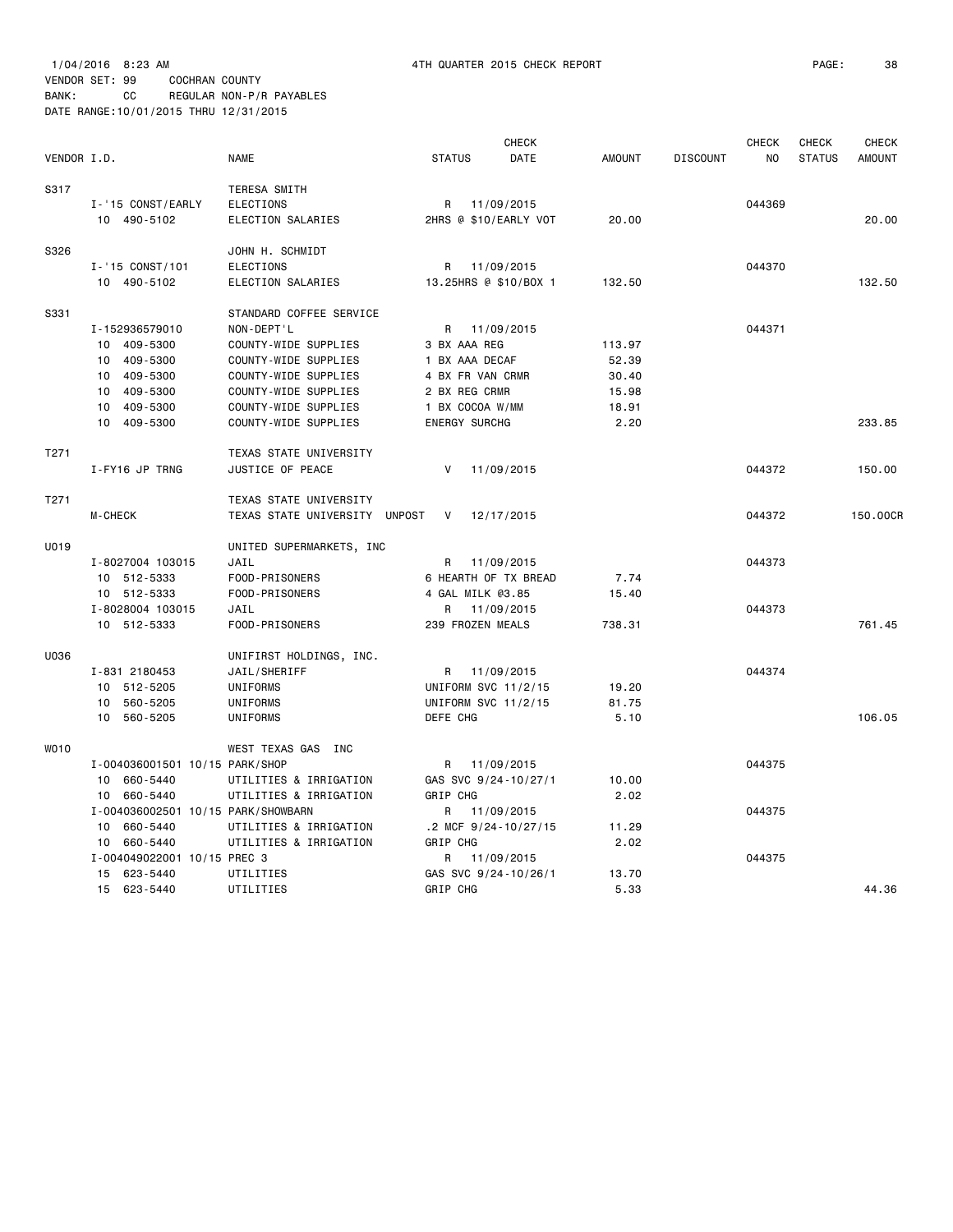|             |                     |                              |                      | <b>CHECK</b> |               |                 | <b>CHECK</b> | <b>CHECK</b>  | <b>CHECK</b>  |
|-------------|---------------------|------------------------------|----------------------|--------------|---------------|-----------------|--------------|---------------|---------------|
| VENDOR I.D. |                     | <b>NAME</b>                  | <b>STATUS</b>        | DATE         | <b>AMOUNT</b> | <b>DISCOUNT</b> | NO           | <b>STATUS</b> | <b>AMOUNT</b> |
| WO38        |                     | WEST TEXAS JUSTICE OF PEACE  |                      |              |               |                 |              |               |               |
|             | I-2016 DUES/SCHMIDT | JUSTICE OF PEACE             | R                    | 11/09/2015   |               |                 | 044376       |               |               |
|             | 10 455-5481         | DUES AND REGISTRATION        | 2016 DUES/DONNA SCHM |              | 40.00         |                 |              |               | 40.00         |
| W055        |                     | WINDSTREAM COMMUNICATIONS SW |                      |              |               |                 |              |               |               |
|             | I-266-0638 OCT15    | <b>MUSEUM</b>                | R                    | 11/09/2015   |               |                 | 044377       |               |               |
|             | 10 652-5420         | TELECOMMUNICATIONS           | BASIC LOCAL SVC      |              | 50.59         |                 |              |               |               |
|             | 10 652-5420         | TELECOMMUNICATIONS           | OPTIONAL SVC         |              | 3.00          |                 |              |               |               |
|             | 10 652-5420         | TELECOMMUNICATIONS           | LONG DISTANCE SVC    |              | 6.04          |                 |              |               |               |
|             | I-266-5051 OCT15    | LIBRARY                      | R                    | 11/09/2015   |               |                 | 044377       |               |               |
|             | 10 650-5420         | TELECOMMUNICATIONS           | BASIC LOCAL SVC/2 LI |              | 109.78        |                 |              |               |               |
|             | 10 650-5420         | TELECOMMUNICATIONS           | HI-SPEED INTERNET    |              | 49.99         |                 |              |               |               |
|             | 10 650-5420         | TELECOMMUNICATIONS           | LONG DISTANCE SVC    |              | 1.02          |                 |              |               |               |
|             | I-266-5074 OCT15    | ADULT PROBATION              | R                    | 11/09/2015   |               |                 | 044377       |               |               |
|             | 10 570-5420         | TELECOMMUNICATIONS           | BASIC LOCAL SVC      |              | 48.81         |                 |              |               |               |
|             | 10 570-5420         | TELECOMMUNICATIONS           | OPTIONAL SVC         |              | 11.97         |                 |              |               |               |
|             | I-266-5161 OCT15    | <b>TREASURER</b>             | R                    | 11/09/2015   |               |                 | 044377       |               |               |
|             | 10 497-5420         | TELECOMMUNICATIONS           | BASIC LOCAL SVC      |              | 48.81         |                 |              |               |               |
|             | 10 497-5420         | TELECOMMUNICATIONS           | LONG DISTANCE SVC    |              | 0.04          |                 |              |               |               |
|             | I-266-5171 OCT15    | TAX A/C                      | R                    | 11/09/2015   |               |                 | 044377       |               |               |
|             | 10 499-5420         | TELECOMMUNICATIONS           | BASIC LOCAL SVC/3 LI |              | 154.54        |                 |              |               |               |
|             | 499-5420<br>10      | TELECOMMUNICATIONS           | HI-SPEED INTERNET    |              | 59.99         |                 |              |               |               |
|             | 499-5420<br>10      | TELECOMMUNICATIONS           | OPTIONAL SVC         |              | 27.45         |                 |              |               |               |
|             | 10 499-5420         | TELECOMMUNICATIONS           | LONG DISTANCE SVC    |              | 17.88         |                 |              |               |               |
|             | I-266-5211 OCT15    | <b>SHERIFF</b>               | R                    | 11/09/2015   |               |                 | 044377       |               |               |
|             | 10 560-5420         | TELECOMMUNICATIONS           | BASIC LOCAL SVC/3 LI |              | 169.51        |                 |              |               |               |
|             | 10 560-5420         | TELECOMMUNICATIONS           | LONG DISTANCE SVC    |              | 4.52          |                 |              |               |               |
|             | I-266-5215 OCT15    | <b>EXTENSION SVC</b>         | R                    | 11/09/2015   |               |                 | 044377       |               |               |
|             | 10 665-5420         | TELECOMMUNICATIONS           | BASIC LOCAL SVC/3 LI |              | 161.35        |                 |              |               |               |
|             | 665-5420<br>10      | TELECOMMUNICATIONS           | HI-SPEED INTERNET    |              | 39.99         |                 |              |               |               |
|             | 10 665-5420         | TELECOMMUNICATIONS           | LONG DISTANCE SVC    |              | 2.06          |                 |              |               |               |
|             | I-266-5302 OCT15    | JUSTICE OF PEACE             | R                    | 11/09/2015   |               |                 | 044377       |               |               |
|             | 10 455-5420         | TELECOMMUNICATIONS           | BASIC LOCAL SVC      |              | 48.81         |                 |              |               |               |
|             | 10 455-5420         | TELECOMMUNICATIONS           | LONG DISTANCE SVC    |              | 1.97          |                 |              |               |               |
|             | I-266-5411 OCT15    | JUVENILE PROBATION           | R                    | 11/09/2015   |               |                 | 044377       |               |               |
|             | 17 573-5499         | OPERATING EXPENSES           | BASIC LOCAL SVC      |              | 48.81         |                 |              |               |               |
|             | 17 573-5499         | OPERATING EXPENSES           | LONG DISTANCE SVC    |              | 1.56          |                 |              |               |               |
|             | I-266-5412 OCT15    | DISTRICT COURT               | R                    | 11/09/2015   |               |                 | 044377       |               |               |
|             | 10 435-5420         | TELECOMMUNICATIONS           | BASIC LOCAL SVC/2 LI |              | 114.72        |                 |              |               |               |
|             | 10 435-5420         | TELECOMMUNICATIONS           | HI-SPEED INTERNET    |              | 109.98        |                 |              |               |               |
|             | 10 435-5420         | TELECOMMUNICATIONS           | LONG DISTANCE SVC    |              | 0.04          |                 |              |               |               |
|             | I-266-5450 OCT15    | <b>CLERK</b>                 | R                    | 11/09/2015   |               |                 | 044377       |               |               |
|             | 10 403-5420         | TELECOMMUNICATIONS           | BASIC LOCAL SVC/3 LI |              | 169.72        |                 |              |               |               |
|             | 10 403-5420         | TELECOMMUNICATIONS           | OPTIONAL SVC         |              | 3.00          |                 |              |               |               |
|             | 10 403-5420         | TELECOMMUNICATIONS           | LONG DISTANCE SVC    |              | 9.21          |                 |              |               |               |
|             | I-266-5508 OCT15    | CO JUDGE/COMM'R CT           | R                    | 11/09/2015   |               |                 | 044377       |               |               |
|             | 15 610-5420         | TELECOMMUNICATIONS           | BASIC LOCAL SVC/2 LI |              | 118.57        |                 |              |               |               |
|             | 15 610-5420         | TELECOMMUNICATIONS           | LONG DISTANCE SVC    |              | 2.83          |                 |              |               |               |
|             | I-266-5700 OCT15    | SHERIFF                      | R                    | 11/09/2015   |               |                 | 044377       |               |               |
|             |                     |                              |                      |              |               |                 |              |               |               |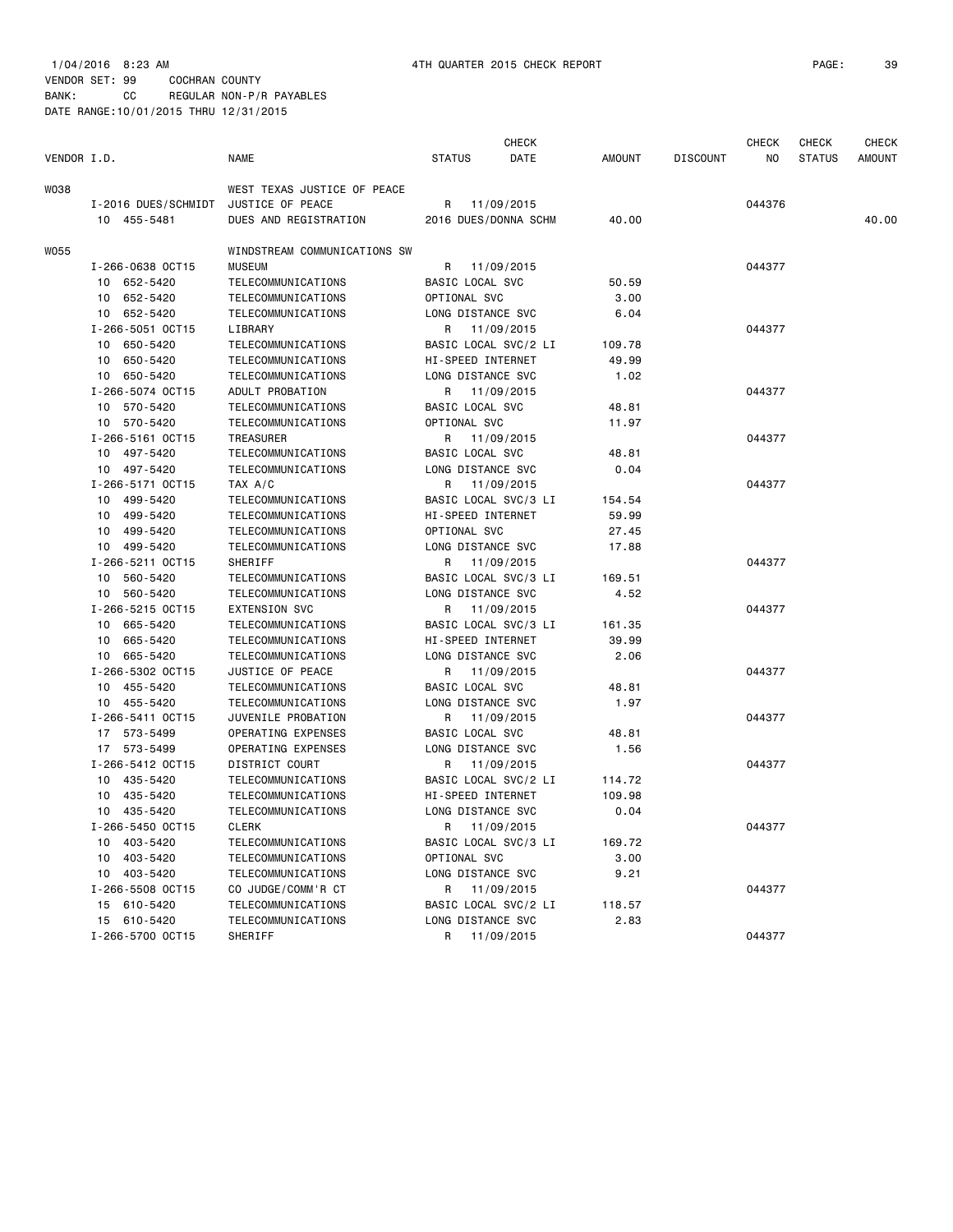| VENDOR I.D. |                   | <b>NAME</b>                | <b>STATUS</b>          | <b>CHECK</b><br>DATE | <b>AMOUNT</b> | <b>DISCOUNT</b> | <b>CHECK</b><br>NO | CHECK<br><b>STATUS</b> | <b>CHECK</b><br><b>AMOUNT</b> |
|-------------|-------------------|----------------------------|------------------------|----------------------|---------------|-----------------|--------------------|------------------------|-------------------------------|
| <b>W055</b> |                   | WINDSTREAM COMMUNICATICONT |                        |                      |               |                 |                    |                        |                               |
|             | I-266-5700 OCT15  | <b>SHERIFF</b>             | R                      | 11/09/2015           |               |                 | 044377             |                        |                               |
|             | 10 560-5420       | TELECOMMUNICATIONS         | <b>BASIC LOCAL SVC</b> |                      | 57.17         |                 |                    |                        |                               |
|             | 560-5420<br>10    | TELECOMMUNICATIONS         | LONG DISTANCE SVC      |                      | 0.38          |                 |                    |                        |                               |
|             | I-266-5822 OCT15  | AUDITOR/NON-DEPT'L         | R                      | 11/09/2015           |               |                 | 044377             |                        |                               |
|             | 495-5420<br>10    | TELECOMMUNICATIONS         | BASIC LOCAL SVC 266-   |                      | 51.14         |                 |                    |                        |                               |
|             | 495-5420<br>10    | TELECOMMUNICATIONS         | <b>BUS BROADBAND</b>   |                      | 24.99         |                 |                    |                        |                               |
|             | 495-5420<br>10    | TELECOMMUNICATIONS         | LONG DISTANCE SVC      |                      | 0.16          |                 |                    |                        |                               |
|             | 409-5420<br>10    | TELECOMMUNICATIONS         | FAX LINE 266-5629      |                      | 51.15         |                 |                    |                        |                               |
|             | 409-5420<br>10    | TELECOMMUNICATIONS         | HI-SPEED INTERNET      |                      | 144.99        |                 |                    |                        |                               |
|             | 10 409-5420       | TELECOMMUNICATIONS         | FAX LONG DISTANCE      |                      | 0.41          |                 |                    |                        |                               |
|             | I-266-8661 OCT15  | <b>ATTORNEY</b>            | R                      | 11/09/2015           |               |                 | 044377             |                        |                               |
|             | 475-5420<br>10    | TELECOMMUNICATIONS         | BASIC LOCAL SVC/2 LI   |                      | 113.86        |                 |                    |                        |                               |
|             | 475-5420<br>10    | TELECOMMUNICATIONS         | HI-SPEED INTERNET      |                      | 59.99         |                 |                    |                        |                               |
|             | 475-5420<br>10    | TELECOMMUNICATIONS         | LONG DISTANCE SVC      |                      | 0.88          |                 |                    |                        |                               |
|             | I-266-8888 OCT15  | SHERIFF                    | R                      | 11/09/2015           |               |                 | 044377             |                        |                               |
|             | 10<br>560-5420    | TELECOMMUNICATIONS         | FAX LINE & CRIME CON   |                      | 46.15         |                 |                    |                        |                               |
|             | 10<br>560-5420    | TELECOMMUNICATIONS         | LONG DISTANCE SVC      |                      | 2.14          |                 |                    |                        | 2,149.97                      |
| W062        |                   | WAL-MART COMMUNITY         |                        |                      |               |                 |                    |                        |                               |
|             | C-RETURN 10/24/15 | JAIL                       | R                      | 11/09/2015           |               |                 | 044379             |                        |                               |
|             | 10 512-5392       | MISCELLANEOUS SUPPLIES     | RET ORGANIZERS/5       |                      | 19,20CR       |                 |                    |                        |                               |
|             | I-23179 102315    | JAIL                       | R 11/09/2015           |                      |               |                 | 044379             |                        |                               |
|             | 10 512-5333       | FOOD-PRISONERS             | PKG SALAD/3            |                      | 5.90          |                 |                    |                        |                               |
|             | 10<br>512-5333    | FOOD-PRISONERS             | TOMATO 3PK             |                      | 1.50          |                 |                    |                        |                               |
|             | 512-5392<br>10    | MISCELLANEOUS SUPPLIES     | ORGANIZER/5            |                      | 19.20         |                 |                    |                        |                               |
|             | 512-5333<br>10    | FOOD-PRISONERS             | GRANNY S APPLES/2      |                      | 7.88          |                 |                    |                        |                               |
|             | 512-5333<br>10    | FOOD-PRISONERS             | <b>ORANGES</b>         |                      | 9.76          |                 |                    |                        |                               |
|             | 10<br>512-5333    | FOOD-PRISONERS             | RED APPLES             |                      | 4.92          |                 |                    |                        | 29.96                         |
| <b>WO70</b> |                   | R D WALLACE OIL CO INC     |                        |                      |               |                 |                    |                        |                               |
|             | I-12520019 10/15  | <b>PARK</b>                | R                      | 11/09/2015           |               |                 | 044380             |                        |                               |
|             | 660-5330<br>10    | FUEL AND OIL               | 23.5GL REG ETH 10/15   |                      | 45.02         |                 |                    |                        |                               |
|             | 10 660-5330       | FUEL AND OIL               | 27.2GL REG ETH 10/26   |                      | 49.40         |                 |                    |                        |                               |
|             | I-12520021 10/15  | PREC <sub>3</sub>          | R                      | 11/09/2015           |               |                 | 044380             |                        |                               |
|             | 623-5330<br>15    | FUEL AND OIL               | 15.4GL REG ETH 10/5    |                      | 29.51         |                 |                    |                        |                               |
|             | 623-5330<br>15    | FUEL AND OIL               | 553GL DYED DIESEL 11   |                      | 984.34        |                 |                    |                        |                               |
|             | 623-5330<br>15    | FUEL AND OIL               | 2 80-0Z PWR SVC        |                      | 23.72         |                 |                    |                        |                               |
|             | 15 623-5330       | FUEL AND OIL               | 100.7GL REG ETH 10/3   |                      | 192.94        |                 |                    |                        |                               |
|             | I-12520030 10/15  | PREC 1                     | R                      | 11/09/2015           |               |                 | 044380             |                        |                               |
|             | 15 621-5330       | FUEL & OIL                 | 25.8GL REG ETH 10/1    |                      | 49.43         |                 |                    |                        |                               |
|             | 15 621-5330       | FUEL & OIL                 | 29.8GL REG ETH 10/28   |                      | 54.12         |                 |                    |                        |                               |
|             | I-12520041 10/15  | PREC 4                     | R                      | 11/09/2015           |               |                 | 044380             |                        |                               |
|             | 15 624-5330       | FUEL AND OIL               | 27.5GL REG ETH 10/16   |                      | 52.70         |                 |                    |                        |                               |
|             | 15 624-5330       | FUEL AND OIL               | 6 BLUE DEF 2.5         |                      | 82.50         |                 |                    |                        |                               |
|             | I-12520043 10/15  | SHERIFF                    | R                      | 11/09/2015           |               |                 | 044380             |                        |                               |
|             | 10<br>560-5330    | FUEL AND OIL               | 125.6GL REG ETH/#102   |                      | 237.50        |                 |                    |                        |                               |
|             | 560-5330<br>10    | FUEL AND OIL               | 28GL REG ETH/#107      |                      | 53.66         |                 |                    |                        | 1,854.84                      |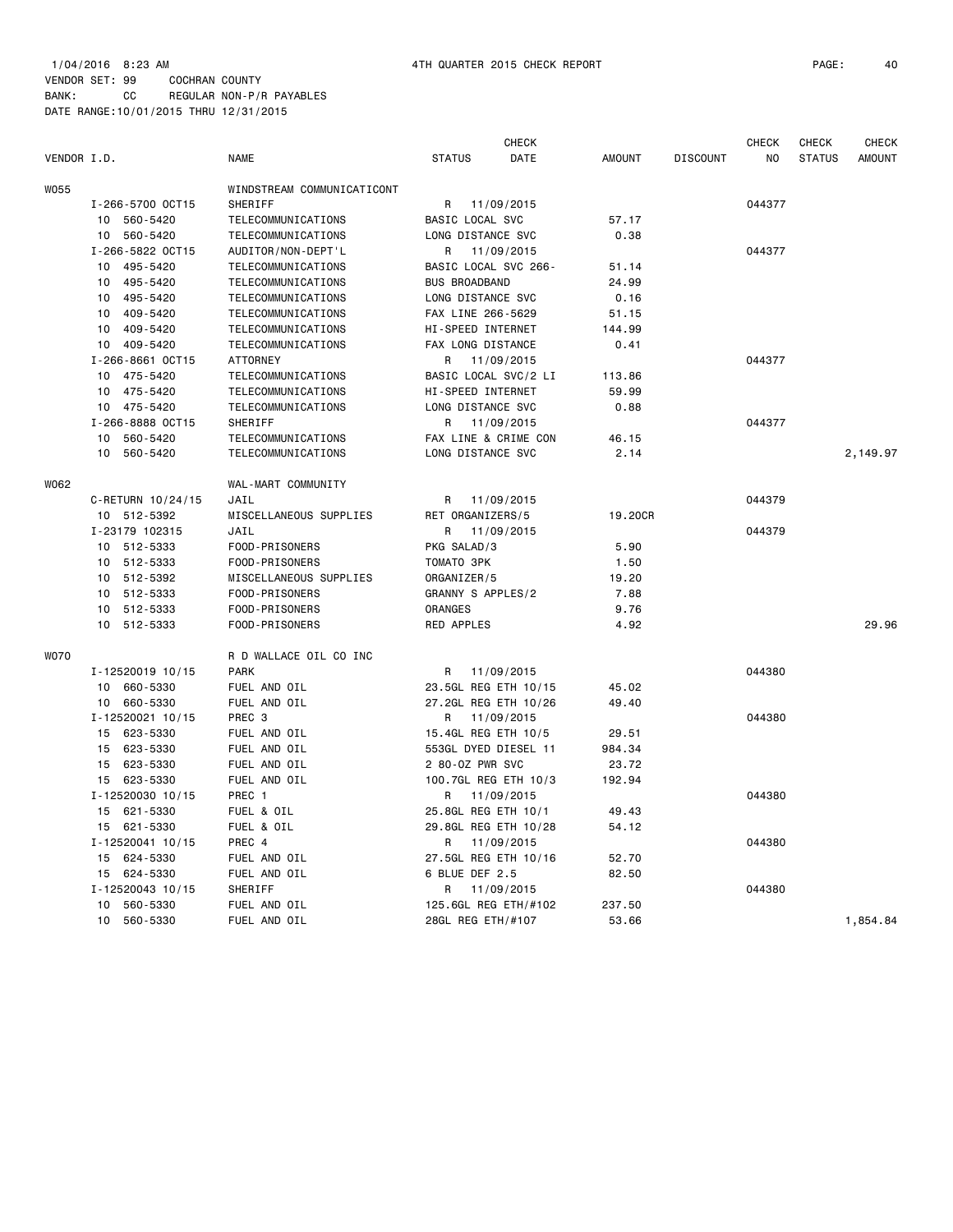| VENDOR I.D. |                 |                     | <b>NAME</b>                        | <b>STATUS</b>        | <b>CHECK</b><br>DATE | <b>AMOUNT</b> | <b>DISCOUNT</b> | <b>CHECK</b><br>NO. | <b>CHECK</b><br><b>STATUS</b> | <b>CHECK</b><br><b>AMOUNT</b> |
|-------------|-----------------|---------------------|------------------------------------|----------------------|----------------------|---------------|-----------------|---------------------|-------------------------------|-------------------------------|
| W092        |                 |                     | WTG FUELS, INC                     |                      |                      |               |                 |                     |                               |                               |
|             |                 | I-15006-13496 11/15 | SHERIFF                            | R 11/09/2015         |                      |               |                 | 044381              |                               |                               |
|             | 10              | 560-5330            | FUEL AND OIL                       | 12.02GL UNL/#107     |                      | 24.11         |                 |                     |                               |                               |
|             | 10              | 560-5330            | FUEL AND OIL                       | 16GL UNL/#136        |                      | 28.90         |                 |                     |                               |                               |
|             | 10              | 560-5330            | FUEL AND OIL                       | 107.88GL UNL/#105    |                      | 235.08        |                 |                     |                               |                               |
|             | 10              | 560-5330            | FUEL AND OIL                       | 20GL UNL/#121        |                      | 43.99         |                 |                     |                               |                               |
|             | 10              | 560-5330            | FUEL AND OIL                       | MISC CHG: GAS 00:58  |                      | 23.09         |                 |                     |                               | 355.17                        |
|             |                 |                     |                                    |                      |                      |               |                 |                     |                               |                               |
| W115        |                 |                     | RAYMOND D WEBER, SHERIFF           |                      |                      |               |                 |                     |                               |                               |
|             |                 | $I - 11/2/15$       | JAIL                               | R                    | 11/09/2015           |               |                 | 044382              |                               |                               |
|             |                 | 10 512-5333         | FOOD-PRISONERS                     | 2GL ALLSUP'S MILK 10 |                      | 7.98          |                 |                     |                               |                               |
|             |                 | 10 512-5333         | FOOD-PRISONERS                     | 12 ALLSUP'S BREAD 10 |                      | 9.54          |                 |                     |                               |                               |
|             |                 | 10 512-5333         | FOOD-PRISONERS                     | 10 ALLSUP'S BREAD 11 |                      | 5.00          |                 |                     |                               |                               |
|             | 10              | 512-5333            | FOOD-PRISONERS                     | 6 ALLSUP'S BREAD 10/ |                      | 4.77          |                 |                     |                               |                               |
|             | 10              | 512-5333            | FOOD-PRISONERS                     | 4 GAL ALLSUP'S MILK  |                      | 15.96         |                 |                     |                               |                               |
|             | 10              | 512-5333            | FOOD-PRISONERS                     | 4 ALLSUP'S BREAD 10/ |                      | 3.18          |                 |                     |                               |                               |
|             | 10              | 560-5451            | MACHINERY-NON-OFFICE REPAIR        | FABRIC/PATROL CAR AR |                      | 6.99          |                 |                     |                               |                               |
|             | 10              | 560-5451            | MACHINERY-NON-OFFICE REPAIR        | NEEDLES/PATROL CAR A |                      | 4.99          |                 |                     |                               |                               |
|             | 10              | 512-5333            | FOOD-PRISONERS                     | 4 GAL ALLSUP'S MILK  |                      | 15.96         |                 |                     |                               |                               |
|             |                 | 10 512-5333         | FOOD-PRISONERS                     | 13 ALLSUP'S BREAD 10 |                      | 10.43         |                 |                     |                               |                               |
|             | 10              | 512-5333            | FOOD-PRISONERS                     | 2 GAL ALLSUP'S MILK  |                      | 7.98          |                 |                     |                               |                               |
|             |                 | 10 512-5333         | FOOD-PRISONERS                     | SF LG EGGS 10/9      |                      | 2.29          |                 |                     |                               |                               |
|             |                 | 10 512-5333         | FOOD-PRISONERS                     | 2 BAR-S BACON 10/9   |                      | 5.98          |                 |                     |                               |                               |
|             |                 | 10 512-5333         | FOOD-PRISONERS                     | 2 GAL ALLSUP'S MILK  |                      | 7.98          |                 |                     |                               |                               |
|             | 10              | 512-5333            | FOOD-PRISONERS                     | 12 ALLSUP'S BREAD 10 |                      | 9.54          |                 |                     |                               |                               |
|             |                 | 10 512-5333         | FOOD-PRISONERS                     | 1 GAL ALLSUP'S MILK  |                      | 3.99          |                 |                     |                               |                               |
|             |                 | I-LENS CAP R/B      | SHERIFF                            | R                    | 11/09/2015           |               |                 | 044382              |                               |                               |
|             | 10 <sup>1</sup> | 560-5334            | OTHER SUPPLIES                     | NIKON COOLPIX L-120  |                      | 10.50         |                 |                     |                               | 133.06                        |
| X004        |                 |                     | <b>XEROX BUSINESS SERVICES LLC</b> |                      |                      |               |                 |                     |                               |                               |
|             |                 | I-1203394           | CO/DIST CLERK                      | R                    |                      |               |                 | 044383              |                               |                               |
|             |                 |                     |                                    |                      | 11/09/2015           |               |                 |                     |                               |                               |
|             |                 | 10 403-5416         | FILMING & INDEXING                 | 20/20 LAND REC #1821 |                      | 1,250.00      |                 |                     |                               |                               |
|             |                 | 10 403-5416         | FILMING & INDEXING                 | FREIGHT              |                      | 14.40         |                 |                     |                               | 1,264.40                      |
| Y001        |                 |                     | YELLOWHOUSE MACHINERY CO.          |                      |                      |               |                 |                     |                               |                               |
|             | I-101075        |                     | PREC 1                             | R                    | 11/09/2015           |               |                 | 044384              |                               |                               |
|             |                 | 15 621-5451         | REPAIRS                            | RPL CAB STEP/JD 770G |                      | 38.40         |                 |                     |                               |                               |
|             | 15              | 621-5451            | REPAIRS                            | <b>STEP</b>          |                      | 78.35         |                 |                     |                               |                               |
|             |                 | 15 621-5451         | REPAIRS                            | <b>ENV FEES</b>      |                      | 5.00          |                 |                     |                               |                               |
|             | I-94743         |                     | PREC 1                             | R                    | 11/09/2015           |               |                 | 044384              |                               |                               |
|             | 15              | 621-5451            | REPAIRS                            | <b>FLOODLAMP</b>     |                      | 63.20         |                 |                     |                               |                               |
|             |                 | 15 621-5451         | REPAIRS                            | AMBER SM4223HA       |                      | 188.74        |                 |                     |                               | 373.69                        |
|             |                 |                     |                                    |                      |                      |               |                 |                     |                               |                               |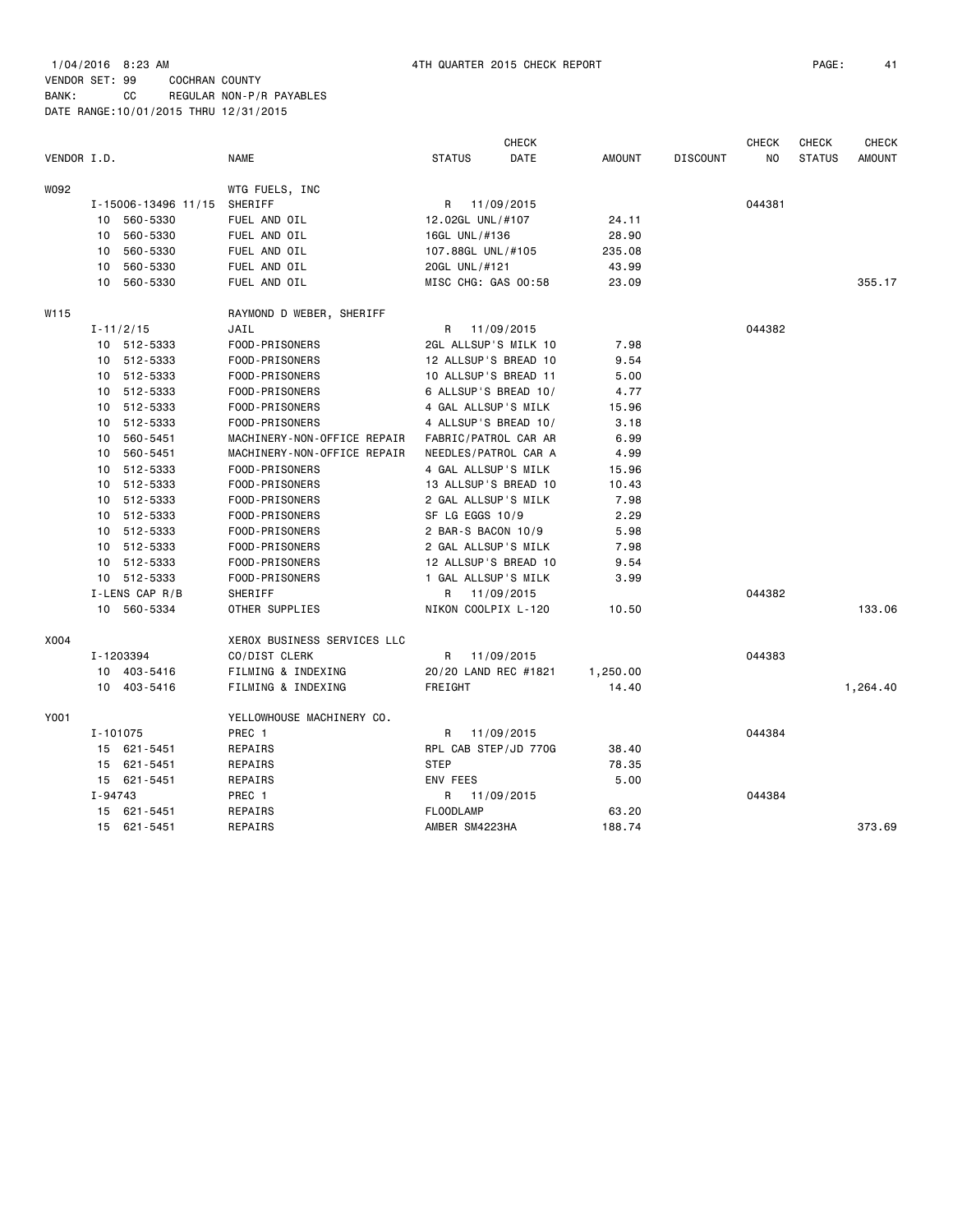1/04/2016 8:23 AM 4TH QUARTER 2015 CHECK REPORT PAGE: 42 VENDOR SET: 99 COCHRAN COUNTY BANK: CC REGULAR NON-P/R PAYABLES DATE RANGE:10/01/2015 THRU 12/31/2015

|             |                   |                           |                             | CHECK      |               |                 | <b>CHECK</b>   | <b>CHECK</b>  | <b>CHECK</b>  |
|-------------|-------------------|---------------------------|-----------------------------|------------|---------------|-----------------|----------------|---------------|---------------|
| VENDOR I.D. |                   | NAME                      | <b>STATUS</b>               | DATE       | <b>AMOUNT</b> | <b>DISCOUNT</b> | N <sub>0</sub> | <b>STATUS</b> | <b>AMOUNT</b> |
| Z029        |                   | LINA ZAPATA               |                             |            |               |                 |                |               |               |
|             | I-DW#16580        | ACTIVITY BLDG             | 11/09/2015<br>R             |            |               |                 | 044385         |               |               |
|             | 10 000-4370.101   | RENT-ACTIVITY BUILDING    | REF DEP FOR 10/31/15        |            | 150.00        |                 |                |               | 150.00        |
| A235        |                   | R&D DANIEL, INC dba       |                             |            |               |                 |                |               |               |
|             | I-50036495 6541   | ACTIVITY BLDG             | R 11/25/2015                |            |               |                 | 044415         |               |               |
|             | 10 662-5451       | REPAIR                    | RPL DRN SNSR, PMP, CTR      |            | 300.02        |                 |                |               |               |
|             | 10 662-5451       | REPAIR                    | DRAIN SENSOR                |            | 23.86         |                 |                |               |               |
|             | 10 662-5451       | REPAIR                    | DRAIN PUMP, CTRL BOAR       |            | 349.40        |                 |                |               |               |
|             | 10 662-5451       | REPAIR                    | FREIGHT                     |            | 53.28         |                 |                |               |               |
|             | 10 662-5451       | REPAIR                    | <b>DISC</b>                 |            | 110.88CR      |                 |                |               |               |
|             | I-50140090 6446   | <b>COURTHOUSE</b>         | R<br>11/25/2015             |            |               |                 | 044415         |               |               |
|             | 10 510-5411       | MAINTENANCE CONTRACTS     | FILTER SVC/CK MTRS, D       |            | 589.58        |                 |                |               |               |
|             | 10 510-5411       | MAINTENANCE CONTRACTS     | <b>DISCOUNT</b>             |            | 91.58CR       |                 |                |               |               |
|             | I-50191562        | <b>COURTHOUSE</b>         | R 11/25/2015                |            |               |                 | 044415         |               |               |
|             | 10 510-5451       | REPAIR                    | INSTL AIR HANDLER/CC        |            | 3,014.00      |                 |                |               |               |
|             | I-50191599        | COURTHOUSE                | R 11/25/2015                |            |               |                 | 044415         |               |               |
|             | 10 510-5451       | REPAIR                    | RPL VLVS/CONV TO ELE        |            | 1,700.64      |                 |                |               |               |
|             | 10 510-5451       | REPAIR                    | RPL THERMOST                |            | 191.74        |                 |                |               |               |
|             | 10 510-5451       | REPAIR                    | <b>DISC</b>                 |            | 192.78CR      |                 |                |               |               |
|             | I-50191629 6406   | <b>COURTHOUSE</b>         | 11/25/2015<br>R             |            |               |                 | 044415         |               |               |
|             | 10 510-5451       | REPAIR                    | RPL THRM/JDG; RPL 2 F       |            | 340.00        |                 |                |               |               |
|             | $I - 6193$        | ACTIVITY BLDG             | 11/25/2015<br>R             |            |               |                 | 044415         |               |               |
|             | 10 662-5451       | REPAIR                    | RPL 2-STG THERMST/BN        |            | 156.17        |                 |                |               | 6,323.45      |
|             |                   |                           |                             |            |               |                 |                |               |               |
| B026        |                   | BLEDSOE WATER SUPPLY CORP |                             |            |               |                 |                |               |               |
|             | $I - 3004$ 11/15  | PREC 3                    | 11/25/2015<br>R             |            |               |                 | 044416         |               |               |
|             | 15 623-5440       | UTILITIES                 | 565GL WATER OCT 2015        |            | 20.10         |                 |                |               | 20.10         |
| <b>B198</b> |                   | BLAINE INDUSTRIAL SUPPLY  |                             |            |               |                 |                |               |               |
|             | I-S3378549.001    | <b>COURTHOUSE</b>         | R 11/25/2015                |            |               |                 | 044417         |               |               |
|             | 10 510-5332       | CUSTODIAL SUPPLIES        | <b>1CS COTTONELLE TISSU</b> |            | 74.17         |                 |                |               |               |
|             | 10 510-5332       | CUSTODIAL SUPPLIES        | <b>1CS SPRAYWAY</b>         |            | 32.62         |                 |                |               |               |
|             | 10 510-5332       | CUSTODIAL SUPPLIES        | 1DZ RIM HANGER, LIME        |            | 29.58         |                 |                |               |               |
|             | 10 510-5332       | CUSTODIAL SUPPLIES        | 12EA PLEDGE CITRUS          |            | 107.45        |                 |                |               | 243.82        |
| B282        |                   | BeSt REFRIGERATION        |                             |            |               |                 |                |               |               |
|             | $I - 6426$        | JAIL                      | 11/25/2015<br>R             |            |               |                 | 044418         |               |               |
|             | 10 512-5451       | REPAIR                    | 8 ICE MACHINE CLNR          |            | 45.52         |                 |                |               |               |
|             | 10 512-5451       | REPAIR                    | 4 HRS LABOR W/IT            |            | 320.00        |                 |                |               | 365.52        |
| C015        |                   | COCHRAN COUNTY SENIOR     |                             |            |               |                 |                |               |               |
|             | I-NOV '15 INSTLMT | SENIOR CITIZENS           | R                           | 11/25/2015 |               |                 | 044419         |               |               |
|             | 10 663-5418       | SENIOR CITIZENS CONTRACT  | NOV 2015                    |            | 6,250.00      |                 |                |               | 6,250.00      |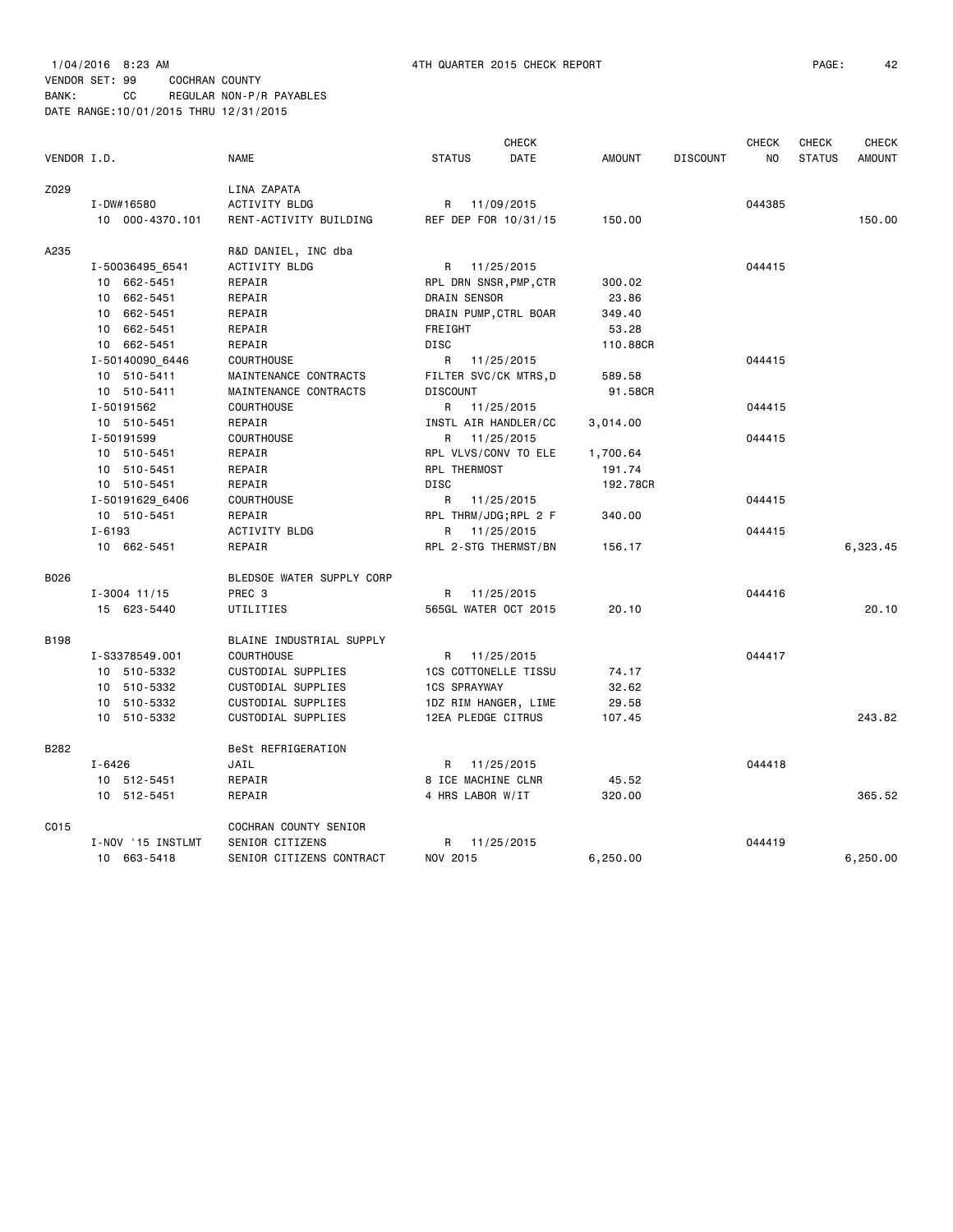1/04/2016 8:23 AM 4TH QUARTER 2015 CHECK REPORT PAGE: 43 VENDOR SET: 99 COCHRAN COUNTY BANK: CC REGULAR NON-P/R PAYABLES DATE RANGE:10/01/2015 THRU 12/31/2015

| <b>CHECK</b> |                               |                                |                         |            |               |                 | <b>CHECK</b> | <b>CHECK</b>  | <b>CHECK</b>  |
|--------------|-------------------------------|--------------------------------|-------------------------|------------|---------------|-----------------|--------------|---------------|---------------|
| VENDOR I.D.  |                               | <b>NAME</b>                    | <b>STATUS</b>           | DATE       | <b>AMOUNT</b> | <b>DISCOUNT</b> | NO           | <b>STATUS</b> | <b>AMOUNT</b> |
| C064         |                               | CITY OF MORTON F D             |                         |            |               |                 |              |               |               |
|              | I-NOV 2015                    | PUBLIC SAFETY*OTHER            | R 11/25/2015            |            |               |                 | 044420       |               |               |
|              | 10 580-5414                   | FIRE PROTECTION CONTRACTS      | 2117 FM 597, PIT FIRE   |            | 350.00        |                 |              |               |               |
|              | 580-5414<br>10                | FIRE PROTECTION CONTRACTS      | 4MI W 214/1585, GRASS   |            | 350.00        |                 |              |               |               |
|              | 580-5414<br>10                | FIRE PROTECTION CONTRACTS      | CR95/FM1585, GRASS 10   |            | 350.00        |                 |              |               |               |
|              | I-SEP 2015                    | PUBLIC SAFETY*OTHER            | R                       | 11/25/2015 |               |                 | 044420       |               |               |
|              | 580-5414<br>10                | FIRE PROTECTION CONTRACTS      | CR94/FM1780, GRASS 9/   |            | 350.00        |                 |              |               |               |
|              | 580-5414<br>10                | FIRE PROTECTION CONTRACTS      | 2 MI S OF 1585/214,G    |            | 350.00        |                 |              |               |               |
|              | 580-5414<br>10                | FIRE PROTECTION CONTRACTS      | 400BLK 1585, GRASS 9/   |            | 350.00        |                 |              |               |               |
|              | 580-5414<br>10                | FIRE PROTECTION CONTRACTS      | 150BLK 125, WRECK 9/2   |            | 350.00        |                 |              |               | 2,450.00      |
| C065         |                               | CITY OF WHITEFACE F D          |                         |            |               |                 |              |               |               |
|              | I-OCT-NOV 2015                | PUBLIC SAFETY*OTHER            | R                       | 11/25/2015 |               |                 | 044421       |               |               |
|              | 580-5414<br>10                | FIRE PROTECTION CONTRACTS      | 10/12 1585&CR57, GRAS   |            | 350.00        |                 |              |               |               |
|              | 580-5414<br>10                | FIRE PROTECTION CONTRACTS      | 11/1 1780&6MI S, GRAS   |            | 350.00        |                 |              |               |               |
|              | 580-5414<br>10                | FIRE PROTECTION CONTRACTS      | 11/9 114&CR130, GRASS   |            | 350.00        |                 |              |               |               |
|              | 580-5414<br>10                | FIRE PROTECTION CONTRACTS      | 11/12 114/125-1169/3    |            | 350.00        |                 |              |               |               |
|              | 580-5414<br>10                | FIRE PROTECTION CONTRACTS      | 11/13 301&CR227, GRAS   |            | 350.00        |                 |              |               |               |
|              | 580-5414<br>10                | FIRE PROTECTION CONTRACTS      | 11/16 125&CR235, GRAS   |            | 350.00        |                 |              |               |               |
|              | 580-5414<br>10                | FIRE PROTECTION CONTRACTS      | 11/16 125&FM2195, GRA   |            | 350.00        |                 |              |               |               |
|              | 580-5414<br>10                | FIRE PROTECTION CONTRACTS      | 11/17 6MI S, 1780, COT  |            | 350.00        |                 |              |               | 2,800.00      |
| C096         |                               | C & R CAFE                     |                         |            |               |                 |              |               |               |
|              | I-THANKSGIVING '15            | NON-DEPT'L                     | R                       | 11/25/2015 |               |                 | 044422       |               |               |
|              | 10 409-5499                   | MISCELLANEOUS                  | TRKY, HAM, DRSNG, ROLLS |            | 450.00        |                 |              |               | 450.00        |
| C260         |                               | CITY BANK                      |                         |            |               |                 |              |               |               |
|              | $I-TAX A/C 11/12/15$          | TAX A/C                        | R 11/25/2015            |            |               |                 | 044423       |               |               |
|              | 10 499-5310                   | OFFICE SUPPLIES                | PRNT CKS/HWY ACCT       |            | 267.07        |                 |              |               |               |
|              | $I - TAX A/C 11/9/15$         | TAX A/C                        | R                       | 11/25/2015 |               |                 | 044423       |               |               |
|              | 10 499-5310                   | OFFICE SUPPLIES                | PRNT DEP SLIPS/HWY A    |            | 74.15         |                 |              |               | 341.22        |
| C340         |                               | COUNTY INFORMATION RESOURCE AG |                         |            |               |                 |              |               |               |
|              | I-S0P004646                   | NON-DEPT'L                     | R                       | 11/25/2015 |               |                 | 044424       |               |               |
|              | 10 409-5420                   | TELECOMMUNICATIONS             | 22 EMAIL ACCTS OCT15    |            | 44.00         |                 |              |               | 44.00         |
| C371         |                               | COCHRAN COUNTY TAX A/C         |                         |            |               |                 |              |               |               |
|              | I-'12 F250#6332/'16           | SHERIFF                        | R                       | 11/25/2015 |               |                 | 044425       |               |               |
|              | 10 560-5451                   | MACHINERY-NON-OFFICE REPAIR    | STATE INSP FEE/'12 F    |            | 7.50          |                 |              |               | 7.50          |
| C371         |                               | COCHRAN COUNTY TAX A/C         |                         |            |               |                 |              |               |               |
|              | I-'13 EXPR #5105, '16 SHERIFF |                                | R                       | 11/25/2015 |               |                 | 044426       |               |               |
|              | 560-5451<br>10                | MACHINERY-NON-OFFICE REPAIR    | STATE INSP FEE/'13 F    |            | 7.50          |                 |              |               | 7.50          |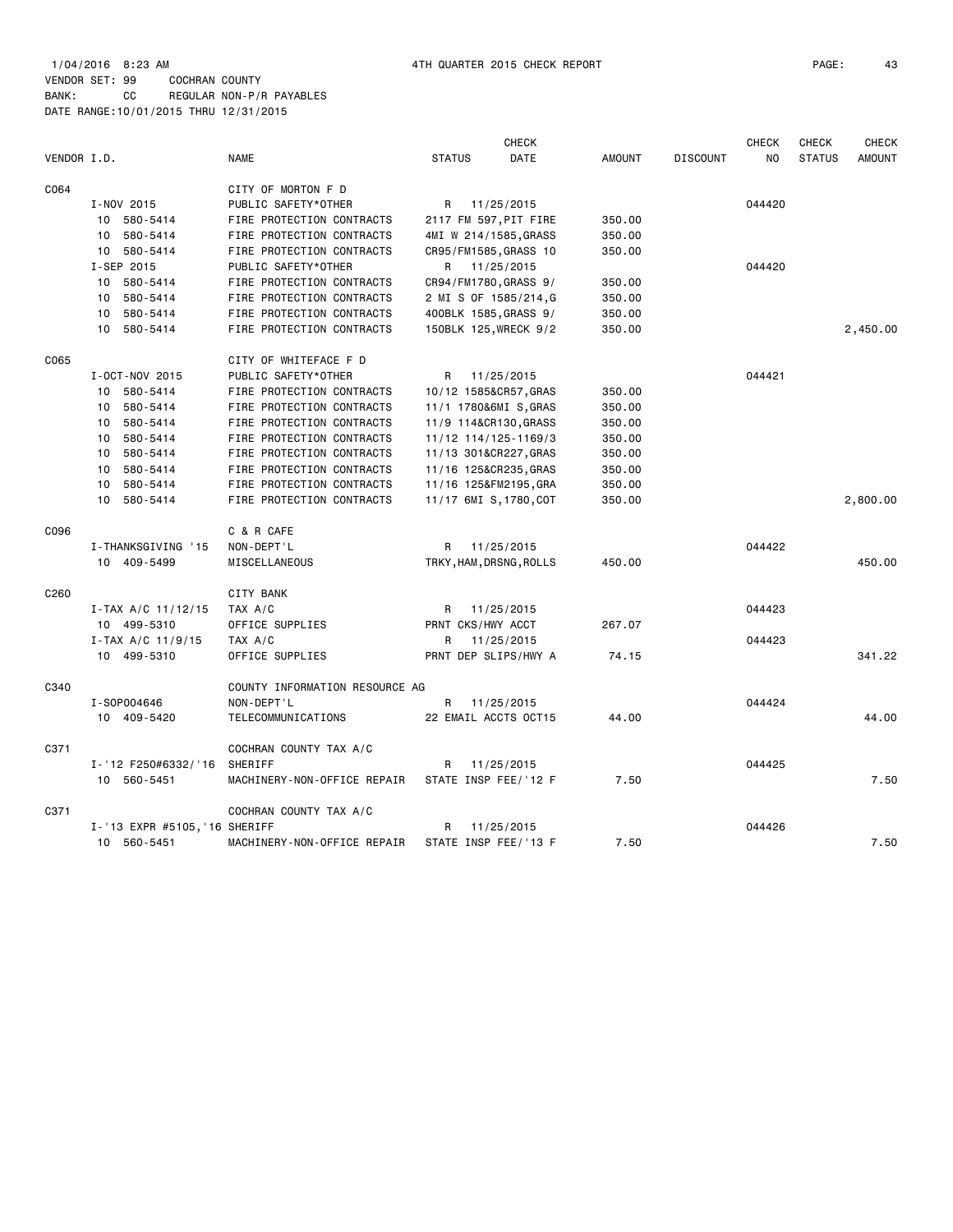|                  |                                          |                                |                        | <b>CHECK</b> |               |                 | <b>CHECK</b>   | CHECK         | CHECK         |
|------------------|------------------------------------------|--------------------------------|------------------------|--------------|---------------|-----------------|----------------|---------------|---------------|
| VENDOR I.D.      |                                          | <b>NAME</b>                    | <b>STATUS</b>          | <b>DATE</b>  | <b>AMOUNT</b> | <b>DISCOUNT</b> | N <sub>O</sub> | <b>STATUS</b> | <b>AMOUNT</b> |
| E085             |                                          | EEVOLVE ENTERPRISES            |                        |              |               |                 |                |               |               |
|                  | $I - 2010$                               | <b>SHERIFF</b>                 | R 11/25/2015           |              |               |                 | 044427         |               |               |
|                  | 10 560-5205                              | UNIFORMS                       | 6 CAP/CONTRAST EYELE   |              | 69.60         |                 |                |               |               |
|                  | 10 560-5205                              | UNIFORMS                       | 6 EMBROIDERY ON SIDE   |              | 6.00          |                 |                |               | 75.60         |
| F215             |                                          | 1ST CLASS PLUMBING HEATING & A |                        |              |               |                 |                |               |               |
|                  | I-2057022                                | JAIL                           | R 11/25/2015           |              |               |                 | 044428         |               |               |
|                  | 10 512-5451                              | REPAIR                         | SINK MCHN FEE          |              | 10.00         |                 |                |               |               |
|                  | 10 512-5451                              | REPAIR                         | UNSTOP, TEMP RPR SEWE  |              | 315.00        |                 |                |               |               |
|                  | 10 512-5451                              | REPAIR                         | 3 HRS SVC TRK #117     |              | 75.00         |                 |                |               | 400.00        |
| G005             |                                          | <b>GENERAL FUND</b>            |                        |              |               |                 |                |               |               |
|                  | I-VEH LEASE #17/36                       | JUVENILE PROBATION             | R                      | 11/25/2015   |               |                 | 044429         |               |               |
|                  | 17 573-5464                              | VEHICLE LEASE                  | VEHICLE LEASE NOV 20   |              | 833.00        |                 |                |               | 833.00        |
| G031             |                                          | GRAINGER                       |                        |              |               |                 |                |               |               |
|                  | I-9890157267                             | COURTHOUSE                     | R                      | 11/25/2015   |               |                 | 044430         |               |               |
|                  | 10 510-5451                              | REPAIR                         | 12 FILTER, 20x25x2, PL |              | 32.28         |                 |                |               | 32.28         |
|                  |                                          |                                |                        |              |               |                 |                |               |               |
| H152             |                                          | HARRIS LOCAL GOVERNMENT        |                        |              |               |                 |                |               |               |
|                  | I-MN00006098                             | TAX A/C                        | R                      | 11/25/2015   |               |                 | 044431         |               |               |
|                  | 10 499-5411                              | MAINTENANCE CONTRACTS          | ONLINE HOSTING 1ST Q   |              | 6,459.77      |                 |                |               | 6,459.77      |
| H <sub>248</sub> |                                          | <b>BRUCE HEFLIN</b>            |                        |              |               |                 |                |               |               |
|                  | I-PUB OFF'L BOND '15 COMMISSIONERS COURT |                                | R 11/25/2015           |              |               |                 | 044432         |               |               |
|                  | 15 610-5480                              | <b>BONDS &amp; NOTARY FEES</b> | R/B NEW PUB OFF'L BO   |              | 50.00         |                 |                |               | 50.00         |
| H <sub>264</sub> |                                          | PAT HENRY                      |                        |              |               |                 |                |               |               |
|                  | I-PUB OFF'L BOND '15 COMMISSIONERS COURT |                                | R 11/25/2015           |              |               |                 | 044433         |               |               |
|                  | 15 610-5480                              | <b>BONDS &amp; NOTARY FEES</b> | R/B NEW PUB OFF'L BO   |              | 50.00         |                 |                |               | 50.00         |
| J040             |                                          | JONES McCLURE PUBLISHING       |                        |              |               |                 |                |               |               |
|                  | I-100431538                              | DISTRICT COURT                 | R 11/25/2015           |              |               |                 | 044434         |               |               |
|                  | 10 435-5310                              | OFFICE SUPPLIES                | TX RULES OF EVID 201   |              | 99.00         |                 |                |               |               |
|                  | 10 435-5310                              | OFFICE SUPPLIES                | SHIPPING               |              | 10.00         |                 |                |               | 109.00        |
|                  |                                          |                                |                        |              |               |                 |                |               |               |
| J049             |                                          | JUVENILE PROBATION FUND        |                        |              |               |                 |                |               |               |
|                  | I-LOCAL MATCH 11/15                      | JUVENILE PROBATION             | R                      | 11/25/2015   |               |                 | 044435         |               |               |
|                  | 10 571-5472                              | LOCAL SUPPORT-JUV BOARD        | LOCAL FUNDS MATCH NO   |              | 2,500.00      |                 |                |               | 2,500.00      |
| J057             |                                          | MT LIBRARY SERVICES dba        |                        |              |               |                 |                |               |               |
|                  | I-297175                                 | LIBRARY                        | R                      | 11/25/2015   |               |                 | 044436         |               |               |
|                  | 10 650-5590                              | <b>BOOKS</b>                   | INTERMEDIATE RDRS/2    |              | 45.75         |                 |                |               |               |
|                  | 650-5590<br>10                           | <b>BOOKS</b>                   | UPPR ELEM, JR HI       |              | 45.75         |                 |                |               |               |
|                  | 650-5590<br>10                           | <b>BOOKS</b>                   | INDEP RDRS             |              | 42.75         |                 |                |               |               |
|                  | 650-5590<br>10                           | <b>BOOKS</b>                   | KINDER                 |              | 45.75         |                 |                |               |               |
|                  | 650-5590<br>10                           | <b>BOOKS</b>                   | MATURE YOUNG ADULTS    |              | 47.25         |                 |                |               |               |
|                  | 10<br>650-5590                           | <b>BOOKS</b>                   | YOUNG ADULTS           |              | 47.25         |                 |                |               | 274.50        |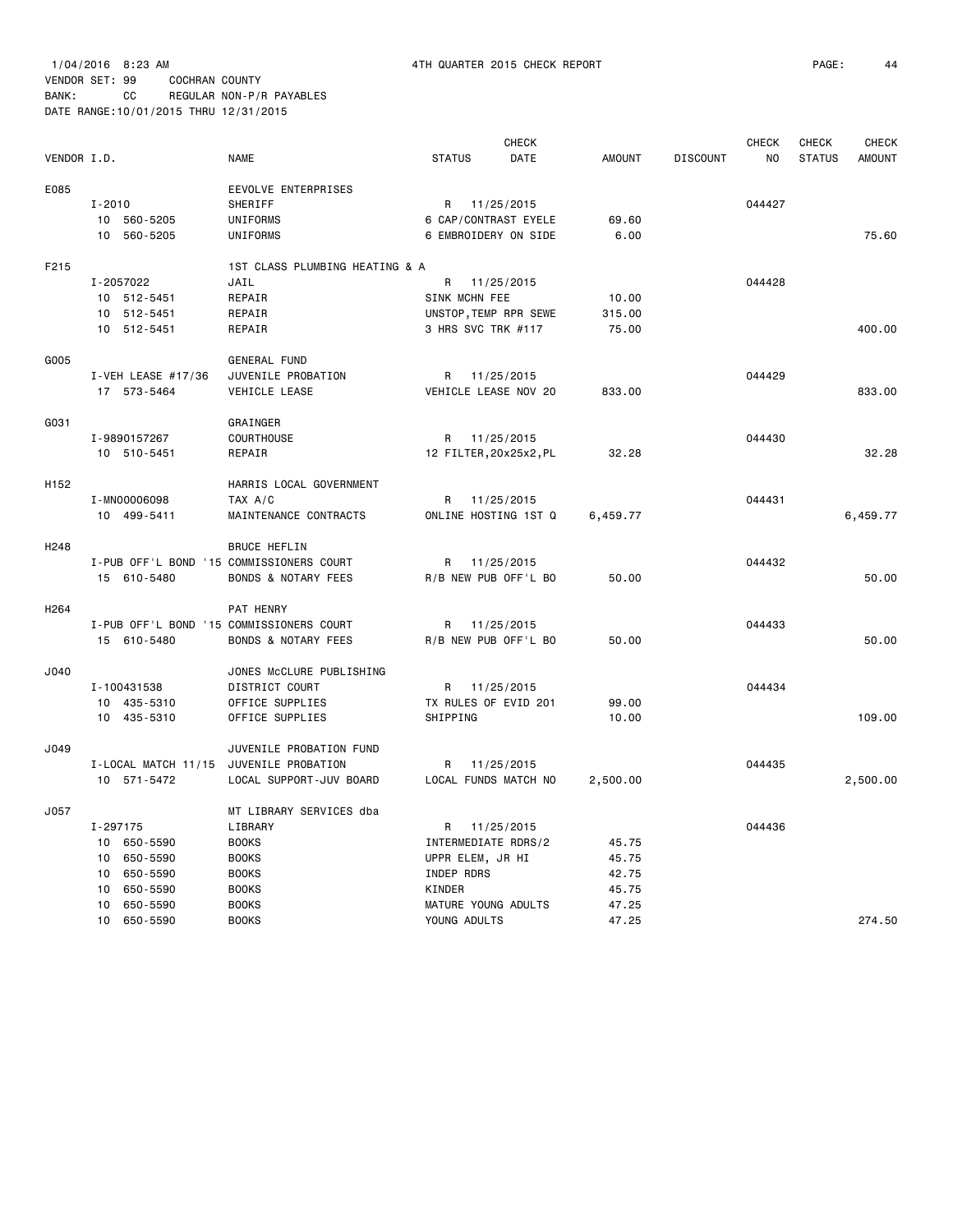1/04/2016 8:23 AM 4TH QUARTER 2015 CHECK REPORT PAGE: 45 VENDOR SET: 99 COCHRAN COUNTY BANK: CC REGULAR NON-P/R PAYABLES DATE RANGE:10/01/2015 THRU 12/31/2015

|             |                 |                              |                                | CHECK              |  |                          |               | <b>CHECK</b>    | <b>CHECK</b> |               |               |
|-------------|-----------------|------------------------------|--------------------------------|--------------------|--|--------------------------|---------------|-----------------|--------------|---------------|---------------|
| VENDOR I.D. |                 |                              | <b>NAME</b>                    | <b>STATUS</b>      |  | DATE                     | <b>AMOUNT</b> | <b>DISCOUNT</b> | NO.          | <b>STATUS</b> | <b>AMOUNT</b> |
| J090        |                 |                              | JOHN ROLEY AUTOCENTER          |                    |  |                          |               |                 |              |               |               |
|             | $I - 25453$     |                              | JUVENILE PROBATION             |                    |  | R 11/25/2015             |               |                 | 044437       |               |               |
|             |                 | 17 573-5499                  | OPERATING EXPENSES             |                    |  | RPL BELTS, PULLEY/14     | 172.00        |                 |              |               |               |
|             |                 | 17 573-5499                  | OPERATING EXPENSES             | TENSIONER          |  |                          | 68.67         |                 |              |               |               |
|             |                 | 17 573-5499                  | OPERATING EXPENSES             | BELT KIT           |  |                          | 67.67         |                 |              |               |               |
|             |                 | 17 573-5499                  | OPERATING EXPENSES             | BELT #12658179     |  |                          | 68.29         |                 |              |               |               |
|             |                 | 17 573-5499                  | OPERATING EXPENSES             | BELT #12626076     |  |                          | 33.53         |                 |              |               |               |
|             |                 | 17 573-5499                  | OPERATING EXPENSES             | SUBLET LABOR       |  |                          | 195.00        |                 |              |               |               |
|             |                 | 17 573-5499                  | OPERATING EXPENSES             | SHOP SUPPLIES      |  |                          | 10.00         |                 |              |               | 615.16        |
| L015        |                 |                              | LUBBOCK COUNTY, TEXAS          |                    |  |                          |               |                 |              |               |               |
|             |                 | I-0CT15/JUV#824              | JUVENILE PROBATION             | R                  |  | 11/25/2015               |               |                 | 044438       |               |               |
|             |                 | 17 573-5413                  | Detention Services             |                    |  | 3 DAYS/PRE(S)/#824       | 300.00        |                 |              |               | 300,00        |
| L057        |                 |                              | L KENLEY, dba                  |                    |  |                          |               |                 |              |               |               |
|             | $I - 7253$      |                              | SHERIFF                        | R                  |  | 11/25/2015               |               |                 | 044439       |               |               |
|             |                 | 10 560-5451                  | MACHINERY-NON-OFFICE REPAIR    | RE-LETTER #107     |  |                          | 250.00        |                 |              |               |               |
|             |                 | I-7305 VAN                   | NON-DEPT'L/VETERANS VAN        | R                  |  | 11/25/2015               |               |                 | 044439       |               |               |
|             |                 | 10 409-5571                  | CAPITAL OUTLAY                 |                    |  | DOOR DECALS/VETERANS     | 35.00         |                 |              |               | 285.00        |
| M018        |                 |                              | MORTON INSURANCE AGENCY        |                    |  |                          |               |                 |              |               |               |
|             |                 | I-70585148/VILLANU16 SHERIFF |                                | R                  |  | 11/25/2015               |               |                 | 044440       |               |               |
|             |                 | 10 560-5480                  | <b>BONDS &amp; NOTARY FEES</b> |                    |  | RES DEP RNW/MAX VILL     | 50.00         |                 |              |               | 50.00         |
| M019        |                 |                              | MORTON LIONS CLUB              |                    |  |                          |               |                 |              |               |               |
|             |                 | I-JAIL 112015                | JAIL                           | R                  |  | 11/25/2015               |               |                 | 044441       |               |               |
|             |                 | 10 512-5392                  | MISCELLANEOUS SUPPLIES         |                    |  | JANITOR BROOM 100% C     | 19.50         |                 |              |               |               |
|             |                 | 10 512-5392                  | MISCELLANEOUS SUPPLIES         |                    |  | 2 CORN BROOM W/BAND      | 36.20         |                 |              |               |               |
|             |                 | 10 512-5392                  | MISCELLANEOUS SUPPLIES         | 2 PLASTIC BROOM    |  |                          | 22.00         |                 |              |               |               |
|             |                 | 10 512-5392                  | MISCELLANEOUS SUPPLIES         | LOBBY DUST PAN     |  |                          | 15.93         |                 |              |               | 93.63         |
| M089        |                 |                              | STACY JAMES MILLER DBA         |                    |  |                          |               |                 |              |               |               |
|             | $I - 1090$      |                              | <b>COURTHOUSE</b>              | R                  |  | 11/25/2015               |               |                 | 044442       |               |               |
|             |                 | 10 510-5451                  | REPAIR                         |                    |  | NW POLY FOAM ROOF/JA     | 8,925.00      |                 |              |               | 8,925.00      |
| M239        |                 |                              | MIDAMERICA BOOKS               |                    |  |                          |               |                 |              |               |               |
|             | I-365899        |                              | LIBRARY                        | R                  |  | 11/25/2015               |               |                 | 044443       |               |               |
|             | 10              | 650-5590                     | <b>BOOKS</b>                   | APATOSAURUS        |  |                          | 19.95         |                 |              |               |               |
|             | 10              | 650-5590                     | <b>BOOKS</b>                   | PTERANODON         |  |                          | 19.95         |                 |              |               |               |
|             | 10              | 650-5590                     | <b>BOOKS</b>                   | <b>STEGOSAURUS</b> |  |                          | 19.95         |                 |              |               |               |
|             | 10 <sup>1</sup> | 650-5590                     | <b>BOOKS</b>                   | TRICERATOPS        |  |                          | 19.95         |                 |              |               |               |
|             | 10              | 650-5590                     | <b>BOOKS</b>                   |                    |  | <b>TYRANNOSAURUS REX</b> | 19.95         |                 |              |               |               |
|             | 10              | 650-5590                     | <b>BOOKS</b>                   | VELOCIRAPTOR       |  |                          | 19.95         |                 |              |               | 119.70        |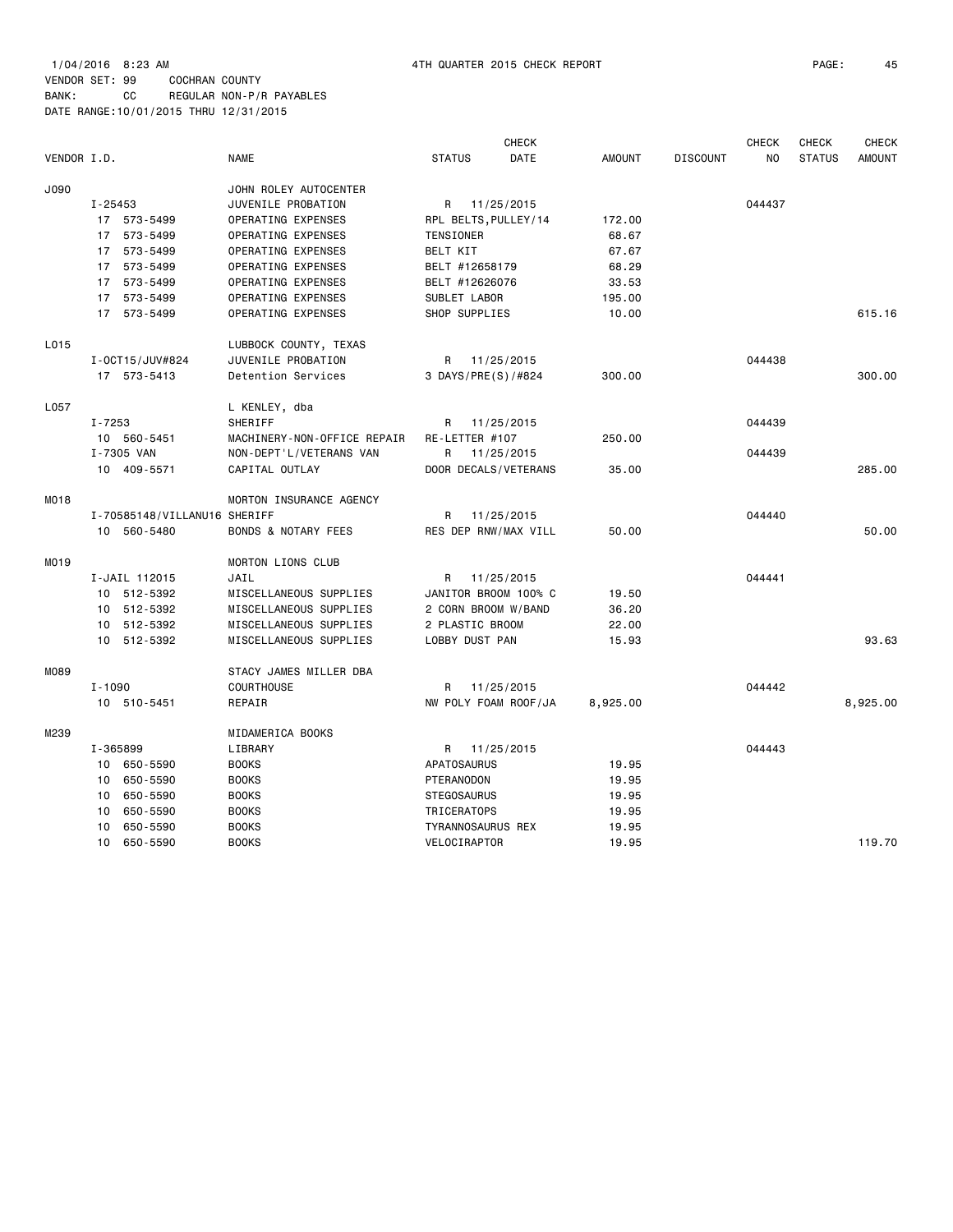1/04/2016 8:23 AM 4TH QUARTER 2015 CHECK REPORT PAGE: 46 VENDOR SET: 99 COCHRAN COUNTY BANK: CC REGULAR NON-P/R PAYABLES

DATE RANGE:10/01/2015 THRU 12/31/2015

| VENDOR I.D. |                                          | <b>NAME</b>                                     | <b>STATUS</b>                 | <b>CHECK</b><br>DATE | <b>AMOUNT</b> | <b>DISCOUNT</b> | <b>CHECK</b><br>NO. | <b>CHECK</b><br><b>STATUS</b> | <b>CHECK</b><br><b>AMOUNT</b> |
|-------------|------------------------------------------|-------------------------------------------------|-------------------------------|----------------------|---------------|-----------------|---------------------|-------------------------------|-------------------------------|
| M299        | $I - 440$<br>10 560-5499                 | MORTON SELF STORAGE<br>SHERIFF<br>MISCELLANEOUS | R 11/25/2015<br>STORAGE DEC15 |                      | 50.00         |                 | 044444              |                               | 50.00                         |
| M321        |                                          | JAMES M MOORE                                   |                               |                      |               |                 |                     |                               |                               |
|             | I-JUV#630                                | COUNTY COURT                                    | R 11/25/2015                  |                      |               |                 | 044445              |                               |                               |
|             | 10 426-5400                              | ATTORNEY AD LITEM                               | PLEA HRNG/JUV#630             |                      | 200.00        |                 |                     |                               |                               |
|             | I-JUV#631                                | COUNTY COURT                                    | R 11/25/2015                  |                      |               |                 | 044445              |                               |                               |
|             | 10 426-5400                              | ATTORNEY AD LITEM                               | PLEA HRNG/JUV#631             |                      | 200.00        |                 |                     |                               | 400.00                        |
| N066        |                                          | NTS COMMUNICATIONS                              |                               |                      |               |                 |                     |                               |                               |
|             | I-8062660032 NOV15                       | COMM'R CT/CO JUDGE/PREC 4                       | R 11/25/2015                  |                      |               |                 | 044446              |                               |                               |
|             | 15 610-5420                              | TELECOMMUNICATIONS                              | WATS LINE                     |                      | 1.00          |                 |                     |                               |                               |
|             | 15 610-5420                              | TELECOMMUNICATIONS                              | <b>FEES</b>                   |                      | 6.65          |                 |                     |                               |                               |
|             | 15 624-5420                              | TELECOMMUNICATIONS                              | LONG DISTANCE SVC             |                      | 2.22          |                 |                     |                               | 9.87                          |
| N095        |                                          | NEOFUNDS BY NEOPOST                             |                               |                      |               |                 |                     |                               |                               |
|             | I-11271770 11/15                         | <b>CLERK</b>                                    | R 11/25/2015                  |                      |               |                 | 044447              |                               |                               |
|             | 10 403-5311                              | POSTAL EXPENSES                                 | POSTAGE/METER                 |                      | 1,000.00      |                 |                     |                               | 1,000.00                      |
| 0013        |                                          | OLD REPUBLIC SURETY COMPA                       |                               |                      |               |                 |                     |                               |                               |
|             | I-LP01036980 2016                        | AUDITOR                                         | R 11/25/2015                  |                      |               |                 | 044448              |                               |                               |
|             | 10 495-5480                              | <b>BONDS &amp; NOTARY FEES</b>                  |                               | PUB OFF'L BOND RNW/D | 50.00         |                 |                     |                               | 50.00                         |
| 0013        |                                          | OLD REPUBLIC SURETY COMPA                       |                               |                      |               |                 |                     |                               |                               |
|             | I-LP02126106 2016                        | SHERIFF                                         | R 11/25/2015                  |                      |               |                 | 044449              |                               |                               |
|             | 10 560-5480                              | <b>BONDS &amp; NOTARY FEES</b>                  | PUB OFF'L BOND RNW/R          |                      | 50.00         |                 |                     |                               | 50,00                         |
| 0013        |                                          | OLD REPUBLIC SURETY COMPA                       |                               |                      |               |                 |                     |                               |                               |
|             | I-LP02145092/HENRY16 COMMISSIONERS COURT |                                                 | R 11/25/2015                  |                      |               |                 | 044450              |                               |                               |
|             | 15 610-5480                              | <b>BONDS &amp; NOTARY FEES</b>                  | PUB OFF'L BOND RNW/P          |                      | 50.00         |                 |                     |                               | 50.00                         |
| 0013        |                                          | OLD REPUBLIC SURETY COMPA                       |                               |                      |               |                 |                     |                               |                               |
|             | I-LP02145093 2016                        | COMMISSIONERS COURT                             | R 11/25/2015                  |                      |               |                 | 044451              |                               |                               |
|             | 15 610-5480                              | <b>BONDS &amp; NOTARY FEES</b>                  | PUB OFF'L BOND RNW/R          |                      | 50.00         |                 |                     |                               | 50.00                         |
| 0013        |                                          | OLD REPUBLIC SURETY COMPA                       |                               |                      |               |                 |                     |                               |                               |
|             | I-LP02145094/HEFLN16 COMMISSIONERS COURT |                                                 | R 11/25/2015                  |                      |               |                 | 044452              |                               |                               |
|             | 15 610-5480                              | <b>BONDS &amp; NOTARY FEES</b>                  | PUB OFF'L BOND RNW/B          |                      | 50.00         |                 |                     |                               | 50.00                         |
| 0013        |                                          | OLD REPUBLIC SURETY COMPA                       |                               |                      |               |                 |                     |                               |                               |
|             | I-P0B2127511 2016                        | TAX A/C                                         | R 11/25/2015                  |                      |               |                 | 044453              |                               |                               |
|             | 10 499-5480                              | BONDS & NOTARY FEES                             | PUB OFF'L BOND RNW/D          |                      | 50.00         |                 |                     |                               | 50.00                         |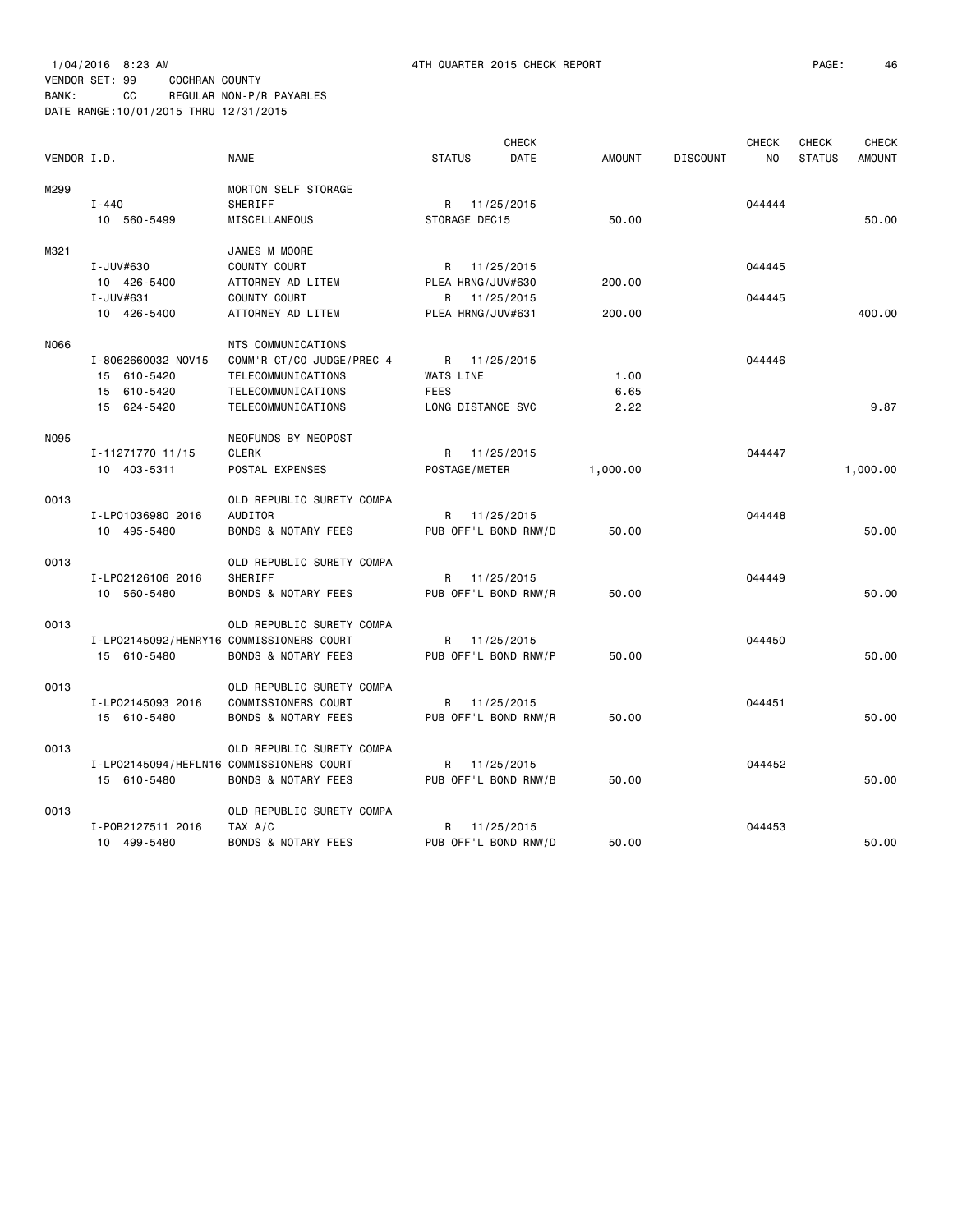|             |                   |                                | <b>CHECK</b>          |               |                 | <b>CHECK</b> | CHECK         | <b>CHECK</b>  |
|-------------|-------------------|--------------------------------|-----------------------|---------------|-----------------|--------------|---------------|---------------|
| VENDOR I.D. |                   | <b>NAME</b>                    | <b>STATUS</b><br>DATE | <b>AMOUNT</b> | <b>DISCOUNT</b> | NO           | <b>STATUS</b> | <b>AMOUNT</b> |
| 0037        |                   | ANGELA OVERMAN, ATTY AT LAW    |                       |               |                 |              |               |               |
|             | I-4239/CPS 111215 | DISTRICT COURT                 | R 11/25/2015          |               |                 | 044454       |               |               |
|             | 10 435-5400       | ATTORNEY AD LITEM              | CPS#4239/(CH) PERM H  | 300.00        |                 |              |               | 300,00        |
|             |                   |                                |                       |               |                 |              |               |               |
| 0109        |                   | 110TH JUDICIAL DISTRICT JUVENI |                       |               |                 |              |               |               |
|             | I-691/JUV#831     | JUVENILE PROBATION             | R 11/25/2015          |               |                 | 044455       |               |               |
|             | 17 573-5413.004   | Other Placements               | 31 DAYS/POST(N)/JUV#  | 2,728.00      |                 |              |               | 2,728.00      |
| P073        |                   | THE PENWORTHY COMPANY          |                       |               |                 |              |               |               |
|             | I-0017663-IN      | LIBRARY                        | R<br>11/25/2015       |               |                 | 044456       |               |               |
|             | 650-5590<br>10    | <b>BOOKS</b>                   | CHRISTMAS COUNTDOWN   | 6.99          |                 |              |               |               |
|             | 650-5590<br>10    | <b>BOOKS</b>                   | CURIOUS GEORGE DISCO  | 17.96         |                 |              |               |               |
|             | 650-5590<br>10    | <b>BOOKS</b>                   | CURIOUS GEORGERAI     | 17.96         |                 |              |               |               |
|             | 650-5590<br>10    | <b>BOOKS</b>                   | CURIOUS GEORGETHE     | 17.96         |                 |              |               |               |
|             | 650-5590<br>10    | <b>BOOKS</b>                   | CURIOUS GEORGETHE     | 17.96         |                 |              |               |               |
|             | 650-5590<br>10    | <b>BOOKS</b>                   | FROGGY GETS A DOGGY   | 16.96         |                 |              |               |               |
|             | 10<br>650-5590    | <b>BOOKS</b>                   | FROSTY THE SNOWMAN    | 12.49         |                 |              |               |               |
|             | 650-5590<br>10    | <b>BOOKS</b>                   | MR COOPER IS SUPER!   | 14.96         |                 |              |               |               |
|             | 650-5590<br>10    | <b>BOOKS</b>                   | MS CUDDY IS NUTTY! #  | 14.96         |                 |              |               |               |
|             | 650-5590<br>10    | <b>BOOKS</b>                   | PETE THE CAT'S TRAIN  | 12.49         |                 |              |               |               |
|             | 10<br>650-5590    | <b>BOOKS</b>                   | PUP, PUP AND AWAY     | 12.49         |                 |              |               |               |
|             | 10                |                                | TRICK OR TRAP SPECIA  |               |                 |              |               |               |
|             | 650-5590          | <b>BOOKS</b>                   |                       | 17.49         |                 |              |               |               |
|             | 650-5590<br>10    | <b>BOOKS</b>                   | TWAS THE NIGHTCHR     | 20.96         |                 |              |               | 214.12        |
|             | 10<br>650-5590    | <b>BOOKS</b>                   | WELCOME TO HEADQUART  | 12.49         |                 |              |               |               |
| Q001        |                   | QUILL CORPORATION              |                       |               |                 |              |               |               |
|             | I-9454596         | LIBRARY                        | R 11/25/2015          |               |                 | 044457       |               |               |
|             | 10 650-5310       | OFFICE SUPPLIES                | 3 LYSOL WIPES/LEM     | 20.97         |                 |              |               |               |
|             | I-9581480         | LIBRARY                        | 11/25/2015<br>R       |               |                 | 044457       |               |               |
|             | 10 650-5310       | OFFICE SUPPLIES                | 6PK #65 CARDSTOCK     | 79.74         |                 |              |               | 100.71        |
| S047        |                   | SHELL FLEET PLUS               |                       |               |                 |              |               |               |
|             | I-065174922 10/15 | <b>CLERK</b>                   | R<br>11/25/2015       |               |                 | 044458       |               |               |
|             | 10 403-5427       | CONTINUING EDUCATION           | 15.793GL UNL, EDEN 10 | 34.73         |                 |              |               |               |
|             | 10 403-5427       | CONTINUING EDUCATION           | CR FED TAX            | 2.89CR        |                 |              |               | 31.84         |
|             |                   |                                |                       |               |                 |              |               |               |
| S149        |                   | SHERIFFS' ASSOCIATION OF       |                       |               |                 |              |               |               |
|             | I-16 DUES/GERIK   | <b>SHERIFF</b>                 | 11/25/2015<br>R       |               |                 | 044459       |               |               |
|             | 10 560-5481       | DUES AND REGISTRATION          | 2016 DUES/PAULA GERI  | 25.00         |                 |              |               | 25,00         |
| S242        |                   | SAM'S CLUB                     |                       |               |                 |              |               |               |
|             | I-001005 111315   | JAIL/SHERIFF                   | R 11/25/2015          |               |                 | 044460       |               |               |
|             | 10 512-5392       | MISCELLANEOUS SUPPLIES         | FOAM BOWLS/2          | 15.96         |                 |              |               |               |
|             | 10 512-5392       | MISCELLANEOUS SUPPLIES         | <b>PLATES</b>         | 7.34          |                 |              |               |               |
|             | 10 512-5392       | MISCELLANEOUS SUPPLIES         | BATH TISSUE/2         | 40.96         |                 |              |               |               |
|             | 10 512-5392       | MISCELLANEOUS SUPPLIES         | 18-0Z CUPS            | 9.48          |                 |              |               |               |
|             | 10 512-5392       | MISCELLANEOUS SUPPLIES         | <b>FORKS</b>          | 9.97          |                 |              |               |               |
|             | 10<br>512-5392    | MISCELLANEOUS SUPPLIES         | <b>SPOONS/2</b>       | 19.94         |                 |              |               |               |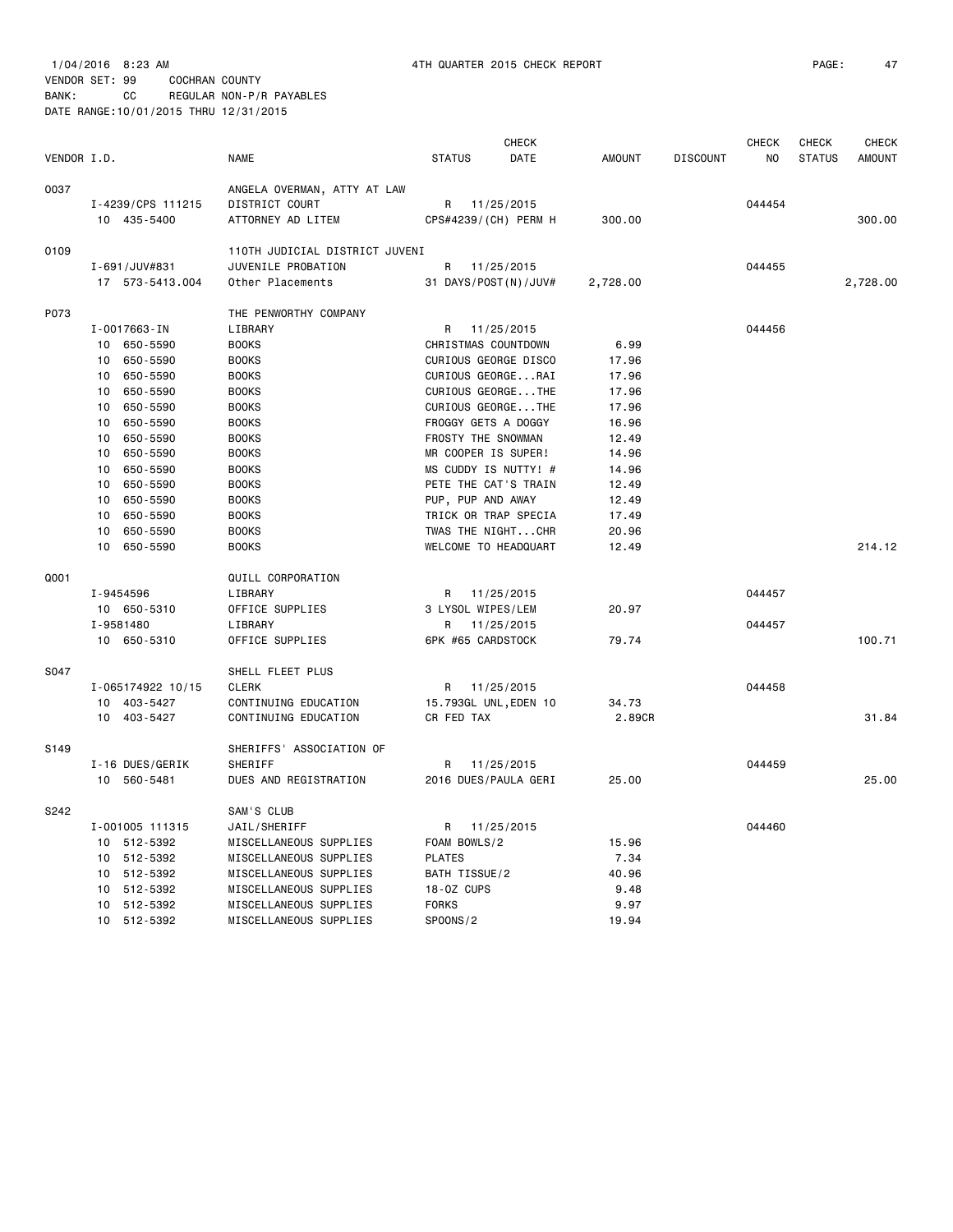| VENDOR I.D.     |                  | <b>NAME</b>                | <b>STATUS</b>            | <b>CHECK</b><br>DATE | <b>AMOUNT</b> | <b>DISCOUNT</b> | <b>CHECK</b><br>NO | <b>CHECK</b><br><b>STATUS</b> | <b>CHECK</b><br><b>AMOUNT</b> |
|-----------------|------------------|----------------------------|--------------------------|----------------------|---------------|-----------------|--------------------|-------------------------------|-------------------------------|
|                 |                  |                            |                          |                      |               |                 |                    |                               |                               |
| S242            |                  | CONT<br>SAM'S CLUB         |                          |                      |               |                 |                    |                               |                               |
|                 | I-001005 111315  | JAIL/SHERIFF               | R                        | 11/25/2015           |               |                 | 044460             |                               |                               |
|                 | 10 512-5392      | MISCELLANEOUS SUPPLIES     | STORAGE BAGS             |                      | 12.25         |                 |                    |                               |                               |
| 10              | 512-5392         | MISCELLANEOUS SUPPLIES     | FORKS/2                  |                      | 17.96         |                 |                    |                               |                               |
|                 | 10 512-5392      | MISCELLANEOUS SUPPLIES     | PAPER TOWELS/2           |                      | 32.96         |                 |                    |                               |                               |
| 10              | 512-5392         | MISCELLANEOUS SUPPLIES     | DISINFECTANT/2           |                      | 12.72         |                 |                    |                               |                               |
|                 | 10 512-5392      | MISCELLANEOUS SUPPLIES     | PINE-SOL/2               |                      | 22.36         |                 |                    |                               |                               |
| 10              | 512-5333         | FOOD-PRISONERS             | HVR DRESSING             |                      | 8.88          |                 |                    |                               |                               |
|                 | 10 512-5333      | FOOD-PRISONERS             | <b>KETCHUP</b>           |                      | 6.78          |                 |                    |                               |                               |
|                 | 10 512-5333      | FOOD-PRISONERS             | <b>MUSTARD</b>           |                      | 4.39          |                 |                    |                               |                               |
|                 | 10 512-5392      | MISCELLANEOUS SUPPLIES     | DAWN ULTRA               |                      | 8.07          |                 |                    |                               |                               |
|                 | 10 512-5392      | MISCELLANEOUS SUPPLIES     | CPN/BATH TISSUE          |                      | 4.00CR        |                 |                    |                               |                               |
| 10              | 512-5392         | MISCELLANEOUS SUPPLIES     | CPN/PAPER TOWELS         |                      | 4.00CR        |                 |                    |                               |                               |
|                 | 10 512-5392      | MISCELLANEOUS SUPPLIES     | CPN/DAWN                 |                      | 2.00CR        |                 |                    |                               |                               |
|                 | 10 512-5392      | MISCELLANEOUS SUPPLIES     | CASH REWARDS TEND        |                      | 110.00CR      |                 |                    |                               | 110.02                        |
| S315            |                  | DARLON JAMES SOJAK         |                          |                      |               |                 |                    |                               |                               |
|                 | I-#1442/GRIMALDO | DISTRICT COURT             | R                        | 11/25/2015           |               |                 | 044461             |                               |                               |
|                 | 10 435-5400      | ATTORNEY AD LITEM          | DISM(F)/BONIFACIO GR     |                      | 375.00        |                 |                    |                               | 375.00                        |
| S395            |                  | SOUTH PLAINS TACA          |                          |                      |               |                 |                    |                               |                               |
| I-2016 DUES     |                  | TAX A/C                    | R                        | 11/25/2015           |               |                 | 044462             |                               |                               |
|                 | 10 499-5481      | DUES AND REGISTRATION      | ANNUAL MEMBERSHIP/T      |                      | 25.00         |                 |                    |                               | 25.00                         |
| S416            |                  | SOS WASTE DISPOSAL, INC    |                          |                      |               |                 |                    |                               |                               |
| $I - 6357$      |                  | PREC 3/PREC 4              | R 11/25/2015             |                      |               |                 | 044463             |                               |                               |
|                 | 15 623-5440      | UTILITIES                  | DEC DUMPSTER SVC         |                      | 53.25         |                 |                    |                               |                               |
| 15              | 624-5440         | UTILITIES                  | DEC DUMPSTER SVC         |                      | 53.25         |                 |                    |                               | 106.50                        |
|                 |                  |                            |                          |                      |               |                 |                    |                               |                               |
| T083            |                  | TYLER TECHNOLOGIES, INC    |                          |                      |               |                 |                    |                               |                               |
| I-025-140984    |                  | NON-DEPT'L                 | R                        | 11/25/2015           |               |                 | 044464             |                               |                               |
|                 | 10 409-5411      | MAINTENANCE CONTRACTS      | MONTHLY NETWORK MAIN     |                      | 220.50        |                 |                    |                               | 220.50                        |
| T087            |                  | TEXAS DEPARTMENT OF HEALTH |                          |                      |               |                 |                    |                               |                               |
| I-31891         |                  | <b>CLERK</b>               | R                        | 11/25/2015           |               |                 | 044465             |                               |                               |
|                 | 10 403-5310      | OFFICE SUPPLIES            | 6 REMOTE BIRTH ACCES     |                      | 10.98         |                 |                    |                               | 10.98                         |
| U019            |                  | UNITED SUPERMARKETS, INC   |                          |                      |               |                 |                    |                               |                               |
|                 | I-0727007 111715 | JAIL                       | R 11/25/2015             |                      |               |                 | 044466             |                               |                               |
|                 | 10 512-5333      | FOOD-PRISONERS             | SUGAR/2                  |                      | 12.98         |                 |                    |                               |                               |
| 10              | 512-5333         | FOOD-PRISONERS             | <b>4PK TOMATOES</b>      |                      | 1.99          |                 |                    |                               |                               |
|                 | 10 512-5333      | FOOD-PRISONERS             | DOLE GREENER/2           |                      | 5.98          |                 |                    |                               |                               |
|                 | 10 512-5333      | FOOD-PRISONERS             | DOLE SHREDDED LE         |                      | 2.99          |                 |                    |                               |                               |
|                 | 10 512-5333      | FOOD-PRISONERS             | <b>GR SMITH APPLES</b>   |                      | 4.99          |                 |                    |                               |                               |
|                 | 10 512-5333      | FOOD-PRISONERS             | NAVEL ORANGES/2          |                      | 7.98          |                 |                    |                               |                               |
| 10 <sup>1</sup> | 512-5333         | FOOD-PRISONERS             | RED DEL APPLES           |                      | 4.99          |                 |                    |                               |                               |
| 10              | 512-5333         | FOOD-PRISONERS             | <b>BAR S CHOPPED HAM</b> |                      | 15.00         |                 |                    |                               |                               |
| 10 <sup>1</sup> | 512-5333         | FOOD-PRISONERS             | KFT CHEESE SNGL          |                      | 12.99         |                 |                    |                               |                               |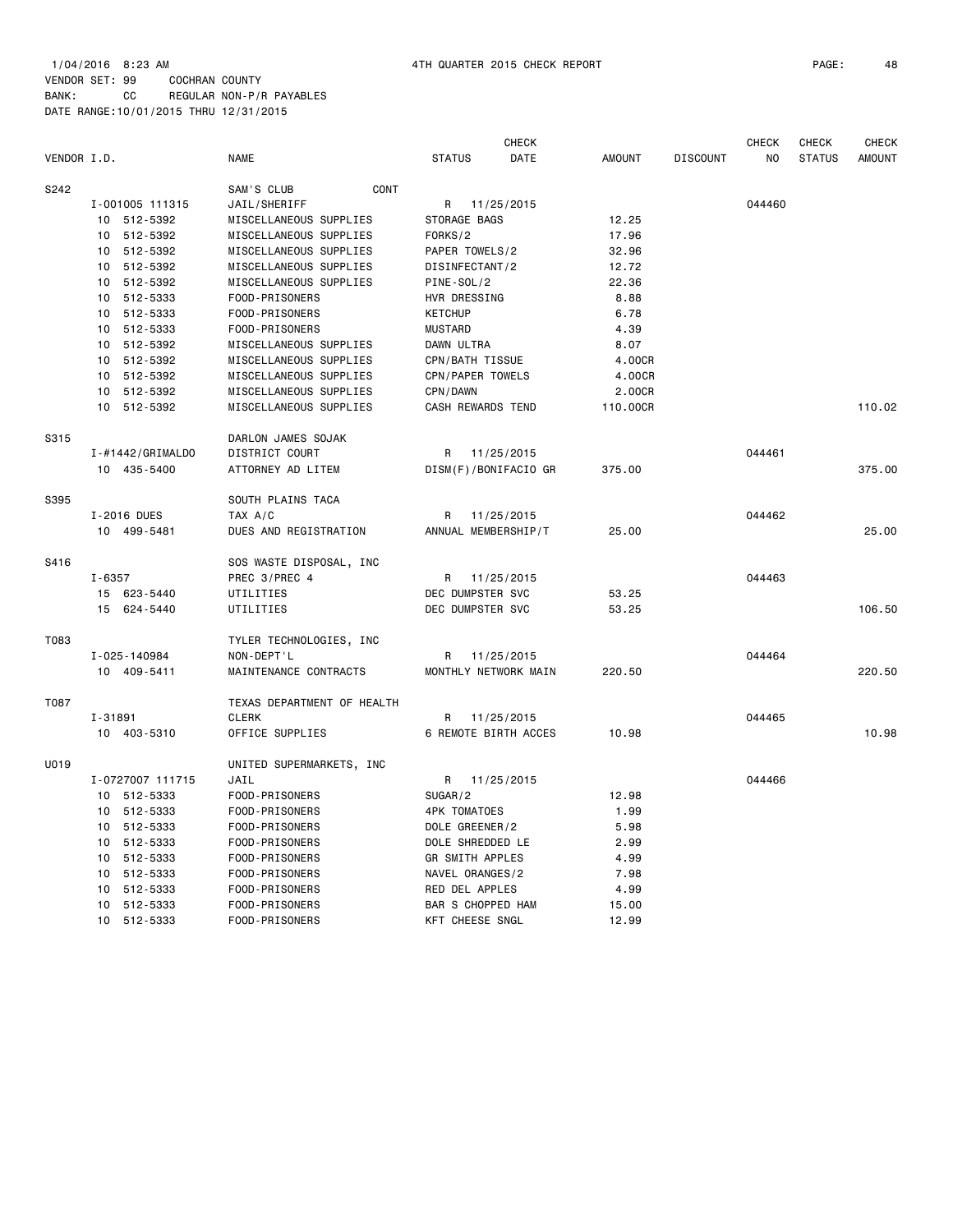|             |                  |                            |                         | <b>CHECK</b>         |               |                 | <b>CHECK</b>   | <b>CHECK</b>  | <b>CHECK</b>  |
|-------------|------------------|----------------------------|-------------------------|----------------------|---------------|-----------------|----------------|---------------|---------------|
| VENDOR I.D. |                  | <b>NAME</b>                | <b>STATUS</b>           | DATE                 | <b>AMOUNT</b> | <b>DISCOUNT</b> | N <sub>0</sub> | <b>STATUS</b> | <b>AMOUNT</b> |
| U019        |                  | UNITED SUPERMARKETS, ICONT |                         |                      |               |                 |                |               |               |
|             | I-0727007 111715 | JAIL                       | R                       | 11/25/2015           |               |                 | 044466         |               |               |
|             | 10 512-5333      | FOOD-PRISONERS             | MISSION FLOUR 22/2      |                      | 7.98          |                 |                |               |               |
|             | 10 512-5333      | FOOD-PRISONERS             | WRIGHT MAPLE BAC        |                      | 8.49          |                 |                |               |               |
|             | 10 512-5333      | FOOD-PRISONERS             | FROZEN MEALS/480        |                      | 1,412.18      |                 |                |               |               |
|             | 10 512-5333      | FOOD-PRISONERS             | SF CRNKL FRIES          |                      | 5.99          |                 |                |               |               |
|             | 10 512-5333      | FOOD-PRISONERS             | O'BRIEN TOTS            |                      | 2.69          |                 |                |               |               |
|             | 10 512-5333      | FOOD-PRISONERS             | TATER TREATS            |                      | 5.99          |                 |                |               |               |
|             | 10 512-5333      | FOOD-PRISONERS             | COUNTRY CRCK SFT        |                      | 3.49          |                 |                |               |               |
|             | 10 512-5333      | FOOD-PRISONERS             | <b>RED RIVER EGGS</b>   |                      | 2.50          |                 |                |               |               |
|             | 10 512-5333      | FOOD-PRISONERS             | MILK/2 GAL              |                      | 7.70          |                 |                |               |               |
|             | 10 512-5333      | FOOD-PRISONERS             | PTS REDEEMED            |                      | 5.00CR        |                 |                |               |               |
|             | I-RX/CASTILLEJA  | JAIL/MEDS                  | R 11/25/2015            |                      |               |                 | 044466         |               |               |
|             | 10 512-5391      | MEDICAL CARE-PRISONERS     | RX/HARBE CASTILLEJA     |                      | 24.51         |                 |                |               | 1,546.41      |
| U036        |                  | UNIFIRST HOLDINGS, INC.    |                         |                      |               |                 |                |               |               |
|             | I-831 2181858    | JAIL/SHERIFF               |                         | R 11/25/2015         |               |                 | 044467         |               |               |
|             | 10 512-5205      | UNIFORMS                   | UNIFORM SVC 11/9/15     |                      | 19.20         |                 |                |               |               |
|             | 10 560-5205      | UNIFORMS                   | UNIFORM SVC 11/9/15     |                      | 72.95         |                 |                |               |               |
|             | 10 560-5205      | UNIFORMS                   | DEFE CHG                |                      | 5.10          |                 |                |               |               |
|             | I-831 2183210    | JAIL/SHERIFF               | R                       | 11/25/2015           |               |                 | 044467         |               |               |
|             | 10 512-5205      | UNIFORMS                   | UNIFORM SVC 11/16/15    |                      | 19.20         |                 |                |               |               |
|             | 10 560-5205      | UNIFORMS                   | UNIFORM SVC 11/16/15    |                      | 97.70         |                 |                |               |               |
|             | 10 560-5205      | UNIFORMS                   | DEFE CHG                |                      | 5.10          |                 |                |               |               |
|             | I-831 2184626    | JAIL/SHERIFF               | R                       | 11/25/2015           |               |                 | 044467         |               |               |
|             | 10 512-5205      | UNIFORMS                   | UNIFORM SVC 11/23/15    |                      | 19.20         |                 |                |               |               |
|             | 560-5205<br>10   | UNIFORMS                   | UNIFORM SVC 11/23/15    |                      | 72.95         |                 |                |               |               |
|             | 10<br>560-5205   | UNIFORMS                   | DEFE CHG                |                      | 5.10          |                 |                |               | 316.50        |
| V039        |                  | HIGINIO VASQUEZ JR. dba    |                         |                      |               |                 |                |               |               |
|             | I-08100 102715   | JAIL                       | R                       | 11/25/2015           |               |                 | 044468         |               |               |
|             | 10 512-5333      | FOOD-PRISONERS             | 2 SS SUGAR              |                      | 4.18          |                 |                |               |               |
|             | I-081400 101615  | JAIL                       | R                       | 11/25/2015           |               |                 | 044468         |               |               |
|             | 10 512-5333      | FOOD-PRISONERS             | 6 BQT CHKN DNR          |                      | 14.94         |                 |                |               |               |
|             | I-14103 101215   | JAIL                       | R                       | 11/25/2015           |               |                 | 044468         |               |               |
|             | 10 512-5333      | FOOD-PRISONERS             | 3 SALAD BLEND           |                      | 10.17         |                 |                |               |               |
|             | 10 512-5333      | FOOD-PRISONERS             | LETTUCE CELLO           |                      | 1.79          |                 |                |               |               |
|             | 10 512-5333      | FOOD-PRISONERS             | RED DEL APPLES          |                      | 13.04         |                 |                |               |               |
|             | 10 512-5333      | FOOD-PRISONERS             | PRODUCE                 |                      | 4.00          |                 |                |               |               |
|             | 10 512-5333      | FOOD-PRISONERS             |                         | 3 SF DRNK MX FRT PNC | 9.27          |                 |                |               |               |
|             | I-31100 101215   | JAIL                       |                         | R 11/25/2015         |               |                 | 044468         |               |               |
|             | 10 512-5333      | FOOD-PRISONERS             | MISSION FLOUR TORTIL    |                      | 4.49          |                 |                |               |               |
|             | 10 512-5333      | FOOD-PRISONERS             |                         | SOUTHERN STYLE HASHB | 2.59          |                 |                |               |               |
|             | 10 512-5333      | FOOD-PRISONERS             | <b>SF MEX BLND SHRD</b> |                      | 2.19          |                 |                |               |               |
|             | 10 512-5333      | FOOD-PRISONERS             | 2 BAR S BACON SLCD      |                      | 11.18         |                 |                |               |               |
|             | 10 512-5333      | FOOD-PRISONERS             | LG EGGS 18CT            |                      | 4.59          |                 |                |               |               |
|             | I-53100 101015   | JAIL                       | R 11/25/2015            |                      |               |                 | 044468         |               |               |

10 512-5333 FOOD-PRISONERS SF GRAPE JCE WHT/4 14.36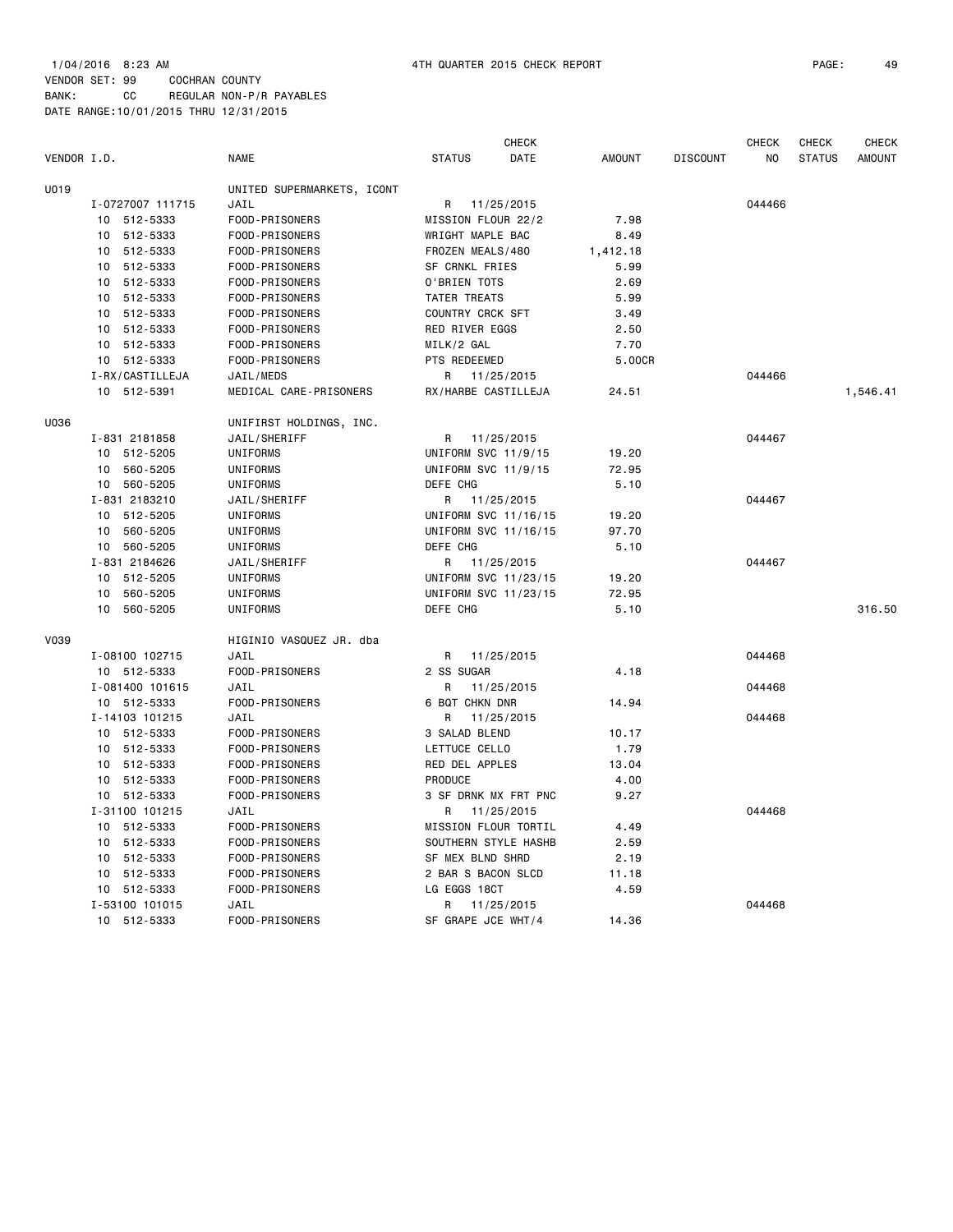| VENDOR I.D. |    |                            | <b>NAME</b>                          | <b>STATUS</b>              | <b>CHECK</b><br>DATE | <b>AMOUNT</b> | <b>DISCOUNT</b> | <b>CHECK</b><br>NO | <b>CHECK</b><br><b>STATUS</b> | CHECK<br><b>AMOUNT</b> |
|-------------|----|----------------------------|--------------------------------------|----------------------------|----------------------|---------------|-----------------|--------------------|-------------------------------|------------------------|
| V039        |    |                            |                                      |                            |                      |               |                 |                    |                               |                        |
|             |    | I-53100 101015             | HIGINIO VASQUEZ JR. dbCONT<br>JAIL   | R 11/25/2015               |                      |               |                 | 044468             |                               |                        |
|             | 10 | 512-5333                   | FOOD-PRISONERS                       | SALAD BLEND                |                      | 3.39          |                 |                    |                               |                        |
|             | 10 | 512-5333                   | FOOD-PRISONERS                       | SF POTATOES CRNKL/2        |                      | 6.38          |                 |                    |                               |                        |
|             | 10 | 512-5333                   | FOOD-PRISONERS                       | SF HAMB DILL SLICES        |                      | 2.49          |                 |                    |                               |                        |
|             |    | 512-5333                   | FOOD-PRISONERS                       | SF AMER DLX CHZ SLCD       |                      |               |                 |                    |                               |                        |
|             | 10 |                            |                                      |                            |                      | 3.99          |                 |                    |                               |                        |
|             | 10 | 512-5333                   | FOOD-PRISONERS                       | <b>BAR S HAM CHOP</b>      |                      | 2.19          |                 |                    |                               | 119.22                 |
|             | 10 | 512-5333                   | FOOD-PRISONERS                       | PRODUCE                    |                      | 3.99          |                 |                    |                               |                        |
| WO07        |    |                            | WEST, A THOMSON REUTERS BUSINE       |                            |                      |               |                 |                    |                               |                        |
|             |    | I-832912644                | <b>ATTORNEY</b>                      | R                          | 11/25/2015           |               |                 | 044469             |                               |                        |
|             |    | 10 475-5310                | OFFICE SUPPLIES                      | TX ESTATES CODE 2016       |                      | 57.00         |                 |                    |                               |                        |
|             | 10 | 475-5590                   | LAW LIBRARY MTRLS/UPDATES            | TX VERN STAT ALC BEV       |                      | 38.00         |                 |                    |                               |                        |
|             | 10 | 475-5590                   | LAW LIBRARY MTRLS/UPDATES            | TX VERN STAT ALC BEV       |                      | 38.00         |                 |                    |                               |                        |
|             | 10 | 475-5590                   | LAW LIBRARY MTRLS/UPDATES            | 9 CIV PR & REM 15PP@       |                      | 342.00        |                 |                    |                               |                        |
|             | 10 | 475-5590                   | LAW LIBRARY MTRLS/UPDATES            | 8 EDUC 15PP                |                      | 304.00        |                 |                    |                               |                        |
|             | 10 | 475-5590                   | LAW LIBRARY MTRLS/UPDATES            | ELECTION V1                |                      | 38.00         |                 |                    |                               |                        |
|             | 10 | 475-5590                   | LAW LIBRARY MTRLS/UPDATES            | ELECTION V1A               |                      | 38.00         |                 |                    |                               |                        |
|             | 10 | 475-5590                   | LAW LIBRARY MTRLS/UPDATES            | ELECTION V2                |                      | 38.00         |                 |                    |                               |                        |
|             | 10 | 475-5590                   | LAW LIBRARY MTRLS/UPDATES            | 11 FAMILY 15PP             |                      | 418.00        |                 |                    |                               |                        |
|             | 10 | 475-5590                   | LAW LIBRARY MTRLS/UPDATES            | 5 FINANCE '15PP            |                      | 190.00        |                 |                    |                               |                        |
|             | 10 | 475-5590                   | LAW LIBRARY MTRLS/UPDATES            | 20 GOVT 15PP, 1 SUPP       |                      | 798.00        |                 |                    |                               |                        |
|             | 10 | 475-5590                   | LAW LIBRARY MTRLS/UPDATES            | 10 HEALTH 15PP             |                      | 380.00        |                 |                    |                               |                        |
|             | 10 | 475-5590                   | LAW LIBRARY MTRLS/UPDATES            | HR V1-3 15PP               |                      | 114.00        |                 |                    |                               |                        |
|             | 10 | 475-5590                   | LAW LIBRARY MTRLS/UPDATES            | 5 LABOR 15PP               |                      | 190.00        |                 |                    |                               |                        |
|             | 10 | 475-5590                   | LAW LIBRARY MTRLS/UPDATES            | 9 LOC GOVT 15PP            |                      | 342.00        |                 |                    |                               |                        |
|             |    | 10 475-5590                | LAW LIBRARY MTRLS/UPDATES            | 4 NAT RES 15PP             |                      | 152.00        |                 |                    |                               |                        |
|             |    | 10 475-5590                | LAW LIBRARY MTRLS/UPDATES            | 20 OCCUPATIONS 15PP        |                      | 380.00        |                 |                    |                               |                        |
|             | 10 | 475-5590                   | LAW LIBRARY MTRLS/UPDATES            | STATE PARKS V1, V2 15      |                      | 76.00         |                 |                    |                               |                        |
|             |    | 10 475-5590                | LAW LIBRARY MTRLS/UPDATES            | 6 PENAL 15PP               |                      | 228.00        |                 |                    |                               |                        |
|             |    | 10 475-5590                | LAW LIBRARY MTRLS/UPDATES            | 7 TAX CODE 15PP            |                      | 266.00        |                 |                    |                               |                        |
|             |    | 10 475-5590                | LAW LIBRARY MTRLS/UPDATES            | 10 TRANS 15PP              |                      | 380.00        |                 |                    |                               |                        |
|             |    | 10 475-5590                | LAW LIBRARY MTRLS/UPDATES            | UTILITIES V1, V2 15PP      |                      | 76.00         |                 |                    |                               |                        |
|             |    | 10 475-5590                | LAW LIBRARY MTRLS/UPDATES            | 8 CONST 15PP               |                      | 304.00        |                 |                    |                               |                        |
|             |    | 10 475-5590                | LAW LIBRARY MTRLS/UPDATES            | 18 CRIM 15PP               |                      | 684.00        |                 |                    |                               |                        |
|             |    | I-832924019                | CO ATTY/SHERIFF                      | R                          | 11/25/2015           |               |                 | 044469             |                               |                        |
|             |    | 10 475-5590                | LAW LIBRARY MTRLS/UPDATES            | TX ESTATES CODE '16        |                      | 57.00         |                 |                    |                               |                        |
|             |    | 10 560-5310                | OFFICE SUPPLIES                      | <b>3 TX CRIM PROCEDURE</b> |                      | 192.00        |                 |                    |                               |                        |
|             |    | 10 475-5590                | LAW LIBRARY MTRLS/UPDATES            | TX CRIM PROCEDURE '1       |                      | 64.00         |                 |                    |                               |                        |
|             |    | 10 475-5310                | OFFICE SUPPLIES                      | TX CRIM PROCEDURE '1       |                      | 64.00         |                 |                    |                               |                        |
|             |    | 10 475-5590                | LAW LIBRARY MTRLS/UPDATES            | SUP CT REP INTERIM V       |                      | 115.00        |                 |                    |                               |                        |
|             |    |                            |                                      | SUP CT REP INTERIM V       |                      | 115.00        |                 |                    |                               |                        |
|             |    | 10 475-5590                | LAW LIBRARY MTRLS/UPDATES            |                            | SUP CT REP INTERIM V | 115.00        |                 |                    |                               |                        |
|             |    | 10 475-5590<br>I-832926005 | LAW LIBRARY MTRLS/UPDATES<br>AUDITOR | R                          |                      |               |                 | 044469             |                               |                        |
|             |    |                            |                                      |                            | 11/25/2015           |               |                 |                    |                               |                        |
|             | 10 | 495-5310                   | OFFICE SUPPLIES                      | TX VERN STAT LOC GOV       |                      | 38.00         |                 |                    |                               |                        |
|             | 10 | 495-5310                   | OFFICE SUPPLIES                      | LOC GOV '15PP V1A          |                      | 38.00         |                 |                    |                               |                        |
|             | 10 | 495-5310                   | OFFICE SUPPLIES                      | LOC GOV '15PP V1B          |                      | 38.00         |                 |                    |                               |                        |

10 495-5310 OFFICE SUPPLIES LOC GOV '15PP V2 38.00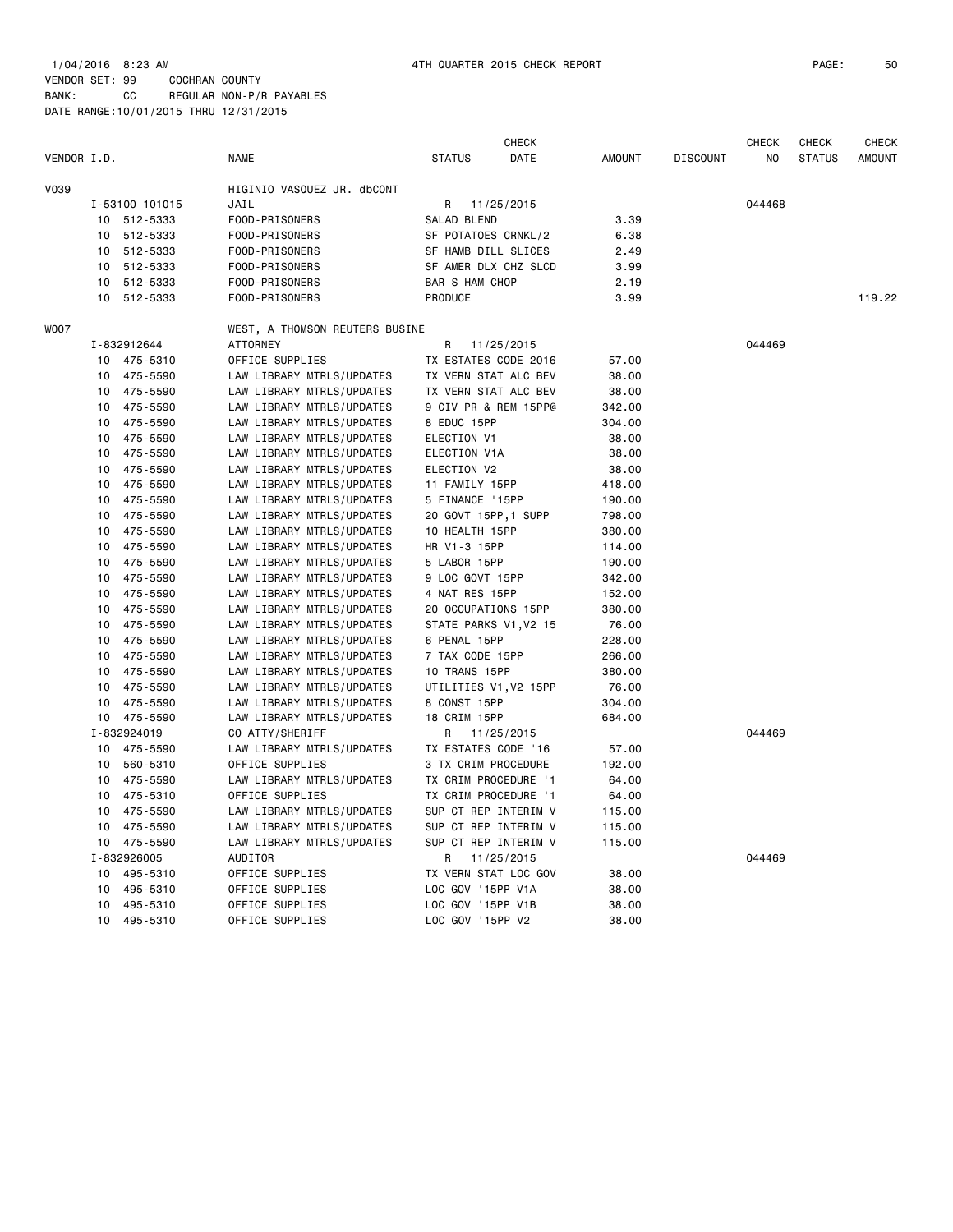1/04/2016 8:23 AM 4TH QUARTER 2015 CHECK REPORT PAGE: 51 VENDOR SET: 99 COCHRAN COUNTY

BANK: CC REGULAR NON-P/R PAYABLES DATE RANGE:10/01/2015 THRU 12/31/2015

|             |                           |                              |                        | <b>CHECK</b> |               |                 | <b>CHECK</b> | <b>CHECK</b>  | <b>CHECK</b>  |
|-------------|---------------------------|------------------------------|------------------------|--------------|---------------|-----------------|--------------|---------------|---------------|
| VENDOR I.D. |                           | <b>NAME</b>                  | <b>STATUS</b>          | <b>DATE</b>  | <b>AMOUNT</b> | <b>DISCOUNT</b> | NO.          | <b>STATUS</b> | <b>AMOUNT</b> |
| <b>WOO7</b> |                           | WEST, A THOMSON REUTERCONT   |                        |              |               |                 |              |               |               |
|             | I-832926005               | AUDITOR                      | R 11/25/2015           |              |               |                 | 044469       |               |               |
|             | 10 495-5310               | OFFICE SUPPLIES              | LOC GOV '15PP V3       |              | 38.00         |                 |              |               |               |
|             | 10 495-5310               | OFFICE SUPPLIES              | LOC GOV '15PP V4       |              | 38.00         |                 |              |               |               |
|             | 10 495-5310               | OFFICE SUPPLIES              | LOC GOV '15PP V5       |              | 38,00         |                 |              |               |               |
|             | 10 495-5310               | OFFICE SUPPLIES              | LOC GOV '15PP V6       |              | 38.00         |                 |              |               |               |
|             | 10 495-5310               | OFFICE SUPPLIES              | LOC GOV '15PP V7       |              | 38.00         |                 |              |               | 6,935.00      |
| W052        |                           | DANNY WISELEY                |                        |              |               |                 |              |               |               |
|             | I-'15 CHEV VAN INSP       | NON-DEPT'L                   | R 11/25/2015           |              |               |                 | 044470       |               |               |
|             | 10 409-5571               | CAPITAL OUTLAY               | INITIAL ST INSP/VET    |              | 7.50          |                 |              |               | 7.50          |
| <b>W055</b> |                           | WINDSTREAM COMMUNICATIONS SW |                        |              |               |                 |              |               |               |
|             | I-266-5181 NOV15          | <b>ELECTIONS</b>             | R 11/25/2015           |              |               |                 | 044471       |               |               |
|             | 10 490-5420               | TELECOMMUNICATIONS           | BASIC LOCAL SVC        |              | 50.92         |                 |              |               |               |
|             | 10 490-5420               | TELECOMMUNICATIONS           | OPTIONAL SVC           |              | 3,00          |                 |              |               |               |
|             | 10 490-5420               | TELECOMMUNICATIONS           | LONG DISTANCE SVC      |              | 6.18          |                 |              |               | 60.10         |
| W062        |                           | WAL-MART COMMUNITY           |                        |              |               |                 |              |               |               |
|             | C-05703006334 112015 JAIL |                              | R 11/25/2015           |              |               |                 | 044472       |               |               |
|             | 10 512-5310               | OFFICE SUPPLIES              | RET 6 COMP ORGANIZER   |              | 17.04CR       |                 |              |               |               |
|             | I-020169 112015           | JAIL                         | R                      | 11/25/2015   |               |                 | 044472       |               |               |
|             | 10 512-5391               | MEDICAL CARE-PRISONERS       | RX MEDS/WEBSTER        |              | 8,00          |                 |              |               |               |
|             | I-020694 112015           | JAIL/SHERIFF                 | R                      | 11/25/2015   |               |                 | 044472       |               |               |
|             | 10 512-5310               | OFFICE SUPPLIES              | <b>3PK 8TAB INSERT</b> |              | 4.32          |                 |              |               |               |
|             | 10 560-5310               | OFFICE SUPPLIES              | NOTE FILES             |              | 2.97          |                 |              |               |               |
|             | I-024222 102415           | JAIL                         | R                      | 11/25/2015   |               |                 | 044472       |               |               |
|             | 10 512-5310               | OFFICE SUPPLIES              | 6 COMP ORGANIZERS @2   |              | 17.04         |                 |              |               | 15.29         |
| <b>W097</b> |                           | WILDRED L. MATHENY dba       |                        |              |               |                 |              |               |               |
|             | $I - 1974$                | CRTHSE/ACT BLDG/LIBRARY      | R                      | 11/25/2015   |               |                 | 044473       |               |               |
|             | 10 510-5332               | CUSTODIAL SUPPLIES           | SPRAY BUGS             |              | 70.00         |                 |              |               |               |
|             | 10 662-5332               | CUSTODIAL SUPPLIES           | SPRAY BUGS             |              | 45.00         |                 |              |               |               |
|             | 10 650-5332               | CUSTODIAL SUPPLIES           | <b>SPRAY BUGS</b>      |              | 35.00         |                 |              |               | 150.00        |
| W164        |                           | <b>WARREN CAT</b>            |                        |              |               |                 |              |               |               |
|             | I-PS020297474 re          | PREC 2                       | R                      | 11/25/2015   |               |                 | 044474       |               |               |
|             | 15 622-5451               | REPAIRS                      | 2 FILTER AS #308-967   |              | 51.94         |                 |              |               |               |
|             | I-PS020303031             | PREC 2                       | R 11/25/2015           |              |               |                 | 044474       |               |               |
|             | 15 622-5451               | REPAIRS                      | ELEMENT AS #331-8108   |              | 42.09         |                 |              |               |               |
|             | 15 622-5451               | REPAIRS                      | ELEMENT PRI #386-209   |              | 97.00         |                 |              |               |               |
|             | 15 622-5451               | REPAIRS                      | FILTER AS F #308-967   |              | 51.94         |                 |              |               |               |
|             | 15 622-5451               | REPAIRS                      | FILTER AS #326-1643    |              | 41.74         |                 |              |               |               |
|             | I-W0020099780 re          | PREC 3                       | R                      | 11/25/2015   |               |                 | 044474       |               |               |
|             | 15 623-5451               | REPAIRS                      | COOLING FAN/FR2        |              | 82.50         |                 |              |               |               |
|             | 15 623-5451               | REPAIRS                      | SUPPLY CHG             |              | 9.00          |                 |              |               | 376.21        |
|             |                           |                              |                        |              |               |                 |              |               |               |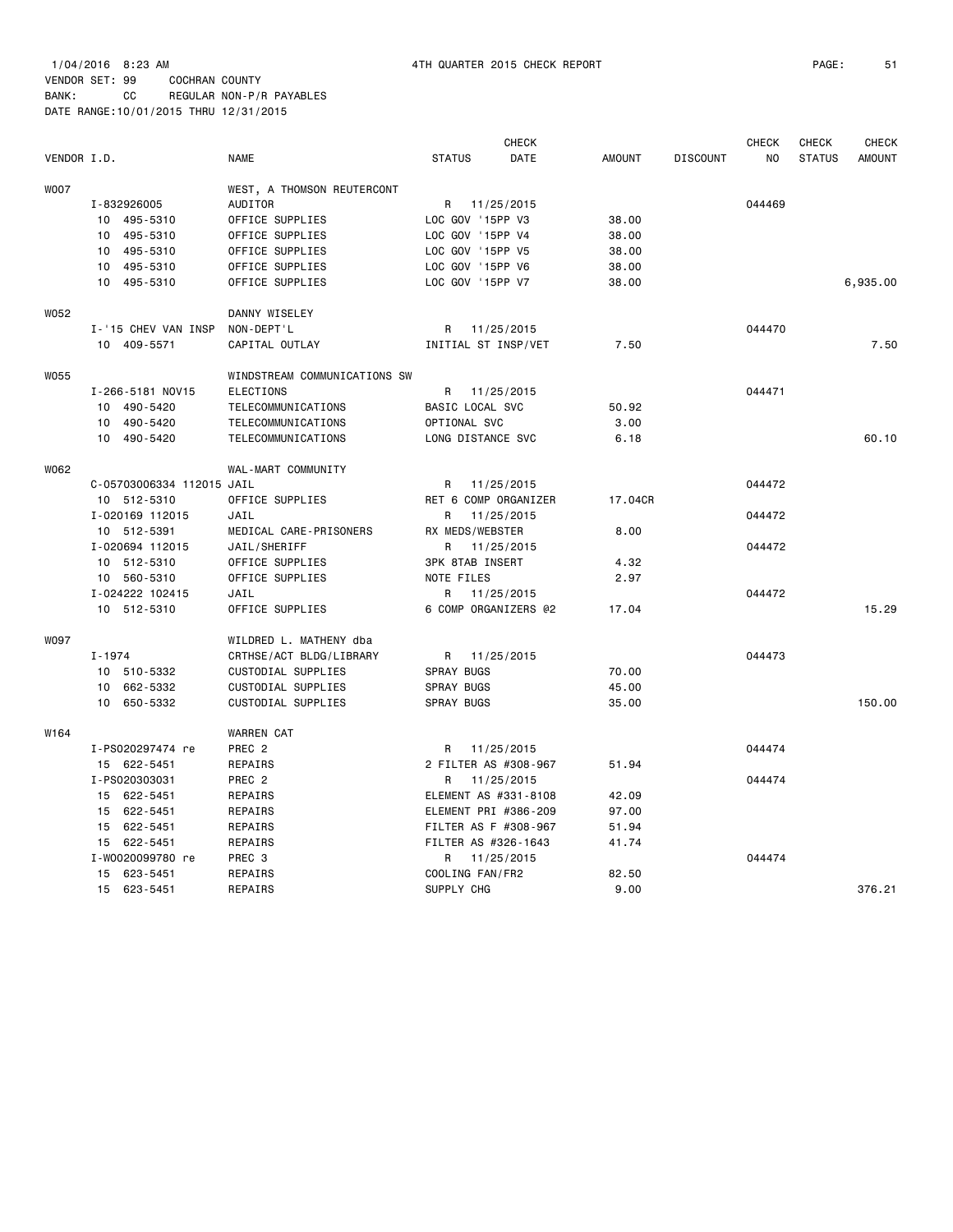| VENDOR I.D.      |                |                             | <b>NAME</b>                                    | <b>STATUS</b> |                  | CHECK<br>DATE                                | <b>AMOUNT</b>        | <b>DISCOUNT</b> | <b>CHECK</b><br>NO | CHECK<br><b>STATUS</b> | CHECK<br><b>AMOUNT</b> |
|------------------|----------------|-----------------------------|------------------------------------------------|---------------|------------------|----------------------------------------------|----------------------|-----------------|--------------------|------------------------|------------------------|
|                  |                |                             |                                                |               |                  |                                              |                      |                 |                    |                        |                        |
| W193             |                |                             | WESTWARD AUTOMOTIVE REPAIR LLC                 |               |                  |                                              |                      |                 |                    |                        |                        |
|                  | I-003699<br>10 | 560-5451                    | SHERIFF<br>MACHINERY-NON-OFFICE REPAIR         | R             |                  | 11/25/2015<br>CHG OIL/CK FILTER #1           | 15.00                |                 | 044475             |                        |                        |
|                  | I-003700       |                             | SHERIFF                                        | R             |                  | 11/25/2015                                   |                      |                 | 044475             |                        |                        |
|                  |                | 10 560-5451                 | MACHINERY-NON-OFFICE REPAIR                    |               |                  | RPL BATT/CK CHG/CLN                          | 35.00                |                 |                    |                        | 50.00                  |
|                  |                |                             |                                                |               |                  |                                              |                      |                 |                    |                        |                        |
| W216             |                |                             | CHRISTINA WOODS                                |               |                  |                                              |                      |                 |                    |                        |                        |
|                  |                | I-JUV#626 111615            | COUNTY COURT                                   | R             |                  | 11/25/2015                                   |                      |                 | 044476             |                        |                        |
|                  |                | 10 426-5400                 | ATTORNEY AD LITEM                              |               | REV HRNG/JUV#626 |                                              | 200.00               |                 |                    |                        | 200.00                 |
| W221             |                |                             | WEST TEXAS BOYS RANCH                          |               |                  |                                              |                      |                 |                    |                        |                        |
|                  |                | $I - 2015 - 37 / #818$      | JUVENILE PROBATION                             | R             |                  | 11/25/2015                                   |                      |                 | 044477             |                        |                        |
|                  |                | 17 573-5413.004             | Other Placements                               |               |                  | 31 DAYS/POST(N)/JUV#                         | 1,400.89             |                 |                    |                        | 1,400.89               |
|                  |                |                             |                                                |               |                  |                                              |                      |                 |                    |                        |                        |
| W227             |                |                             | WRENNS MILL ENTERPRISES, LLC                   |               |                  |                                              |                      |                 |                    |                        |                        |
|                  | $I - 8259$     |                             | CEMETERY                                       | R             |                  | 11/25/2015                                   |                      |                 | 044478             |                        |                        |
|                  | 10             | 516-5332                    | CUSTODIAL SUPPLIES                             |               |                  | MAUL, VELVET NOSE                            | 125.00               |                 |                    |                        |                        |
|                  | 10             | 516-5332                    | CUSTODIAL SUPPLIES                             | FREIGHT       |                  |                                              | 24.30                |                 |                    |                        | 149.30                 |
| X001             |                |                             | XCEL ENERGY                                    |               |                  |                                              |                      |                 |                    |                        |                        |
|                  |                | I-54-1829977-7 11/15 PREC 2 |                                                | R             |                  | 11/25/2015                                   |                      |                 | 044479             |                        |                        |
|                  | 15             | 622-5440                    | UTILITIES                                      |               |                  | 4 KWH 10/12-11/9/15                          | 13.32                |                 |                    |                        |                        |
|                  | 15             | 622-5440                    | UTILITIES                                      | AREA LIGHT    |                  |                                              | 15.82                |                 |                    |                        | 29.14                  |
|                  |                |                             |                                                |               |                  |                                              |                      |                 |                    |                        |                        |
| C <sub>253</sub> |                |                             | COCHRAN COUNTY MONEY MKT                       |               |                  |                                              |                      |                 |                    |                        |                        |
|                  |                |                             | I-Add'l Dep SAF 2015 Add'l Deposit to SAF 2015 | R             |                  | 12/03/2015                                   |                      |                 | 044480             |                        |                        |
|                  | 10             | 400-5203                    | RETIREMENT                                     |               |                  | Add'l dep to SAF-Cnt                         | 5,095.94             |                 |                    |                        |                        |
|                  | 10<br>10       | 403-5203<br>435-5203        | RETIREMENT                                     |               |                  | Add'l dep to SAF-Cle<br>Add'1 dep to SAF-Vot | 4,837.55<br>1,015.70 |                 |                    |                        |                        |
|                  | 10             | 455-5203                    | RETIREMENT<br>RETIREMENT                       |               |                  | Add'1 dep to SAF-Jus                         | 2,433.88             |                 |                    |                        |                        |
|                  | 10             | 475-5203                    | RETIREMENT                                     |               |                  | Add'l dep to SAF-Cnt                         | 6,212.00             |                 |                    |                        |                        |
|                  | 10             | 476-5203                    | RETIREMENT                                     |               |                  | Add'l dep to SAF-Dis                         | 1,034.17             |                 |                    |                        |                        |
|                  | 10             | 490-5203                    | RETIREMENT                                     |               |                  | Add'l dep to SAF-Ele                         | 543.97               |                 |                    |                        |                        |
|                  | 10             | 495-5203                    | RETIREMENT                                     |               |                  | Add'l dep to SAF-Aud                         | 4,405.12             |                 |                    |                        |                        |
|                  | 10             | 497-5203                    | RETIREMENT                                     |               |                  | Add'1 dep to SAF-Tre                         | 2,502.47             |                 |                    |                        |                        |
|                  | 10             | 499-5203                    | RETIREMENT                                     |               |                  | Add'1 dep to SAF-Tax                         | 6,298.42             |                 |                    |                        |                        |
|                  | 10             | 510-5203                    | RETIREMENT                                     |               |                  | Add'1 dep to SAF-Cou                         | 1,734.18             |                 |                    |                        |                        |
|                  | 10             | 512-5203                    | RETIREMENT                                     |               |                  | Add'l dep to SAF-Jai                         | 4,122.53             |                 |                    |                        |                        |
|                  | 10             | 516-5203                    | RETIREMENT                                     |               |                  | Add'1 dep to SAF-Cem                         | 2,115.12             |                 |                    |                        |                        |
|                  | 10             | 550-5203                    | RETIREMENT                                     |               |                  | Add'1 dep to SAF-Con                         | 1,631.36             |                 |                    |                        |                        |
|                  | 10             | 560-5203                    | RETIREMENT                                     |               |                  | Add'1 dep to SAF-She                         | 20,356.32            |                 |                    |                        |                        |
|                  | 10<br>10       | 650-5203<br>652-5203        | RETIREMENT                                     |               |                  | Add'l dep to SAF-Lib<br>Add'1 dep to SAF-Mus | 2,215.85<br>102.58   |                 |                    |                        |                        |
|                  | 10             | 660-5203                    | RETIREMENT<br>RETIREMENT                       |               |                  | Add'l dep to SAF-Par                         | 1,420.38             |                 |                    |                        |                        |
|                  | 10             | 662-5203                    | RETIREMENT                                     |               |                  | Add'l dep to SAF-Act                         | 1,906.35             |                 |                    |                        |                        |
|                  | 10             | 665-5203                    | RETIREMENT                                     |               |                  | Add'l dep to SAF-Ext                         | 1,946.56             |                 |                    |                        |                        |
|                  | 15             | 610-5203                    | RETIREMENT                                     |               |                  | Add'1 dep to SAF-Com                         | 10,395.69            |                 |                    |                        |                        |
|                  | 15             | 621-5203                    | RETIREMENT                                     |               |                  | Add'l dep to SAF-Pre                         | 4,158.12             |                 |                    |                        |                        |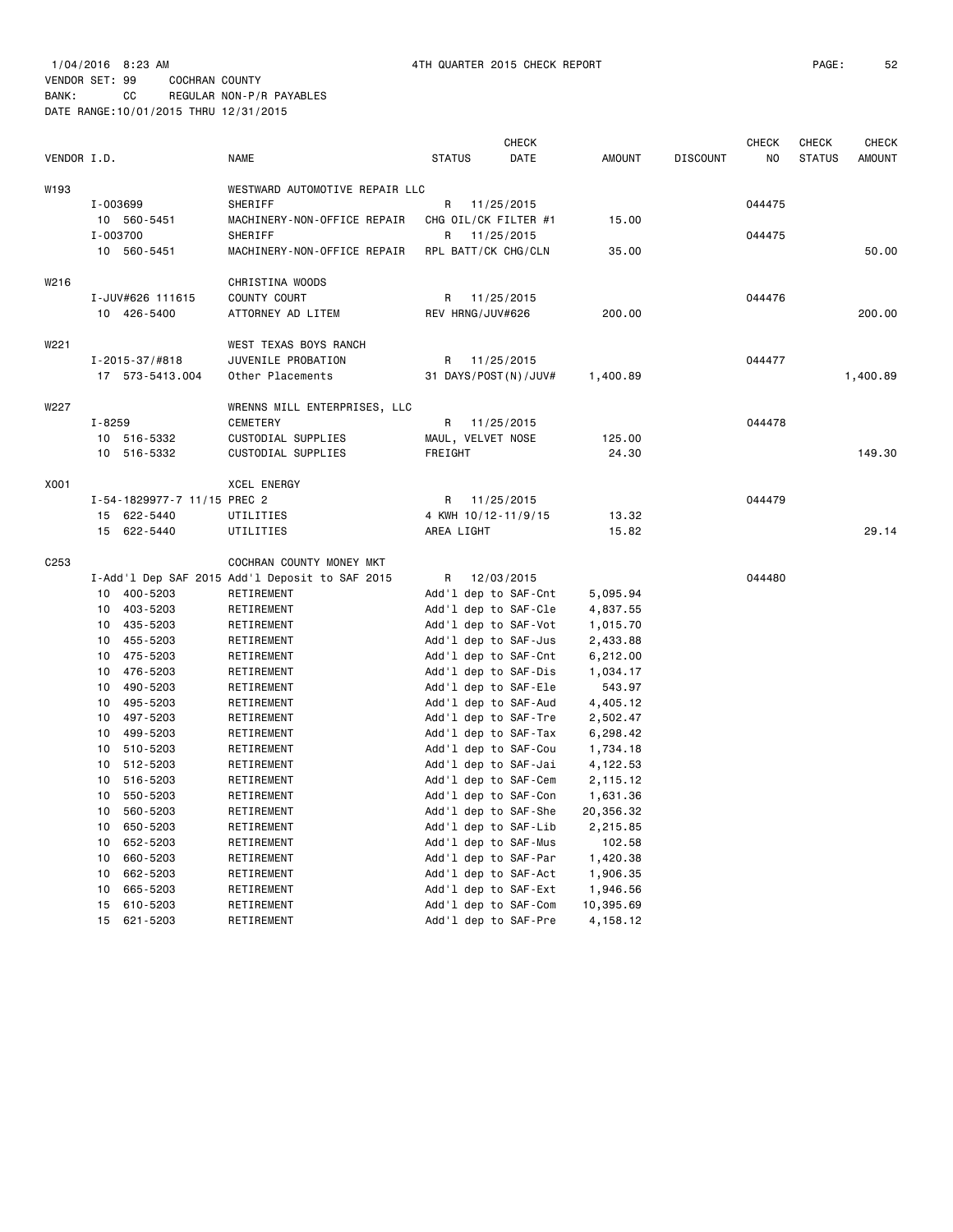|                  |                   |                                                |                  | <b>CHECK</b>            |          |                 | <b>CHECK</b> | <b>CHECK</b>  | <b>CHECK</b>  |
|------------------|-------------------|------------------------------------------------|------------------|-------------------------|----------|-----------------|--------------|---------------|---------------|
| VENDOR I.D.      |                   | <b>NAME</b>                                    | <b>STATUS</b>    | DATE                    | AMOUNT   | <b>DISCOUNT</b> | NO           | <b>STATUS</b> | <b>AMOUNT</b> |
| C <sub>253</sub> |                   | COCHRAN COUNTY MONEY MCONT                     |                  |                         |          |                 |              |               |               |
|                  |                   | I-Add'l Dep SAF 2015 Add'l Deposit to SAF 2015 |                  | R 12/03/2015            |          |                 | 044480       |               |               |
|                  | 15 622-5203       | RETIREMENT                                     |                  | Add'l dep to SAF-Pre    | 4,349.30 |                 |              |               |               |
|                  | 15 623-5203       | RETIREMENT                                     |                  | Add'l dep to SAF-Pre    | 4,302.76 |                 |              |               |               |
|                  | 15 624-5203       | RETIREMENT                                     |                  | Add'l dep to SAF-Pre    | 4,254.98 |                 |              |               |               |
|                  | 30 518-5203       | RETIREMENT                                     |                  | Add'l dep to SAF-Air    | 608.70   |                 |              |               | 100,000.00    |
| A235             |                   | R&D DANIEL, INC dba                            |                  |                         |          |                 |              |               |               |
|                  | I-50068993        | <b>COURTHOUSE</b>                              | R                | 12/14/2015              |          |                 | 044481       |               |               |
|                  | 10 510-5451       | REPAIR                                         |                  | RPL RN CAP, STRT CAP,   | 121.71   |                 |              |               |               |
|                  | 10 510-5451       | REPAIR                                         | ADD XTRM BOOST   |                         | 126.95   |                 |              |               |               |
|                  | 10 510-5451       | REPAIR                                         |                  | LABOR/SRVR, SO, JP, ELE | 185.89   |                 |              |               |               |
|                  | 10 510-5451       | REPAIR                                         | DISC             |                         | 66.43CR  |                 |              |               | 368.12        |
| B001             |                   | BAILEY CO. ELECTRIC COOP                       |                  |                         |          |                 |              |               |               |
|                  | I-344813          | PREC 4                                         | R                | 12/14/2015              |          |                 | 044482       |               |               |
|                  | 15 624-5440       | UTILITIES                                      |                  | 300KWH 10/23-11/17/1    | 46.65    |                 |              |               |               |
|                  | 15 624-5440       | UTILITIES                                      | AREA LIGHT       |                         | 12.95    |                 |              |               |               |
|                  | I-344814          | PREC 3                                         |                  | R 12/14/2015            |          |                 | 044482       |               |               |
|                  | 15 623-5440       | UTILITIES                                      |                  | 55KWH 10/20-11/13/15    | 20.80    |                 |              |               |               |
|                  | 15 623-5440       | UTILITIES                                      | 2 AREA LIGHTS    |                         | 26.30    |                 |              |               |               |
|                  | I-344815          | NON-DEPT'L/SHERIFF POSSE                       |                  | R 12/14/2015            |          |                 | 044482       |               |               |
|                  | 10 409-5440       | UTILITIES                                      |                  | ELEC SVC 10/8-11/5/1    | 23.91    |                 |              |               | 130.61        |
| B026             |                   | BLEDSOE WATER SUPPLY CORP                      |                  |                         |          |                 |              |               |               |
|                  | $I - 3004$ 12/15  | PREC 3                                         | R                | 12/14/2015              |          |                 | 044483       |               |               |
|                  | 15 623-5440       | UTILITIES                                      |                  | 450GL WATER NOV 2015    | 20.10    |                 |              |               | 20.10         |
| B029             |                   | BRUCKNER'S TRUCK SALES, INC.                   |                  |                         |          |                 |              |               |               |
|                  | I-370100L         | PREC 3                                         |                  | R 12/14/2015            |          |                 | 044484       |               |               |
|                  | 15 623-5451       | REPAIRS                                        | 2 CLAMP #83AX462 |                         | 23.98    |                 |              |               |               |
|                  | 15 623-5451       | REPAIRS                                        | <b>EXHAUST</b>   |                         | 7.36     |                 |              |               |               |
|                  | 15 623-5451       | REPAIRS                                        |                  | 2) 4" TORC #25172530    | 23.10    |                 |              |               |               |
|                  | 15 623-5451       | REPAIRS                                        | <b>MUFFLER</b>   |                         | 188.54   |                 |              |               |               |
|                  | 15 623-5451       | REPAIRS                                        | PIPE #4ME32612   |                         | 255.56   |                 |              |               |               |
|                  | 15 623-5451       | REPAIRS                                        | <b>CURVED</b>    |                         | 21.07    |                 |              |               |               |
|                  | 15 623-5451       | REPAIRS                                        | PIPE #4ME2786P3  |                         | 40.59    |                 |              |               | 560.20        |
| B197             |                   | <b>BRETT BUTLER</b>                            |                  |                         |          |                 |              |               |               |
|                  | I-010120144502-87 | TREASURER                                      | R                | 12/14/2015              |          |                 | 044485       |               |               |
|                  | 10 497-5310       | OFFICE SUPPLIES                                |                  | DELIVER/CONFIG PRINT    | 250.00   |                 |              |               |               |
|                  | 10 497-5310       | OFFICE SUPPLIES                                |                  | ETHERNET SW 5-PORT      | 39.99    |                 |              |               | 289.99        |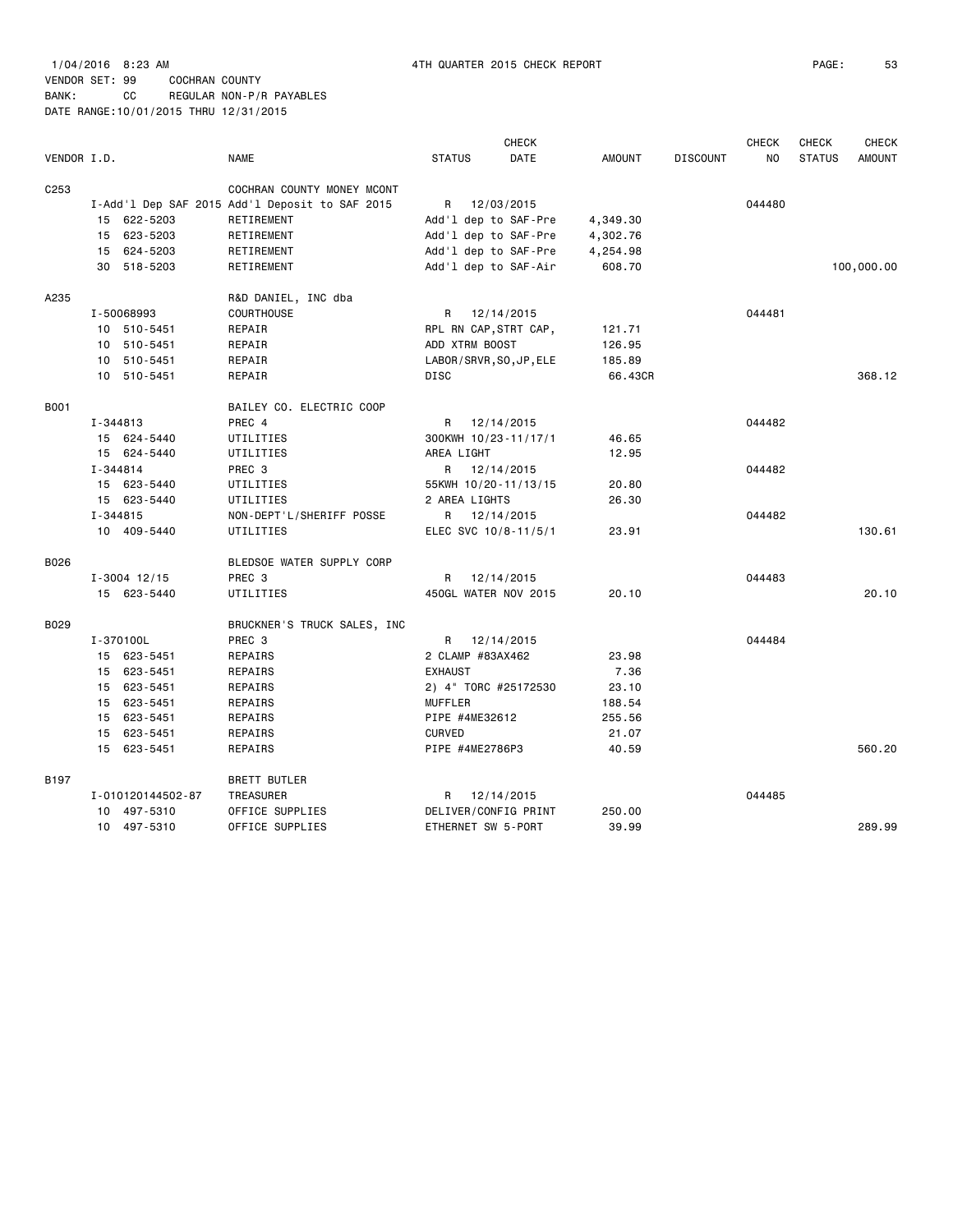VENDOR SET: 99 COCHRAN COUNTY BANK: CC REGULAR NON-P/R PAYABLES

DATE RANGE:10/01/2015 THRU 12/31/2015

|             |                             |                               |                         | <b>CHECK</b>          |               |                 | <b>CHECK</b>   | <b>CHECK</b>  | <b>CHECK</b>  |
|-------------|-----------------------------|-------------------------------|-------------------------|-----------------------|---------------|-----------------|----------------|---------------|---------------|
| VENDOR I.D. |                             | <b>NAME</b>                   | <b>STATUS</b>           | DATE                  | <b>AMOUNT</b> | <b>DISCOUNT</b> | N <sub>O</sub> | <b>STATUS</b> | <b>AMOUNT</b> |
| <b>B279</b> |                             | KENDRA BILBREY                |                         |                       |               |                 |                |               |               |
|             | $I - 12/7/15$               | <b>EXTENSION SVC</b>          | R                       | 12/14/2015            |               |                 | 044486         |               |               |
|             | 10 665-5334                 | OTHER SUPPLIES                | SNACKS/COLLEGE FAIR     |                       | 109.97        |                 |                |               |               |
|             | 665-5451<br>10              | REPAIRS                       |                         | OIL CHG 12/3; STUEART | 38.99         |                 |                |               |               |
|             | 10<br>665-5451              | REPAIRS                       | 6QT 5/30 SYNTH OIL      |                       | 4.99          |                 |                |               | 153.95        |
| C007        |                             | CITY OF MORTON                |                         |                       |               |                 |                |               |               |
|             | I-113015                    | LIB/MUS/ACT BLDG/CRTHSE/PREC1 | R                       | 12/14/2015            |               |                 | 044487         |               |               |
|             | 650-5440<br>10              | UTILITIES                     | LIBRARY GAS             |                       | 78.50         |                 |                |               |               |
|             | 650-5440<br>10              | UTILITIES                     | LIBRARY WATER           |                       | 28.00         |                 |                |               |               |
|             | 650-5440<br>10              | UTILITIES                     | LIBRARY GARBAGE         |                       | 50.50         |                 |                |               |               |
|             | 650-5440<br>10              | UTILITIES                     | LIBRARY SEWER           |                       | 17.00         |                 |                |               |               |
|             | 652-5440<br>10              | UTILITIES                     | <b>MUSEUM GAS</b>       |                       | 19.00         |                 |                |               |               |
|             | 10 <sup>1</sup><br>652-5440 | UTILITIES                     | <b>MUSEUM WATER</b>     |                       | 28.00         |                 |                |               |               |
|             | 652-5440<br>10              | UTILITIES                     | MUSEUM GARBAGE          |                       | 27.00         |                 |                |               |               |
|             | 10<br>652-5440              | UTILITIES                     | <b>MUSEUM SEWER</b>     |                       | 15.00         |                 |                |               |               |
|             | 662-5440<br>10              | UTILITIES                     | ACTIVITY BLDG GAS       |                       | 410.00        |                 |                |               |               |
|             | 662-5440<br>10              | UTILITIES                     | ACT. BLDG WATER         |                       | 31.00         |                 |                |               |               |
|             | 662-5440<br>10              | UTILITIES                     | ACT. BLDG GARBAGE       |                       | 76.00         |                 |                |               |               |
|             | 662-5440<br>10              | UTILITIES                     | ACT. BLDG SEWER         |                       | 45.00         |                 |                |               |               |
|             | 10<br>510-5440              | UTILITIES                     | <b>COURTHOUSE GAS</b>   |                       | 78.50         |                 |                |               |               |
|             | 10<br>510-5440              | UTILITIES                     | <b>COURTHOUSE WATER</b> |                       | 112.50        |                 |                |               |               |
|             | 510-5440<br>10              | UTILITIES                     | <b>CRTHSE GARBAGE</b>   |                       | 328.50        |                 |                |               |               |
|             | 10<br>510-5440              | UTILITIES                     | <b>COURTHOUSE SEWER</b> |                       | 51.00         |                 |                |               |               |
|             | 621-5440<br>15              | UTILITIES                     | PREC 1 GAS              |                       | 333.50        |                 |                |               |               |
|             | 621-5440<br>15              | UTILITIES                     | PREC 1 WATER            |                       | 28.00         |                 |                |               |               |
|             | 621-5440<br>15              | UTILITIES                     | PREC 1 GARBAGE          |                       | 50.50         |                 |                |               | 1,807.50      |
| C008        |                             | CITY OF WHITEFACE             |                         |                       |               |                 |                |               |               |
|             | $I - 409$ 11/15             | PREC <sub>2</sub>             | R                       | 12/14/2015            |               |                 | 044488         |               |               |
|             | 15 622-5440                 | UTILITIES                     | GAS SVC                 |                       | 16.25         |                 |                |               |               |
|             | 15<br>622-5440              | UTILITIES                     | <b>WATER SVC</b>        |                       | 14.00         |                 |                |               |               |
|             | 15 622-5440                 | UTILITIES                     | GARBAGE SVC             |                       | 50.10         |                 |                |               |               |
|             | 15 622-5440                 | UTILITIES                     | SEWER SVC               |                       | 22.50         |                 |                |               | 102.85        |
| C035        |                             | COX AUTO SUPPLY CO            |                         |                       |               |                 |                |               |               |
|             | I-319509                    | <b>ELECTIONS</b>              | R                       | 12/14/2015            |               |                 | 044489         |               |               |
|             | 10 490-5310                 | OFFICE SUPPLIES               | POWER STRIP             |                       | 16.99         |                 |                |               |               |
|             | 10 490-5310                 | OFFICE SUPPLIES               | EXT CORD                |                       | 8.49          |                 |                |               |               |
|             | I-319538                    | PREC 1                        | R                       | 12/14/2015            |               |                 | 044489         |               |               |
|             | 15 621-5356                 | ROAD MATERIALS & SUPPLIES     | 2 WD-40 SILICONE        |                       | 13.98         |                 |                |               |               |
|             | I-319596                    | PREC 1                        | R                       | 12/14/2015            |               |                 | 044489         |               |               |
|             | 15 621-5356                 | ROAD MATERIALS & SUPPLIES     | THERMOMETER             |                       | 8.79          |                 |                |               |               |
|             | I-319728                    | PREC 4                        | R                       | 12/14/2015            |               |                 | 044489         |               |               |
|             | 15<br>624-5451              | REPAIRS                       | POGO STICK              |                       | 49.99         |                 |                |               |               |
|             | 15<br>624-5451              | REPAIRS                       | $7/16$ NUT              |                       | 0.11          |                 |                |               |               |
|             | 15 624-5451                 | REPAIRS                       | 7/16 FLAT WASHER        |                       | 0.10          |                 |                |               |               |
|             | I-320293                    | PREC 4                        | R                       | 12/14/2015            |               |                 | 044489         |               |               |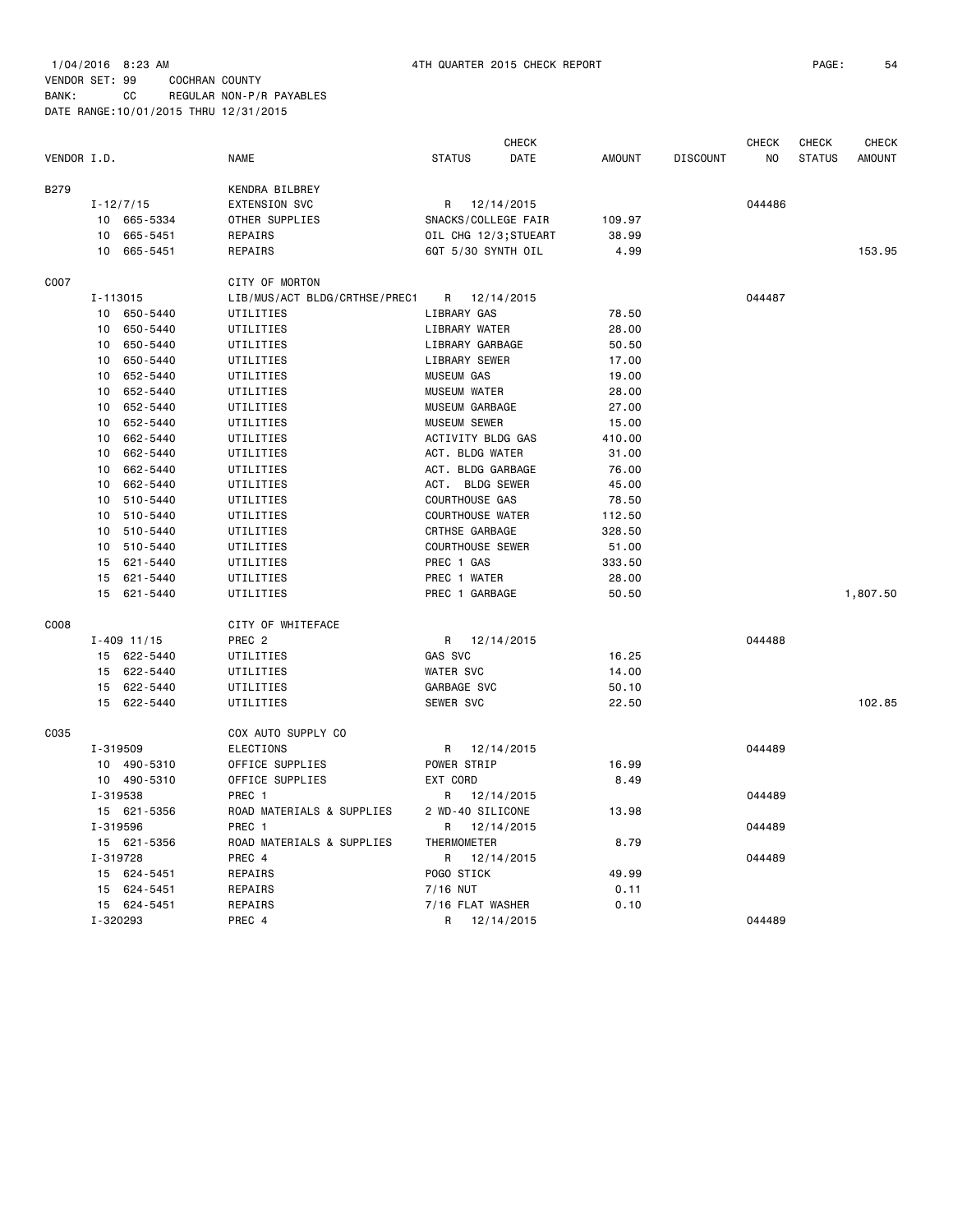|             |          |                             |                                              |                 | CHECK                 |               |                 | <b>CHECK</b> | CHECK         | <b>CHECK</b>  |
|-------------|----------|-----------------------------|----------------------------------------------|-----------------|-----------------------|---------------|-----------------|--------------|---------------|---------------|
| VENDOR I.D. |          |                             | <b>NAME</b>                                  | <b>STATUS</b>   | DATE                  | <b>AMOUNT</b> | <b>DISCOUNT</b> | NO.          | <b>STATUS</b> | <b>AMOUNT</b> |
| C035        |          |                             | COX AUTO SUPPLY CO<br>CONT                   |                 |                       |               |                 |              |               |               |
|             | I-320293 |                             | PREC 4                                       |                 | R 12/14/2015          |               |                 | 044489       |               |               |
|             |          | 15 624-5356                 | ROAD MATERIALS & SUPPLIES                    | 2 HEAT LAMPS    |                       | 5.98          |                 |              |               |               |
|             |          | 15 624-5356                 | ROAD MATERIALS & SUPPLIES                    | <b>CLOROX</b>   |                       | 4.99          |                 |              |               |               |
|             |          | 15 624-5356                 | ROAD MATERIALS & SUPPLIES                    | 2 WASP KILLER   |                       | 8.98          |                 |              |               |               |
|             | I-320566 |                             | PREC <sub>3</sub>                            |                 | R 12/14/2015          |               |                 | 044489       |               |               |
|             |          | 15 623-5356                 | ROAD MATERIALS & SUPPLIES                    | GLOVES          |                       | 19.99         |                 |              |               |               |
|             |          | 15 623-5356                 | ROAD MATERIALS & SUPPLIES                    | FIX-A-FLAT      |                       | 8.99          |                 |              |               |               |
|             |          | 15 623-5356                 | ROAD MATERIALS & SUPPLIES                    | <b>TESTER</b>   |                       | 6.29          |                 |              |               |               |
|             |          | 15 623-5451                 | REPAIRS                                      |                 | ANTI-FREEZE 5050      | 77.94         |                 |              |               |               |
|             |          | 15 623-5451                 | REPAIRS                                      | C-CLAMP         |                       | 6.99          |                 |              |               |               |
|             |          | 15 623-5451                 | REPAIRS                                      | <b>PATCHES</b>  |                       | 17.63         |                 |              |               |               |
|             | I-320766 |                             | PREC 4                                       |                 | R 12/14/2015          |               |                 | 044489       |               |               |
|             |          | 15 624-5356                 | ROAD MATERIALS & SUPPLIES                    | POWER LUBE      |                       | 37.99         |                 |              |               |               |
|             |          | 15 624-5356                 | ROAD MATERIALS & SUPPLIES                    |                 | GREASE GUN COUPLER    | 4.99          |                 |              |               |               |
|             |          | 15 624-5356                 | ROAD MATERIALS & SUPPLIES                    |                 | MAGNETIC KEY HOLDER   | 2.99          |                 |              |               |               |
|             |          | 15 624-5356                 | ROAD MATERIALS & SUPPLIES                    | CARB CLNR       |                       | 3.99          |                 |              |               |               |
|             |          | 15 624-5356                 | ROAD MATERIALS & SUPPLIES                    |                 | 2 QT DIESEL COND      | 20.58         |                 |              |               |               |
|             | I-321092 |                             | PREC 1                                       |                 | R 12/14/2015          |               |                 | 044489       |               |               |
|             |          | 15 621-5451                 | REPAIRS                                      | WIX AIR FILTER  |                       | 21.95         |                 |              |               |               |
|             | I-321117 |                             | PREC 1                                       |                 | R 12/14/2015          |               |                 | 044489       |               |               |
|             |          | 15 621-5451                 | REPAIRS                                      | 2 ATF           |                       | 14.46         |                 |              |               |               |
|             |          | 15 621-5451                 | REPAIRS                                      | TRANS FUNNEL    |                       | 2.49          |                 |              |               |               |
|             | I-321164 |                             | SHERIFF                                      | R               | 12/14/2015            |               |                 | 044489       |               |               |
|             |          | 10 560-5451                 | MACHINERY-NON-OFFICE REPAIR                  | HDLMP BULB/#134 |                       | 15.86         |                 |              |               |               |
|             | I-321262 |                             | SHERIFF                                      | R               | 12/14/2015            |               |                 | 044489       |               |               |
|             |          | 10 560-5451                 | MACHINERY-NON-OFFICE REPAIR                  |                 | WIX FILTER/#102;WEST  | 5.95          |                 |              |               |               |
|             |          | 10 560-5451                 | MACHINERY-NON-OFFICE REPAIR                  | 70T QS 5/20     |                       | 34.93         |                 |              |               |               |
|             | I-321294 |                             | SHERIFF                                      |                 | R 12/14/2015          |               |                 | 044489       |               |               |
|             |          | 10 560-5451                 | MACHINERY-NON-OFFICE REPAIR                  |                 | BATTERY/#133; WESTWAR | 129.99        |                 |              |               |               |
|             |          | 10 560-5451                 | MACHINERY-NON-OFFICE REPAIR                  | STATE BATT FEE  |                       | 3.00          |                 |              |               | 555.40        |
| C057        |          |                             | CITY BANK AS DEPOSITORY                      |                 |                       |               |                 |              |               |               |
|             |          | I-1ST QTR 2016              | NON-DEPT'L/APPR DIST                         |                 | R 12/14/2015          |               |                 | 044491       |               |               |
|             |          | 10 409-5406                 | APPRAISAL DISTRICT                           |                 | 1ST QTR ASSESSMENT--  | 21,939.41     |                 |              |               | 21,939.41     |
| C084        |          |                             | CLERK, SEVENTH COURT OF APPEAL               |                 |                       |               |                 |              |               |               |
|             |          | I-NOV2015                   | STATE FEES                                   | R               | 12/14/2015            |               |                 | 044492       |               |               |
|             |          | 90 000-2379.002             | 7th Crt of Appeal Gov't22.2081DISTRICT COURT |                 |                       | 15.00         |                 |              |               | 15.00         |
| C371        |          |                             | COCHRAN COUNTY TAX A/C                       |                 |                       |               |                 |              |               |               |
|             |          | I-ST INSP/08 TROX 16 PREC 1 |                                              |                 | R 12/14/2015          |               |                 | 044493       |               |               |
|             |          | 15 621-5451                 | <b>REPAIRS</b>                               |                 | INSP FEE/08 TROXELL   | 7.50          |                 |              |               | 7.50          |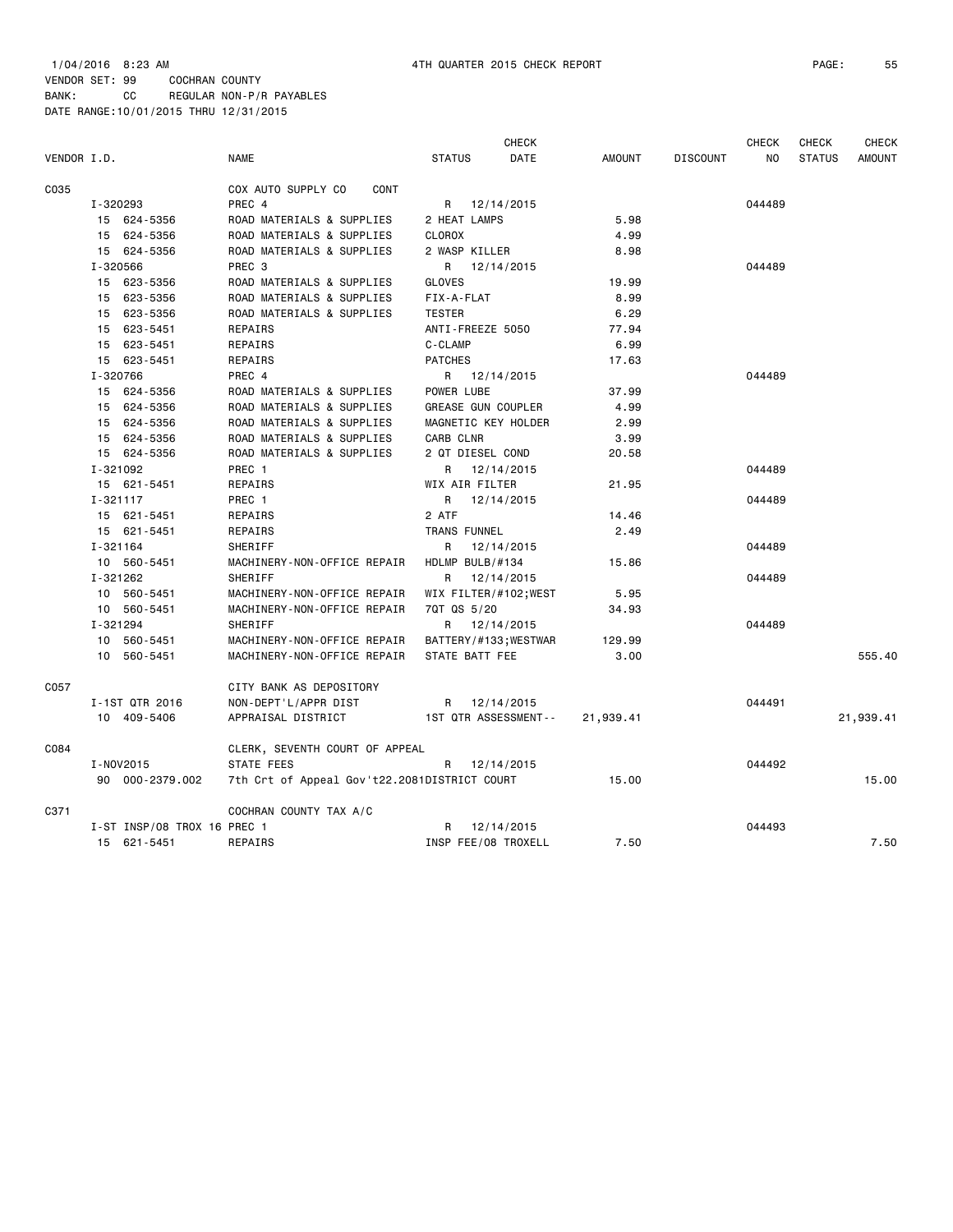|             |                  |                                                  |                    | CHECK                 |               |                 | <b>CHECK</b>   | <b>CHECK</b>  | <b>CHECK</b>  |
|-------------|------------------|--------------------------------------------------|--------------------|-----------------------|---------------|-----------------|----------------|---------------|---------------|
| VENDOR I.D. |                  | <b>NAME</b>                                      | <b>STATUS</b>      | <b>DATE</b>           | <b>AMOUNT</b> | <b>DISCOUNT</b> | N <sub>O</sub> | <b>STATUS</b> | <b>AMOUNT</b> |
| D023        |                  | PHILIP J. DAVIS, PH.D.                           |                    |                       |               |                 |                |               |               |
|             | I-EVAL/#824      | JUVENILE PROBATION                               |                    | R 12/14/2015          |               |                 | 044494         |               |               |
|             | 17 573-5413.002  | Mental Health External ContracEVAL/JUV#824 11/22 |                    |                       | 250.00        |                 |                |               | 250,00        |
| D048        |                  | DATA-LINE OFFICE SYSTEMS                         |                    |                       |               |                 |                |               |               |
|             | I-IN38655        | LIBRARY                                          |                    | R 12/14/2015          |               |                 | 044495         |               |               |
|             | 10 650-5411      | MAINTENANCE CONTRACTS                            |                    | COPIER MAINT 12/8/15  | 37.50         |                 |                |               |               |
|             | 10 650-5411      | MAINTENANCE CONTRACTS                            |                    | 869 COLOR COPIES 11/  | 86.90         |                 |                |               | 124,40        |
|             |                  |                                                  |                    |                       |               |                 |                |               |               |
| E057        |                  | ELECTION SYSTEMS & SOFTWARE                      |                    |                       |               |                 |                |               |               |
|             | I-944664         | <b>ELECTIONS</b>                                 |                    | R 12/14/2015          |               |                 | 044496         |               |               |
|             | 10 490-5335      | ELECTION SUPPLIES                                |                    | 2 PREC KITS/ELEC DA   | 68.80         |                 |                |               |               |
|             | 10 490-5335      | ELECTION SUPPLIES                                | FREIGHT            |                       | 54.95         |                 |                |               | 123.75        |
| E069        |                  | ENCARTELE, INC                                   |                    |                       |               |                 |                |               |               |
|             | $I - 5535$       | JAIL                                             |                    | R 12/14/2015          |               |                 | 044497         |               |               |
|             | 10 000-4380.200  | OTHER [MISCELLANEOUS]                            |                    | 100 PHONE CARDS/BATC  | 500.00        |                 |                |               | 500.00        |
| E072        |                  | ELECTION ADMINISTRATORS, LLC                     |                    |                       |               |                 |                |               |               |
|             | $I - 2901$       | <b>ELECTIONS</b>                                 | R                  | 12/14/2015            |               |                 | 044498         |               |               |
|             | 10 490-5335      | ELECTION SUPPLIES                                |                    | 8 SFTWR SUBSCRIPT; Y  | 1,192.00      |                 |                |               | 1,192.00      |
| E075        |                  | <b>WEX BANK</b>                                  |                    |                       |               |                 |                |               |               |
|             | I-43157964       | EXT SVC/SHERIFF                                  |                    | R 12/14/2015          |               |                 | 044499         |               |               |
|             | 10 665-5330      | FUEL AND OIL                                     |                    | 26.761GL UNL, CROSS P | 53.50         |                 |                |               |               |
|             | 10 560-5330      | FUEL AND OIL                                     |                    | 22.001GL UNL, LVND 11 | 40.24         |                 |                |               |               |
|             | 10 560-5330      | FUEL AND OIL                                     |                    | 22.515GL UNL, MRTN 11 | 42.76         |                 |                |               | 136.50        |
| F010        |                  | FIVE-AREA TELEPHONE CO-OP                        |                    |                       |               |                 |                |               |               |
|             | I-927-5510 NOV15 | PREC 4                                           | R                  | 12/14/2015            |               |                 | 044500         |               |               |
|             | 15 624-5420      | TELECOMMUNICATIONS                               | BASIC LOCAL SVC    |                       | 32.25         |                 |                |               |               |
|             | 15 624-5420      | TELECOMMUNICATIONS                               | <b>FEES</b>        |                       | 8.73          |                 |                |               | 40.98         |
|             |                  |                                                  |                    |                       |               |                 |                |               |               |
| F028        |                  | FORENSIC NURSE STAFFING OF WES                   |                    |                       |               |                 |                |               |               |
|             | $I - 15 - 192$   | SHERIFF                                          | R                  | 12/14/2015            |               |                 | 044501         |               |               |
|             | 10 560-5499      | MISCELLANEOUS                                    | SANE EXAM          |                       | 470.00        |                 |                |               | 470.00        |
| F073        |                  | FRONTIER VALLEY INC.                             |                    |                       |               |                 |                |               |               |
|             | I-371427         | CEMETERY                                         |                    | R 12/14/2015          |               |                 | 044502         |               |               |
|             | 10 516-5451      | REPAIR                                           | 4" STUB VALVE STEM |                       | 5.80          |                 |                |               |               |
|             | I-371474         | <b>COURTHOUSE</b>                                |                    | R 12/14/2015          |               |                 | 044502         |               |               |
|             | 10 510-5451      | REPAIR                                           |                    | RPR BRKR/YD; RPR HALL | 109.00        |                 |                |               |               |
|             | 10 510-5451      | REPAIR                                           | T-5 4 BULB BALLAST |                       | 69.95         |                 |                |               | 184.75        |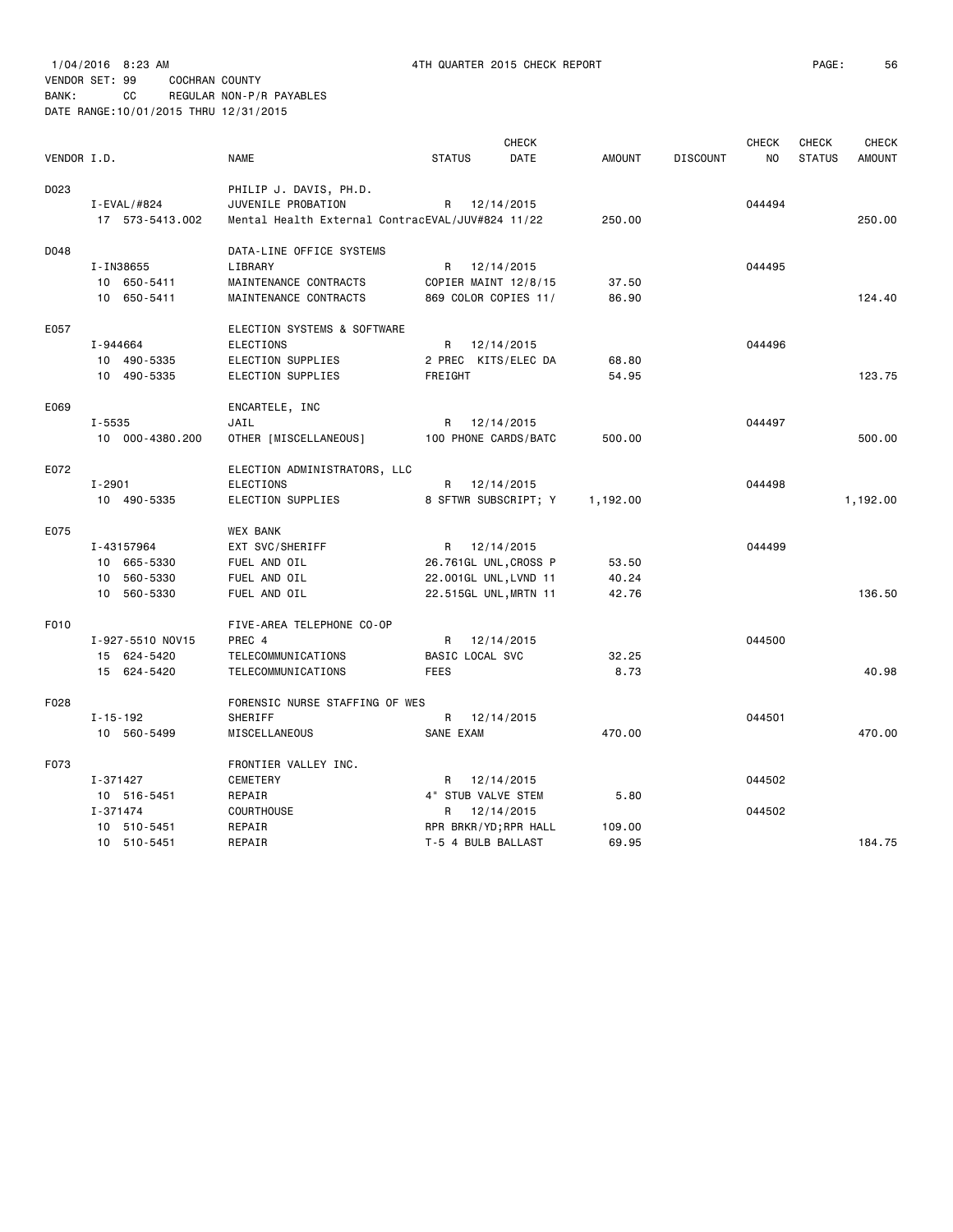|             |                 |                               |                     | <b>CHECK</b> |         |                 | <b>CHECK</b> | <b>CHECK</b>  | <b>CHECK</b>  |
|-------------|-----------------|-------------------------------|---------------------|--------------|---------|-----------------|--------------|---------------|---------------|
| VENDOR I.D. |                 | <b>NAME</b>                   | <b>STATUS</b>       | DATE         | AMOUNT  | <b>DISCOUNT</b> | ΝO           | <b>STATUS</b> | <b>AMOUNT</b> |
| G074        |                 | GRAVES, HUMPHRIES, STAHL, LTD |                     |              |         |                 |              |               |               |
|             | I-FEES NOV2015  | JUSTICE OF PEACE              | R 12/14/2015        |              |         |                 | 044503       |               |               |
|             | 10 000-2206.002 | COLLECTION AGENCY FEES        | COLLECTION FEES NOV |              | 291.79  |                 |              |               | 291.79        |
| H126        |                 | HOLLAND'S OFFICE TECHNOLOGIES |                     |              |         |                 |              |               |               |
|             | I-114870        | TREASURER/AUDITOR             | R 12/14/2015        |              |         |                 | 044504       |               |               |
|             | 10 497-5310     | OFFICE SUPPLIES               | 2PK W-2 LASER 4PT   |              | 57.98   |                 |              |               |               |
|             | 10 497-5310     | OFFICE SUPPLIES               | 2PK ENVELOPES W-2   |              | 39.98   |                 |              |               |               |
|             | 10 495-5310     | OFFICE SUPPLIES               | 1PK ENVELOPES 1099  |              | 10.29   |                 |              |               |               |
|             | 10 495-5310     | OFFICE SUPPLIES               | 1PK 1099 MISC LASER |              | 32.78   |                 |              |               | 141.03        |
| J082        |                 | JOHN DEERE FINANCIAL          |                     |              |         |                 |              |               |               |
|             | I-355212        | CEMETERY                      | R 12/14/2015        |              |         |                 | 044505       |               |               |
|             | 10 516-5451     | REPAIR                        | FILTER #RE522868    |              | 25.13   |                 |              |               |               |
|             | I-362792        | CEMETERY                      | R 12/14/2015        |              |         |                 | 044505       |               |               |
|             | 10 516-5451     | REPAIR                        | 2 SEALING WASHER    |              | 2.78    |                 |              |               |               |
|             | 10 516-5451     | REPAIR                        | TEE FITTING         |              | 10.34   |                 |              |               |               |
|             | 10 516-5451     | REPAIR                        | TUBE NUT            |              | 3.37    |                 |              |               |               |
|             | 10 516-5451     | REPAIR                        | WASHER              |              | 2.58    |                 |              |               | 44.20         |
| L010        |                 | LEWIS FARM & RANCH STORE INC  |                     |              |         |                 |              |               |               |
|             | I-15489         | <b>COURTHOUSE</b>             | R                   | 12/14/2015   |         |                 | 044506       |               |               |
|             | 10 510-5332     | CUSTODIAL SUPPLIES            | SOAP                |              | 3.99    |                 |              |               |               |
|             | 10 510-5332     | CUSTODIAL SUPPLIES            | <b>DISC</b>         |              | 0.40CR  |                 |              |               |               |
|             | I-15629 103015  | PREC 4                        | R 12/14/2015        |              |         |                 | 044506       |               |               |
|             | 15 624-5356     | ROAD MATERIALS & SUPPLIES     | COFFEE              |              | 13.95   |                 |              |               |               |
|             | 15 624-5356     | ROAD MATERIALS & SUPPLIES     | 2 SUGAR             |              | 3.90    |                 |              |               |               |
|             | 15 624-5356     | ROAD MATERIALS & SUPPLIES     | SHOP TOWELS         |              | 4.79    |                 |              |               |               |
|             | 15 624-5356     | ROAD MATERIALS & SUPPLIES     | TOILET TISSUE       |              | 6.49    |                 |              |               |               |
|             | 15 624-5356     | ROAD MATERIALS & SUPPLIES     | <b>DISC</b>         |              | 2.91CR  |                 |              |               |               |
|             | I-15886         | PREC 3                        | R 12/14/2015        |              |         |                 | 044506       |               |               |
|             | 15 623-5356     | ROAD MATERIALS & SUPPLIES     | 2 STARTING FLUID    |              | 4.58    |                 |              |               |               |
|             | I-15990         | JAIL                          | R                   | 12/14/2015   |         |                 | 044506       |               |               |
|             | 10 512-5499     | MISCELLANEOUS                 | WASHING MACHINE     |              | 799.95  |                 |              |               |               |
|             | 10 512-5499     | MISCELLANEOUS                 | DISC                |              | 80.00CR |                 |              |               |               |
|             | $I - 16073$     | CEMETERY                      | R 12/14/2015        |              |         |                 | 044506       |               |               |
|             | 10 516-5451     | REPAIR                        | <b>1LB SCREWS</b>   |              | 2.49    |                 |              |               |               |
|             | 10 516-5451     | REPAIR                        | 30FT 1/2 GRAY PVC   |              | 7.50    |                 |              |               |               |
|             | 10 516-5451     | REPAIR                        | DISC                |              | 1.00CR  |                 |              |               |               |
|             | I-16082         | CEMETERY                      | R                   | 12/14/2015   |         |                 | 044506       |               |               |
|             | 10 516-5451     | REPAIR                        | 20FT 1/2 SCH 40 PVC |              | 3.99    |                 |              |               |               |
|             | 10 516-5451     | REPAIR                        | DISC                |              | 0.40CR  |                 |              |               |               |
|             | I-16110         | JAIL                          | R 12/14/2015        |              |         |                 | 044506       |               |               |
|             | 10 512-5392     | MISCELLANEOUS SUPPLIES        | 10 MOUSE POISON     |              | 9.90    |                 |              |               |               |
|             | 10 512-5392     | MISCELLANEOUS SUPPLIES        | <b>DISC</b>         |              | 0.99CR  |                 |              |               |               |
|             | I-16123         | <b>ACTIVITY BLDG</b>          | R 12/14/2015        |              |         |                 | 044506       |               |               |
|             | 10 662-5332     | CUSTODIAL SUPPLIES            | <b>BLOWER</b>       |              | 74.99   |                 |              |               |               |
|             | 10 662-5332     | CUSTODIAL SUPPLIES            | DISC                |              | 7.50CR  |                 |              |               |               |
|             | $I - 16151$     | PREC 3                        | R 12/14/2015        |              |         |                 | 044506       |               |               |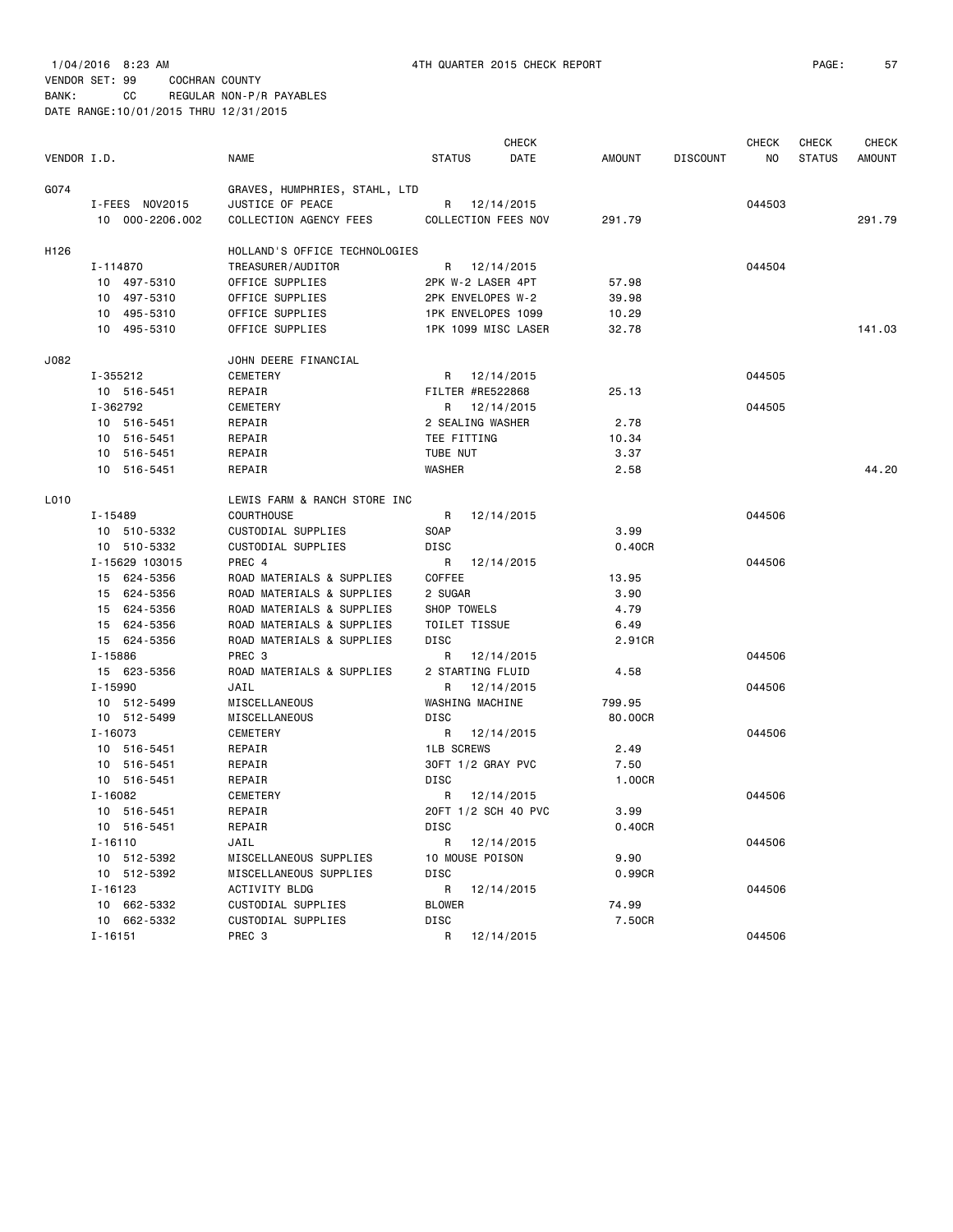1/04/2016 8:23 AM 4TH QUARTER 2015 CHECK REPORT PAGE: 58 VENDOR SET: 99 COCHRAN COUNTY BANK: CC REGULAR NON-P/R PAYABLES DATE RANGE:10/01/2015 THRU 12/31/2015

|             |                                       |                                |                       | <b>CHECK</b>         |               |                 | <b>CHECK</b> | CHECK         | <b>CHECK</b>  |
|-------------|---------------------------------------|--------------------------------|-----------------------|----------------------|---------------|-----------------|--------------|---------------|---------------|
| VENDOR I.D. |                                       | <b>NAME</b>                    | <b>STATUS</b>         | DATE                 | <b>AMOUNT</b> | <b>DISCOUNT</b> | NO           | <b>STATUS</b> | <b>AMOUNT</b> |
| L010        |                                       | LEWIS FARM & RANCH STOCONT     |                       |                      |               |                 |              |               |               |
|             | I-16151                               | PREC <sub>3</sub>              | R 12/14/2015          |                      |               |                 | 044506       |               |               |
|             | 15 623-5356                           | ROAD MATERIALS & SUPPLIES      | 2 FOAM CUPS           |                      | 4.58          |                 |              |               |               |
|             | $I - 16398$                           | JAIL                           | R 12/14/2015          |                      |               |                 | 044506       |               |               |
|             | 10 512-5392                           | MISCELLANEOUS SUPPLIES         | 8 BLEACH              |                      | 23.92         |                 |              |               |               |
|             | $I - 16469$                           | PREC 4                         | R                     | 12/14/2015           |               |                 | 044506       |               |               |
|             | 15 624-5356                           | ROAD MATERIALS & SUPPLIES      | MANDREL               |                      | 12.99         |                 |              |               |               |
|             | 15 624-5356                           | ROAD MATERIALS & SUPPLIES      | HOLE SAW              |                      | 7.99          |                 |              |               |               |
|             | $I - 16764$                           | <b>ACTIVITY BLDG</b>           | R 12/14/2015          |                      |               |                 | 044506       |               |               |
|             | 10 662-5332                           | CUSTODIAL SUPPLIES             | TRASH BAGS            |                      | 19.99         |                 |              |               |               |
|             | 10 662-5332                           | <b>CUSTODIAL SUPPLIES</b>      | <b>DISC</b>           |                      | 2.00CR        |                 |              |               |               |
|             | $I - 16795$                           | CEMETERY                       | R 12/14/2015          |                      |               |                 | 044506       |               |               |
|             | 10 516-5332                           | CUSTODIAL SUPPLIES             | <b>1LB NAILS</b>      |                      | 1.79          |                 |              |               |               |
|             | 10 516-5332                           | CUSTODIAL SUPPLIES             | <b>DISC</b>           |                      | 0.18CR        |                 |              |               | 912.40        |
| M018        |                                       | MORTON INSURANCE AGENCY        |                       |                      |               |                 |              |               |               |
|             | I-12382532/ADAMS 16 ATTORNEY          |                                | R 12/14/2015          |                      |               |                 | 044508       |               |               |
|             | 10 475-5480                           | <b>BONDS &amp; NOTARY FEES</b> | PUB OFF'L BOND 2016   |                      | 50.00         |                 |              |               |               |
|             | I-18019730 2016 PE                    | NON-DEPT'L                     | R 12/14/2015          |                      |               |                 | 044508       |               |               |
|             | 10 409-5480                           | <b>BONDS &amp; NOTARY FEES</b> | BLANKET BOND 2016     |                      | 160.00        |                 |              |               |               |
|             | I-68562579/WISELEY16 TAX A/C          |                                | R 12/14/2015          |                      |               |                 | 044508       |               |               |
|             | 10 499-5480                           | <b>BONDS &amp; NOTARY FEES</b> | PUB OFF'L BOND 2016   |                      | 50.00         |                 |              |               |               |
|             | I-71117946/SCHMIDT16 JUSTICE OF PEACE |                                | R 12/14/2015          |                      |               |                 | 044508       |               |               |
|             | 10 455-5480                           | <b>BONDS &amp; NOTARY FEES</b> | PUB OFF'L BOND 2016   |                      | 50.00         |                 |              |               |               |
|             | I-71238440/JACKSON16 TAX A/C          |                                | R 12/14/2015          |                      |               |                 | 044508       |               |               |
|             | 10 499-5480                           | <b>BONDS &amp; NOTARY FEES</b> | PUB OFF'L BOND/COUNT  |                      | 500.00        |                 |              |               |               |
|             | I-71238445/JACKSON16 TAX A/C          |                                | R 12/14/2015          |                      |               |                 | 044508       |               |               |
|             | 10 499-5480                           | <b>BONDS &amp; NOTARY FEES</b> | PUB OFF'L BOND/STATE  |                      | 75.00         |                 |              |               |               |
|             | I-71338535/BUTLER16 ELECTIONS         |                                | R                     | 12/14/2015           |               |                 | 044508       |               |               |
|             | 10 490-5480                           | <b>BONDS &amp; NOTARY FEES</b> | PUB OFF'L BOND 2016   |                      | 50.00         |                 |              |               | 935.00        |
| M182        |                                       | BEVERLY MCCLELLAN              |                       |                      |               |                 |              |               |               |
|             | I-CLOCK 12/15                         | AUDITOR                        | R 12/14/2015          |                      |               |                 | 044509       |               |               |
|             | 10 495-5310                           | OFFICE SUPPLIES                | R/B WALL CLOCK; FAM\$ |                      | 6.00          |                 |              |               | 6.00          |
| M290        |                                       | JESSIE MENDOZA                 |                       |                      |               |                 |              |               |               |
|             | I-DW#16633                            | PARK/SHOWBARN                  | R 12/14/2015          |                      |               |                 | 044510       |               |               |
|             | 10 000-4370.102                       | RENT-PARK FACILITIES           |                       | REF DEP FOR 11/28/15 | 150.00        |                 |              |               | 150.00        |
| M297        |                                       | KANDI MARTINEZ                 |                       |                      |               |                 |              |               |               |
|             | I-DW#16629                            | ACTIVITY BLDG                  | R 12/14/2015          |                      |               |                 | 044511       |               |               |
|             | 10 000-4370.101                       | RENT-ACTIVITY BUILDING         | REF DEP FOR 11/28/15  |                      | 150.00        |                 |              |               | 150.00        |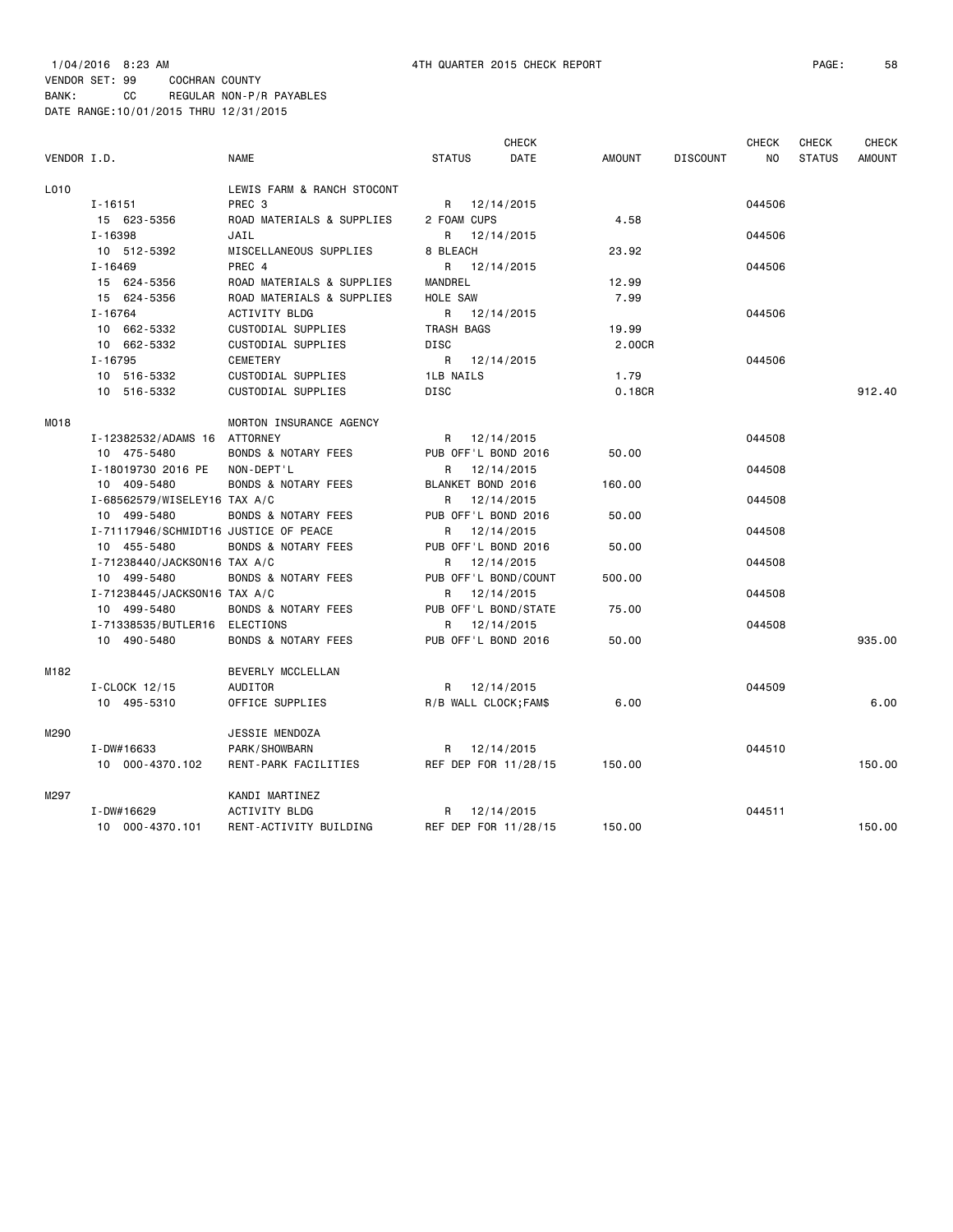| N066<br>NTS COMMUNICATIONS<br>I-8062660032 DEC15<br>COMM'R CT/CO JUDGE/PREC 4<br>R<br>12/14/2015<br>044512<br>TELECOMMUNICATIONS<br>WATS LINE<br>1.00<br>15 610-5420<br>6.65<br>15 610-5420<br>TELECOMMUNICATIONS<br><b>FEES</b><br>15 624-5420<br>TELECOMMUNICATIONS<br>LONG DISTANCE SVC<br>9.11<br>1.46<br>N082<br>NETDATA<br>I-NOV2015<br>JUSTICE OF PEACE<br>12/14/2015<br>044513<br>R<br>iTICKET NOV 2015<br>2.00<br>2.00<br>10 455-5499<br>MISCELLANEOUS<br>0037<br>ANGELA OVERMAN, ATTY AT LAW<br>DISTRICT COURT<br>044514<br>I-CPS4239 12/8/15<br>R<br>12/14/2015<br>10 435-5400<br>ATTORNEY AD LITEM<br>ADOPTION HRNG(CH)<br>250.00<br>250.00<br>P017<br>POSTMASTER<br>SHERIFF<br>12/14/2015<br>044515<br>I-SHERIFF 11/25/15<br>R<br>2 RL STAMPS<br>98.00<br>98.00<br>10 560-5311<br>POSTAL EXPENSES<br>P216<br>PLAINS MOTOR SUPPLY<br>I-342633<br>PREC 4<br>12/14/2015<br>044516<br>R<br>SIDE TURN LT #22202Y<br>11.80<br>15 624-5451<br>REPAIRS<br>15 624-5451<br>47.96<br>REPAIRS<br>2 COOLANT, EX<br>36.16<br>R286<br>JUSTO RODRIQUEZ<br>$I - DW#16581$<br>ACTIVITY BLDG<br>12/14/2015<br>044517<br>R<br>150.00<br>10 000-4370.101<br>RENT-ACTIVITY BUILDING<br>REF DEP FOR 11/14/15<br>150.00<br>S010<br>SILVERS COMPANY<br>I-CEMETERY 11/15<br><b>CEMETERY</b><br>R 12/14/2015<br>044518<br>10 516-5330<br>FUEL & OIL<br>25.49GL UNL 11/5<br>51.36<br>I-EXT SVC 11/15<br><b>EXTENSION SVC</b><br>R 12/14/2015<br>044518<br>10 665-5330<br>FUEL AND OIL<br>63.35<br>31.44GL UNL 11/10<br>665-5330<br>FUEL AND OIL<br>59.38GL UNL 11/20<br>59.38<br>10<br>I-JUV PROB 11/15<br>JUVENILE PROBATION<br>R 12/14/2015<br>044518<br>17 573-5499<br>OPERATING EXPENSES<br>11.86GL UNL 11/12<br>22.36<br>17 573-5499<br>OPERATING EXPENSES<br>16GL UNL 11/17<br>30.16<br>17 573-5499<br>OPERATING EXPENSES<br>20.39GL UNL 11/21<br>38.44<br>OPERATING EXPENSES<br>17 573-5499<br>13.85GL UNL 11/25<br>25.14<br>I-NON-DEPT'L 11/15<br>044518<br>JUVENILE PROBATION<br>R<br>12/14/2015<br>17 573-5499<br>OPERATING EXPENSES<br>15.22GL UNL 11/3<br>30.67<br>17 573-5499<br>OPERATING EXPENSES<br>24.89GL UNL 11/5<br>50.15<br>17 573-5499<br>OPERATING EXPENSES<br>10.73GL UNL 11/10<br>21.62<br>17 573-5499<br>OPERATING EXPENSES<br>17.3GL UNL 11/13<br>32.61<br>I-PREC 1 11/15<br>PREC 1<br>12/14/2015<br>044518<br>R<br>15 621-5330<br>FUEL & OIL<br>115.3GL HS DIESEL 11<br>213.31<br>15 621-5330<br>FUEL & OIL<br>78GL HS DIESEL 11/24<br>136.50<br>15 621-5330<br>FUEL & OIL<br>22.4GL UNL P/U 11/23<br>42.22 | VENDOR I.D. |             | <b>NAME</b> | <b>STATUS</b> | CHECK<br>DATE | <b>AMOUNT</b> | <b>DISCOUNT</b> | <b>CHECK</b><br>N <sub>O</sub> | <b>CHECK</b><br><b>STATUS</b> | <b>CHECK</b><br><b>AMOUNT</b> |
|--------------------------------------------------------------------------------------------------------------------------------------------------------------------------------------------------------------------------------------------------------------------------------------------------------------------------------------------------------------------------------------------------------------------------------------------------------------------------------------------------------------------------------------------------------------------------------------------------------------------------------------------------------------------------------------------------------------------------------------------------------------------------------------------------------------------------------------------------------------------------------------------------------------------------------------------------------------------------------------------------------------------------------------------------------------------------------------------------------------------------------------------------------------------------------------------------------------------------------------------------------------------------------------------------------------------------------------------------------------------------------------------------------------------------------------------------------------------------------------------------------------------------------------------------------------------------------------------------------------------------------------------------------------------------------------------------------------------------------------------------------------------------------------------------------------------------------------------------------------------------------------------------------------------------------------------------------------------------------------------------------------------------------------------------------------------------------------------------------------------------------------------------------------------------------------------------------------------------------------------------------------------------------------------------------------------------------------------------------------------------------------------------------------------------------------------------------------------------------------------------------------------------|-------------|-------------|-------------|---------------|---------------|---------------|-----------------|--------------------------------|-------------------------------|-------------------------------|
|                                                                                                                                                                                                                                                                                                                                                                                                                                                                                                                                                                                                                                                                                                                                                                                                                                                                                                                                                                                                                                                                                                                                                                                                                                                                                                                                                                                                                                                                                                                                                                                                                                                                                                                                                                                                                                                                                                                                                                                                                                                                                                                                                                                                                                                                                                                                                                                                                                                                                                                          |             |             |             |               |               |               |                 |                                |                               |                               |
|                                                                                                                                                                                                                                                                                                                                                                                                                                                                                                                                                                                                                                                                                                                                                                                                                                                                                                                                                                                                                                                                                                                                                                                                                                                                                                                                                                                                                                                                                                                                                                                                                                                                                                                                                                                                                                                                                                                                                                                                                                                                                                                                                                                                                                                                                                                                                                                                                                                                                                                          |             |             |             |               |               |               |                 |                                |                               |                               |
|                                                                                                                                                                                                                                                                                                                                                                                                                                                                                                                                                                                                                                                                                                                                                                                                                                                                                                                                                                                                                                                                                                                                                                                                                                                                                                                                                                                                                                                                                                                                                                                                                                                                                                                                                                                                                                                                                                                                                                                                                                                                                                                                                                                                                                                                                                                                                                                                                                                                                                                          |             |             |             |               |               |               |                 |                                |                               |                               |
|                                                                                                                                                                                                                                                                                                                                                                                                                                                                                                                                                                                                                                                                                                                                                                                                                                                                                                                                                                                                                                                                                                                                                                                                                                                                                                                                                                                                                                                                                                                                                                                                                                                                                                                                                                                                                                                                                                                                                                                                                                                                                                                                                                                                                                                                                                                                                                                                                                                                                                                          |             |             |             |               |               |               |                 |                                |                               |                               |
|                                                                                                                                                                                                                                                                                                                                                                                                                                                                                                                                                                                                                                                                                                                                                                                                                                                                                                                                                                                                                                                                                                                                                                                                                                                                                                                                                                                                                                                                                                                                                                                                                                                                                                                                                                                                                                                                                                                                                                                                                                                                                                                                                                                                                                                                                                                                                                                                                                                                                                                          |             |             |             |               |               |               |                 |                                |                               |                               |
|                                                                                                                                                                                                                                                                                                                                                                                                                                                                                                                                                                                                                                                                                                                                                                                                                                                                                                                                                                                                                                                                                                                                                                                                                                                                                                                                                                                                                                                                                                                                                                                                                                                                                                                                                                                                                                                                                                                                                                                                                                                                                                                                                                                                                                                                                                                                                                                                                                                                                                                          |             |             |             |               |               |               |                 |                                |                               |                               |
|                                                                                                                                                                                                                                                                                                                                                                                                                                                                                                                                                                                                                                                                                                                                                                                                                                                                                                                                                                                                                                                                                                                                                                                                                                                                                                                                                                                                                                                                                                                                                                                                                                                                                                                                                                                                                                                                                                                                                                                                                                                                                                                                                                                                                                                                                                                                                                                                                                                                                                                          |             |             |             |               |               |               |                 |                                |                               |                               |
|                                                                                                                                                                                                                                                                                                                                                                                                                                                                                                                                                                                                                                                                                                                                                                                                                                                                                                                                                                                                                                                                                                                                                                                                                                                                                                                                                                                                                                                                                                                                                                                                                                                                                                                                                                                                                                                                                                                                                                                                                                                                                                                                                                                                                                                                                                                                                                                                                                                                                                                          |             |             |             |               |               |               |                 |                                |                               |                               |
|                                                                                                                                                                                                                                                                                                                                                                                                                                                                                                                                                                                                                                                                                                                                                                                                                                                                                                                                                                                                                                                                                                                                                                                                                                                                                                                                                                                                                                                                                                                                                                                                                                                                                                                                                                                                                                                                                                                                                                                                                                                                                                                                                                                                                                                                                                                                                                                                                                                                                                                          |             |             |             |               |               |               |                 |                                |                               |                               |
|                                                                                                                                                                                                                                                                                                                                                                                                                                                                                                                                                                                                                                                                                                                                                                                                                                                                                                                                                                                                                                                                                                                                                                                                                                                                                                                                                                                                                                                                                                                                                                                                                                                                                                                                                                                                                                                                                                                                                                                                                                                                                                                                                                                                                                                                                                                                                                                                                                                                                                                          |             |             |             |               |               |               |                 |                                |                               |                               |
|                                                                                                                                                                                                                                                                                                                                                                                                                                                                                                                                                                                                                                                                                                                                                                                                                                                                                                                                                                                                                                                                                                                                                                                                                                                                                                                                                                                                                                                                                                                                                                                                                                                                                                                                                                                                                                                                                                                                                                                                                                                                                                                                                                                                                                                                                                                                                                                                                                                                                                                          |             |             |             |               |               |               |                 |                                |                               |                               |
|                                                                                                                                                                                                                                                                                                                                                                                                                                                                                                                                                                                                                                                                                                                                                                                                                                                                                                                                                                                                                                                                                                                                                                                                                                                                                                                                                                                                                                                                                                                                                                                                                                                                                                                                                                                                                                                                                                                                                                                                                                                                                                                                                                                                                                                                                                                                                                                                                                                                                                                          |             |             |             |               |               |               |                 |                                |                               |                               |
|                                                                                                                                                                                                                                                                                                                                                                                                                                                                                                                                                                                                                                                                                                                                                                                                                                                                                                                                                                                                                                                                                                                                                                                                                                                                                                                                                                                                                                                                                                                                                                                                                                                                                                                                                                                                                                                                                                                                                                                                                                                                                                                                                                                                                                                                                                                                                                                                                                                                                                                          |             |             |             |               |               |               |                 |                                |                               |                               |
|                                                                                                                                                                                                                                                                                                                                                                                                                                                                                                                                                                                                                                                                                                                                                                                                                                                                                                                                                                                                                                                                                                                                                                                                                                                                                                                                                                                                                                                                                                                                                                                                                                                                                                                                                                                                                                                                                                                                                                                                                                                                                                                                                                                                                                                                                                                                                                                                                                                                                                                          |             |             |             |               |               |               |                 |                                |                               |                               |
|                                                                                                                                                                                                                                                                                                                                                                                                                                                                                                                                                                                                                                                                                                                                                                                                                                                                                                                                                                                                                                                                                                                                                                                                                                                                                                                                                                                                                                                                                                                                                                                                                                                                                                                                                                                                                                                                                                                                                                                                                                                                                                                                                                                                                                                                                                                                                                                                                                                                                                                          |             |             |             |               |               |               |                 |                                |                               |                               |
|                                                                                                                                                                                                                                                                                                                                                                                                                                                                                                                                                                                                                                                                                                                                                                                                                                                                                                                                                                                                                                                                                                                                                                                                                                                                                                                                                                                                                                                                                                                                                                                                                                                                                                                                                                                                                                                                                                                                                                                                                                                                                                                                                                                                                                                                                                                                                                                                                                                                                                                          |             |             |             |               |               |               |                 |                                |                               |                               |
|                                                                                                                                                                                                                                                                                                                                                                                                                                                                                                                                                                                                                                                                                                                                                                                                                                                                                                                                                                                                                                                                                                                                                                                                                                                                                                                                                                                                                                                                                                                                                                                                                                                                                                                                                                                                                                                                                                                                                                                                                                                                                                                                                                                                                                                                                                                                                                                                                                                                                                                          |             |             |             |               |               |               |                 |                                |                               |                               |
|                                                                                                                                                                                                                                                                                                                                                                                                                                                                                                                                                                                                                                                                                                                                                                                                                                                                                                                                                                                                                                                                                                                                                                                                                                                                                                                                                                                                                                                                                                                                                                                                                                                                                                                                                                                                                                                                                                                                                                                                                                                                                                                                                                                                                                                                                                                                                                                                                                                                                                                          |             |             |             |               |               |               |                 |                                |                               |                               |
|                                                                                                                                                                                                                                                                                                                                                                                                                                                                                                                                                                                                                                                                                                                                                                                                                                                                                                                                                                                                                                                                                                                                                                                                                                                                                                                                                                                                                                                                                                                                                                                                                                                                                                                                                                                                                                                                                                                                                                                                                                                                                                                                                                                                                                                                                                                                                                                                                                                                                                                          |             |             |             |               |               |               |                 |                                |                               |                               |
|                                                                                                                                                                                                                                                                                                                                                                                                                                                                                                                                                                                                                                                                                                                                                                                                                                                                                                                                                                                                                                                                                                                                                                                                                                                                                                                                                                                                                                                                                                                                                                                                                                                                                                                                                                                                                                                                                                                                                                                                                                                                                                                                                                                                                                                                                                                                                                                                                                                                                                                          |             |             |             |               |               |               |                 |                                |                               |                               |
|                                                                                                                                                                                                                                                                                                                                                                                                                                                                                                                                                                                                                                                                                                                                                                                                                                                                                                                                                                                                                                                                                                                                                                                                                                                                                                                                                                                                                                                                                                                                                                                                                                                                                                                                                                                                                                                                                                                                                                                                                                                                                                                                                                                                                                                                                                                                                                                                                                                                                                                          |             |             |             |               |               |               |                 |                                |                               |                               |
|                                                                                                                                                                                                                                                                                                                                                                                                                                                                                                                                                                                                                                                                                                                                                                                                                                                                                                                                                                                                                                                                                                                                                                                                                                                                                                                                                                                                                                                                                                                                                                                                                                                                                                                                                                                                                                                                                                                                                                                                                                                                                                                                                                                                                                                                                                                                                                                                                                                                                                                          |             |             |             |               |               |               |                 |                                |                               |                               |
|                                                                                                                                                                                                                                                                                                                                                                                                                                                                                                                                                                                                                                                                                                                                                                                                                                                                                                                                                                                                                                                                                                                                                                                                                                                                                                                                                                                                                                                                                                                                                                                                                                                                                                                                                                                                                                                                                                                                                                                                                                                                                                                                                                                                                                                                                                                                                                                                                                                                                                                          |             |             |             |               |               |               |                 |                                |                               |                               |
|                                                                                                                                                                                                                                                                                                                                                                                                                                                                                                                                                                                                                                                                                                                                                                                                                                                                                                                                                                                                                                                                                                                                                                                                                                                                                                                                                                                                                                                                                                                                                                                                                                                                                                                                                                                                                                                                                                                                                                                                                                                                                                                                                                                                                                                                                                                                                                                                                                                                                                                          |             |             |             |               |               |               |                 |                                |                               |                               |
|                                                                                                                                                                                                                                                                                                                                                                                                                                                                                                                                                                                                                                                                                                                                                                                                                                                                                                                                                                                                                                                                                                                                                                                                                                                                                                                                                                                                                                                                                                                                                                                                                                                                                                                                                                                                                                                                                                                                                                                                                                                                                                                                                                                                                                                                                                                                                                                                                                                                                                                          |             |             |             |               |               |               |                 |                                |                               |                               |
|                                                                                                                                                                                                                                                                                                                                                                                                                                                                                                                                                                                                                                                                                                                                                                                                                                                                                                                                                                                                                                                                                                                                                                                                                                                                                                                                                                                                                                                                                                                                                                                                                                                                                                                                                                                                                                                                                                                                                                                                                                                                                                                                                                                                                                                                                                                                                                                                                                                                                                                          |             |             |             |               |               |               |                 |                                |                               |                               |
|                                                                                                                                                                                                                                                                                                                                                                                                                                                                                                                                                                                                                                                                                                                                                                                                                                                                                                                                                                                                                                                                                                                                                                                                                                                                                                                                                                                                                                                                                                                                                                                                                                                                                                                                                                                                                                                                                                                                                                                                                                                                                                                                                                                                                                                                                                                                                                                                                                                                                                                          |             |             |             |               |               |               |                 |                                |                               |                               |
|                                                                                                                                                                                                                                                                                                                                                                                                                                                                                                                                                                                                                                                                                                                                                                                                                                                                                                                                                                                                                                                                                                                                                                                                                                                                                                                                                                                                                                                                                                                                                                                                                                                                                                                                                                                                                                                                                                                                                                                                                                                                                                                                                                                                                                                                                                                                                                                                                                                                                                                          |             |             |             |               |               |               |                 |                                |                               |                               |
|                                                                                                                                                                                                                                                                                                                                                                                                                                                                                                                                                                                                                                                                                                                                                                                                                                                                                                                                                                                                                                                                                                                                                                                                                                                                                                                                                                                                                                                                                                                                                                                                                                                                                                                                                                                                                                                                                                                                                                                                                                                                                                                                                                                                                                                                                                                                                                                                                                                                                                                          |             |             |             |               |               |               |                 |                                |                               |                               |
|                                                                                                                                                                                                                                                                                                                                                                                                                                                                                                                                                                                                                                                                                                                                                                                                                                                                                                                                                                                                                                                                                                                                                                                                                                                                                                                                                                                                                                                                                                                                                                                                                                                                                                                                                                                                                                                                                                                                                                                                                                                                                                                                                                                                                                                                                                                                                                                                                                                                                                                          |             |             |             |               |               |               |                 |                                |                               |                               |
|                                                                                                                                                                                                                                                                                                                                                                                                                                                                                                                                                                                                                                                                                                                                                                                                                                                                                                                                                                                                                                                                                                                                                                                                                                                                                                                                                                                                                                                                                                                                                                                                                                                                                                                                                                                                                                                                                                                                                                                                                                                                                                                                                                                                                                                                                                                                                                                                                                                                                                                          |             |             |             |               |               |               |                 |                                |                               |                               |
|                                                                                                                                                                                                                                                                                                                                                                                                                                                                                                                                                                                                                                                                                                                                                                                                                                                                                                                                                                                                                                                                                                                                                                                                                                                                                                                                                                                                                                                                                                                                                                                                                                                                                                                                                                                                                                                                                                                                                                                                                                                                                                                                                                                                                                                                                                                                                                                                                                                                                                                          |             |             |             |               |               |               |                 |                                |                               |                               |
|                                                                                                                                                                                                                                                                                                                                                                                                                                                                                                                                                                                                                                                                                                                                                                                                                                                                                                                                                                                                                                                                                                                                                                                                                                                                                                                                                                                                                                                                                                                                                                                                                                                                                                                                                                                                                                                                                                                                                                                                                                                                                                                                                                                                                                                                                                                                                                                                                                                                                                                          |             |             |             |               |               |               |                 |                                |                               |                               |
|                                                                                                                                                                                                                                                                                                                                                                                                                                                                                                                                                                                                                                                                                                                                                                                                                                                                                                                                                                                                                                                                                                                                                                                                                                                                                                                                                                                                                                                                                                                                                                                                                                                                                                                                                                                                                                                                                                                                                                                                                                                                                                                                                                                                                                                                                                                                                                                                                                                                                                                          |             |             |             |               |               |               |                 |                                |                               |                               |
|                                                                                                                                                                                                                                                                                                                                                                                                                                                                                                                                                                                                                                                                                                                                                                                                                                                                                                                                                                                                                                                                                                                                                                                                                                                                                                                                                                                                                                                                                                                                                                                                                                                                                                                                                                                                                                                                                                                                                                                                                                                                                                                                                                                                                                                                                                                                                                                                                                                                                                                          |             |             |             |               |               |               |                 |                                |                               |                               |
|                                                                                                                                                                                                                                                                                                                                                                                                                                                                                                                                                                                                                                                                                                                                                                                                                                                                                                                                                                                                                                                                                                                                                                                                                                                                                                                                                                                                                                                                                                                                                                                                                                                                                                                                                                                                                                                                                                                                                                                                                                                                                                                                                                                                                                                                                                                                                                                                                                                                                                                          |             |             |             |               |               |               |                 |                                |                               |                               |
|                                                                                                                                                                                                                                                                                                                                                                                                                                                                                                                                                                                                                                                                                                                                                                                                                                                                                                                                                                                                                                                                                                                                                                                                                                                                                                                                                                                                                                                                                                                                                                                                                                                                                                                                                                                                                                                                                                                                                                                                                                                                                                                                                                                                                                                                                                                                                                                                                                                                                                                          |             |             |             |               |               |               |                 |                                |                               |                               |
|                                                                                                                                                                                                                                                                                                                                                                                                                                                                                                                                                                                                                                                                                                                                                                                                                                                                                                                                                                                                                                                                                                                                                                                                                                                                                                                                                                                                                                                                                                                                                                                                                                                                                                                                                                                                                                                                                                                                                                                                                                                                                                                                                                                                                                                                                                                                                                                                                                                                                                                          |             |             |             |               |               |               |                 |                                |                               |                               |
|                                                                                                                                                                                                                                                                                                                                                                                                                                                                                                                                                                                                                                                                                                                                                                                                                                                                                                                                                                                                                                                                                                                                                                                                                                                                                                                                                                                                                                                                                                                                                                                                                                                                                                                                                                                                                                                                                                                                                                                                                                                                                                                                                                                                                                                                                                                                                                                                                                                                                                                          |             |             |             |               |               |               |                 |                                |                               |                               |
|                                                                                                                                                                                                                                                                                                                                                                                                                                                                                                                                                                                                                                                                                                                                                                                                                                                                                                                                                                                                                                                                                                                                                                                                                                                                                                                                                                                                                                                                                                                                                                                                                                                                                                                                                                                                                                                                                                                                                                                                                                                                                                                                                                                                                                                                                                                                                                                                                                                                                                                          |             |             |             |               |               |               |                 |                                |                               |                               |
| 69.5GL HS DIESEL 11/                                                                                                                                                                                                                                                                                                                                                                                                                                                                                                                                                                                                                                                                                                                                                                                                                                                                                                                                                                                                                                                                                                                                                                                                                                                                                                                                                                                                                                                                                                                                                                                                                                                                                                                                                                                                                                                                                                                                                                                                                                                                                                                                                                                                                                                                                                                                                                                                                                                                                                     |             | 15 621-5330 | FUEL & OIL  |               |               | 128.58        |                 |                                |                               |                               |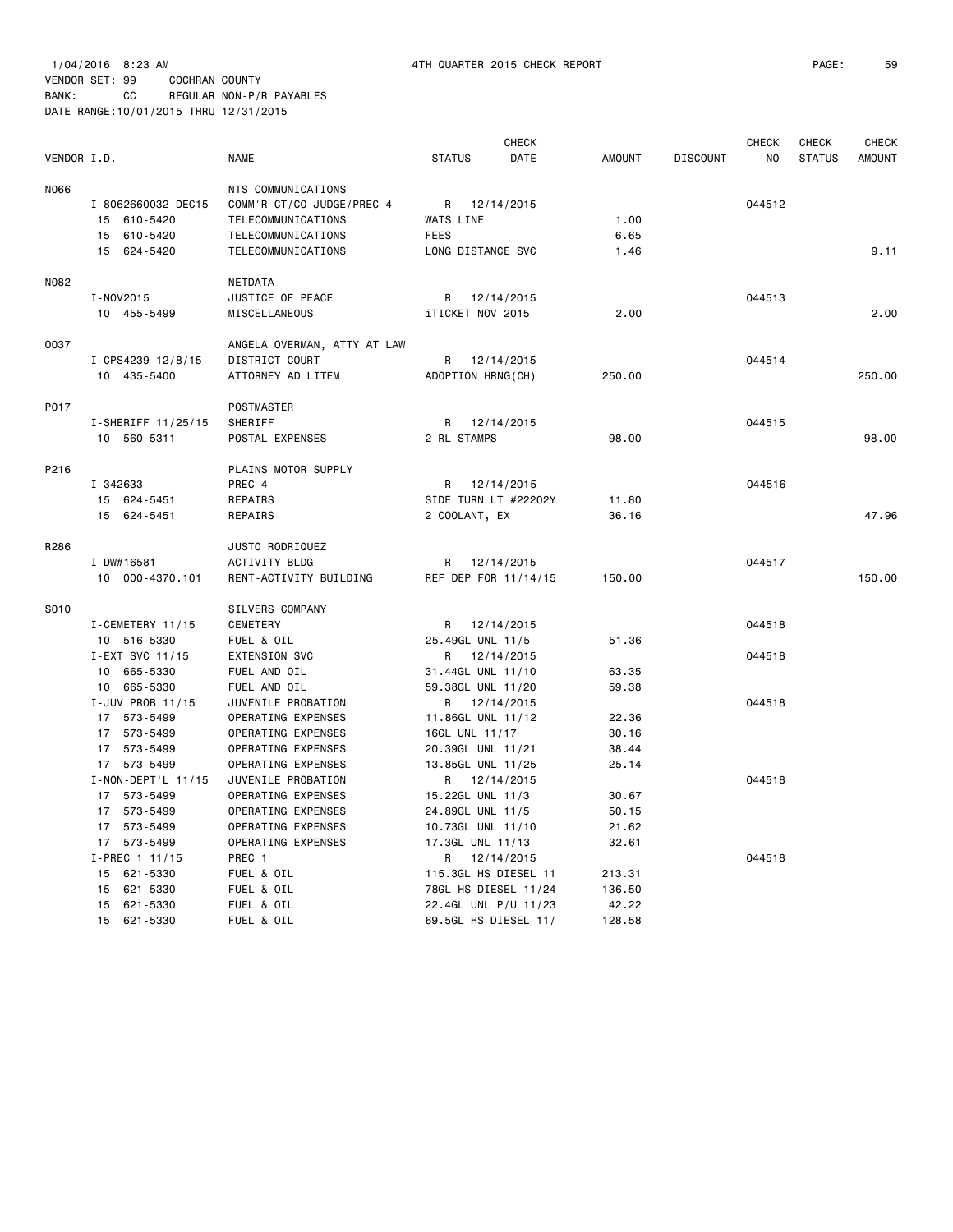|             |                    |                              | <b>CHECK</b>          |               |                 | <b>CHECK</b>   | <b>CHECK</b>  | <b>CHECK</b>  |
|-------------|--------------------|------------------------------|-----------------------|---------------|-----------------|----------------|---------------|---------------|
| VENDOR I.D. |                    | <b>NAME</b>                  | <b>STATUS</b><br>DATE | <b>AMOUNT</b> | <b>DISCOUNT</b> | N <sub>O</sub> | <b>STATUS</b> | <b>AMOUNT</b> |
| S010        |                    | CONT<br>SILVERS COMPANY      |                       |               |                 |                |               |               |
|             | I-PREC 1 11/15     | PREC 1                       | R 12/14/2015          |               |                 | 044518         |               |               |
|             | 15 621-5330        | FUEL & OIL                   | 44.9GL HS DIESEL 11/  | 83.07         |                 |                |               |               |
|             | 15 621-5330        | FUEL & OIL                   | 28.2GL HS DIESEL 11/  | 52.17         |                 |                |               |               |
|             | 15 621-5330        | FUEL & OIL                   | 28.7GL UNL 11/16 P/U  | 54.10         |                 |                |               |               |
|             | 15 621-5330        | FUEL & OIL                   | 112.1HS DIESEL 11/9   | 207.39        |                 |                |               |               |
|             | 15 621-5330        | FUEL & OIL                   | 39.5GL HS DIESEL 11/  | 73.08         |                 |                |               |               |
|             | 15 621-5330        | FUEL & OIL                   | 74GL HS DIESEL 11/4   | 136.90        |                 |                |               |               |
|             | I-PREC 2 11/15     | PREC <sub>2</sub>            | 12/14/2015<br>R       |               |                 | 044518         |               |               |
|             | 15 622-5330        | FUEL AND OIL                 | 284.7GL HS DIESEL 11  | 540.93        |                 |                |               |               |
|             | 15 622-5330        | FUEL AND OIL                 | 2 80-0Z PWR SVC WHT   | 27.04         |                 |                |               |               |
|             | 15 622-5330        | FUEL AND OIL                 | 268.3GL HS DIESEL 11  | 509.77        |                 |                |               |               |
|             | 15 622-5330        | FUEL AND OIL                 | 3 ROTELLA 3/1 15W/40  | 138.45        |                 |                |               |               |
|             | 15 622-5330        | FUEL AND OIL                 | 21.69GL 11/10         | 43.71         |                 |                |               |               |
|             | 15 622-5330        | FUEL AND OIL                 | 31.86GL UNL 11/20     | 60.06         |                 |                |               |               |
|             | I-PREC 4 11/15     | PREC 4                       | R 12/14/2015          |               |                 | 044518         |               |               |
|             | 15 624-5330        | FUEL AND OIL                 | 3 80-0Z FUEL COND 11  | 40.56         |                 |                |               |               |
|             | 15<br>624-5330     | FUEL AND OIL                 | 702.2GL HS DIESEL @   | 1,334.18      |                 |                |               |               |
|             | 15 624-5440        | UTILITIES                    | 300GL LP GAS/SHOP TA  | 510.00        |                 |                |               |               |
|             | 15 624-5330        | FUEL AND OIL                 | 151.7GL LS DIESEL 11  | 275.18        |                 |                |               |               |
|             | 15 624-5330        | FUEL AND OIL                 | STATE TAX ON 151.7GL  | 30.34         |                 |                |               |               |
|             | $I-SHERIFF 11/15$  | SHERIFF                      | 12/14/2015<br>R       |               |                 | 044518         |               |               |
|             | 560-5451<br>10     | MACHINERY-NON-OFFICE REPAIR  | STATE INSP/#112 11/2  | 7.00          |                 |                |               |               |
|             | 10<br>560-5451     | MACHINERY-NON-OFFICE REPAIR  | SUPPLY CHG            | 3.00          |                 |                |               |               |
|             | 560-5330<br>10     | FUEL AND OIL                 | 41.04GL UNL/#107      | 77.10         |                 |                |               |               |
|             | 10<br>560-5330     | FUEL AND OIL                 | 53.03GL UNL/#134      | 102.30        |                 |                |               |               |
|             | 560-5330<br>10     | FUEL AND OIL                 | 32.02GL UNL/#121      | 59.24         |                 |                |               |               |
|             | 560-5330<br>10     | FUEL AND OIL                 | 22.48GL UNL/#122      | 45.30         |                 |                |               |               |
|             | 560-5330<br>10     | FUEL AND OIL                 | 185.22GL UNL/#133     | 355.53        |                 |                |               |               |
|             | 10<br>560-5330     | FUEL AND OIL                 | 24.02GL UNL/#105      | 47.10         |                 |                |               |               |
|             | 10<br>560-5330     | FUEL AND OIL                 | 90.75GL UNL/#102      | 178.84        |                 |                |               | 5,938.19      |
| S047        |                    | SHELL FLEET PLUS             |                       |               |                 |                |               |               |
|             | I-0000065177891511 | <b>EXTENSION SVC</b>         | R<br>12/14/2015       |               |                 | 044519         |               |               |
|             | 10<br>665-5330     | FUEL AND OIL                 | 17.444GL UNL, BRYAN 1 | 34.00         |                 |                |               |               |
|             | 665-5330<br>10     | FUEL AND OIL                 | 12.601GL UNL, STPHNVL | 23.30         |                 |                |               |               |
|             | 10 665-5330        | FUEL AND OIL                 | REF FED TAX           | 5.50CR        |                 |                |               | 51.80         |
| S071        |                    | SCRIPT OFFICE PRODUCTS, INC. |                       |               |                 |                |               |               |
|             | I-49402            | <b>CLERK</b>                 | 12/14/2015<br>R.      |               |                 | 044520         |               |               |
|             | 10 403-5310        | OFFICE SUPPLIES              | 2DZ POP-UP NOTES 3x3  | 11.90         |                 |                |               |               |
|             | $I - 49431$        | <b>CLERK</b>                 | 12/14/2015<br>R.      |               |                 | 044520         |               |               |
|             | 10 403-5310        | OFFICE SUPPLIES              | 100EA WARRANTY DEEDS  | 54.95         |                 |                |               |               |
|             | $I - 49447$        | <b>COURTHOUSE</b>            | R<br>12/14/2015       |               |                 | 044520         |               |               |
|             | 10 510-5332        | CUSTODIAL SUPPLIES           | 1EA CORR TAPE         | 3.95          |                 |                |               |               |
|             | 10 510-5332        | CUSTODIAL SUPPLIES           | 1EA DESK CALENDAR     | 8.95          |                 |                |               |               |
|             | I-49522            | AUDITOR                      | R<br>12/14/2015       |               |                 | 044520         |               |               |
|             | 10 495-5310        | OFFICE SUPPLIES              | 1 RED STAMP INK       | 8.95          |                 |                |               |               |
|             | $I - 49525$        | ELECTIONS                    | R<br>12/14/2015       |               |                 | 044520         |               |               |
|             |                    |                              |                       |               |                 |                |               |               |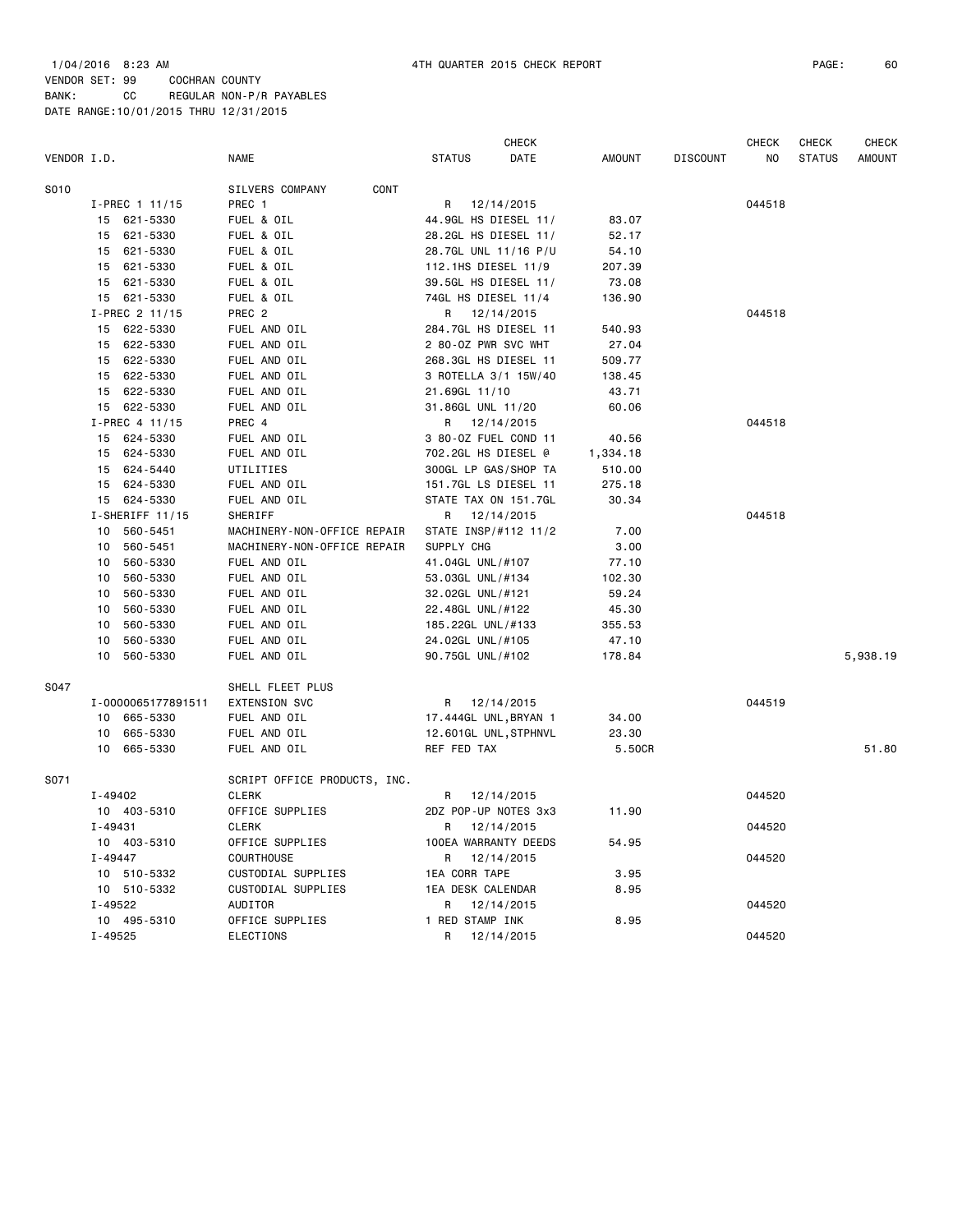1/04/2016 8:23 AM 4TH QUARTER 2015 CHECK REPORT PAGE: 61 VENDOR SET: 99 COCHRAN COUNTY BANK: CC REGULAR NON-P/R PAYABLES

DATE RANGE:10/01/2015 THRU 12/31/2015

|             |                 |                            |                      | <b>CHECK</b>         |               |                 | <b>CHECK</b> | <b>CHECK</b>  | <b>CHECK</b>  |
|-------------|-----------------|----------------------------|----------------------|----------------------|---------------|-----------------|--------------|---------------|---------------|
| VENDOR I.D. |                 | <b>NAME</b>                | <b>STATUS</b>        | DATE                 | <b>AMOUNT</b> | <b>DISCOUNT</b> | NO           | <b>STATUS</b> | <b>AMOUNT</b> |
| S071        |                 | SCRIPT OFFICE PRODUCTSCONT |                      |                      |               |                 |              |               |               |
|             | $I - 49525$     | <b>ELECTIONS</b>           |                      | R 12/14/2015         |               |                 | 044520       |               |               |
|             | 10 490-5310     | OFFICE SUPPLIES            |                      | 4RM LEGAL COPY PAPER | 35.80         |                 |              |               |               |
|             | $I - 49528$     | JUVENILE PROBATION         | R                    | 12/14/2015           |               |                 | 044520       |               |               |
|             | 17 573-5499     | OPERATING EXPENSES         | 1RM COPY PAPER       |                      | 4.95          |                 |              |               |               |
|             | $I - 49529$     | TAX A/C                    | R                    | 12/14/2015           |               |                 | 044520       |               |               |
|             | 10 499-5310     | OFFICE SUPPLIES            | <b>1PKG TAPE</b>     |                      | 18.30         |                 |              |               |               |
|             | $I - 49548$     | COUNTY COURT               | R                    | 12/14/2015           |               |                 | 044520       |               |               |
|             | 10 426-5310     | OFFICE SUPPLIES            | <b>DESK CALENDAR</b> |                      | 5.95          |                 |              |               |               |
|             | I-49584         | <b>ATTORNEY</b>            | R                    | 12/14/2015           |               |                 | 044520       |               |               |
|             | 10 475-5310     | OFFICE SUPPLIES            | <b>EMBOSSER</b>      |                      | 46.54         |                 |              |               |               |
|             | 10 475-5310     | OFFICE SUPPLIES            |                      | 3 EA PEN REFILLS RN7 | 3.87          |                 |              |               |               |
|             | I-49596         | JUSTICE OF PEACE           | R                    | 12/14/2015           |               |                 | 044520       |               |               |
|             | 10 455-5310     | OFFICE SUPPLIES            | 500 BUSINESS CARDS   |                      | 42.82         |                 |              |               |               |
|             | $I - 49612$     | TAX A/C                    | R                    | 12/14/2015           |               |                 | 044520       |               |               |
|             | 10 499-5310     | OFFICE SUPPLIES            | 4 CS COPY PAPER      |                      | 158.00        |                 |              |               | 404.93        |
| S073        |                 | SIRCHIE FINGER PRINT LAB.  |                      |                      |               |                 |              |               |               |
|             | I-0222454-IN    | SHERIFF                    | R                    | 12/14/2015           |               |                 | 044521       |               |               |
|             | 10 560-5334     | OTHER SUPPLIES             |                      | 1CS EVID BAGS 12x7x1 | 26.95         |                 |              |               |               |
|             | 10 560-5334     | OTHER SUPPLIES             | SHIPPING             |                      | 21.48         |                 |              |               | 48.43         |
| S195        |                 | SOUTH PLAINS RURAL HEALTH  |                      |                      |               |                 |              |               |               |
|             | I-5127/A MILLER | JAIL                       | R                    | 12/14/2015           |               |                 | 044522       |               |               |
|             | 10 512-5391     | MEDICAL CARE-PRISONERS     | RX #1                |                      | 12.60         |                 |              |               |               |
|             | 10 512-5391     | MEDICAL CARE-PRISONERS     | RX #2                |                      | 12.60         |                 |              |               | 25.20         |
| S242        |                 | SAM'S CLUB                 |                      |                      |               |                 |              |               |               |
|             | I-01011 120415  | JAIL                       | R                    | 12/14/2015           |               |                 | 044523       |               |               |
|             | 10 512-5333     | FOOD-PRISONERS             | <b>SYRUP</b>         |                      | 6.98          |                 |              |               |               |
|             | 10 512-5392     | MISCELLANEOUS SUPPLIES     | 20-0Z CUPS           |                      | 18.56         |                 |              |               |               |
|             | 10 512-5392     | MISCELLANEOUS SUPPLIES     | PAPER BAGS           |                      | 4.96          |                 |              |               |               |
|             | 10 512-5392     | MISCELLANEOUS SUPPLIES     | TRASH BAGS/2         |                      | 35.54         |                 |              |               |               |
|             | 10 512-5392     | MISCELLANEOUS SUPPLIES     | FORKS/2              |                      | 19.94         |                 |              |               |               |
|             | 10 512-5333     | FOOD-PRISONERS             | DRINK BOX/4          |                      | 39.92         |                 |              |               |               |
|             | 10 512-5333     | FOOD-PRISONERS             | VARIETY PACK/2       |                      | 25.56         |                 |              |               |               |
|             | 10 512-5392     | MISCELLANEOUS SUPPLIES     | SNDWCH BAGS          |                      | 8.89          |                 |              |               |               |
|             | 10 512-5392     | MISCELLANEOUS SUPPLIES     | LAUNDRY DET          |                      | 15.38         |                 |              |               |               |
|             | 10 512-5333     | FOOD-PRISONERS             | HVR DRESSING/2       |                      | 19.96         |                 |              |               | 195.69        |
| S331        |                 | STANDARD COFFEE SERVICE    |                      |                      |               |                 |              |               |               |
|             | I-T153216579014 | NON-DEPT'L                 | R                    | 12/14/2015           |               |                 | 044524       |               |               |
|             | 10 409-5300     | COUNTY-WIDE SUPPLIES       | <b>2BX CREAMER</b>   |                      | 15.98         |                 |              |               |               |
|             | 409-5300<br>10  | COUNTY-WIDE SUPPLIES       | 2BX FR VAN CREAMER   |                      | 15.20         |                 |              |               |               |
|             | 409-5300<br>10  | COUNTY-WIDE SUPPLIES       | 5BX AAA REG          |                      | 189.95        |                 |              |               |               |
|             | 409-5300<br>10  | COUNTY-WIDE SUPPLIES       | 1BX AAA DECAF        |                      | 52.39         |                 |              |               |               |
|             | 10<br>409-5300  | COUNTY-WIDE SUPPLIES       | 1BX TEA BAGS         |                      | 27.71         |                 |              |               |               |

10 409-5300 COUNTY-WIDE SUPPLIES 1BX HOT CHOC W/MRSHM 17.99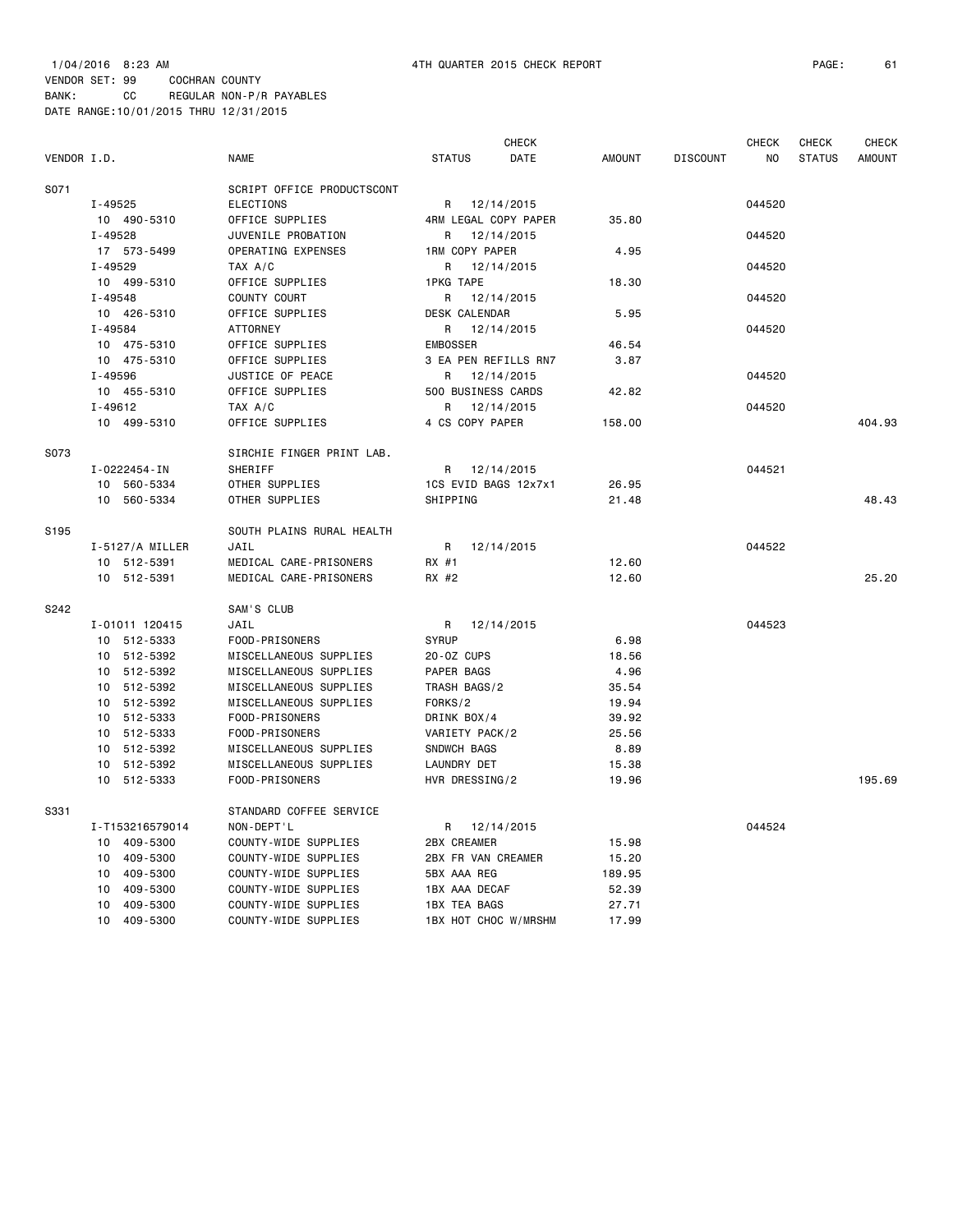|                  |                                          |                              |                            | CHECK      |               |                 | <b>CHECK</b> | <b>CHECK</b>  | <b>CHECK</b>  |
|------------------|------------------------------------------|------------------------------|----------------------------|------------|---------------|-----------------|--------------|---------------|---------------|
| VENDOR I.D.      |                                          | <b>NAME</b>                  | <b>STATUS</b>              | DATE       | <b>AMOUNT</b> | <b>DISCOUNT</b> | NO           | <b>STATUS</b> | <b>AMOUNT</b> |
| S331             |                                          | STANDARD COFFEE SERVICCONT   |                            |            |               |                 |              |               |               |
|                  | I-T153216579014                          | NON-DEPT'L                   | R 12/14/2015               |            |               |                 | 044524       |               |               |
|                  | 10 409-5300                              | COUNTY-WIDE SUPPLIES         | <b>ENERGY SURCHG</b>       |            | 2.17          |                 |              |               | 321.39        |
|                  |                                          |                              |                            |            |               |                 |              |               |               |
| S400             |                                          | STUEART'S PIT STOP KWIK LUBE |                            |            |               |                 |              |               |               |
|                  | I-57500                                  | JUVENILE PROBATION           | R 12/14/2015               |            |               |                 | 044525       |               |               |
|                  | 17 573-5499                              | OPERATING EXPENSES           | OIL CHG                    |            | 38.99         |                 |              |               |               |
|                  | 17 573-5499                              | OPERATING EXPENSES           | 8.50T MOBIL1 OIL 0/2       |            | 31.46         |                 |              |               |               |
|                  | 17 573-5499                              | OPERATING EXPENSES           | SYNTH OIL UPGRADE          |            | 28.99         |                 |              |               | 99.44         |
| T081             |                                          | TAC RISK MANAGEMENT POOL     |                            |            |               |                 |              |               |               |
|                  |                                          |                              |                            |            |               |                 |              |               |               |
|                  | I-11791 GEN LIAB '16 NON-DEPT'L/GEN LIAB |                              | R 12/14/2015               |            |               |                 | 044526       |               |               |
|                  | 10 409-5497                              | LIABILITY INSURANCE          | GENERAL LIABILITY CV       |            | 2,874.00      |                 |              |               |               |
|                  | I-11791/AUTO '16                         | NON-DEPT'L/AUTO LIAB         | R                          | 12/14/2015 |               |                 | 044526       |               |               |
|                  | 10 409-5497                              | LIABILITY INSURANCE          | AUTO LIABILITY CVG 2       |            | 4,085.00      |                 |              |               | 6,959.00      |
| T087             |                                          | TEXAS DEPARTMENT OF HEALTH   |                            |            |               |                 |              |               |               |
|                  | I-32097                                  | CLERK                        | R 12/14/2015               |            |               |                 | 044527       |               |               |
|                  | 10 403-5310                              | OFFICE SUPPLIES              | 5 REMOTE BIRTH ACCES       |            | 9.15          |                 |              |               | 9.15          |
|                  |                                          |                              |                            |            |               |                 |              |               |               |
| T148             |                                          | TASCOSA OFFICE MACHINES INC  |                            |            |               |                 |              |               |               |
|                  | I-9ES833                                 | <b>SHERIFF</b>               | R 12/14/2015               |            |               |                 | 044528       |               |               |
|                  | 10 560-5411                              | MAINTENANCE CONTRACTS        | COPIER MAINT 11/1-12       |            | 75.90         |                 |              |               |               |
|                  | I-9ES870                                 | <b>CLERK</b>                 | R                          | 12/14/2015 |               |                 | 044528       |               |               |
|                  | 10 403-5411                              | MAINTENANCE CONTRACTS        | 1823 COPIES 10/13-11       |            | 23.70         |                 |              |               | 99.60         |
| T <sub>271</sub> |                                          | TEXAS STATE UNIVERSITY       |                            |            |               |                 |              |               |               |
|                  | I-RE-ISSUE JP REGIS                      | JUSTICE OF PEACE             | R 12/14/2015               |            |               |                 | 044529       |               |               |
|                  | 10 455-5427                              | CONTINUING EDUCATION         | FY16 JP 1/24-27/16/D       |            | 150.00        |                 |              |               | 150.00        |
|                  |                                          |                              |                            |            |               |                 |              |               |               |
| U019             |                                          | UNITED SUPERMARKETS, INC     |                            |            |               |                 |              |               |               |
|                  | I-RX/A J HERNANDEZ                       | JAIL                         | R 12/14/2015               |            |               |                 | 044530       |               |               |
|                  | 10 512-5391                              | MEDICAL CARE-PRISONERS       | RX MEDS/AJ HERNANDEZ       |            | 25.00         |                 |              |               | 25,00         |
| U027             |                                          | UNIVERSITY MEDICAL CENTER    |                            |            |               |                 |              |               |               |
|                  | I-9666977                                | SHERIFF                      | R 12/14/2015               |            |               |                 | 044531       |               |               |
|                  | 10 560-5499                              | MISCELLANEOUS                | SANE EXAM                  |            | 250.00        |                 |              |               | 250.00        |
| U036             |                                          |                              |                            |            |               |                 |              |               |               |
|                  |                                          | UNIFIRST HOLDINGS, INC.      |                            |            |               |                 |              |               |               |
|                  | I-831 2186050                            | JAIL/SHERIFF                 | R 12/14/2015               |            |               |                 | 044532       |               |               |
|                  | 10 512-5205                              | UNIFORMS                     | UNIFORM SVC 11/30/15       |            | 19.20         |                 |              |               |               |
|                  | 10 560-5205                              | UNIFORMS                     | UNIFORM SVC 11/30/15       |            | 73.75         |                 |              |               |               |
|                  | 10 560-5205                              | UNIFORMS                     | DEFE CHG                   |            | 5.10          |                 |              |               |               |
|                  | I-831 2187475                            | JAIL/SHERIFF                 | R                          | 12/14/2015 |               |                 | 044532       |               |               |
|                  | 10 512-5205                              | UNIFORMS                     | UNIFORM SVC 12/7/15        |            | 19.20         |                 |              |               |               |
|                  | 10 560-5205                              | UNIFORMS                     | <b>UNIFORM SVC 12/7/15</b> |            | 72.95         |                 |              |               |               |
|                  | 10 560-5205                              | UNIFORMS                     | DEFE CHG                   |            | 5.10          |                 |              |               | 195.30        |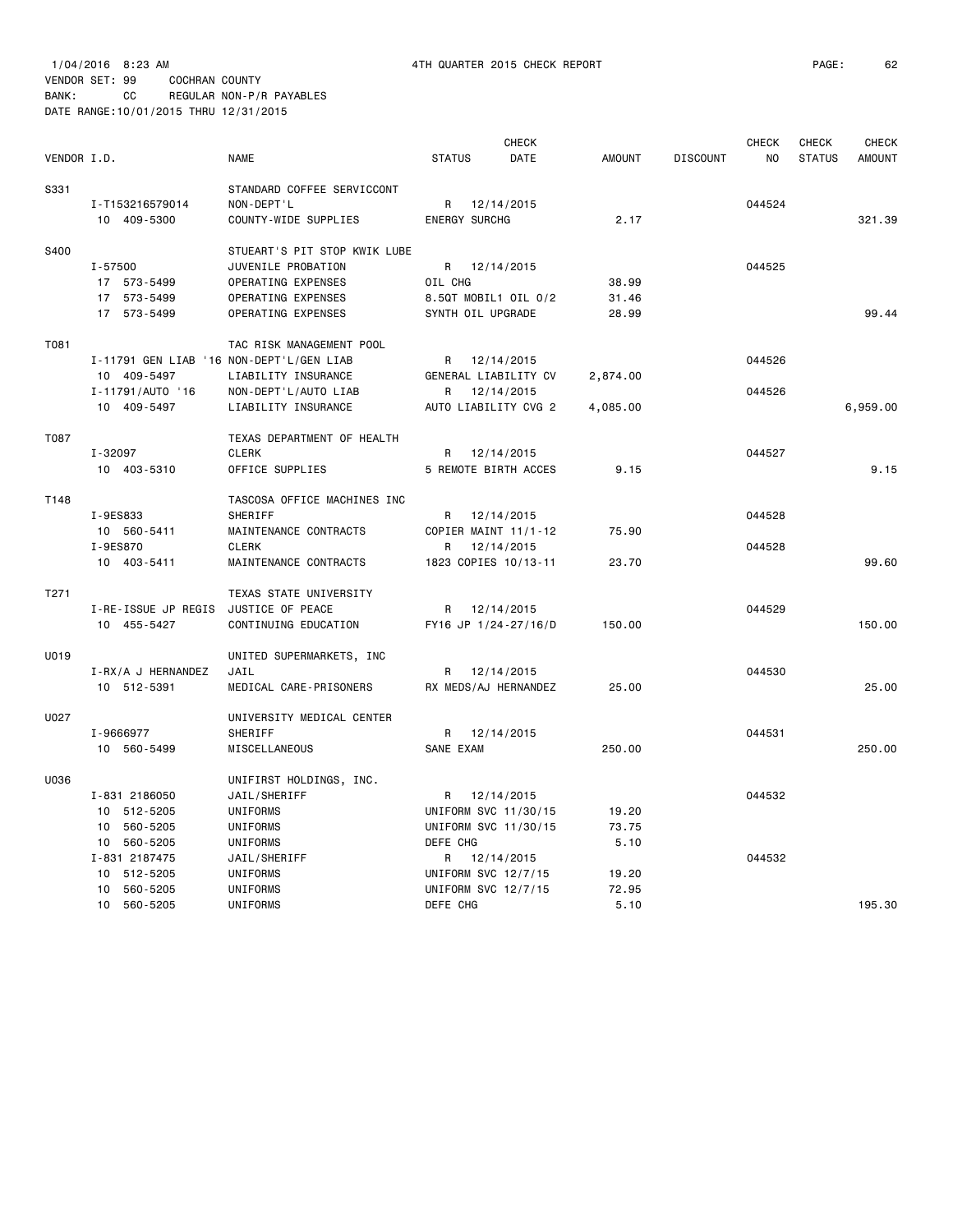|             |    |                                    |                                |                     | <b>CHECK</b>         |               |                 | <b>CHECK</b>   | <b>CHECK</b>  | <b>CHECK</b>  |
|-------------|----|------------------------------------|--------------------------------|---------------------|----------------------|---------------|-----------------|----------------|---------------|---------------|
| VENDOR I.D. |    |                                    | <b>NAME</b>                    | <b>STATUS</b>       | DATE                 | <b>AMOUNT</b> | <b>DISCOUNT</b> | N <sub>O</sub> | <b>STATUS</b> | <b>AMOUNT</b> |
| V039        |    |                                    | HIGINIO VASQUEZ JR. dba        |                     |                      |               |                 |                |               |               |
|             |    | I-11103 112315                     | JAIL                           | R                   | 12/14/2015           |               |                 | 044533         |               |               |
|             |    | 10 512-5333                        | FOOD-PRISONERS                 | ORANGES BAGGED      |                      | 4.99          |                 |                |               |               |
|             |    | 10 512-5333                        | FOOD-PRISONERS                 | RED DEL APPLES      |                      | 2.99          |                 |                |               |               |
|             |    | I-12103 111015                     | JAIL                           | R                   | 12/14/2015           |               |                 | 044533         |               |               |
|             |    | 10 512-5333                        | FOOD-PRISONERS                 | NAVEL ORANGES       |                      | 11.50         |                 |                |               |               |
|             |    | 10 512-5333                        | FOOD-PRISONERS                 | RED DEL APPLES      |                      | 6.02          |                 |                |               |               |
|             |    | I-14100 111215                     | JAIL                           | R                   | 12/14/2015           |               |                 | 044533         |               |               |
|             |    | 10 512-5333                        | FOOD-PRISONERS                 | HAMB DILL SLIC/2    |                      | 6.58          |                 |                |               |               |
|             |    | 10 512-5333                        | FOOD-PRISONERS                 | KR AMER CHZ IWS     |                      | 3.89          |                 |                |               |               |
|             |    | 10 512-5333                        | FOOD-PRISONERS                 | 4 PK TOMATOES       |                      | 3.19          |                 |                |               |               |
|             |    | 10 512-5333                        | FOOD-PRISONERS                 | LETTUCE CELLO       |                      | 2.49          |                 |                |               |               |
|             |    | 10 512-5333                        | FOOD-PRISONERS                 |                     | 2 PIERRE JBO JALP CH | 6.18          |                 |                |               |               |
|             |    | I-15103 110115                     | JAIL                           | R                   | 12/14/2015           |               |                 | 044533         |               |               |
|             |    | 10 512-5333                        | FOOD-PRISONERS                 | SF SUGAR/2 @2.29    |                      | 4.58          |                 |                |               |               |
|             | 10 | 512-5333                           | FOOD-PRISONERS                 | SF SUGAR            |                      | 2.09          |                 |                |               |               |
|             | 10 | 512-5333                           | FOOD-PRISONERS                 | SF CRAN/RASP JCE/2  |                      | 7.38          |                 |                |               |               |
|             |    | 10 512-5333                        | FOOD-PRISONERS                 | SF CRAN/APPLE JCE/2 |                      | 6.98          |                 |                |               |               |
|             |    | I-23100 110515                     | JAIL                           | R.                  | 12/14/2015           |               |                 | 044533         |               |               |
|             |    | 10 512-5333                        | FOOD-PRISONERS                 | 2 J DEAN SAU EG CHS |                      | 13.58         |                 |                |               |               |
|             |    | 10 512-5333                        | FOOD-PRISONERS                 |                     | 10 J DEAN BRKFST BOW | 32.90         |                 |                |               |               |
|             | 10 | 512-5333                           | FOOD-PRISONERS                 |                     | 12 AJ SCR EGG/SAUS/H | 33.48         |                 |                |               |               |
|             | 10 | 512-5333                           | FOOD-PRISONERS                 |                     | 24 J DEAN BRKFST MEA | 78.96         |                 |                |               |               |
|             | 10 | 512-5333                           | FOOD-PRISONERS                 |                     | 3 SF DRNK MX FRT PNC | 9.27          |                 |                |               |               |
|             |    | 10 512-5333                        | FOOD-PRISONERS                 | 3 SF DRNK MX LEM    |                      | 9.27          |                 |                |               |               |
|             | 10 | 512-5333                           | FOOD-PRISONERS                 | LETTUCE CELLO       |                      | 1.79          |                 |                |               |               |
|             |    | 10 512-5333                        | FOOD-PRISONERS                 | 4 PK TOMATOES       |                      | 3.19          |                 |                |               |               |
|             |    | 10 512-5333                        | FOOD-PRISONERS                 | RED DEL APPLES      |                      | 15.16         |                 |                |               |               |
|             |    | 10 512-5333                        | FOOD-PRISONERS                 |                     | 9 AJ SCR EGG/SAUS/HB | 25.11         |                 |                |               |               |
|             |    | 10 512-5333                        | FOOD-PRISONERS                 |                     | 25 J DEAN BRKFST MEA | 82.25         |                 |                |               |               |
|             |    | I-25103 110715                     | JAIL                           | R                   | 12/14/2015           |               |                 | 044533         |               |               |
|             |    | 10 512-5333                        | FOOD-PRISONERS                 | 2 C&H GRAN SUGAR    |                      | 16.18         |                 |                |               |               |
|             |    | I-28100 111815                     | JAIL                           | R                   | 12/14/2015           |               |                 | 044533         |               |               |
|             | 10 | 512-5333                           | FOOD-PRISONERS                 | KR MIRACLE WHIP     |                      | 6.99          |                 |                |               |               |
|             |    | 10 512-5333                        | FOOD-PRISONERS                 | 3 HAMB DILL SLIC    |                      | 9.87          |                 |                |               | 406.86        |
| <b>WOO8</b> |    |                                    | WEST TEXAS COUNTY JUDGES & COM |                     |                      |               |                 |                |               |               |
|             |    | I-2016 DUES/#347                   | COMMISSIONERS COURT            | R                   | 12/14/2015           |               |                 | 044534         |               |               |
|             |    | 15 610-5481                        | DUES AND REGISTRATION          |                     | ANNUAL MEMBERSHIP/20 | 100.00        |                 |                |               | 100.00        |
| <b>WO10</b> |    |                                    | WEST TEXAS GAS INC             |                     |                      |               |                 |                |               |               |
|             |    | I-004036001501 11/15 PARK/SHOP     |                                | R                   | 12/14/2015           |               |                 | 044535         |               |               |
|             |    | 10 660-5440                        | UTILITIES & IRRIGATION         |                     | GAS SVC 10/27-11/24/ | 10.00         |                 |                |               |               |
|             | 10 | 660-5440                           | UTILITIES & IRRIGATION         | GRIP CHG            |                      | 2.02          |                 |                |               |               |
|             |    | I-004036002501 11/15 PARK/SHOWBARN |                                | R                   | 12/14/2015           |               |                 | 044535         |               |               |
|             | 10 | 660-5440                           | UTILITIES & IRRIGATION         |                     | COST OF SVC 10/27-11 | 21.43         |                 |                |               |               |
|             | 10 | 660-5440                           | UTILITIES & IRRIGATION         |                     | COST OF GAS (2.6340) | 15.01         |                 |                |               |               |
|             | 10 | 660-5440                           | UTILITIES & IRRIGATION         | <b>CUSTOMER CHG</b> |                      | 10.00         |                 |                |               |               |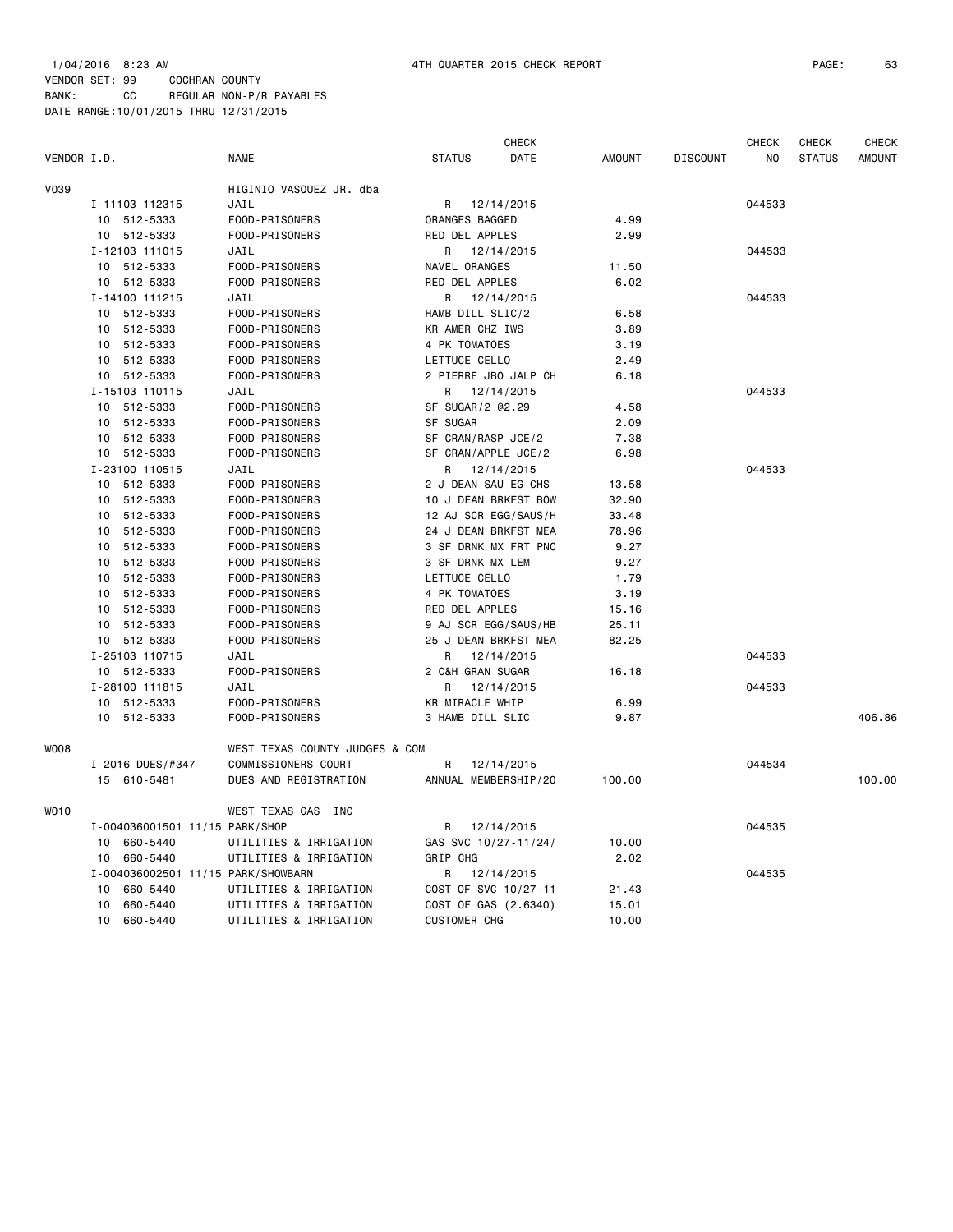|             |                                    |                              |                      | <b>CHECK</b> |               |                 | <b>CHECK</b>   | <b>CHECK</b>  | <b>CHECK</b>  |
|-------------|------------------------------------|------------------------------|----------------------|--------------|---------------|-----------------|----------------|---------------|---------------|
| VENDOR I.D. |                                    | <b>NAME</b>                  | <b>STATUS</b>        | DATE         | <b>AMOUNT</b> | <b>DISCOUNT</b> | N <sub>O</sub> | <b>STATUS</b> | <b>AMOUNT</b> |
| <b>WO10</b> |                                    | WEST TEXAS GAS INC<br>CONT   |                      |              |               |                 |                |               |               |
|             | I-004036002501 11/15 PARK/SHOWBARN |                              | R                    | 12/14/2015   |               |                 | 044535         |               |               |
|             | 10 660-5440                        | UTILITIES & IRRIGATION       | GRIP CHG             |              | 2.02          |                 |                |               |               |
|             | 660-5440<br>10                     | UTILITIES & IRRIGATION       | RATE CASE SURCHG     |              | 0.56          |                 |                |               |               |
|             | I-004049022001 11/15 PREC 3        |                              | R                    | 12/14/2015   |               |                 | 044535         |               |               |
|             | 15 623-5440                        | UTILITIES                    | GAS SVC 10/26-11/23/ |              | 13.70         |                 |                |               |               |
|             | 15 623-5440                        | UTILITIES                    | GRIP CHG             |              | 5.33          |                 |                |               | 80.07         |
| W052        |                                    | DANNY WISELEY                |                      |              |               |                 |                |               |               |
|             | $I$ -TOWEL DISP 11/15              | <b>COURTHOUSE</b>            | R                    | 12/14/2015   |               |                 | 044536         |               |               |
|             | 10 510-5332                        | CUSTODIAL SUPPLIES           | R/B HI-CAP TOWEL DIS |              | 19.35         |                 |                |               |               |
|             | 10 510-5332                        | CUSTODIAL SUPPLIES           | R/B SALES TAX        |              | 1.50          |                 |                |               | 20,85         |
| W055        |                                    | WINDSTREAM COMMUNICATIONS SW |                      |              |               |                 |                |               |               |
|             | I-266-0638 NOV15                   | <b>MUSEUM</b>                | R                    | 12/14/2015   |               |                 | 044537         |               |               |
|             | 10 652-5420                        | TELECOMMUNICATIONS           | BASIC LOCAL SVC      |              | 53.11         |                 |                |               |               |
|             | 10 652-5420                        | TELECOMMUNICATIONS           | OPTIONAL SVC         |              | 3.15          |                 |                |               |               |
|             | 10 652-5420                        | TELECOMMUNICATIONS           | LONG DISTANCE SVC    |              | 6.34          |                 |                |               |               |
|             | I-266-5051 NOV15                   | LIBRARY                      | R                    | 12/14/2015   |               |                 | 044537         |               |               |
|             | 10 650-5420                        | TELECOMMUNICATIONS           | BASIC LOCAL SVC/2 LI |              | 109.78        |                 |                |               |               |
|             | 10 650-5420                        | TELECOMMUNICATIONS           | HI-SPEED INTERNET    |              | 49.99         |                 |                |               |               |
|             | 10 650-5420                        | TELECOMMUNICATIONS           | LONG DISTANCE SVC    |              | 0.81          |                 |                |               |               |
|             | I-266-5074 NOV15                   | ADULT PROBATION              | R                    | 12/14/2015   |               |                 | 044537         |               |               |
|             | 10 570-5420                        | TELECOMMUNICATIONS           | BASIC LOCAL SVC      |              | 48.81         |                 |                |               |               |
|             | 10 570-5420                        | TELECOMMUNICATIONS           | OPTIONAL SVC         |              | 11.97         |                 |                |               |               |
|             | 10 570-5420                        | TELECOMMUNICATIONS           | LONG DISTANCE SVC    |              | 0.06          |                 |                |               |               |
|             | I-266-5161 NOV15                   | TREASURER                    | R                    | 12/14/2015   |               |                 | 044537         |               |               |
|             | 10 497-5420                        | TELECOMMUNICATIONS           | BASIC LOCAL SVC      |              | 48.81         |                 |                |               |               |
|             | 10 497-5420                        | TELECOMMUNICATIONS           | LONG DISTANCE SVC    |              | 0.14          |                 |                |               |               |
|             | I-266-5171 NOV15                   | TAX A/C                      | R                    | 12/14/2015   |               |                 | 044537         |               |               |
|             | 10 499-5420                        | TELECOMMUNICATIONS           | BASIC LOCAL SVC/3 LI |              | 154.54        |                 |                |               |               |
|             | 10 499-5420                        | TELECOMMUNICATIONS           | HI-SPEED INTERNET    |              | 79.99         |                 |                |               |               |
|             | 10 499-5420                        | TELECOMMUNICATIONS           | OPTIONAL SVC         |              | 27.45         |                 |                |               |               |
|             | 10 499-5420                        | TELECOMMUNICATIONS           | LONG DISTANCE SVC    |              | 8.23          |                 |                |               |               |
|             | I-266-5211 NOV15                   | SHERIFF                      | R                    | 12/14/2015   |               |                 | 044537         |               |               |
|             | 10 560-5420                        | TELECOMMUNICATIONS           | BASIC LOCAL SVC/3 LI |              | 169.51        |                 |                |               |               |
|             | 10 560-5420                        | TELECOMMUNICATIONS           | LONG DISTANCE SVC    |              | 2.94          |                 |                |               |               |
|             | I-266-5215 NOV15                   | <b>EXTENSION SVC</b>         | R                    | 12/14/2015   |               |                 | 044537         |               |               |
|             | 10 665-5420                        | TELECOMMUNICATIONS           | BASIC LOCAL SVC/3 LI |              | 165.86        |                 |                |               |               |
|             | 10 665-5420                        | TELECOMMUNICATIONS           | HI-SPEED INTERNET    |              | 39.99         |                 |                |               |               |
|             | 10 665-5420                        | TELECOMMUNICATIONS           | LONG DISTANCE SVC    |              | 1.64          |                 |                |               |               |
|             | I-266-5302 NOV15                   | JUSTICE OF PEACE             | R                    | 12/14/2015   |               |                 | 044537         |               |               |
|             | 10 455-5420                        | TELECOMMUNICATIONS           | BASIC LOCAL SVC      |              | 48.81         |                 |                |               |               |
|             | 10 455-5420                        | TELECOMMUNICATIONS           | LONG DISTANCE SVC    |              | 2.69          |                 |                |               |               |
|             | I-266-5411 NOV15                   | JUVENILE PROBATION           | R                    | 12/14/2015   |               |                 | 044537         |               |               |
|             | 17 573-5499                        | OPERATING EXPENSES           | BASIC LOCAL SVC      |              | 48.81         |                 |                |               |               |
|             | 17 573-5499                        | OPERATING EXPENSES           | LONG DISTANCE SVC    |              | 2.91          |                 |                |               |               |

I-266-5412 NOV15 DISTRICT COURT R 12/14/2015 044537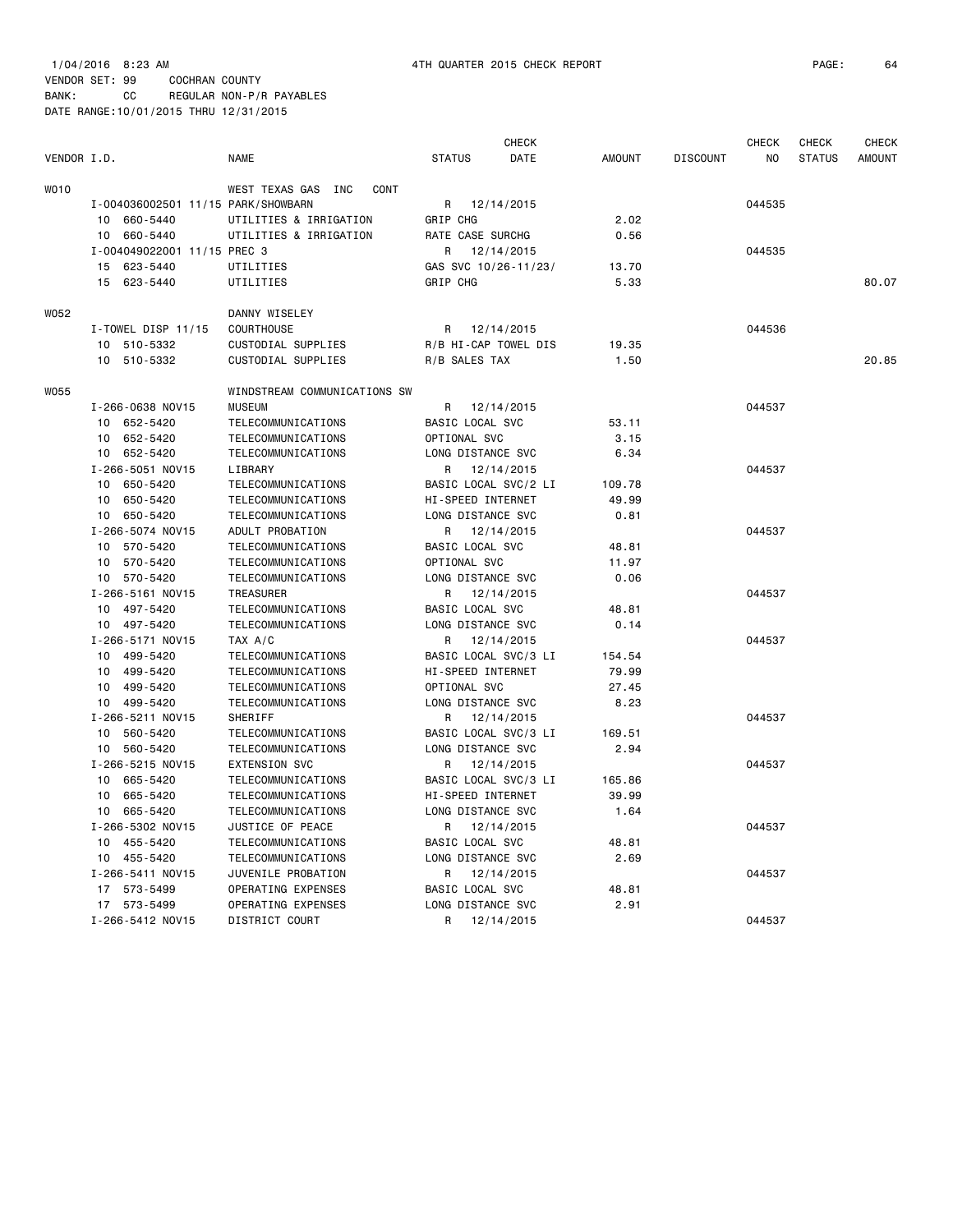| VENDOR I.D. |    |                  | <b>NAME</b>                | <b>STATUS</b>        | <b>CHECK</b><br>DATE | <b>AMOUNT</b> | <b>DISCOUNT</b> | <b>CHECK</b><br>NO | CHECK<br><b>STATUS</b> | <b>CHECK</b><br><b>AMOUNT</b> |
|-------------|----|------------------|----------------------------|----------------------|----------------------|---------------|-----------------|--------------------|------------------------|-------------------------------|
|             |    |                  |                            |                      |                      |               |                 |                    |                        |                               |
| <b>W055</b> |    |                  | WINDSTREAM COMMUNICATICONT |                      |                      |               |                 |                    |                        |                               |
|             |    | I-266-5412 NOV15 | <b>DISTRICT COURT</b>      | R                    | 12/14/2015           |               |                 | 044537             |                        |                               |
|             | 10 | 435-5420         | TELECOMMUNICATIONS         | BASIC LOCAL SVC/2 LI |                      | 114.73        |                 |                    |                        |                               |
|             | 10 | 435-5420         | TELECOMMUNICATIONS         | HI-SPEED INTERNET    |                      | 139.98        |                 |                    |                        |                               |
|             |    | I-266-5450 NOV15 | <b>CLERK</b>               | R                    | 12/14/2015           |               |                 | 044537             |                        |                               |
|             | 10 | 403-5420         | TELECOMMUNICATIONS         | BASIC LOCAL SVC/3 LI |                      | 169.72        |                 |                    |                        |                               |
|             | 10 | 403-5420         | TELECOMMUNICATIONS         | OPTIONAL SVC         |                      | 3.00          |                 |                    |                        |                               |
|             | 10 | 403-5420         | TELECOMMUNICATIONS         | LONG DISTANCE SVC    |                      | 9.27          |                 |                    |                        |                               |
|             |    | I-266-5508 NOV15 | CO JUDGE/COMM'R CT         | R                    | 12/14/2015           |               |                 | 044537             |                        |                               |
|             |    | 15 610-5420      | TELECOMMUNICATIONS         | BASIC LOCAL SVC/2 LI |                      | 118.57        |                 |                    |                        |                               |
|             |    | 15 610-5420      | TELECOMMUNICATIONS         | LONG DISTANCE SVC    |                      | 0.11          |                 |                    |                        |                               |
|             |    | I-266-5700 NOV15 | SHERIFF                    | R                    | 12/14/2015           |               |                 | 044537             |                        |                               |
|             | 10 | 560-5420         | TELECOMMUNICATIONS         | BASIC LOCAL SVC      |                      | 57.17         |                 |                    |                        |                               |
|             | 10 | 560-5420         | TELECOMMUNICATIONS         | LONG DISTANCE SVC    |                      | 0.48          |                 |                    |                        |                               |
|             |    | I-266-5822 NOV15 | AUDITOR/NON-DEPT'L         | R                    | 12/14/2015           |               |                 | 044537             |                        |                               |
|             | 10 | 495-5420         | TELECOMMUNICATIONS         | BASIC LOCAL SVC 266- |                      | 51.15         |                 |                    |                        |                               |
|             | 10 | 495-5420         | TELECOMMUNICATIONS         | <b>BUS BROADBAND</b> |                      | 59.99         |                 |                    |                        |                               |
|             | 10 | 495-5420         | TELECOMMUNICATIONS         | LONG DISTANCE SVC    |                      | 0.56          |                 |                    |                        |                               |
|             | 10 | 409-5420         | TELECOMMUNICATIONS         | FAX LINE 266-5629    |                      | 51.14         |                 |                    |                        |                               |
|             | 10 | 409-5420         | TELECOMMUNICATIONS         | HI-SPEED INTERNET    |                      | 154.99        |                 |                    |                        |                               |
|             | 10 | 409-5420         | TELECOMMUNICATIONS         | FAX LONG DISTANCE    |                      | 1.60          |                 |                    |                        |                               |
|             |    | I-266-8661 NOV15 | <b>ATTORNEY</b>            | R                    | 12/14/2015           |               |                 | 044537             |                        |                               |
|             | 10 | 475-5420         | TELECOMMUNICATIONS         | BASIC LOCAL SVC/2 LI |                      | 113.86        |                 |                    |                        |                               |
|             | 10 | 475-5420         | TELECOMMUNICATIONS         | HI-SPEED INTERNET    |                      | 79.99         |                 |                    |                        |                               |
|             | 10 | 475-5420         | TELECOMMUNICATIONS         | LONG DISTANCE SVC    |                      | 0.64          |                 |                    |                        |                               |
|             |    | I-266-8888 NOV15 | SHERIFF                    | R                    | 12/14/2015           |               |                 | 044537             |                        |                               |
|             | 10 | 560-5420         | TELECOMMUNICATIONS         | FAX LINE & CRIME CON |                      | 46.15         |                 |                    |                        |                               |
|             | 10 | 560-5420         | TELECOMMUNICATIONS         | LONG DISTANCE SVC    |                      | 0.30          |                 |                    |                        | 2,259.74                      |
| W062        |    |                  | WAL-MART COMMUNITY         |                      |                      |               |                 |                    |                        |                               |
|             |    | I-025136 112515  | JAIL/SHERIFF               | R                    | 12/14/2015           |               |                 | 044539             |                        |                               |
|             | 10 | 512-5333         | FOOD-PRISONERS             | JJ VARIETY           |                      | 7.94          |                 |                    |                        |                               |
|             | 10 | 512-5333         | FOOD-PRISONERS             | 32CT BOX JUICE/2     |                      | 19.92         |                 |                    |                        |                               |
|             | 10 | 512-5333         | FOOD-PRISONERS             | JJ VARIETY           |                      | 7.94          |                 |                    |                        |                               |
|             | 10 | 512-5333         | FOOD-PRISONERS             | CHIPS/2              |                      | 13.96         |                 |                    |                        |                               |
|             | 10 | 512-5333         | FOOD-PRISONERS             | <b>GREEN APPLES</b>  |                      | 4.92          |                 |                    |                        |                               |
|             | 10 | 512-5333         | FOOD-PRISONERS             | <b>ORANGES</b>       |                      | 9.56          |                 |                    |                        |                               |
|             | 10 | 512-5333         | FOOD-PRISONERS             | <b>GREEN APPLES</b>  |                      | 4.92          |                 |                    |                        |                               |
|             | 10 | 512-5333         | FOOD-PRISONERS             | $K$ SQ MWHP/2        |                      | 6.88          |                 |                    |                        |                               |
|             | 10 | 512-5333         | FOOD-PRISONERS             | PKG SALAD            |                      | 2.76          |                 |                    |                        |                               |
|             | 10 | 512-5391         | MEDICAL CARE-PRISONERS     | ALLEGRA 60CT         |                      | 23.94         |                 |                    |                        |                               |
|             | 10 | 512-5391         | MEDICAL CARE-PRISONERS     | ZANTAC CM            |                      | 11.98         |                 |                    |                        |                               |
|             | 10 | 512-5391         | MEDICAL CARE-PRISONERS     | ZYRTEC LG/2          |                      | 25.88         |                 |                    |                        |                               |
|             | 10 | 512-5391         | MEDICAL CARE-PRISONERS     | ALLEGRA 60CT         |                      | 23.94         |                 |                    |                        |                               |
|             | 10 | 512-5391         | MEDICAL CARE-PRISONERS     | EQ ALRGY TAB         |                      | 8.76          |                 |                    |                        |                               |
|             | 10 | 512-5391         | MEDICAL CARE-PRISONERS     | ZEGERID 42CT/2       |                      | 45.68         |                 |                    |                        |                               |
|             | 10 | 560-5334         | OTHER SUPPLIES             | AMMO CAN/6           |                      | 29.28         |                 |                    |                        |                               |
|             | 10 | 512-5392         | MISCELLANEOUS SUPPLIES     | REYNOLDS 250         |                      | 9.98          |                 |                    |                        | 258.24                        |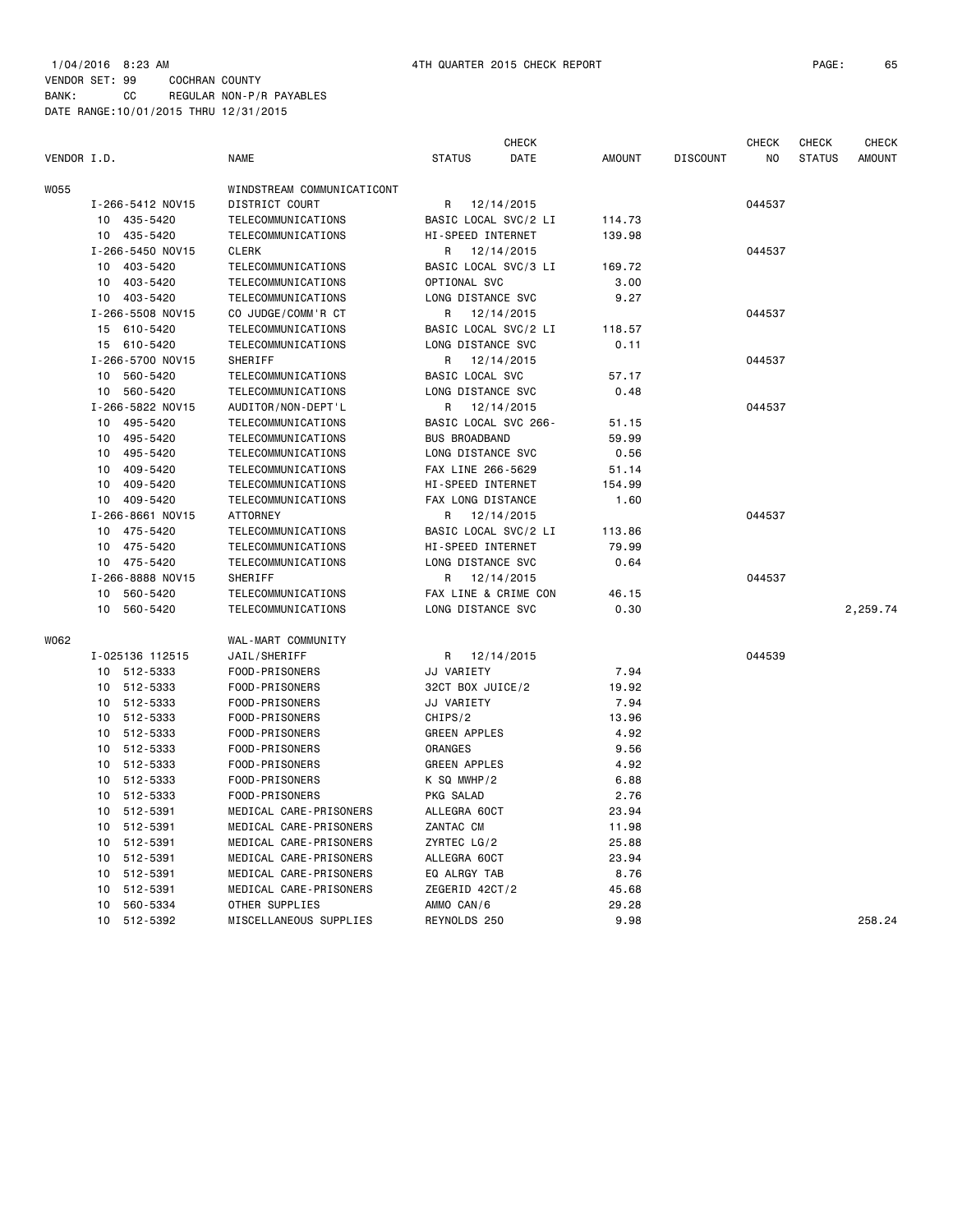| VENDOR I.D. |                             | <b>NAME</b>              | <b>STATUS</b>                           | <b>CHECK</b><br>DATE | <b>AMOUNT</b> | <b>DISCOUNT</b> | <b>CHECK</b><br>N <sub>O</sub> | <b>CHECK</b><br><b>STATUS</b> | CHECK<br><b>AMOUNT</b> |
|-------------|-----------------------------|--------------------------|-----------------------------------------|----------------------|---------------|-----------------|--------------------------------|-------------------------------|------------------------|
|             |                             |                          |                                         |                      |               |                 |                                |                               |                        |
| <b>WO70</b> |                             | R D WALLACE OIL CO INC   |                                         |                      |               |                 |                                |                               |                        |
|             | I-12520010 11/15            | CEMETERY                 | R                                       | 12/14/2015           |               |                 | 044540                         |                               |                        |
|             | 10 516-5330                 | FUEL & OIL               | 23GL REG ETH 11/25                      |                      | 39.47         |                 |                                |                               |                        |
|             | I-12520019 11/15            | <b>PARK</b>              | R                                       | 12/14/2015           |               |                 | 044540                         |                               |                        |
|             | 10 660-5330                 | FUEL AND OIL             | 25GL REG ETH 11/16                      |                      | 42.90         |                 |                                |                               |                        |
|             | I-12520021 11/15            | PREC 3                   | R                                       | 12/14/2015           |               |                 | 044540                         |                               |                        |
|             | 15 623-5330<br>15 623-5330  | FUEL AND OIL             | 2221.1GL DYED DIESEL<br>1 80-0Z PWR SVC |                      | 409.04        |                 |                                |                               |                        |
|             |                             | FUEL AND OIL             |                                         |                      | 11.86         |                 |                                |                               |                        |
|             | 15 623-5330                 | FUEL AND OIL             | 41.4GL REG ETH 11/30                    |                      | 79.32         |                 |                                |                               |                        |
|             | 15 623-5330                 | FUEL AND OIL             | 9.9GL REG ETH 11/30                     |                      | 16.00         |                 |                                |                               |                        |
|             | I-12520041 11/15            | PREC 4                   | R                                       | 12/14/2015           |               |                 | 044540                         |                               |                        |
|             | 15 624-5330                 | FUEL AND OIL             | 24.5GL REG ETH @1.81                    |                      | 44.49         |                 |                                |                               |                        |
|             | 15 624-5330                 | FUEL AND OIL             | 25GL REG ETH @1.716                     |                      | 42.90         |                 |                                |                               |                        |
|             | I-12520043 11/15            | SHERIFF                  | R                                       | 12/14/2015           |               |                 | 044540                         |                               |                        |
|             | 10<br>560-5330              | FUEL AND OIL             | 70.8GL REG ETH/#102                     |                      | 124.01        |                 |                                |                               |                        |
|             | 10<br>560-5330              | FUEL AND OIL             | 64.6GL REG ETH/#107                     |                      | 113.40        |                 |                                |                               |                        |
|             | 10<br>560-5330              | FUEL AND OIL             | 43.7GL REG ETH/#122                     |                      | 77.44         |                 |                                |                               |                        |
|             | 560-5330<br>10              | FUEL AND OIL             | 12.5GL REG ETH/#133                     |                      | 21.45         |                 |                                |                               |                        |
|             | I-12704/PREC 3 11/15 PREC 3 |                          | R                                       | 12/14/2015           |               |                 | 044540                         |                               |                        |
|             | 623-5330<br>15              | FUEL AND OIL             | 54.7GL REG ETH                          |                      | 104.80        |                 |                                |                               |                        |
|             | 15 623-5330                 | FUEL AND OIL             | 39.5GL LS DIESEL                        |                      | 69.25         |                 |                                |                               | 1,196.33               |
| W092        |                             |                          |                                         |                      |               |                 |                                |                               |                        |
|             |                             | WTG FUELS, INC           |                                         | 12/14/2015           |               |                 | 044541                         |                               |                        |
|             | I-05006-03496 11/15         | SHERIFF<br>FUEL AND OIL  | R<br>11.5GL UNL/#133                    |                      | 23.18         |                 |                                |                               |                        |
|             | 10 560-5330                 |                          |                                         |                      |               |                 |                                |                               |                        |
|             | 560-5330<br>10<br>10        | FUEL AND OIL             | 39.78GL UNL/#134                        |                      | 76.47         |                 |                                |                               |                        |
|             | 560-5330                    | FUEL AND OIL             | 14GL UNL/#136                           |                      | 28.08         |                 |                                |                               |                        |
|             | 10<br>560-5330              | FUEL AND OIL             | 39.87GL UNL/#105                        |                      | 83.72         |                 |                                |                               |                        |
|             | 10<br>560-5330              | FUEL AND OIL             | 24.1GL UNL/#121                         |                      | 53.01         |                 |                                |                               | 264.46                 |
| W092        |                             | WTG FUELS, INC           |                                         |                      |               |                 |                                |                               |                        |
|             | I-15006-47129 11/15         | JUVENILE PROBATION       | R                                       | 12/14/2015           |               |                 | 044542                         |                               |                        |
|             | 17 573-5499                 | OPERATING EXPENSES       | 15.18GL UNL 11/12                       |                      | 23.77         |                 |                                |                               | 23.77                  |
| <b>W097</b> |                             | WILDRED L. MATHENY dba   |                                         |                      |               |                 |                                |                               |                        |
|             | $I - 1997$                  | CRTHSE/ACT BLDG/LIBRARY  | R                                       | 12/14/2015           |               |                 | 044543                         |                               |                        |
|             | 10 510-5332                 | CUSTODIAL SUPPLIES       | SPRAY BUGS                              |                      | 70.00         |                 |                                |                               |                        |
|             | 662-5332<br>10              | CUSTODIAL SUPPLIES       | SPRAY BUGS                              |                      | 45.00         |                 |                                |                               |                        |
|             | 10<br>650-5332              | CUSTODIAL SUPPLIES       | SPRAY BUGS                              |                      | 35.00         |                 |                                |                               | 150.00                 |
| W115        |                             | RAYMOND D WEBER, SHERIFF |                                         |                      |               |                 |                                |                               |                        |
|             | $I - 11/30/15$              | SHERIFF/JAIL             | R                                       | 12/14/2015           |               |                 | 044544                         |                               |                        |
|             | 10 560-5311                 | POSTAL EXPENSES          | POSTAGE 11/23 WATCHG                    |                      | 3.94          |                 |                                |                               |                        |
|             | 10<br>512-5333              | FOOD-PRISONERS           | 2 GAL ALLSUP'S MILK                     |                      | 7.98          |                 |                                |                               |                        |
|             | 10<br>512-5333              | FOOD-PRISONERS           | 12 ALLSUP'S BREAD 11                    |                      | 6.00          |                 |                                |                               |                        |
|             | 512-5333<br>10              | FOOD-PRISONERS           | 8 ALLSUP'S BREAD 11/                    |                      | 4.00          |                 |                                |                               |                        |
|             | 512-5333<br>10              | FOOD-PRISONERS           | 1 GAL ALLSUP'S MILK                     |                      | 3.99          |                 |                                |                               |                        |
|             | 512-5333<br>10              | FOOD-PRISONERS           | 12 ALLSUP'S BREAD 11                    |                      | 6.00          |                 |                                |                               |                        |
|             |                             |                          |                                         |                      |               |                 |                                |                               |                        |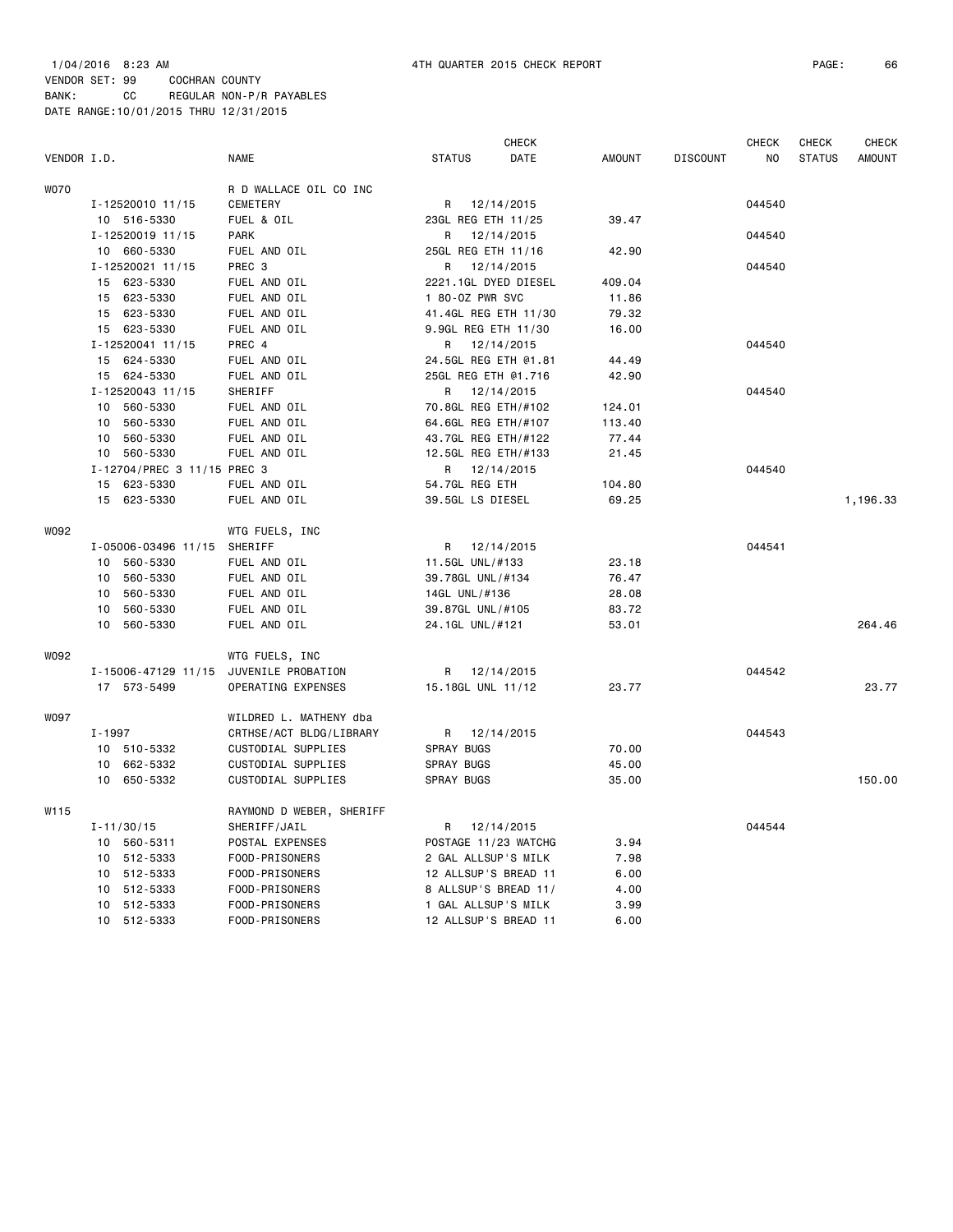|             |    |                   |                                       |                             | <b>CHECK</b> |               |                 | <b>CHECK</b>   | <b>CHECK</b>  | <b>CHECK</b>  |
|-------------|----|-------------------|---------------------------------------|-----------------------------|--------------|---------------|-----------------|----------------|---------------|---------------|
| VENDOR I.D. |    |                   | <b>NAME</b>                           | <b>STATUS</b>               | DATE         | <b>AMOUNT</b> | <b>DISCOUNT</b> | N <sub>O</sub> | <b>STATUS</b> | <b>AMOUNT</b> |
| W115        |    |                   | RAYMOND D WEBER, SHERICONT            |                             |              |               |                 |                |               |               |
|             |    | $I - 11/30/15$    | SHERIFF/JAIL                          | R                           | 12/14/2015   |               |                 | 044544         |               |               |
|             |    | 10 512-5333       | FOOD-PRISONERS                        | 2 GAL ALLSUP'S MILK         |              | 7.98          |                 |                |               |               |
|             | 10 | 560-5451          | MACHINERY-NON-OFFICE REPAIR           | 2 STP PWR STR FLD 11        |              | 7.54          |                 |                |               |               |
|             |    | 10 512-5333       | FOOD-PRISONERS                        | 12 ALLSUP'S BREAD 11        |              | 6.00          |                 |                |               | 53.43         |
| X001        |    |                   | <b>XCEL ENERGY</b>                    |                             |              |               |                 |                |               |               |
|             |    |                   | I-54-1324315-7 11/15 ALMOST ALL DEPTS | R                           | 12/14/2015   |               |                 | 044545         |               |               |
|             |    | 30 518-5440       | UTILITIES                             | 300210167 RUNWAY LIG        |              | 55.02         |                 |                |               |               |
|             |    | 10 510-5440       | UTILITIES                             | 300240736 COURTHOUSE        |              | 1,116.29      |                 |                |               |               |
|             | 10 | 660-5440          | UTILITIES & IRRIGATION                | 300265059 SOFTBALL P        |              | 12.67         |                 |                |               |               |
|             | 10 | 580-5440          | UTILITIES [TOWER]                     | 300282806 TOWER             |              | 76.19         |                 |                |               |               |
|             |    | 15 621-5440       | UTILITIES                             | 300294119 PREC 1 SHO        |              | 42.14         |                 |                |               |               |
|             |    | 10 650-5440       | UTILITIES                             | 300338546 LIBRARY           |              | 97.82         |                 |                |               |               |
|             | 10 | 652-5440          | UTILITIES                             | 300342232 MUSEUM            |              | 13.93         |                 |                |               |               |
|             |    | 10 662-5440       | UTILITIES                             | 300390484 ACTIVITY B        |              | 360.60        |                 |                |               |               |
|             |    | 10 660-5440       | UTILITIES & IRRIGATION                | 300410370 PARK              |              | 138.15        |                 |                |               |               |
|             | 10 | 660-5440          | UTILITIES & IRRIGATION                | 300457515 PARK/SHOP         |              | 31.62         |                 |                |               |               |
|             | 10 | 516-5440          | UTILITIES                             | 300555198 CEMETERY          |              | 12.67         |                 |                |               |               |
|             | 10 | 660-5440          | UTILITIES & IRRIGATION                | 300587052 SHOWBARN          |              | 23.11         |                 |                |               |               |
|             | 10 | 660-5440          | UTILITIES & IRRIGATION                | 300587753 RODEO GROU        |              | 26.76         |                 |                |               |               |
|             | 10 | 409-5440          | UTILITIES                             | 300588989 ANNEX             |              | 26.67         |                 |                |               |               |
|             |    | 10 516-5440       | UTILITIES                             | 300603417 CEMETERY          |              | 21.51         |                 |                |               |               |
|             |    | 10 516-5440       | UTILITIES                             | 300637038 CEMETERY S        |              | 12.67         |                 |                |               | 2,067.82      |
| X004        |    |                   | XEROX BUSINESS SERVICES LLC           |                             |              |               |                 |                |               |               |
|             |    | I-1213680         | CO/DIST CLERK                         | R                           | 12/14/2015   |               |                 | 044546         |               |               |
|             |    | 10 403-5416       | FILMING & INDEXING                    | 20/20 LAND REC #1838        |              | 1,250.00      |                 |                |               |               |
|             |    | 10 403-5416       | FILMING & INDEXING                    | FREIGHT                     |              | 27.58         |                 |                |               | 1,277.58      |
| B197        |    |                   | <b>BRETT BUTLER</b>                   |                             |              |               |                 |                |               |               |
|             |    | I-010120144502-91 | SHERIFF                               | R                           | 12/30/2015   |               |                 | 044573         |               |               |
|             |    | 10 560-5452       | OFFICE EQUIPMENT REPAIR               | RECONFIG/ELIDA/WIN10        |              | 100.00        |                 |                |               |               |
|             |    | I-010120144502-93 | SHERIFF                               | R                           | 12/30/2015   |               |                 | 044573         |               |               |
|             |    | 10 560-5452       | OFFICE EQUIPMENT REPAIR               | NETDATA SRVR/REM SUP        |              | 100.00        |                 |                |               | 200.00        |
| <b>B198</b> |    |                   | BLAINE INDUSTRIAL SUPPLY              |                             |              |               |                 |                |               |               |
|             |    | I-S3402894.001    | <b>COURTHOUSE</b>                     | R                           | 12/30/2015   |               |                 | 044574         |               |               |
|             |    | 10 510-5332       | CUSTODIAL SUPPLIES                    | 1CS WHITE 1-PLY TOWE        |              | 54.43         |                 |                |               |               |
|             | 10 | 510-5332          | CUSTODIAL SUPPLIES                    | <b>1CS COTTONELL TISSUE</b> |              | 67.42         |                 |                |               |               |
|             |    | 10 510-5332       | CUSTODIAL SUPPLIES                    | 1CS PINE DISINF CLNR        |              | 45.90         |                 |                |               |               |
|             |    | 10 510-5332       | CUSTODIAL SUPPLIES                    | <b>1CS PLEASCENT DISINF</b> |              | 51.94         |                 |                |               | 219.69        |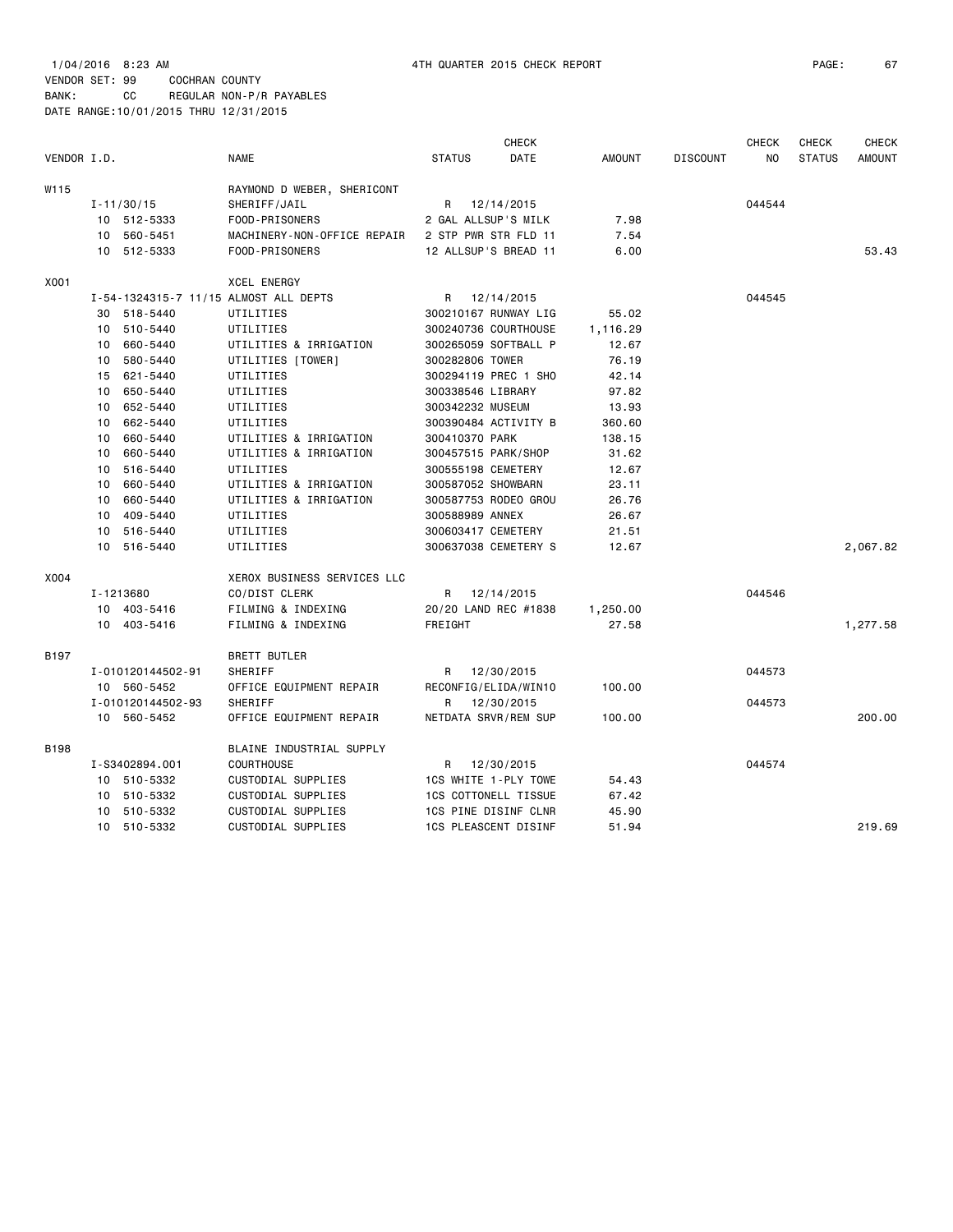| VENDOR I.D. |                                  | <b>NAME</b>                                 | <b>STATUS</b>                        | CHECK<br>DATE | <b>AMOUNT</b> | <b>DISCOUNT</b> | <b>CHECK</b><br>NO | <b>CHECK</b><br><b>STATUS</b> | CHECK<br><b>AMOUNT</b> |
|-------------|----------------------------------|---------------------------------------------|--------------------------------------|---------------|---------------|-----------------|--------------------|-------------------------------|------------------------|
| C015        |                                  | COCHRAN COUNTY SENIOR                       |                                      |               |               |                 |                    |                               |                        |
|             | I-DEC '15 INSTLMT<br>10 663-5418 | SENIOR CITIZENS<br>SENIOR CITIZENS CONTRACT | R 12/30/2015<br>DEC 2015             |               | 6,250.00      |                 | 044575             |                               | 6,250.00               |
|             |                                  |                                             |                                      |               |               |                 |                    |                               |                        |
| C340        | I-S0P004776                      | COUNTY INFORMATION RESOURCE AG              |                                      |               |               |                 |                    |                               |                        |
|             | 10 409-5420                      | NON-DEPT'L<br>TELECOMMUNICATIONS            | R 12/30/2015<br>22 EMAIL ACCTS NOV15 |               | 44.00         |                 | 044576             |                               | 44.00                  |
|             |                                  |                                             |                                      |               |               |                 |                    |                               |                        |
| C371        | I-ST INSP/10 FORD 16 SHERIFF     | COCHRAN COUNTY TAX A/C                      | R                                    | 12/30/2015    |               |                 | 044577             |                               |                        |
|             | 10 560-5451                      | MACHINERY-NON-OFFICE REPAIR                 | STATE INSP/10 FORD #                 |               | 7.50          |                 |                    |                               | 7.50                   |
|             |                                  |                                             |                                      |               |               |                 |                    |                               |                        |
| C371        | I-ST INSP/84 C70 '16 CEMETERY    | COCHRAN COUNTY TAX A/C                      | R                                    | 12/30/2015    |               |                 | 044578             |                               |                        |
|             | 10 516-5451                      | REPAIR                                      | STATE INSP/84 CHEV C                 |               | 7.50          |                 |                    |                               | 7.50                   |
|             |                                  |                                             |                                      |               |               |                 |                    |                               |                        |
| G005        |                                  | GENERAL FUND                                |                                      |               |               |                 |                    |                               |                        |
|             | I-VEH LEASE #18/36               | JUVENILE PROBATION                          | R 12/30/2015                         |               |               |                 | 044579             |                               |                        |
|             | 17 573-5464                      | VEHICLE LEASE                               | VEHICLE LEASE DEC 20                 |               | 833.00        |                 |                    |                               | 833,00                 |
| G031        |                                  | GRAINGER                                    |                                      |               |               |                 |                    |                               |                        |
|             | I-9918279739                     | CRTHSE/JAIL/NON-DEPT'L                      | R                                    | 12/30/2015    |               |                 | 044580             |                               |                        |
|             | 10 510-5332                      | CUSTODIAL SUPPLIES                          | 3 DOOR WEDGE, NO SLIP                |               | 10.05         |                 |                    |                               |                        |
|             | 10 409-5300                      | COUNTY-WIDE SUPPLIES                        | 1PK ROPE, CTTN .058i                 |               | 10.32         |                 |                    |                               |                        |
|             | 10 512-5451                      | REPAIR                                      | EMERGENCY LIGHT, 4.5i                |               | 27.89         |                 |                    |                               | 48.26                  |
| G145        |                                  | GT DISTRIBUTORS, INC.                       |                                      |               |               |                 |                    |                               |                        |
|             | I-INV0557186                     | SHERIFF                                     | R                                    | 12/30/2015    |               |                 | 044581             |                               |                        |
|             | 10 560-5334                      | OTHER SUPPLIES                              | 6 6280 LEVEL II HOLS                 |               | 99.95         |                 |                    |                               |                        |
|             | 10 560-5334                      | OTHER SUPPLIES                              | 1 6280 GLOCK 35 RH                   |               | 99.95         |                 |                    |                               |                        |
|             | 10 560-5334                      | OTHER SUPPLIES                              | FREIGHT                              |               | 33.99         |                 |                    |                               | 233.89                 |
| H097        |                                  | LARRY HATTER                                |                                      |               |               |                 |                    |                               |                        |
|             | I-R/B 2 STATE INSP               | PREC 4                                      | R                                    | 12/30/2015    |               |                 | 044582             |                               |                        |
|             | 15 624-5451                      | REPAIRS                                     | R/B ST INSP FEE/96 M                 |               | 7.50          |                 |                    |                               |                        |
|             | 15 624-5451                      | REPAIRS                                     | R/B ST INSP FEE/07 C                 |               | 7.50          |                 |                    |                               | 15.00                  |
| I028        |                                  | I C S JAIL SUPPLIES INC.                    |                                      |               |               |                 |                    |                               |                        |
|             | $I - 131757 - 01$                | JAIL                                        | R                                    | 12/30/2015    |               |                 | 044583             |                               |                        |
|             | 10 512-5392                      | MISCELLANEOUS SUPPLIES                      | 1 SHOWER CRTN 22x31,                 |               | 15.20         |                 |                    |                               |                        |
|             | 10 512-5392                      | MISCELLANEOUS SUPPLIES                      | 2 SHOWER CRTN 29x83                  |               | 42.20         |                 |                    |                               |                        |
|             | I-132507                         | JAIL                                        | R 12/30/2015                         |               |               |                 | 044583             |                               |                        |
|             | 10 512-5392                      | MISCELLANEOUS SUPPLIES                      | <b>1CS STICK DEODORANT</b>           |               | 79.20         |                 |                    |                               |                        |
|             | 10 512-5392                      | MISCELLANEOUS SUPPLIES                      | FREIGHT                              |               | 18.80         |                 |                    |                               | 155.40                 |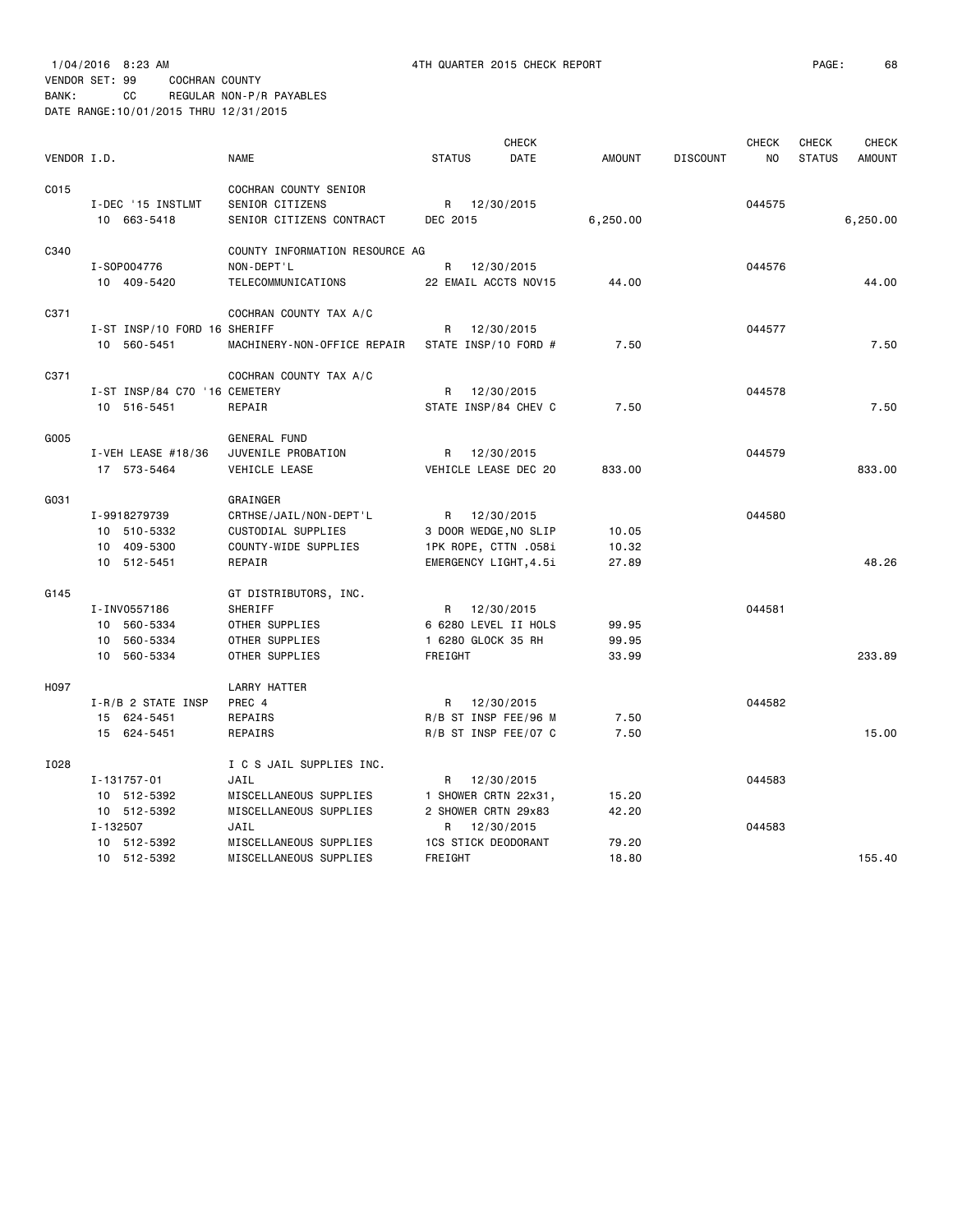|             |                   |                                |                     | <b>CHECK</b>            |               |                 | <b>CHECK</b>   | <b>CHECK</b>  | <b>CHECK</b>  |
|-------------|-------------------|--------------------------------|---------------------|-------------------------|---------------|-----------------|----------------|---------------|---------------|
| VENDOR I.D. |                   | <b>NAME</b>                    | <b>STATUS</b>       | DATE                    | <b>AMOUNT</b> | <b>DISCOUNT</b> | N <sub>O</sub> | <b>STATUS</b> | <b>AMOUNT</b> |
| J093        |                   | 4-J'S ENTERPRISES LLC          |                     |                         |               |                 |                |               |               |
|             | I-12/22/15 PREC 2 | PREC <sub>2</sub>              | R                   | 12/30/2015              |               |                 | 044584         |               |               |
|             | 15 622-5454       | TIRES                          |                     | 3 5-GL PAILS HD TIRE    | 975.00        |                 |                |               |               |
|             | 622-5454<br>15    | <b>TIRES</b>                   | 1 5-GL PAIL PUMP    |                         | 75.00         |                 |                |               |               |
|             | 622-5356<br>15    | ROAD MATERIALS & SUPPLIES      | AIR FILTER BLASTER  |                         | 349.00        |                 |                |               | 1,399.00      |
| L015        |                   | LUBBOCK COUNTY, TEXAS          |                     |                         |               |                 |                |               |               |
|             | I-NOV15/JUV#824   | JUVENILE PROBATION             | R                   | 12/30/2015              |               |                 | 044585         |               |               |
|             | 17 573-5413       | Detention Services             |                     | 16 DAYS/PRE(S)/JUV#8    | 1,600.00      |                 |                |               |               |
|             | 17 573-5413.004   | Other Placements               |                     | 14 DAYS/POST(S)/JUV#    | 1,400.00      |                 |                |               | 3,000.00      |
| M002        |                   | <b>MANTEK</b>                  |                     |                         |               |                 |                |               |               |
|             | I-2153222         | <b>COURTHOUSE</b>              | R                   | 12/30/2015              |               |                 | 044586         |               |               |
|             | 10 510-5332       | CUSTODIAL SUPPLIES             | 5GL CITRICON        |                         | 338.75        |                 |                |               | 338.75        |
| M053        |                   | MYATT BLUME & OSBURN, LTD LLP  |                     |                         |               |                 |                |               |               |
|             | I-9487            | NON-DEPT'L                     | R                   | 12/30/2015              |               |                 | 044587         |               |               |
|             | 10 409-5401       | OUTSIDE AUDIT                  |                     | ANNUAL AUDIT - CALEN    | 18,500.00     |                 |                |               |               |
|             | 409-5401<br>10    | OUTSIDE AUDIT                  |                     | R/B EXP/MEALS, TRAVEL   | 214.82        |                 |                |               | 18,714.82     |
| M215        |                   | MPH INDUSTRIES, INC.           |                     |                         |               |                 |                |               |               |
|             | I-668196          | SHERIFF                        | R                   | 12/30/2015              |               |                 | 044588         |               |               |
|             | 10 560-5451       | MACHINERY-NON-OFFICE REPAIR    | RADAR ASSY SPEEDGUN |                         | 1,495.00      |                 |                |               |               |
|             | 10<br>560-5451    | MACHINERY-NON-OFFICE REPAIR    | HANDLE ASSY, BATT;  |                         | 195.00        |                 |                |               |               |
|             | 10<br>560-5451    | MACHINERY-NON-OFFICE REPAIR    |                     | CHRGR, BRKT, REM, TUN F |               |                 |                |               |               |
|             | 560-5451<br>10    | MACHINERY-NON-OFFICE REPAIR    | SHIPPING            |                         | 20.00         |                 |                |               | 1,710.00      |
| 0109        |                   | 110TH JUDICIAL DISTRICT JUVENI |                     |                         |               |                 |                |               |               |
|             | I-696/JUV#831     | JUVENILE PROBATION             | R                   | 12/30/2015              |               |                 | 044589         |               |               |
|             | 17 573-5413.003   | Grant C Placements             |                     | 30 DAYS/POST(N)/JUV#    | 2,640.00      |                 |                |               | 2,640.00      |
| P007        |                   | PAYROLL CLEARING ACCT          |                     |                         |               |                 |                |               |               |
|             | I-4TH QTR 2015    | WORKERS COMP-ALL DEPTS         | R                   | 12/30/2015              |               |                 | 044590         |               |               |
|             | 10<br>400-5204    | WORKERS' COMPENSATION          |                     | W/C QTRLY DEPOSIT-CN    | 92.08         |                 |                |               |               |
|             | 10<br>403-5204    | WORKERS' COMPENSATION          |                     | W/C QTRLY DEPOSIT-CL    | 81.25         |                 |                |               |               |
|             | 435-5204<br>10    | WORKERS' COMPENSATION          |                     | W/C QTRLY DEPOSIT-DI    | 16.64         |                 |                |               |               |
|             | 455-5204<br>10    | WORKERS' COMPENSATION          |                     | W/C QTRLY DEPOSIT-J.    | 42.22         |                 |                |               |               |
|             | 475-5204<br>10    | WORKERS' COMPENSATION          |                     | W/C QTRLY DEPOSIT-CN    | 13.88         |                 |                |               |               |
|             | 10<br>476-5204    | WORKERS' COMPENSATION          |                     | W/C QTRLY DEPOSIT-DI    | 37.96         |                 |                |               |               |
|             | 10<br>490-5204    | WORKERS' COMPENSATION          |                     | W/C QTRLY DEPOSIT-EL    | 10.97         |                 |                |               |               |
|             | 495-5204<br>10    | WORKERS' COMPENSATION          |                     | W/C QTRLY DEPOSIT-AU    | 74.25         |                 |                |               |               |
|             | 10<br>497-5204    | WORKERS' COMPENSATION          |                     | W/C QTRLY DEPOSIT-TR    | 40.41         |                 |                |               |               |
|             | 10<br>499-5204    | WORKERS' COMPENSATION          |                     | W/C QTRLY DEPOSIT-TA    | 105.88        |                 |                |               |               |
|             | 510-5204<br>10    | WORKERS' COMPENSATION          |                     | W/C QTRLY DEPOSIT-CO    | 240.98        |                 |                |               |               |
|             | 512-5204<br>10    | WORKERS' COMPENSATION          |                     | W/C QTRLY DEPOSIT-JA    | 332.31        |                 |                |               |               |
|             | 516-5204<br>10    | WORKERS' COMPENSATION          |                     | W/C QTRLY DEPOSIT-CE    | 381.54        |                 |                |               |               |
|             | 10<br>550-5204    | WORKERS' COMPENSATION          |                     | W/C QTRLY DEPOSIT-CO    | 140.67        |                 |                |               |               |
|             | 10<br>560-5204    | WORKERS' COMPENSATION          |                     | W/C QTRLY DEPOSIT-SH    | 1,548.46      |                 |                |               |               |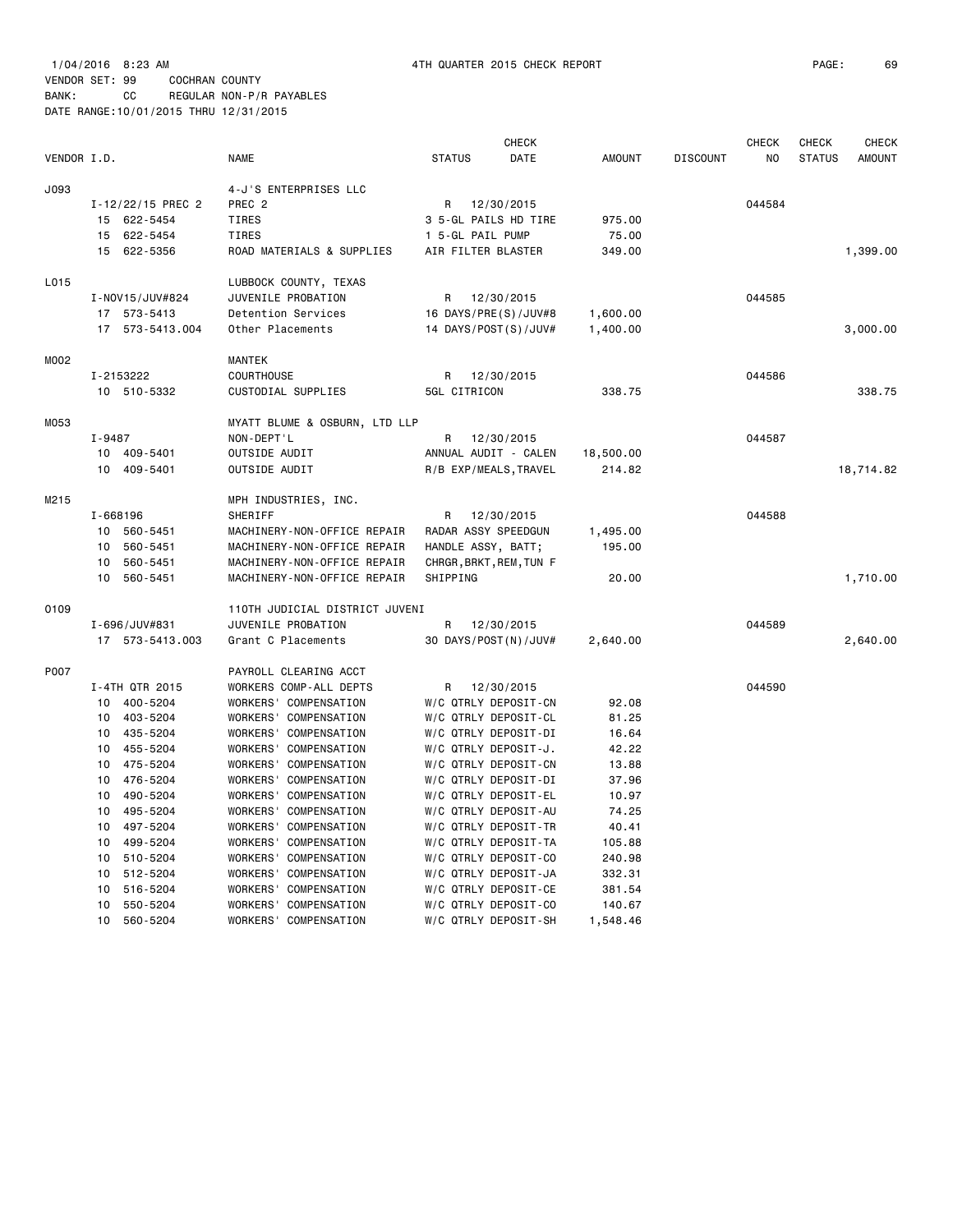1/04/2016 8:23 AM 4TH QUARTER 2015 CHECK REPORT PAGE: 70 VENDOR SET: 99 COCHRAN COUNTY BANK: CC REGULAR NON-P/R PAYABLES DATE RANGE:10/01/2015 THRU 12/31/2015

|             |                                 |                               |                   | <b>CHECK</b>         |               |                 | <b>CHECK</b> | <b>CHECK</b>  | <b>CHECK</b>  |
|-------------|---------------------------------|-------------------------------|-------------------|----------------------|---------------|-----------------|--------------|---------------|---------------|
| VENDOR I.D. |                                 | <b>NAME</b>                   | <b>STATUS</b>     | DATE                 | <b>AMOUNT</b> | <b>DISCOUNT</b> | NO           | <b>STATUS</b> | <b>AMOUNT</b> |
| P007        |                                 | PAYROLL CLEARING ACCT CONT    |                   |                      |               |                 |              |               |               |
|             | I-4TH QTR 2015                  | WORKERS COMP-ALL DEPTS        |                   | R 12/30/2015         |               |                 | 044590       |               |               |
|             | 571-5204<br>10                  | WORKERS' COMPENSATION         |                   | W/C QTRLY DEPOSIT-JU | 29.42         |                 |              |               |               |
|             | 650-5204<br>10                  | WORKERS' COMPENSATION         |                   | W/C QTRLY DEPOSIT-LI | 44.44         |                 |              |               |               |
|             | 652-5204<br>10                  | WORKERS' COMPENSATION         |                   | W/C QTRLY DEPOSIT-MU | 14.49         |                 |              |               |               |
|             | 660-5204<br>10                  | WORKERS' COMPENSATION         |                   | W/C QTRLY DEPOSIT-PA | 250.92        |                 |              |               |               |
|             | 662-5204<br>10                  | WORKERS' COMPENSATION         |                   | W/C QTRLY DEPOSIT-AC | 269.27        |                 |              |               |               |
|             | 665-5204<br>10                  | WORKERS' COMPENSATION         |                   | W/C QTRLY DEPOSIT-EX | 32.86         |                 |              |               |               |
|             | 610-5204<br>15                  | WORKERS' COMPENSATION         |                   | W/C QTRLY DEPOSIT-CO | 215.93        |                 |              |               |               |
|             | 15<br>621-5204                  | WORKERS' COMPENSATION         |                   | W/C QTRLY DEPOSIT-PR | 595.37        |                 |              |               |               |
|             | 15<br>622-5204                  | WORKERS' COMPENSATION         |                   | W/C QTRLY DEPOSIT-PR | 598.20        |                 |              |               |               |
|             | 15 623-5204                     | WORKERS' COMPENSATION         |                   | W/C QTRLY DEPOSIT-PR | 610.78        |                 |              |               |               |
|             | 15<br>624-5204                  | WORKERS' COMPENSATION         |                   | W/C QTRLY DEPOSIT-PR | 600.74        |                 |              |               |               |
|             | 30<br>518-5204                  | WORKERS COMPENSATION          |                   | W/C QTRLY DEPOSIT-AI | 107.54        |                 |              |               | 6,529.46      |
| P017        |                                 | POSTMASTER                    |                   |                      |               |                 |              |               |               |
|             | $I-JP$ 12/14/15                 | JUSTICE OF PEACE              |                   | R 12/30/2015         |               |                 | 044591       |               |               |
|             | 10 455-5311                     | POSTAL EXPENSES               | 2 RL STAMPS       |                      | 98.00         |                 |              |               | 98.00         |
| P088        |                                 | PITNEY BOWES GLOBAL FINANCIAL |                   |                      |               |                 |              |               |               |
|             | I-9571324-DC15/FINAL NON-DEPT'L |                               | R                 | 12/30/2015           |               |                 | 044592       |               |               |
|             | 10 409-5411                     | MAINTENANCE CONTRACTS         |                   | 4TH QTR PSTGE MACH L | 834.00        |                 |              |               | 834.00        |
| P202        |                                 | THE PRODUCTIVITY CENTER       |                   |                      |               |                 |              |               |               |
|             | I-CCSD003113015                 | SHERIFF                       |                   | R 12/30/2015         |               |                 | 044593       |               |               |
|             | 10 560-5481                     | DUES AND REGISTRATION         |                   | JAN '16-'17 TCLEDDS/ | 317.00        |                 |              |               | 317.00        |
| S005        |                                 | DORIS SEALY, COUNTY TREAS     |                   |                      |               |                 |              |               |               |
|             | I-12/15/15 CERT MAIL TREASURER  |                               | R                 | 12/30/2015           |               |                 | 044594       |               |               |
|             | 10 497-5311                     | POSTAL EXPENSES               |                   | CERT MAIL/CH SPRT ME | 8.11          |                 |              |               | 8.11          |
| S071        |                                 | SCRIPT OFFICE PRODUCTS, INC.  |                   |                      |               |                 |              |               |               |
|             | I-49658                         | COUNTY COURT                  | R                 | 12/30/2015           |               |                 | 044595       |               |               |
|             | 10 426-5310                     | OFFICE SUPPLIES               | HP INK CRTG #55AN |                      | 19.99         |                 |              |               |               |
|             | 10 426-5310                     | OFFICE SUPPLIES               | HP INK CRTG #56AN |                      | 19.99         |                 |              |               |               |
|             | 10 426-5310                     | OFFICE SUPPLIES               | WALL CALENDAR     |                      | 18.95         |                 |              |               |               |
|             | $I - 49660$                     | TAX A/C                       |                   | R 12/30/2015         |               |                 | 044595       |               |               |
|             | 10 499-5310                     | OFFICE SUPPLIES               | WALL CALENDAR     |                      | 30.95         |                 |              |               | 89.88         |
| S316        |                                 | BRYANT SEARS                  |                   |                      |               |                 |              |               |               |
|             | I-12/21/15 BANNER               | JUVENILE PROBATION            |                   | R 12/30/2015         |               |                 | 044596       |               |               |
|             | 17 573-5499                     | OPERATING EXPENSES            |                   | R/B "OFFICER" BANNER | 32.99         |                 |              |               |               |
|             | 17 573-5499                     | OPERATING EXPENSES            | SHIPPING          |                      | 6.99          |                 |              |               | 39.98         |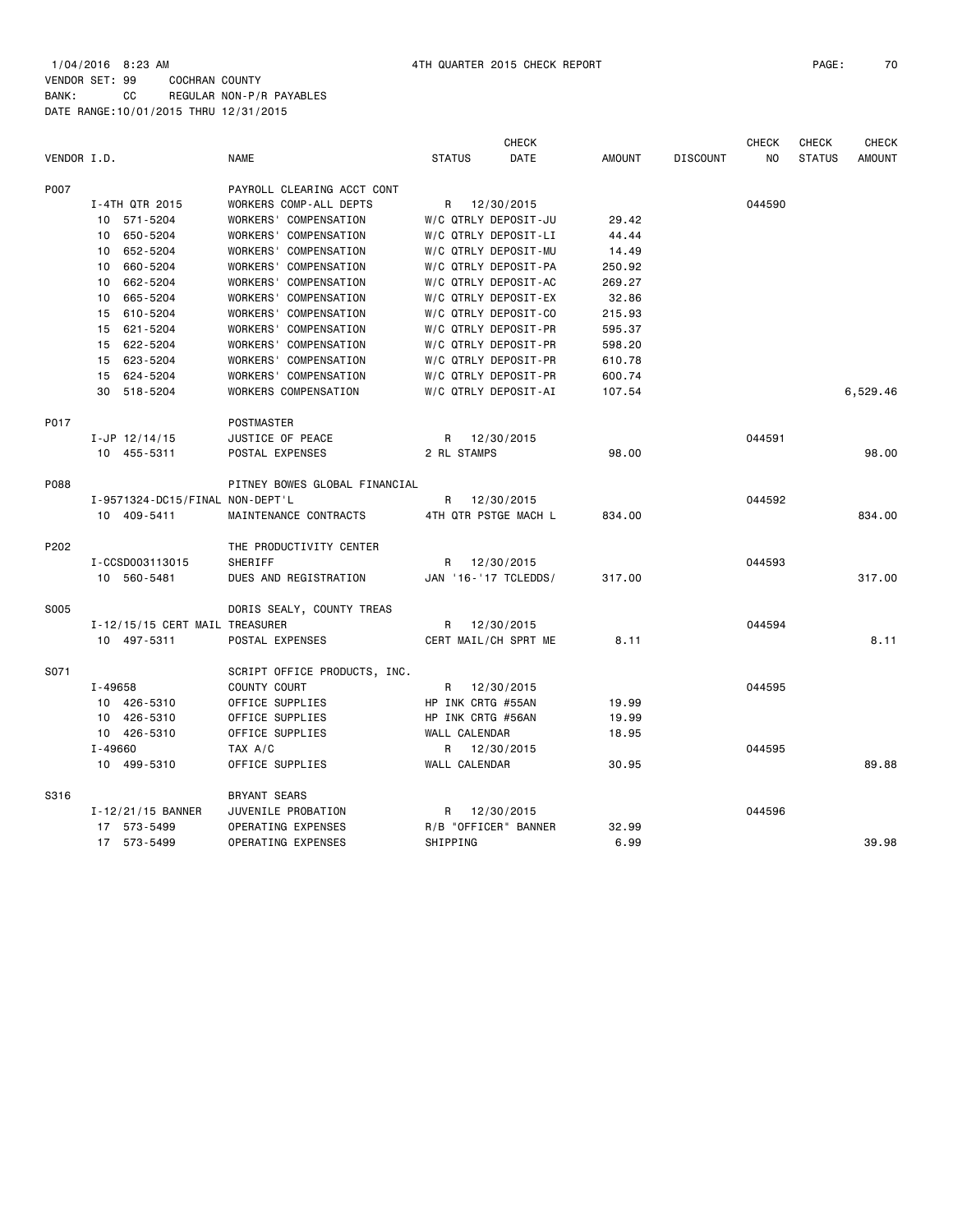1/04/2016 8:23 AM 4TH QUARTER 2015 CHECK REPORT PAGE: 71 VENDOR SET: 99 COCHRAN COUNTY BANK: CC REGULAR NON-P/R PAYABLES

DATE RANGE:10/01/2015 THRU 12/31/2015

|             |                                 |                                |                        | <b>CHECK</b>         |               |                 | <b>CHECK</b> | <b>CHECK</b>  | <b>CHECK</b>  |
|-------------|---------------------------------|--------------------------------|------------------------|----------------------|---------------|-----------------|--------------|---------------|---------------|
| VENDOR I.D. |                                 | <b>NAME</b>                    | <b>STATUS</b>          | DATE                 | <b>AMOUNT</b> | <b>DISCOUNT</b> | NO           | <b>STATUS</b> | <b>AMOUNT</b> |
| S331        |                                 | STANDARD COFFEE SERVICE        |                        |                      |               |                 |              |               |               |
|             | I-153506579011                  | NON-DEPT'L                     | R                      | 12/30/2015           |               |                 | 044597       |               |               |
|             | 409-5300<br>10                  | COUNTY-WIDE SUPPLIES           | 6BX AAA REG            |                      | 189.95        |                 |              |               |               |
|             | 409-5300<br>10                  | COUNTY-WIDE SUPPLIES           | <b>1BX TEA BAGS</b>    |                      | 27.71         |                 |              |               |               |
|             | 409-5300<br>10                  | COUNTY-WIDE SUPPLIES           | <b>4BX FR VAN CRMR</b> |                      | 30.40         |                 |              |               |               |
|             | 10<br>409-5300                  | COUNTY-WIDE SUPPLIES           | 2BX COCOA W/MM         |                      | 37.82         |                 |              |               |               |
|             | 409-5300<br>10                  | COUNTY-WIDE SUPPLIES           | <b>ENERGY SURCHG</b>   |                      | 2.17          |                 |              |               | 288.05        |
| S422        |                                 | ISAIAS J SOLORZANO, LLC        |                        |                      |               |                 |              |               |               |
|             | I-JUV#629 122215                | <b>COUNTY COURT</b>            | R                      | 12/30/2015           |               |                 | 044598       |               |               |
|             | 10 426-5400                     | ATTORNEY AD LITEM              | MOD HRNG/JUV#629       |                      | 200.00        |                 |              |               | 200.00        |
| T012        |                                 | TEXAS ASSN. OF COUNTY AUDITORS |                        |                      |               |                 |              |               |               |
|             | I-2016 DUES                     | <b>AUDITOR</b>                 | R                      | 12/30/2015           |               |                 | 044599       |               |               |
|             | 10 495-5481                     | DUES AND REGISTRATION          | '16 DUES AUDITOR       |                      | 175.00        |                 |              |               |               |
|             | 495-5481<br>10                  | DUES AND REGISTRATION          | '16 DUES ASSISTANT     |                      | 45.00         |                 |              |               | 220,00        |
| T050        |                                 | TAC UNEMPLOYMENT FUND          |                        |                      |               |                 |              |               |               |
|             | I-4TH QTR 2015                  | UNEMPLOYMENT--ALL DEPTS        | R                      | 12/30/2015           |               |                 | 044600       |               |               |
|             | 10 400-5206                     | UNEMPLOYMENT                   | QTRLY UNEMPLYMNT-CO    |                      | 20.10         |                 |              |               |               |
|             | 403-5206<br>10                  | UNEMPLOYMENT                   |                        | QTRLY UNEMPLYMNT-CLE | 25.01         |                 |              |               |               |
|             | 10 435-5206                     | UNEMPLOYMENT                   |                        | QTRLY UNEMPLYMNT-DIS | 7.20          |                 |              |               |               |
|             | 455-5206<br>10                  | UNEMPLOYMENT                   | QTRLY UNEMPLYMNT-JP    |                      | 2.03          |                 |              |               |               |
|             | 10 475-5206                     | UNEMPLOYMENT                   | QTRLY UNEMPLYMNT-CO    |                      | 21.68         |                 |              |               |               |
|             | 476-5206<br>10                  | UNEMPLOYMENT                   |                        | QTRLY UNEMPLYMNT-DIS | 7.39          |                 |              |               |               |
|             | 10<br>490-5206                  | UNEMPLOYMENT                   |                        | QTRLY UNEMPLYMNT-ELE | 6.30          |                 |              |               |               |
|             | 495-5206<br>10                  | UNEMPLOYMENT                   | QTRLY UNEMPLYMNT-CO    |                      | 44.07         |                 |              |               |               |
|             | 499-5206<br>10                  | UNEMPLOYMENT                   |                        | QTRLY UNEMPLYMNT-TAX | 39.78         |                 |              |               |               |
|             | 510-5206<br>10                  | UNEMPLOYMENT                   |                        | QTRLY UNEMPLYMNT-CRT | 17.09         |                 |              |               |               |
|             | 512-5206<br>10                  | UNEMPLOYMENT                   |                        | QTRLY UNEMPLYMNT-JAI | 39.83         |                 |              |               |               |
|             | 516-5206<br>10                  | UNEMPLOYMENT                   |                        | QTRLY UNEMPLYMNT-CEM | 21.15         |                 |              |               |               |
|             | 560-5206<br>10                  | UNEMPLOYMENT                   |                        | QTRLY UNEMPLYMNT-SHE | 212.81        |                 |              |               |               |
|             | 650-5206<br>10                  | UNEMPLOYMENT                   |                        | QTRLY UNEMPLYMNT-LIB | 18.14         |                 |              |               |               |
|             | 660-5206<br>10                  | UNEMPLOYMENT                   |                        | QTRLY UNEMPLYMNT-PAR | 19.90         |                 |              |               |               |
|             | 662-5206<br>10                  | UNEMPLOYMENT                   |                        | QTRLY UNEMPLYMNT-ACT | 21.15         |                 |              |               |               |
|             | 10<br>665-5206                  | UNEMPLOYMENT                   |                        | QTRLY UNEMPLYMNT-EXT | 25.60         |                 |              |               |               |
|             | 621-5206<br>15                  | UNEMPLOYMENT                   |                        | QTRLY UNEMPLYMNT-PRE | 42.23         |                 |              |               |               |
|             | 15<br>622-5206                  | UNEMPLOYMENT                   |                        | QTRLY UNEMPLYMNT-PRE | 42.45         |                 |              |               |               |
|             | 15<br>623-5206                  | UNEMPLOYMENT                   |                        | QTRLY UNEMPLYMNT-PRE | 43.32         |                 |              |               |               |
|             | 15<br>624-5206                  | UNEMPLOYMENT                   |                        | QTRLY UNEMPLYMNT-PRE | 42.61         |                 |              |               |               |
|             | 17<br>573-5206                  | UNEMPLOYMENT INSURANCE         |                        | QTRLY UNEMPLYMNT-JUV | 20.02         |                 |              |               | 739.86        |
| T130        |                                 | TEXAS DEPT OF LICENSING        |                        |                      |               |                 |              |               |               |
|             | I-10034381/BOILER 16 COURTHOUSE |                                | R                      | 12/30/2015           |               |                 | 044601       |               |               |
|             | 10 510-5451                     | REPAIR                         |                        | BOILER INSP/CERT#TX2 | 70.00         |                 |              |               | 70.00         |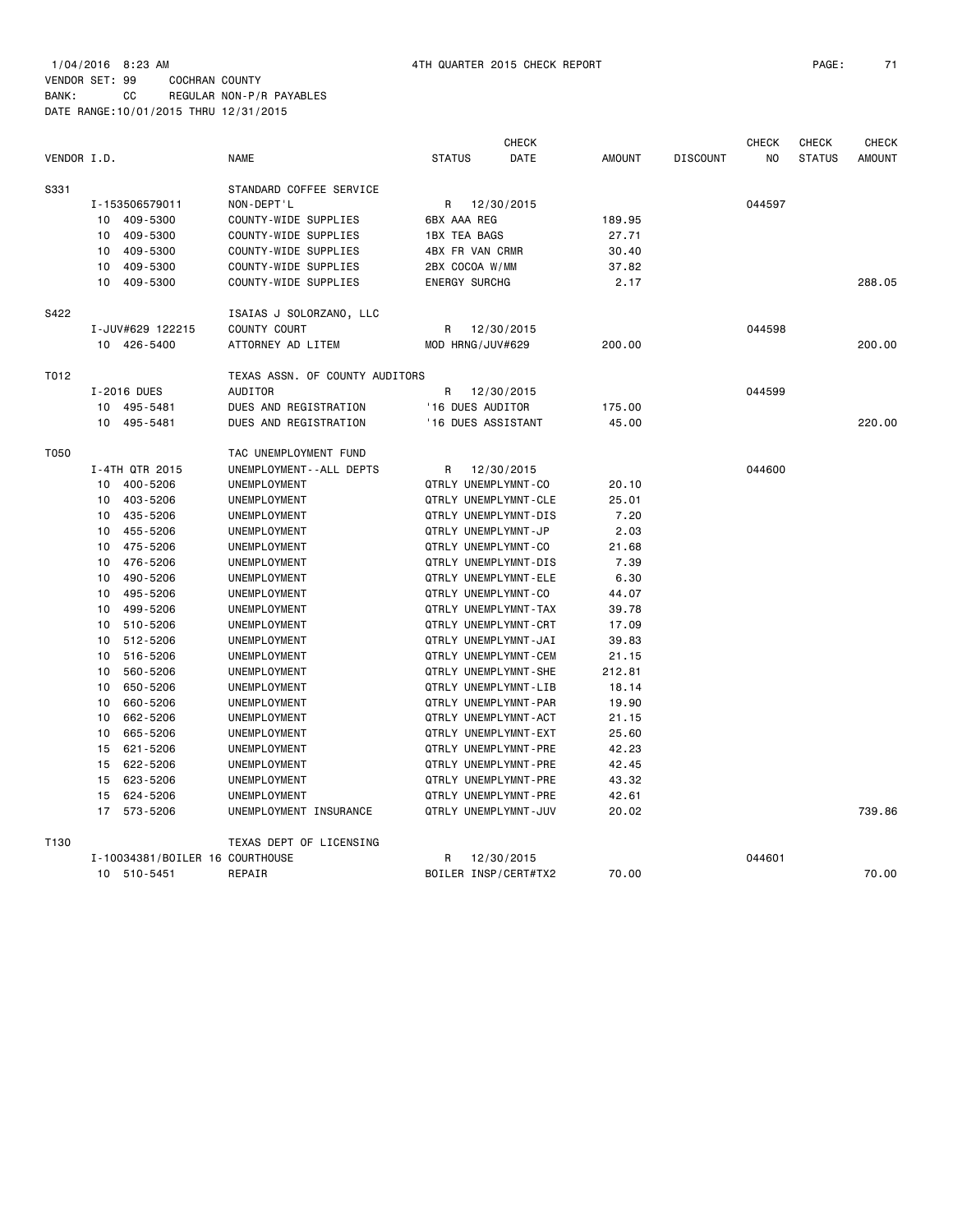DATE RANGE:10/01/2015 THRU 12/31/2015

|             |                               |                                |                        | <b>CHECK</b> |               |                 | <b>CHECK</b>   | <b>CHECK</b>  | <b>CHECK</b>  |
|-------------|-------------------------------|--------------------------------|------------------------|--------------|---------------|-----------------|----------------|---------------|---------------|
| VENDOR I.D. |                               | <b>NAME</b>                    | <b>STATUS</b>          | DATE         | <b>AMOUNT</b> | <b>DISCOUNT</b> | N <sub>O</sub> | <b>STATUS</b> | <b>AMOUNT</b> |
| T243        |                               | TEXAS COMPTROLLER OF           |                        |              |               |                 |                |               |               |
|             | I-'15 PROP CODE, LAWS TAX A/C |                                | R                      | 12/30/2015   |               |                 | 044602         |               |               |
|             | 499-5310<br>10                | OFFICE SUPPLIES                | TX PROP TAX CODE 201   |              | 10.00         |                 |                |               |               |
|             | 10<br>499-5310                | OFFICE SUPPLIES                | TX PROP TAX LAWS 201   |              | 10.00         |                 |                |               |               |
|             | 499-5310<br>10                | OFFICE SUPPLIES                | 2 ELECTRONIC COMB PK   |              | 2.00          |                 |                |               | 22.00         |
| U019        |                               | UNITED SUPERMARKETS, INC       |                        |              |               |                 |                |               |               |
|             | I-4789002 121515              | JAIL                           | R                      | 12/30/2015   |               |                 | 044603         |               |               |
|             | 10 512-5333                   | FOOD-PRISONERS                 | 2 SF SUGAR             |              | 12.98         |                 |                |               |               |
|             | 10 512-5333                   | FOOD-PRISONERS                 | 205 FROZEN MEALS       |              | 640.56        |                 |                |               | 653.54        |
| U036        |                               | UNIFIRST HOLDINGS, INC.        |                        |              |               |                 |                |               |               |
|             | I-831 2188884                 | JAIL/SHERIFF                   | R                      | 12/30/2015   |               |                 | 044604         |               |               |
|             | 512-5205<br>10                | UNIFORMS                       | UNIFORM SVC 12/14/15   |              | 28.95         |                 |                |               |               |
|             | 560-5205<br>10                | UNIFORMS                       | UNIFORM SVC 12/14/15   |              | 99.65         |                 |                |               |               |
|             | 10 560-5205                   | UNIFORMS                       | DEFE CHG               |              | 5.10          |                 |                |               |               |
|             | I-831 2190314                 | JAIL/SHERIFF                   | R                      | 12/30/2015   |               |                 | 044604         |               |               |
|             | 10 512-5205                   | UNIFORMS                       | UNIFORM SVC 12/21/15   |              | 21.40         |                 |                |               |               |
|             | 10 560-5205                   | UNIFORMS                       | UNIFORM SVC 12/21/15   |              | 106.95        |                 |                |               |               |
|             | 10 560-5205                   | UNIFORMS                       | DEFE CHG               |              | 5.10          |                 |                |               | 267.15        |
| <b>WOO7</b> |                               | WEST, A THOMSON REUTERS BUSINE |                        |              |               |                 |                |               |               |
|             | I-833091707                   | TREASURER                      | R                      | 12/30/2015   |               |                 | 044605         |               |               |
|             | 10 497-5310                   | OFFICE SUPPLIES                | TX LOC GOV CODE 2016   |              | 64.00         |                 |                |               |               |
|             | I-833092067                   | SHERIFF                        | R                      | 12/30/2015   |               |                 | 044605         |               |               |
|             | 10 560-5310                   | OFFICE SUPPLIES                | FAM CODE 16 PMPH       |              | 57.00         |                 |                |               |               |
|             | I-833110784                   | ATTORNEY/LAW LIBRARY           | R                      | 12/30/2015   |               |                 | 044605         |               |               |
|             | 10 475-5590                   | LAW LIBRARY MTRLS/UPDATES      | TX PROP CODE 16 PMPH   |              | 57.00         |                 |                |               |               |
|             | 10 475-5590                   | LAW LIBRARY MTRLS/UPDATES      | TX CIVIL PRAC/REM 16   |              | 57.00         |                 |                |               |               |
|             | 10<br>475-5590                | LAW LIBRARY MTRLS/UPDATES      | TX FAM CODE 16 PMPH    |              | 57.00         |                 |                |               |               |
|             | 10 475-5310                   | OFFICE SUPPLIES                | TX FAM CODE 16 PMPH    |              | 57.00         |                 |                |               |               |
|             | 17 573-5499                   | OPERATING EXPENSES             | TX FAM CODE 16 PMPH    |              | 57.00         |                 |                |               |               |
|             | 10 560-5310                   | OFFICE SUPPLIES                | 3 TX FAM CODE 16 PMP   |              | 171.00        |                 |                |               |               |
|             | I-833113947                   | <b>CLERK</b>                   | R                      | 12/30/2015   |               |                 | 044605         |               |               |
|             | 10 403-5310                   | OFFICE SUPPLIES                | 2 TX LOC GOV CODE 16   |              | 128.00        |                 |                |               | 705.00        |
| <b>W055</b> |                               | WINDSTREAM COMMUNICATIONS SW   |                        |              |               |                 |                |               |               |
|             | I-266-0638 DEC15              | <b>MUSEUM</b>                  | R                      | 12/30/2015   |               |                 | 044606         |               |               |
|             | 10<br>652-5420                | TELECOMMUNICATIONS             | <b>BASIC LOCAL SVC</b> |              | 53.11         |                 |                |               |               |
|             | 10 652-5420                   | TELECOMMUNICATIONS             | OPTIONAL SVC           |              | 3.15          |                 |                |               |               |
|             | 10 652-5420                   | TELECOMMUNICATIONS             | LONG DISTANCE SVC      |              | 6.34          |                 |                |               |               |
|             | I-266-5051 DEC15              | LIBRARY                        | R                      | 12/30/2015   |               |                 | 044606         |               |               |
|             | 10<br>650-5420                | TELECOMMUNICATIONS             | BASIC LOCAL SVC/2 LI   |              | 109.78        |                 |                |               |               |
|             | 650-5420<br>10                | TELECOMMUNICATIONS             | HI-SPEED INTERNET      |              | 49.99         |                 |                |               |               |
|             | 10 650-5420                   | TELECOMMUNICATIONS             | LONG DISTANCE SVC      |              | 3.34          |                 |                |               |               |
|             | I-266-5074 DEC15              | ADULT PROBATION                | R                      | 12/30/2015   |               |                 | 044606         |               |               |
|             | 10 570-5420                   | TELECOMMUNICATIONS             | BASIC LOCAL SVC        |              | 48.81         |                 |                |               |               |
|             | 10 570-5420                   | TELECOMMUNICATIONS             | OPTIONAL SVC           |              | 11.97         |                 |                |               |               |
|             | I-266-5161 DEC15              | TREASURER                      | R                      | 12/30/2015   |               |                 | 044606         |               |               |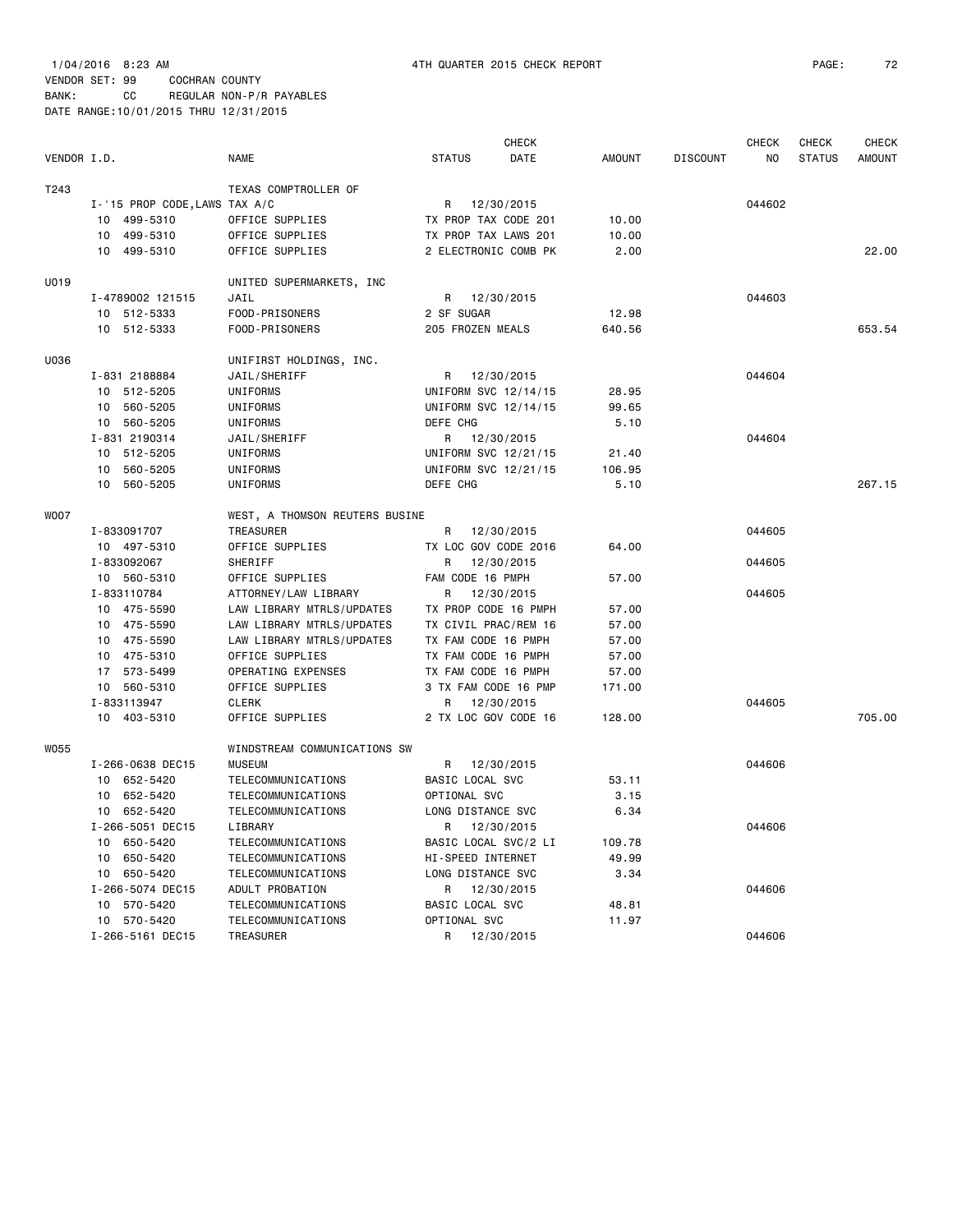VENDOR SET: 99 COCHRAN COUNTY BANK: CC REGULAR NON-P/R PAYABLES DATE RANGE:10/01/2015 THRU 12/31/2015

|             |                             |                            |                      | CHECK      |               |                 | CHECK  | CHECK         | CHECK         |
|-------------|-----------------------------|----------------------------|----------------------|------------|---------------|-----------------|--------|---------------|---------------|
| VENDOR I.D. |                             | <b>NAME</b>                | <b>STATUS</b>        | DATE       | <b>AMOUNT</b> | <b>DISCOUNT</b> | NO.    | <b>STATUS</b> | <b>AMOUNT</b> |
| W055        |                             | WINDSTREAM COMMUNICATICONT |                      |            |               |                 |        |               |               |
|             | I-266-5161 DEC15            | TREASURER                  | R                    | 12/30/2015 |               |                 | 044606 |               |               |
|             | 10 497-5420                 | TELECOMMUNICATIONS         | BASIC LOCAL SVC      |            | 48.81         |                 |        |               |               |
|             | 497-5420<br>10              | TELECOMMUNICATIONS         | LONG DISTANCE SVC    |            | 1.18          |                 |        |               |               |
|             | I-266-5171 DEC15            | TAX A/C                    | R                    | 12/30/2015 |               |                 | 044606 |               |               |
|             | 10 499-5420                 | TELECOMMUNICATIONS         | BASIC LOCAL SVC/3 LI |            | 154.54        |                 |        |               |               |
|             | 10 499-5420                 | TELECOMMUNICATIONS         | HI-SPEED INTERNET    |            | 79.99         |                 |        |               |               |
|             | 10<br>499-5420              | TELECOMMUNICATIONS         | OPTIONAL SVC         |            | 27.45         |                 |        |               |               |
|             | 10 499-5420                 | TELECOMMUNICATIONS         | LONG DISTANCE SVC    |            | 19.81         |                 |        |               |               |
|             | I-266-5181 DEC15            | ELECTIONS                  | R                    | 12/30/2015 |               |                 | 044606 |               |               |
|             | 10 490-5420                 | TELECOMMUNICATIONS         | BASIC LOCAL SVC      |            | 50.92         |                 |        |               |               |
|             | 490-5420<br>10              | TELECOMMUNICATIONS         | OPTIONAL SVC         |            | 3.00          |                 |        |               |               |
|             | 10 490-5420                 | TELECOMMUNICATIONS         | LONG DISTANCE SVC    |            | 6.04          |                 |        |               |               |
|             | I-266-5211 DEC15            | <b>SHERIFF</b>             | R                    | 12/30/2015 |               |                 | 044606 |               |               |
|             | 10 560-5420                 | TELECOMMUNICATIONS         | BASIC LOCAL SVC/3 LI |            | 169.51        |                 |        |               |               |
|             | 10 560-5420                 | TELECOMMUNICATIONS         | LONG DISTANCE SVC    |            | 7.05          |                 |        |               |               |
|             | I-266-5302 DEC15            | JUSTICE OF PEACE           | R                    | 12/30/2015 |               |                 | 044606 |               |               |
|             | 10 455-5420                 | TELECOMMUNICATIONS         | BASIC LOCAL SVC      |            | 48.81         |                 |        |               |               |
|             | 10 455-5420                 | TELECOMMUNICATIONS         | LONG DISTANCE SVC    |            | 1.52          |                 |        |               |               |
|             | I-266-5411 DEC15            | JUVENILE PROBATION         | R                    | 12/30/2015 |               |                 | 044606 |               |               |
|             | 17 573-5499                 | OPERATING EXPENSES         | BASIC LOCAL SVC      |            | 48.81         |                 |        |               |               |
|             | 17 573-5499                 | OPERATING EXPENSES         | LONG DISTANCE SVC    |            | 3.22          |                 |        |               |               |
|             | I-266-5412 DEC15            | <b>DISTRICT COURT</b>      | R                    | 12/30/2015 |               |                 | 044606 |               |               |
|             | 10 435-5420                 | TELECOMMUNICATIONS         | BASIC LOCAL SVC      |            | 114.73        |                 |        |               |               |
|             | 435-5420<br>10              | TELECOMMUNICATIONS         | HI-SPEED INTERNET    |            | 139.98        |                 |        |               |               |
|             | I-266-5450 DEC15            | <b>CLERK</b>               | R                    | 12/30/2015 |               |                 | 044606 |               |               |
|             | 10 403-5420                 | TELECOMMUNICATIONS         | BASIC LOCAL SVC/3 LI |            | 169.72        |                 |        |               |               |
|             | 10 403-5420                 | TELECOMMUNICATIONS         | OPTIONAL SVC         |            | 3.00          |                 |        |               |               |
|             | 10 403-5420                 | TELECOMMUNICATIONS         | LONG DISTANCE SVC    |            | 8.98          |                 |        |               |               |
|             | I-266-5508 DEC15            | CO JUDGE/COMM'R CT         | R                    | 12/30/2015 |               |                 | 044606 |               |               |
|             | 15 610-5420                 | TELECOMMUNICATIONS         | BASIC LOCAL SVC/2 LI |            | 118.57        |                 |        |               |               |
|             | 15 610-5420                 | TELECOMMUNICATIONS         | LONG DISTANCE SVC    |            | 2.03          |                 |        |               |               |
|             | I-266-5700 DEC15            | SHERIFF                    | R.                   | 12/30/2015 |               |                 | 044606 |               |               |
|             | 10 <sup>1</sup><br>560-5420 | TELECOMMUNICATIONS         | BASIC LOCAL SVC      |            | 57.17         |                 |        |               |               |
|             | 10 560-5420                 | TELECOMMUNICATIONS         | LONG DISTANCE SVC    |            | 0.17          |                 |        |               |               |
|             | I-266-5822 DEC15            | AUDITOR/NON-DEPT'L         | R                    | 12/30/2015 |               |                 | 044606 |               |               |
|             | 495-5420<br>10              | TELECOMMUNICATIONS         | BASIC LOCAL SVC 266- |            | 51.14         |                 |        |               |               |
|             | 495-5420<br>10              | TELECOMMUNICATIONS         | <b>BUS BROADBAND</b> |            | 59.99         |                 |        |               |               |
|             | 10 495-5420                 | TELECOMMUNICATIONS         | LONG DISTANCE SVC    |            | 2.10          |                 |        |               |               |
|             | 409-5420<br>10              | TELECOMMUNICATIONS         | FAX LINE 266-5629    |            | 51.15         |                 |        |               |               |
|             | 409-5420<br>10              | TELECOMMUNICATIONS         | HI-SPEED INTERNET    |            | 154.99        |                 |        |               |               |
|             | 10 409-5420                 | TELECOMMUNICATIONS         | FAX LONG DISTANCE    |            | 0.46          |                 |        |               |               |
|             | I-266-8661 DEC15            | <b>ATTORNEY</b>            | R                    | 12/30/2015 |               |                 | 044606 |               |               |
|             | 10 475-5420                 | TELECOMMUNICATIONS         | BASIC LOCAL SVC/2 LI |            | 113.86        |                 |        |               |               |
|             | 475-5420<br>10              | TELECOMMUNICATIONS         | HI-SPEED INTERNET    |            | 79.99         |                 |        |               |               |
|             | 10 475-5420                 | TELECOMMUNICATIONS         | LONG DISTANCE SVC    |            | 0.92          |                 |        |               |               |
|             | I-266-8888 DEC15            | SHERIFF                    | R                    | 12/30/2015 |               |                 | 044606 |               |               |
|             | 10 560-5420                 | TELECOMMUNICATIONS         | FAX LINE & CRIME CON |            | 46.15         |                 |        |               |               |
|             |                             |                            |                      |            |               |                 |        |               |               |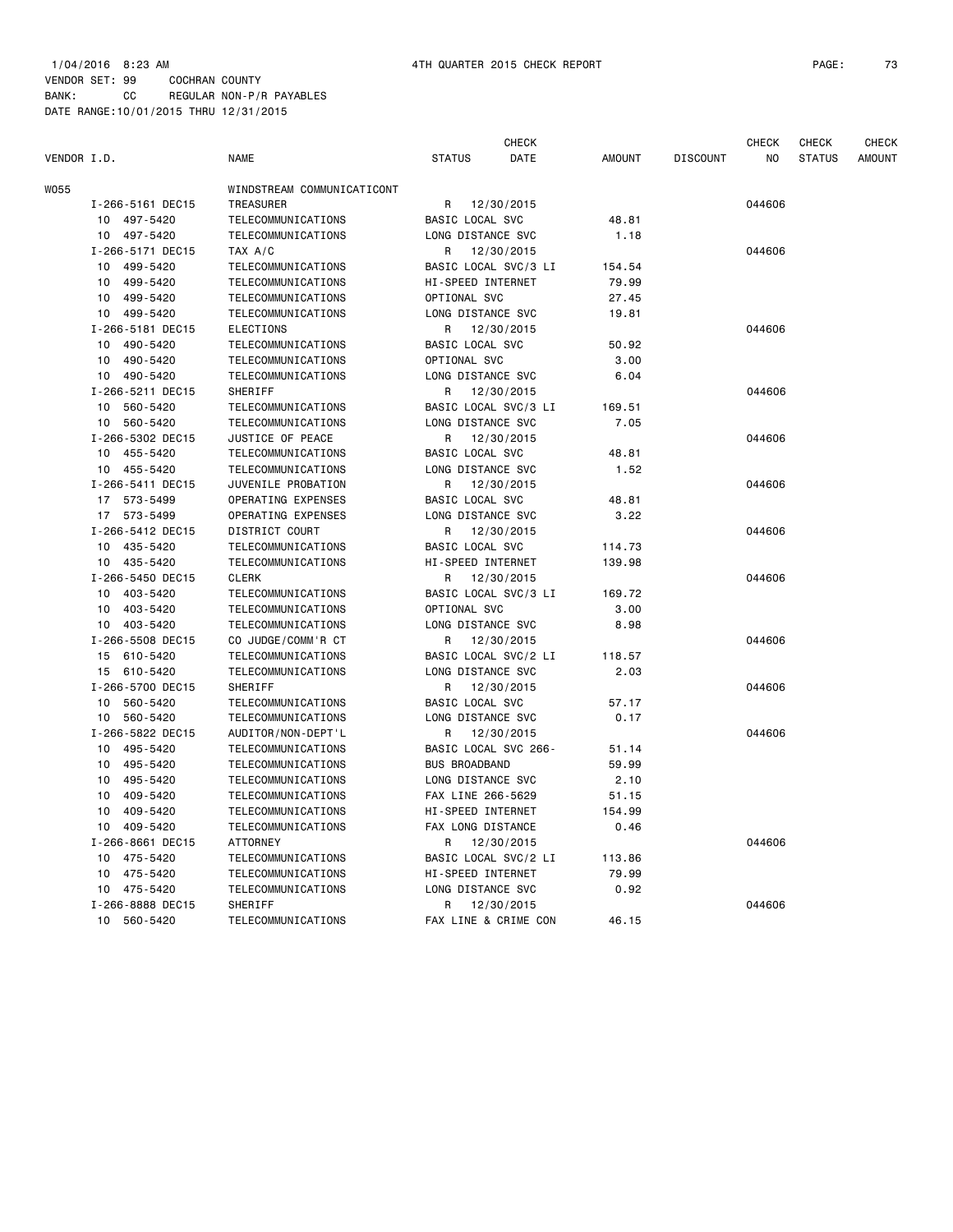#### VENDOR SET: 99 COCHRAN COUNTY BANK: CC REGULAR NON-P/R PAYABLES DATE RANGE:10/01/2015 THRU 12/31/2015

|                  |    |                  |                                |                      | <b>CHECK</b>          |               |                 | <b>CHECK</b> | <b>CHECK</b>  | <b>CHECK</b>  |
|------------------|----|------------------|--------------------------------|----------------------|-----------------------|---------------|-----------------|--------------|---------------|---------------|
| VENDOR I.D.      |    |                  | <b>NAME</b>                    | <b>STATUS</b>        | DATE                  | <b>AMOUNT</b> | <b>DISCOUNT</b> | NO           | <b>STATUS</b> | <b>AMOUNT</b> |
| W055             |    |                  | WINDSTREAM COMMUNICATICONT     |                      |                       |               |                 |              |               |               |
|                  |    | I-266-8888 DEC15 | SHERIFF                        | R                    | 12/30/2015            |               |                 | 044606       |               |               |
|                  |    | 10 560-5420      | TELECOMMUNICATIONS             | LONG DISTANCE SVC    |                       | 0.15          |                 |              |               | 2,132.40      |
| W062             |    |                  | WAL-MART COMMUNITY             |                      |                       |               |                 |              |               |               |
|                  |    | I-015019 121515  | JAIL                           | R                    | 12/30/2015            |               |                 | 044608       |               |               |
|                  |    | 10 512-5333      | FOOD-PRISONERS                 | 11 HM LTD ED MEALS   |                       | 29.37         |                 |              |               |               |
|                  |    | 10 512-5333      | FOOD-PRISONERS                 | 12 HM CKN WFFLS      |                       | 38.16         |                 |              |               |               |
|                  |    | 10 512-5333      | FOOD-PRISONERS                 | 8 HM SPCY CHCK       |                       | 25.44         |                 |              |               |               |
|                  |    | 10 512-5333      | FOOD-PRISONERS                 | 8 5 GV CHKN SAND     |                       | 24.90         |                 |              |               |               |
|                  |    | 10 512-5333      | FOOD-PRISONERS                 | PKG SALAD            |                       | 2.76          |                 |              |               |               |
|                  |    | 10 512-5333      | FOOD-PRISONERS                 | SHRD LETTUCE         |                       | 1.75          |                 |              |               |               |
|                  |    | 10 512-5333      | FOOD-PRISONERS                 |                      | 12 FROZEN MEALS @4.9  | 59.76         |                 |              |               | 182.14        |
| W115             |    |                  | RAYMOND D WEBER, SHERIFF       |                      |                       |               |                 |              |               |               |
|                  |    | $I - 12/17/15$   | SHERIFF/JAIL                   | R                    | 12/30/2015            |               |                 | 044609       |               |               |
|                  |    | 10 560-5427      | CONTINUING EDUCATION           |                      | MEALS/SCH-REVA 12/8-  | 31.48         |                 |              |               |               |
|                  |    | 10 560-5311      | POSTAL EXPENSES                | POSTAGE 12/2/15      |                       | 11.09         |                 |              |               |               |
|                  |    | 10 560-5311      | POSTAL EXPENSES                | POSTAGE 12/10/15     |                       | 2.54          |                 |              |               |               |
|                  |    | 10 512-5333      | FOOD-PRISONERS                 | 2 GAL ALLSUP'S MILK  |                       | 5.98          |                 |              |               |               |
|                  |    | 10 512-5333      | FOOD-PRISONERS                 |                      | 4 ALLSUP'S BREAD 12/  | 3.18          |                 |              |               |               |
|                  |    | 10 512-5333      | FOOD-PRISONERS                 |                      | 12 ALLSUP'S BREAD 12  | 9.54          |                 |              |               |               |
|                  |    | 10 512-5333      | FOOD-PRISONERS                 | 2 GAL ALLSUP'S MILK  |                       | 5.98          |                 |              |               |               |
|                  |    | 10 512-5333      | FOOD-PRISONERS                 |                      | 12 ALLSUP'S BREAD 12  | 9.54          |                 |              |               |               |
|                  |    | 10 512-5333      | FOOD-PRISONERS                 | 2 GAL ALLSUP'S MILK  |                       | 5.98          |                 |              |               | 85.31         |
| W193             |    |                  | WESTWARD AUTOMOTIVE REPAIR LLC |                      |                       |               |                 |              |               |               |
|                  |    | I-003718         | SHERIFF                        | R                    | 12/30/2015            |               |                 | 044610       |               |               |
|                  |    | 10 560-5451      | MACHINERY-NON-OFFICE REPAIR    |                      | CHG OIL, CK FLUIDS/#1 | 15.00         |                 |              |               |               |
|                  | 10 | 560-5451         | MACHINERY-NON-OFFICE REPAIR    | CHG OIL, CK FL/ELIDA |                       | 15.00         |                 |              |               |               |
|                  |    | 10 560-5451      | MACHINERY-NON-OFFICE REPAIR    | CHG OIL, CK FL/#136  |                       | 15.00         |                 |              |               |               |
|                  | 10 | 560-5451         | MACHINERY-NON-OFFICE REPAIR    | CHG OIL, CK FL/#102  |                       | 15.00         |                 |              |               |               |
|                  | 10 | 560-5451         | MACHINERY-NON-OFFICE REPAIR    |                      | CHG OIL,CK FL,RPL HO  | 35.00         |                 |              |               |               |
|                  |    | 10 560-5451      | MACHINERY-NON-OFFICE REPAIR    | CHG OIL, CK FL/#112  |                       | 15.00         |                 |              |               |               |
|                  | 10 | 560-5451         | MACHINERY-NON-OFFICE REPAIR    | CHG OIL, CK FL/#135  |                       | 15.00         |                 |              |               |               |
|                  | 10 | 560-5451         | MACHINERY-NON-OFFICE REPAIR    | CHG OIL, CK FL/#105  |                       | 15.00         |                 |              |               |               |
|                  |    | 10 560-5451      | MACHINERY-NON-OFFICE REPAIR    | CHG OIL, CK FL/#133  |                       | 15.00         |                 |              |               |               |
|                  | 10 | 560-5451         | MACHINERY-NON-OFFICE REPAIR    | CLAMP/#134           |                       | 1.10          |                 |              |               | 156.10        |
| W <sub>216</sub> |    |                  | CHRISTINA WOODS                |                      |                       |               |                 |              |               |               |
|                  |    | I-AG#15-08-4420  | DISTRICT COURT                 | R                    | 12/30/2015            |               |                 | 044611       |               |               |
|                  |    | 10 435-5400      | ATTORNEY AD LITEM              | ENF HRNG/AG(P)       |                       | 300.00        |                 |              |               | 300.00        |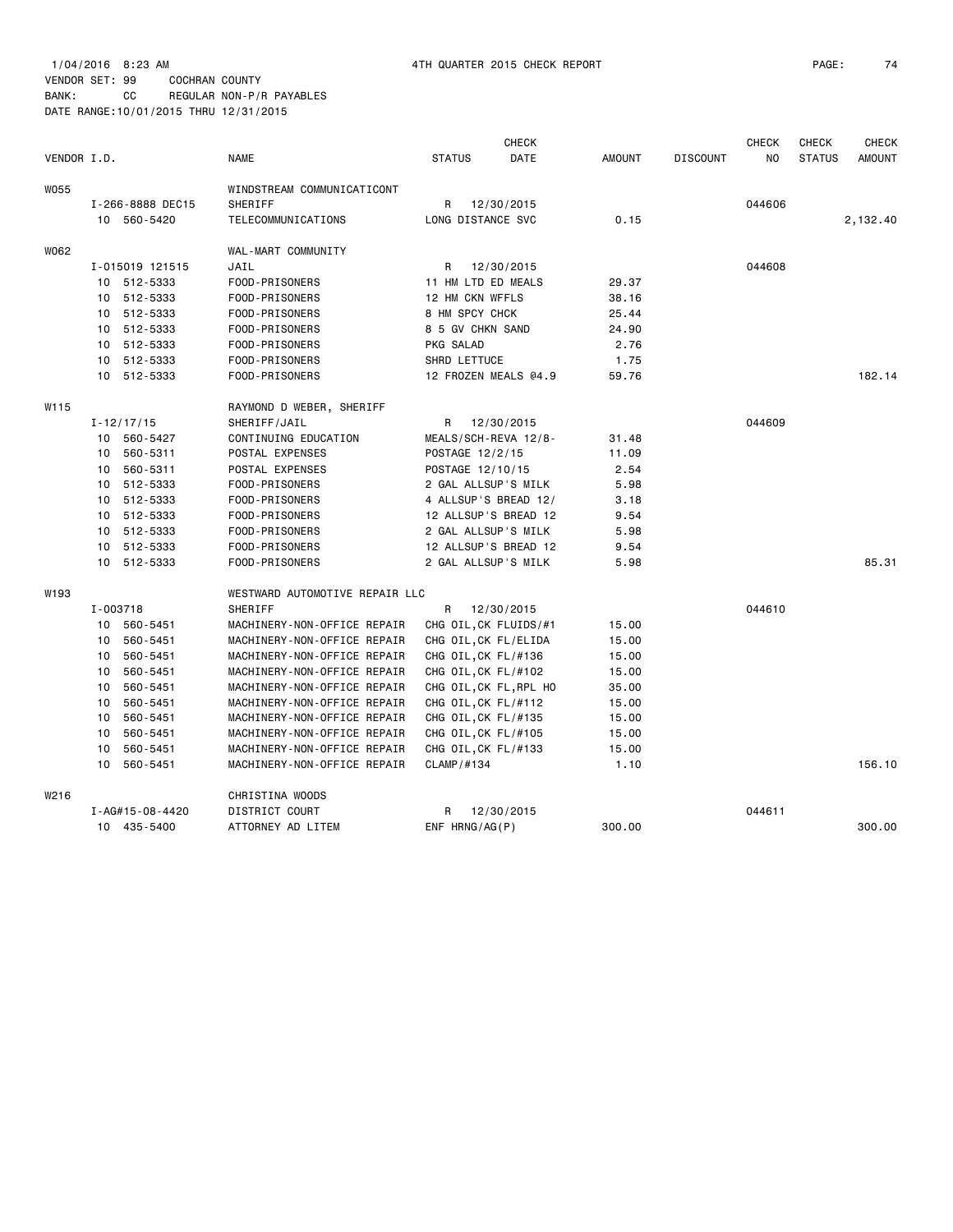| VENDOR I.D. |                                    | <b>NAME</b>                                        | <b>STATUS</b>        | <b>CHECK</b><br>DATE | <b>AMOUNT</b> | <b>DISCOUNT</b> | <b>CHECK</b><br>NO. | <b>CHECK</b><br><b>STATUS</b> | <b>CHECK</b><br><b>AMOUNT</b> |
|-------------|------------------------------------|----------------------------------------------------|----------------------|----------------------|---------------|-----------------|---------------------|-------------------------------|-------------------------------|
| W221        |                                    | WEST TEXAS BOYS RANCH                              |                      |                      |               |                 |                     |                               |                               |
|             | $I - 2015 - 41 / #818$             | JUVENILE PROBATION                                 | R                    | 12/30/2015           |               |                 | 044612              |                               |                               |
|             | 17 573-5413.004                    | Other Placements                                   | 30 DAYS/POST(N)/JUV# |                      | 1,355.70      |                 |                     |                               | 1,355.70                      |
| X001        |                                    | XCEL ENERGY                                        |                      |                      |               |                 |                     |                               |                               |
|             | I-54-1829977-7 12/15 PREC 2        |                                                    | R                    | 12/30/2015           |               |                 | 044613              |                               |                               |
|             | 15 622-5440                        | UTILITIES                                          | 15 KWH 11/9-12/11/15 |                      | 13.94         |                 |                     |                               |                               |
|             | 15 622-5440                        | UTILITIES                                          | AREA LIGHT           |                      | 16.09         |                 |                     |                               | 30.03                         |
| G005        |                                    | GENERAL FUND                                       |                      |                      |               |                 |                     |                               |                               |
|             | I-4TH QTR CIVIL '15 CIVIL SVC FEES |                                                    | R                    | 12/31/2015           |               |                 | 044614              |                               |                               |
|             | 90<br>000-2363.001                 | Divorce & Family Gov't 133.1514TH QTR CIVIL FEES   |                      |                      | 0.75          |                 |                     |                               |                               |
|             | 90<br>000-2363.002                 | Other Than Divorce/Family 10B 4TH QTR CIVIL FEES   |                      |                      | 3.00          |                 |                     |                               |                               |
|             | 000-2363.004<br>90                 | Co Filing Fee Ind Lgl Serv.                        | 4TH QTR CIVIL FEES   |                      | 5.97          |                 |                     |                               |                               |
|             | I-4TH QTR CRIM '15                 | STATE CRIM SVC FEES                                | R                    | 12/31/2015           |               |                 | 044614              |                               |                               |
|             | 000-2358.001<br>90                 | State CCC Date 010104 Forward 4TH QTR CRIMINAL FEE |                      |                      | 384.21        |                 |                     |                               |                               |
|             | 000-2368<br>90                     | BB Bond Fee (Gov CD 41.258)                        |                      | 4TH QTR CRIMINAL FEE | 21.00         |                 |                     |                               |                               |
|             | 90<br>000-2378                     | JRF Jury Reimb Fee CCP102.00454TH QTR CRIMINAL FEE |                      |                      | 37.28         |                 |                     |                               |                               |
|             | 90<br>000-2363.003                 | Indigent Defense Fee                               |                      | 4TH QTR CRIMINAL FEE | 18.37         |                 |                     |                               |                               |
|             | 90<br>000-2355                     | MVF CCP 102.002                                    |                      | 4TH QTR CRIMINAL FEE | 0.62          |                 |                     |                               |                               |
|             | 000-2367<br>90                     | STF-Sub 95% C(Trans CD542.40 4TH QTR CRIMINAL FEE  |                      |                      | 94.71         |                 |                     |                               |                               |
|             | I-4TH QTR SPEC '15                 | SPECIALTY COURT SVC FEES                           | R                    | 12/31/2015           |               |                 | 044614              |                               |                               |
|             | 000-2379.001<br>90                 | Drug Court Fee CCP102.0178                         | 4TH QTR SPECIAL COUR |                      | 0.34          |                 |                     |                               | 566.25                        |
| S217        |                                    | STATE COMPTROLLER                                  |                      |                      |               |                 |                     |                               |                               |
|             | I-4TH QTR CIVIL '15                | STATE CIVIL COSTS                                  | R                    | 12/31/2015           |               |                 | 044615              |                               |                               |
|             | 000-2372<br>90                     | Birth Cert. Gov118.015                             | 4TH QTR REMITTANCE F |                      | 32.40         |                 |                     |                               |                               |
|             | 000-2373<br>90                     | Marriage License Gov 118.011 4TH QTR REMITTANCE F  |                      |                      | 90.00         |                 |                     |                               |                               |
|             | 90<br>000-2363.001                 | Divorce & Family Gov't 133.1514TH QTR REMITTANCE F |                      |                      | 94.53         |                 |                     |                               |                               |
|             | 90<br>000-2363.002                 | Other Than Divorce/Family 10B 4TH QTR REMITTANCE F |                      |                      | 297.00        |                 |                     |                               |                               |
|             | 90<br>000-2363.004                 | Co Filing Fee Ind Lgl Serv.                        | 4TH QTR REMITTANCE F |                      | 113.35        |                 |                     |                               |                               |
|             | 90<br>000-2379                     | Judicial Support Fee/L133.105 4TH QTR REMITTANCE F |                      |                      | 420.00        |                 |                     |                               | 1,047.28                      |
| S217        |                                    | STATE COMPTROLLER                                  |                      |                      |               |                 |                     |                               |                               |
|             | I-4TH QTR CRIM '15                 | STATE CRIMINAL COSTS                               | R                    | 12/31/2015           |               |                 | 044616              |                               |                               |
|             | 000-2358.001<br>90                 | State CCC Date 010104 Forward 4TH QTR REMITTANCE F |                      |                      | 3,457.91      |                 |                     |                               |                               |
|             | 90<br>000-2368                     | BB Bond Fee (Gov CD 41.258)                        |                      | 4TH QTR REMITTANCE F | 189.00        |                 |                     |                               |                               |
|             | 90<br>000-2378                     | JRF Jury Reimb Fee CCP102.00454TH QTR REMITTANCE F |                      |                      | 335.50        |                 |                     |                               |                               |
|             | 000-2363.003<br>90                 | Indigent Defense Fee                               | 4TH QTR REMITTANCE F |                      | 165.28        |                 |                     |                               |                               |
|             | $000 - 2355$<br>90                 | MVF CCP 102.002                                    | 4TH QTR REMITTANCE F |                      | 5.58          |                 |                     |                               |                               |
|             | 000-2367<br>90                     | STF-Sub 95% C(Trans CD542.40 4TH QTR REMITTANCE F  |                      |                      | 1,799.44      |                 |                     |                               |                               |
|             | 90<br>000-2342                     | Arrest Fees - State Officers 4TH QTR REMITTANCE F  |                      |                      | 25.23         |                 |                     |                               |                               |
|             | 90<br>000-2342.001                 | Omni FTA                                           |                      | 4TH QTR REMITTANCE F | 100.00        |                 |                     |                               |                               |
|             | 90<br>000-2376                     | Co. CrtCriminal Judicial Fund 4TH QTR REMITTANCE F |                      |                      | 80.00         |                 |                     |                               |                               |
|             | 90<br>000-2361                     | 50% of Time Payment to State 4TH QTR REMITTANCE F  |                      |                      | 20.12         |                 |                     |                               |                               |
|             | 90<br>000-2379                     | Judicial Support Fee/L133.105 4TH QTR REMITTANCE F |                      |                      | 512.22        |                 |                     |                               |                               |
|             | 90<br>000-2347.001                 | Truancy Prvtn & Diver. 102.0154TH QTR REMITTANCE F |                      |                      | 178.55        |                 |                     |                               | 6.868.83                      |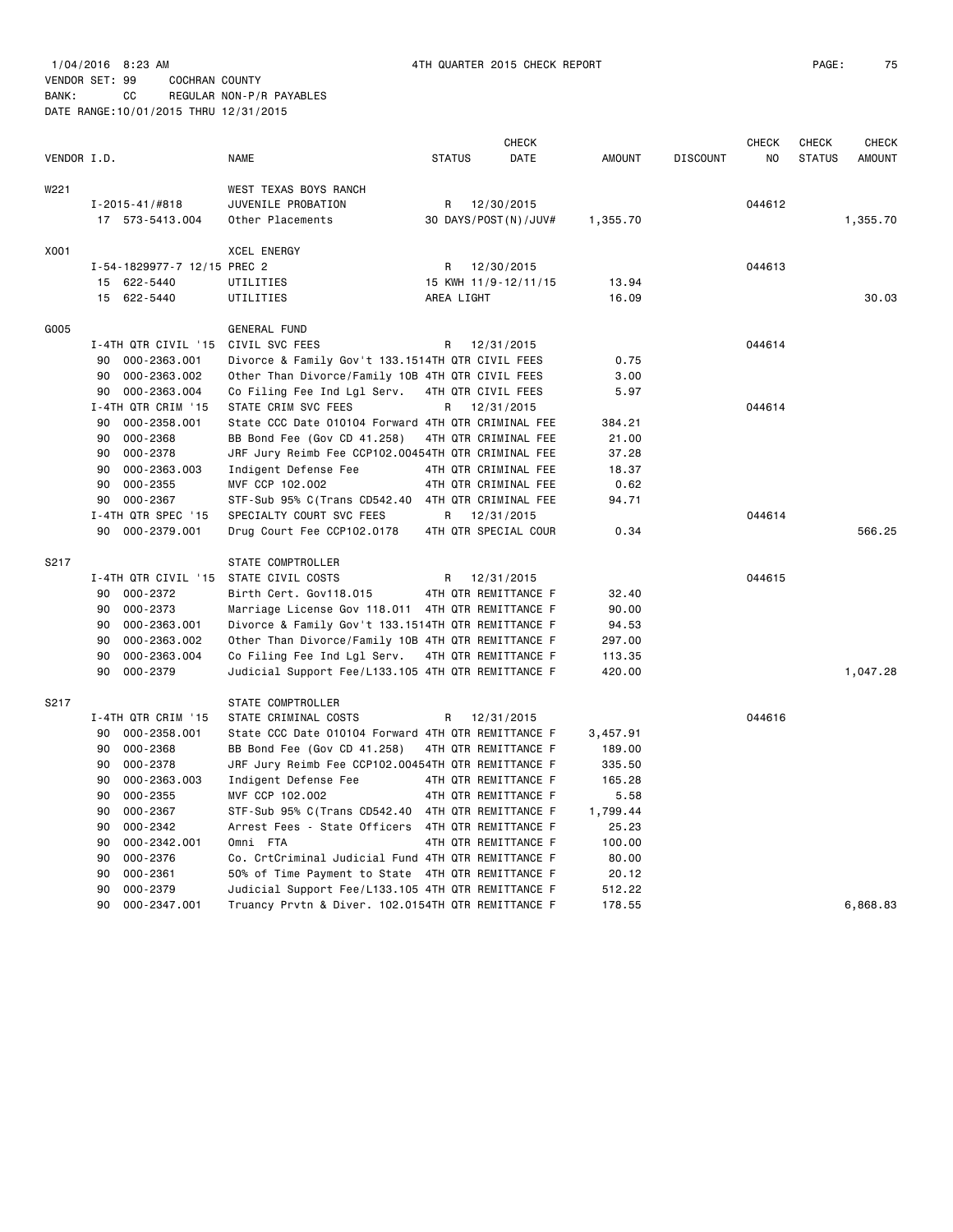1/04/2016 8:23 AM 4TH QUARTER 2015 CHECK REPORT PAGE: 76 VENDOR SET: 99 COCHRAN COUNTY BANK: CC REGULAR NON-P/R PAYABLES DATE RANGE:10/01/2015 THRU 12/31/2015

| VENDOR I.D. |    |                     | NAME                                               | <b>STATUS</b> | <b>CHECK</b><br><b>DATE</b> | AMOUNT | <b>DISCOUNT</b> | <b>CHECK</b><br>NO. | CHECK<br><b>STATUS</b> | <b>CHECK</b><br><b>AMOUNT</b> |
|-------------|----|---------------------|----------------------------------------------------|---------------|-----------------------------|--------|-----------------|---------------------|------------------------|-------------------------------|
| S217        |    |                     | STATE COMPTROLLER                                  |               |                             |        |                 |                     |                        |                               |
|             |    | I-4TH QTR EFILE '15 | STATE E-FILE FEES                                  | R             | 12/31/2015                  |        |                 | 044617              |                        |                               |
|             | 90 | 000-2363.005        | ELE. FILING FEE DIS CLK                            |               | 4TH QTR REMITTANCE F        | 260.00 |                 |                     |                        |                               |
|             | 90 | 000-2363.006        | ELE FILING FEE COUNTY CLERK                        |               | 4TH QTR REMITTANCE F        | 50.00  |                 |                     |                        |                               |
|             | 90 | 000-2363.007        | ELE FILING FEE JP                                  |               | 4TH QTR REMITTANCE F        | 10.00  |                 |                     |                        |                               |
|             | 90 | 000-2376.001        | CRIM ELECTRONIC EFF DIS CLK                        |               | 4TH QTR REMITTANCE F        | 2.26   |                 |                     |                        |                               |
|             | 90 | 000-2376.002        | CRIMINAL ELECTRONIC EFF CO.                        |               | 4TH QTR REMITTANCE F        | 1.49   |                 |                     |                        | 323.75                        |
| S217        |    |                     | STATE COMPTROLLER                                  |               |                             |        |                 |                     |                        |                               |
|             |    | I-4TH QTR SPEC '15  | SPECIALTY COURT COSTS                              | R             | 12/31/2015                  |        |                 | 044618              |                        |                               |
|             | 90 | 000-2379.001        | Drug Court Fee CCP102.0178                         |               | 4TH QTR REMITTANCE F        | 3.05   |                 |                     |                        | 3.05                          |
| S217        |    |                     | STATE COMPTROLLER                                  |               |                             |        |                 |                     |                        |                               |
|             |    | I-CSS 2015 ANNUAL   | CHILD SAFETY SEAT FINES                            | R             | 12/31/2015                  |        |                 | 044619              |                        |                               |
|             | 90 | 000-2365            | 50% of Seat Belt (545.412&13) 2015 TERTIARY CARE F |               |                             | 375.00 |                 |                     |                        | 375.00                        |

| $*$ * TOTALS $*$ *  | N <sub>O</sub>      | INVOICE AMOUNT |            | <b>DISCOUNTS</b> | CHECK AMOUNT |
|---------------------|---------------------|----------------|------------|------------------|--------------|
| REGULAR CHECKS:     | 369                 |                | 480,612.14 | 0.00             | 480,462.14   |
| HAND CHECKS:        | 0                   |                | 0.00       | 0.00             | 0.00         |
| DRAFTS:             | 0                   |                | 0.00       | 0.00             | 0.00         |
| EFT:                | 0                   |                | 0.00       | 0.00             | 0.00         |
| NON CHECKS:         | 0                   |                | 0.00       | 0.00             | 0.00         |
| <b>VOID CHECKS:</b> | 3 VOID DEBITS       | 0.00           |            |                  |              |
|                     | <b>VOID CREDITS</b> | 321,44CR       | 321,44CR   | 0.00             |              |

TOTAL ERRORS: 0

|  | NΔ<br>⊣w∎ |  |
|--|-----------|--|
|  |           |  |

| 10 | 000-2206.002 | COLLECTION AGENCY FEES | 562.42   |
|----|--------------|------------------------|----------|
| 10 | 000-2206.003 | Omni Collection Fee    | 30.00    |
| 10 | 000-4370.101 | RENT-ACTIVITY BUILDING | 750.00   |
| 10 | 000-4370.102 | RENT-PARK FACILITIES   | 150.00   |
| 10 | 000-4380.200 | OTHER [MISCELLANEOUS]  | 500.00   |
| 10 | 400-5203     | RETIREMENT             | 5,095.94 |
|    | 10 400-5204  | WORKERS' COMPENSATION  | 92.08    |
| 10 | 400-5206     | UNEMPLOYMENT           | 20.10    |
| 10 | 403-5203     | RETIREMENT             | 4.837.55 |
| 10 | 403-5204     | WORKERS' COMPENSATION  | 81.25    |
| 10 | 403-5206     | UNEMPLOYMENT           | 25.01    |
| 10 | 403-5310     | OFFICE SUPPLIES        | 698.39   |
| 10 | 403-5311     | POSTAL EXPENSES        | 1,000,00 |
|    |              |                        |          |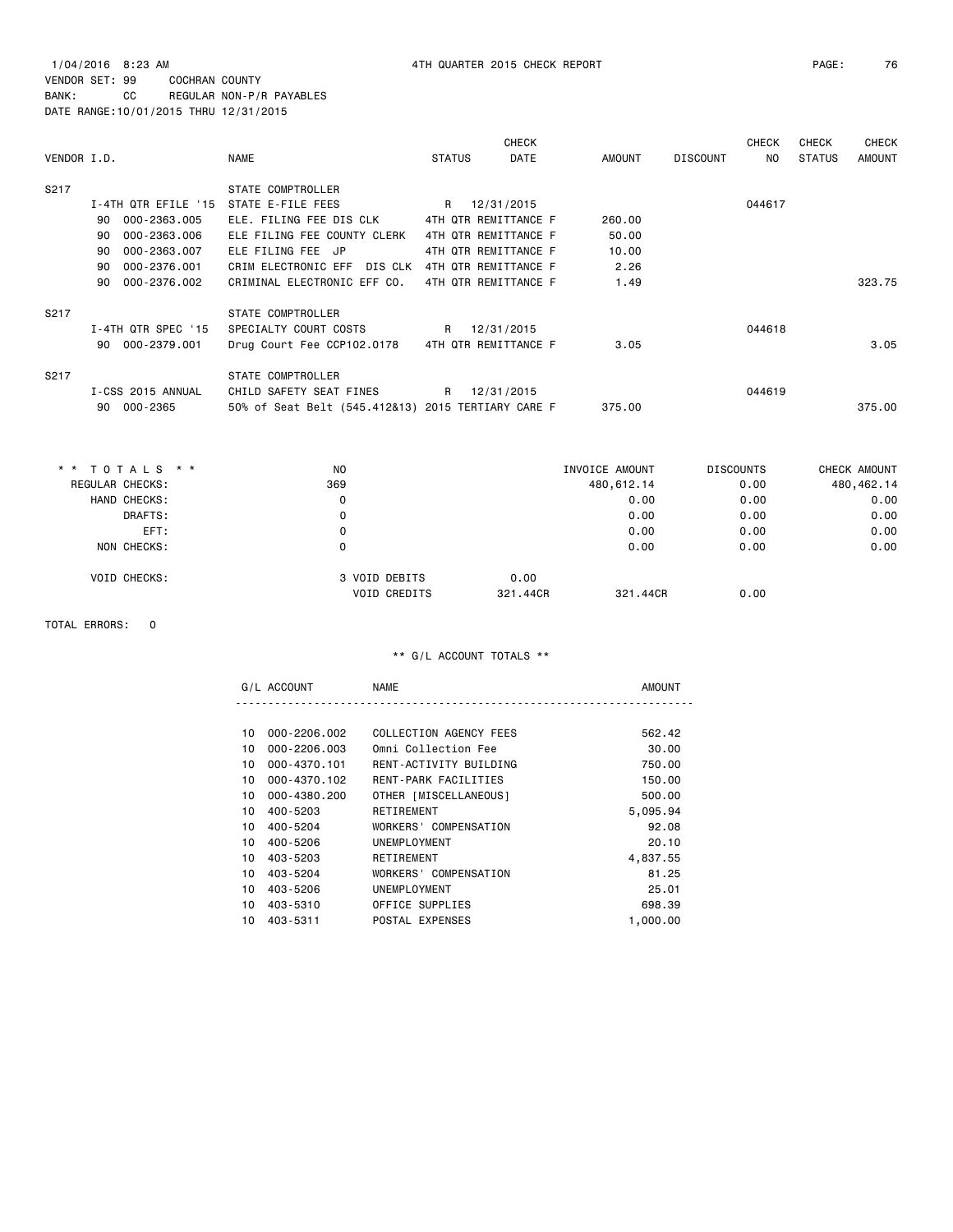| G/L ACCOUNT    | <b>NAME</b>                    | AMOUNT    |
|----------------|--------------------------------|-----------|
|                |                                |           |
| 10<br>403-5411 | MAINTENANCE CONTRACTS          | 73.58     |
| 10<br>403-5416 | FILMING & INDEXING             | 2,636.48  |
| 10<br>403-5420 | TELECOMMUNICATIONS             | 545.62    |
| 10<br>403-5427 | CONTINUING EDUCATION           | 785.96    |
| 10<br>403-5451 | <b>REPAIRS</b>                 | 100.00    |
| 10<br>409-5300 | COUNTY-WIDE SUPPLIES           | 1,077.98  |
| 10<br>409-5311 | POSTAL EXPENSES                | 737.91    |
| 10<br>409-5401 | OUTSIDE AUDIT                  | 18,714.82 |
| 10<br>409-5406 | APPRAISAL DISTRICT             | 21,939.41 |
| 10<br>409-5411 | MAINTENANCE CONTRACTS          | 1,275.00  |
| 10<br>409-5420 | TELECOMMUNICATIONS             | 742.88    |
| 10<br>409-5440 | UTILITIES                      | 127.00    |
| 10<br>409-5480 | <b>BONDS &amp; NOTARY FEES</b> | 160.00    |
| 10<br>409-5497 | LIABILITY INSURANCE            | 6,959.00  |
| 10<br>409-5499 | <b>MISCELLANEOUS</b>           | 2,327.48  |
| 10<br>409-5571 | CAPITAL OUTLAY                 | 43,756.50 |
| 10<br>426-5310 | OFFICE SUPPLIES                | 176.55    |
| 10<br>426-5400 | ATTORNEY AD LITEM              | 800.00    |
| 10<br>435-5203 | RETIREMENT                     | 1,015.70  |
| 10<br>435-5204 | WORKERS' COMPENSATION          | 16.64     |
| 10<br>435-5206 | UNEMPLOYMENT                   | 7.20      |
| 10<br>435-5310 | OFFICE SUPPLIES                | 464.40    |
| 10<br>435-5400 | ATTORNEY AD LITEM              | 4,800.00  |
| 10<br>435-5420 | TELECOMMUNICATIONS             | 734.16    |
| 10<br>435-5499 | MISCELLANEOUS                  | 125.00    |
| 10<br>455-5203 | RETIREMENT                     | 2,433.88  |
| 10<br>455-5204 | WORKERS' COMPENSATION          | 42.22     |
| 10<br>455-5206 | UNEMPLOYMENT                   | 2.03      |
| 10<br>455-5310 | OFFICE SUPPLIES                | 372.88    |
| 10<br>455-5311 | POSTAL EXPENSES                | 147.00    |
| 10<br>455-5405 | <b>AUTOPSY</b>                 | 2,000.00  |
| 10<br>455-5420 | TELECOMMUNICATIONS             | 152.61    |
| 10<br>455-5427 | CONTINUING EDUCATION           | 150.00    |
| 455-5480<br>10 | <b>BONDS &amp; NOTARY FEES</b> | 50.00     |
| 10<br>455-5481 | DUES AND REGISTRATION          | 40.00     |
| 10<br>455-5499 | MISCELLANEOUS                  | 38.00     |
| 10<br>475-5203 | RETIREMENT                     | 6,212.00  |
| 10<br>475-5204 | WORKERS' COMPENSATION          | 13.88     |
| 475-5206<br>10 | UNEMPLOYMENT                   | 21.68     |
| 10<br>475-5310 | OFFICE SUPPLIES                | 284.91    |
| 10<br>475-5420 | TELECOMMUNICATIONS             | 563.99    |
| 10<br>475-5427 | CONTINUING EDUCATION           | 1,134.73  |
| 10<br>475-5480 | <b>BONDS &amp; NOTARY FEES</b> | 50.00     |
| 10<br>475-5590 | LAW LIBRARY MTRLS/UPDATES      | 6,507.50  |
| 476-5203<br>10 | RETIREMENT                     | 1,034.17  |
| 10<br>476-5204 | WORKERS' COMPENSATION          | 37.96     |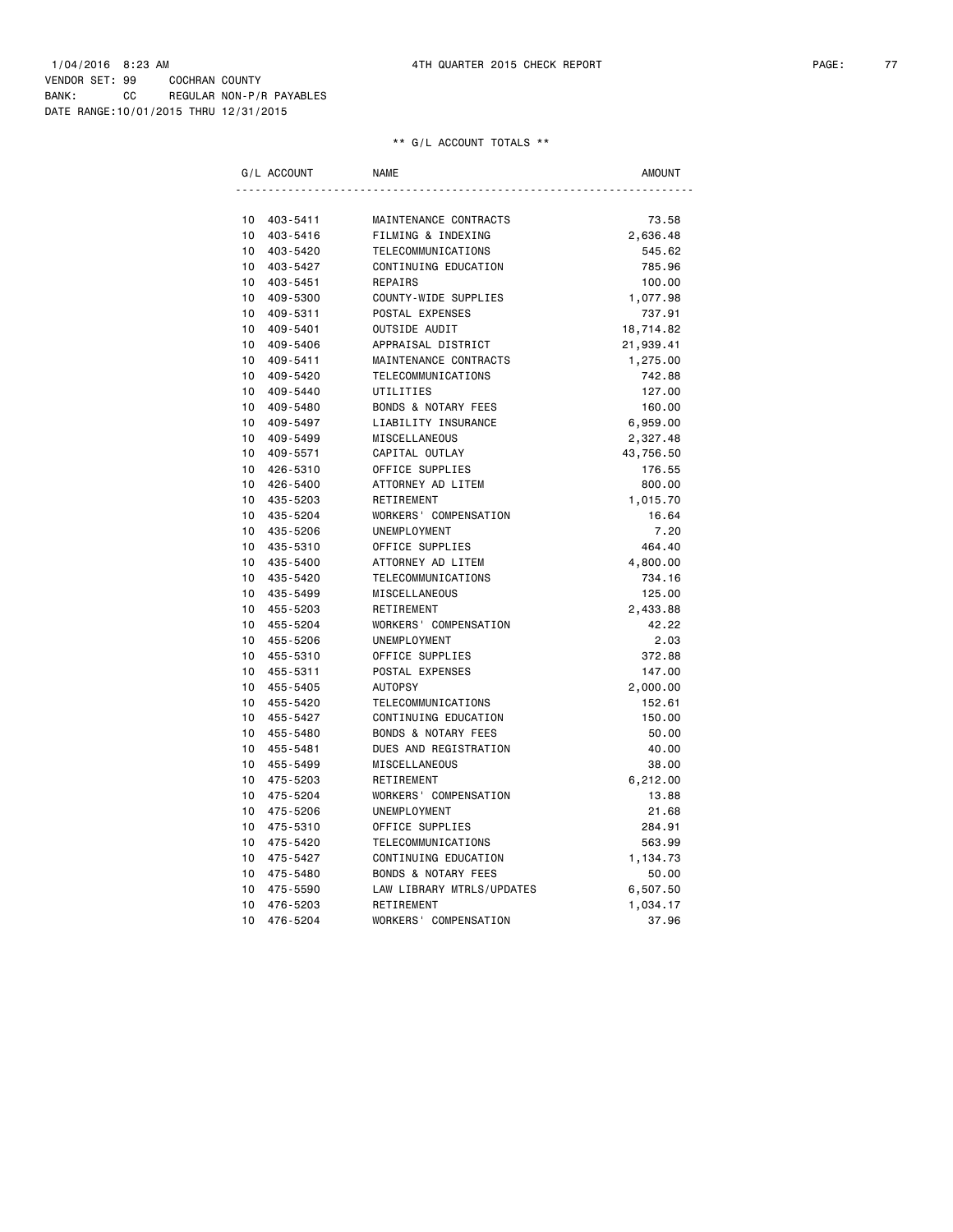| G/L ACCOUNT    | <b>NAME</b>                    | AMOUNT    |
|----------------|--------------------------------|-----------|
|                |                                |           |
| 10<br>476-5206 | UNEMPLOYMENT                   | 7.39      |
| 10<br>490-5102 | ELECTION SALARIES              | 1,856.70  |
| 10<br>490-5203 | RETIREMENT                     | 543.97    |
| 10<br>490-5204 | WORKERS' COMPENSATION          | 10.97     |
| 10<br>490-5206 | <b>UNEMPLOYMENT</b>            | 6.30      |
| 10<br>490-5310 | OFFICE SUPPLIES                | 255.12    |
| 10<br>490-5335 | ELECTION SUPPLIES              | 7,496.75  |
| 10<br>490-5420 | TELECOMMUNICATIONS             | 182.01    |
| 10<br>490-5480 | <b>BONDS &amp; NOTARY FEES</b> | 50.00     |
| 10<br>495-5203 | RETIREMENT                     | 4,405.12  |
| 10<br>495-5204 | WORKERS' COMPENSATION          | 74.25     |
| 10<br>495-5206 | UNEMPLOYMENT                   | 44.07     |
| 10<br>495-5310 | OFFICE SUPPLIES                | 538.24    |
| 10<br>495-5420 | TELECOMMUNICATIONS             | 301.22    |
| 10<br>495-5480 | <b>BONDS &amp; NOTARY FEES</b> | 50.00     |
| 10<br>495-5481 | DUES AND REGISTRATION          | 220.00    |
| 10<br>497-5203 | RETIREMENT                     | 2,502.47  |
| 10<br>497-5204 | WORKERS' COMPENSATION          | 40.41     |
| 10<br>497-5310 | OFFICE SUPPLIES                | 2,234.42  |
| 10<br>497-5311 | POSTAL EXPENSES                | 21.61     |
| 10<br>497-5420 | TELECOMMUNICATIONS             | 147.79    |
| 10<br>497-5480 | BONDS & NOTARY FEES            | 250.00    |
| 10<br>499-5203 | RETIREMENT                     | 6,298.42  |
| 10<br>499-5204 | WORKERS' COMPENSATION          | 105.88    |
| 10<br>499-5206 | UNEMPLOYMENT                   | 39.78     |
| 10<br>499-5310 | OFFICE SUPPLIES                | 1,093.98  |
| 10<br>499-5311 | POSTAL EXPENSES                | 106.86    |
| 10<br>499-5408 | TAX ROLL                       | 1,760.03  |
| 10<br>499-5411 | MAINTENANCE CONTRACTS          | 12,582.77 |
| 10<br>499-5420 | TELECOMMUNICATIONS             | 811.86    |
| 10<br>499-5480 | <b>BONDS &amp; NOTARY FEES</b> | 675.00    |
| 10<br>499-5481 | DUES AND REGISTRATION          | 25.00     |
| 10<br>510-5203 | RETIREMENT                     | 1,734.18  |
| 10<br>510-5204 | WORKERS' COMPENSATION          | 240.98    |
| 10<br>510-5206 | UNEMPLOYMENT                   | 17.09     |
| 10<br>510-5332 | CUSTODIAL SUPPLIES             | 2,135.84  |
| 10<br>510-5411 | MAINTENANCE CONTRACTS          | 2,876.77  |
| 10<br>510-5440 | UTILITIES                      | 5,895.92  |
| 10<br>510-5451 | REPAIR                         | 14,999.57 |
| 10<br>512-5203 | RETIREMENT                     | 4,122.53  |
| 10<br>512-5204 | WORKERS' COMPENSATION          | 332.31    |
| 10<br>512-5205 | UNIFORMS                       | 222.99    |
| 10<br>512-5206 | UNEMPLOYMENT                   | 39.83     |
| 10<br>512-5310 | OFFICE SUPPLIES                | 349.15    |
| 512-5333<br>10 | FOOD-PRISONERS                 | 6,861.30  |
| 10<br>512-5391 | MEDICAL CARE-PRISONERS         | 442.49    |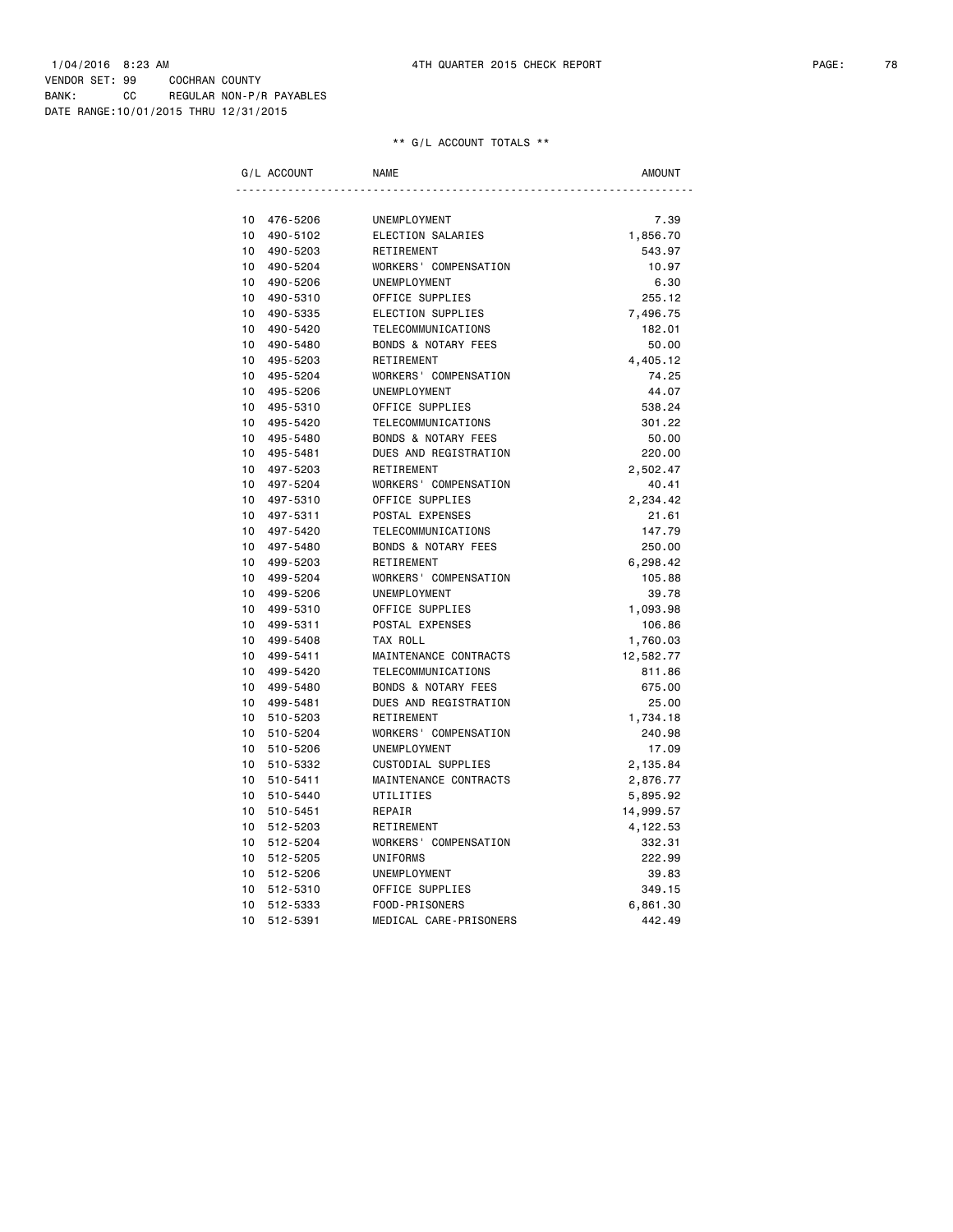| G/L ACCOUNT    | <b>NAME</b>                    | <b>AMOUNT</b> |
|----------------|--------------------------------|---------------|
|                |                                |               |
| 512-5392<br>10 | MISCELLANEOUS SUPPLIES         | 734.14        |
| 10<br>512-5451 | REPAIR                         | 1,750.12      |
| 10 512-5499    | MISCELLANEOUS                  | 1,664.70      |
| 10<br>516-5203 | RETIREMENT                     | 2,115.12      |
| 10<br>516-5204 | WORKERS' COMPENSATION          | 381.54        |
| 10<br>516-5206 | UNEMPLOYMENT                   | 21.15         |
| 10<br>516-5330 | FUEL & OIL                     | 191.35        |
| 10<br>516-5332 | CUSTODIAL SUPPLIES             | 4,057.17      |
| 10<br>516-5440 | UTILITIES                      | 289.31        |
| 10<br>516-5451 | REPAIR                         | 1,745.17      |
| 516-5454<br>10 | TIRES                          | 80.95         |
| 10<br>516-5486 | CONTRACT LABOR-OPEN CLOSE      | 900.00        |
| 10<br>516-5571 | CAPITAL OUTLAY                 | 20,025.00     |
| 10<br>550-5203 | RETIREMENT                     | 1,631.36      |
| 10<br>550-5204 | WORKERS' COMPENSATION          | 140.67        |
| 10<br>550-5330 | FUEL & OIL                     | 54.57         |
| 10<br>560-5203 | RETIREMENT                     | 20,356.32     |
| 10<br>560-5204 | WORKERS' COMPENSATION          | 1,548.46      |
| 10<br>560-5205 | UNIFORMS                       | 1,077.25      |
| 10<br>560-5206 | UNEMPLOYMENT                   | 212.81        |
| 10<br>560-5310 | OFFICE SUPPLIES                | 1,188.44      |
| 10<br>560-5311 | POSTAL EXPENSES                | 311.57        |
| 10<br>560-5330 | FUEL AND OIL                   | 5,228.48      |
| 10<br>560-5334 | OTHER SUPPLIES                 | 2,126.10      |
| 10<br>560-5411 | MAINTENANCE CONTRACTS          | 227.70        |
| 10<br>560-5420 | TELECOMMUNICATIONS             | 836.62        |
| 10<br>560-5427 | CONTINUING EDUCATION           | 40.07         |
| 10<br>560-5451 | MACHINERY-NON-OFFICE REPAIR    | 10,534.95     |
| 10<br>560-5452 | OFFICE EQUIPMENT REPAIR        | 650.00        |
| 10<br>560-5454 | <b>TIRES</b>                   | 567.82        |
| 10<br>560-5480 | <b>BONDS &amp; NOTARY FEES</b> | 100.00        |
| 10<br>560-5481 | DUES AND REGISTRATION          | 442.00        |
| 10<br>560-5499 | MISCELLANEOUS                  | 1,637.00      |
| 10<br>560-5571 | CAPITAL OUTLAY                 | 60.00         |
| 10<br>570-5420 | TELECOMMUNICATIONS             | 182.40        |
| 571-5202<br>10 | GROUP INSURANCE                | 379.15        |
| 10<br>571-5204 | WORKERS' COMPENSATION          | 29.42         |
| 10<br>571-5472 | LOCAL SUPPORT-JUV BOARD        | 10,250.00     |
| 10<br>580-5404 | MEDICAL-E.M.S. SUBSIDIES       | 3,500.00      |
| 10<br>580-5414 | FIRE PROTECTION CONTRACTS      | 7,700.00      |
| 580-5440<br>10 | UTILITIES [TOWER]              | 332.10        |
| 10<br>640-5409 | <b>FUNERALS</b>                | 1,500.00      |
| 10<br>650-5203 | RETIREMENT                     | 2,215.85      |
| 10<br>650-5204 | WORKERS' COMPENSATION          | 44.44         |
| 10<br>650-5206 | UNEMPLOYMENT                   | 18.14         |
| 10<br>650-5310 | OFFICE SUPPLIES                | 579.30        |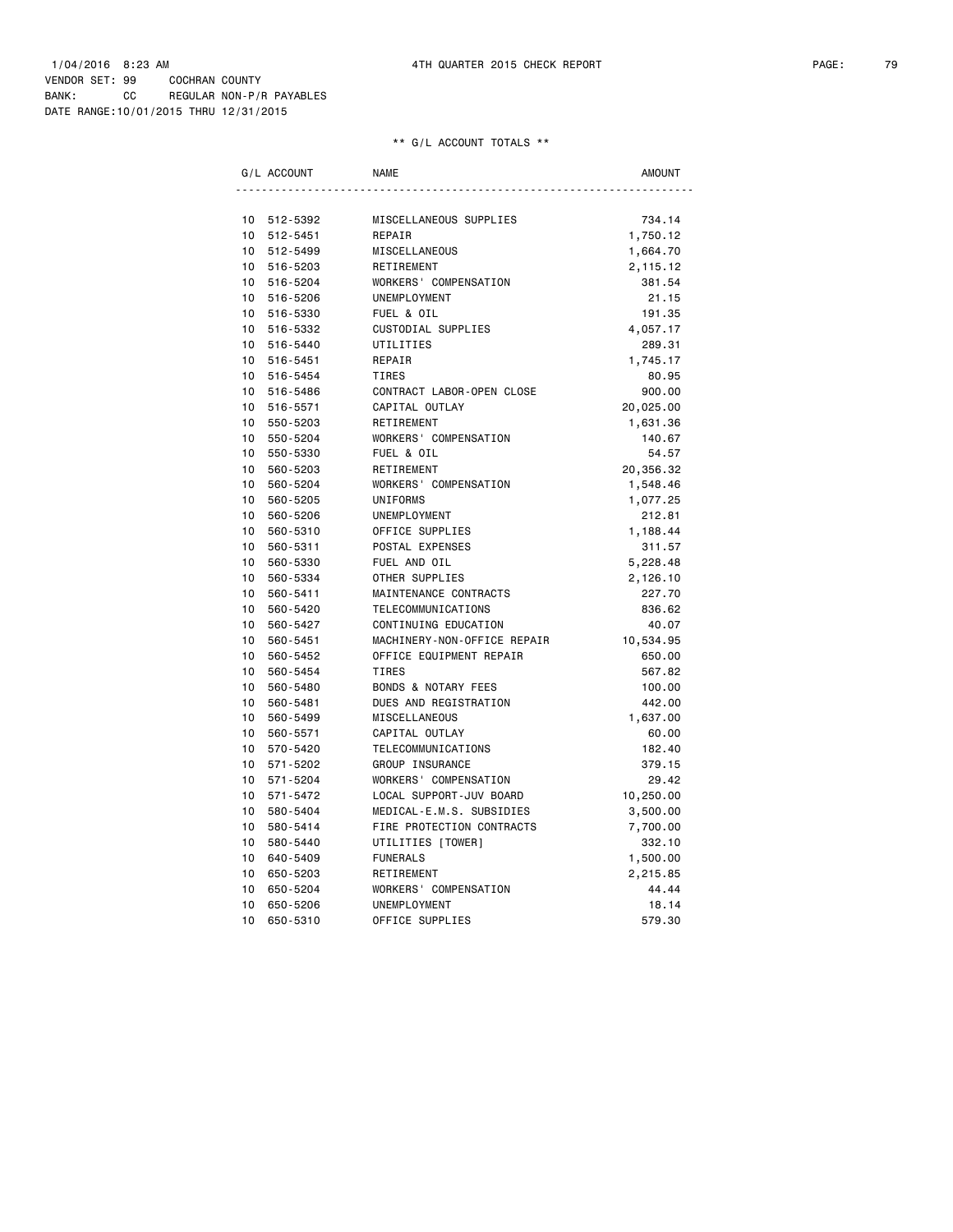| G/L ACCOUNT        | <b>NAME</b>                    | AMOUNT     |
|--------------------|--------------------------------|------------|
|                    |                                |            |
| 10<br>650-5332     | CUSTODIAL SUPPLIES             | 105.00     |
| 650-5411<br>10     | MAINTENANCE CONTRACTS          | 348.60     |
| 10<br>650-5420     | TELECOMMUNICATIONS             | 484.48     |
| 10<br>650-5427     | CONTINUING EDUCATION           | 75.90      |
| 10<br>650-5440     | UTILITIES                      | 682.66     |
| 10<br>650-5499     | MISCELLANEOUS                  | 50.76      |
| 10<br>650-5590     | <b>BOOKS</b>                   | 1,810.11   |
| 10<br>652-5203     | RETIREMENT                     | 102.58     |
| 652-5204<br>10     | WORKERS' COMPENSATION          | 14.49      |
| 10<br>652-5420     | TELECOMMUNICATIONS             | 184.83     |
| 10<br>652-5440     | UTILITIES                      | 307.05     |
| 10<br>660-5203     | RETIREMENT                     | 1,420.38   |
| 10<br>660-5204     | WORKERS' COMPENSATION          | 250.92     |
| 10<br>660-5206     | UNEMPLOYMENT                   | 19.90      |
| 10<br>660-5330     | FUEL AND OIL                   | 184.69     |
| 10<br>660-5332     | CUSTODIAL SUPPLIES             | 325.07     |
| 10<br>660-5440     | UTILITIES & IRRIGATION         | 735.75     |
| 10<br>660-5451     | REPAIR                         | 193.23     |
| 10<br>660-5454     | TIRES                          | 136.95     |
| 10<br>662-5203     | RETIREMENT                     | 1,906.35   |
| 10<br>662-5204     | WORKERS' COMPENSATION          | 269.27     |
| 10<br>662-5206     | <b>UNEMPLOYMENT</b>            | 21.15      |
| 10<br>662-5332     | CUSTODIAL SUPPLIES             | 547.35     |
| 10<br>662-5440     | UTILITIES                      | 1,897.72   |
| 10<br>662-5451     | REPAIR                         | 881.94     |
| 10<br>663-5418     | SENIOR CITIZENS CONTRACT       | 18,750.00  |
| 10<br>665-5203     | RETIREMENT                     | 1,946.56   |
| 10<br>665-5204     | WORKERS' COMPENSATION          | 32.86      |
| 10<br>665-5206     | UNEMPLOYMENT                   | 25.60      |
| 10<br>665-5310     | OFFICE SUPPLIES                | 137.88     |
| 10<br>665-5330     | FUEL AND OIL                   | 801.46     |
| 10<br>665-5334     | OTHER SUPPLIES                 | 139.62     |
| 10<br>665-5420     | TELECOMMUNICATIONS             | 410.89     |
| 10<br>665-5451     | REPAIRS                        | 43.98      |
|                    | *** FUND TOTAL ***             | 375,145.48 |
| 000-4380.200<br>15 | OTHER [MISCELLANEOUS]          | 75.00      |
| 15<br>610-5203     | RETIREMENT                     | 10,395.69  |
| 610-5204<br>15     | WORKERS' COMPENSATION          | 215.93     |
| 15<br>610-5310     | OFFICE SUPPLIES                | 49.90      |
| 610-5420<br>15     | TELECOMMUNICATIONS             | 383.63     |
| 15<br>610-5427     | COMM-CONTINUING EDUCATION      | 2,185.17   |
| 15<br>610-5428     | CO. JUDGE-CONTINUING EDUCATION | 81.22      |
| 15<br>610-5430     | LEGAL NOTICES                  | 139.50     |
| 15<br>610-5480     | <b>BONDS &amp; NOTARY FEES</b> | 250.00     |
| 15<br>610-5481     | DUES AND REGISTRATION          | 784.53     |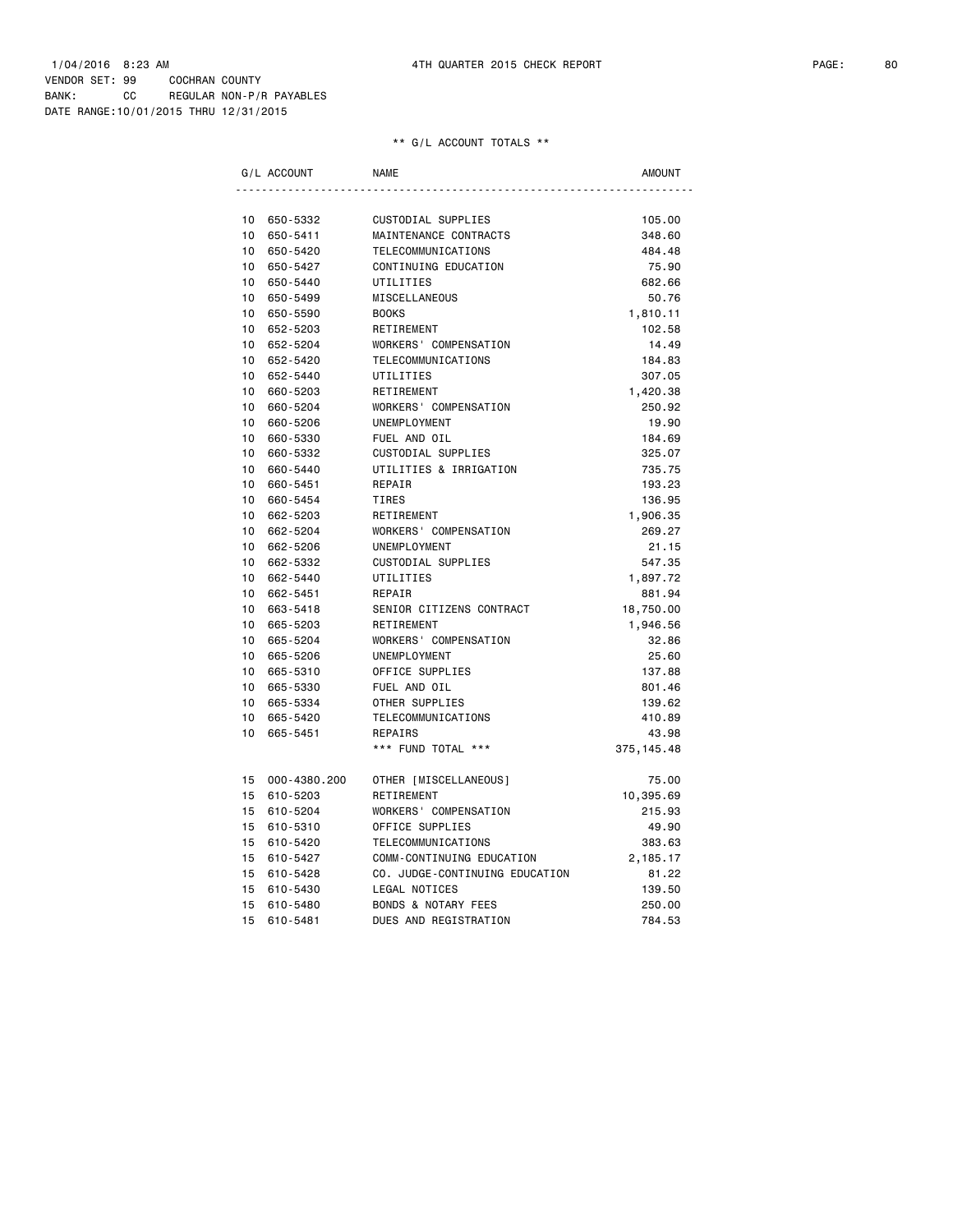|          | G/L ACCOUNT          | <b>NAME</b>                               | AMOUNT             |
|----------|----------------------|-------------------------------------------|--------------------|
|          |                      |                                           |                    |
| 15       | 621-5203             | RETIREMENT                                | 4,158.12           |
| 15       | 621-5204             | WORKERS' COMPENSATION                     | 595.37             |
| 15       | 621-5206             | UNEMPLOYMENT                              | 42.23              |
| 15       | 621-5330             | FUEL & OIL                                | 4,120.43           |
|          | 15 621-5356          | ROAD MATERIALS & SUPPLIES                 | 240.01             |
|          | 15 621-5440          | UTILITIES                                 | 701.92             |
|          | 15 621-5451          | REPAIRS                                   | 521.06             |
|          | 15 621-5454          | <b>TIRES</b>                              | 553.40             |
| 15       | 622-5203             | RETIREMENT                                | 4,349.30           |
| 15       | 622-5204             | WORKERS' COMPENSATION                     | 598.20             |
|          | 15 622-5206          | UNEMPLOYMENT                              | 42.45              |
| 15       | 622-5330             | FUEL AND OIL                              | 6,234.26           |
|          | 15 622-5356          | ROAD MATERIALS & SUPPLIES                 | 373.54             |
| 15       | 622-5420             | TELECOMMUNICATIONS                        | 40.98              |
|          | 15 622-5440          | UTILITIES                                 | 397.24             |
| 15       | 622-5451             | REPAIRS                                   | 726.91             |
|          | 15 622-5454          | <b>TIRES</b>                              | 1,213.08           |
|          | 15 623-5203          | RETIREMENT                                | 4,302.76           |
|          | 15 623-5204          | WORKERS' COMPENSATION                     | 610.78             |
| 15       | 623-5206             | UNEMPLOYMENT                              | 43.32              |
| 15<br>15 | 623-5330<br>623-5356 | FUEL AND OIL<br>ROAD MATERIALS & SUPPLIES | 7,426.66<br>648.88 |
| 15       | 623-5440             | UTILITIES                                 | 373.48             |
| 15       | 623-5451             | REPAIRS                                   | 2,026.79           |
|          | 15 623-5454          | <b>TIRES</b>                              | 2,034.25           |
| 15       | 624-5203             | RETIREMENT                                |                    |
| 15       | 624-5204             | WORKERS' COMPENSATION                     | 4,254.98<br>600.74 |
| 15       | 624-5206             | UNEMPLOYMENT                              | 42.61              |
| 15       | 624-5330             | FUEL AND OIL                              | 4,681.36           |
|          | 15 624-5356          | ROAD MATERIALS & SUPPLIES                 | 330.47             |
|          | 15 624-5420          | TELECOMMUNICATIONS                        | 86.73              |
|          | 15 624-5440          | UTILITIES                                 | 809.56             |
| 15       | 624-5451             | REPAIRS                                   | 901.93             |
| 15       | 624-5454             | <b>TIRES</b>                              | 149.90             |
|          |                      | *** FUND TOTAL ***                        | 68,794.27          |
|          |                      |                                           |                    |
|          | 17 573-5206          | UNEMPLOYMENT INSURANCE                    | 20.02              |
| 17       | 573-5413             | Detention Services                        | 1,900.00           |
| 17       | 573-5413.002         | Mental Health External Contrac            | 250.00             |
| 17       | 573-5413.003         | Grant C Placements                        | 6,635.70           |
| 17       | 573-5413.004         | Other Placements                          | 6,884.59           |
| 17       | 573-5464             | VEHICLE LEASE                             | 2,499.00           |
| 17       | 573-5499             | OPERATING EXPENSES                        | 1,489.70           |
|          |                      | *** FUND TOTAL ***                        | 19,679.01          |
| 30       | 518-5203             | RETIREMENT                                | 608.70             |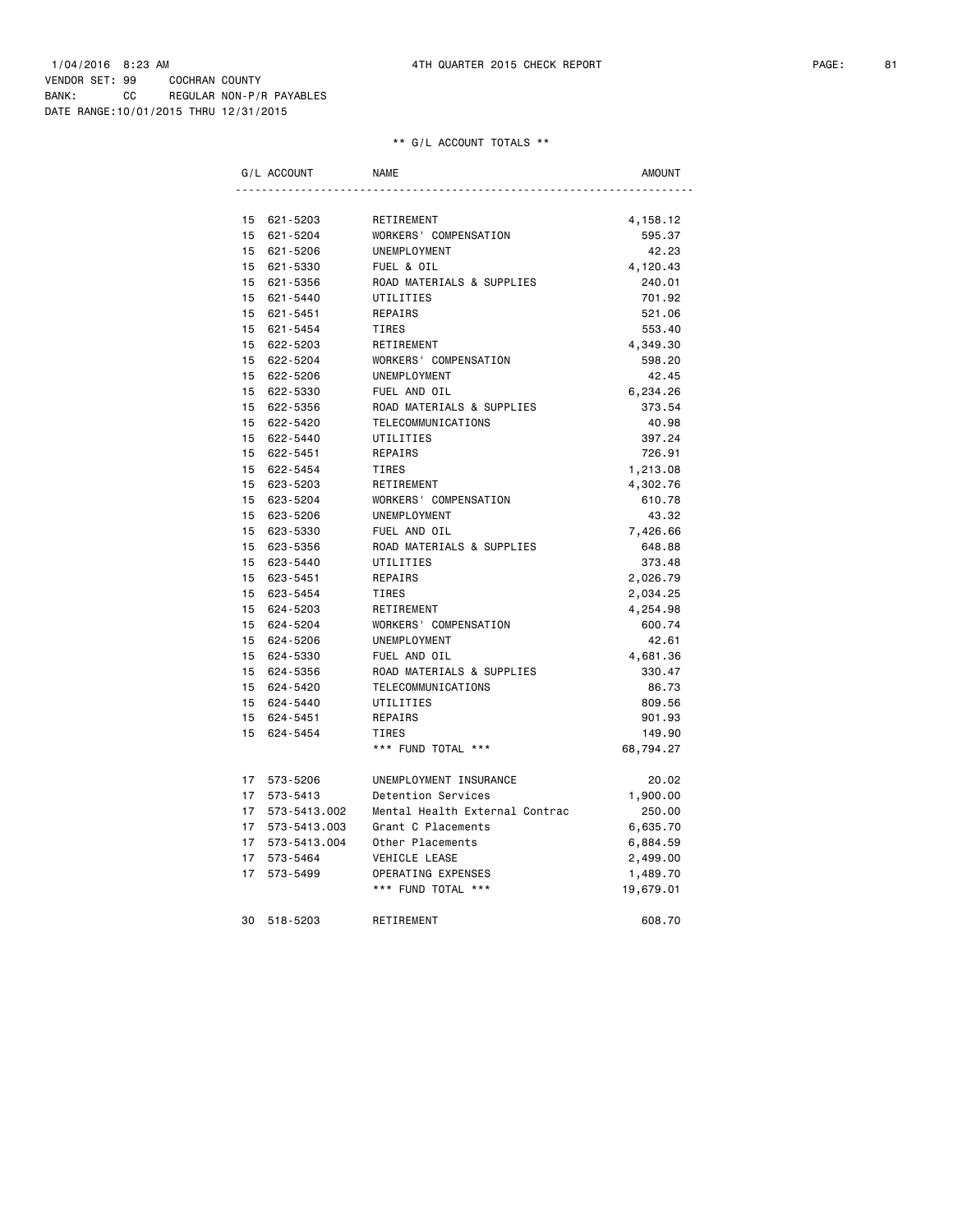|                         | G/L ACCOUNT        | <b>NAME</b>                     | <b>AMOUNT</b>    |                  |              |
|-------------------------|--------------------|---------------------------------|------------------|------------------|--------------|
|                         |                    |                                 |                  |                  |              |
|                         | 30 518-5204        | WORKERS COMPENSATION            | 107.54           |                  |              |
|                         | 30 518-5440        | UTILITIES<br>*** FUND TOTAL *** | 121.86<br>838.10 |                  |              |
|                         |                    |                                 |                  |                  |              |
|                         | 90 000-2342        | Arrest Fees - State Officers    | 49.28            |                  |              |
|                         | 000-2342.001<br>90 | Omni FTA                        | 160.00           |                  |              |
|                         | 000-2347<br>90     | Juvenile Probation Diversion    | 20.00            |                  |              |
|                         | 000-2347.001<br>90 | Truancy Prvtn & Diver. 102.015  | 279.78           |                  |              |
|                         | 000-2355<br>90     | MVF CCP 102.002                 | 9.02             |                  |              |
|                         | 90<br>000-2357     | 50% Overweight Fine             | 551.71           |                  |              |
|                         | 000-2358.001<br>90 | State CCC Date 010104 Forward   | 6,078.21         |                  |              |
|                         | 000-2361<br>90     | 50% of Time Payment to State    | 20.12            |                  |              |
|                         | 90<br>000-2363.001 | Divorce & Family Gov't 133.151  | 280.56           |                  |              |
|                         | 90<br>000-2363.002 | Other Than Divorce/Family 10B   | 670.00           |                  |              |
|                         | 000-2363.003<br>90 | Indigent Defense Fee            | 287.58           |                  |              |
|                         | 90<br>000-2363.004 | Co Filing Fee Ind Lgl Serv.     | 323.30           |                  |              |
|                         | 000-2363.005<br>90 | ELE. FILING FEE DIS CLK         | 460.00           |                  |              |
|                         | 000-2363.006<br>90 | ELE FILING FEE COUNTY CLERK     | 130.00           |                  |              |
|                         | 000-2363.007<br>90 | ELE FILING FEE JP               | 70.00            |                  |              |
|                         | 000-2365<br>90     | 50% of Seat Belt (545.412&13)   | 375.00           |                  |              |
|                         | 000-2367<br>90     | STF-Sub 95% C(Trans CD542.40    | 2,751.46         |                  |              |
|                         | 90<br>000-2368     | BB Bond Fee (Gov CD 41.258)     | 435.00           |                  |              |
|                         | 000-2369<br>90     | EMS Trauma Sec49.02 SB1131      | 12.66            |                  |              |
|                         | 000-2372<br>90     | Birth Cert. Gov118.015          | 84.60            |                  |              |
|                         | 90<br>000-2373     | Marriage License Gov 118.011    | 120.00           |                  |              |
|                         | 90<br>000-2376     | Co. CrtCriminal Judicial Fund   | 280.00           |                  |              |
|                         | 90<br>000-2376.001 | CRIM ELECTRONIC EFF DIS CLK     | 6.07             |                  |              |
|                         | 000-2376.002<br>90 | CRIMINAL ELECTRONIC EFF CO.     | 25.46            |                  |              |
|                         | 000-2378<br>90     | JRF Jury Reimb Fee CCP102.0045  | 588.52           |                  |              |
|                         | 000-2379<br>90     | Judicial Support Fee/L133.105   | 1,889.72         |                  |              |
|                         | 000-2379.001<br>90 | Drug Court Fee CCP102.0178      | 7.23             |                  |              |
|                         | 000-2379.002<br>90 | 7th Crt of Appeal Gov't22.2081  | 40.00            |                  |              |
|                         |                    | *** FUND TOTAL ***              | 16,005.28        |                  |              |
|                         | NO.                |                                 | INVOICE AMOUNT   | <b>DISCOUNTS</b> | CHECK AMOUNT |
| VENDOR SET: 99 BANK: CC | 372<br>TOTALS:     |                                 | 480, 462.14      | 0.00             | 480,462.14   |
| BANK: CC<br>TOTALS:     | 372                |                                 | 480,462.14       | 0.00             | 480,462.14   |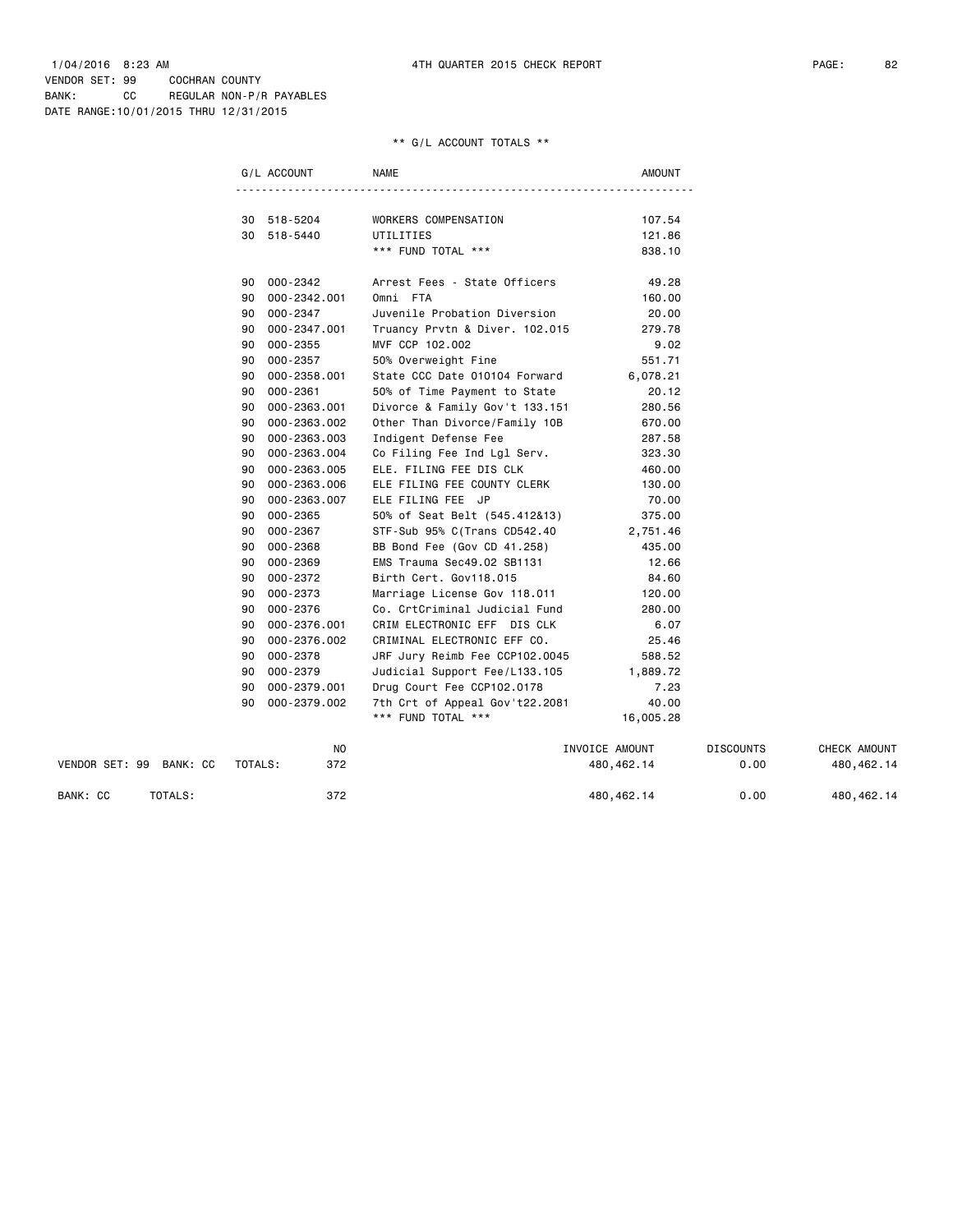1/04/2016 8:23 AM 4TH QUARTER 2015 CHECK REPORT PAGE: 83 VENDOR SET: 99 COCHRAN COUNTY

|                  |    |                   |                                |                      | <b>CHECK</b> |               |                 | <b>CHECK</b> | CHECK         | <b>CHECK</b>  |
|------------------|----|-------------------|--------------------------------|----------------------|--------------|---------------|-----------------|--------------|---------------|---------------|
| VENDOR I.D.      |    |                   | <b>NAME</b>                    | <b>STATUS</b>        | DATE         | <b>AMOUNT</b> | <b>DISCOUNT</b> | NO           | <b>STATUS</b> | <b>AMOUNT</b> |
| A067             |    |                   | AMERICAN FAMILY LIFE ASSURANCE |                      |              |               |                 |              |               |               |
|                  |    | I-08 201510210581 | MONTHLY PREMIUM                | R                    | 10/30/2015   |               |                 | 044244       |               |               |
|                  | 10 | $000 - 2500.4$    | INSURANCE PAYABLE              | MONTHLY PREMIUM      |              | 694.01        |                 |              |               |               |
|                  | 15 | $000 - 2500.4$    | INSURANCE PAYABLE              | MONTHLY PREMIUM      |              | 306.49        |                 |              |               |               |
|                  | 30 | $000 - 2500.4$    | AFLAC                          | MONTHLY PREMIUM      |              | 8.27          |                 |              |               |               |
|                  |    | I-08A201510210581 | MONTHLY PREMIUM                | R                    | 10/30/2015   |               |                 | 044244       |               |               |
|                  | 10 | $000 - 2500.4$    | INSURANCE PAYABLE              | MONTHLY PREMIUM      |              | 200.46        |                 |              |               | 1,209.23      |
| C091             |    |                   | COMPBENEFITS                   |                      |              |               |                 |              |               |               |
|                  |    | I-17A201510210581 | VISION MONTHLY PREMIUM         | R                    | 10/30/2015   |               |                 | 044245       |               |               |
|                  | 10 | 000-2500.4        | INSURANCE PAYABLE              | VISION MONTHLY PREMI |              | 44.40         |                 |              |               | 44.40         |
| C <sub>253</sub> |    |                   | COCHRAN COUNTY MONEY MKT       |                      |              |               |                 |              |               |               |
|                  |    | I-01 201510210581 | RETIREMENT CONTRIBUTIONS       | R                    | 10/30/2015   |               |                 | 044246       |               |               |
|                  | 10 | $000 - 2500.3$    | <b>TCDRS PAYABLE</b>           | RETIREMENT CONTRIBUT |              | 8,457.08      |                 |              |               |               |
|                  | 10 | 400-5203          | RETIREMENT                     | RETIREMENT CONTRIBUT |              | 1,152.16      |                 |              |               |               |
|                  | 10 | 403-5203          | RETIREMENT                     | RETIREMENT CONTRIBUT |              | 1,051.32      |                 |              |               |               |
|                  | 10 | 435-5203          | RETIREMENT                     | RETIREMENT CONTRIBUT |              | 220.51        |                 |              |               |               |
|                  | 10 | 455-5203          | RETIREMENT                     | RETIREMENT CONTRIBUT |              | 546.22        |                 |              |               |               |
|                  | 10 | 475-5203          | RETIREMENT                     | RETIREMENT CONTRIBUT |              | 1,324.63      |                 |              |               |               |
|                  | 10 | 476-5203          | RETIREMENT                     | RETIREMENT CONTRIBUT |              | 224.52        |                 |              |               |               |
|                  | 10 | 490-5203.001      | RETIREMENT                     | RETIREMENT CONTRIBUT |              | 46.19         |                 |              |               |               |
|                  | 10 | 495-5203          | RETIREMENT                     | RETIREMENT CONTRIBUT |              | 956.30        |                 |              |               |               |
|                  | 10 | 497-5203          | RETIREMENT                     | RETIREMENT CONTRIBUT |              | 520.02        |                 |              |               |               |
|                  | 10 | 499-5203          | RETIREMENT                     | RETIREMENT CONTRIBUT |              | 1,358.42      |                 |              |               |               |
|                  | 10 | 510-5203          | RETIREMENT                     | RETIREMENT CONTRIBUT |              | 366.13        |                 |              |               |               |
|                  | 10 | 512-5203          | RETIREMENT                     | RETIREMENT CONTRIBUT |              | 982.66        |                 |              |               |               |
|                  | 10 | 516-5203          | RETIREMENT                     | RETIREMENT CONTRIBUT |              | 456.50        |                 |              |               |               |
|                  | 10 | 550-5203          | RETIREMENT                     | RETIREMENT CONTRIBUT |              | 354.17        |                 |              |               |               |
|                  | 10 | 560-5203          | RETIREMENT                     | RETIREMENT CONTRIBUT |              | 4,518.23      |                 |              |               |               |
|                  | 10 | 650-5203          | RETIREMENT                     | RETIREMENT CONTRIBUT |              | 462.57        |                 |              |               |               |
|                  | 10 | 652-5203          | RETIREMENT                     | RETIREMENT CONTRIBUT |              | 22.27         |                 |              |               |               |
|                  | 10 | 660-5203          | RETIREMENT                     | RETIREMENT CONTRIBUT |              | 306.81        |                 |              |               |               |
|                  | 10 | 662-5203          | RETIREMENT                     | RETIREMENT CONTRIBUT |              | 413.87        |                 |              |               |               |
|                  | 10 | 665-5203          | RETIREMENT                     | RETIREMENT CONTRIBUT |              | 422.60        |                 |              |               |               |
|                  | 15 | $000 - 2500.3$    | <b>TCDRS PAYABLE</b>           | RETIREMENT CONTRIBUT |              | 3,205.68      |                 |              |               |               |
|                  | 15 | 610-5203          | RETIREMENT                     | RETIREMENT CONTRIBUT |              | 2,266.51      |                 |              |               |               |
|                  | 15 | 621-5203          | RETIREMENT                     | RETIREMENT CONTRIBUT |              | 897.18        |                 |              |               |               |
|                  | 15 | 622-5203          | RETIREMENT                     | RETIREMENT CONTRIBUT |              | 932.29        |                 |              |               |               |
|                  | 15 | 623-5203          | RETIREMENT                     | RETIREMENT CONTRIBUT |              | 933.66        |                 |              |               |               |
|                  | 15 | 624-5203          | RETIREMENT                     | RETIREMENT CONTRIBUT |              | 923.76        |                 |              |               |               |
|                  | 17 | $000 - 2500.3$    | TCDRS PAYABLE                  | RETIREMENT CONTRIBUT |              | 233.44        |                 |              |               |               |
|                  | 17 | 573-5203          | RETIREMENT                     | RETIREMENT CONTRIBUT |              | 433.52        |                 |              |               |               |
|                  | 30 | $000 - 2500.3$    | <b>TCDRS</b>                   | RETIREMENT CONTRIBUT |              | 70.81         |                 |              |               |               |
|                  | 30 | 518-5203          | RETIREMENT                     | RETIREMENT CONTRIBUT |              | 131.48        |                 |              |               | 34, 191.51    |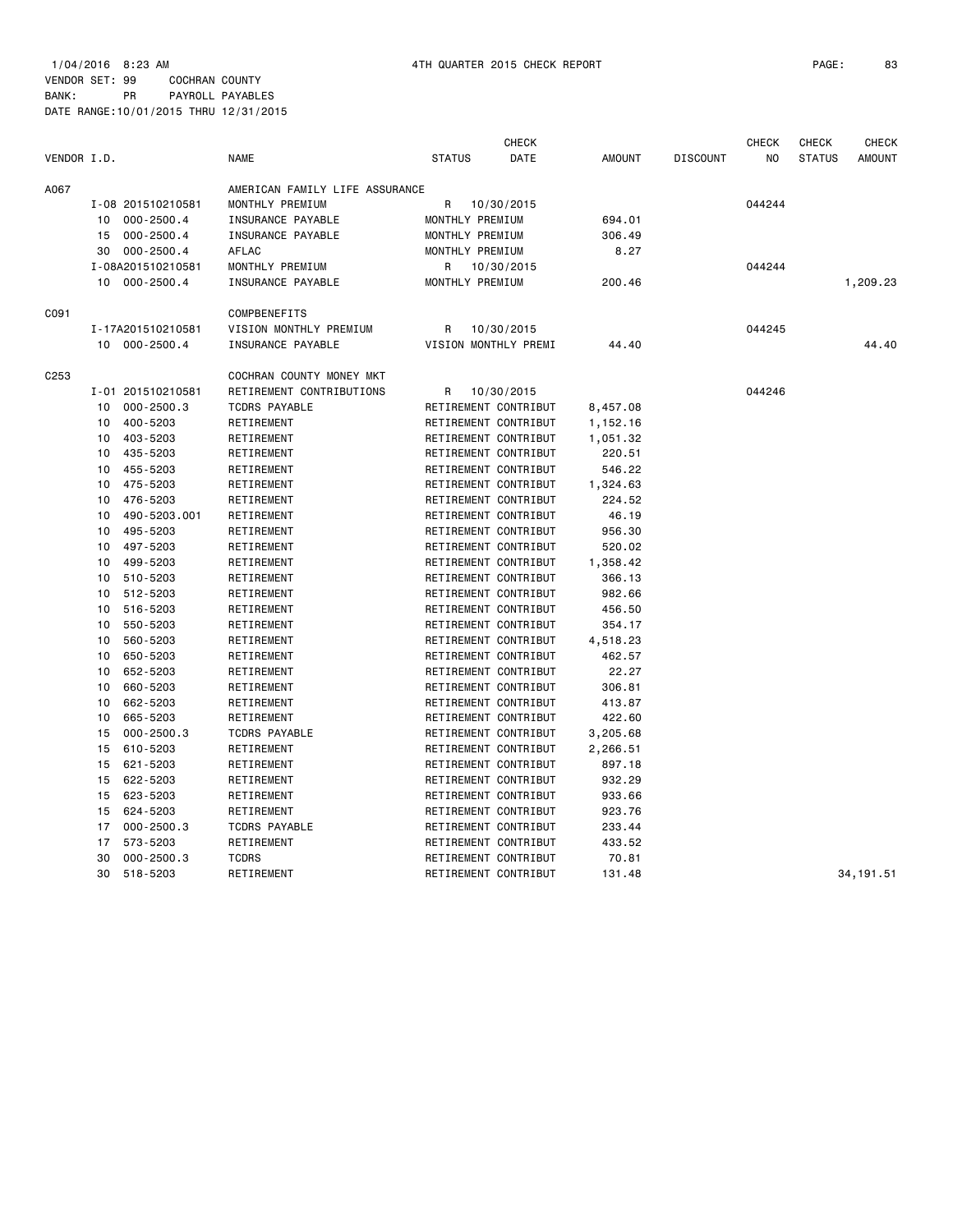1/04/2016 8:23 AM 4TH QUARTER 2015 CHECK REPORT PAGE: 84 VENDOR SET: 99 COCHRAN COUNTY

|             |                             |                                |                      | <b>CHECK</b> |               |                 | <b>CHECK</b> | <b>CHECK</b>  | <b>CHECK</b>  |
|-------------|-----------------------------|--------------------------------|----------------------|--------------|---------------|-----------------|--------------|---------------|---------------|
| VENDOR I.D. |                             | <b>NAME</b>                    | <b>STATUS</b>        | DATE         | <b>AMOUNT</b> | <b>DISCOUNT</b> | NO           | <b>STATUS</b> | <b>AMOUNT</b> |
| C300        |                             | COCHRAN COUNTY SCHOOLS FEDERAL |                      |              |               |                 |              |               |               |
|             | I-18A201510210581           | MONTHLY PREMUIM                | 10/30/2015<br>R      |              |               |                 | 044247       |               |               |
|             | $000 - 2500.4$<br>10        | INSURANCE PAYABLE              | MONTHLY PREMUIM      |              | 8,504.49      |                 |              |               |               |
|             | $000 - 2500.4$<br>15        | INSURANCE PAYABLE              | MONTHLY PREMUIM      |              | 2,676.10      |                 |              |               |               |
|             | $000 - 2500.4$<br>30        | AFLAC                          | MONTHLY PREMUIM      |              | 62.76         |                 |              |               | 11,243.35     |
|             |                             |                                |                      |              |               |                 |              |               |               |
| N017        |                             | NATIONAL FARM LIFE             |                      |              |               |                 |              |               |               |
|             | I-05 201510210581           | NFL PREMIUM                    | 10/30/2015<br>R      |              |               |                 | 044248       |               |               |
|             | 10<br>$000 - 2500.4$        | INSURANCE PAYABLE              | NFL PREMIUM          |              | 251.81        |                 |              |               |               |
|             | 15<br>$000 - 2500.4$        | INSURANCE PAYABLE              | NFL PREMIUM          |              | 25.28         |                 |              |               |               |
|             | I-05A201510210581           | AFTER TAX PREM                 | R<br>10/30/2015      |              |               |                 | 044248       |               |               |
|             | 10<br>$000 - 2500.4$        | INSURANCE PAYABLE              | AFTER TAX PREM       |              | 114.21        |                 |              |               |               |
|             | 15<br>$000 - 2500.4$        | INSURANCE PAYABLE              | AFTER TAX PREM       |              | 93.82         |                 |              |               | 485.12        |
| <b>N060</b> |                             | NATIONWIDE RETIREMENT SOL      |                      |              |               |                 |              |               |               |
|             | I-04 201510210581           | DEFERRED COMP WITHHELD         | 10/30/2015<br>R      |              |               |                 | 044249       |               |               |
|             | 10<br>$000 - 2500.7$        | PEBSCO DEF COMP PAYABLE        | DEFERRED COMP WITHHE |              | 2,801.00      |                 |              |               |               |
|             | $000 - 2500.7$<br>15        | PEBSCO DEF COMP PAYABLE        | DEFERRED COMP WITHHE |              | 25.00         |                 |              |               | 2,826.00      |
|             |                             |                                |                      |              |               |                 |              |               |               |
| N081        |                             | NATIONAL FAMILY CARE LIFE INSU |                      |              |               |                 |              |               |               |
|             | I-21 201510210581           | NATIONAL FAMILY CARE           | 10/30/2015<br>R      |              |               |                 | 044250       |               |               |
|             | 10 000-2500.4               | INSURANCE PAYABLE              | NATIONAL FAMILY CARE |              | 104.00        |                 |              |               | 104.00        |
| 0029        |                             | OFFICE OF THE ATTORNEY GE      |                      |              |               |                 |              |               |               |
|             | I-CMV201510210581           | CAUSE#090521736                | R<br>10/30/2015      |              |               |                 | 044251       |               |               |
|             | 10 000-2500.8               | CHILD SUPPORT PAYABLE          | CAUSE#090521736      |              | 50.00         |                 |              |               | 50.00         |
| P187        |                             | COCHRAN COUNTY PAYROLL TA      |                      |              |               |                 |              |               |               |
|             | I-T1 201510210581           | FEDERAL INCOME TAX W/H         | 10/30/2015<br>R      |              |               |                 | 044252       |               |               |
|             | $000 - 2500.1$<br>10        | WITHHOLDING TAX PAYABLE        | FEDERAL INCOME TAX W |              | 11,565.81     |                 |              |               |               |
|             | $000 - 2500.1$<br>15        | WITHHOLDING TAX PAYABLE        | FEDERAL INCOME TAX W |              | 4,474.58      |                 |              |               |               |
|             | 17<br>$000 - 2500.1$        | WITHHOLDING TAX PAYABLE        | FEDERAL INCOME TAX W |              | 288.03        |                 |              |               |               |
|             | 30<br>$000 - 2500.1$        | FEDERAL WITHOLDING             | FEDERAL INCOME TAX W |              | 138.58        |                 |              |               |               |
|             | I-T3 201510210581           |                                | 10/30/2015<br>R      |              |               |                 | 044252       |               |               |
|             |                             | FICA TAX                       |                      |              |               |                 |              |               |               |
|             | 10<br>$000 - 2500.2$        | FICA PAYABLE                   | FICA TAX             |              | 7,380.95      |                 |              |               |               |
|             | 400-5201<br>10              | SOCIAL SECURITY                | FICA TAX             |              | 549.49        |                 |              |               |               |
|             | 10<br>403-5201              | SOCIAL SECURITY                | FICA TAX             |              | 432.73        |                 |              |               |               |
|             | 435-5201<br>10              | SOCIAL SECURITY                | FICA TAX             |              | 105.17        |                 |              |               |               |
|             | 10<br>455-5201              | SOCIAL SECURITY                | FICA TAX             |              | 260.51        |                 |              |               |               |
|             | 475-5201<br>10              | SOCIAL SECURITY                | FICA TAX             |              | 642.61        |                 |              |               |               |
|             | 476-5201<br>10              | SOCIAL SECURITY                | FICA TAX             |              | 107.08        |                 |              |               |               |
|             | 10<br>490-5201.001          | SOCIAL SECURITY FICA           | FICA TAX             |              | 22.03         |                 |              |               |               |
|             | 10<br>495-5201              | SOCIAL SECURITY                | FICA TAX             |              | 456.09        |                 |              |               |               |
|             | 497-5201<br>10              | SOCIAL SECURITY                | FICA TAX             |              | 248.01        |                 |              |               |               |
|             | 10<br>499-5201              | SOCIAL SECURITY                | FICA TAX             |              | 641.10        |                 |              |               |               |
|             | 10<br>510-5201              | SOCIAL SECURITY                | FICA TAX             |              | 174.61        |                 |              |               |               |
|             | 10<br>512-5201              | SOCIAL SECURITY                | FICA TAX             |              | 452.20        |                 |              |               |               |
|             | 10 <sup>1</sup><br>516-5201 | SOCIAL SECURITY                | FICA TAX             |              | 219.70        |                 |              |               |               |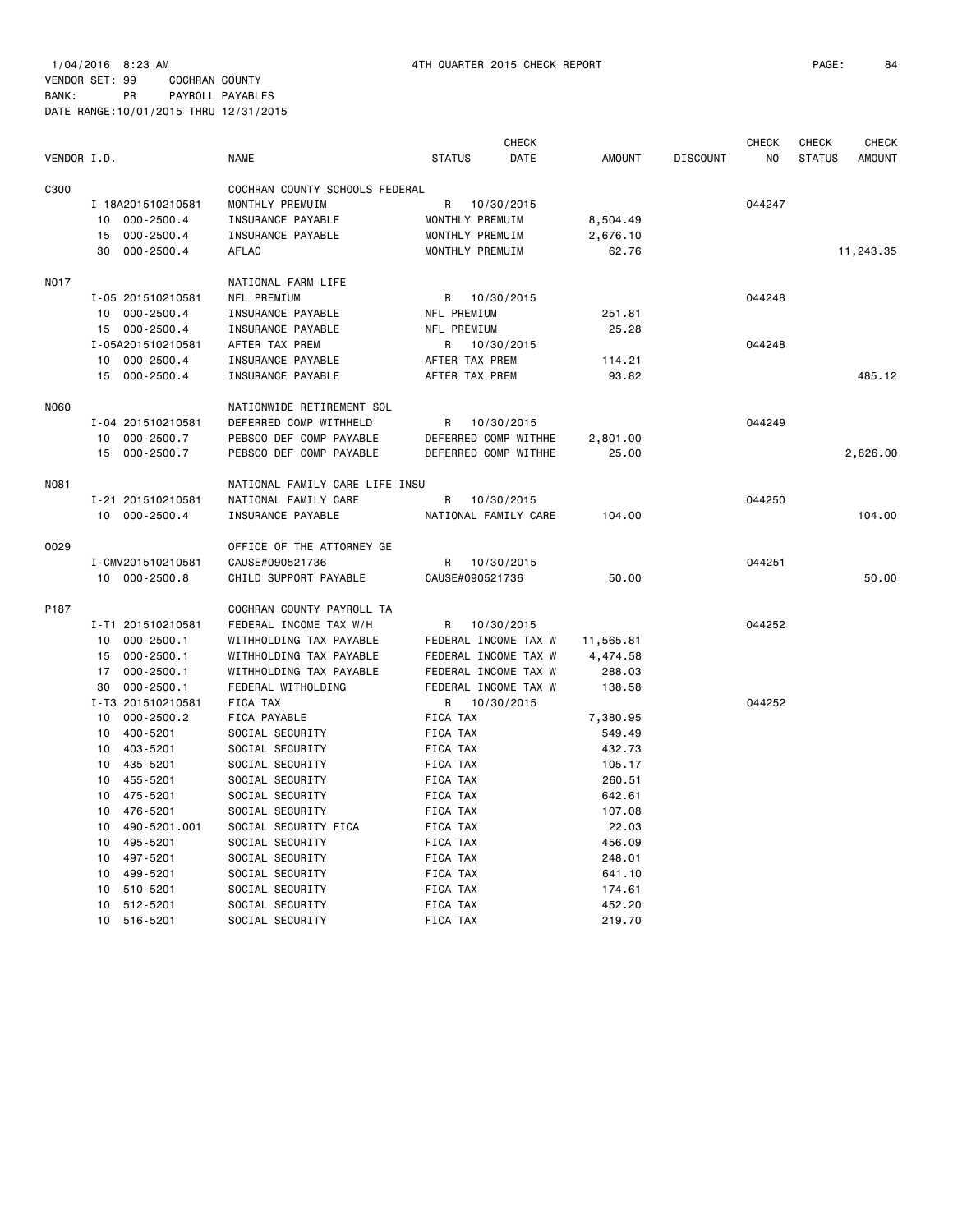|             |          |                            |                                    |                 |                              | <b>CHECK</b> |                    |                 | <b>CHECK</b>   | <b>CHECK</b>  | <b>CHECK</b>  |
|-------------|----------|----------------------------|------------------------------------|-----------------|------------------------------|--------------|--------------------|-----------------|----------------|---------------|---------------|
| VENDOR I.D. |          |                            | <b>NAME</b>                        | <b>STATUS</b>   |                              | DATE         | <b>AMOUNT</b>      | <b>DISCOUNT</b> | N <sub>O</sub> | <b>STATUS</b> | <b>AMOUNT</b> |
| P187        |          |                            | COCHRAN COUNTY PAYROLLCONT         |                 |                              |              |                    |                 |                |               |               |
|             |          | I-T3 201510210581          | FICA TAX                           | R               |                              | 10/30/2015   |                    |                 | 044252         |               |               |
|             | 10       | 550-5201                   | SOCIAL SECURITY                    | FICA TAX        |                              |              | 129.94             |                 |                |               |               |
|             | 10       | 560-5201                   | SOCIAL SECURITY                    | FICA TAX        |                              |              | 2,100.28           |                 |                |               |               |
|             | 10       | 650-5201                   | SOCIAL SECURITY                    | FICA TAX        |                              |              | 220.61             |                 |                |               |               |
|             | 10       | 652-5201                   | SOCIAL SECURITY                    | FICA TAX        |                              |              | 10.62              |                 |                |               |               |
|             | 10       | 660-5201                   | SOCIAL SECURITY                    | FICA TAX        |                              |              | 147.61             |                 |                |               |               |
|             | 10       | 662-5201                   | SOCIAL SECURITY                    | FICA TAX        |                              |              | 197.39             |                 |                |               |               |
|             | 10       | 665-5201                   | SOCIAL SECURITY                    | FICA TAX        |                              |              | 263.16             |                 |                |               |               |
|             | 15       | $000 - 2500.2$             | FICA PAYABLE                       | FICA TAX        |                              |              | 2,789.51           |                 |                |               |               |
|             | 15       | 610-5201                   | SOCIAL SECURITY                    | FICA TAX        |                              |              | 1,080.96           |                 |                |               |               |
|             | 15       | 621-5201                   | SOCIAL SECURITY                    | FICA TAX        |                              |              | 453.27             |                 |                |               |               |
|             | 15       | 622-5201                   | SOCIAL SECURITY                    | FICA TAX        |                              |              | 439.51             |                 |                |               |               |
|             | 15       | 623-5201                   | SOCIAL SECURITY                    | FICA TAX        |                              |              | 442.46             |                 |                |               |               |
|             | 15       | 624-5201                   | SOCIAL SECURITY                    | FICA TAX        |                              |              | 373.31             |                 |                |               |               |
|             | 17       | $000 - 2500.2$             | FICA PAYABLE                       | FICA TAX        |                              |              | 209.73             |                 |                |               |               |
|             | 17       | 573-5201                   | SOCIAL SECURITY                    | <b>FICA TAX</b> |                              |              | 209.73             |                 |                |               |               |
|             | 30       | $000 - 2500.2$             | <b>FICA</b>                        | FICA TAX        |                              |              | 63.26              |                 |                |               |               |
|             | 30       | 518-5201                   | SOCIAL SECURITY                    | FICA TAX        |                              |              | 63.27              |                 |                |               |               |
|             |          | I-T4 201510210581          | MEDICARE TAX                       |                 |                              | 10/30/2015   |                    |                 | 044252         |               |               |
|             | 10       | $000 - 2500.2$             | FICA PAYABLE                       | R               | MEDICARE TAX                 |              |                    |                 |                |               |               |
|             | 10       | 400-5201                   | SOCIAL SECURITY                    |                 | MEDICARE TAX                 |              | 1,726.15<br>128.51 |                 |                |               |               |
|             | 10       |                            |                                    |                 |                              |              |                    |                 |                |               |               |
|             | 10       | 403-5201                   | SOCIAL SECURITY                    |                 | MEDICARE TAX                 |              | 101.21             |                 |                |               |               |
|             |          | 435-5201<br>455-5201       | SOCIAL SECURITY                    |                 | MEDICARE TAX                 |              | 24.59              |                 |                |               |               |
|             | 10       | 475-5201                   | SOCIAL SECURITY                    |                 | MEDICARE TAX                 |              | 60.92              |                 |                |               |               |
|             | 10<br>10 | 476-5201                   | SOCIAL SECURITY<br>SOCIAL SECURITY |                 | MEDICARE TAX<br>MEDICARE TAX |              | 150.28<br>25.04    |                 |                |               |               |
|             | 10       | 490-5201.001               |                                    |                 | MEDICARE TAX                 |              | 5.15               |                 |                |               |               |
|             | 10       |                            | SOCIAL SECURITY FICA               |                 |                              |              |                    |                 |                |               |               |
|             | 10       | 495-5201<br>497-5201       | SOCIAL SECURITY<br>SOCIAL SECURITY |                 | MEDICARE TAX<br>MEDICARE TAX |              | 106.67<br>58.00    |                 |                |               |               |
|             |          |                            |                                    |                 |                              |              |                    |                 |                |               |               |
|             | 10       | 499-5201                   | SOCIAL SECURITY                    |                 | MEDICARE TAX                 |              | 149.94             |                 |                |               |               |
|             | 10<br>10 | 510-5201                   | SOCIAL SECURITY                    |                 | MEDICARE TAX                 |              | 40.84              |                 |                |               |               |
|             | 10       | 512-5201                   | SOCIAL SECURITY                    |                 | MEDICARE TAX                 |              | 105.76             |                 |                |               |               |
|             | 10       | 516-5201                   | SOCIAL SECURITY                    |                 | MEDICARE TAX                 |              | 51.38              |                 |                |               |               |
|             | 10       | 550-5201<br>560-5201       | SOCIAL SECURITY<br>SOCIAL SECURITY |                 | MEDICARE TAX<br>MEDICARE TAX |              | 30.39<br>491.18    |                 |                |               |               |
|             | 10       | 650-5201                   | SOCIAL SECURITY                    |                 | MEDICARE TAX                 |              | 51.59              |                 |                |               |               |
|             |          |                            |                                    |                 |                              |              |                    |                 |                |               |               |
|             | 10<br>10 | 652-5201<br>660-5201       | SOCIAL SECURITY<br>SOCIAL SECURITY |                 | MEDICARE TAX<br>MEDICARE TAX |              | 2.48<br>34.52      |                 |                |               |               |
|             |          |                            |                                    |                 |                              |              |                    |                 |                |               |               |
|             | 10       | 662-5201                   | SOCIAL SECURITY                    |                 | MEDICARE TAX                 |              | 46.17              |                 |                |               |               |
|             | 10<br>15 | 665-5201<br>$000 - 2500.2$ | SOCIAL SECURITY<br>FICA PAYABLE    |                 | MEDICARE TAX<br>MEDICARE TAX |              | 61.54              |                 |                |               |               |
|             | 15       | 610-5201                   | SOCIAL SECURITY                    |                 | MEDICARE TAX                 |              | 652.39<br>252.79   |                 |                |               |               |
|             | 15       | 621-5201                   |                                    |                 |                              |              |                    |                 |                |               |               |
|             | 15       |                            | SOCIAL SECURITY                    |                 | MEDICARE TAX                 |              | 106.01             |                 |                |               |               |
|             |          | 622-5201<br>623-5201       | SOCIAL SECURITY<br>SOCIAL SECURITY |                 | MEDICARE TAX<br>MEDICARE TAX |              | 102.79<br>103.48   |                 |                |               |               |
|             | 15<br>15 | 624-5201                   | SOCIAL SECURITY                    |                 | MEDICARE TAX                 |              | 87.31              |                 |                |               |               |
|             | 17       | $000 - 2500.2$             | FICA PAYABLE                       |                 | MEDICARE TAX                 |              | 49.05              |                 |                |               |               |
|             |          |                            |                                    |                 |                              |              |                    |                 |                |               |               |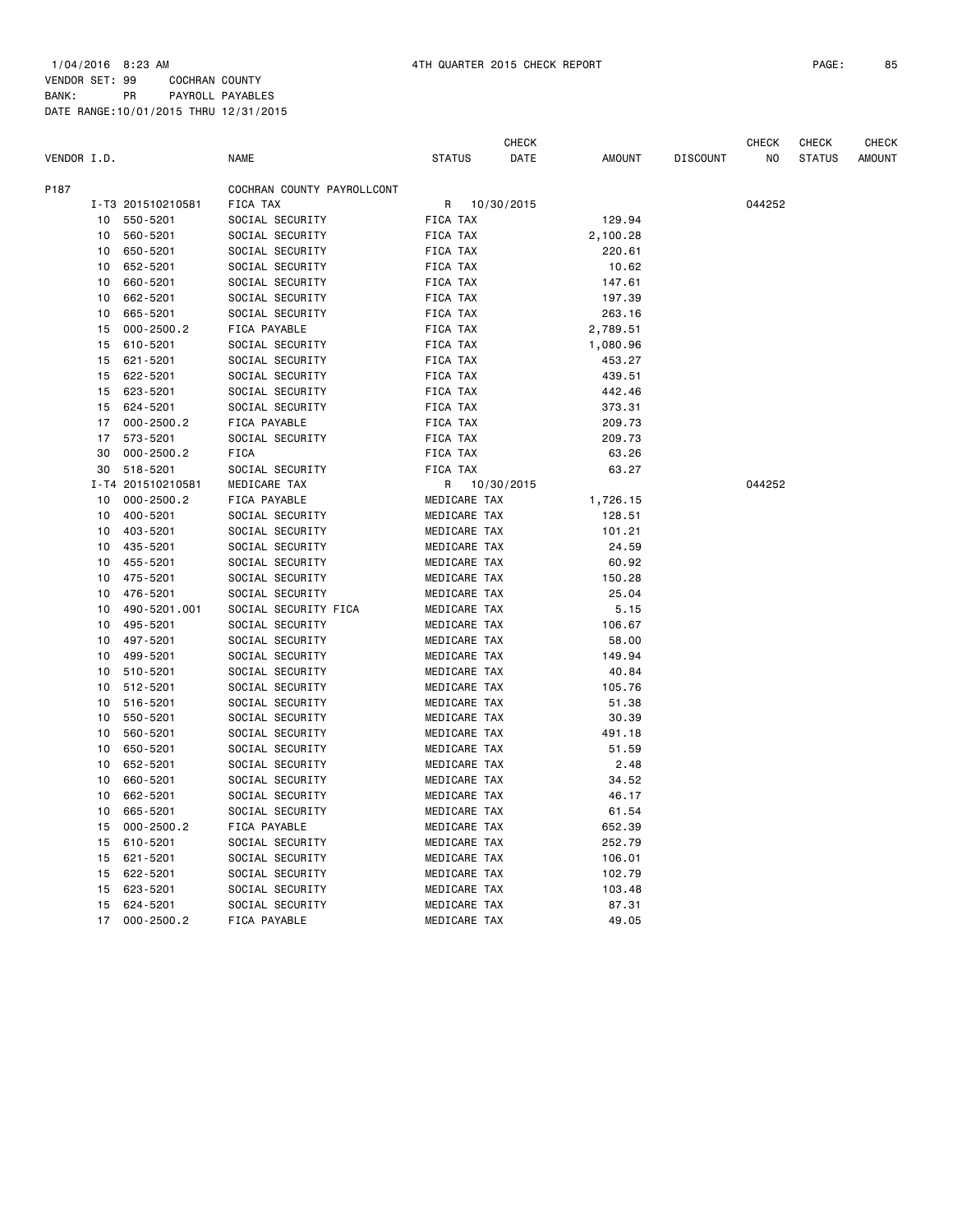1/04/2016 8:23 AM 4TH QUARTER 2015 CHECK REPORT PAGE: 86 VENDOR SET: 99 COCHRAN COUNTY

|             |    |                   |                            |                          | CHECK                |               |                 | CHECK  | CHECK         | CHECK         |
|-------------|----|-------------------|----------------------------|--------------------------|----------------------|---------------|-----------------|--------|---------------|---------------|
| VENDOR I.D. |    |                   | <b>NAME</b>                | <b>STATUS</b>            | DATE                 | <b>AMOUNT</b> | <b>DISCOUNT</b> | NO     | <b>STATUS</b> | <b>AMOUNT</b> |
| P187        |    |                   | COCHRAN COUNTY PAYROLLCONT |                          |                      |               |                 |        |               |               |
|             |    | I-T4 201510210581 | MEDICARE TAX               | R                        | 10/30/2015           |               |                 | 044252 |               |               |
|             | 17 | 573-5201          | SOCIAL SECURITY            | MEDICARE TAX             |                      | 49.05         |                 |        |               |               |
|             | 30 | $000 - 2500.2$    | <b>FICA</b>                | MEDICARE TAX             |                      | 14.80         |                 |        |               |               |
|             | 30 | 518-5201          | SOCIAL SECURITY            | MEDICARE TAX             |                      | 14.80         |                 |        |               | 42,238.68     |
| T218        |    |                   | TEXAS ASS'N OF COUNTIES    |                          |                      |               |                 |        |               |               |
|             |    | I-11 201510210581 | EMPLOYEE PREMIUMS          | R                        | 10/30/2015           |               |                 | 044253 |               |               |
|             | 10 | 400-5202          | GROUP INSURANCE            | EMPLOYEE PREMIUMS        |                      | 1,490.30      |                 |        |               |               |
|             | 10 | 403-5202          | GROUP INSURANCE            | EMPLOYEE PREMIUMS        |                      | 1,601.76      |                 |        |               |               |
|             | 10 | 455-5202          | GROUP INSURANCE            | EMPLOYEE PREMIUMS        |                      | 800.88        |                 |        |               |               |
|             | 10 | 475-5202          | GROUP INSURANCE            | EMPLOYEE PREMIUMS        |                      | 1,601.76      |                 |        |               |               |
|             | 10 | 495-5202          | GROUP INSURANCE            | EMPLOYEE PREMIUMS        |                      | 1,601.76      |                 |        |               |               |
|             | 10 | 497-5202          | GROUP INSURANCE            | EMPLOYEE PREMIUMS        |                      | 800.88        |                 |        |               |               |
|             | 10 | 499-5202          | GROUP INSURANCE            | EMPLOYEE PREMIUMS        |                      | 2,402.64      |                 |        |               |               |
|             | 10 | 510-5202          | GROUP INSURANCE            | EMPLOYEE PREMIUMS        |                      | 800.88        |                 |        |               |               |
|             | 10 | 512-5202          | GROUP INSURANCE            | EMPLOYEE PREMIUMS        |                      | 1,601.76      |                 |        |               |               |
|             | 10 | 516-5202          | GROUP INSURANCE [50%]      | EMPLOYEE PREMIUMS        |                      | 816.61        |                 |        |               |               |
|             | 10 | 550-5202          | GROUP INSURANCE            | EMPLOYEE PREMIUMS        |                      | 800.88        |                 |        |               |               |
|             | 10 | 560-5202          | GROUP INSURANCE            | EMPLOYEE PREMIUMS        |                      | 7,207.92      |                 |        |               |               |
|             | 10 | 650-5202          | GROUP INSURANCE            | EMPLOYEE PREMIUMS        |                      | 839.79        |                 |        |               |               |
|             | 10 | 652-5202          | GROUP INSURANCE            | EMPLOYEE PREMIUMS        |                      | 38.91         |                 |        |               |               |
|             | 10 | 660-5202          | GROUP INSURANCE [35%]      | EMPLOYEE PREMIUMS        |                      | 549.61        |                 |        |               |               |
|             | 10 | 662-5202          | GROUP INSURANCE            | EMPLOYEE PREMIUMS        |                      | 723.06        |                 |        |               |               |
|             | 10 | 665-5202          | GROUP INSURANCE            | EMPLOYEE PREMIUMS        |                      | 800.88        |                 |        |               |               |
|             | 15 | 610-5202          | GROUP INSURANCE            | EMPLOYEE PREMIUMS        |                      | 3,314.98      |                 |        |               |               |
|             | 15 | 621-5202          | GROUP INSURANCE            | EMPLOYEE PREMIUMS        |                      | 1,601.76      |                 |        |               |               |
|             | 15 | 622-5202          | GROUP INSURANCE            | EMPLOYEE PREMIUMS        |                      | 1,601.76      |                 |        |               |               |
|             | 15 | 623-5202          | GROUP INSURANCE            | EMPLOYEE PREMIUMS        |                      | 1,601.76      |                 |        |               |               |
|             | 15 | 624-5202          | GROUP INSURANCE            | EMPLOYEE PREMIUMS        |                      | 1,601.76      |                 |        |               |               |
|             | 17 | 573-5202          | GROUP HEALTH INSURANCE     | <b>EMPLOYEE PREMIUMS</b> |                      | 800.88        |                 |        |               |               |
|             | 30 | 518-5202          | GROUP INSURANCE [15%]      | EMPLOYEE PREMIUMS        |                      | 235.54        |                 |        |               |               |
|             |    | I-12 201510210581 | GROUP LIFE INSURANCE       | R                        | 10/30/2015           |               |                 | 044253 |               |               |
|             | 10 | 400-5202          | GROUP INSURANCE            |                          | GROUP LIFE INSURANCE | 5.37          |                 |        |               |               |
|             | 10 | 403-5202          | GROUP INSURANCE            |                          | GROUP LIFE INSURANCE | 5.78          |                 |        |               |               |
|             | 10 | 455-5202          | GROUP INSURANCE            |                          | GROUP LIFE INSURANCE | 2.89          |                 |        |               |               |
|             | 10 | 475-5202          | GROUP INSURANCE            |                          | GROUP LIFE INSURANCE | 5.78          |                 |        |               |               |
|             | 10 | 495-5202          | GROUP INSURANCE            |                          | GROUP LIFE INSURANCE | 5.78          |                 |        |               |               |
|             | 10 | 497-5202          | GROUP INSURANCE            |                          | GROUP LIFE INSURANCE | 2.89          |                 |        |               |               |
|             | 10 | 499-5202          | GROUP INSURANCE            |                          | GROUP LIFE INSURANCE | 8.67          |                 |        |               |               |
|             | 10 | 510-5202          | GROUP INSURANCE            |                          | GROUP LIFE INSURANCE | 2.89          |                 |        |               |               |
|             | 10 | 512-5202          | GROUP INSURANCE            |                          | GROUP LIFE INSURANCE | 5.78          |                 |        |               |               |
|             | 10 | 516-5202          | GROUP INSURANCE [50%]      |                          | GROUP LIFE INSURANCE | 2.95          |                 |        |               |               |
|             | 10 | 550-5202          | GROUP INSURANCE            |                          | GROUP LIFE INSURANCE | 2.89          |                 |        |               |               |
|             | 10 | 560-5202          | GROUP INSURANCE            |                          | GROUP LIFE INSURANCE | 26.01         |                 |        |               |               |
|             | 10 | 650-5202          | GROUP INSURANCE            |                          | GROUP LIFE INSURANCE | 3.03          |                 |        |               |               |
|             | 10 | 652-5202          | GROUP INSURANCE            |                          | GROUP LIFE INSURANCE | 0.14          |                 |        |               |               |
|             | 10 | 660-5202          | GROUP INSURANCE [35%]      |                          | GROUP LIFE INSURANCE | 1.98          |                 |        |               |               |
|             |    |                   |                            |                          |                      |               |                 |        |               |               |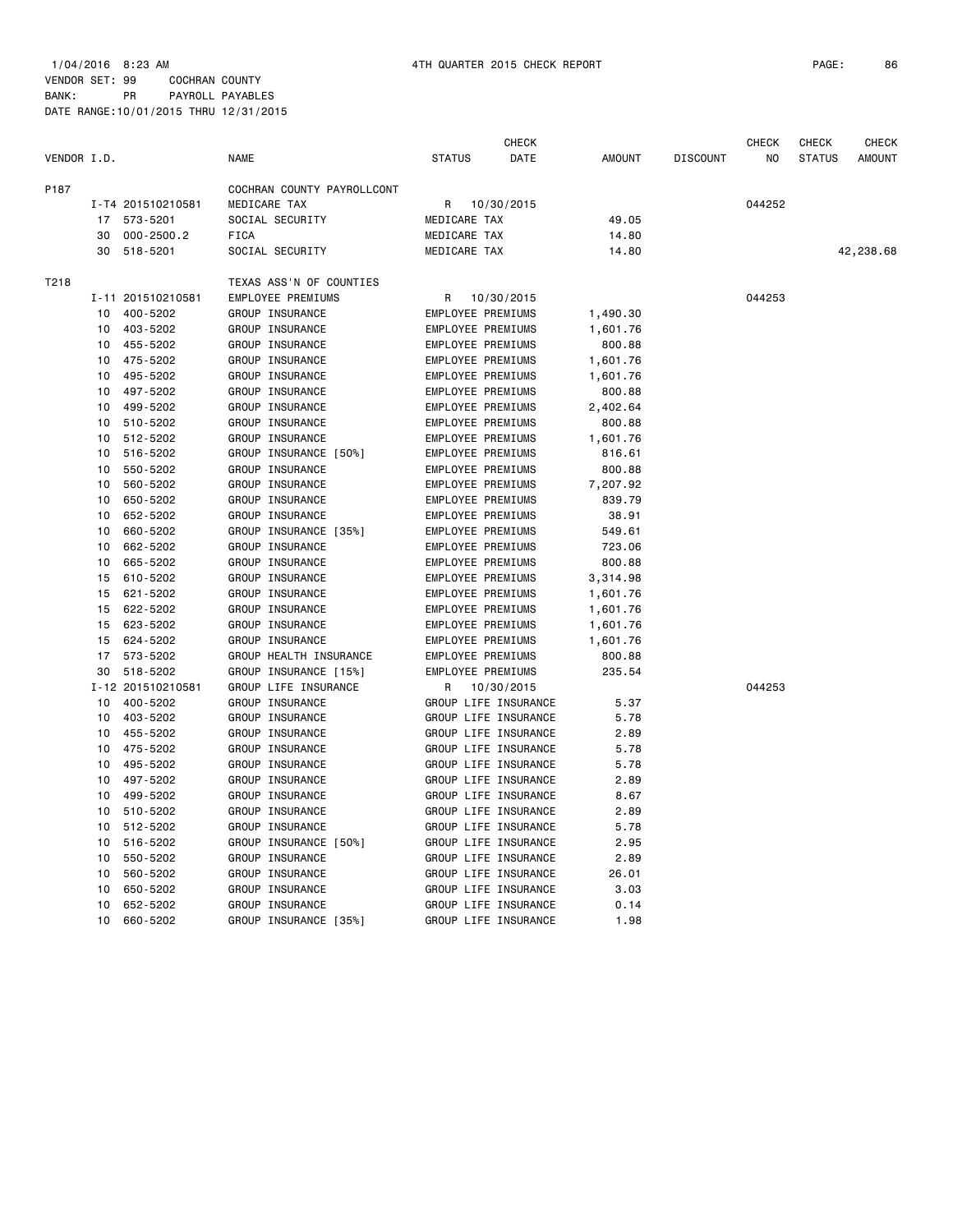1/04/2016 8:23 AM 4TH QUARTER 2015 CHECK REPORT PAGE: 87 VENDOR SET: 99 COCHRAN COUNTY BANK: PR PAYROLL PAYABLES DATE RANGE:10/01/2015 THRU 12/31/2015

|             |    |                   |                                |                 | <b>CHECK</b>         |               |                 | <b>CHECK</b> | <b>CHECK</b>  | <b>CHECK</b>  |
|-------------|----|-------------------|--------------------------------|-----------------|----------------------|---------------|-----------------|--------------|---------------|---------------|
| VENDOR I.D. |    |                   | <b>NAME</b>                    | <b>STATUS</b>   | DATE                 | <b>AMOUNT</b> | <b>DISCOUNT</b> | NO           | <b>STATUS</b> | <b>AMOUNT</b> |
| T218        |    |                   | TEXAS ASS'N OF COUNTIECONT     |                 |                      |               |                 |              |               |               |
|             |    | I-12 201510210581 | GROUP LIFE INSURANCE           | R               | 10/30/2015           |               |                 | 044253       |               |               |
|             |    | 10 662-5202       | GROUP INSURANCE                |                 | GROUP LIFE INSURANCE | 2.61          |                 |              |               |               |
|             | 10 | 665-5202          | GROUP INSURANCE                |                 | GROUP LIFE INSURANCE | 2.89          |                 |              |               |               |
|             | 15 | 610-5202          | GROUP INSURANCE                |                 | GROUP LIFE INSURANCE | 9.80          |                 |              |               |               |
|             | 15 | 621-5202          | GROUP INSURANCE                |                 | GROUP LIFE INSURANCE | 5.78          |                 |              |               |               |
|             | 15 | 622-5202          | GROUP INSURANCE                |                 | GROUP LIFE INSURANCE | 5.78          |                 |              |               |               |
|             | 15 | 623-5202          | GROUP INSURANCE                |                 | GROUP LIFE INSURANCE | 5.78          |                 |              |               |               |
|             |    | 15 624-5202       | GROUP INSURANCE                |                 | GROUP LIFE INSURANCE | 5.78          |                 |              |               |               |
|             |    | 17 573-5202       | GROUP HEALTH INSURANCE         |                 | GROUP LIFE INSURANCE | 2.89          |                 |              |               |               |
|             | 30 | 518-5202          | GROUP INSURANCE [15%]          |                 | GROUP LIFE INSURANCE | 0.85          |                 |              |               |               |
|             |    | I-15 201510210581 | DEPENDENT HEALTH PREM WITHHELD | R               | 10/30/2015           |               |                 | 044253       |               |               |
|             | 10 | $000 - 2500.4$    | INSURANCE PAYABLE              |                 | DEPENDENT HEALTH PRE | 2,047.12      |                 |              |               |               |
|             |    | 15 000-2500.4     | INSURANCE PAYABLE              |                 | DEPENDENT HEALTH PRE | 880.96        |                 |              |               | 38,291.79     |
| C253        |    |                   | COCHRAN COUNTY MONEY MKT       |                 |                      |               |                 |              |               |               |
|             |    | I-201510210582    | NON-DEPT SUPP DEATH OCT 2015   | R               | 10/30/2015           |               |                 | 044254       |               |               |
|             |    | 10 409-5207       | SUPPLEMENTAL DEATH BENEFITS    |                 | NON-DEPT SUPP DEATH  | 1,812.15      |                 |              |               | 1,812.15      |
| A067        |    |                   | AMERICAN FAMILY LIFE ASSURANCE |                 |                      |               |                 |              |               |               |
|             |    | I-08 201511190583 | MONTHLY PREMIUM                | R               | 11/30/2015           |               |                 | 044404       |               |               |
|             |    | 10 000-2500.4     | INSURANCE PAYABLE              | MONTHLY PREMIUM |                      | 694.01        |                 |              |               |               |
|             | 15 | 000-2500.4        | INSURANCE PAYABLE              | MONTHLY PREMIUM |                      | 306.49        |                 |              |               |               |
|             |    | 30 000-2500.4     | <b>AFLAC</b>                   | MONTHLY PREMIUM |                      | 8.27          |                 |              |               |               |
|             |    | I-08A201511190583 | MONTHLY PREMIUM                |                 | R 11/30/2015         |               |                 | 044404       |               |               |
|             |    | 10 000-2500.4     | INSURANCE PAYABLE              | MONTHLY PREMIUM |                      | 200.46        |                 |              |               | 1,209.23      |
| C091        |    |                   | COMPBENEFITS                   |                 |                      |               |                 |              |               |               |
|             |    | I-17A201511190583 | VISION MONTHLY PREMIUM         | R               | 11/30/2015           |               |                 | 044405       |               |               |
|             |    | 10 000-2500.4     | INSURANCE PAYABLE              |                 | VISION MONTHLY PREMI | 44.40         |                 |              |               | 44.40         |
| C253        |    |                   | COCHRAN COUNTY MONEY MKT       |                 |                      |               |                 |              |               |               |
|             |    | I-01 201511190583 | RETIREMENT CONTRIBUTIONS       | R.              | 11/30/2015           |               |                 | 044406       |               |               |
|             | 10 | 000-2500.3        | <b>TCDRS PAYABLE</b>           |                 | RETIREMENT CONTRIBUT | 8,434.10      |                 |              |               |               |
|             | 10 | 400-5203          | RETIREMENT                     |                 | RETIREMENT CONTRIBUT | 1,172.31      |                 |              |               |               |
|             | 10 | 403-5203          | RETIREMENT                     |                 | RETIREMENT CONTRIBUT | 1,063.92      |                 |              |               |               |
|             | 10 | 435-5203          | RETIREMENT                     |                 | RETIREMENT CONTRIBUT | 220.51        |                 |              |               |               |
|             | 10 | 455-5203          | RETIREMENT                     |                 | RETIREMENT CONTRIBUT | 560.55        |                 |              |               |               |
|             | 10 | 475-5203          | RETIREMENT                     |                 | RETIREMENT CONTRIBUT | 1,355.23      |                 |              |               |               |
|             | 10 | 476-5203          | RETIREMENT                     |                 | RETIREMENT CONTRIBUT | 224.52        |                 |              |               |               |
|             | 10 | 490-5203.001      | RETIREMENT                     |                 | RETIREMENT CONTRIBUT | 248.27        |                 |              |               |               |
|             | 10 | 495-5203          | RETIREMENT                     |                 | RETIREMENT CONTRIBUT | 956.30        |                 |              |               |               |
|             | 10 | 497-5203          | RETIREMENT                     |                 | RETIREMENT CONTRIBUT | 520.02        |                 |              |               |               |
|             | 10 | 499-5203          | RETIREMENT                     |                 | RETIREMENT CONTRIBUT | 1,365.05      |                 |              |               |               |
|             | 10 | 510-5203          | RETIREMENT                     |                 | RETIREMENT CONTRIBUT | 367.86        |                 |              |               |               |
|             | 10 | 512-5203          | RETIREMENT                     |                 | RETIREMENT CONTRIBUT | 787.78        |                 |              |               |               |
|             | 10 | 516-5203          | RETIREMENT                     |                 | RETIREMENT CONTRIBUT | 456.50        |                 |              |               |               |
|             | 10 | 550-5203          | RETIREMENT                     |                 | RETIREMENT CONTRIBUT | 354.17        |                 |              |               |               |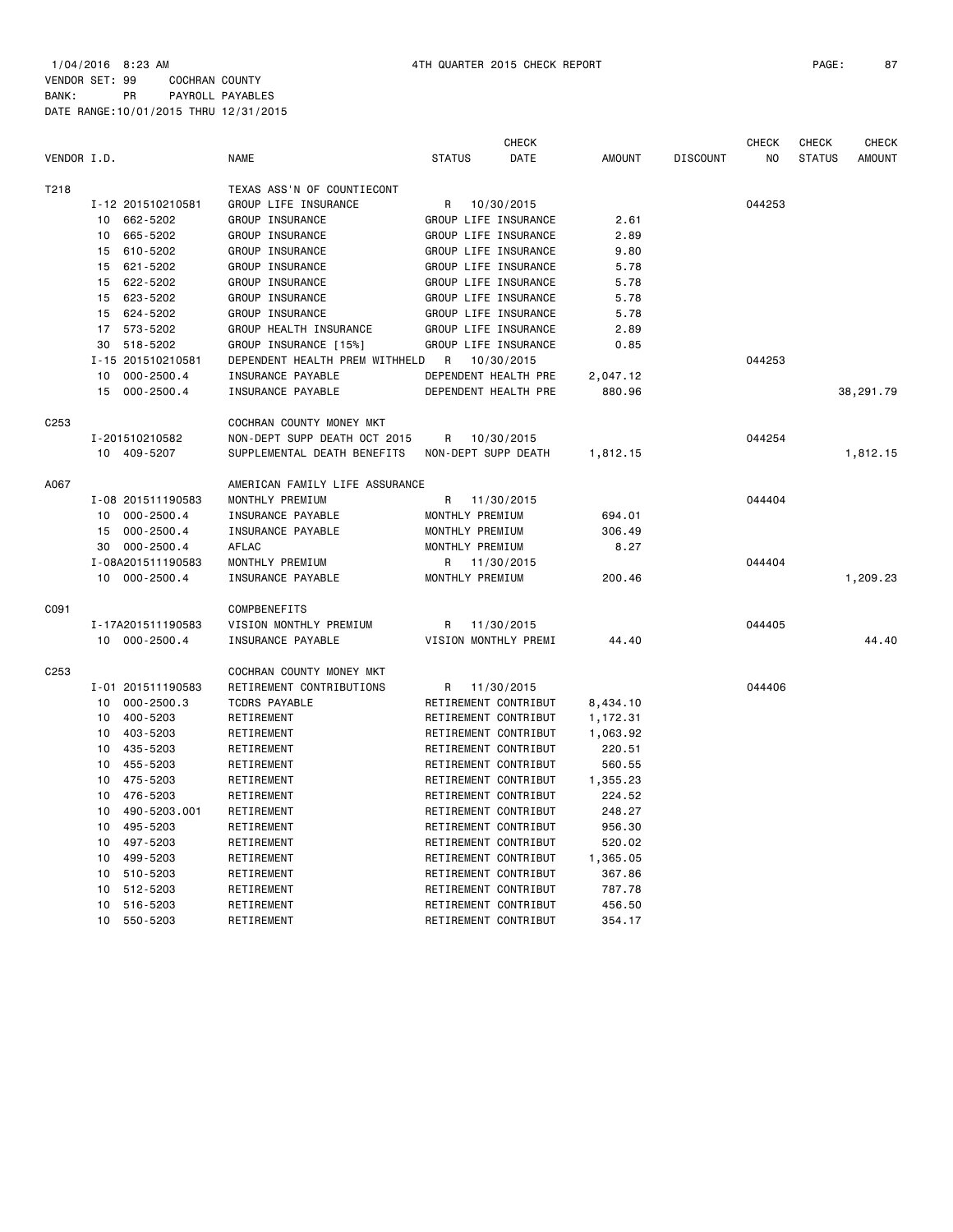1/04/2016 8:23 AM 4TH QUARTER 2015 CHECK REPORT PAGE: 88 VENDOR SET: 99 COCHRAN COUNTY BANK: PR PAYROLL PAYABLES DATE RANGE:10/01/2015 THRU 12/31/2015

|                  |                      |                                |                      | <b>CHECK</b> |               |                 | <b>CHECK</b> | <b>CHECK</b>  | <b>CHECK</b>  |
|------------------|----------------------|--------------------------------|----------------------|--------------|---------------|-----------------|--------------|---------------|---------------|
| VENDOR I.D.      |                      | <b>NAME</b>                    | <b>STATUS</b>        | <b>DATE</b>  | <b>AMOUNT</b> | <b>DISCOUNT</b> | <b>NO</b>    | <b>STATUS</b> | <b>AMOUNT</b> |
| C <sub>253</sub> |                      | COCHRAN COUNTY MONEY MCONT     |                      |              |               |                 |              |               |               |
|                  | I-01 201511190583    | RETIREMENT CONTRIBUTIONS       | R                    | 11/30/2015   |               |                 | 044406       |               |               |
|                  | 560-5203<br>10       | RETIREMENT                     | RETIREMENT CONTRIBUT |              | 4,453.18      |                 |              |               |               |
|                  | 650-5203<br>10       | RETIREMENT                     | RETIREMENT CONTRIBUT |              | 391.68        |                 |              |               |               |
|                  | 652-5203<br>10       | RETIREMENT                     | RETIREMENT CONTRIBUT |              | 22.27         |                 |              |               |               |
|                  | 660-5203<br>10       | RETIREMENT                     | RETIREMENT CONTRIBUT |              | 306.81        |                 |              |               |               |
|                  | 662-5203<br>10       | RETIREMENT                     | RETIREMENT CONTRIBUT |              | 413.87        |                 |              |               |               |
|                  | 665-5203<br>10       | RETIREMENT                     | RETIREMENT CONTRIBUT |              | 422.60        |                 |              |               |               |
|                  | $000 - 2500.3$<br>15 | <b>TCDRS PAYABLE</b>           | RETIREMENT CONTRIBUT |              | 3,205.71      |                 |              |               |               |
|                  | 610-5203<br>15       | RETIREMENT                     | RETIREMENT CONTRIBUT |              | 2,261.31      |                 |              |               |               |
|                  | 621-5203<br>15       | RETIREMENT                     | RETIREMENT CONTRIBUT |              | 907.58        |                 |              |               |               |
|                  | 15 622-5203          | RETIREMENT                     | RETIREMENT CONTRIBUT |              | 927.15        |                 |              |               |               |
|                  | 15 623-5203          | RETIREMENT                     | RETIREMENT CONTRIBUT |              | 933.66        |                 |              |               |               |
|                  | 15 624-5203          | RETIREMENT                     | RETIREMENT CONTRIBUT |              | 923.76        |                 |              |               |               |
|                  | 000-2500.3<br>17     | <b>TCDRS PAYABLE</b>           | RETIREMENT CONTRIBUT |              | 242.19        |                 |              |               |               |
|                  | 17 573-5203          | RETIREMENT                     | RETIREMENT CONTRIBUT |              | 449.77        |                 |              |               |               |
|                  | 30<br>$000 - 2500.3$ | <b>TCDRS</b>                   | RETIREMENT CONTRIBUT |              | 70.81         |                 |              |               |               |
|                  | 30 518-5203          | RETIREMENT                     | RETIREMENT CONTRIBUT |              | 131.48        |                 |              |               | 34, 150.92    |
| C300             |                      | COCHRAN COUNTY SCHOOLS FEDERAL |                      |              |               |                 |              |               |               |
|                  | I-18A201511190583    | MONTHLY PREMUIM                | R                    | 11/30/2015   |               |                 | 044407       |               |               |
|                  | $000 - 2500.4$<br>10 | INSURANCE PAYABLE              | MONTHLY PREMUIM      |              | 8,504.49      |                 |              |               |               |
|                  | $000 - 2500.4$<br>15 | INSURANCE PAYABLE              | MONTHLY PREMUIM      |              | 2,676.10      |                 |              |               |               |
|                  | 30<br>$000 - 2500.4$ | AFLAC                          | MONTHLY PREMUIM      |              | 62.76         |                 |              |               | 11,243.35     |
| N017             |                      | NATIONAL FARM LIFE             |                      |              |               |                 |              |               |               |
|                  | I-05 201511190583    | NFL PREMIUM                    | R 11/30/2015         |              |               |                 | 044408       |               |               |
|                  | 10 000-2500.4        | INSURANCE PAYABLE              | NFL PREMIUM          |              | 251.81        |                 |              |               |               |
|                  | 15 000-2500.4        | INSURANCE PAYABLE              | NFL PREMIUM          |              | 25.28         |                 |              |               |               |
|                  | I-05A201511190583    | AFTER TAX PREM                 | R                    | 11/30/2015   |               |                 | 044408       |               |               |
|                  | 10 000-2500.4        | INSURANCE PAYABLE              | AFTER TAX PREM       |              | 114.21        |                 |              |               |               |
|                  | 15 000-2500.4        | INSURANCE PAYABLE              | AFTER TAX PREM       |              | 93.82         |                 |              |               | 485.12        |
| <b>N060</b>      |                      | NATIONWIDE RETIREMENT SOL      |                      |              |               |                 |              |               |               |
|                  | I-04 201511190583    | DEFERRED COMP WITHHELD         | R                    | 11/30/2015   |               |                 | 044409       |               |               |
|                  | 000-2500.7<br>10     | PEBSCO DEF COMP PAYABLE        | DEFERRED COMP WITHHE |              | 2,801.00      |                 |              |               |               |
|                  | 000-2500.7<br>15     | PEBSCO DEF COMP PAYABLE        | DEFERRED COMP WITHHE |              | 25.00         |                 |              |               | 2,826.00      |
| N081             |                      | NATIONAL FAMILY CARE LIFE INSU |                      |              |               |                 |              |               |               |
|                  | I-21 201511190583    | NATIONAL FAMILY CARE           | R                    | 11/30/2015   |               |                 | 044410       |               |               |
|                  | 10 000-2500.4        | INSURANCE PAYABLE              | NATIONAL FAMILY CARE |              | 104.00        |                 |              |               | 104,00        |
| 0029             |                      | OFFICE OF THE ATTORNEY GE      |                      |              |               |                 |              |               |               |
|                  | I-CMV201511190583    | CAUSE#090521736                | R                    | 11/30/2015   |               |                 | 044411       |               |               |
|                  | 10 000-2500.8        | CHILD SUPPORT PAYABLE          | CAUSE#090521736      |              | 110.00        |                 |              |               | 110.00        |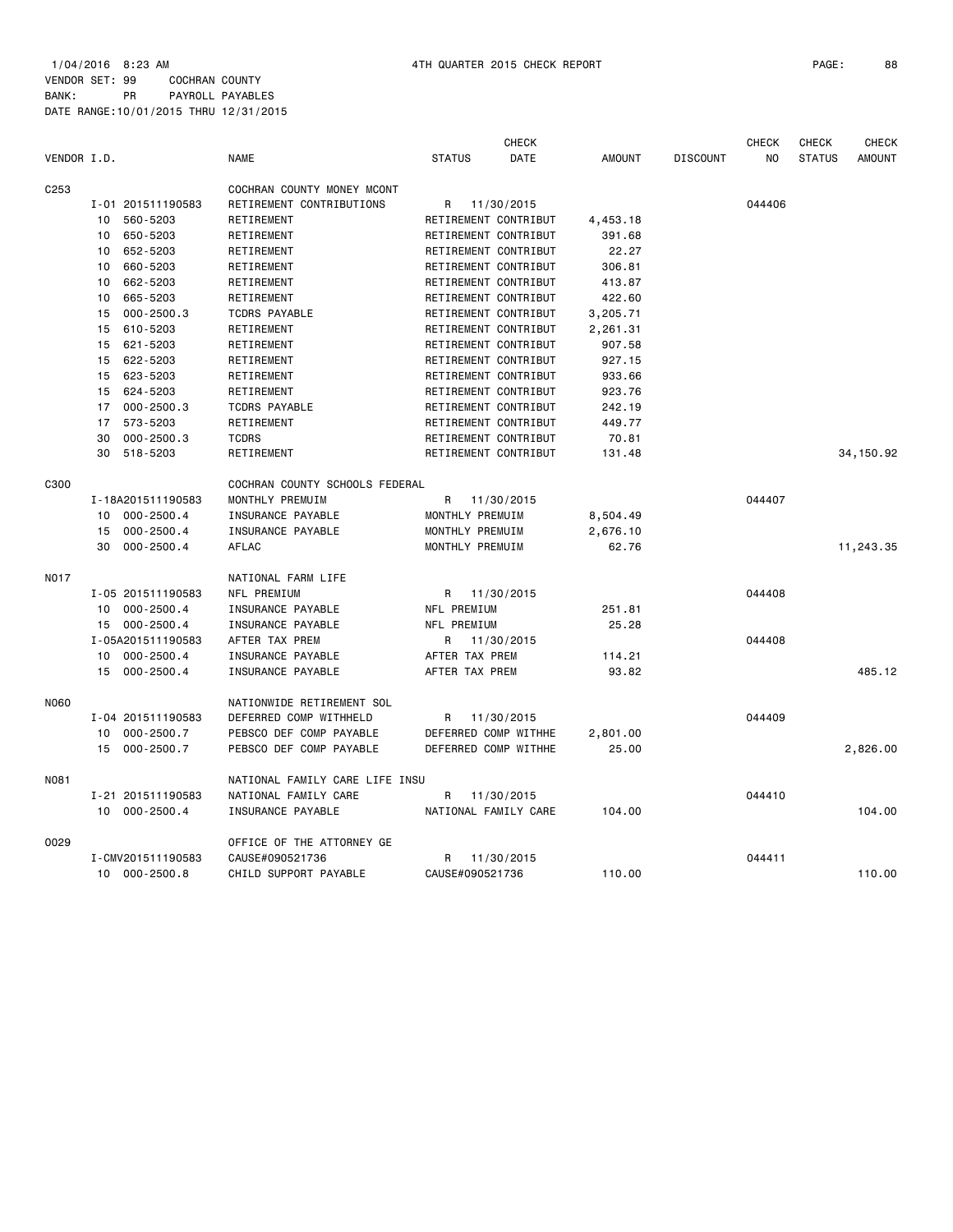1/04/2016 8:23 AM 4TH QUARTER 2015 CHECK REPORT PAGE: 89 VENDOR SET: 99 COCHRAN COUNTY BANK: PR PAYROLL PAYABLES

|             | DATE RANGE: 10/01/2015 THRU 12/31/2015 |                           |                      |              |               |                 |                |               |               |
|-------------|----------------------------------------|---------------------------|----------------------|--------------|---------------|-----------------|----------------|---------------|---------------|
|             |                                        |                           |                      | <b>CHECK</b> |               |                 | <b>CHECK</b>   | <b>CHECK</b>  | <b>CHECK</b>  |
| VENDOR I.D. |                                        | <b>NAME</b>               | <b>STATUS</b>        | <b>DATE</b>  | <b>AMOUNT</b> | <b>DISCOUNT</b> | N <sub>0</sub> | <b>STATUS</b> | <b>AMOUNT</b> |
| P187        |                                        | COCHRAN COUNTY PAYROLL TA |                      |              |               |                 |                |               |               |
|             | I-T1 201511190583                      | FEDERAL INCOME TAX W/H    | R 11/30/2015         |              |               |                 | 044412         |               |               |
| 10          | $000 - 2500.1$                         | WITHHOLDING TAX PAYABLE   | FEDERAL INCOME TAX W |              | 11,346.98     |                 |                |               |               |
| 15          | $000 - 2500.1$                         | WITHHOLDING TAX PAYABLE   | FEDERAL INCOME TAX W |              | 4,474.65      |                 |                |               |               |
| 17          | $000 - 2500.1$                         | WITHHOLDING TAX PAYABLE   | FEDERAL INCOME TAX W |              | 307.27        |                 |                |               |               |
| 30          | $000 - 2500.1$                         | FEDERAL WITHOLDING        | FEDERAL INCOME TAX W |              | 139.01        |                 |                |               |               |
|             | I-T3 201511190583                      | FICA TAX                  | R 11/30/2015         |              |               |                 | 044412         |               |               |
| 10          | $000 - 2500.2$                         | FICA PAYABLE              | FICA TAX             |              | 7,380.28      |                 |                |               |               |
| 10          | 400-5201                               | SOCIAL SECURITY           | FICA TAX             |              | 559.10        |                 |                |               |               |
| 10          | 403-5201                               | SOCIAL SECURITY           | FICA TAX             |              | 438.74        |                 |                |               |               |
| 10          | 435-5201                               | SOCIAL SECURITY           | FICA TAX             |              | 105.17        |                 |                |               |               |
| 10          | 455-5201                               | SOCIAL SECURITY           | FICA TAX             |              | 267.34        |                 |                |               |               |
| 10          | 475-5201                               | SOCIAL SECURITY           | FICA TAX             |              | 675.72        |                 |                |               |               |
| 10          | 476-5201                               | SOCIAL SECURITY           | FICA TAX             |              | 107.08        |                 |                |               |               |
| 10          | 490-5201.001                           | SOCIAL SECURITY FICA      | FICA TAX             |              | 118.40        |                 |                |               |               |
| 10          | 495-5201                               | SOCIAL SECURITY           | FICA TAX             |              | 456.09        |                 |                |               |               |
| 10          | 497-5201                               | SOCIAL SECURITY           | FICA TAX             |              | 248.01        |                 |                |               |               |
| 10          | 499-5201                               | SOCIAL SECURITY           | FICA TAX             |              | 644.26        |                 |                |               |               |
| 10          | 510-5201                               | SOCIAL SECURITY           | FICA TAX             |              | 175.44        |                 |                |               |               |
| 10          | 512-5201                               | SOCIAL SECURITY           | FICA TAX             |              | 359.25        |                 |                |               |               |
| 10          | 516-5201                               | SOCIAL SECURITY           | FICA TAX             |              | 220.10        |                 |                |               |               |
| 10          | 550-5201                               | SOCIAL SECURITY           | FICA TAX             |              | 129.94        |                 |                |               |               |
| 10          | 560-5201                               | SOCIAL SECURITY           | FICA TAX             |              | 2,069.26      |                 |                |               |               |
| 10          | 650-5201                               | SOCIAL SECURITY           | FICA TAX             |              | 186.80        |                 |                |               |               |
| 10          | 652-5201                               | SOCIAL SECURITY           | <b>FICA TAX</b>      |              | 10.62         |                 |                |               |               |

 10 660-5201 SOCIAL SECURITY FICA TAX 147.86 10 662-5201 SOCIAL SECURITY FICA TAX 197.39

 15 000-2500.2 FICA PAYABLE FICA TAX 2,786.22 15 610-5201 SOCIAL SECURITY FICA TAX 1,078.48 15 621-5201 SOCIAL SECURITY FICA TAX 432.84

 15 623-5201 SOCIAL SECURITY FICA TAX 464.53 15 624-5201 SOCIAL SECURITY FICA TAX 373.31 17 000-2500.2 FICA PAYABLE FICA TAX 218.23 17 573-5201 SOCIAL SECURITY<br>17 573-5201 SOCIAL SECURITY FICA TAX 218.23<br>18.23 FICA FICA FICA TAX 63.37 30 000-2500.2 FICA FICA TAX 63.37 30 518-5201 SOCIAL SECURITY FICA TAX 63.37

 10 000-2500.2 FICA PAYABLE MEDICARE TAX 1,726.00 10 400-5201 SOCIAL SECURITY MEDICARE TAX 130.76 10 403-5201 SOCIAL SECURITY MEDICARE TAX 102.61 10 435-5201 SOCIAL SECURITY MEDICARE TAX 24.59 10 455-5201 SOCIAL SECURITY MEDICARE TAX 62.52 10 475-5201 SOCIAL SECURITY MEDICARE TAX 158.03 10 476-5201 SOCIAL SECURITY MEDICARE TAX 25.04 10 490-5201.001 SOCIAL SECURITY FICA MEDICARE TAX 27.69 10 495-5201 SOCIAL SECURITY MEDICARE TAX 106.67

10 50 665.71 50 665.71 50 665.71 510 665.71 510 665.71 510 665.71 510 665.22<br>1,078.48 50 67.48 500 67.48 500 67.48 500 67.48 500 67.48 500 67.48 500 67.48 500 67.48 500 67.48

137.06 SOCIAL SECURITY FICA TAX

I-T4 201511190583 MEDICARE TAX R 11/30/2015 044412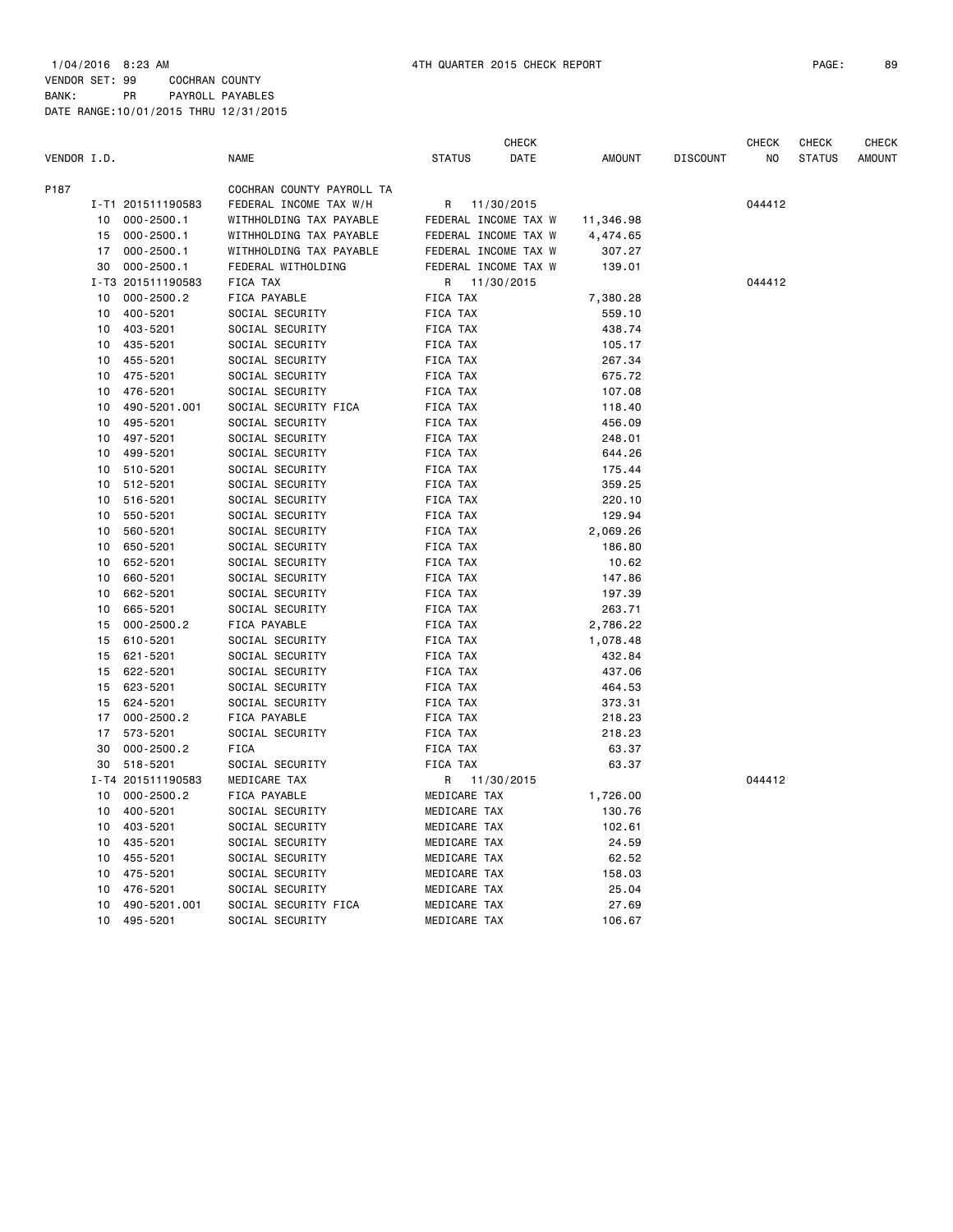1/04/2016 8:23 AM 4TH QUARTER 2015 CHECK REPORT PAGE: 90 VENDOR SET: 99 COCHRAN COUNTY BANK: PR PAYROLL PAYABLES DATE RANGE:10/01/2015 THRU 12/31/2015

|             |    |                   |                            |                          | <b>CHECK</b> |               |                 | <b>CHECK</b> | <b>CHECK</b>  | <b>CHECK</b>  |
|-------------|----|-------------------|----------------------------|--------------------------|--------------|---------------|-----------------|--------------|---------------|---------------|
| VENDOR I.D. |    |                   | <b>NAME</b>                | <b>STATUS</b>            | DATE         | <b>AMOUNT</b> | <b>DISCOUNT</b> | NO           | <b>STATUS</b> | <b>AMOUNT</b> |
| P187        |    |                   | COCHRAN COUNTY PAYROLLCONT |                          |              |               |                 |              |               |               |
|             |    | I-T4 201511190583 | MEDICARE TAX               | R                        | 11/30/2015   |               |                 | 044412       |               |               |
|             | 10 | 497-5201          | SOCIAL SECURITY            | MEDICARE TAX             |              | 58.00         |                 |              |               |               |
|             | 10 | 499-5201          | SOCIAL SECURITY            | MEDICARE TAX             |              | 150.67        |                 |              |               |               |
|             | 10 | 510-5201          | SOCIAL SECURITY            | MEDICARE TAX             |              | 41.03         |                 |              |               |               |
|             | 10 | 512-5201          | SOCIAL SECURITY            | MEDICARE TAX             |              | 84.02         |                 |              |               |               |
|             | 10 | 516-5201          | SOCIAL SECURITY            | MEDICARE TAX             |              | 51.47         |                 |              |               |               |
|             | 10 | 550-5201          | SOCIAL SECURITY            | MEDICARE TAX             |              | 30.39         |                 |              |               |               |
|             | 10 | 560-5201          | SOCIAL SECURITY            | MEDICARE TAX             |              | 483.93        |                 |              |               |               |
|             | 10 | 650-5201          | SOCIAL SECURITY            | MEDICARE TAX             |              | 43.68         |                 |              |               |               |
|             | 10 | 652-5201          | SOCIAL SECURITY            | MEDICARE TAX             |              | 2.48          |                 |              |               |               |
|             | 10 | 660-5201          | SOCIAL SECURITY            | MEDICARE TAX             |              | 34.58         |                 |              |               |               |
|             | 10 | 662-5201          | SOCIAL SECURITY            | MEDICARE TAX             |              | 46.17         |                 |              |               |               |
|             | 10 | 665-5201          | SOCIAL SECURITY            | MEDICARE TAX             |              | 61.67         |                 |              |               |               |
|             | 15 | $000 - 2500.2$    | FICA PAYABLE               | MEDICARE TAX             |              | 651.62        |                 |              |               |               |
|             | 15 | 610-5201          | SOCIAL SECURITY            | MEDICARE TAX             |              | 252.21        |                 |              |               |               |
|             | 15 | 621-5201          | SOCIAL SECURITY            | MEDICARE TAX             |              | 101.23        |                 |              |               |               |
|             | 15 | 622-5201          | SOCIAL SECURITY            | MEDICARE TAX             |              | 102.22        |                 |              |               |               |
|             | 15 | 623-5201          | SOCIAL SECURITY            | MEDICARE TAX             |              | 108.64        |                 |              |               |               |
|             | 15 | 624-5201          | SOCIAL SECURITY            | MEDICARE TAX             |              | 87.31         |                 |              |               |               |
|             | 17 | $000 - 2500.2$    | FICA PAYABLE               | MEDICARE TAX             |              | 51.04         |                 |              |               |               |
|             | 17 | 573-5201          | SOCIAL SECURITY            | MEDICARE TAX             |              | 51.04         |                 |              |               |               |
|             | 30 | $000 - 2500.2$    | <b>FICA</b>                | MEDICARE TAX             |              | 14.82         |                 |              |               |               |
|             | 30 | 518-5201          | SOCIAL SECURITY            | MEDICARE TAX             |              | 14.83         |                 |              |               | 42,051.07     |
| T218        |    |                   | TEXAS ASS'N OF COUNTIES    |                          |              |               |                 |              |               |               |
|             |    | I-11 201511190583 | EMPLOYEE PREMIUMS          | R                        | 11/30/2015   |               |                 | 044413       |               |               |
|             | 10 | 400-5202          | GROUP INSURANCE            | EMPLOYEE PREMIUMS        |              | 1,490.30      |                 |              |               |               |
|             | 10 | 403-5202          | GROUP INSURANCE            | <b>EMPLOYEE PREMIUMS</b> |              | 1,601.76      |                 |              |               |               |
|             | 10 | 455-5202          | GROUP INSURANCE            | <b>EMPLOYEE PREMIUMS</b> |              | 800.88        |                 |              |               |               |
|             | 10 | 475-5202          | GROUP INSURANCE            | EMPLOYEE PREMIUMS        |              | 1,601.76      |                 |              |               |               |
|             | 10 | 495-5202          | GROUP INSURANCE            | EMPLOYEE PREMIUMS        |              | 1,601.76      |                 |              |               |               |
|             | 10 | 497-5202          | GROUP INSURANCE            | EMPLOYEE PREMIUMS        |              | 800.88        |                 |              |               |               |
|             | 10 | 499-5202          | GROUP INSURANCE            | EMPLOYEE PREMIUMS        |              | 2,402.64      |                 |              |               |               |
|             | 10 | 510-5202          | GROUP INSURANCE            | EMPLOYEE PREMIUMS        |              | 800.88        |                 |              |               |               |
|             | 10 | 512-5202          | GROUP INSURANCE            | EMPLOYEE PREMIUMS        |              | 1,601.76      |                 |              |               |               |
|             | 10 | 516-5202          | GROUP INSURANCE [50%]      | EMPLOYEE PREMIUMS        |              | 816.61        |                 |              |               |               |
|             | 10 | 550-5202          | GROUP INSURANCE            | <b>EMPLOYEE PREMIUMS</b> |              | 800.88        |                 |              |               |               |
|             | 10 | 560-5202          | GROUP INSURANCE            | EMPLOYEE PREMIUMS        |              | 7,207.92      |                 |              |               |               |
|             | 10 | 650-5202          | GROUP INSURANCE            | EMPLOYEE PREMIUMS        |              | 839.79        |                 |              |               |               |
|             | 10 | 652-5202          | GROUP INSURANCE            | EMPLOYEE PREMIUMS        |              | 38.91         |                 |              |               |               |
|             | 10 | 660-5202          | GROUP INSURANCE [35%]      | EMPLOYEE PREMIUMS        |              | 549.61        |                 |              |               |               |
|             | 10 | 662-5202          | GROUP INSURANCE            | EMPLOYEE PREMIUMS        |              | 723.06        |                 |              |               |               |
|             | 10 | 665-5202          | GROUP INSURANCE            | EMPLOYEE PREMIUMS        |              | 800.88        |                 |              |               |               |
|             | 15 | 610-5202          | GROUP INSURANCE            | EMPLOYEE PREMIUMS        |              | 3,314.98      |                 |              |               |               |
|             | 15 | 621-5202          | GROUP INSURANCE            | EMPLOYEE PREMIUMS        |              | 1,601.76      |                 |              |               |               |

 15 622-5202 GROUP INSURANCE EMPLOYEE PREMIUMS 1,601.76 15 623-5202 GROUP INSURANCE EMPLOYEE PREMIUMS 1,601.76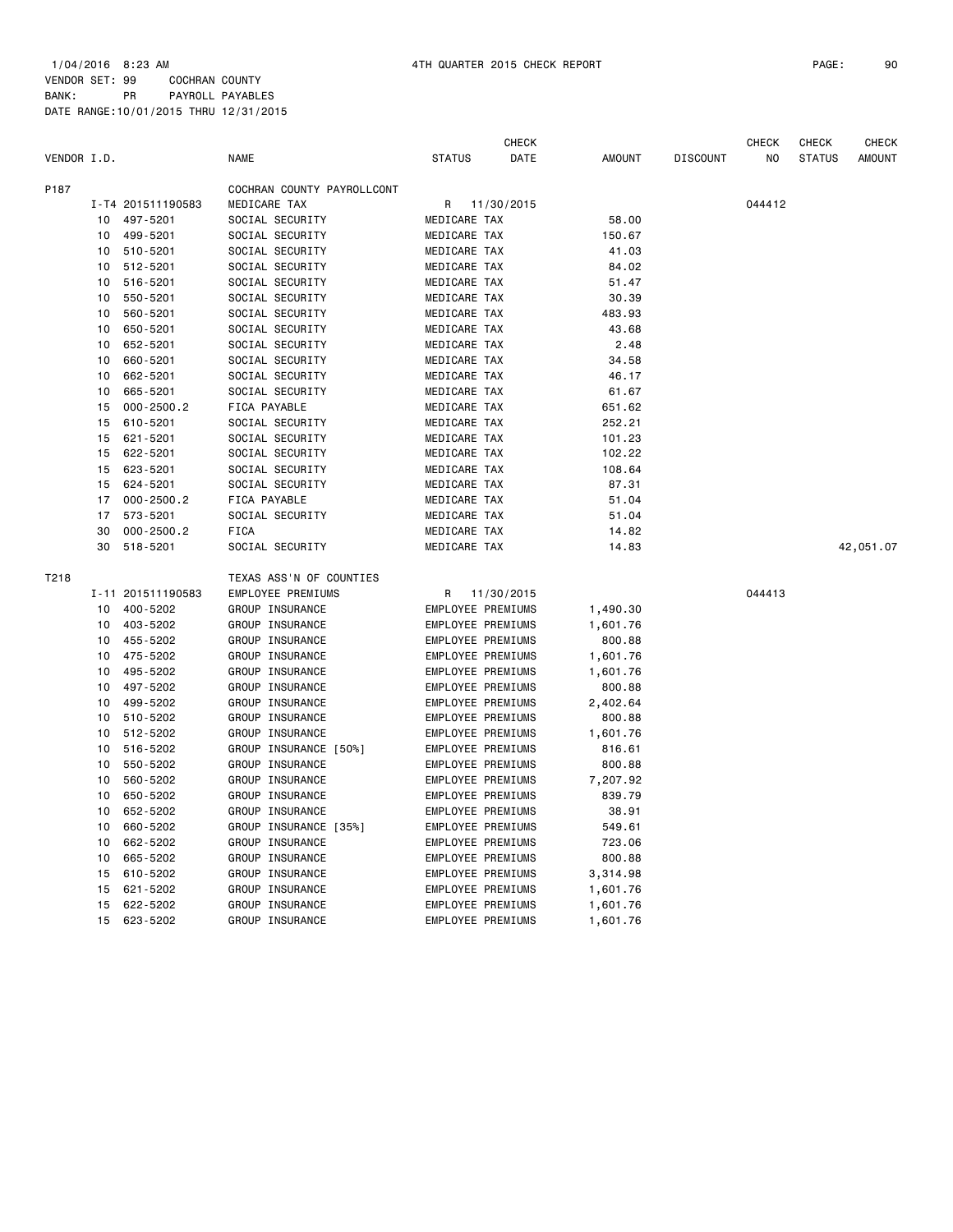|                  |                      |                                | <b>CHECK</b>          |               |                 | <b>CHECK</b> | <b>CHECK</b>  | <b>CHECK</b>  |
|------------------|----------------------|--------------------------------|-----------------------|---------------|-----------------|--------------|---------------|---------------|
| VENDOR I.D.      |                      | <b>NAME</b>                    | DATE<br><b>STATUS</b> | <b>AMOUNT</b> | <b>DISCOUNT</b> | NO.          | <b>STATUS</b> | <b>AMOUNT</b> |
| T218             |                      | TEXAS ASS'N OF COUNTIECONT     |                       |               |                 |              |               |               |
|                  | I-11 201511190583    | <b>EMPLOYEE PREMIUMS</b>       | 11/30/2015<br>R       |               |                 | 044413       |               |               |
|                  | 15 624-5202          | GROUP INSURANCE                | EMPLOYEE PREMIUMS     | 1,601.76      |                 |              |               |               |
|                  | 17 573-5202          | GROUP HEALTH INSURANCE         | EMPLOYEE PREMIUMS     | 800.88        |                 |              |               |               |
|                  | 518-5202<br>30       | GROUP INSURANCE [15%]          | EMPLOYEE PREMIUMS     | 235.54        |                 |              |               |               |
|                  | I-12 201511190583    | GROUP LIFE INSURANCE           | R<br>11/30/2015       |               |                 | 044413       |               |               |
|                  | 10 400-5202          | GROUP INSURANCE                | GROUP LIFE INSURANCE  | 5.37          |                 |              |               |               |
|                  | 403-5202<br>10       | GROUP INSURANCE                | GROUP LIFE INSURANCE  | 5.78          |                 |              |               |               |
|                  | 455-5202<br>10       | GROUP INSURANCE                | GROUP LIFE INSURANCE  | 2.89          |                 |              |               |               |
|                  | 475-5202<br>10       | GROUP INSURANCE                | GROUP LIFE INSURANCE  | 5.78          |                 |              |               |               |
|                  | 495-5202<br>10       | GROUP INSURANCE                | GROUP LIFE INSURANCE  | 5.78          |                 |              |               |               |
|                  | 497-5202<br>10       | GROUP INSURANCE                | GROUP LIFE INSURANCE  | 2.89          |                 |              |               |               |
|                  | 499-5202<br>10       | GROUP INSURANCE                | GROUP LIFE INSURANCE  | 8.67          |                 |              |               |               |
|                  | 510-5202<br>10       | GROUP INSURANCE                | GROUP LIFE INSURANCE  | 2.89          |                 |              |               |               |
|                  | 512-5202<br>10       | GROUP INSURANCE                | GROUP LIFE INSURANCE  | 5.78          |                 |              |               |               |
|                  | 516-5202<br>10       | GROUP INSURANCE [50%]          | GROUP LIFE INSURANCE  | 2.95          |                 |              |               |               |
|                  | 550-5202<br>10       | GROUP INSURANCE                | GROUP LIFE INSURANCE  | 2.89          |                 |              |               |               |
|                  | 10<br>560-5202       | GROUP INSURANCE                | GROUP LIFE INSURANCE  | 26.01         |                 |              |               |               |
|                  | 650-5202<br>10       | GROUP INSURANCE                | GROUP LIFE INSURANCE  | 3.03          |                 |              |               |               |
|                  | 652-5202<br>10       | GROUP INSURANCE                | GROUP LIFE INSURANCE  | 0.14          |                 |              |               |               |
|                  | 660-5202<br>10       | GROUP INSURANCE [35%]          | GROUP LIFE INSURANCE  | 1.98          |                 |              |               |               |
|                  | 662-5202<br>10       | GROUP INSURANCE                | GROUP LIFE INSURANCE  | 2.61          |                 |              |               |               |
|                  | 665-5202<br>10       | GROUP INSURANCE                | GROUP LIFE INSURANCE  | 2.89          |                 |              |               |               |
|                  | 610-5202<br>15       | GROUP INSURANCE                | GROUP LIFE INSURANCE  | 9.80          |                 |              |               |               |
|                  | 621-5202<br>15       | GROUP INSURANCE                | GROUP LIFE INSURANCE  | 5.78          |                 |              |               |               |
|                  | 622-5202<br>15       | GROUP INSURANCE                | GROUP LIFE INSURANCE  | 5.78          |                 |              |               |               |
|                  | 623-5202<br>15       | GROUP INSURANCE                | GROUP LIFE INSURANCE  | 5.78          |                 |              |               |               |
|                  | 624-5202<br>15       | GROUP INSURANCE                | GROUP LIFE INSURANCE  | 5.78          |                 |              |               |               |
|                  | 573-5202<br>17       | GROUP HEALTH INSURANCE         | GROUP LIFE INSURANCE  | 2.89          |                 |              |               |               |
|                  | 518-5202<br>30       | GROUP INSURANCE [15%]          | GROUP LIFE INSURANCE  | 0.85          |                 |              |               |               |
|                  | I-15 201511190583    | DEPENDENT HEALTH PREM WITHHELD | R<br>11/30/2015       |               |                 | 044413       |               |               |
|                  | $000 - 2500.4$<br>10 | INSURANCE PAYABLE              | DEPENDENT HEALTH PRE  | 2,047.12      |                 |              |               |               |
|                  | 15 000-2500.4        | INSURANCE PAYABLE              | DEPENDENT HEALTH PRE  | 880.96        |                 |              |               | 38,291.79     |
| C <sub>253</sub> |                      | COCHRAN COUNTY MONEY MKT       |                       |               |                 |              |               |               |
|                  | I-201511190584       | NON-DEPT SUPP DEATH            | 11/30/2015<br>R       |               |                 | 044414       |               |               |
|                  | 10 409-5207          | SUPPLEMENTAL DEATH BENEFITS    | NON-DEP SUPP DEATH N  | 1,810.00      |                 |              |               | 1,810.00      |
| A067             |                      | AMERICAN FAMILY LIFE ASSURANCE |                       |               |                 |              |               |               |
|                  | I-08 201512210585    | MONTHLY PREMIUM                | R<br>12/31/2015       |               |                 | 044563       |               |               |
|                  | $000 - 2500.4$<br>10 | INSURANCE PAYABLE              | MONTHLY PREMIUM       | 694.01        |                 |              |               |               |
|                  | $000 - 2500.4$<br>15 | INSURANCE PAYABLE              | MONTHLY PREMIUM       | 306.49        |                 |              |               |               |
|                  | $000 - 2500.4$<br>30 | <b>AFLAC</b>                   | MONTHLY PREMIUM       | 8.27          |                 |              |               |               |
|                  | I-08A201512210585    | MONTHLY PREMIUM                | 12/31/2015<br>R       |               |                 | 044563       |               |               |
|                  | 000-2500.4<br>10     | INSURANCE PAYABLE              | MONTHLY PREMIUM       | 200.46        |                 |              |               | 1,209.23      |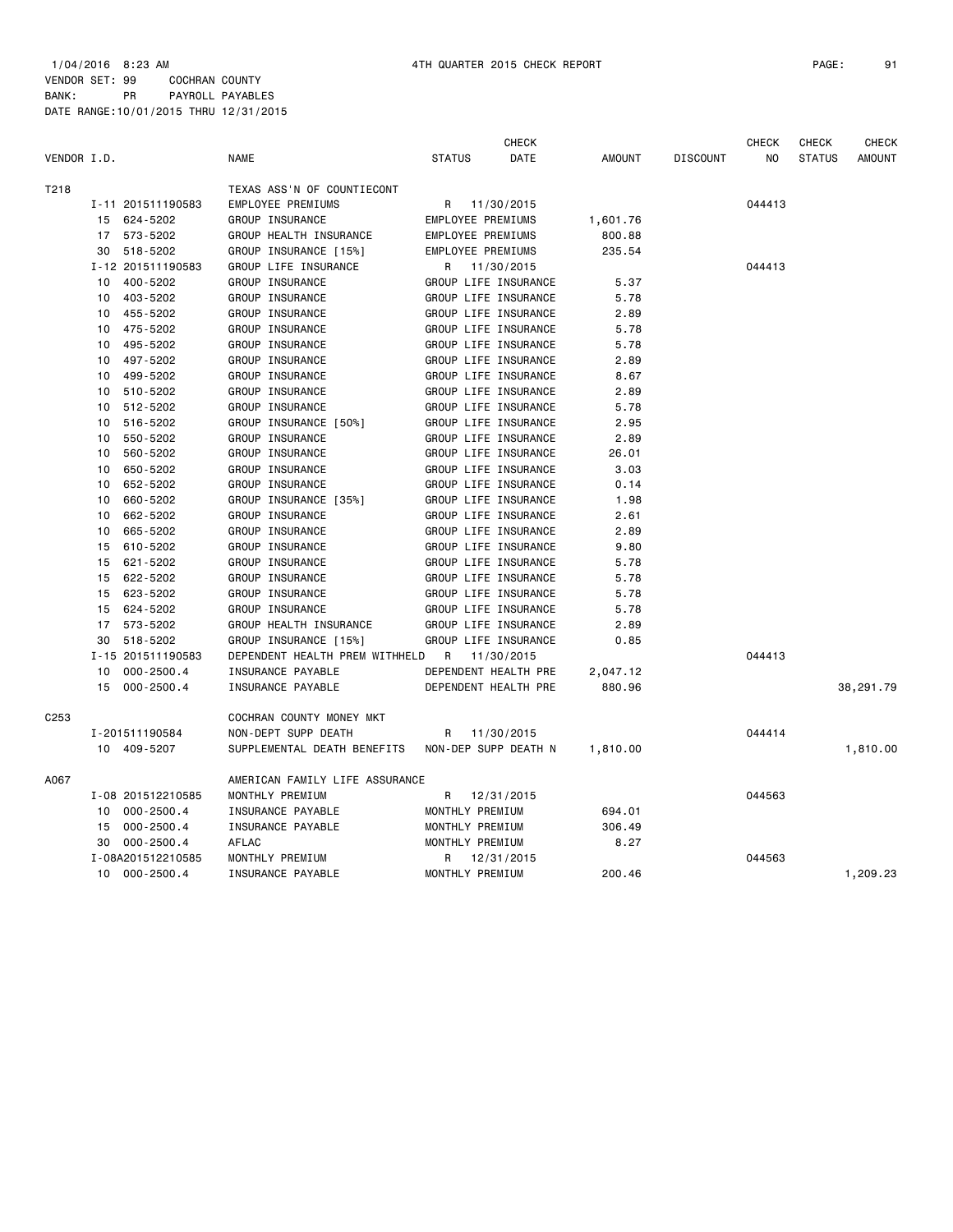|                  |    |                   |                                |                 | <b>CHECK</b>         |          |                 | <b>CHECK</b>   | <b>CHECK</b>  | <b>CHECK</b>  |
|------------------|----|-------------------|--------------------------------|-----------------|----------------------|----------|-----------------|----------------|---------------|---------------|
| VENDOR I.D.      |    |                   | <b>NAME</b>                    | <b>STATUS</b>   | <b>DATE</b>          | AMOUNT   | <b>DISCOUNT</b> | N <sub>O</sub> | <b>STATUS</b> | <b>AMOUNT</b> |
| C091             |    |                   | COMPBENEFITS                   |                 |                      |          |                 |                |               |               |
|                  |    | I-17A201512210585 | VISION MONTHLY PREMIUM         | R               | 12/31/2015           |          |                 | 044564         |               |               |
|                  |    | 10 000-2500.4     | INSURANCE PAYABLE              |                 | VISION MONTHLY PREMI | 44.40    |                 |                |               | 44.40         |
| C <sub>253</sub> |    |                   | COCHRAN COUNTY MONEY MKT       |                 |                      |          |                 |                |               |               |
|                  |    | I-01 201512210585 | RETIREMENT CONTRIBUTIONS       | R               | 12/31/2015           |          |                 | 044565         |               |               |
|                  | 10 | $000 - 2500.3$    | <b>TCDRS PAYABLE</b>           |                 | RETIREMENT CONTRIBUT | 8,614.26 |                 |                |               |               |
|                  | 10 | 400-5203          | RETIREMENT                     |                 | RETIREMENT CONTRIBUT | 1,152.16 |                 |                |               |               |
|                  | 10 | 403-5203          | RETIREMENT                     |                 | RETIREMENT CONTRIBUT | 1,030.83 |                 |                |               |               |
|                  | 10 | 435-5203          | RETIREMENT                     |                 | RETIREMENT CONTRIBUT | 220.51   |                 |                |               |               |
|                  | 10 | 455-5203          | RETIREMENT                     |                 | RETIREMENT CONTRIBUT | 522.85   |                 |                |               |               |
|                  | 10 | 475-5203          | RETIREMENT                     |                 | RETIREMENT CONTRIBUT | 1,333.15 |                 |                |               |               |
|                  | 10 | 476-5203          | RETIREMENT                     |                 | RETIREMENT CONTRIBUT | 224.52   |                 |                |               |               |
|                  | 10 | 490-5203.001      | RETIREMENT                     |                 | RETIREMENT CONTRIBUT | 114.95   |                 |                |               |               |
|                  | 10 | 495-5203          | RETIREMENT                     |                 | RETIREMENT CONTRIBUT | 956.30   |                 |                |               |               |
|                  | 10 | 497-5203          | RETIREMENT                     |                 | RETIREMENT CONTRIBUT | 520.02   |                 |                |               |               |
|                  | 10 | 499-5203          | RETIREMENT                     |                 | RETIREMENT CONTRIBUT | 1,364.47 |                 |                |               |               |
|                  | 10 | 510-5203          | RETIREMENT                     |                 | RETIREMENT CONTRIBUT | 377.00   |                 |                |               |               |
|                  | 10 | 512-5203          | RETIREMENT                     |                 | RETIREMENT CONTRIBUT | 904.66   |                 |                |               |               |
|                  | 10 | 516-5203          | RETIREMENT                     |                 | RETIREMENT CONTRIBUT | 456.50   |                 |                |               |               |
|                  | 10 | 550-5203          | RETIREMENT                     |                 | RETIREMENT CONTRIBUT | 354.17   |                 |                |               |               |
|                  | 10 | 560-5203          | RETIREMENT                     |                 | RETIREMENT CONTRIBUT | 4,908.66 |                 |                |               |               |
|                  | 10 | 650-5203          | RETIREMENT                     |                 | RETIREMENT CONTRIBUT | 391.68   |                 |                |               |               |
|                  | 10 | 652-5203          | RETIREMENT                     |                 | RETIREMENT CONTRIBUT | 22.27    |                 |                |               |               |
|                  | 10 | 660-5203          | RETIREMENT                     |                 | RETIREMENT CONTRIBUT | 306.81   |                 |                |               |               |
|                  | 10 | 662-5203          | RETIREMENT                     |                 | RETIREMENT CONTRIBUT | 413.87   |                 |                |               |               |
|                  | 10 | 665-5203          | RETIREMENT                     |                 | RETIREMENT CONTRIBUT | 422.60   |                 |                |               |               |
|                  | 15 | $000 - 2500.3$    | <b>TCDRS PAYABLE</b>           |                 | RETIREMENT CONTRIBUT | 3,205.05 |                 |                |               |               |
|                  | 15 | 610-5203          | RETIREMENT                     |                 | RETIREMENT CONTRIBUT | 2,261.31 |                 |                |               |               |
|                  | 15 | 621-5203          | RETIREMENT                     |                 | RETIREMENT CONTRIBUT | 902.38   |                 |                |               |               |
|                  | 15 | 622-5203          | RETIREMENT                     |                 | RETIREMENT CONTRIBUT | 931.12   |                 |                |               |               |
|                  | 15 | 623-5203          | RETIREMENT                     |                 | RETIREMENT CONTRIBUT | 933.66   |                 |                |               |               |
|                  | 15 | 624-5203          | RETIREMENT                     |                 | RETIREMENT CONTRIBUT | 923.76   |                 |                |               |               |
|                  | 17 | $000 - 2500.3$    | <b>TCDRS PAYABLE</b>           |                 | RETIREMENT CONTRIBUT | 234.99   |                 |                |               |               |
|                  | 17 | 573-5203          | RETIREMENT                     |                 | RETIREMENT CONTRIBUT | 436.40   |                 |                |               |               |
|                  | 30 | $000 - 2500.3$    | <b>TCDRS</b>                   |                 | RETIREMENT CONTRIBUT | 70.81    |                 |                |               |               |
|                  | 30 | 518-5203          | RETIREMENT                     |                 | RETIREMENT CONTRIBUT | 131.48   |                 |                |               | 34,643.20     |
| C300             |    |                   | COCHRAN COUNTY SCHOOLS FEDERAL |                 |                      |          |                 |                |               |               |
|                  |    | I-18A201512210585 | MONTHLY PREMUIM                | R               | 12/31/2015           |          |                 | 044566         |               |               |
|                  | 10 | $000 - 2500.4$    | INSURANCE PAYABLE              | MONTHLY PREMUIM |                      | 8,505.29 |                 |                |               |               |
|                  | 15 | $000 - 2500.4$    | INSURANCE PAYABLE              | MONTHLY PREMUIM |                      | 2,676.34 |                 |                |               |               |
|                  | 30 | $000 - 2500.4$    | AFLAC                          | MONTHLY PREMUIM |                      | 62.76    |                 |                |               | 11,244.39     |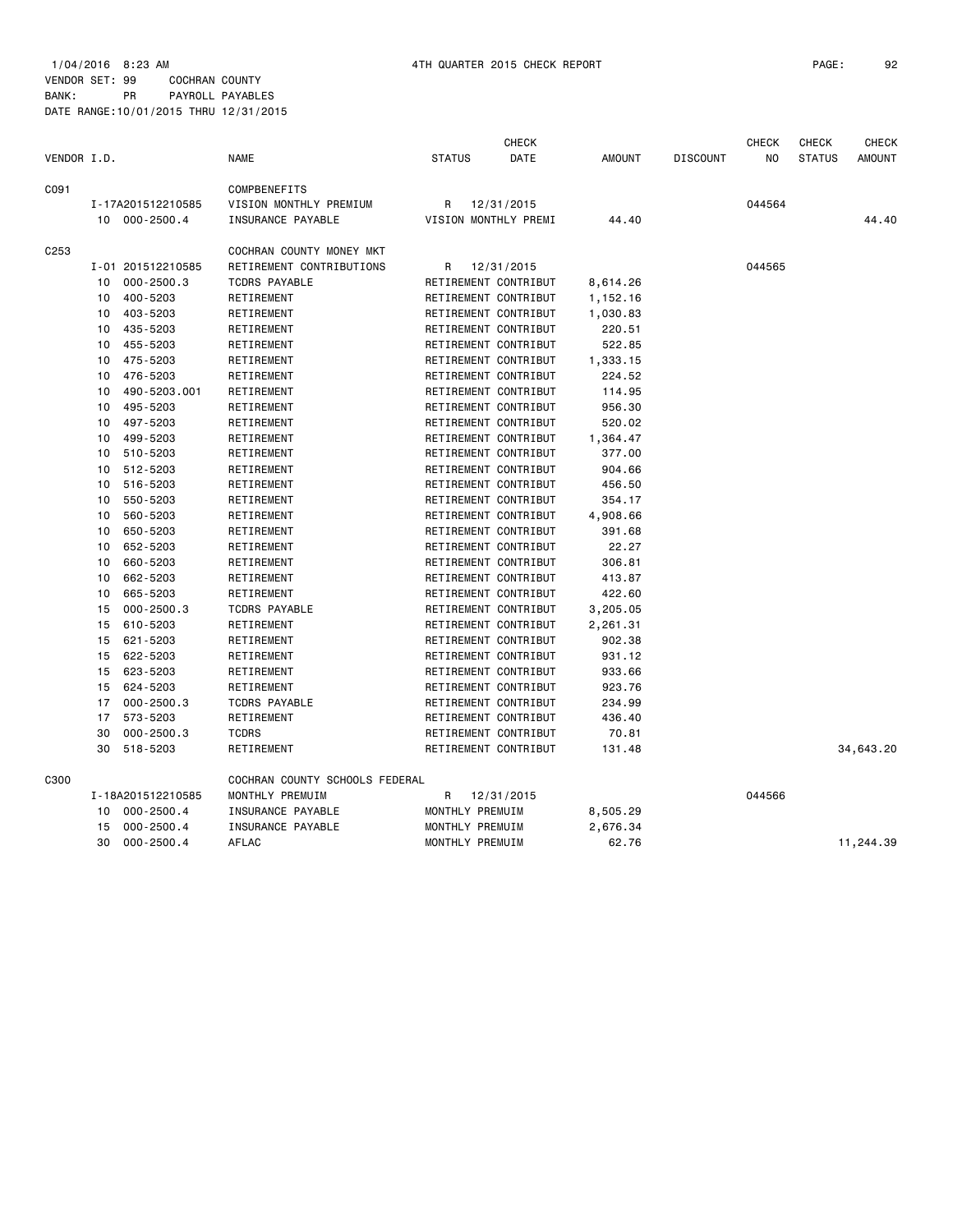1/04/2016 8:23 AM 4TH QUARTER 2015 CHECK REPORT PAGE: 93 VENDOR SET: 99 COCHRAN COUNTY BANK: PR PAYROLL PAYABLES DATE RANGE:10/01/2015 THRU 12/31/2015

| VENDOR I.D. |                            | <b>NAME</b>                        | <b>CHECK</b><br><b>STATUS</b><br>DATE | AMOUNT           | <b>DISCOUNT</b> | <b>CHECK</b><br>NO | <b>CHECK</b><br><b>STATUS</b> | CHECK<br><b>AMOUNT</b> |
|-------------|----------------------------|------------------------------------|---------------------------------------|------------------|-----------------|--------------------|-------------------------------|------------------------|
| N017        |                            | NATIONAL FARM LIFE                 |                                       |                  |                 |                    |                               |                        |
|             | I-05 201512210585          | NFL PREMIUM                        | R 12/31/2015                          |                  |                 | 044567             |                               |                        |
|             | 10 000-2500.4              | INSURANCE PAYABLE                  | NFL PREMIUM                           | 251.81           |                 |                    |                               |                        |
|             | 15 000-2500.4              | INSURANCE PAYABLE                  | NFL PREMIUM                           | 25.28            |                 |                    |                               |                        |
|             | I-05A201512210585          | AFTER TAX PREM                     | 12/31/2015<br>R                       |                  |                 | 044567             |                               |                        |
|             | 10 000-2500.4              | INSURANCE PAYABLE                  | AFTER TAX PREM                        | 114.21           |                 |                    |                               |                        |
|             | 15 000-2500.4              | INSURANCE PAYABLE                  | AFTER TAX PREM                        | 93.82            |                 |                    |                               | 485.12                 |
| N060        |                            | NATIONWIDE RETIREMENT SOL          |                                       |                  |                 |                    |                               |                        |
|             | I-04 201512210585          | DEFERRED COMP WITHHELD             | 12/31/2015<br>R                       |                  |                 | 044568             |                               |                        |
|             | 10 000-2500.7              | PEBSCO DEF COMP PAYABLE            | DEFERRED COMP WITHHE                  | 2,801.00         |                 |                    |                               |                        |
|             | 15 000-2500.7              | PEBSCO DEF COMP PAYABLE            | DEFERRED COMP WITHHE                  | 25.00            |                 |                    |                               | 2,826.00               |
| N081        |                            | NATIONAL FAMILY CARE LIFE INSU     |                                       |                  |                 |                    |                               |                        |
|             | I-21 201512210585          | NATIONAL FAMILY CARE               | R<br>12/31/2015                       |                  |                 | 044569             |                               |                        |
|             | 10 000-2500.4              | INSURANCE PAYABLE                  | NATIONAL FAMILY CARE                  | 104.00           |                 |                    |                               | 104.00                 |
| P187        |                            | COCHRAN COUNTY PAYROLL TA          |                                       |                  |                 |                    |                               |                        |
|             | I-T1 201512210585          | FEDERAL INCOME TAX W/H             | R 12/31/2015                          |                  |                 | 044570             |                               |                        |
|             | 10<br>000-2500.1           | WITHHOLDING TAX PAYABLE            | FEDERAL INCOME TAX W                  | 11,901.93        |                 |                    |                               |                        |
|             | 000-2500.1<br>15           | WITHHOLDING TAX PAYABLE            | FEDERAL INCOME TAX W                  | 4,473.32         |                 |                    |                               |                        |
|             | 17 000-2500.1              | WITHHOLDING TAX PAYABLE            | FEDERAL INCOME TAX W                  | 291.57           |                 |                    |                               |                        |
|             | 30 000-2500.1              | FEDERAL WITHOLDING                 | FEDERAL INCOME TAX W                  | 138.19           |                 |                    |                               |                        |
|             | I-T3 201512210585          | FICA TAX                           | R 12/31/2015                          |                  |                 | 044570             |                               |                        |
|             | $000 - 2500.2$<br>10       | FICA PAYABLE                       | FICA TAX                              | 7,508.47         |                 |                    |                               |                        |
|             | 400-5201<br>10             | SOCIAL SECURITY                    | FICA TAX                              | 549.49           |                 |                    |                               |                        |
|             | 10<br>403-5201             | SOCIAL SECURITY                    | FICA TAX                              | 422.95           |                 |                    |                               |                        |
|             | 435-5201<br>10             | SOCIAL SECURITY                    | FICA TAX                              | 105.17           |                 |                    |                               |                        |
|             | 455-5201<br>10             | SOCIAL SECURITY                    | FICA TAX                              | 249.36           |                 |                    |                               |                        |
|             | 475-5201<br>10             | SOCIAL SECURITY                    | FICA TAX                              | 635.81           |                 |                    |                               |                        |
|             | 476-5201<br>10             | SOCIAL SECURITY                    | FICA TAX                              | 107.08           |                 |                    |                               |                        |
|             | 490-5201.001<br>10         | SOCIAL SECURITY FICA               | <b>FICA TAX</b>                       | 54.82            |                 |                    |                               |                        |
|             | 495-5201<br>10             | SOCIAL SECURITY                    | FICA TAX                              | 456.09           |                 |                    |                               |                        |
|             | 497-5201<br>10<br>499-5201 | SOCIAL SECURITY                    | FICA TAX<br>FICA TAX                  | 248.01           |                 |                    |                               |                        |
|             | 10<br>10                   | SOCIAL SECURITY                    |                                       | 643.98           |                 |                    |                               |                        |
|             | 510-5201<br>512-5201<br>10 | SOCIAL SECURITY<br>SOCIAL SECURITY | FICA TAX<br>FICA TAX                  | 179.80<br>415.00 |                 |                    |                               |                        |
|             | 516-5201<br>10             | SOCIAL SECURITY                    | FICA TAX                              | 219.33           |                 |                    |                               |                        |
|             | 550-5201<br>10             | SOCIAL SECURITY                    | FICA TAX                              | 129.94           |                 |                    |                               |                        |
|             | 560-5201<br>10             | SOCIAL SECURITY                    | FICA TAX                              | 2,286.50         |                 |                    |                               |                        |
|             | 650-5201<br>10             | SOCIAL SECURITY                    | FICA TAX                              | 186.80           |                 |                    |                               |                        |
|             | 652-5201<br>10             | SOCIAL SECURITY                    | FICA TAX                              | 10.62            |                 |                    |                               |                        |
|             | 660-5201<br>10             | SOCIAL SECURITY                    | FICA TAX                              | 147.37           |                 |                    |                               |                        |
|             | 662-5201<br>10             | SOCIAL SECURITY                    | FICA TAX                              | 197.39           |                 |                    |                               |                        |
|             | 665-5201<br>10             | SOCIAL SECURITY                    | FICA TAX                              | 262.97           |                 |                    |                               |                        |
|             | $000 - 2500.2$<br>15       | FICA PAYABLE                       | FICA TAX                              | 2,763.57         |                 |                    |                               |                        |
|             | 610-5201<br>15             | SOCIAL SECURITY                    | FICA TAX                              | 1,078.48         |                 |                    |                               |                        |
|             | 15<br>621-5201             | SOCIAL SECURITY                    | FICA TAX                              | 430.36           |                 |                    |                               |                        |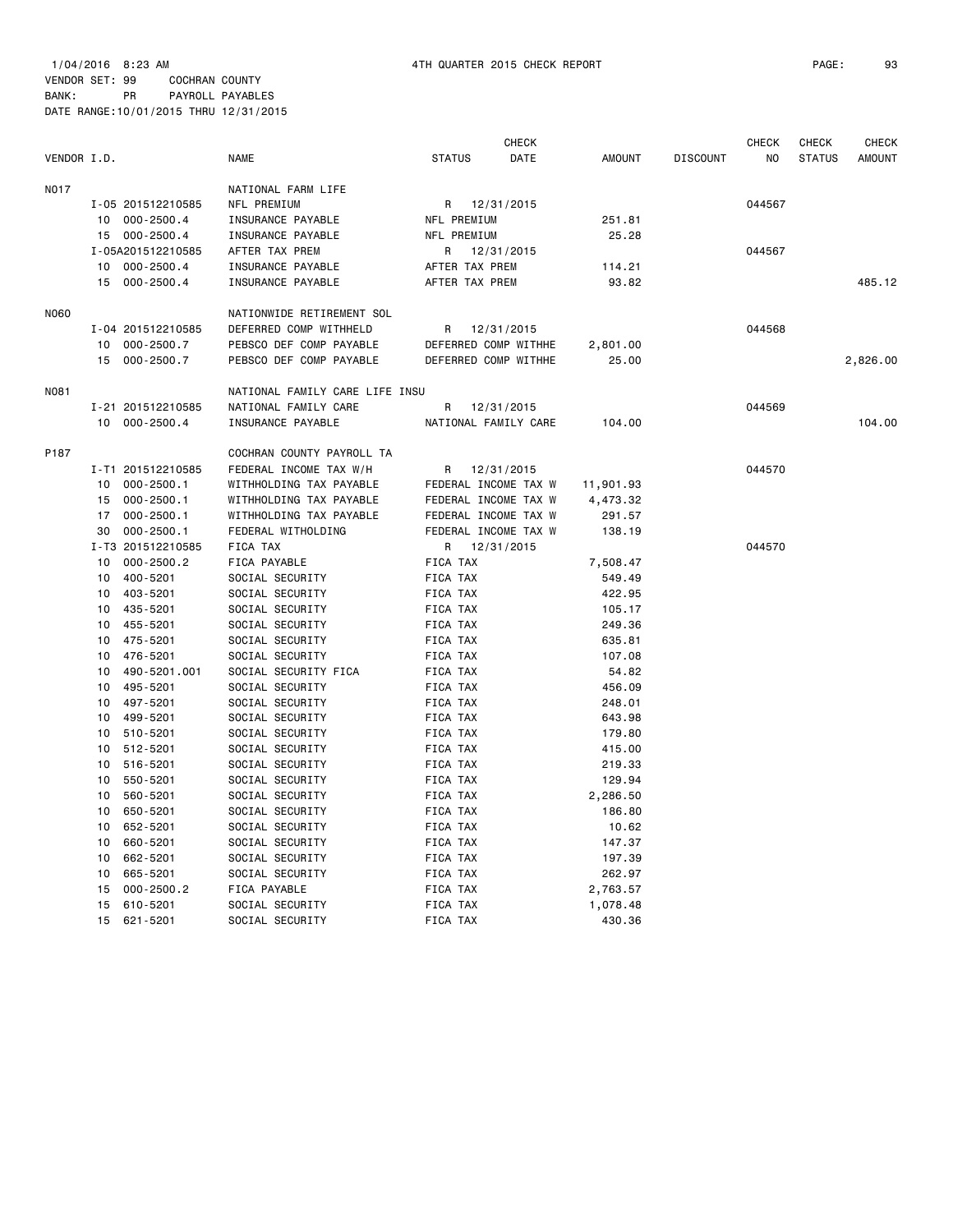1/04/2016 8:23 AM 4TH QUARTER 2015 CHECK REPORT PAGE: 94 VENDOR SET: 99 COCHRAN COUNTY

|             |    |                   |                            |                   | <b>CHECK</b> |               |                 | <b>CHECK</b> | <b>CHECK</b>  | <b>CHECK</b>  |
|-------------|----|-------------------|----------------------------|-------------------|--------------|---------------|-----------------|--------------|---------------|---------------|
| VENDOR I.D. |    |                   | <b>NAME</b>                | <b>STATUS</b>     | DATE         | <b>AMOUNT</b> | <b>DISCOUNT</b> | NO           | <b>STATUS</b> | <b>AMOUNT</b> |
| P187        |    |                   | COCHRAN COUNTY PAYROLLCONT |                   |              |               |                 |              |               |               |
|             |    | I-T3 201512210585 | FICA TAX                   | R                 | 12/31/2015   |               |                 | 044570       |               |               |
|             |    | 15 622-5201       | SOCIAL SECURITY            | FICA TAX          |              | 438.96        |                 |              |               |               |
|             | 15 | 623-5201          | SOCIAL SECURITY            | FICA TAX          |              | 442.46        |                 |              |               |               |
|             | 15 | 624-5201          | SOCIAL SECURITY            | FICA TAX          |              | 373.31        |                 |              |               |               |
|             | 17 | $000 - 2500.2$    | FICA PAYABLE               | FICA TAX          |              | 211.29        |                 |              |               |               |
|             | 17 | 573-5201          | SOCIAL SECURITY            | FICA TAX          |              | 211.29        |                 |              |               |               |
|             | 30 | $000 - 2500.2$    | <b>FICA</b>                | FICA TAX          |              | 63.15         |                 |              |               |               |
|             | 30 | 518-5201          | SOCIAL SECURITY            | FICA TAX          |              | 63.14         |                 |              |               |               |
|             |    | I-T4 201512210585 | MEDICARE TAX               | R                 | 12/31/2015   |               |                 | 044570       |               |               |
|             | 10 | $000 - 2500.2$    | FICA PAYABLE               | MEDICARE TAX      |              | 1,755.97      |                 |              |               |               |
|             | 10 | 400-5201          | SOCIAL SECURITY            | MEDICARE TAX      |              | 128.51        |                 |              |               |               |
|             | 10 | 403-5201          | SOCIAL SECURITY            | MEDICARE TAX      |              | 98.92         |                 |              |               |               |
|             | 10 | 435-5201          | SOCIAL SECURITY            | MEDICARE TAX      |              | 24.59         |                 |              |               |               |
|             | 10 | 455-5201          | SOCIAL SECURITY            | MEDICARE TAX      |              | 58.32         |                 |              |               |               |
|             | 10 | 475-5201          | SOCIAL SECURITY            | MEDICARE TAX      |              | 148.69        |                 |              |               |               |
|             | 10 | 476-5201          | SOCIAL SECURITY            | MEDICARE TAX      |              | 25.04         |                 |              |               |               |
|             | 10 | 490-5201.001      | SOCIAL SECURITY FICA       | MEDICARE TAX      |              | 12.82         |                 |              |               |               |
|             | 10 | 495-5201          | SOCIAL SECURITY            | MEDICARE TAX      |              | 106.67        |                 |              |               |               |
|             | 10 | 497-5201          | SOCIAL SECURITY            | MEDICARE TAX      |              | 58.00         |                 |              |               |               |
|             | 10 | 499-5201          | SOCIAL SECURITY            | MEDICARE TAX      |              | 150.61        |                 |              |               |               |
|             | 10 | 510-5201          | SOCIAL SECURITY            | MEDICARE TAX      |              | 42.05         |                 |              |               |               |
|             | 10 | 512-5201          | SOCIAL SECURITY            | MEDICARE TAX      |              | 97.06         |                 |              |               |               |
|             | 10 | 516-5201          | SOCIAL SECURITY            | MEDICARE TAX      |              | 51.30         |                 |              |               |               |
|             | 10 | 550-5201          | SOCIAL SECURITY            | MEDICARE TAX      |              | 30.39         |                 |              |               |               |
|             | 10 | 560-5201          | SOCIAL SECURITY            | MEDICARE TAX      |              | 534.72        |                 |              |               |               |
|             | 10 | 650-5201          | SOCIAL SECURITY            | MEDICARE TAX      |              | 43.68         |                 |              |               |               |
|             | 10 | 652-5201          | SOCIAL SECURITY            | MEDICARE TAX      |              | 2.48          |                 |              |               |               |
|             | 10 | 660-5201          | SOCIAL SECURITY            | MEDICARE TAX      |              | 34.47         |                 |              |               |               |
|             | 10 | 662-5201          | SOCIAL SECURITY            | MEDICARE TAX      |              | 46.17         |                 |              |               |               |
|             | 10 | 665-5201          | SOCIAL SECURITY            | MEDICARE TAX      |              | 61.50         |                 |              |               |               |
|             | 15 | $000 - 2500.2$    | FICA PAYABLE               | MEDICARE TAX      |              | 646.32        |                 |              |               |               |
|             | 15 | 610-5201          | SOCIAL SECURITY            | MEDICARE TAX      |              | 252.21        |                 |              |               |               |
|             | 15 | 621-5201          | SOCIAL SECURITY            | MEDICARE TAX      |              | 100.65        |                 |              |               |               |
|             | 15 | 622-5201          | SOCIAL SECURITY            | MEDICARE TAX      |              | 102.66        |                 |              |               |               |
|             | 15 | 623-5201          | SOCIAL SECURITY            | MEDICARE TAX      |              | 103.48        |                 |              |               |               |
|             | 15 | 624-5201          | SOCIAL SECURITY            | MEDICARE TAX      |              | 87.31         |                 |              |               |               |
|             | 17 | $000 - 2500.2$    | FICA PAYABLE               | MEDICARE TAX      |              | 49.42         |                 |              |               |               |
|             | 17 | 573-5201          | SOCIAL SECURITY            | MEDICARE TAX      |              | 49.42         |                 |              |               |               |
|             | 30 | $000 - 2500.2$    | <b>FICA</b>                | MEDICARE TAX      |              | 14.77         |                 |              |               |               |
|             | 30 | 518-5201          | SOCIAL SECURITY            | MEDICARE TAX      |              | 14.76         |                 |              |               | 42,830.93     |
| T218        |    |                   | TEXAS ASS'N OF COUNTIES    |                   |              |               |                 |              |               |               |
|             |    | I-11 201512210585 | EMPLOYEE PREMIUMS          | R                 | 12/31/2015   |               |                 | 044571       |               |               |
|             | 10 | 400-5202          | GROUP INSURANCE            | EMPLOYEE PREMIUMS |              | 1,490.30      |                 |              |               |               |
|             | 10 | 403-5202          | GROUP INSURANCE            | EMPLOYEE PREMIUMS |              | 1,601.76      |                 |              |               |               |
|             | 10 | 455-5202          | GROUP INSURANCE            | EMPLOYEE PREMIUMS |              | 800.88        |                 |              |               |               |
|             | 10 | 475-5202          | GROUP INSURANCE            | EMPLOYEE PREMIUMS |              | 1,601.76      |                 |              |               |               |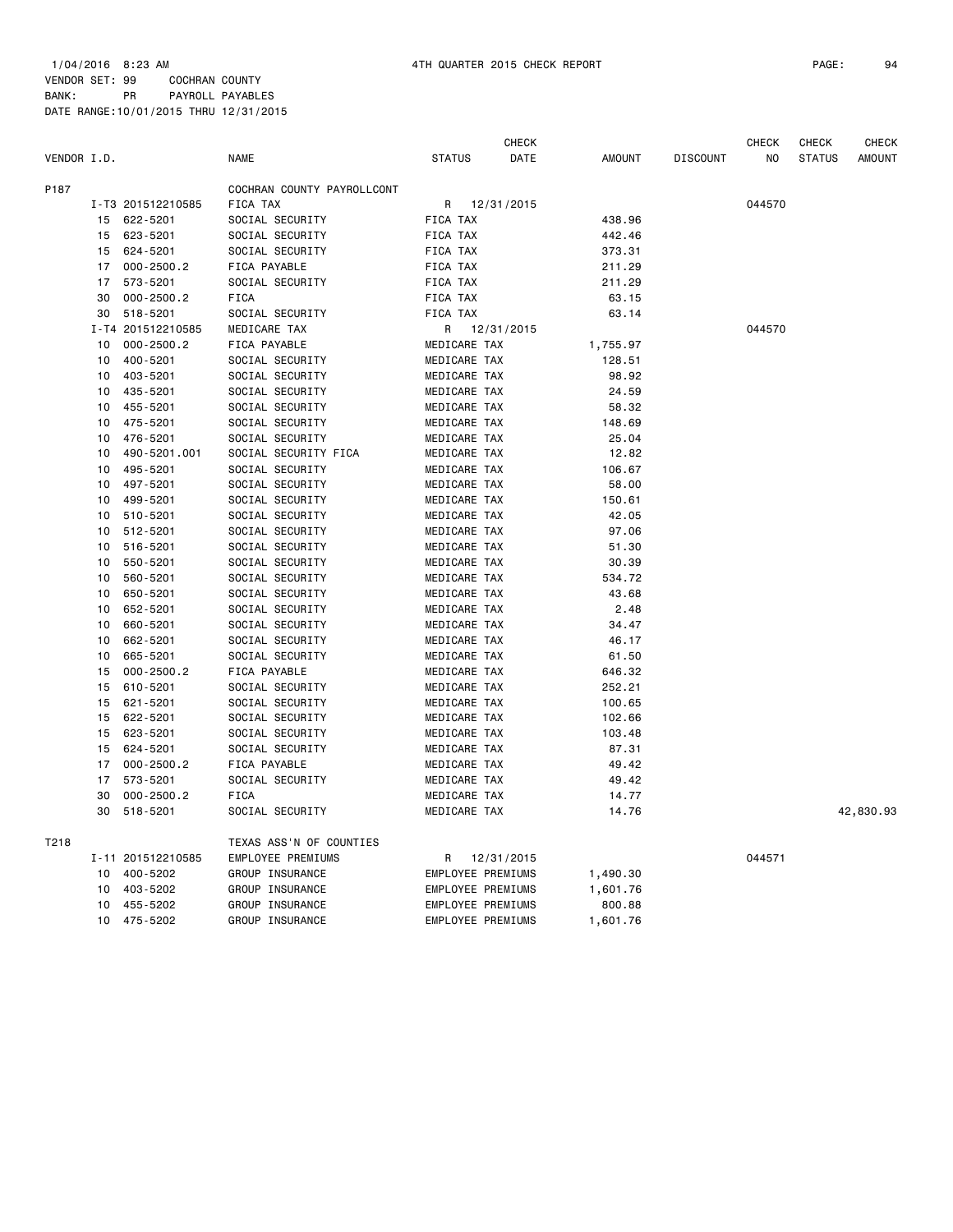|             |    |                   |                                             |                          | CHECK                |               |                 | CHECK  | CHECK         | <b>CHECK</b>  |
|-------------|----|-------------------|---------------------------------------------|--------------------------|----------------------|---------------|-----------------|--------|---------------|---------------|
| VENDOR I.D. |    |                   | <b>NAME</b>                                 | <b>STATUS</b>            | DATE                 | <b>AMOUNT</b> | <b>DISCOUNT</b> | NO     | <b>STATUS</b> | <b>AMOUNT</b> |
| T218        |    |                   | TEXAS ASS'N OF COUNTIECONT                  |                          |                      |               |                 |        |               |               |
|             |    | I-11 201512210585 | EMPLOYEE PREMIUMS                           |                          | R 12/31/2015         |               |                 | 044571 |               |               |
|             | 10 | 495-5202          | GROUP INSURANCE                             | EMPLOYEE PREMIUMS        |                      | 1,601.76      |                 |        |               |               |
|             | 10 | 497-5202          | GROUP INSURANCE                             | <b>EMPLOYEE PREMIUMS</b> |                      | 800.88        |                 |        |               |               |
|             | 10 | 499-5202          | GROUP INSURANCE                             | EMPLOYEE PREMIUMS        |                      | 2,402.64      |                 |        |               |               |
|             | 10 | 510-5202          | GROUP INSURANCE                             | EMPLOYEE PREMIUMS        |                      | 800.88        |                 |        |               |               |
|             | 10 | 512-5202          | GROUP INSURANCE                             | EMPLOYEE PREMIUMS        |                      | 1,601.76      |                 |        |               |               |
|             | 10 | 516-5202          | GROUP INSURANCE [50%]                       | EMPLOYEE PREMIUMS        |                      | 816.61        |                 |        |               |               |
|             | 10 | 550-5202          | GROUP INSURANCE                             | EMPLOYEE PREMIUMS        |                      | 800.88        |                 |        |               |               |
|             | 10 | 560-5202          | GROUP INSURANCE                             | <b>EMPLOYEE PREMIUMS</b> |                      | 7,207.92      |                 |        |               |               |
|             | 10 | 650-5202          | GROUP INSURANCE                             | EMPLOYEE PREMIUMS        |                      | 839.79        |                 |        |               |               |
|             | 10 | 652-5202          | GROUP INSURANCE                             | EMPLOYEE PREMIUMS        |                      | 38.91         |                 |        |               |               |
|             | 10 | 660-5202          | GROUP INSURANCE [35%]                       | EMPLOYEE PREMIUMS        |                      | 549.61        |                 |        |               |               |
|             | 10 | 662-5202          | GROUP INSURANCE                             | EMPLOYEE PREMIUMS        |                      | 723.06        |                 |        |               |               |
|             | 10 | 665-5202          | GROUP INSURANCE                             | EMPLOYEE PREMIUMS        |                      | 800.88        |                 |        |               |               |
|             | 15 | 610-5202          | GROUP INSURANCE                             | EMPLOYEE PREMIUMS        |                      | 3,314.98      |                 |        |               |               |
|             | 15 | 621-5202          | GROUP INSURANCE                             | EMPLOYEE PREMIUMS        |                      | 1,601.76      |                 |        |               |               |
|             | 15 | 622-5202          | GROUP INSURANCE                             | EMPLOYEE PREMIUMS        |                      | 1,601.76      |                 |        |               |               |
|             | 15 | 623-5202          | GROUP INSURANCE                             | EMPLOYEE PREMIUMS        |                      | 1,601.76      |                 |        |               |               |
|             | 15 | 624-5202          | GROUP INSURANCE                             | <b>EMPLOYEE PREMIUMS</b> |                      | 1,601.76      |                 |        |               |               |
|             | 17 | 573-5202          | GROUP HEALTH INSURANCE                      | EMPLOYEE PREMIUMS        |                      | 800.88        |                 |        |               |               |
|             | 30 | 518-5202          | GROUP INSURANCE [15%]                       | EMPLOYEE PREMIUMS        |                      | 235.54        |                 |        |               |               |
|             |    | I-12 201512210585 | GROUP LIFE INSURANCE                        |                          | R 12/31/2015         |               |                 | 044571 |               |               |
|             | 10 | 400-5202          | GROUP INSURANCE                             |                          | GROUP LIFE INSURANCE | 5.37          |                 |        |               |               |
|             | 10 | 403-5202          | GROUP INSURANCE                             |                          | GROUP LIFE INSURANCE | 5.78          |                 |        |               |               |
|             | 10 | 455-5202          | GROUP INSURANCE                             |                          | GROUP LIFE INSURANCE | 2.89          |                 |        |               |               |
|             | 10 | 475-5202          | GROUP INSURANCE                             |                          | GROUP LIFE INSURANCE | 5.78          |                 |        |               |               |
|             | 10 | 495-5202          | GROUP INSURANCE                             |                          | GROUP LIFE INSURANCE | 5.78          |                 |        |               |               |
|             | 10 | 497-5202          | GROUP INSURANCE                             |                          | GROUP LIFE INSURANCE | 2.89          |                 |        |               |               |
|             | 10 | 499-5202          | GROUP INSURANCE                             |                          | GROUP LIFE INSURANCE | 8.67          |                 |        |               |               |
|             | 10 | 510-5202          | GROUP INSURANCE                             |                          | GROUP LIFE INSURANCE | 2.89          |                 |        |               |               |
|             | 10 | 512-5202          | GROUP INSURANCE                             |                          | GROUP LIFE INSURANCE | 5.78          |                 |        |               |               |
|             | 10 | 516-5202          | GROUP INSURANCE [50%]                       |                          | GROUP LIFE INSURANCE | 2.95          |                 |        |               |               |
|             | 10 | 550-5202          | GROUP INSURANCE                             |                          | GROUP LIFE INSURANCE | 2.89          |                 |        |               |               |
|             | 10 | 560-5202          | GROUP INSURANCE                             |                          | GROUP LIFE INSURANCE | 26.01         |                 |        |               |               |
|             | 10 | 650-5202          | GROUP INSURANCE                             |                          | GROUP LIFE INSURANCE | 3.03          |                 |        |               |               |
|             | 10 | 652-5202          | GROUP INSURANCE                             |                          | GROUP LIFE INSURANCE | 0.14          |                 |        |               |               |
|             | 10 | 660-5202          | GROUP INSURANCE [35%]                       |                          | GROUP LIFE INSURANCE | 1.98          |                 |        |               |               |
|             | 10 | 662-5202          | GROUP INSURANCE                             |                          | GROUP LIFE INSURANCE | 2.61          |                 |        |               |               |
|             | 10 | 665-5202          | GROUP INSURANCE                             |                          | GROUP LIFE INSURANCE | 2.89          |                 |        |               |               |
|             | 15 | 610-5202          | GROUP INSURANCE                             |                          | GROUP LIFE INSURANCE | 9.81          |                 |        |               |               |
|             | 15 | 621-5202          | GROUP INSURANCE                             |                          | GROUP LIFE INSURANCE | 5.78          |                 |        |               |               |
|             | 15 | 622-5202          | GROUP INSURANCE                             |                          | GROUP LIFE INSURANCE | 5.78          |                 |        |               |               |
|             | 15 | 623-5202          | GROUP INSURANCE                             |                          | GROUP LIFE INSURANCE | 5.78          |                 |        |               |               |
|             | 15 | 624-5202          | GROUP INSURANCE                             |                          | GROUP LIFE INSURANCE | 5.78          |                 |        |               |               |
|             | 17 | 573-5202          | GROUP HEALTH INSURANCE                      |                          | GROUP LIFE INSURANCE | 2.89          |                 |        |               |               |
|             | 30 | 518-5202          | GROUP INSURANCE [15%]                       |                          | GROUP LIFE INSURANCE | 0.85          |                 |        |               |               |
|             |    | I-15 201512210585 | DEPENDENT HEALTH PREM WITHHELD R 12/31/2015 |                          |                      |               |                 | 044571 |               |               |
|             |    |                   |                                             |                          |                      |               |                 |        |               |               |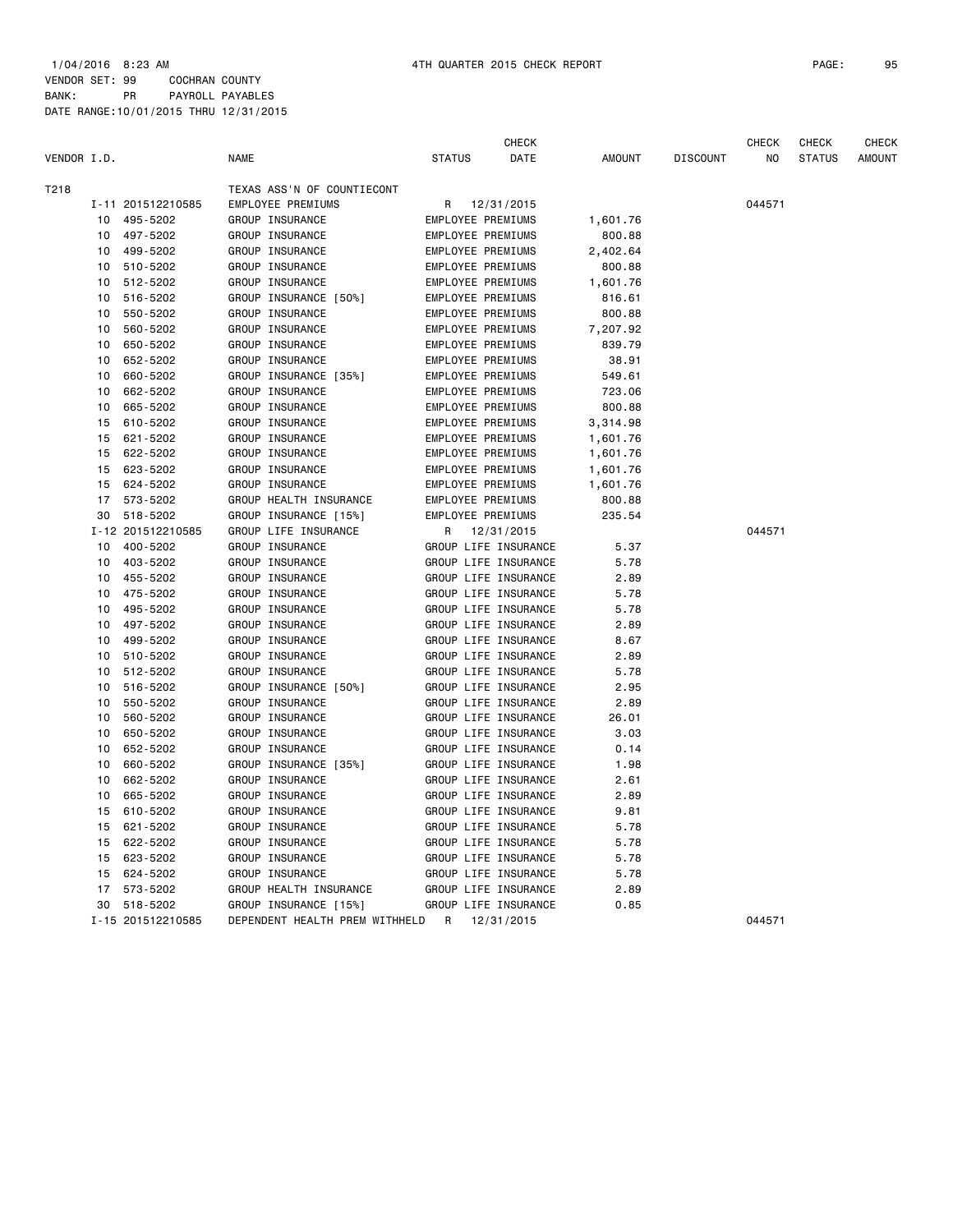1/04/2016 8:23 AM 4TH QUARTER 2015 CHECK REPORT PAGE: 96 VENDOR SET: 99 COCHRAN COUNTY BANK: PR PAYROLL PAYABLES DATE RANGE:10/01/2015 THRU 12/31/2015

| VENDOR I.D.      |    |                   | <b>NAME</b>                                                  | <b>STATUS</b> | <b>CHECK</b><br>DATE | AMOUNT         | <b>DISCOUNT</b>  | <b>CHECK</b><br>N <sub>O</sub> | <b>CHECK</b><br><b>STATUS</b> | <b>CHECK</b><br><b>AMOUNT</b> |
|------------------|----|-------------------|--------------------------------------------------------------|---------------|----------------------|----------------|------------------|--------------------------------|-------------------------------|-------------------------------|
| T218             |    | I-15 201512210585 | TEXAS ASS'N OF COUNTIECONT<br>DEPENDENT HEALTH PREM WITHHELD | R             | 12/31/2015           |                |                  | 044571                         |                               |                               |
|                  | 10 | $000 - 2500.4$    | INSURANCE PAYABLE                                            |               | DEPENDENT HEALTH PRE | 2,047.12       |                  |                                |                               |                               |
|                  | 15 | $000 - 2500.4$    | INSURANCE PAYABLE                                            |               | DEPENDENT HEALTH PRE | 880.96         |                  |                                |                               | 38,291.80                     |
| C <sub>253</sub> |    |                   | COCHRAN COUNTY MONEY MKT                                     |               |                      |                |                  |                                |                               |                               |
|                  |    | I-201512210586    | NON-DEPT SUPP DEATH                                          | R             | 12/31/2015           |                |                  | 044572                         |                               |                               |
|                  |    | 10 409-5207       | SUPPLEMENTAL DEATH BENEFITS                                  |               | NON-DEPT SUPP DEATH  | 1,836.09       |                  |                                |                               | 1,836.09                      |
|                  |    |                   |                                                              |               |                      |                |                  |                                |                               |                               |
|                  |    | * * TOTALS * *    | NO                                                           |               |                      | INVOICE AMOUNT | <b>DISCOUNTS</b> |                                |                               | CHECK AMOUNT                  |
|                  |    | REGULAR CHECKS:   | 32                                                           |               |                      | 398, 337.27    |                  | 0.00                           |                               | 398, 337.27                   |
|                  |    | HAND CHECKS:      | 0                                                            |               |                      | 0.00           |                  | 0.00                           |                               | 0.00                          |
|                  |    | DRAFTS:           | 0                                                            |               |                      | 0.00           |                  | 0.00                           |                               | 0.00                          |
|                  |    | EFT:              | 0                                                            |               |                      | 0.00           |                  | 0.00                           |                               | 0.00                          |
|                  |    | NON CHECKS:       | 0                                                            |               |                      | 0.00           |                  | 0.00                           |                               | 0.00                          |
|                  |    | VOID CHECKS:      | 0 VOID DEBITS                                                |               | 0.00                 |                |                  |                                |                               |                               |
|                  |    |                   | VOID CREDITS                                                 |               | 0.00                 | 0.00           |                  | 0.00                           |                               |                               |

TOTAL ERRORS: 0

| . . |  |
|-----|--|
|     |  |

| 10              | $000 - 2500.1$ | WITHHOLDING TAX PAYABLE     | 34,814.72 |
|-----------------|----------------|-----------------------------|-----------|
| 10              | $000 - 2500.2$ | FICA PAYABLE                | 27,477.82 |
| 10              | $000 - 2500.3$ | <b>TCDRS PAYABLE</b>        | 25,505.44 |
| 10              | $000 - 2500.4$ | INSURANCE PAYABLE           | 35,882.30 |
| 10              | 000-2500.7     | PEBSCO DEF COMP PAYABLE     | 8,403.00  |
| 10              | $000 - 2500.8$ | CHILD SUPPORT PAYABLE       | 160.00    |
| 10              | 400-5201       | SOCIAL SECURITY             | 2,045.86  |
| 10              | 400-5202       | GROUP INSURANCE             | 4,487.01  |
| 10              | 400-5203       | RETIREMENT                  | 3,476.63  |
| 10              | 403-5201       | SOCIAL SECURITY             | 1,597.16  |
| 10              | 403-5202       | GROUP INSURANCE             | 4,822.62  |
| 10              | 403-5203       | RETIREMENT                  | 3,146.07  |
| 10              | 409-5207       | SUPPLEMENTAL DEATH BENEFITS | 5,458.24  |
| 10              | 435-5201       | SOCIAL SECURITY             | 389.28    |
| 10              | 435-5203       | RETIREMENT                  | 661.53    |
| 10              | 455-5201       | SOCIAL SECURITY             | 958.97    |
| 10              | 455-5202       | GROUP INSURANCE             | 2,411.31  |
| 10 <sup>1</sup> | 455-5203       | RETIREMENT                  | 1,629.62  |
| 10              | 475-5201       | SOCIAL SECURITY             | 2,411.14  |
| 10              | 475-5202       | GROUP INSURANCE             | 4,822.62  |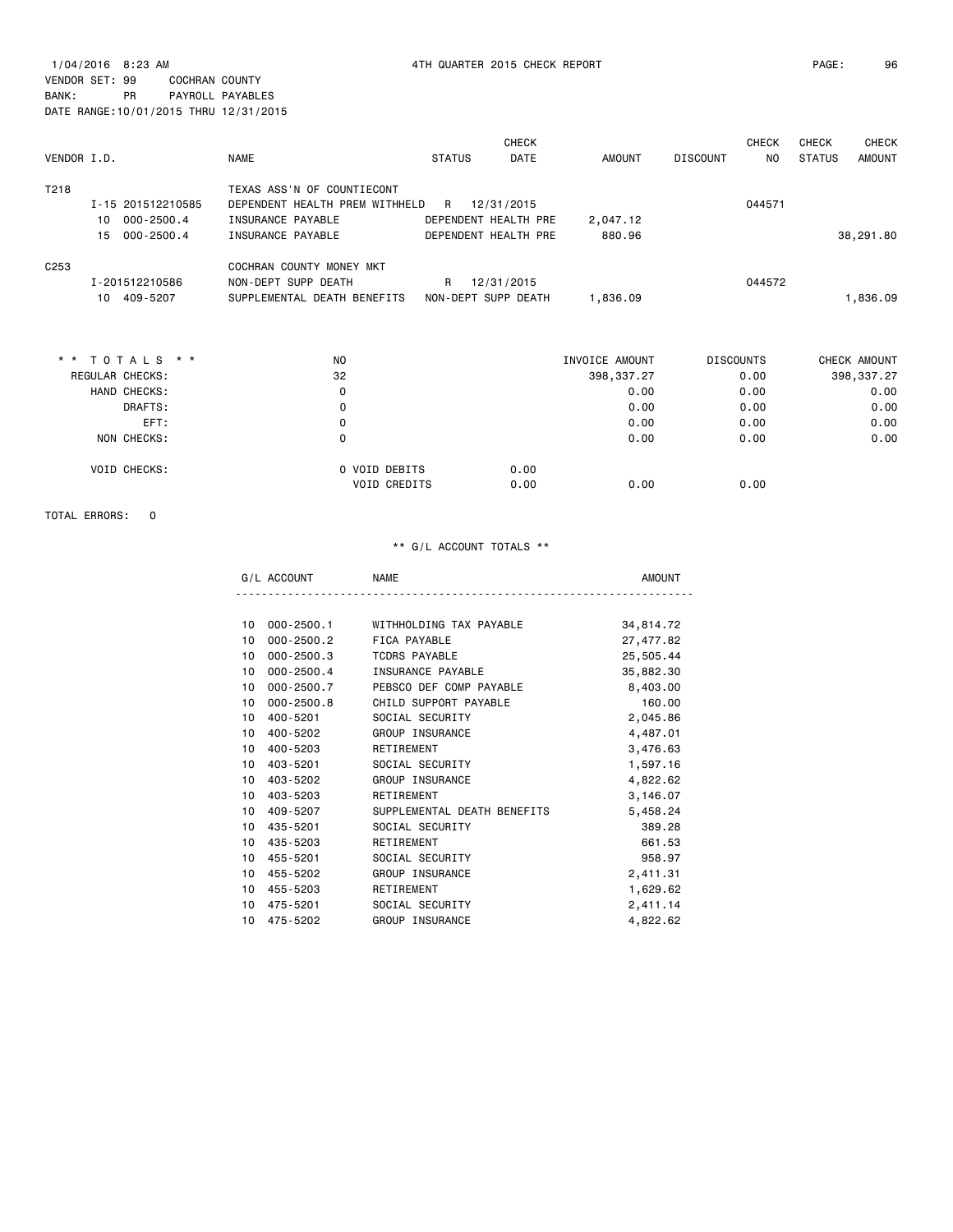|    | G/L ACCOUNT  | <b>NAME</b>           | AMOUNT     |
|----|--------------|-----------------------|------------|
|    |              |                       |            |
| 10 | 475-5203     | RETIREMENT            | 4,013.01   |
| 10 | 476-5201     | SOCIAL SECURITY       | 396.36     |
| 10 | 476-5203     | RETIREMENT            | 673.56     |
| 10 | 490-5201.001 | SOCIAL SECURITY FICA  | 240.91     |
| 10 | 490-5203.001 | RETIREMENT            | 409.41     |
| 10 | 495-5201     | SOCIAL SECURITY       | 1,688.28   |
| 10 | 495-5202     | GROUP INSURANCE       | 4,822.62   |
| 10 | 495-5203     | RETIREMENT            | 2,868.90   |
| 10 | 497-5201     | SOCIAL SECURITY       | 918.03     |
| 10 | 497-5202     | GROUP INSURANCE       | 2,411.31   |
| 10 | 497-5203     | RETIREMENT            | 1,560.06   |
| 10 | 499-5201     | SOCIAL SECURITY       | 2,380.56   |
| 10 | 499-5202     | GROUP INSURANCE       | 7,233.93   |
| 10 | 499-5203     | RETIREMENT            | 4,087.94   |
| 10 | 510-5201     | SOCIAL SECURITY       | 653.77     |
| 10 | 510-5202     | GROUP INSURANCE       | 2,411.31   |
| 10 | 510-5203     | RETIREMENT            | 1,110.99   |
| 10 | 512-5201     | SOCIAL SECURITY       | 1,513.29   |
| 10 | 512-5202     | GROUP INSURANCE       | 4,822.62   |
| 10 | 512-5203     | RETIREMENT            | 2,675.10   |
| 10 | 516-5201     | SOCIAL SECURITY       | 813.28     |
| 10 | 516-5202     | GROUP INSURANCE [50%] | 2,458.68   |
| 10 | 516-5203     | RETIREMENT            | 1,369.50   |
| 10 | 550-5201     | SOCIAL SECURITY       | 480.99     |
| 10 | 550-5202     | GROUP INSURANCE       | 2,411.31   |
| 10 | 550-5203     | RETIREMENT            | 1,062.51   |
| 10 | 560-5201     | SOCIAL SECURITY       | 7,965.87   |
| 10 | 560-5202     | GROUP INSURANCE       | 21,701.79  |
| 10 | 560-5203     | RETIREMENT            | 13,880.07  |
| 10 | 650-5201     | SOCIAL SECURITY       | 733.16     |
| 10 | 650-5202     | GROUP INSURANCE       | 2,528.46   |
| 10 | 650-5203     | RETIREMENT            | 1,245.93   |
| 10 | 652-5201     | SOCIAL SECURITY       | 39.30      |
| 10 | 652-5202     | GROUP INSURANCE       | 117.15     |
| 10 | 652-5203     | RETIREMENT            | 66.81      |
| 10 | 660-5201     | SOCIAL SECURITY       | 546.41     |
| 10 | 660-5202     | GROUP INSURANCE [35%] | 1,654.77   |
| 10 | 660-5203     | RETIREMENT            | 920.43     |
| 10 | 662-5201     | SOCIAL SECURITY       | 730.68     |
| 10 | 662-5202     | GROUP INSURANCE       | 2,177.01   |
| 10 | 662-5203     | RETIREMENT            | 1,241.61   |
| 10 | 665-5201     | SOCIAL SECURITY       | 974.55     |
| 10 | 665-5202     | GROUP INSURANCE       | 2,411.31   |
| 10 | 665-5203     | RETIREMENT            | 1,267.80   |
|    |              | *** FUND TOTAL ***    | 286,252.68 |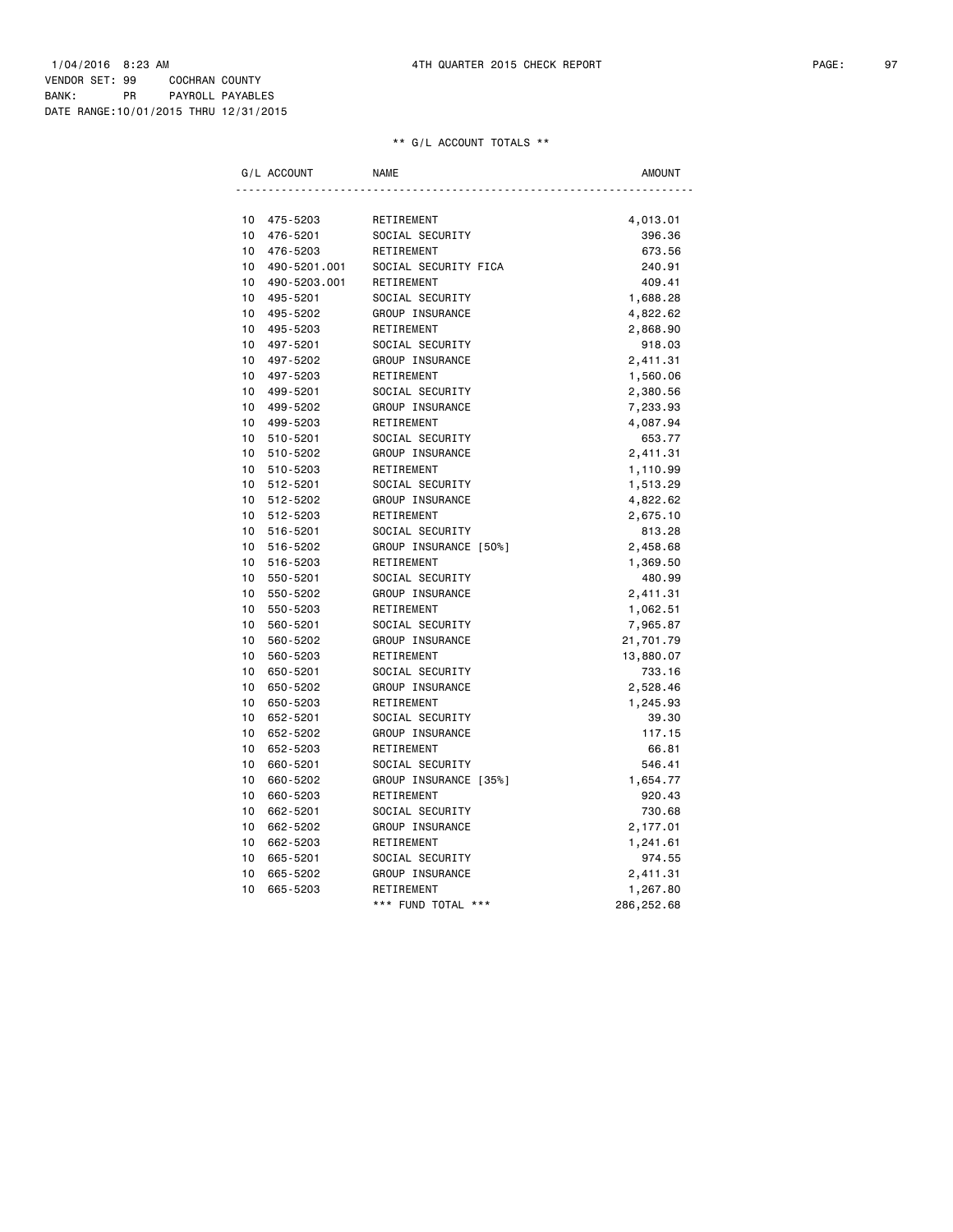|                |          |    | G/L ACCOUNT   | <b>NAME</b>             | AMOUNT         |                  |              |
|----------------|----------|----|---------------|-------------------------|----------------|------------------|--------------|
|                |          |    |               |                         |                |                  |              |
|                |          |    | 15 000-2500.1 | WITHHOLDING TAX PAYABLE | 13,422.55      |                  |              |
|                |          | 15 | 000-2500.2    | FICA PAYABLE            | 10,289.63      |                  |              |
|                |          |    | 15 000-2500.3 | <b>TCDRS PAYABLE</b>    | 9,616.44       |                  |              |
|                |          | 15 | 000-2500.4    | INSURANCE PAYABLE       | 11,948.19      |                  |              |
|                |          | 15 | 000-2500.7    | PEBSCO DEF COMP PAYABLE | 75.00          |                  |              |
|                |          | 15 | 610-5201      | SOCIAL SECURITY         | 3,995.13       |                  |              |
|                |          |    | 15 610-5202   | GROUP INSURANCE         | 9,974.35       |                  |              |
|                |          | 15 | 610-5203      | RETIREMENT              | 6,789.13       |                  |              |
|                |          | 15 | 621-5201      | SOCIAL SECURITY         | 1,624.36       |                  |              |
|                |          |    | 15 621-5202   | GROUP INSURANCE         | 4,822.62       |                  |              |
|                |          |    | 15 621-5203   | RETIREMENT              | 2,707.14       |                  |              |
|                |          |    | 15 622-5201   | SOCIAL SECURITY         | 1,623.20       |                  |              |
|                |          |    | 15 622-5202   | GROUP INSURANCE         | 4,822.62       |                  |              |
|                |          |    | 15 622-5203   | RETIREMENT              | 2,790.56       |                  |              |
|                |          |    | 15 623-5201   | SOCIAL SECURITY         | 1,665.05       |                  |              |
|                |          |    | 15 623-5202   | GROUP INSURANCE         | 4,822.62       |                  |              |
|                |          |    | 15 623-5203   | RETIREMENT              | 2,800.98       |                  |              |
|                |          |    | 15 624-5201   | SOCIAL SECURITY         | 1,381.86       |                  |              |
|                |          |    | 15 624-5202   | GROUP INSURANCE         | 4,822.62       |                  |              |
|                |          |    | 15 624-5203   | RETIREMENT              | 2,771.28       |                  |              |
|                |          |    |               | *** FUND TOTAL ***      | 102,765.33     |                  |              |
|                |          |    | 17 000-2500.1 | WITHHOLDING TAX PAYABLE | 886.87         |                  |              |
|                |          |    | 17 000-2500.2 | FICA PAYABLE            | 788.76         |                  |              |
|                |          |    | 17 000-2500.3 | <b>TCDRS PAYABLE</b>    | 710.62         |                  |              |
|                |          |    | 17 573-5201   | SOCIAL SECURITY         | 788.76         |                  |              |
|                |          |    | 17 573-5202   | GROUP HEALTH INSURANCE  | 2,411.31       |                  |              |
|                |          |    | 17 573-5203   | RETIREMENT              | 1,319.69       |                  |              |
|                |          |    |               | *** FUND TOTAL ***      | 6,906.01       |                  |              |
|                |          |    | 30 000-2500.1 | FEDERAL WITHOLDING      | 415.78         |                  |              |
|                |          | 30 | 000-2500.2    | <b>FICA</b>             | 234.17         |                  |              |
|                |          | 30 | 000-2500.3    | <b>TCDRS</b>            | 212.43         |                  |              |
|                |          | 30 | 000-2500.4    | AFLAC                   | 213.09         |                  |              |
|                |          | 30 | 518-5201      | SOCIAL SECURITY         | 234.17         |                  |              |
|                |          | 30 | 518-5202      | GROUP INSURANCE [15%]   | 709.17         |                  |              |
|                |          | 30 | 518-5203      | RETIREMENT              | 394.44         |                  |              |
|                |          |    |               | *** FUND TOTAL ***      | 2,413.25       |                  |              |
|                |          |    | ΝO            |                         | INVOICE AMOUNT | <b>DISCOUNTS</b> | CHECK AMOUNT |
| VENDOR SET: 99 | BANK: PR |    | TOTALS:<br>32 |                         | 398,337.27     | 0.00             | 398, 337.27  |
| BANK: PR       | TOTALS:  |    | 32            |                         | 398, 337.27    | 0.00             | 398, 337.27  |

REPORT TOTALS: 417 878,499.41 0.00 878,799.41